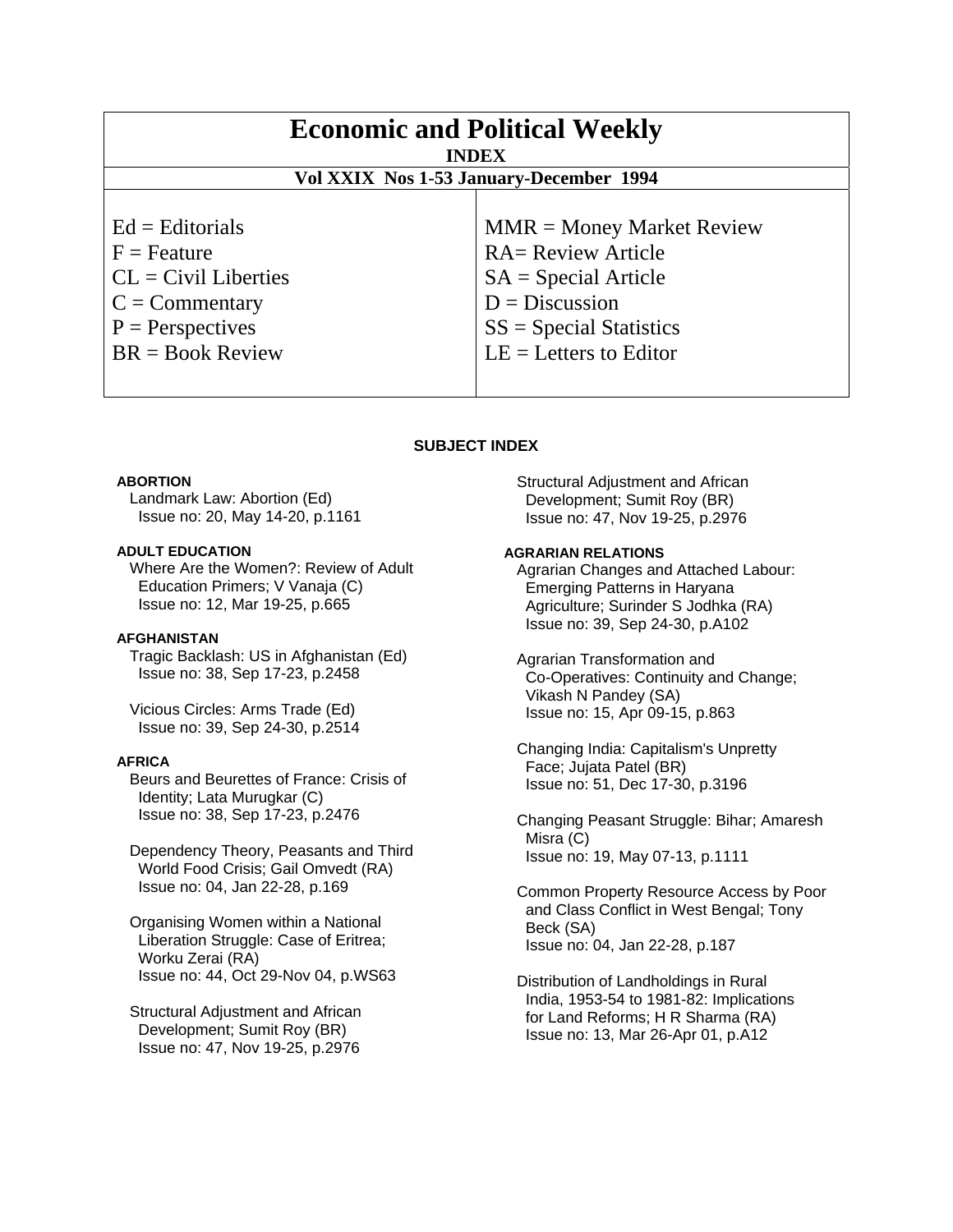# **AGRARIAN RELATIONS**

 Distribution of Landholdings in Rural India, 1953-54 to 1981-82: Implications for Land Reforms; H R Sharma (RA) Issue no: 39, Sep 24-30, p.A117

 Land Use Pattern and Agrarian Expansion in a Semi-Arid Region: Case of Rayalaseema in Andhra, 1886-1939; G N Rao and D Rajasekhar (RA) Issue no: 26, Jun 25-Jul 01, p.A80

 Returning Agrarian Reform to Centre-Stage; Rekha Bandyopadhyay (BR) Issue no: 12, Mar 19-25, p.681

 Targeting Dalits: Uttar Pradesh (Ed) Issue no: 15, Apr 09-15, p.826

### **AGRIBUSINESS**

 Dependency Theory, Peasants and Third World Food Crisis; Gail Omvedt (RA) Issue no: 04, Jan 22-28, p.169

### **AGRICULTURAL CREDIT**

 Agricultural Policies for the Nineties: Issues and Approaches; V S Vyas (RA) Issue no: 26, Jun 25-Jul 01, p.A54

 Banking for Development; Bhupat M Desai (BR) Issue no: 27, Jul 02-08, p.1656

 Entrepreneurs and Micro-Enterprises in Rural India; Ajit Kanitkar (RA) Issue no: 09, Feb 26-Mar 04, p.M25

 For the Big Fish (Ed) Issue no: 43, Oct 22-28, p.2771

 Peasantry and Debt; Tirthankar Roy (BR) Issue no: 49, Dec 03-09, p.3086

 Refocusing on Rural Credit: The Macro-Dimensions; N A Mujumdar (P) Issue no: 42, Oct 15-21, p.2731

 Rural Co-operatives: Conditions for Success; H B Shivamaggi (BR) Issue no: 32, Aug 06-12, p.2079

 Viability of Rural Bank Branches (C) Issue no: 16, Apr 16-29, p.899

## **AGRICULTURAL ECONOMICS**

 Maharashtra's Economy: Myth and Reality; H M Desarda (C) Issue no: 26, Jun 25-Jul 01, p.1565

 Role of Design and Informal Share Markets in Success of Sugar Co-operatives; R Rajagopalan and Tushaar Shah (RA) Issue no: 35, Aug 27-Sep 02, p.M129

# **AGRICULTURAL GROWTH AND DEVELOPMENT**

 Agricultural Development under the New Economic Regime; K S Krishnaswamy (RA) Issue no: 26, Jun 25-Jul 01, p.A65

 Agricultural Growth in West Bengal; S Datta Ray (D) Issue no: 29, Jul 16-22, p.1883

 Agricultural Growth in West Bengal (LE) Issue no: 43, Oct 22-28, p.2770

 Agricultural Growth in West Bengal in the 1980s: A Disaggregation by Districts and Crops; Anamitra Saha and Madhura Swaminathan (RA) Issue no: 13, Mar 26-Apr 01, p.A2

 Agricultural Policies for the Nineties: Issues and Approaches; V S Vyas (RA) Issue no: 26, Jun 25-Jul 01, p.A54

 Agriculture and Environment; M V Nadkarni (BR) Issue no: 28, Jul 09-15, p.1721

 Agriculture and Liberalisation: Some Implications for Development Policies; V M Rao (SA) Issue no: 16, Apr 16-29, p.999

 Creating Illusions: Investment in Agriculture (Ed) Issue no: 27, Jul 02-08, p.1620

 Growth of Agriculture in West Bengal; S Datta Ray (D) Issue no: 47, Nov 19-25, p.2999

 Indian Agriculture: Emerging Perspectives and Policy Issues; C H Hanumantha Rao and Ashok Gulati (RA) Issue no: 53, Dec 31-06, p.A158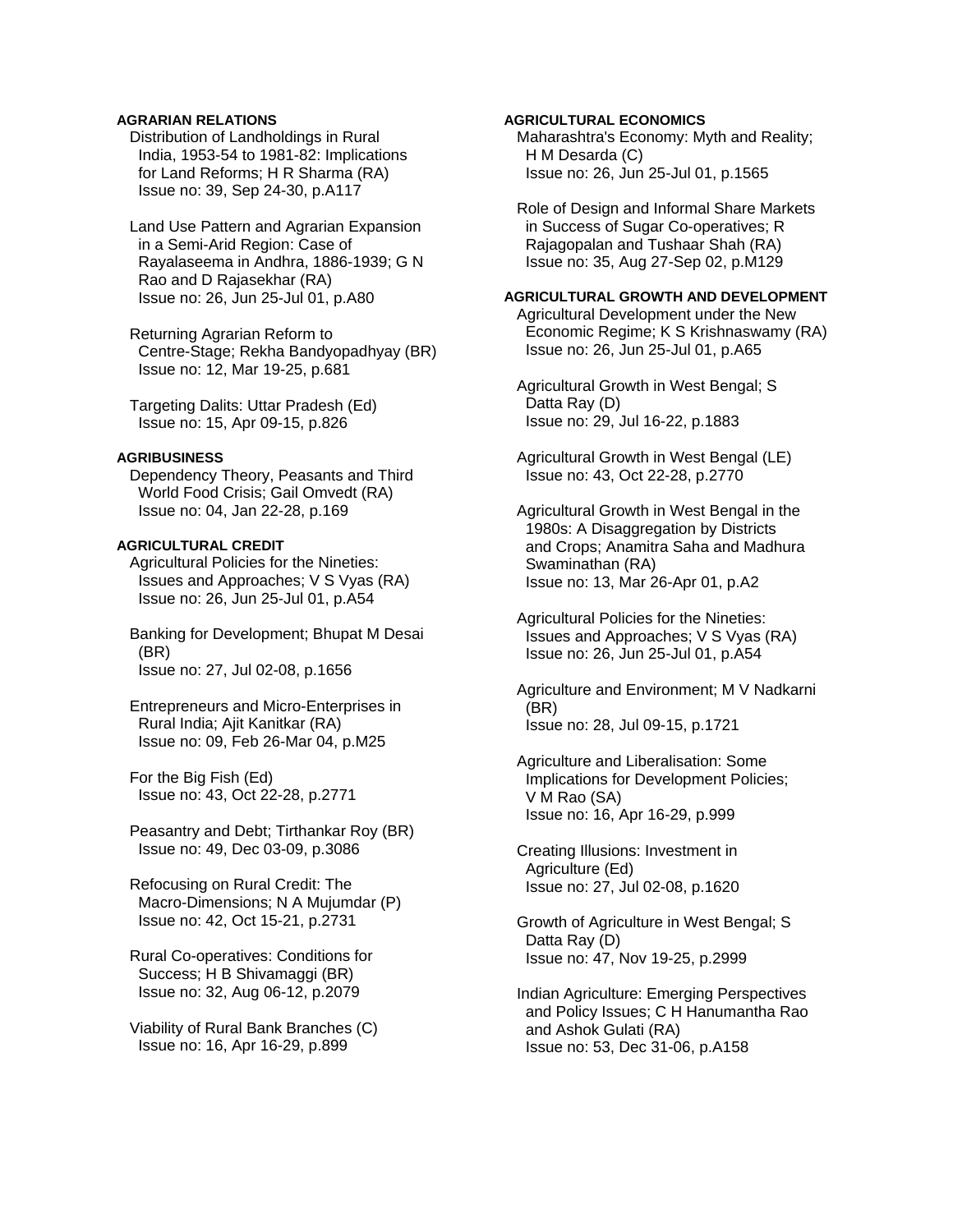# **AGRICULTURAL GROWTH AND DEVELOPMENT**

 Productivity and Sources of Growth for Rice in India; Praduman Kumar and Mark W Rosegrant (RA) Issue no: 53, Dec 31-06, p.A183

 Towards Revival of Small Water Bodies; K Sivasubramaniyan (BR) Issue no: 30, Jul 23-29, p.1936

### **AGRICULTURAL LABOUR**

 Agrarian Changes and Attached Labour: Emerging Patterns in Haryana Agriculture; Surinder S Jodhka (RA) Issue no: 39, Sep 24-30, p.A102

 Dependence on Agricultural Employment; Sumati Kulkarni (SA) Issue no: 51, Dec 17-30, p.3260

 Dependency Theory, Peasants and Third World Food Crisis; Gail Omvedt (RA) Issue no: 04, Jan 22-28, p.169

 New Dynamics of Agricultural Workers' Struggle: Bihar; Mukul (C) Issue no: 20, May 14-20, p.1174

## **AGRICULTURAL LAND**

 Uncultivated Plains of Uttar Pradesh: Ecological Problems; S S A Jafri (C) Issue no: 40, Oct 01-07, p.2588

# **AGRICULTURAL PLANNING AND POLICY**

 Agricultural Development under the New Economic Regime; K S Krishnaswamy (RA) Issue no: 26, Jun 25-Jul 01, p.A65

 Agricultural Policies for the Nineties: Issues and Approaches; V S Vyas (RA) Issue no: 26, Jun 25-Jul 01, p.A54

 Indian Agriculture: Emerging Perspectives and Policy Issues; C H Hanumantha Rao and Ashok Gulati (RA) Issue no: 53, Dec 31-06, p.A158

# **AGRICULTURAL PRICES**

 Agriculture under GATT: What It Holds for India; Ashok Gulati and Anil Sharma (SA) Issue no: 29, Jul 16-22, p.1857

 Bad News for Poor: Prices (Ed) Issue no: 07, Feb 12-18, p.338

# **AGRICULTURAL PRODUCTION**

 Agricultural Growth in West Bengal in the 1980s: A Disaggregation by Districts and Crops; Anamitra Saha and Madhura Swaminathan (RA) Issue no: 13, Mar 26-Apr 01, p.A2

 Conserving Biodiversity; Vanaja Ramprasad (C) Issue no: 43, Oct 22-28, p.2795

 Decollectivisation Drive: Russia; R G Gidadhubli (C) Issue no: 04, Jan 22-28, p.167

 Food Exports and Food Requirement; JM (P) Issue no: 35, Aug 27-Sep 02, p.2261

 In Defence of Smallholding Farmers; Gail Omvedt (BR) Issue no: 37, Sep 10-16, p.2412

 Kesari Dal Dilemma: Pulses (Ed) Issue no: 36, Sep 03-09, p.2322

 Tenancy in the Context of Irrigation Uncertainty: Role of the Leading Input in Shaping Institutions; D Narayana and K N Nair (RA) Issue no: 39, Sep 24-30, p.A129

#### **AGRICULTURAL REFORMS**

 Reforming Agriculture in the New Context; C H Hanumantha Rao (SA) Issue no: 16, Apr 16-29, p.1005

# **AGRICULTURAL RESEARCH**

 Excellence Relegated to Mediocrity; R Swarup (D) Issue no: 04, Jan 22-28, p.208

 Government Legislation on Plant Breeders' Rights; Suman Sahai (C) Issue no: 26, Jun 25-Jul 01, p.1573

 Nuanced View of Swidden Cultivation; Mahesh Rangarajan (BR) Issue no: 39, Sep 24-30, p.2544

# **AGRICULTURAL SECTOR**

 Agriculture; EPW Research Foundation (S) Issue no: 04, Jan 22-28, p.149

 Agriculture; EPW Research Foundation (S) Issue no: 13, Mar 26-Apr 01, p.713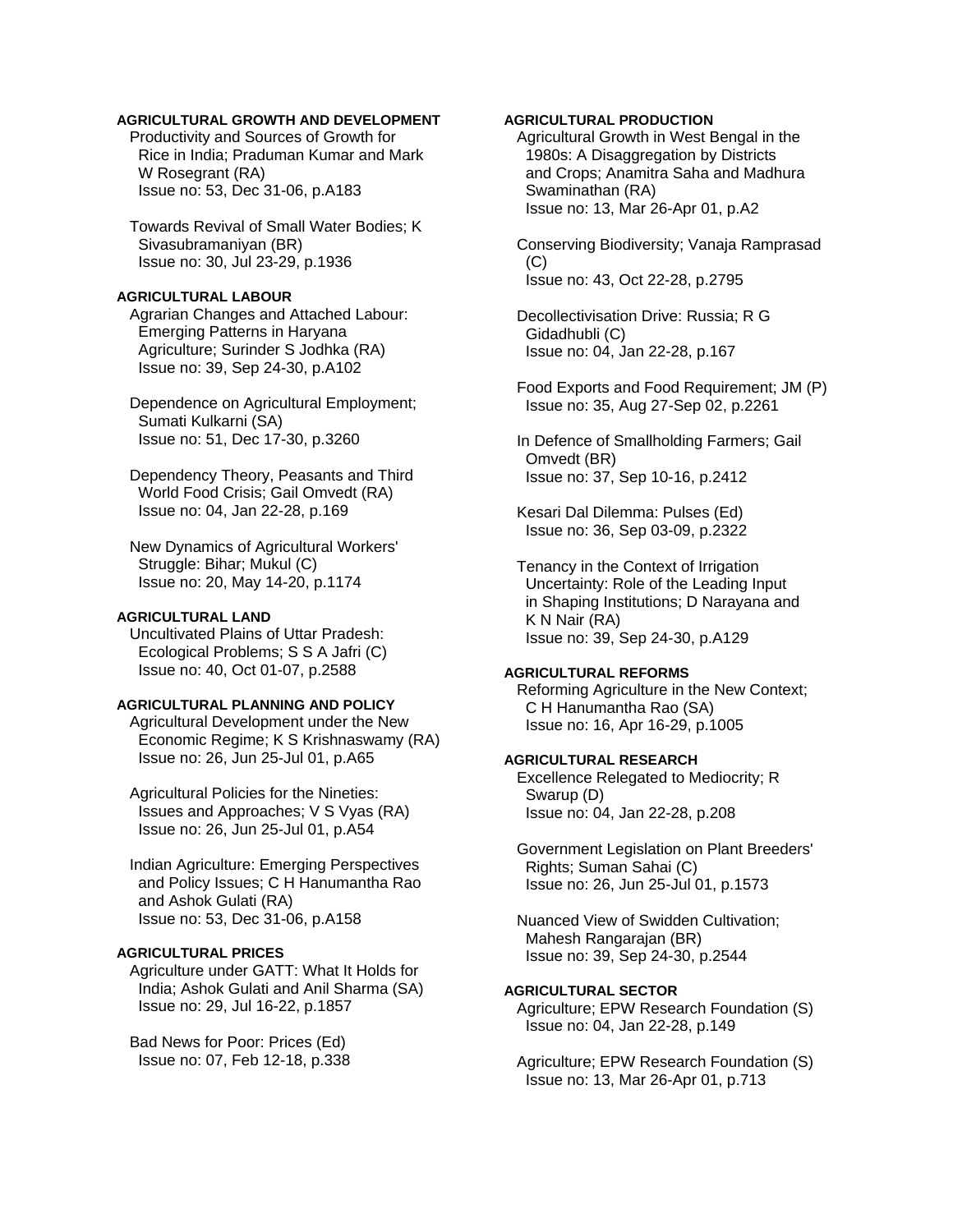## **AGRICULTURAL SECTOR**

 Agriculture; EPW Research Foundation (S) Issue no: 26, Jun 25-Jul 01, p.1561

 Agriculture; EPW Research Foundation (S) Issue no: 35, Aug 27-Sep 02, p.2257

 Agriculture; EPW Research Foundation (S) Issue no: 53, Dec 31-06, p.3300

 Dependence on Agricultural Employment; Sumati Kulkarni (SA) Issue no: 51, Dec 17-30, p.3260

 Farm - Non-Farm Interaction in a Labour Surplus Economy; Sunil Ray (RA) Issue no: 53, Dec 31-06, p.A171

 International Trade and the Agricultural Sector in India; Deepak Nayyar and Abhijit Sen (SA) Issue no: 20, May 14-20, p.1187

## **AGRICULTURAL TECHNOLOGY**

 Greening the Desert the Israeli Way: Is It Good Economics?; S Ramanathan (C) Issue no: 09, Feb 26-Mar 04, p.476

## **AGRICULTURAL WAGES**

 New Dynamics of Agricultural Workers' Struggle: Bihar; Mukul (C) Issue no: 20, May 14-20, p.1174

# **AIR POLLUTION**

 Meaningless Structures: Pollution Control (Ed) Issue no: 41, Oct 08-14, p.2637

#### **ANDHRA PRADESH**

 All Kapus as BCs: Reducing Reservation to a Farce: Andhra Pradesh; M Shatrugna (C) Issue no: 37, Sep 10-16, p.2397

 BSP and Caste Politics; K Srinivasulu (C) Issue no: 40, Oct 01-07, p.2583

 Caste Factor in Andhra Polls; M Shatrugna  $(C)$ 

Issue no: 47, Nov 19-25, p.2958

 Civil Rights: Broadening Concerns: New Delhi; K Balagopal (LE) Issue no: 03, Jan 15-21, p.66

 Handloom Weavers' Struggle for Survival: Andhra Pradesh; K Srinivasulu (C) Issue no: 36, Sep 03-09, p.2331

 Kin Confusion; C Ramachandra (LE) Issue no: 47, Nov 19-25, p.2946

 Land Use Pattern and Agrarian Expansion in a Semi-Arid Region: Case of Rayalaseema in Andhra, 1886-1939; G N Rao and D Rajasekhar (RA) Issue no: 26, Jun 25-Jul 01, p.A80

 Oppose State Violence!; Surya (LE) Issue no: 22, May 28-Jun 03, p.1310

 Police Assault on Dissenters: Andhra Pradesh; K Narendra Mohan (C) Issue no: 13, Mar 26-Apr 01, p.731

 Rising Son: Andhra Pradesh; M Shatrugna  $(C)$ Issue no: 20, May 14-20, p.1175

 Seshan in Kurnool; K Balagopal (C) Issue no: 30, Jul 23-29, p.1903

 Telugu Desam's Comeback Fight: Andhra Pradesh; M Shatrugna (C) Issue no: 43, Oct 22-28, p.2791

#### **ANGLO-INDIANS**

 The Imperial Elite; Gerald Studdert-Kennedy (BR) Issue no: 28, Jul 09-15, p.1722

# **ANIMAL PROTECTION**

 People, Wildlife and Wildlife Protection Act; Nalin Ranjan Jena (D) Issue no: 42, Oct 15-21, p.2767

### **ANTHROPOLOGY**

 Change and Turbulence in Indian Society; M S Gore (BR) Issue no: 13, Mar 26-Apr 01, p.737

 Concepts, History, and Challenge of Description; Ananta Giri (BR) Issue no: 06, Feb 05-11, p.304

 The Cross: Contestation and Transformation of a Religious Symbol in Southern Goa; Rowena Robinson (P) Issue no: 03, Jan 15-21, p.94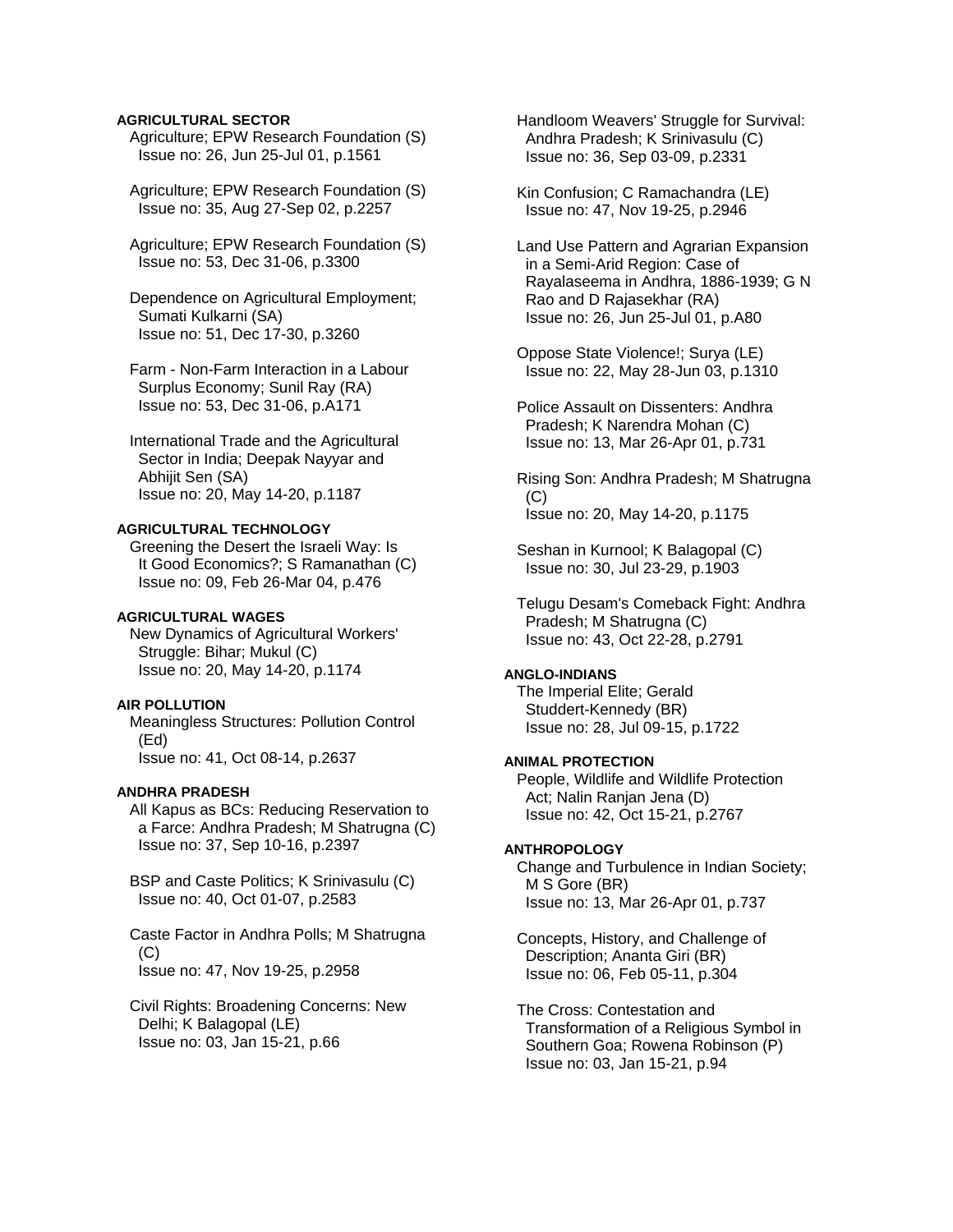# **ANTHROPOLOGY**

 New Realities, New Utopia: A Perspective on Convergence of 'Radicalism'; M Shiviah (SA) Issue no: 06, Feb 05-11, p.305

### **ARCHEOLOGY**

 In Search of the Impossible: Archaeology; Shereen Ratnagar (C) Issue no: 45, Nov 05-18, p.2901

 Recovering, Uncovering or Forfeiting the Past?: Archaeology; Gautam Navlakha (C) Issue no: 47, Nov 19-25, p.2961

# **ARMAMENTS**

 Power of Arms Industry: South Africa; Kamaroopi (Ed) Issue no: 42, Oct 15-21, p.2706

## **ART AND ARCHITECTURE**

 Nationalising Aesthetics; Janaki Nair (BR) Issue no: 30, Jul 23-29, p.1934

#### **ARTISANS**

 Complex Patterns; Kanakalatha Mukund (BR) Issue no: 32, Aug 06-12, p.2078

## **ARUNACHAL PRADESH**

 Tension over Chakma Issue: Arunachal Pradesh; Anup Saikia (C) Issue no: 53, Dec 31-06, p.3311

# **ASEAN COUNTRIES**

 APEC: Mounting US Pressure; M G G Pillai (C) Issue no: 47, Nov 19-25, p.2968

 Japan's Changing Political Economy: Domestic Roots of Changing International Relations; E Sridharan (SA) Issue no: 37, Sep 10-16, p.2418

 Trade and External Sector Reforms in Developing Asia: An Overview; Srinivasa Madhur (SA) Issue no: 06, Feb 05-11, p.321

### **ASIA**

 Case for Caution: Financial Liberalisation (Ed) Issue no: 03, Jan 15-21, p.68

 Concerns of Asia Watch; A G Noorani (CL) Issue no: 10, Mar 05-11, p.527

**ASIA PACIFIC REGION** 

 Foreign Capital in Asia-Pacific Region: Trends, Problems and Prospects; Alok Ray (SA) Issue no: 43, Oct 22-28, p.2829

#### **ASIA, CENTRAL**

 Economic Transition in Uzbekistan; R G Gidadhubli (C) Issue no: 06, Feb 05-11, p.294

# **ASIA, SOUTH**

 Federal Financial Flows: Growing Imbalance; I S Gulati (BR) Issue no: 33, Aug 13-19, p.2141

 Food Security in South Asia: Performance and Prospects; P S George (SA) Issue no: 18, Apr 30-May 06, p.1092

 Mixed Bag on South Asian Development; Tirthankar Roy (BR) Issue no: 47, Nov 19-25, p.2980

 Social Movements: What's New?; Rohini Hensman (BR) Issue no: 21, May 21-27, p.1270

### **ASIA, SOUTH-EAST**

 Indian Elderly: Asset or Liability; K S James (C) Issue no: 36, Sep 03-09, p.2335

 Understanding the East Asian Miracle; V V Bhatt (BR) Issue no: 08, Feb 19-25, p.427

 Women-Headed Households: Coping with Caste, Class and Gender Hierarchies; Lakshmi Lingam (SA) Issue no: 12, Mar 19-25, p.699

### **ASIA, WEST**

 Flank Attack: West Asia (Ed) Issue no: 31, Jul 30-Aug 05, p.1986

 Islamic Militancy in West Asia; M S Agwani (C) Issue no: 12, Mar 19-25, p.670

 Paying with Their Lives: Indian Workers in West Asia (Ed) Issue no: 21, May 21-27, p.1245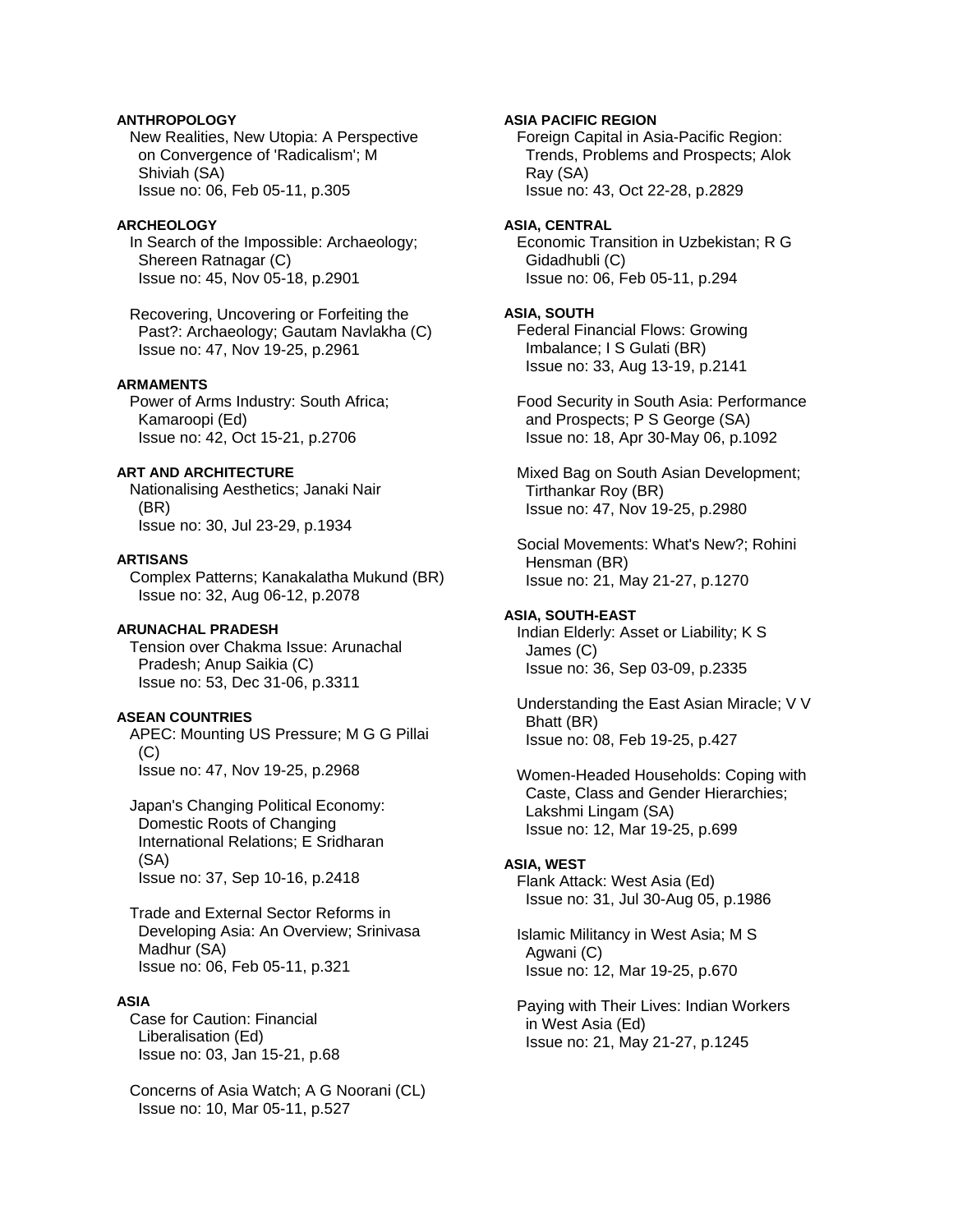# **ASSAM**

- Artist's Dilemma: Assam (Ed) Issue no: 11, Mar 12-18, p.582
- Electoral Rolls Tangle: Assam (Ed) Issue no: 22, May 28-Jun 03, p.1312
- One More Petition: Assam (Ed) Issue no: 08, Feb 19-25, p.393
- Understanding Bodo Nationalism: Assam (Ed) Issue no: 35, Aug 27-Sep 02, p.2253
- University of Discord: Assam (Ed) Issue no: 09, Feb 26-Mar 04, p.457
- Victims All: Bodoland Violence (Ed) Issue no: 24, Jun 11-17, p.1429

# **ASSEMBLY ELECTIONS**

 Karnataka Assembly Elections: An Overview; Ambrose Pinto (C) Issue no: 53, Dec 31-06, p.3309

 Reforms under a Cloud (Ed) Issue no: 51, Dec 17-30, p.3171

 Where the BJP Survived: Rajasthan Assembly Elections, 1993; Rob Jenkins (SA) Issue no: 11, Mar 12-18, p.635

#### **AUDITING**

 Decline and Fall of Government Audit; K P Joseph (C) Issue no: 10, Mar 05-11, p.533

# **AUSTRALIA**

 Australia's Aboriginal Problem; S P Seth  $(C)$ Issue no: 41, Oct 08-14, p.2661

# **AYODHYA DISPUTE**

 The Ayodhya Judgment: Encoding Secularism in the Law; Rajeev Dhavan (SA) Issue no: 48, Nov 26-Dec 02, p.3034

 Modes of History Writing: New Hindu History of Ayodhya; Gyanendra Pandey (SA) Issue no: 25, Jun 18-24, p.1523

 Murder of Former Temple Priest at Ayodhya: Report of Fact-Finding Team; Flavia Agnes (C) Issue no: 06, Feb 05-11, p.285

 Need for Penal Measures (LE) Issue no: 05, Jan 29-Feb 04, p.210 Path of No Return: Ayodhya (Ed) Issue no: 39, Sep 24-30, p.2513 Use and Abuse of History; Geetha Gangadharan (C) Issue no: 14, Apr 02-08, p.776 **BACKWARD CLASSES**  All Kapus as BCs: Reducing Reservation to a Farce: Andhra Pradesh; M Shatrugna (C) Issue no: 37, Sep 10-16, p.2397 Backward Castes Issue: Sikkim (Ed) Issue no: 53, Dec 31-06, p.3297 Backward Communities and Migrant Workers in Surat Riots; Irfan Engineer (SA) Issue no: 22, May 28-Jun 03, p.1348 Behind the Violence in Rural Bihar; Tilak D Gupta (BR) Issue no: 12, Mar 19-25, p.679 Child Marriage, Government and NGOs; Shanker Singh, Nikhil Dey and Aruna Roy  $(C)$  Issue no: 23, Jun 04-10, p.1377 Identifying Scheduled Tribes: The Gowari Tragedy; Sharad Kulkarni (C) Issue no: 49, Dec 03-09, p.3073 Politics of Culture in Maharashtra; Gopal Guru (D) Issue no: 41, Oct 08-14, p.2700 Reservation Is Not the Issue: Uttar Pradesh; Amaresh Misra (C) Issue no: 38, Sep 17-23, p.2467 Steady Advance to Backwardness; V K Natraj (C) Issue no: 28, Jul 09-15, p.1713 Unjustified Dilution: Karnataka (Ed) Issue no: 32, Aug 06-12, p.2044 Uttarakhand: Pawns in a Chess Game; Bharat Dogra (C)

Issue no: 50, Dec 10-16, p.3130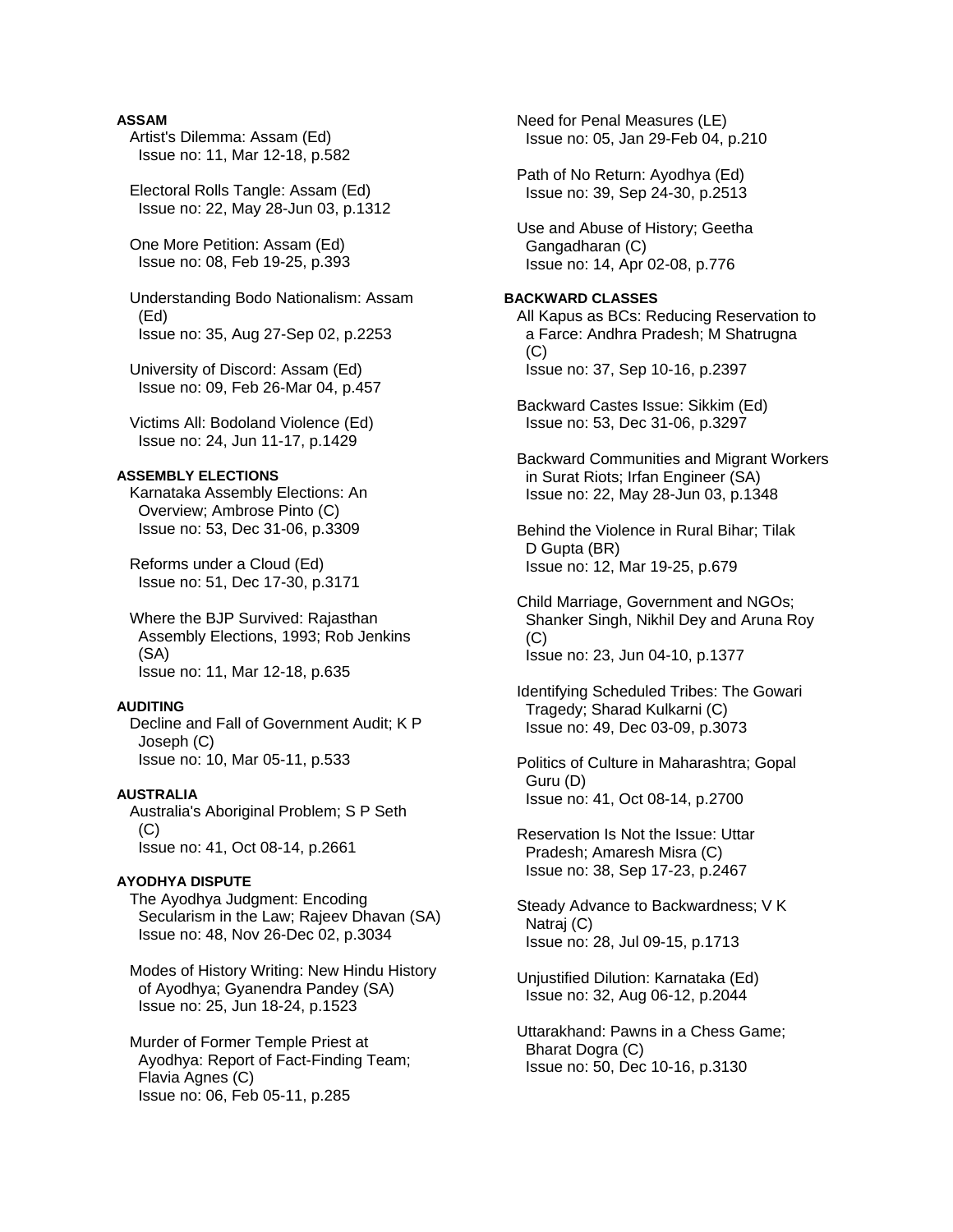# **BACKWARD REGIONS**

 Creating Rural Employment: JRY's New Thrust Areas; Parameswaran Iyer (C) Issue no: 32, Aug 06-12, p.2065

 Mass Conversions to Hinduism among Indian Muslims; Yoginder Sikand and Manjari Katju (SA) Issue no: 34, Aug 20-26, p.2214

# **BALANCE OF PAYMENT**

 Dimensions of India's External Economic Crisis; Sunanda Sen (SA) Issue no: 14, Apr 02-08, p.805

 Exchange Rate and Balance of Trade; Prabirjit Sarkar (D) Issue no: 35, Aug 27-Sep 02, p.2310

 India's Balance of Payments and Exchange Rate Behaviour since 1971: A New Approach; Prabirjit Sarkar (SA) Issue no: 01, Jan 01-14, p.43

 India's External Debt: Retrospect and Prospects; Nirupam Bajpai (SA) Issue no: 34, Aug 20-26, p.2232

## **BANGALORE**

 Banglore Violence: Linguistic or Communal?; Asghar Ali Engineer (C) Issue no: 44, Oct 29-Nov 04, p.2854

# **BANGLADESH**

 An Alternative to the Fund-Bank Model; Deb Kumar Bose (BR) Issue no: 06, Feb 05-11, p.301

 Cosmetic Agreement: Chakma Refugees (Ed) Issue no: 13, Mar 26-Apr 01, p.710

 In Defence of Taslima Nasreen; Sujit K Das (C) Issue no: 05, Jan 29-Feb 04, p.235

 Limits and Possibilities of Law and Legal Literacy: Experience of Bangladesh Women; Fatema Rashid Hasan (RA) Issue no: 44, Oct 29-Nov 04, p.WS69

 Mayoral Elections in Bangladesh: Consolidation of Ruling Classes; Sadek Rashid (C) Issue no: 09, Feb 26-Mar 04, p.482

 More on Lajja; Sujit K Das (LE) Issue no: 36, Sep 03-09, p.2318

 An Open Letter to Taslima Nasreen; Habibul Haque Khondker (C) Issue no: 33, Aug 13-19, p.2130

 Politics and Business in Bangladesh; Thomas A Timberg (BR) Issue no: 48, Nov 26-Dec 02, p.3033

 Rule of Law?: Bangladesh (Ed) Issue no: 32, Aug 06-12, p.2045

 Taslima Nasreen; Prabodh Chandra Dutta (LE) Issue no: 12, Mar 19-25, p.646

# **BANKING REFORMS**

 Killing the Patient (Ed) Issue no: 05, Jan 29-Feb 04, p.211

 Strengthening the Banking System; V V Bhatt (C) Issue no: 10, Mar 05-11, p.535

### **BANKING STATISTICS**

 Banking Services Review (C) Issue no: 30, Jul 23-29, p.1925

 Relative Efficiency of Foreign and Domestic Banks; Pradeep K Keshari and M Thomas Paul (RA) Issue no: 09, Feb 26-Mar 04, p.M31

 Structural Decline: Banks (Ed) Issue no: 18, Apr 30-May 06, p.1040

# **BANKS AND BANKING**

 Ignoring Past Lessons: Private Banks (Ed) Issue no: 13, Mar 26-Apr 01, p.709

 Money and Banking; EPW Research Foundation (S) Issue no: 07, Feb 12-18, p.341

 Money and Banking; EPW Research Foundation (S) Issue no: 18, Apr 30-May 06, p.1045

 Money and Banking; EPW Research Foundation (S) Issue no: 32, Aug 06-12, p.2049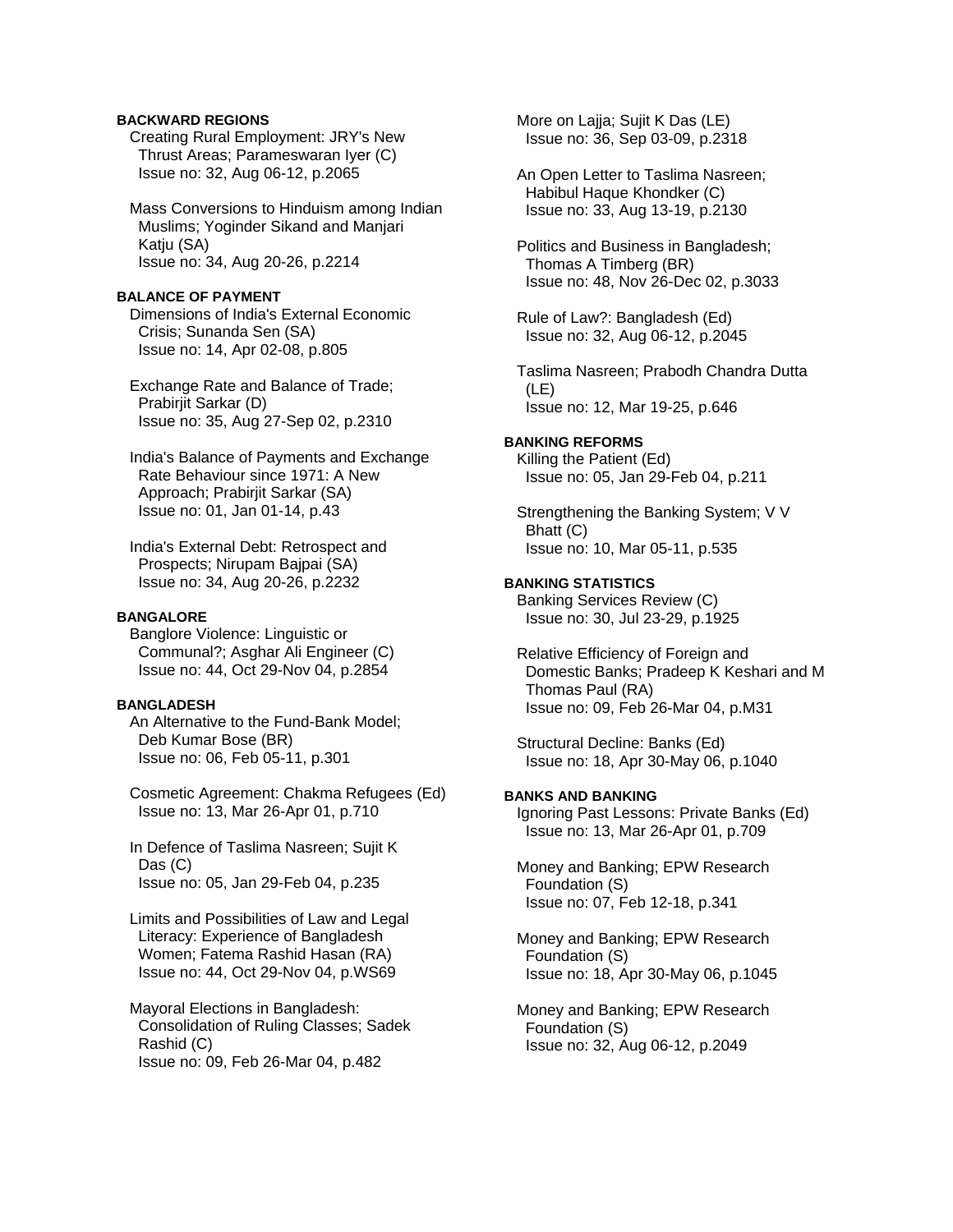# **BANKS AND BANKING**

 Money and Banking; EPW Research Foundation (S) Issue no: 47, Nov 19-25, p.2953

 Much to Answer For: Fund-Bank Meetings (Ed) Issue no: 42, Oct 15-21, p.2704

 Muddle of Partial Privatisation of Banks; N P Kurup (C) Issue no: 37, Sep 10-16, p.2402

 New Ball Game: Banks (Ed) Issue no: 16, Apr 16-29, p.881

 Profitable and Socially Responsible Banking; N P Kurup (C) Issue no: 34, Aug 20-26, p.2197

 Structural Decline: Banks (Ed) Issue no: 18, Apr 30-May 06, p.1040

 A System at Stake: Banking (Ed) Issue no: 25, Jun 18-24, p.1492

 Tarnished Jubilee (Ed) Issue no: 30, Jul 23-29, p.1887

#### **BENGAL**

 The 'Goondas': Towards a Reconstruction of the Calcutta Underworld through Police Records; Suranjan Das (SA) Issue no: 44, Oct 29-Nov 04, p.2877

 Colonial State and Colonial Working Conditions: Aspects of the Experience of Bengal Jute Mill Hands, 1881-1930; Parimal Ghosh (SA) Issue no: 31, Jul 30-Aug 05, p.2019

 Price of Double-Dealing: Bodo Agitation (Ed) Issue no: 34, Aug 20-26, p.2180

### **BERLINE**

 Rethinking Post-Cold War; Zaki Laidi (C) Issue no: 32, Aug 06-12, p.2067

# **BHOPAL**

 International Medical Commission on Bhopal (LE) Issue no: 01, Jan 01-14, p.2

 More Evasion?: Bhopal (Ed) Issue no: 49, Dec 03-09, p.3057 **BHOPAL GAS DISASTER**  Bhopal: Ten Years After (Ed) Issue no: 48, Nov 26-Dec 02, p.3003

 A Blanket Spread Too Thin: Compensation for Bhopal's Victims; Paul Stanton Kibel and Armin Rosencranz (C) Issue no: 27, Jul 02-08, p.1643

 Government Callousness: Bhopal Gas Disaster (Ed) Issue no: 07, Feb 12-18, p.338

 International Medical Commission on Bhopal (LE) Issue no: 01, Jan 01-14, p.2

 More Evasion?: Bhopal (Ed) Issue no: 49, Dec 03-09, p.3057

### **BHUTAN**

 On Bhutan; C Ramachandraiah (LE) Issue no: 29, Jul 16-22, p.1818

 Pushing Out Nepalese: Bhutan (Ed) Issue no: 26, Jun 25-Jul 01, p.1556

#### **BIHAR**

 Aroused Aspirations: Bihar (Ed) Issue no: 45, Nov 05-18, p.2889

 Behind the Violence in Rural Bihar; Tilak D Gupta (BR) Issue no: 12, Mar 19-25, p.679

 Changing Peasant Struggle: Bihar; Amaresh Misra (C) Issue no: 19, May 07-13, p.1111

 Criminals' Last Resort: Politics (Ed) Issue no: 30, Jul 23-29, p.1888

 Deepening Fissures: Bihar (Ed) Issue no: 30, Jul 23-29, p.1889

 Eradicating Kala Azar and Malaria; Prabir Chatterjee (LE) Issue no: 20, May 14-20, p.1158

 Little Autonomy in Jharkhand Autonomous Council; Tilak D Gupta (C) Issue no: 45, Nov 05-18, p.2905

 Netarhat Project: Biggest Ever Tribal Displacement (C) Issue no: 18, Apr 30-May 06, p.1055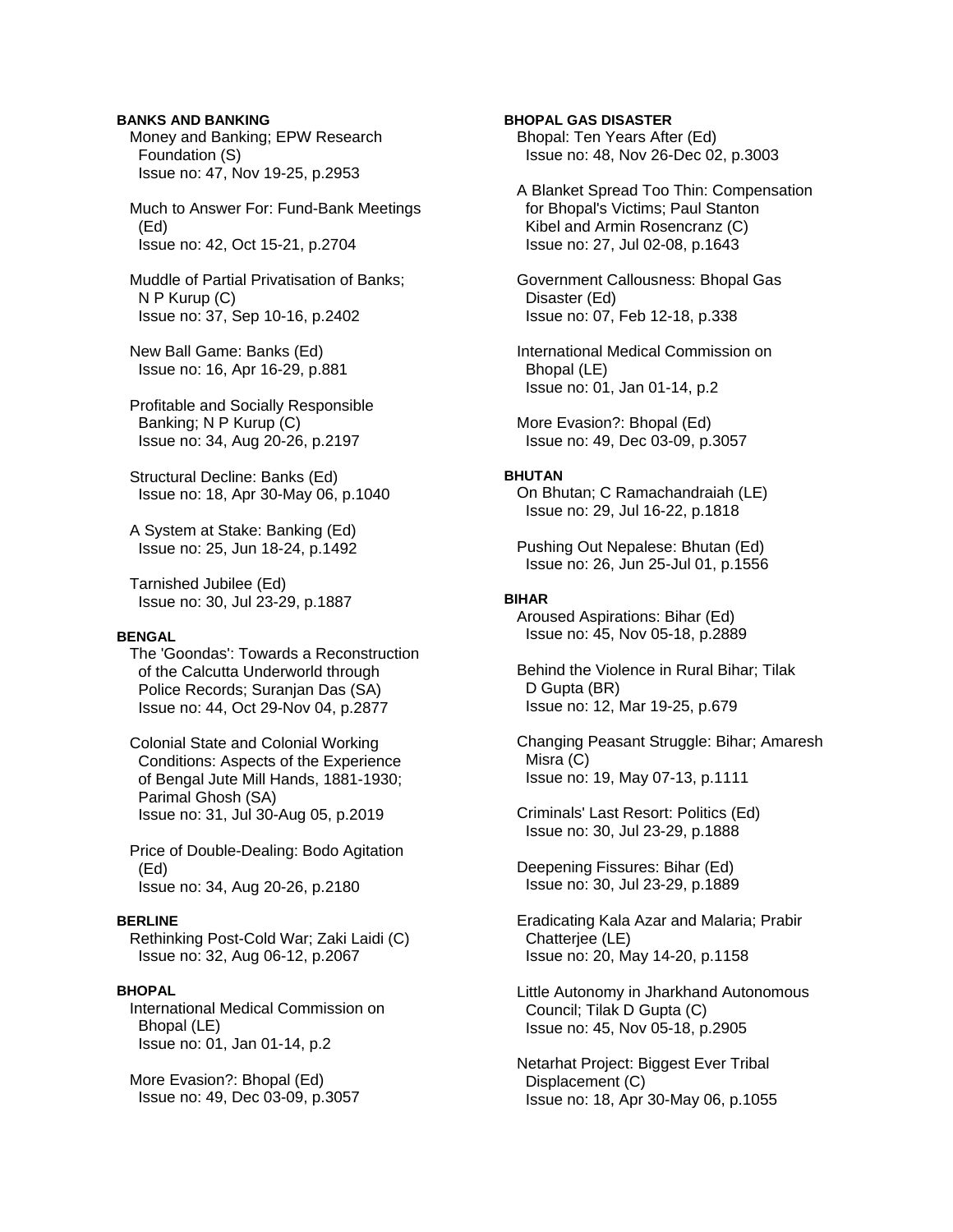# **BIHAR**

New Dynamics of Agricultural Workers' Struggle: Bihar; Mukul (C) Issue no: 20, May 14-20, p.1174

 New Politics: Bihar and MP (Ed) Issue no: 10, Mar 05-11, p.517

 Vaishali Verdict: Caste Politics Does Not Pay; A K Roy (C) Issue no: 28, Jul 09-15, p.1715

# **BILATERAL RELATIONS**

 A Domestic Matter: Russia (Ed) Issue no: 53, Dec 31-06, p.3298

 Role of the Left: Indo-Nepal Relations (Ed) Issue no: 53, Dec 31-06, p.3297

# **BIODIVERSITY**

 Alternatives in Development; Sachchitanand Jha (BR) Issue no: 41, Oct 08-14, p.2669

 Conserving Biodiversity; Vanaja Ramprasad  $(C)$ Issue no: 43, Oct 22-28, p.2795

 Draft Forest Legislation: Missing the Wood as Well as the Trees; Ashwini Chhatre (C) Issue no: 38, Sep 17-23, p.2473

 North-South Issues for Climate Change; Jyoti Parikh (SA) Issue no: 45, Nov 05-18, p.2940

 A System of Positive Incentives to Conserve Biodiversity; Madhav Gadgil and P R Seshagiri Rao (SA) Issue no: 32, Aug 06-12, p.2103

## **BIOGRAPHY AND AUTOBIOGRAPHY**

 C V Subba Rao; Hirendranath Mukherjee (LE) Issue no: 09, Feb 26-Mar 04, p.454

 Karl Popper: Reason without Revolution; Rajeev Bhargava (C) Issue no: 53, Dec 31-06, p.3313

 Krishna Bharadwaj; Pritam Singh (LE) Issue no: 10, Mar 05-11, p.514

 Relevance of Michal Kalecki Today; Amit Bhaduri and Kazimierz Laski (P) Issue no: 07, Feb 12-18, p.356

 Remembering C V Subbarao; Ramachandra Guha (C) Issue no: 05, Jan 29-Feb 04, p.227

### **BIOTECHNOLOGY**  GATT and Patenting of Micro Organisms; Suman Sahai (C) Issue no: 15, Apr 09-15, p.841

 Government Legislation on Plant Breeders' Rights; Suman Sahai (C) Issue no: 26, Jun 25-Jul 01, p.1573

 New Technologies and Emerging Structures of Global Dominance; P Purkayastha (RA) Issue no: 35, Aug 27-Sep 02, p.M102

 Technology and Feminisation of Work; Iftikhar Ahmed (RA) Issue no: 18, Apr 30-May 06, p.WS34

 Weak Monitoring: Biotechnology (Ed) Issue no: 22, May 28-Jun 03, p.1312

### **BIRBHUM**

 Nutritional Status of Tribal Children in Birbhum District; Ruby Sain (C) Issue no: 25, Jun 18-24, p.1513

#### **BIRTH RATE**

 Levels and Trends in Indian Fertility: A Reassessment; P N Mari Bhat (SA) Issue no: 51, Dec 17-30, p.3273

### **BJP**

 Backward Communities and Migrant Workers in Surat Riots; Irfan Engineer (SA) Issue no: 22, May 28-Jun 03, p.1348

 BJP: Cow as a Political Symbol; Ernesto Noronha (C) Issue no: 24, Jun 11-17, p.1447

 Conflicting Pulls: BJP (Ed) Issue no: 01, Jan 01-14, p.5

 Ideological Contest: BJP (Ed) Issue no: 06, Feb 05-11, p.272

 In a Quandary: BJP (Ed) Issue no: 15, Apr 09-15, p.824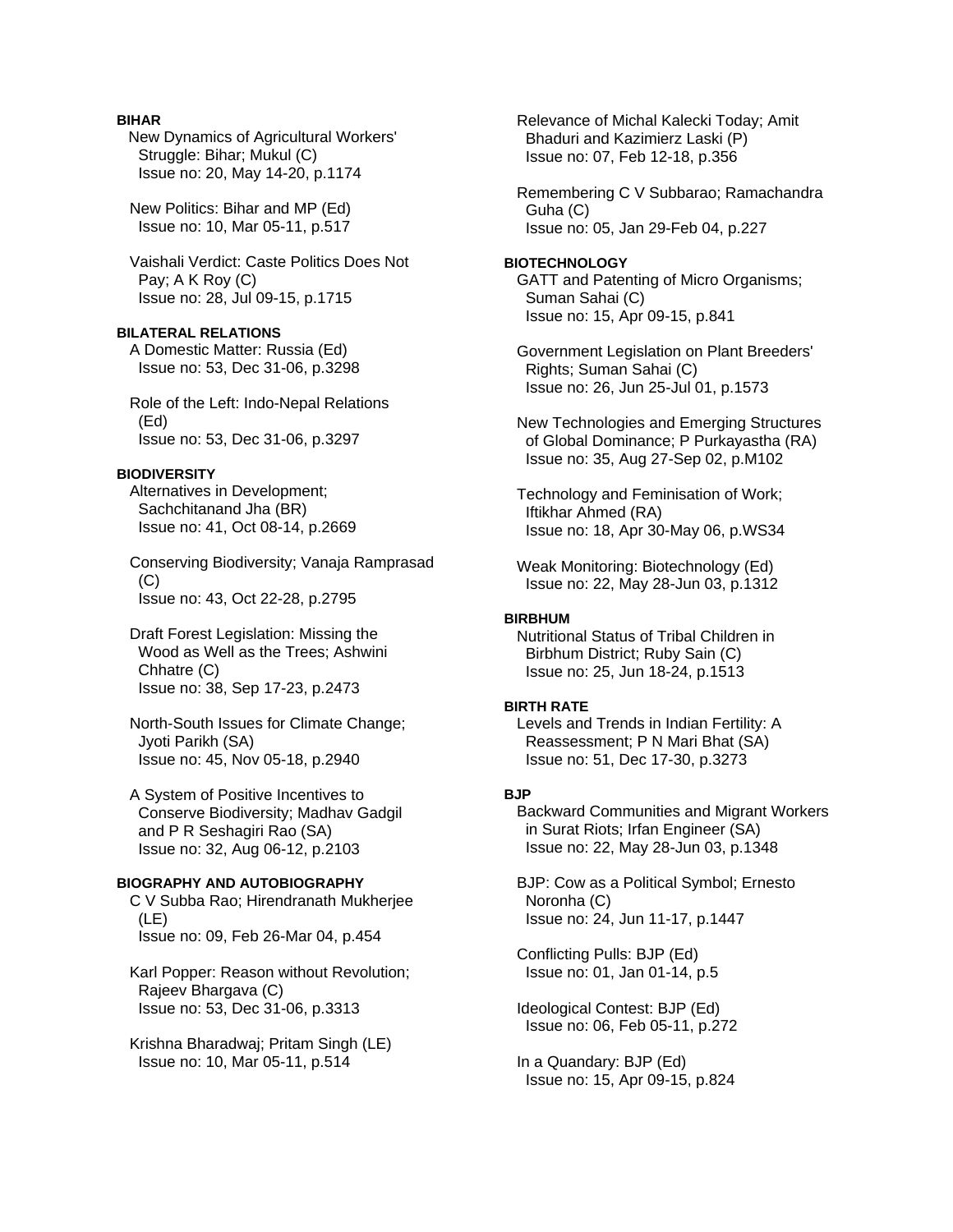# **BJP**

- Short-Sighted (LE) Issue no: 03, Jan 15-21, p.66
- A Way of Political Life?: Maharashtra  $(C)$ Issue no: 38, Sep 17-23, p.2468
- Where the BJP Survived: Rajasthan Assembly Elections, 1993; Rob Jenkins (SA) Issue no: 11, Mar 12-18, p.635

# **BOMBAY**

- Asangaon Riots: Not a Communal Disturbance; Asghar Ali Engineer (C) Issue no: 28, Jul 09-15, p.1711
- Bombay's Health; Anant R S Phadke (BR) Issue no: 03, Jan 15-21, p.104
- Women's Movement within a Secular Framework: Redefining the Agenda; Flavia Agnes (P) Issue no: 19, May 07-13, p.1123

# **BONDED LABOUR**

 Obstacles to Change; Sumanta Banerjee (BR) Issue no: 13, Mar 26-Apr 01, p.739

# **BOOKS REVIEWED**

- Ahmad, Aijazuddin: "Muslims in India: Their Educational, Demographic and Socio-Economic Status with Comparative Indicators for Hindus, Sikhs, Christians and Other Communities Based on a Singular and Systematic Field Survey, 1990-1993, Volume I: Bihar" Issue no: 07, Feb 12-18, p.359
- Ahuja, Kanta; Hubb Coppens and Herman Vander Wusten (eds): "Regime Transformations and Global Realignments: Indo-European Dialogues on the Post-Cold War World" Issue no: 25, Jun 18-24, p.1520
- Aird, John S: "Slaughter of the Innocents: Coercive Birth Control in China" Issue no: 38, Sep 17-23, p.2486
- Antia, N H and Kavita Bhatia (eds): "People's Health in People's Hands: A Model for Panchayati Raj" Issue no: 10, Mar 05-11, p.547
- Ascroft, Joseph; K Sadanandan Nair and Shirley A White (eds): "Participatory Communication: Working for Change and Development" Issue no: 41, Oct 08-14, p.2667
- Bahuguna, Sundarlal et al: "Environmental Crisis and Sustainable Development" Issue no: 41, Oct 08-14, p.2669
- Basu, Sajal: "Jharkhand Movement, Ethnicity and Culture of Silence" Issue no: 22, May 28-Jun 03, p.1336
- Beiner, Ronald: "What's the Matter with Liberalism?" Issue no: 03, Jan 15-21, p.99
- Berman, Jan: "Beyond Patronage and Exploitation: Changing Agrarian Relations in South Gujarat" Issue no: 51, Dec 17-30, p.3196
- Bernstein (eds et al): "The Food Question: Profits versus People?" Issue no: 24, Jun 11-17, p.1455
- Bhagwati, Jagdish: "India in Transition: Freeing the Economy" Issue no: 20, May 14-20, p.1184
- Bhalla, A S: "Uneven Development in the Third World: A Study of China and India" Issue no: 16, Apr 16-29, p.914
- Bhalla, A S and A K N Reddy (eds): "Technological Transformation of Rural India" Issue no: 45, Nov 05-18, p.2921
- Bhargava, P (ed): "New Economic Policy and the Vulnerable Sections" Issue no: 44, Oct 29-Nov 04, p.2865
- Biswas, Asit K; Mohammed Jellali and Glenn Stout (eds): "Water for Sustainable Development in the 21st Century" Issue no: 35, Aug 27-Sep 02, p.2288
- Bose, Sugata (ed): "Credit, Markets, and the Agrarian Economy of Colonial India" Issue no: 49, Dec 03-09, p.3086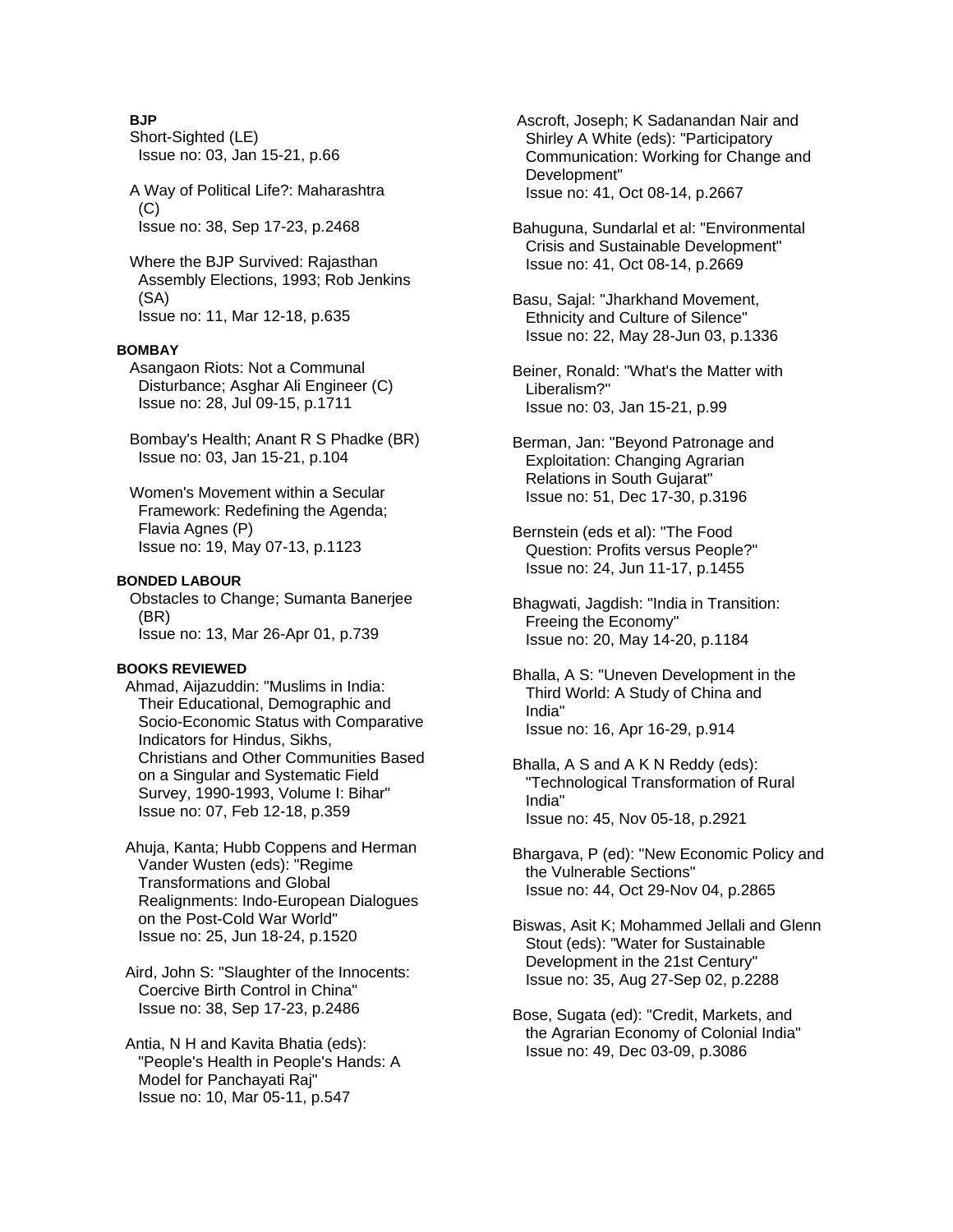Brown, Lester R: "State of the World: A Worldwatch Institute Report on Progress toward a Sustainable Society" Issue no: 42, Oct 15-21, p.2738

 Bruger, Bill and Stanford Kelly: "Chinese Marxism in the Post-Mao Era" Issue no: 53, Dec 31-06, p.3324

 Callaghy, Thomas M and John Ravenhill (eds): "Hemmed In: Responses to Africa's Economic Decline" Issue no: 47, Nov 19-25, p.2976

 Caplan, Arthur L (ed): "When Medicine Went Mad: Bioethics and the Holocaust" Issue no: 43, Oct 22-28, p.2805

 Chandavarkar, Anand: "Keynes and India: A Study in Economics and Biography" Issue no: 34, Aug 20-26, p.2205

 Chopra, S N: "China Today: An Overview of the People's Republic" Issue no: 53, Dec 31-06, p.3324

 Chowdhry, Prem: "The Veiled Women- Shifting Gender Equations in Rural Haryana, 1880-1990" Issue no: 45, Nov 05-18, p.2922

 Coble, Parks M: "Facing Japan: Chinese Politics and Japanese Imperialism, 1931-1937" Issue no: 53, Dec 31-06, p.3324

 Cooper, Richard N: "Economic Stabilisation and Debt in Developing Countries" Issue no: 18, Apr 30-May 06, p.1068

 Desai, Ashok: "My Economic Affair" Issue no: 19, May 07-13, p.1131

 Desai, Bhupat M and N V Namboodiri: "Rural Financial Institutions: Promotion and Performance" Issue no: 32, Aug 06-12, p.2079

 Deshpande, L K and Gerry Rodgers (eds): "The Indian Labour Market and Economic Structural Change" Issue no: 22, May 28-Jun 03, p.1335

 Dewey, Clive: "Anglo-Indian Attitudes: The Mind of the Indian Civil Service" Issue no: 28, Jul 09-15, p.1722

 Dhagamwar, Vasudha: "Law, Power and Justice" Issue no: 15, Apr 09-15, p.854

 Dikshit, G S; G R Kuppuswamy and S K Mohan: "Tank Irrigation in Karnataka: A Historical Survey" Issue no: 09, Feb 26-Mar 04, p.486

 Durning, Alan: "How Much is Enough?: The Consumer Society and the Future of the Earth" Issue no: 42, Oct 15-21, p.2738

 Etienne, Gilbert: "Asian Crucible: The Steel Industry in China and India" Issue no: 40, Oct 01-07, p.2600

 Farinelli, Franco (ed): "Capitalist Form of Production in South Asia- Consequences of British Policies" Issue no: 47, Nov 19-25, p.2980

 Fox, Jonathan: "The Politics of Food in Mexico: State Power and Social Mobilisation" Issue no: 39, Sep 24-30, p.2543

 Franke, Richard W and Barbara H Chasin: "Kerala: Radical Reform as Development in an Indian State" Issue no: 10, Mar 05-11, p.549

 Galbraith, John Kenneth: "The Culture of Contentment" Issue no: 31, Jul 30-Aug 05, p.2017

 Gautam, Satyapal: "Samaj Darshana (Hindi)" Issue no: 11, Mar 12-18, p.609

 George, Alex; Ila Shah and Sunil Nandraj: "A Study of Household Health Expenditure in Madhya Pradesh" Issue no: 26, Jun 25-Jul 01, p.1587

 Gibbon, Peter (ed): "Social Change and Economic Reform in Africa" Issue no: 47, Nov 19-25, p.2976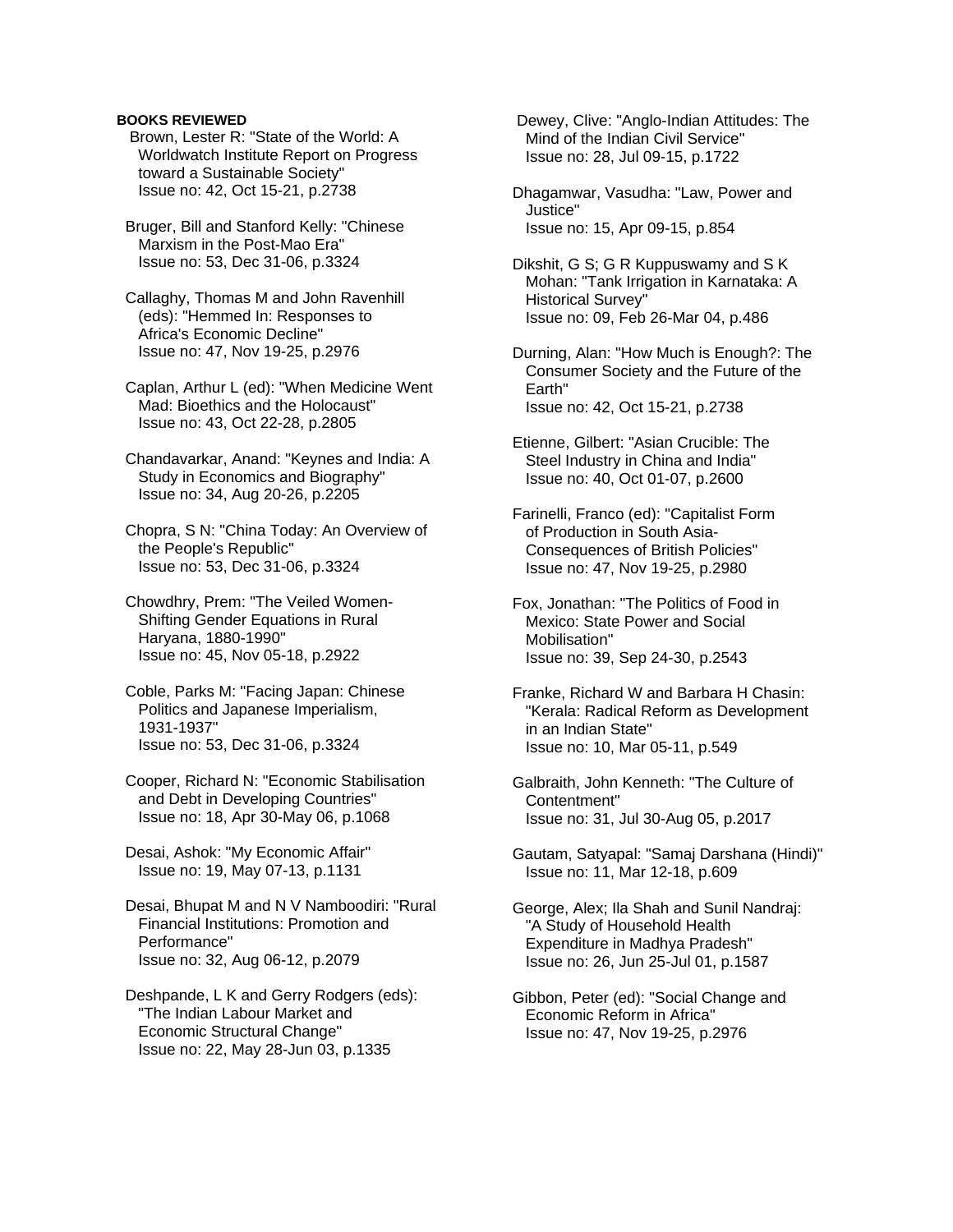Giddens, Anthony: "The Transformation of Intimacy: Sexuality, Love and Eroticism in Modern Societies" Issue no: 27, Jul 02-08, p.1653

 Gillespie, Stuart and Geraldine McNeill: "Food, Health and Survival in India and Developing Countries" Issue no: 49, Dec 03-09, p.3087

 Gore, M S: "The Social Context of an Ideology: Ambedkar's Political and Social Thought" Issue no: 26, Jun 25-Jul 01, p.1586

 Greenblatt, Stephen: "Marvelous Possessions- The Wonder of the New World" Issue no: 49, Dec 03-09, p.3088

 Guha-Thakurta, Tapati: "The Making of a New 'Indian' Art: Artists, Aesthetics and Nationalism in Bengal, 1850-1920" Issue no: 30, Jul 23-29, p.1934

 Ho, P Y and F P Lisowski: "Concepts of Chinese and Traditional Healing Arts: A Historical Review" Issue no: 26, Jun 25-Jul 01, p.1585

 Hossain, Mosharaff: "Sustainable Medium-Term Development for Bangladesh" Issue no: 06, Feb 05-11, p.301

 Jain, Anrudh K (ed): "Managing Quality of Care in Population Programs" Issue no: 08, Feb 19-25, p.429

 Khan, Rasheeduddin: "Bewildered India: Identity, Pluralism, Discord" Issue no: 19, May 07-13, p.1129

 Khan, Riaz M: "Untying the Afghan Knot: Negotiating Soviet Withdrawal" Issue no: 51, Dec 17-30, p.3198

 Kochanek, Stanley: "Patron-Client Politics and Business in Bangladesh" Issue no: 48, Nov 26-Dec 02, p.3033

 Kundu, Amitabh: "Urban Development and Urban Research in India" Issue no: 53, Dec 31-06, p.3323

 Leask, Nigel: "British Romantic Writers and the East: Anxieties of Empire" Issue no: 24, Jun 11-17, p.1453

 Lizhi, Fang: "Bringing Down the Great Wall: Writings on Science, Culture and Democracy in China" Issue no: 01, Jan 01-14, p.39

 Mahajan, Gurpreet: "Explanation and Understanding in Human Sciences" Issue no: 36, Sep 03-09, p.2350

 Mathew, George: "Panchayati Raj: From Legislation to Movement" Issue no: 44, Oct 29-Nov 04, p.2867

 Mathur, Kuldeep: "Drought, Policy and Politics" Issue no: 40, Oct 01-07, p.2602

 Mishra, Lakshmidhar: "The Anguish of the Deprived" Issue no: 13, Mar 26-Apr 01, p.739

 Misra, Sanjiv: "India's Textile Sector: A Policy Analysis" Issue no: 18, Apr 30-May 06, p.1067

 Mohanty, Bidyut (ed): "Urbanisation in Developing Countries (Urban Studies Series)" Issue no: 48, Nov 26-Dec 02, p.3032

 Moody, Roger: "The Gulliver File, Mines, People and Land a Global Battleground" Issue no: 37, Sep 10-16, p.2415

 Nair, K Sadanandan and Shirley A White (eds): "Perspectives on Development Communication" Issue no: 18, Apr 30-May 06, p.1069

 National Council of Applied Economic Reseach: "Structure and Promotion of Small-Scale Industries in India: Lessons for Future Development" Issue no: 41, Oct 08-14, p.2670

 Nayyar, Deepak: "Migration, Remittances and Capital Flows: The Indian Experience" Issue no: 15, Apr 09-15, p.853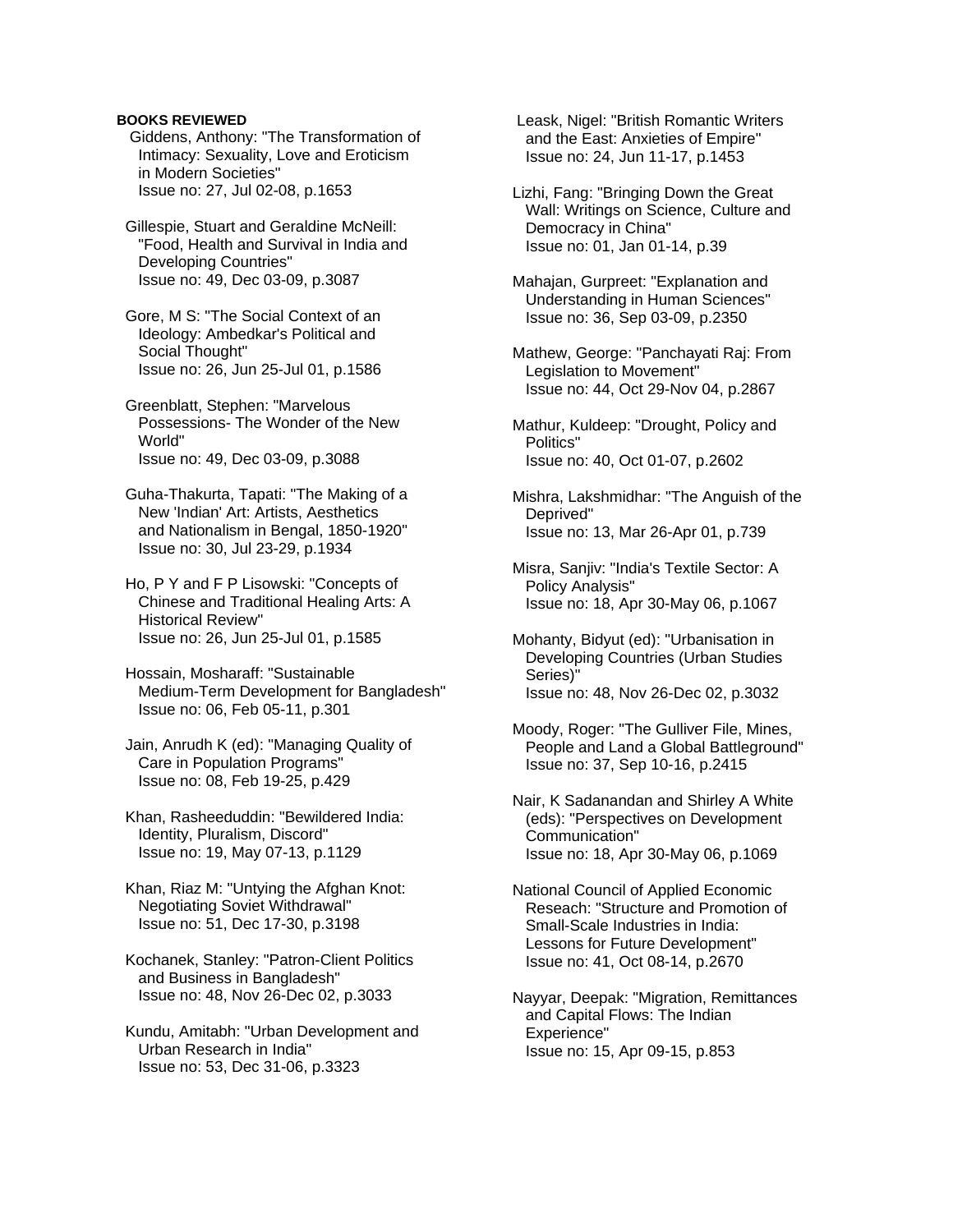Netting, Robert McC: "Smallholders, Householders: Farm Families and the Ecology of Intensive, Sustainable Agriculture" Issue no: 37, Sep 10-16, p.2412

 Parashar, Archana: "Women and Family Law Reform in India" Issue no: 09, Feb 26-Mar 04, p.487

 Pathak, Bindeshwar: "Rural Violence in Bihar" Issue no: 12, Mar 19-25, p.679

 Prakash, Om: "Conceptualisation and History in Early Indian Socio-Economic Studies" Issue no: 06, Feb 05-11, p.304

 Premchand, A: "Public Expenditure Management" Issue no: 31, Jul 30-Aug 05, p.2015

 Puri, Balraj: "Kashmir: Towards Insurgency" Issue no: 01, Jan 01-14, p.41

 Quigley, Declan: "The Interpretation of Caste" Issue no: 34, Aug 20-26, p.2208

 Ramakrishnan, P S: "Shifting Agriculture and Sustainable Development: An Interdisciplinary Study from North-Eastern India" Issue no: 39, Sep 24-30, p.2544

 Ramasubban, Radhika; Bhanwar Singh and Nigel Crook: "War on Disease" Issue no: 03, Jan 15-21, p.104

 Rao, C H Hanumantha: "Agricultural Growth, Rural Poverty and Environmental Degradation in India" Issue no: 28, Jul 09-15, p.1721

 Robb, Peter (ed): "Rural India: Land, Power and Society under British Rule" Issue no: 07, Feb 12-18, p.358

 Rohde, Jon; Meera Chatterjee and David Morley: "Reaching Health for All" Issue no: 25, Jun 18-24, p.1521

 Roy, Tirthankar: "Artisans and Industrialisation: Indian Weaving in the Twentieth Century" Issue no: 32, Aug 06-12, p.2078

 Saradamoni, K: "Filling the Rice Bowl: Women in Paddy Cultivation" Issue no: 21, May 21-27, p.1272

 Sardar, Ziauddin et al: "The Blinded Eye- 500 Years of Christopher Columbus" Issue no: 33, Aug 13-19, p.2142

 Sato, Hiroshi: "Uneasy Federation: The Political Economy of Central Budgetary Transfers in South Asia" Issue no: 33, Aug 13-19, p.2141

 Sen, Gita; Adrienne Germain and Lincoln C Chen (eds): "Population Policies Reconsidered: Health, Empowerment, and Rights" Issue no: 32, Aug 06-12, p.2076

 Sen, Sunil Kumar: "Working Class Movements in India, 1885-1975" Issue no: 38, Sep 17-23, p.2488

 Sengupta, Nirmal: "User-Friendly Irrigation Designs" Issue no: 30, Jul 23-29, p.1936

 Shah, Tushaar: "Groundwater Markets and Irrigation Development: Political Economy and Practical Policy" Issue no: 43, Oct 22-28, p.2808

 Shankar, Kripa: "Dynamics of Groundwater Irrigation" Issue no: 11, Mar 12-18, p.606

 Sharma, Shashi Prabha: "Gandhian Holistic Economics" Issue no: 42, Oct 15-21, p.2738

 Shivamaggi, H B: "Banking and Rural Development" Issue no: 27, Jul 02-08, p.1656

 Singh, Andrea M and Neera Burra (eds): "Women and Wasteland Development in India" Issue no: 14, Apr 02-08, p.792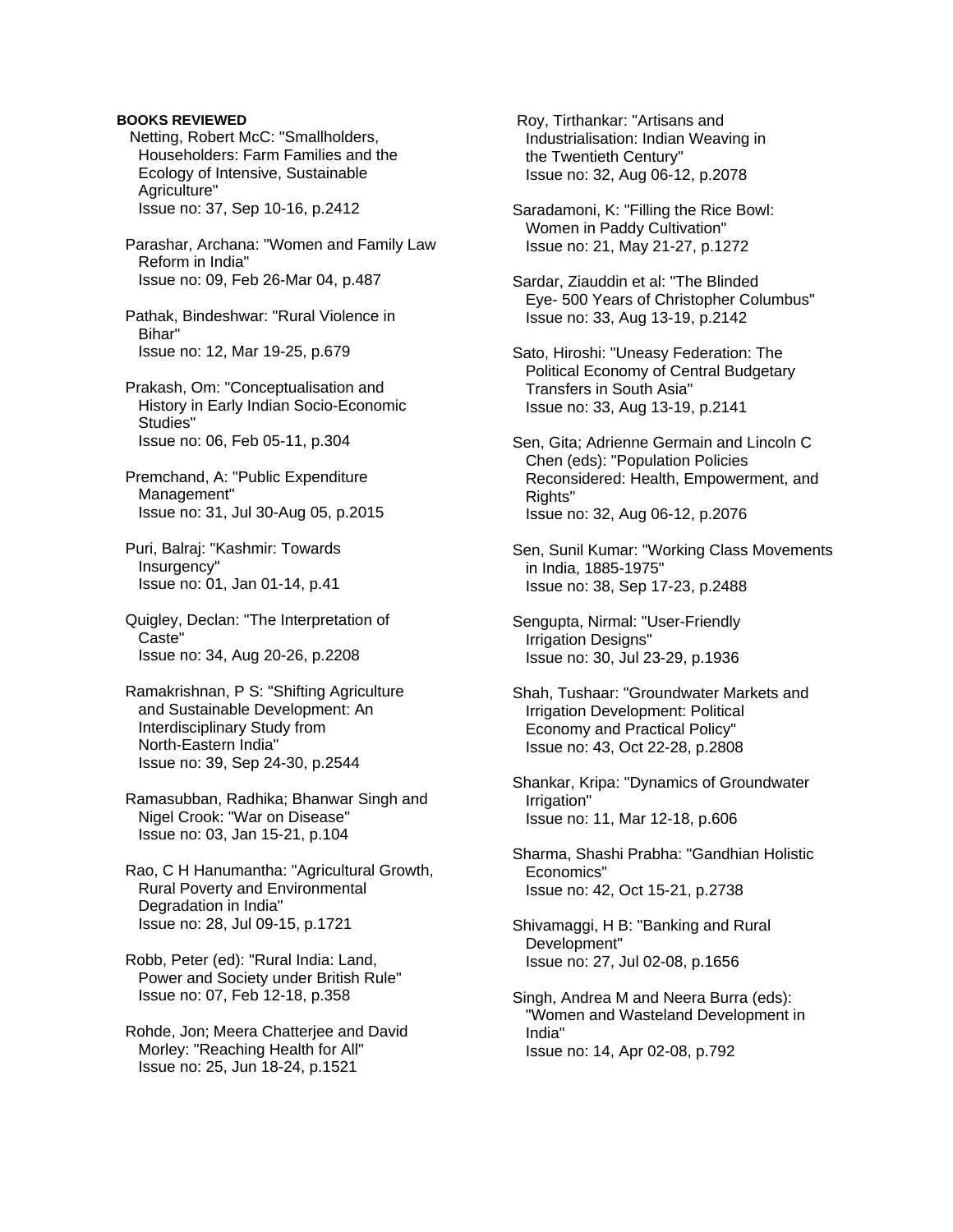Singh, Katar: "Managing Common Pool Resources: Principals and Case Studies" Issue no: 36, Sep 03-09, p.2353

 Singh, Randhir: "Five Lectures in Marxist Mode" Issue no: 16, Apr 16-29, p.913

 Sivaramakrishnan, K C; Biplab Dasgupta and M N Buch (eds): "Urbanisation in India" Issue no: 48, Nov 26-Dec 02, p.3032

 Smith, Chris: "India's Ad Hoc Arsenal: Direction or Drift in Defence Policy?" Issue no: 42, Oct 15-21, p.2736

 Sobhan, Rehman: "Agrarian Reform and Social Transformation: Pre-Condition for Development" Issue no: 12, Mar 19-25, p.681

 Srinivas, M N: "On Living in a Revolution and Other Essays" Issue no: 13, Mar 26-Apr 01, p.737

 Stern, Robert W: "Changing India: Bourgeois Revolution on the Subcontinent" Issue no: 39, Sep 24-30, p.2546

 Venkataraman, R V: "My Presidential Years" Issue no: 35, Aug 27-Sep 02, p.2283

 Vijayagopalan, S: "Child Labour in the Carpet Industry: A Status Report" Issue no: 14, Apr 02-08, p.794

 Wald, Kenneth D: "Religion and Politics in the United States" Issue no: 42, Oct 15-21, p.2737

 White, Gordon: "Riding the Tiger: The Politics of Economic Reform in Post-Mao China" Issue no: 38, Sep 17-23, p.2486

 Wignaraja, Ponna (ed): "New Social Movements in the South" Issue no: 21, May 21-27, p.1270

 World Baull: "East Asian Miracle" Issue no: 08, Feb 19-25, p.427

 Yin, Ma (ed): "China's Minority Nationalities" Issue no: 53, Dec 31-06, p.3324

 Zachariah, Mathew and R Sooryamoorthy: "Science for Social Revolution? Achievements and Dilemmas of a Development Movement: The Kerala Sastra Sahitya Parishad" Issue no: 40, Oct 01-07, p.2603

# **BRAHMINS AND BRAHMINISM**

 'Sacred Brahmins' versus 'Socialist Brahmins'; P P Lakshman (LE) Issue no: 11, Mar 12-18, p.578

# **BRAZIL**

 Brazil and India: Comparing Notes on Liberalisation; Arvind N Das (C) Issue no: 08, Feb 19-25, p.416

 Debt and Democracy in Brazil; Michel Chossudovsky and Micheline Ladouceur  $(C)$ Issue no: 25, Jun 18-24, p.1506

 Sugarcane Bagasse: Processing Technologies and Marketing: With Reference to India and Brazil; Pierre Audinet (SA) Issue no: 48, Nov 26-Dec 02, p.M149

## **BRITAIN**

 Quantitative Estimates of Primitive Accumulation and Its Sources; Sutapa Bose and Ashok Rudra (SA) Issue no: 04, Jan 22-28, p.199

# **BRITISH RULE**

 British Rule and the Indian Village; Tirthankar Roy (BR) Issue no: 07, Feb 12-18, p.358

 Colonial State and Colonial Working Conditions: Aspects of the Experience of Bengal Jute Mill Hands, 1881-1930; Parimal Ghosh (SA) Issue no: 31, Jul 30-Aug 05, p.2019

 Diet, Disease and Death in Colonial South India; V R Muraleedharan (SA) Issue no: 01, Jan 01-14, p.55

 In Defence of 'Old' History; K N Panikkar (P) Issue no: 40, Oct 01-07, p.2595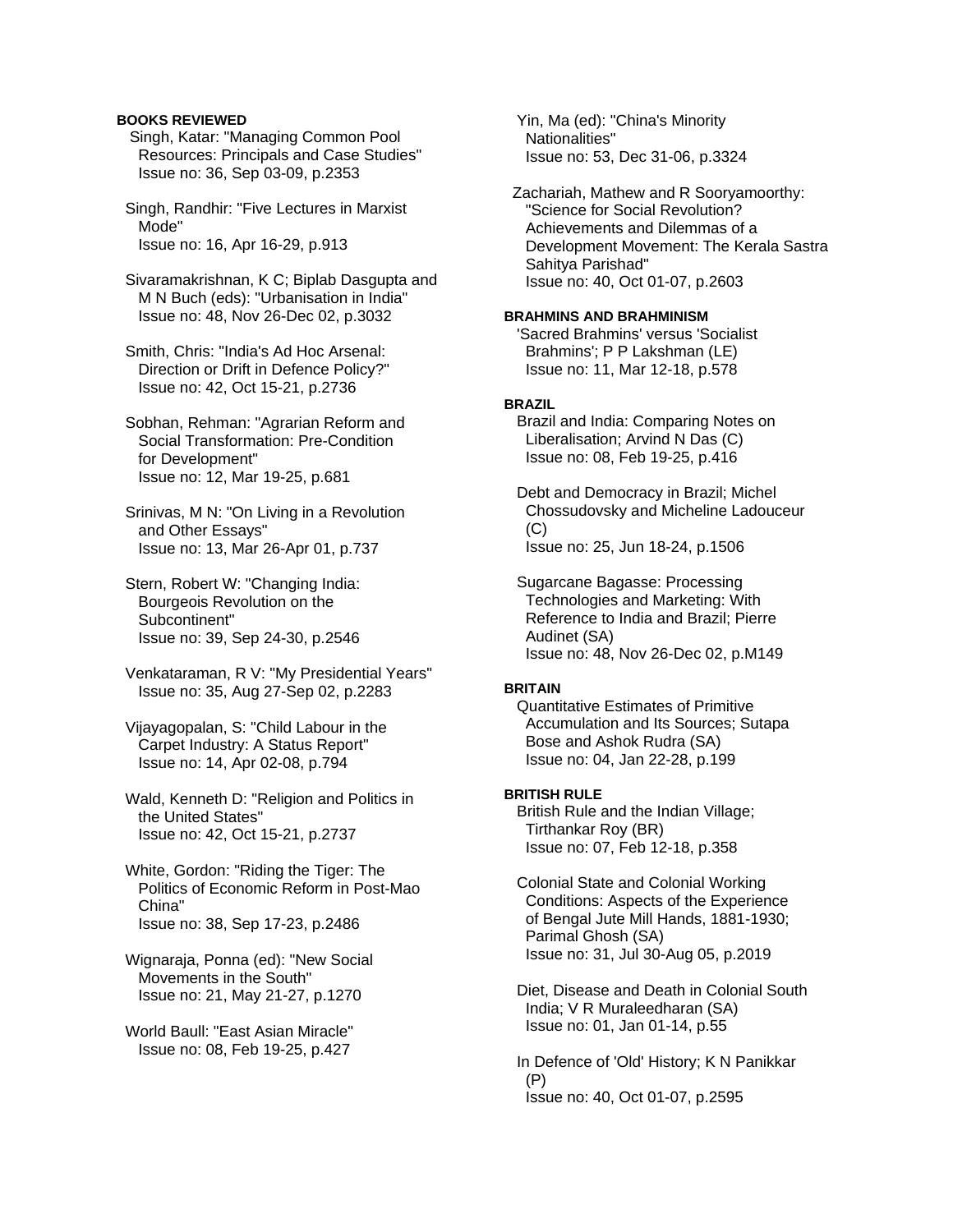# **BRITISH RULE**

 Notions of Justice; S P Sathe (BR) Issue no: 15, Apr 09-15, p.854

# **BUDDHISM**

 Globalisation, Demystification and Schism in Tibetan Buddhism; Stig Toft Madsen (C) Issue no: 30, Jul 23-29, p.1926

### **BUDGET, STATES-1994-1995**

 A Tax on Saraswati?: Tamil Nadu (C) Issue no: 19, May 07-13, p.1118

### **BUDGET, UNION**

 A Different Budget: South Africa (Ed) Issue no: 32, Aug 06-12, p.2046

- Elaborating Citizens' Union Budget: An Alternative; Arun Kumar (D) Issue no: 26, Jun 25-Jul 01, p.1615
- Growth Prospects Recede as Macro- Economic Situation Slips Out of Control; Arun Kumar (SA) Issue no: 16, Apr 16-29, p.953

 Money and Public Finance under Structural Adjustment: The Indian Experience; Mihir Rakshit (SA) Issue no: 16, Apr 16-29, p.923

### **BUDGET, UNION-1994-1995**

 1994-95 Budget: A Total Surrender; Arun Ghosh (F) Issue no: 16, Apr 16-29, p.889

 Agriculture and Liberalisation: Some Implications for Development Policies; V M Rao (SA) Issue no: 16, Apr 16-29, p.999

 Budget 1994-95: Anatomy of Irresponsibility; JM (P) Issue no: 13, Mar 26-Apr 01, p.717

 Budget 1994-95: Fiscal Aspects and the Real Economy; V M Dandekar (SA) Issue no: 16, Apr 16-29, p.983

 The Budget and 'Structural Adjustment with a Human Face'; K Seeta Prabhu (SA) Issue no: 16, Apr 16-29, p.1011

 Changing Priorities in Health Care; Padma Prakash (C) Issue no: 12, Mar 19-25, p.661

 Defence Expenditure: Fact and Fancy (C) Issue no: 12, Mar 19-25, p.662

 Financial Expert or Wizard?; R M Honavar (C) Issue no: 16, Apr 16-29, p.893

 Fiscal Near-Collapse (Ed) Issue no: 10, Mar 05-11, p.515

 Implications of 1994-95 Budget for Growth and Stability; Tapas K Sen, M Govinda Rao and Madanmohan Ghosh (SA) Issue no: 16, Apr 16-29, p.969

 An Irresponsible Budget: New Delhi; BM  $(C)$ Issue no: 11, Mar 12-18, p.593

 Limited Options (Ed) Issue no: 16, Apr 16-29, p.879

 Off with Deficits! (Ed) Issue no: 11, Mar 12-18, p.579

 Playing to the Gallery: Resource Transfer to States (Ed) Issue no: 14, Apr 02-08, p.764

 Sinking under Interest Burden: The Budget (Ed) Issue no: 15, Apr 09-15, p.824

 Small Sector and Fiscal Reform (Ed) Issue no: 13, Mar 26-Apr 01, p.707

 The Smile of the Cheshire Cat; Arun Ghosh (F) Issue no: 10, Mar 05-11, p.525

 Tax Reforms for Textile Sector; Mahesh C Purohit (SA) Issue no: 16, Apr 16-29, p.993

 Towards an Alternative Union Budget; M A Oommen (C) Issue no: 11, Mar 12-18, p.595

 Union Budget and Decline in Educational Effort; K S Chalam (C) Issue no: 16, Apr 16-29, p.901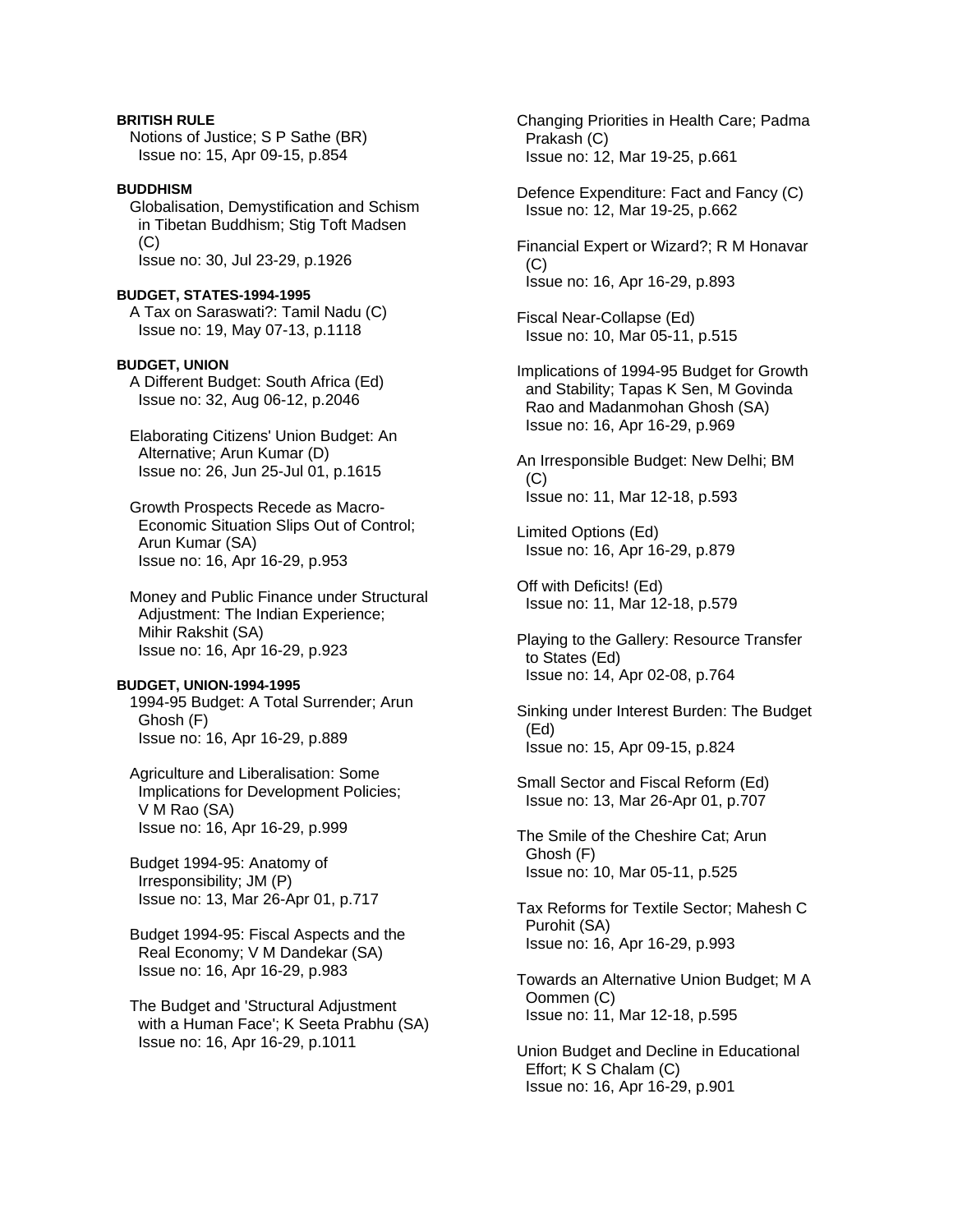# **BUDGET, UNION-1994-1995**

 Waiting for Private Investment; Pulapre Balakrishnan (SA) Issue no: 16, Apr 16-29, p.979

# **BUREAUCRACY**

 Obstacles to Change; Sumanta Banerjee (BR) Issue no: 13, Mar 26-Apr 01, p.739

 Restructuring the Bureaucracy: All-India Services; Nirmal Mukarji (P) Issue no: 51, Dec 17-30, p.3193

 Self-Government and Its Instrumentalities; Nirmal Mukarji (P) Issue no: 14, Apr 02-08, p.789

# **BURMA**

 Good Neighbours: Burma; Kamaroopi (Ed) Issue no: 14, Apr 02-08, p.766

# **BUSINESS AND POLITICS**

 Politics and Business in Bangladesh; Thomas A Timberg (BR) Issue no: 48, Nov 26-Dec 02, p.3033

# **CALCUTTA**

 Political Reading of Calcutta Riots; Arup Kumar Sen (LE) Issue no: 53, Dec 31-06, p.3294

# **CAMBODIA**

 Cambodia: Proxy Battlefield; M G G Pillai  $(C)$ Issue no: 31, Jul 30-Aug 05, p.2010

## **CANADA**

 North American Free Trade Agreements: Canada's Fears; Sundari Baru (C) Issue no: 10, Mar 05-11, p.541

 Sustainability of Dependent Capitalism: Some Lessons from Canada; P Mohanan Pillai (RA) Issue no: 31, Jul 30-Aug 05, p.PE80

# **CAPITAL FLOWS**

 At Speculators' Mercy: Capital Flows (Ed) Issue no: 40, Oct 01-07, p.2569

 Economics and the Indian Diaspora; Binod Khadria (BR) Issue no: 15, Apr 09-15, p.853

 Engineered Decline?: US Dollar (Ed) Issue no: 28, Jul 09-15, p.1698

# **CAPITAL FORMATION**

 Divesting State Ownership: A Tale of Two Companies; J L Bajaj (RA) Issue no: 35, Aug 27-Sep 02, p.M120

 An Irresponsible Budget: New Delhi; BM (C) Issue no: 11, Mar 12-18, p.593

 Quantitative Estimates of Primitive Accumulation and Its Sources; Sutapa Bose and Ashok Rudra (SA) Issue no: 04, Jan 22-28, p.199

# **CAPITALISM**

 Class and Surplus Value: Towards a Re-Examination of Concepts; Vinod Vyasulu (RA) Issue no: 31, Jul 30-Aug 05, p.PE60

 Crises, Crashes and Speculation: Hegemonic Cycles of Capitalist World-Economy and International Financial System; Krishnendu Ray (RA) Issue no: 31, Jul 30-Aug 05, p.PE86

 The Demise of Fabian Socialism-and of Market Capitalism; Arun Ghosh (F) Issue no: 21, May 21-27, p.1253

 Evolving the Right Message; Dipankar Sinha (BR) Issue no: 41, Oct 08-14, p.2667

 Malaysia: The Unstoppable Tiger?; Frederic F Clairmont (C) Issue no: 37, Sep 10-16, p.2403

 Market, Democracy and Unequal Relation; Kanta Ranadive (RA) Issue no: 05, Jan 29-Feb 04, p.PE2

 Political Economics of World Capitalism; Ranjit Sau (RA) Issue no: 31, Jul 30-Aug 05, p.PE70

 Science, Capitalism and Islam; Vasant Kaiwar (SA) Issue no: 09, Feb 26-Mar 04, p.489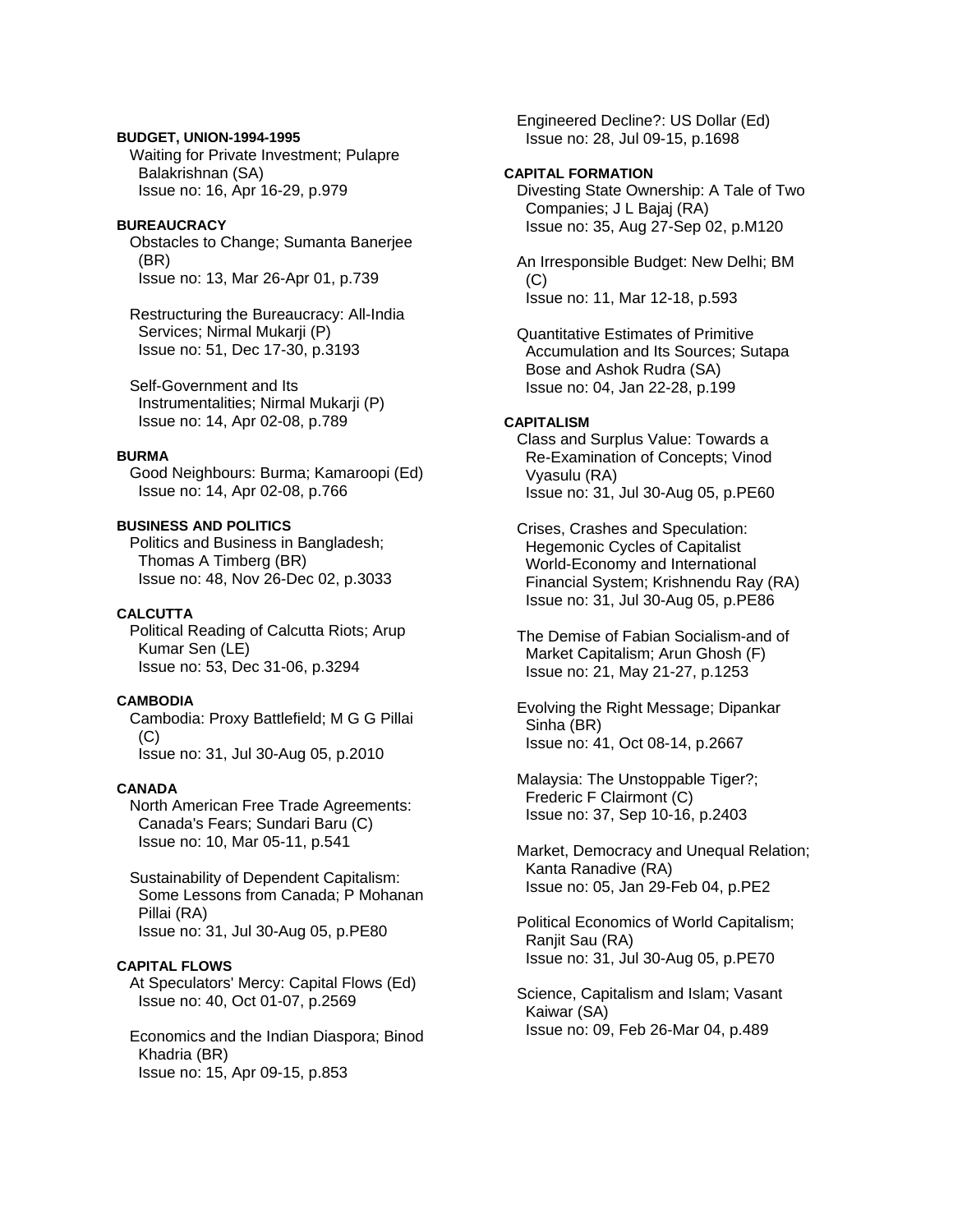# **CAPITALISM**

 Sustainability of Dependent Capitalism: Some Lessons from Canada; P Mohanan Pillai (RA) Issue no: 31, Jul 30-Aug 05, p.PE80

 World Capitalism and Globalisation; Ranjit Sau (SA) Issue no: 41, Oct 08-14, p.2677

# **CARIBBEAN ISLANDS**

 Caribbean Feminism in International Perspective; Rawwida Baksh-Soodeen (RA) Issue no: 44, Oct 29-Nov 04, p.WS50

# **CARPET INDUSTRY**

 Carpets of Ugly Design; Karin Kapadia (BR) Issue no: 14, Apr 02-08, p.794

# **CASTE CONFLICTS**

 Caste Violence: Uttar Pradesh (Ed) Issue no: 08, Feb 19-25, p.392

 Evading the Land Issue: Uttar Pradesh; Amaresh Mishra (C) Issue no: 13, Mar 26-Apr 01, p.723

# **CASTES AND CASTE SYSTEM**

 Backward Castes Issue: Sikkim (Ed) Issue no: 53, Dec 31-06, p.3297

 Bonded by Blood: Matrilateral Kin in Tamil Kinship; Karin Kapadia (SA) Issue no: 15, Apr 09-15, p.855

 Caste and Power; S S Simhadri (LE) Issue no: 04, Jan 22-28, p.142

 In Tune with Brahminical Legacy: Curtailing Debate by Invoking 'Karma'; N Venugopal (D) Issue no: 39, Sep 24-30, p.2562

 Learning from a Legacy: How and What?; N Venugopal Rao (C) Issue no: 06, Feb 05-11, p.288

 Rise of the Dalits and the Renewed Dabate on Caste; Rajni Kothari (SA) Issue no: 26, Jun 25-Jul 01, p.1589

 Understanding Caste; Sukumari Bhattacharji (BR) Issue no: 34, Aug 20-26, p.2208  Women-Headed Households: Coping with Caste, Class and Gender Hierarchies; Lakshmi Lingam (SA) Issue no: 12, Mar 19-25, p.699

# **CENSORSHIP**

 Film Censorship and Freedom; A G Noorani  $(CL)$ Issue no: 39, Sep 24-30, p.2521

# **CENSUS**

 Anomaly in Employment in Some Modern Sector Occupations; Radha D Devi (SA) Issue no: 51, Dec 17-30, p.3255

 Data Collection in Census: A Survey of Census Enumerators; Murali Dhar Vemuri (SA) Issue no: 51, Dec 17-30, p.3240

 Demographic Transition: Accelerating Fertility Decline in 1980s; Pravin Visaria and Leela Visaria (SA) Issue no: 51, Dec 17-30, p.3281

 Heading towards a Billion; S Irudaya Rajan (SA) Issue no: 51, Dec 17-30, p.3201

 Levels and Trends in Indian Fertility: A Reassessment; P N Mari Bhat (SA) Issue no: 51, Dec 17-30, p.3273

 Sex Ratios: What They Hide and What They Reveal; K Srinivasan (SA) Issue no: 51, Dec 17-30, p.3233

# **CENSUS-1961**

 Census 1961: New Pathways; Asok Mitra (SA) Issue no: 51, Dec 17-30, p.3207

## **CENSUS-1981**

 Census of India, 1981: Organisational Issues; P Padmanabha (SA) Issue no: 51, Dec 17-30, p.3222

# **CENSUS-1991**

 Census 1991: Challenges and Innovations; A R Nanda (SA) Issue no: 51, Dec 17-30, p.3227

 On the Demography of the 1991 Census; Tim Dyson (SA) Issue no: 51, Dec 17-30, p.3235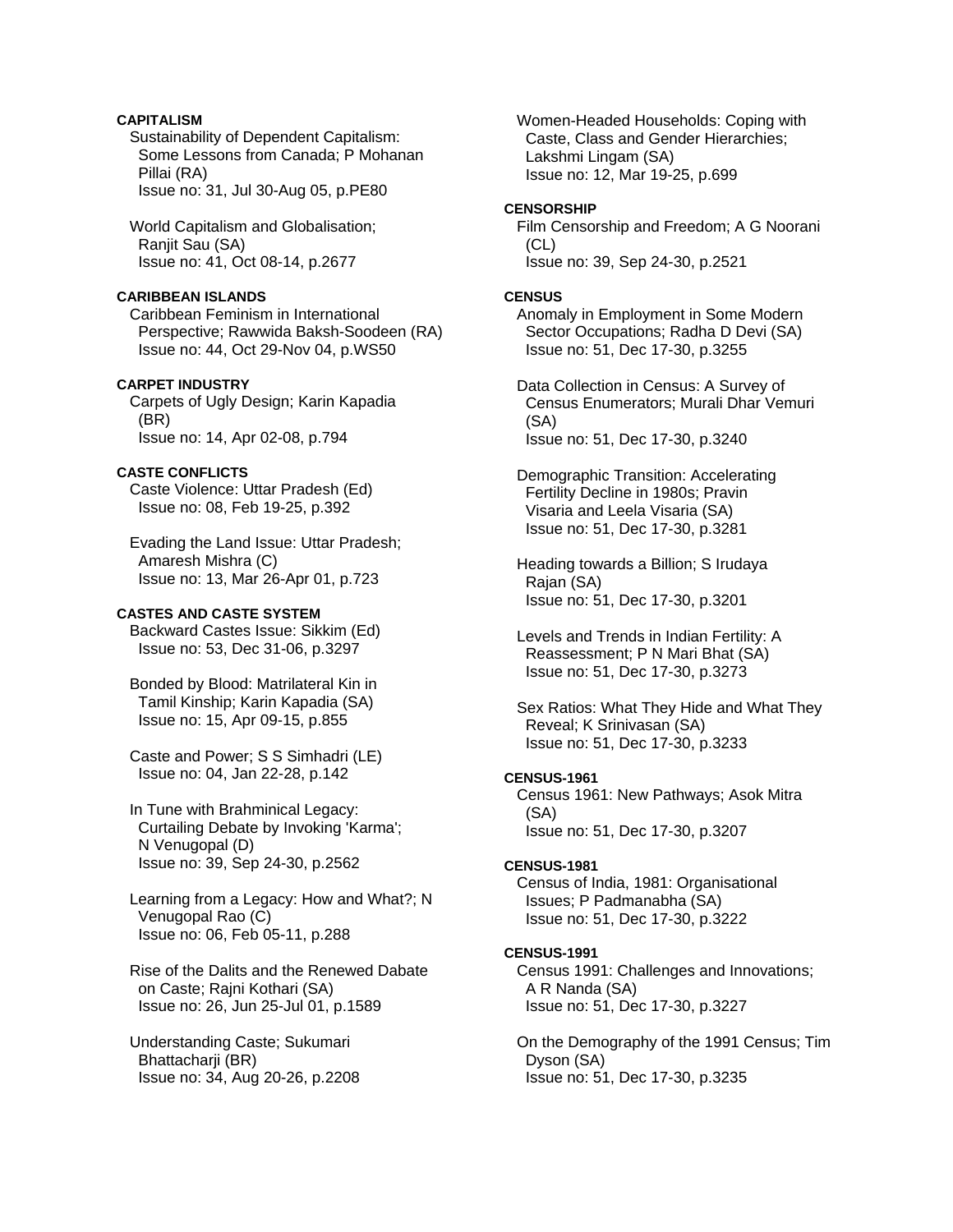# **CENTRAL BANKS**  Travails of a Market in a Hurry; EPW Research Foundation (MMR) Issue no: 42, Oct 15-21, p.2709

### **CHHATTISGARH**

 Education Dilemma; Sadhna Saxena (C) Issue no: 21, May 21-27, p.1257

# **CHILD LABOUR**

 Carpets of Ugly Design; Karin Kapadia (BR) Issue no: 14, Apr 02-08, p.794

 Girl Child in Three Indian States; Ashim Mukhopadhyay (C) Issue no: 23, Jun 04-10, p.1379

 Justice for 'Delinquents'; Manu N Kulkarni (C) Issue no: 26, Jun 25-Jul 01, p.1575

 Violation of Child Rights; Roopashri Sinha (C) Issue no: 41, Oct 08-14, p.2647

### **CHILDREN**

 Child Marriages and State; Manu N Kulkarni (D) Issue no: 29, Jul 16-22, p.1884

 Convention on Rights of the Child; Rita Panicker (LE) Issue no: 39, Sep 24-30, p.2510

 Justice for 'Delinquents'; Manu N Kulkarni (C) Issue no: 26, Jun 25-Jul 01, p.1575

 Language and Schooling of Tribal Children: Issues Related to Medium of Instruction; Geetha B Nambissan (SA) Issue no: 42, Oct 15-21, p.2747

 Nutritional Status of Tribal Children in Birbhum District; Ruby Sain (C) Issue no: 25, Jun 18-24, p.1513

 TV and Violence; Bharat Dogra (C) Issue no: 34, Aug 20-26, p.2198

 Violation of Child Rights; Roopashri Sinha (C) Issue no: 41, Oct 08-14, p.2647

# **CHINA**

 China after Deng; S P Seth (C) Issue no: 20, May 14-20, p.1180

 China in Transition: Impressions of a Visit to Yunnan; DN (C) Issue no: 41, Oct 08-14, p.2659

 China's One-Child Policy: Implication for Population Aging; S Irudaya Rajan (SA) Issue no: 38, Sep 17-23, p.2502

 Deng Xiaoping: A Senile Ninety?; GPD (F) Issue no: 36, Sep 03-09, p.2329

 Forms of Compulsion; Nigel Harris (BR) Issue no: 38, Sep 17-23, p.2486

 History of Chinese Healing Arts; Frederic F Clairmont (BR) Issue no: 26, Jun 25-Jul 01, p.1585

 Human Rights Issue and the Left; Ajit Roy  $(C)$ Issue no: 10, Mar 05-11, p.530

 Labour in China (LE) Issue no: 26, Jun 25-Jul 01, p.1554

 The Mind's Bright Mirror; Philippa Tristram (BR) Issue no: 01, Jan 01-14, p.39

 Steel Industry: India and China; Bernard D'Mello (BR) Issue no: 40, Oct 01-07, p.2600

 Transferring Irrigation Management to Farmers; A Vaidyanathan (C) Issue no: 47, Nov 19-25, p.2965

### **CHINA-IRAQ RELATIONS**

 China and Iraq: Patterns of Interaction, 1960-1992; Hafizullah Emadi (C) Issue no: 53, Dec 31-06, p.3313

#### **CHINA-JAPAN RELATIONS**

 China's Slow-Changing Polity; Parshotam Mehra (BR) Issue no: 53, Dec 31-06, p.3324

 China's Slow-Changing Polity; Parshotam Mehra (BR) Issue no: 53, Dec 31-06, p.3324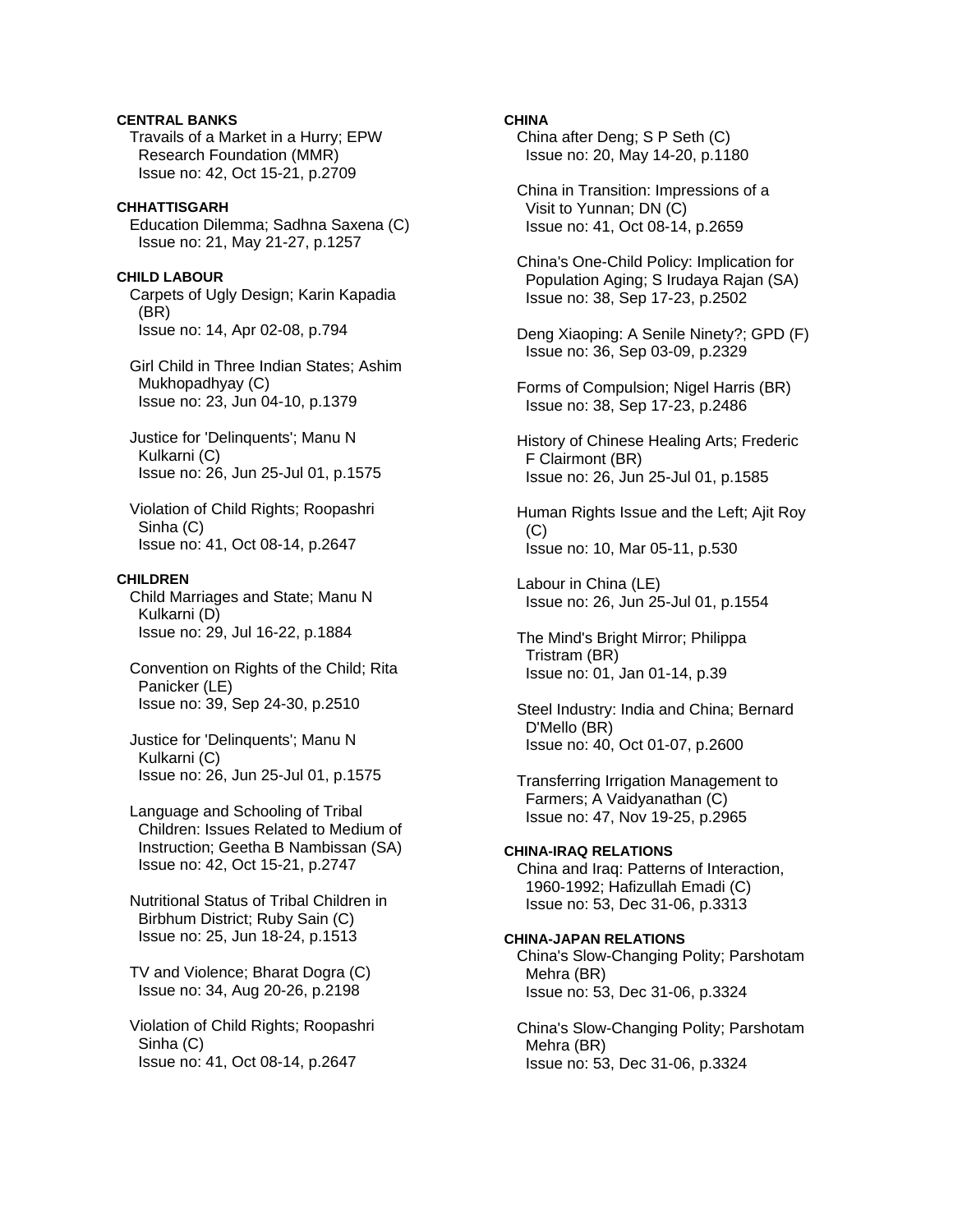# **CHINA-JAPAN RELATIONS**

 China's Slow-Changing Polity; Parshotam Mehra (BR) Issue no: 53, Dec 31-06, p.3324

 China's Slow-Changing Polity; Parshotam Mehra (BR) Issue no: 53, Dec 31-06, p.3324

## **CHRISTIAN MISSIONARIES**

 Mass Conversion of Muslims; V S Patvardhan (LE) Issue no: 40, Oct 01-07, p.2566

# **CHRISTIANITY**

 The Cross: Contestation and Transformation of a Religious Symbol in Southern Goa; Rowena Robinson (P) Issue no: 03, Jan 15-21, p.94

 Distortion; T M Gnanapragasam (LE) Issue no: 06, Feb 05-11, p.270

### **CIA**

 New Policy of Containment; Robi Chakravorti (C) Issue no: 16, Apr 16-29, p.905

### **CIVIL LIBERTIES**

 Civil Rights: Broadening Concerns: New Delhi; K Balagopal (LE) Issue no: 03, Jan 15-21, p.66

 Human Rights Abuse Continues Unchecked: West Bengal; Biren Roy (C) Issue no: 49, Dec 03-09, p.3071

 Human Rights and Dawoodi Bohras; Asghar Ali Engineer (C) Issue no: 31, Jul 30-Aug 05, p.1998

 National Relations in Soviet Union: Theory and Practice; Ajit Roy (SA) Issue no: 01, Jan 01-14, p.49

 Political vs Economic and Social Rights; A G Noorani (CL) Issue no: 47, Nov 19-25, p.2957

# **CIVIL SOCIETY**

 Cultural and Political Autonomy in Indian Society; Satya P Gautam (P) Issue no: 20, May 14-20, p.1181

 Economy and Civic Authority in Surat; Ghanshyam Shah (SA) Issue no: 41, Oct 08-14, p.2671

 Media Tycoon as Development Guru; Dipankar Sinha (C) Issue no: 10, Mar 05-11, p.531

### **CLIMATE CHANGE**

 North-South Issues for Climate Change; Jyoti Parikh (SA) Issue no: 45, Nov 05-18, p.2940

### **COLOMBIA**

 A Credo for Past-Columbian World; Vinay Lal (BR) Issue no: 33, Aug 13-19, p.2142

# **COLONIALISM**

 The 'Goondas': Towards a Reconstruction of the Calcutta Underworld through Police Records; Suranjan Das (SA) Issue no: 44, Oct 29-Nov 04, p.2877

 Democracy and Development in Post-Soviet World; Amiya Kumar Bagchi (P) Issue no: 53, Dec 31-06, p.3319

 Rebellion in Chiapas: Colonial History of a New World Disorder; Vinay Lal (C) Issue no: 25, Jun 18-24, p.1514

# **COMMON PROPERTY RESOURCES**

 Common Property Resource Access by Poor and Class Conflict in West Bengal; Tony Beck (SA) Issue no: 04, Jan 22-28, p.187

 Managing Common Resources; Dolly Arora (BR) Issue no: 36, Sep 03-09, p.2353

 Rights, Justice and Common Property Resources; Niraja Gopal Jayal (D) Issue no: 28, Jul 09-15, p.1810

 Why People Should Have Rights; Neera Chandhoke (D) Issue no: 41, Oct 08-14, p.2697

#### **COMMUNAL VIOLENCE**

 1984 Riots and Indian Polity; Navendu Rai (LE) Issue no: 50, Dec 10-16, p.3110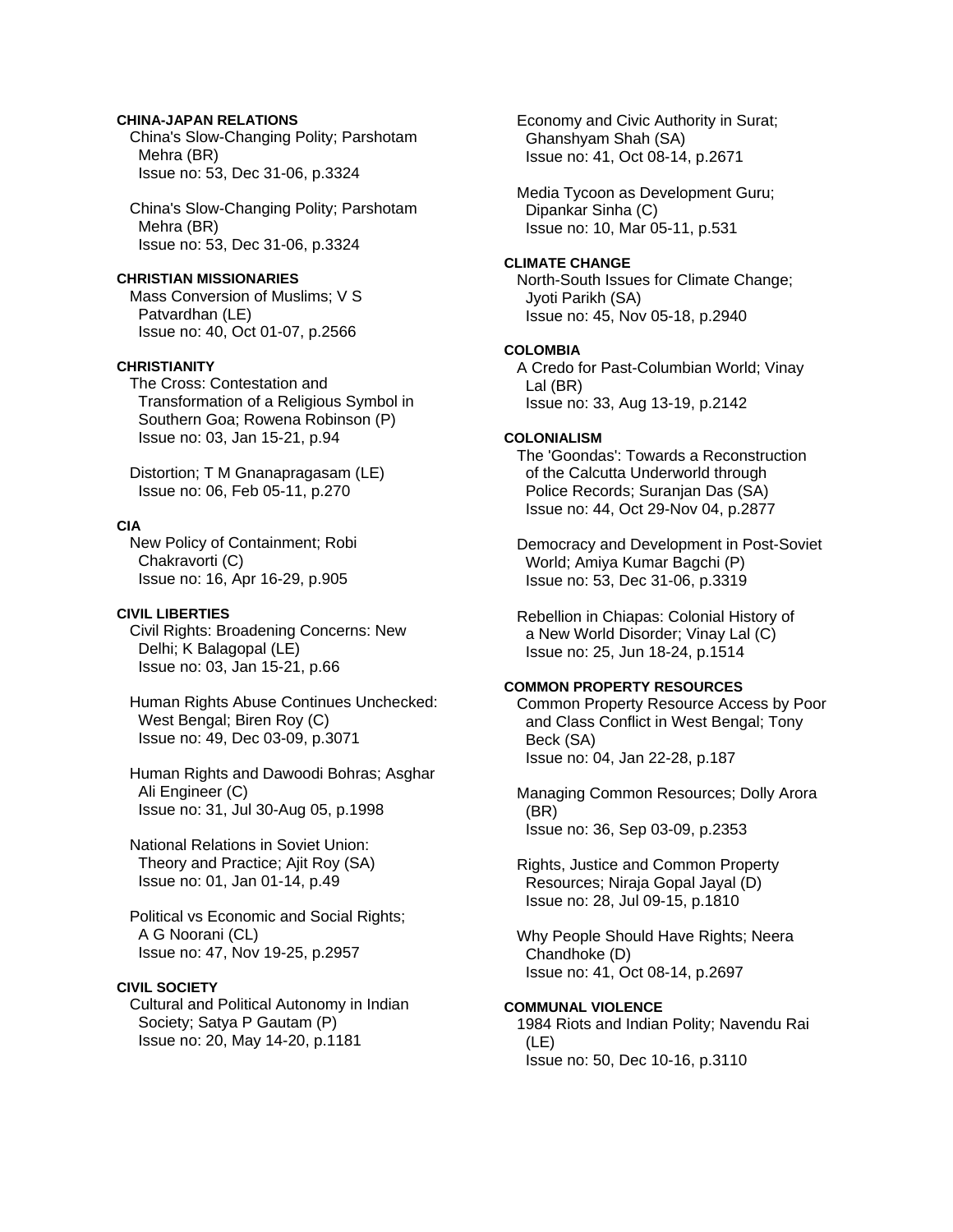# **COMMUNAL VIOLENCE**

 Asangaon Riots: Not a Communal Disturbance; Asghar Ali Engineer (C) Issue no: 28, Jul 09-15, p.1711

 Backward Communities and Migrant Workers in Surat Riots; Irfan Engineer (SA) Issue no: 22, May 28-Jun 03, p.1348

 Banglore Violence: Linguistic or Communal?; Asghar Ali Engineer (C) Issue no: 44, Oct 29-Nov 04, p.2854

 The Bijnor Riots, October 1990: Collapse of a Mythical Special Relationship?; Roger Jeffery and Patricia M Jeffery (SA) Issue no: 10, Mar 05-11, p.551

 Communal Violence and Role of Police; Asghar Ali Engineer (C) Issue no: 15, Apr 09-15, p.835

 Communal Violence in Kanpur; Asghar Ali Engineer (C) Issue no: 09, Feb 26-Mar 04, p.473

 Crime and Punishment: Judiciary (Ed) Issue no: 47, Nov 19-25, p.2948

 Environmental Facade: Delhi (Ed) Issue no: 21, May 21-27, p.1246

 Farce of Punishing the Guilty: Communal Riots (Ed) Issue no: 20, May 14-20, p.1161

 Identity, Communal Consciousness and Politics; Ghanshyam Shah (SA) Issue no: 19, May 07-13, p.1133

 Immigrant Groups as a Factor in Communal Riots; Zainab Banu (P) Issue no: 37, Sep 10-16, p.2408

 Political Reading of Calcutta Riots; Arup Kumar Sen (LE) Issue no: 53, Dec 31-06, p.3294

 Understanding Violence against Dalits in Marathwada; Gopal Guru (C) Issue no: 09, Feb 26-Mar 04, p.469

 Urban Informal Sector and Communal Violence: Case Study of 1992 Riots in Calcutta; Ishita Mukhopadhyay (SA) Issue no: 35, Aug 27-Sep 02, p.2299

 Victims, 'Neighbours', and 'Watan': Survivors of Anti-Sikh Carnage of 1984; Uma Chakravarti (C) Issue no: 42, Oct 15-21, p.2722

 When Local Riots Are Not Merely Local: Bringing the State Back In, Bijnor 1988-92; Amrita Basu (SA) Issue no: 40, Oct 01-07, p.2605

# **COMMUNALISM**

 Assessing India's Political Economy; T V Sathyamurthy (RA) Issue no: 29, Jul 16-22, p.1853

 Explanation and Prescription; Sumanta Banerjee (BR) Issue no: 16, Apr 16-29, p.913

 Immigrant Groups as a Factor in Communal Riots; Zainab Banu (P) Issue no: 37, Sep 10-16, p.2408

 Indian Muslims in Their Homeland; Moonis Raza (P) Issue no: 39, Sep 24-30, p.2540

 Left Secularists and Communalism; Dharma Kumar (SA) Issue no: 28, Jul 09-15, p.1803

 More on Lajja; Sujit K Das (LE) Issue no: 36, Sep 03-09, p.2318

 On Casteism and Communalism in Uttar Pradesh; G K Lieten (C) Issue no: 14, Apr 02-08, p.777

 On the Border of Fascism: Manufacture of Consent in Roja; Rustom Bharucha (P) Issue no: 23, Jun 04-10, p.1389

 Ram Janmabhoomi, Consumer Identity and Image-Based Politics; Arvind Rajagopal (SA) Issue no: 27, Jul 02-08, p.1659

 Rise of the Dalits and the Renewed Dabate on Caste; Rajni Kothari (SA) Issue no: 26, Jun 25-Jul 01, p.1589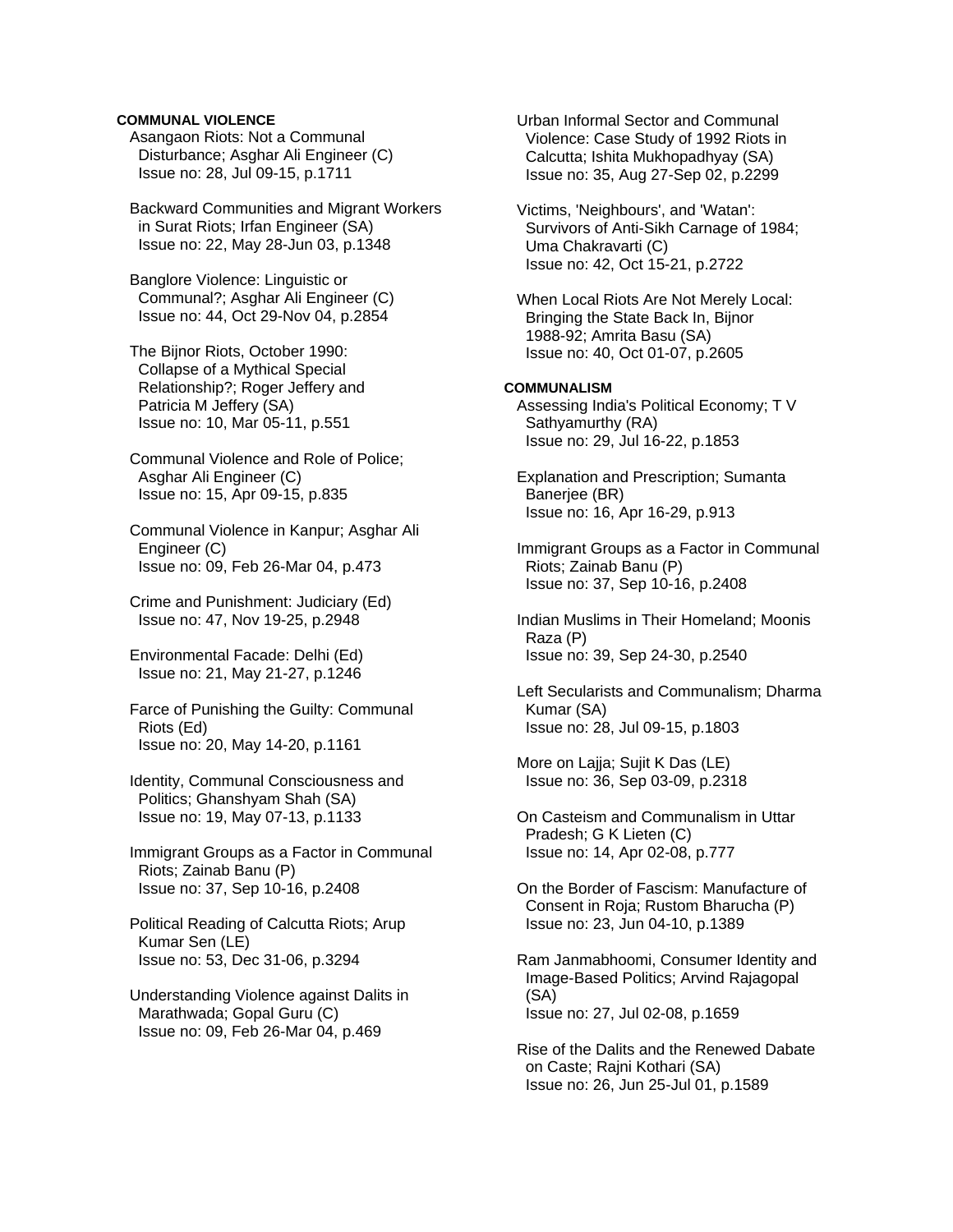# **COMMUNALISM**

 State and New Liberal Agenda in India; Gurpreet Mahajan, Sudha Pai and Niraja G Jayal (C) Issue no: 19, May 07-13, p.1112

### **COMMUNICATION MEDIA**

 Media Tycoon as Development Guru; Dipankar Sinha (C) Issue no: 10, Mar 05-11, p.531

#### **COMMUNISM**

 Decisive Shift: NATO (Ed) Issue no: 04, Jan 22-28, p.146

 The First country of Socialism; Paresh Chattopadhyay (D) Issue no: 37, Sep 10-16, p.2444

## **COMMUNIST PARTIES**

 The Break Up of Yugoslavia; Cyril D'Souza (P) Issue no: 48, Nov 26-Dec 02, p.3027

 Deng Xiaoping: A Senile Ninety?; GPD (F) Issue no: 36, Sep 03-09, p.2329

 Left Secularists and Communalism; Dharma Kumar (SA) Issue no: 28, Jul 09-15, p.1803

 Modernisation and Media Attraction: Anglo-Malaysian Relations; Vejai Balasubramaniam (C) Issue no: 22, May 28-Jun 03, p.1333

 New Hurdles: Workers (Ed) Issue no: 03, Jan 15-21, p.69

 Opportunity for Change: Nepal (Ed) Issue no: 48, Nov 26-Dec 02, p.3004

 Role of the Left: Indo-Nepal Relations (Ed) Issue no: 53, Dec 31-06, p.3297

 When a Communist Becomes Prime Minister of Nepal; Anirudha Gupta (C) Issue no: 51, Dec 17-30, p.3191

 Without Pretences: West Bengal (Ed) Issue no: 51, Dec 17-30, p.3174

# **COMMUNITY DEVELOPMENT**

 Women's Movement within a Secular Framework: Redefining the Agenda; Flavia Agnes (P) Issue no: 19, May 07-13, p.1123

#### **COMPANIES**

 Aachal Alloys Issue no: 44, Oct 29-Nov 04, p.2843

 Aban Loyd Chiles Issue no: 33, Aug 13-19, p.2115

 ABG Heavy Industries Issue no: 53, Dec 31-06, p.3299

 ACC: Hit by Recession Issue no: 36, Sep 03-09, p.2326

 ACE Laboratories: Export Effort Issue no: 13, Mar 26-Apr 01, p.716

 ACE Stonecraft Issue no: 08, Feb 19-25, p.395

 Adithya Aquaculture Issue no: 35, Aug 27-Sep 02, p.2255

 Advani Oerlikon: Hit by Recession Issue no: 50, Dec 10-16, p.3117

 Advani Oerlikon: Modernisation Programme Issue no: 20, May 14-20, p.1166

 Agri-Marine Exports Issue no: 37, Sep 10-16, p.2387

 Ajcon Capital Market Issue no: 53, Dec 31-06, p.3299

 Ajwa Fun World Issue no: 33, Aug 13-19, p.2115

 Akar Polymatik Issue no: 10, Mar 05-11, p.519

 Alang Marine Issue no: 30, Jul 23-29, p.1891

 Alchemie Organics Issue no: 22, May 28-Jun 03, p.1315

 Alfa Laval: Successful Indigenisation Issue no: 37, Sep 10-16, p.2390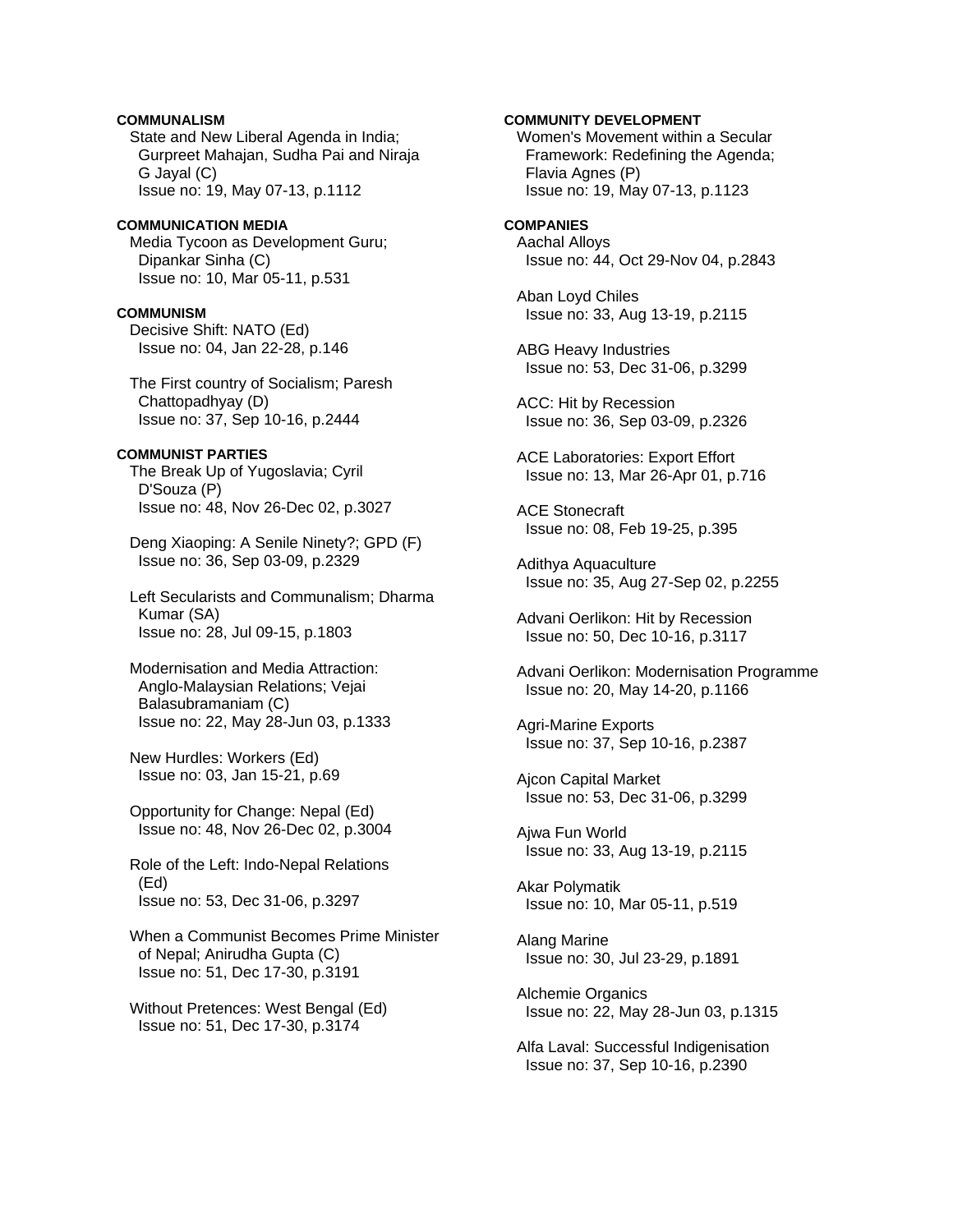**COMPANIES**  Allied Fibres Issue no: 53, Dec 31-06, p.3299 Alufluorid Issue no: 29, Jul 16-22, p.1823 Amar Dye-Chem: Towards Recovery Issue no: 32, Aug 06-12, p.2050 Anco Communications Issue no: 23, Jun 04-10, p.1367 Anugraha Wood Issue no: 40, Oct 01-07, p.2571 Apollo Tyres: Modernisation Issue no: 41, Oct 08-14, p.2642 Apple Mutual Fund Issue no: 15, Apr 09-15, p.827 Arihant Capital Markets Issue no: 40, Oct 01-07, p.2571 Arihant Credit Capital Issue no: 03, Jan 15-21, p.71 Arora Fibres Issue no: 18, Apr 30-May 06, p.1043 Aruna Sugars and Enterprises: Higher Profit Issue no: 07, Feb 12-18, p.342 Arvind Mills: Denims on the Move Issue no: 39, Sep 24-30, p.2518 Asahi Fibres Issue no: 47, Nov 19-25, p.2951 Ashima Syntex Issue no: 29, Jul 16-22, p.1823 Ashok Leyland: Growing Market Share Issue no: 40, Oct 01-07, p.2576 Asia Pacific Financial Issue no: 25, Jun 18-24, p.1495 ATL Textiles Issue no: 11, Mar 12-18, p.583 Atlas Copco: Rise in Input Costs Issue no: 10, Mar 05-11, p.522

 Atlas Cycles: Focus on Premium Market Issue no: 10, Mar 05-11, p.522 Atul Products: Keen Competition Issue no: 06, Feb 05-11, p.280 ATV Petrochem Issue no: 06, Feb 05-11, p.275 AVI Industries Issue no: 26, Jun 25-Jul 01, p.1559 Axel Polymers Issue no: 33, Aug 13-19, p.2115 B Nanji Enterprises Issue no: 32, Aug 06-12, p.2047 Bacil Pharma Issue no: 11, Mar 12-18, p.583 Bafna Spinning Issue no: 33, Aug 13-19, p.2115 Bagwe Udyog Issue no: 30, Jul 23-29, p.1891 Bajaj Auto: Higher Production Issue no: 36, Sep 03-09, p.2326 Bee-Am Chemicals Issue no: 11, Mar 12-18, p.583 Berger Paints: Excise Paints Issue no: 50, Dec 10-16, p.3117 Bhagyanagar Metals: Reduced Margins Issue no: 34, Aug 20-26, p.2188 Bharat Bijlee: Profitable Collaboration Issue no: 29, Jul 16-22, p.1834 Bharat Forge: Financial Services and Real Estate Issue no: 38, Sep 17-23, p.2462 Bharat Gears: Product Upgradation Issue no: 04, Jan 22-28, p.152 Bhartiya International Issue no: 41, Oct 08-14, p.2639 Bhilwara Synthetics: New Joint Venture Issue no: 07, Feb 12-18, p.342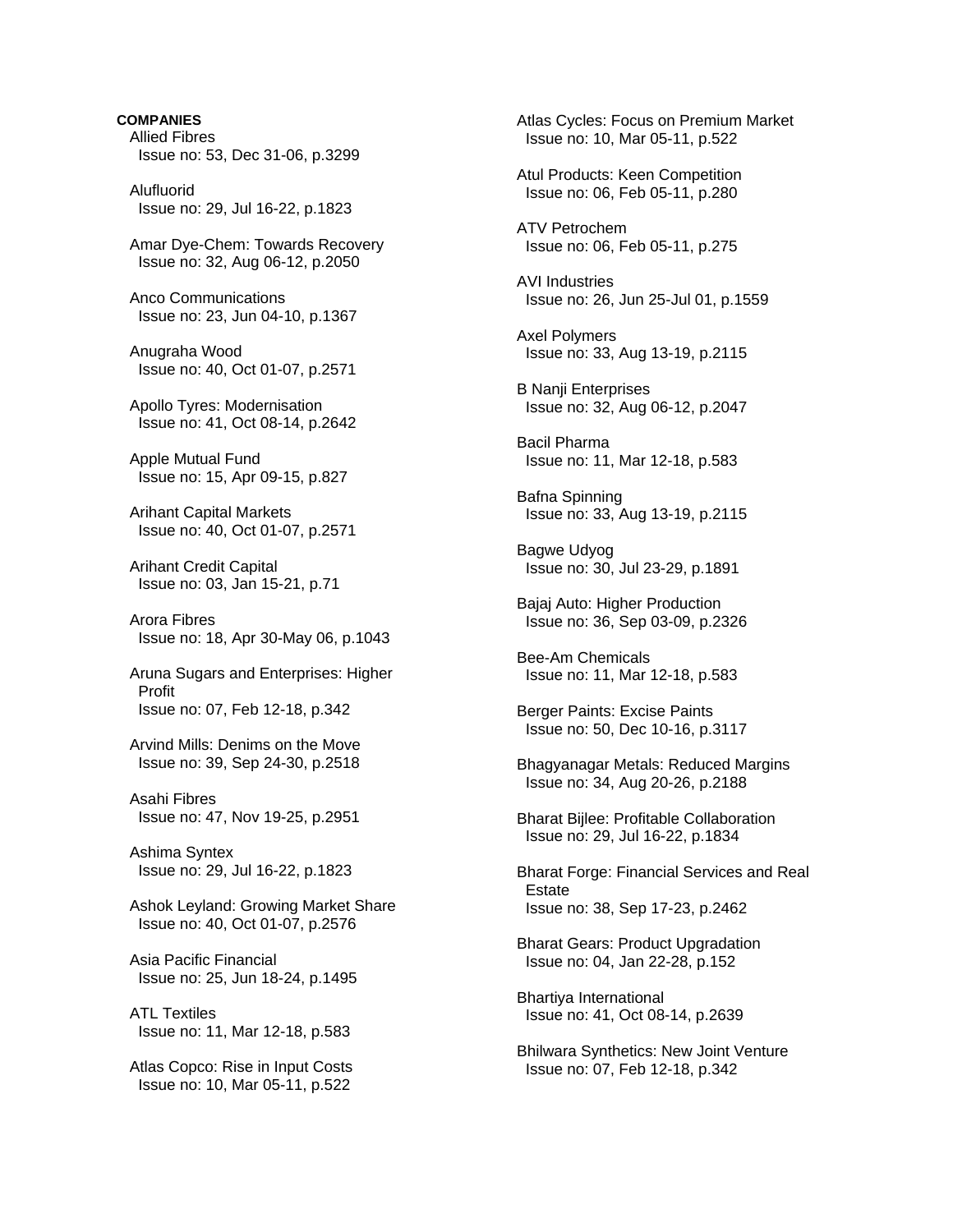Bhoruka Gases Issue no: 08, Feb 19-25, p.395

 Bhuvan Tripura Industries Issue no: 39, Sep 24-30, p.2515

 Bihar Caustic: Improved Performance Issue no: 32, Aug 06-12, p.2050

 Binaca Synthetic Resins Issue no: 04, Jan 22-28, p.147

 Birla Growth Fund Issue no: 13, Mar 26-Apr 01, p.711

 Birla Jute: Sluggish Demand Issue no: 39, Sep 24-30, p.2520

 BITS [India] Issue no: 43, Oct 22-28, p.2775

 Blue Star: Focus on Core Business Issue no: 01, Jan 01-14, p.12

 Boehringer Mannheim India: New Plant Issue no: 10, Mar 05-11, p.522

 Bombay Offshore Supplies Issue no: 15, Apr 09-15, p.827

 Bommidala Aquamarine Issue no: 30, Jul 23-29, p.1891

 BPL Issue no: 11, Mar 12-18, p.583

 Britannia Industries: Decline in Profit Issue no: 48, Nov 26-Dec 02, p.3012

 Britannia Industries: New Products Issue no: 05, Jan 29-Feb 04, p.218

 Brooke Bond Lipton India: Amalgamations and Acquisitions Issue no: 36, Sep 03-09, p.2328

 BSES: Steady Growth Issue no: 11, Mar 12-18, p.586

 Canbank Mutual Fund Issue no: 08, Feb 19-25, p.395

 Canpep '95 Issue no: 53, Dec 31-06, p.3299  Capital Trust Issue no: 16, Apr 16-29, p.883

 Caplin Point Labs Issue no: 47, Nov 19-25, p.2951

 Caprihans India: New Products Issue no: 13, Mar 26-Apr 01, p.714

 CEAT: New Joint Ventures Issue no: 19, May 07-13, p.1106

 Century Enka: Century Enka Issue no: 39, Sep 24-30, p.2518

 Century Textiles: Cost Increase Issue no: 43, Oct 22-28, p.2780

 CESC: Record Power Generation Issue no: 18, Apr 30-May 06, p.1046

 Chemagro International Issue no: 40, Oct 01-07, p.2571

 Chemicals and Plastics: New Projects Issue no: 09, Feb 26-Mar 04, p.462

 Chowgule Steamship: Fall in Cargo Issue no: 03, Jan 15-21, p.76

 Coates of India: Higher Profitability Issue no: 11, Mar 12-18, p.588

 Cochin Refineries Balmer Lawrie Issue no: 39, Sep 24-30, p.2515

 Cochin: Refineries: Lower Profit Issue no: 53, Dec 31-06, p.3304

 Colour-Chem: Modernisation Programme Issue no: 37, Sep 10-16, p.2390

 Conway Printers Issue no: 41, Oct 08-14, p.2639

 Coromandel Fertilisers: Challenge **Fertilisers** Issue no: 41, Oct 08-14, p.2644

 Coromandel Fertilisers: Dim Outlook Issue no: 20, May 14-20, p.1168

 Crompton Greaves: Diversification Plan Issue no: 45, Nov 05-18, p.2891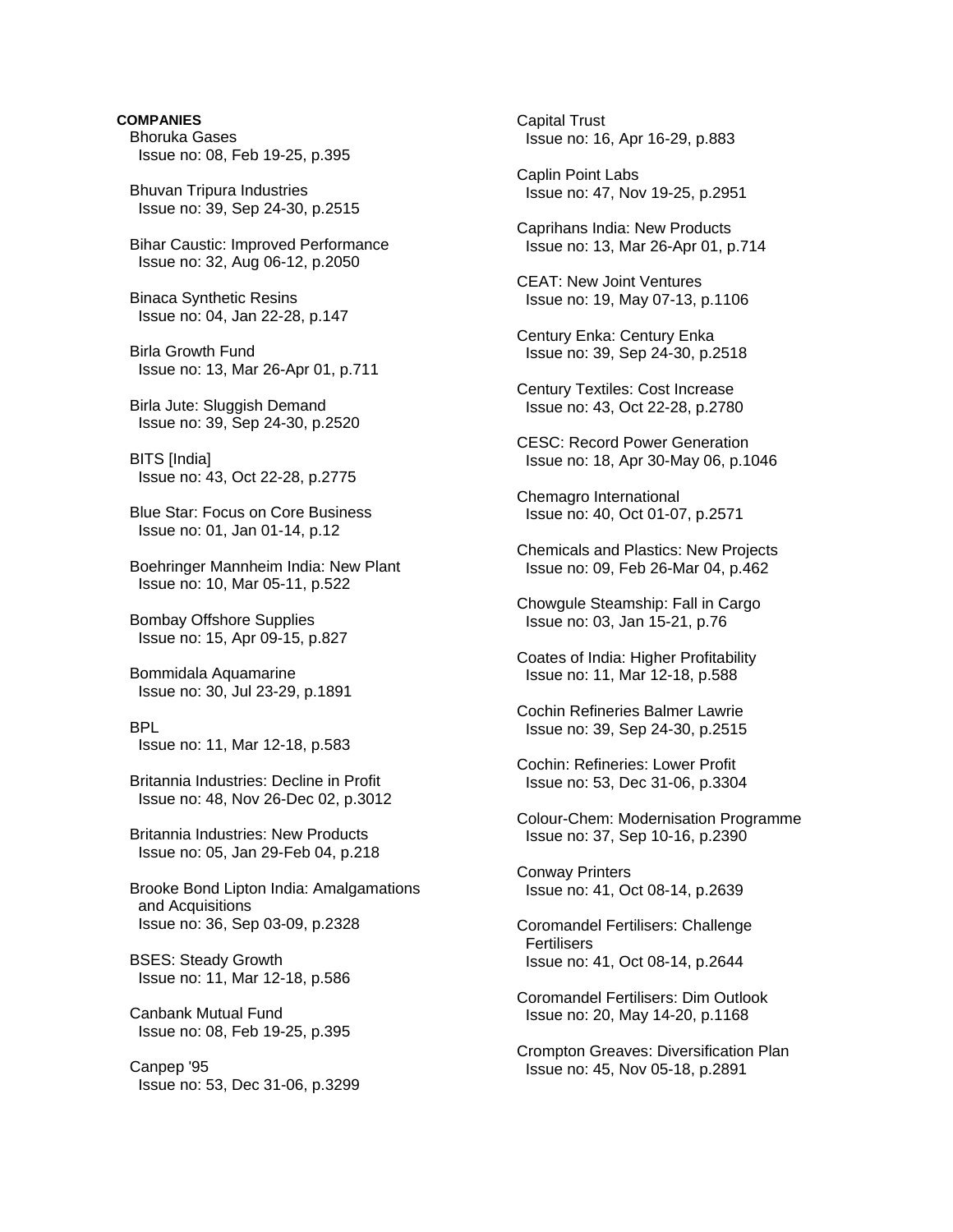Curefast Remedies: Higher Dividend Issue no: 37, Sep 10-16, p.2392

 DCL Polyesters: Stamp of Quality Issue no: 39, Sep 24-30, p.2520

 DCM Shriram Consolidated: Record **Production** Issue no: 48, Nov 26-Dec 02, p.3010

 DCW: Margins Under Pressure Issue no: 12, Mar 19-25, p.654

 DCW: Rise in Exports Issue no: 48, Nov 26-Dec 02, p.3010

 Deepak Nitrite: Upgrading Technology Issue no: 14, Apr 02-08, p.770

 Dhara Packaging Issue no: 32, Aug 06-12, p.2047

 Dharamsi Morarjee:Drop in Sales Issue no: 36, Sep 03-09, p.2328

 Dharamsi Morarji Chemical: Lower Sales Issue no: 07, Feb 12-18, p.342

 Dharani Finance Issue no: 06, Feb 05-11, p.275

 Diamond Cables Issue no: 39, Sep 24-30, p.2515

 DLF Cement Issue no: 22, May 28-Jun 03, p.1315

 Dolphin Laboratories Issue no: 16, Apr 16-29, p.883

 Dolphin Laboratories Issue no: 43, Oct 22-28, p.2775

 Dolphin Offshore Enterprises Issue no: 38, Sep 17-23, p.2459

 Dr Beck And Co: Fall in Export Issue no: 24, Jun 11-17, p.1436

 Dravya Industrial Chemicals Issue no: 21, May 21-27, p.1247

 Dunlop India: Technological Edge Issue no: 33, Aug 13-19, p.2118

 Dynachem Pharma Issue no: 14, Apr 02-08, p.767

 East West Travel Issue no: 29, Jul 16-22, p.1823

 Eastern Silk Issue no: 11, Mar 12-18, p.583

 Efcon Securities Issue no: 33, Aug 13-19, p.2115

 Eicher Motors Issue no: 05, Jan 29-Feb 04, p.215

 Enarai Finance Issue no: 40, Oct 01-07, p.2571

 Ennore Foundries: Emerging from Recession Issue no: 03, Jan 15-21, p.74

 Eskayef: Rise in Costs Issue no: 11, Mar 12-18, p.588

 Eternit Everest: Waste Reutilisation Issue no: 29, Jul 16-22, p.1834

 Federal Express: Fast and Massive **Courier** Issue no: 39, Sep 24-30, p.2520

 Federal Bank Issue no: 10, Mar 05-11, p.519

 Fem Care Pharma Issue no: 25, Jun 18-24, p.1495

 Finolex Cables: Bonus Issue Issue no: 20, May 14-20, p.1168

 Finolex: Joint Venture Issue no: 47, Nov 19-25, p.2956

 Firstohm India Issue no: 24, Jun 11-17, p.1431

 Flex Chemicals Issue no: 24, Jun 11-17, p.1431

 Flex Industries: Bright Prospects Issue no: 23, Jun 04-10, p.1372

 Gagan Gases Issue no: 27, Jul 02-08, p.1623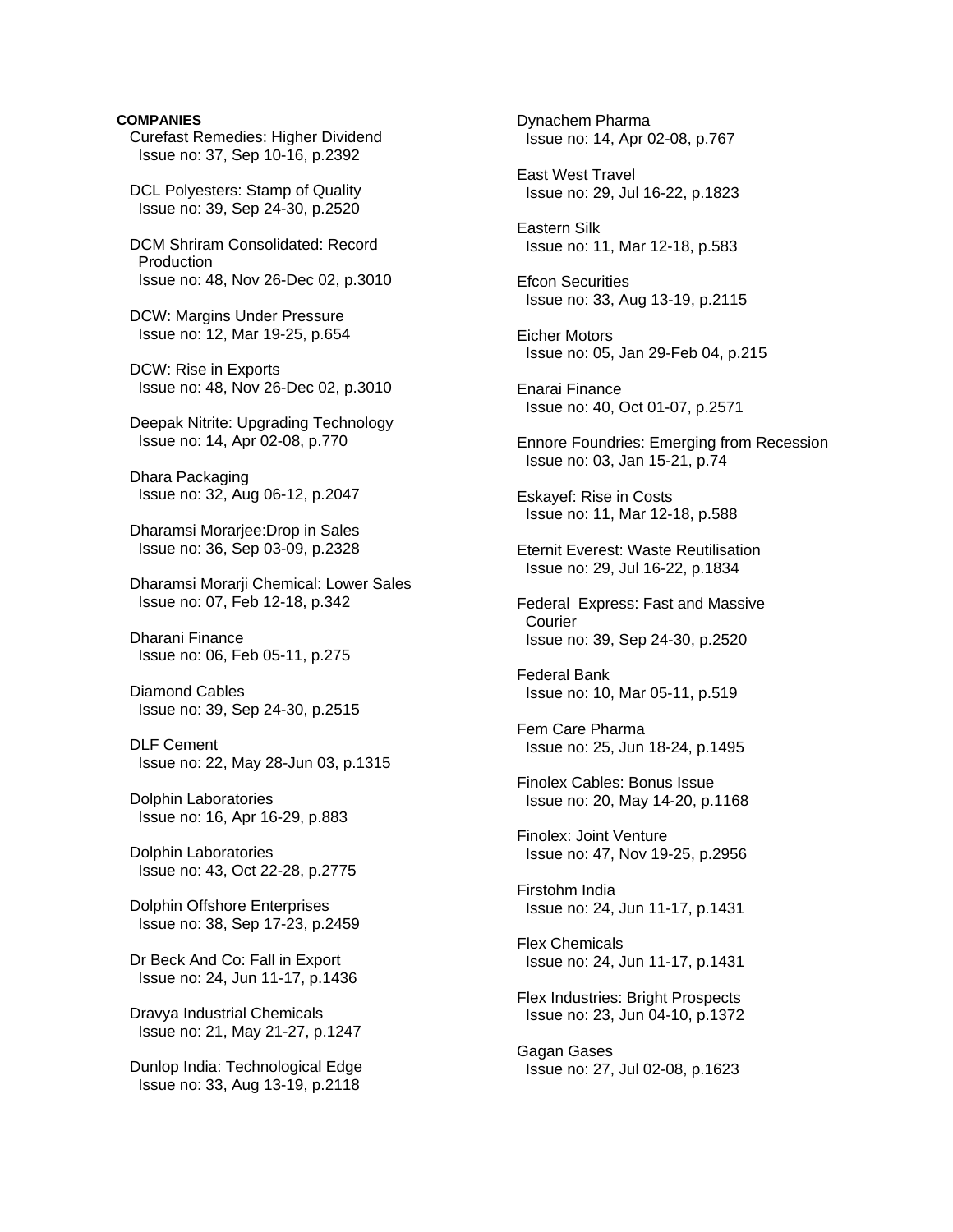Gammon India: R and D Efforts Issue no: 23, Jun 04-10, p.1372

 Ganesh Benzoplast Issue no: 53, Dec 31-06, p.3299

 Garden Silk Mills: New Products Issue no: 53, Dec 31-06, p.3302

 Garlon Polyfab Issue no: 08, Feb 19-25, p.395

 Garlon Polyfab: Polyster Waste Reprocessing Issue no: 44, Oct 29-Nov 04, p.2848

 Garware-Wall Ropes: Rise in Exports Issue no: 04, Jan 22-28, p.150

 Gee El Woollens Issue no: 19, May 07-13, p.1103

 Gem Cables and Conductors Issue no: 37, Sep 10-16, p.2387

 Geoservices [India] Issue no: 34, Aug 20-26, p.2183

 German Remedies: New Products Issue no: 35, Aug 27-Sep 02, p.2260

 German Remedies: R and D Efforts Issue no: 09, Feb 26-Mar 04, p.464

 GIC Housing Finance Issue no: 48, Nov 26-Dec 02, p.3007

 Glaxo India: Strategic Rethinking Issue no: 45, Nov 05-18, p.2893

 Global Foods Issue no: 32, Aug 06-12, p.2047

 Global Trust Bank Issue no: 33, Aug 13-19, p.2115

 GNFC: Hits by Decontrol Issue no: 03, Jan 15-21, p.76

 GNFC: Intensive Marketing Issue no: 41, Oct 08-14, p.2644

 GNFC: New Ventures Issue no: 31, Jul 30-Aug 05, p.1992  Godavari Fertilisers And Chemicals: Reduced Turnover Issue no: 01, Jan 01-14, p.10

 Goldwon Textiles Issue no: 48, Nov 26-Dec 02, p.3007

 Grasim Industries: All-Round Growth Issue no: 40, Oct 01-07, p.2576

 Grasim Industries: Eco-Friendly **Strategies** Issue no: 29, Jul 16-22, p.1832

 Greaves: New Product Lines Issue no: 38, Sep 17-23, p.2462

 GSB Finance Issue no: 28, Jul 09-15, p.1699

 GSFC: New Projects Issue no: 11, Mar 12-18, p.586

 GSL (India): Modernisation and Expansion Issue no: 31, Jul 30-Aug 05, p.1990

 GTC Industries: Diversification Programme Issue no: 09, Feb 26-Mar 04, p.464

 GTC: Globalisation Programme Issue no: 49, Dec 03-09, p.3061

 Gujarat Alkalies and Chemicals: Expansion and Diversification Issue no: 50, Dec 10-16, p.3117

 Gujarat Heavy Chemicals: No Dividend Again Issue no: 12, Mar 19-25, p.654

 Gujarat NRE Coke Issue no: 20, May 14-20, p.1163

 Gujarat Raffia Industries Issue no: 36, Sep 03-09, p.2323

 Gujarat State Fertilisers: Competition from Imports Issue no: 53, Dec 31-06, p.3302

 Gujarat Steel Tubes: Victim of Recession Issue no: 15, Apr 09-15, p.830

 Gujarat Texspin Issue no: 05, Jan 29-Feb 04, p.215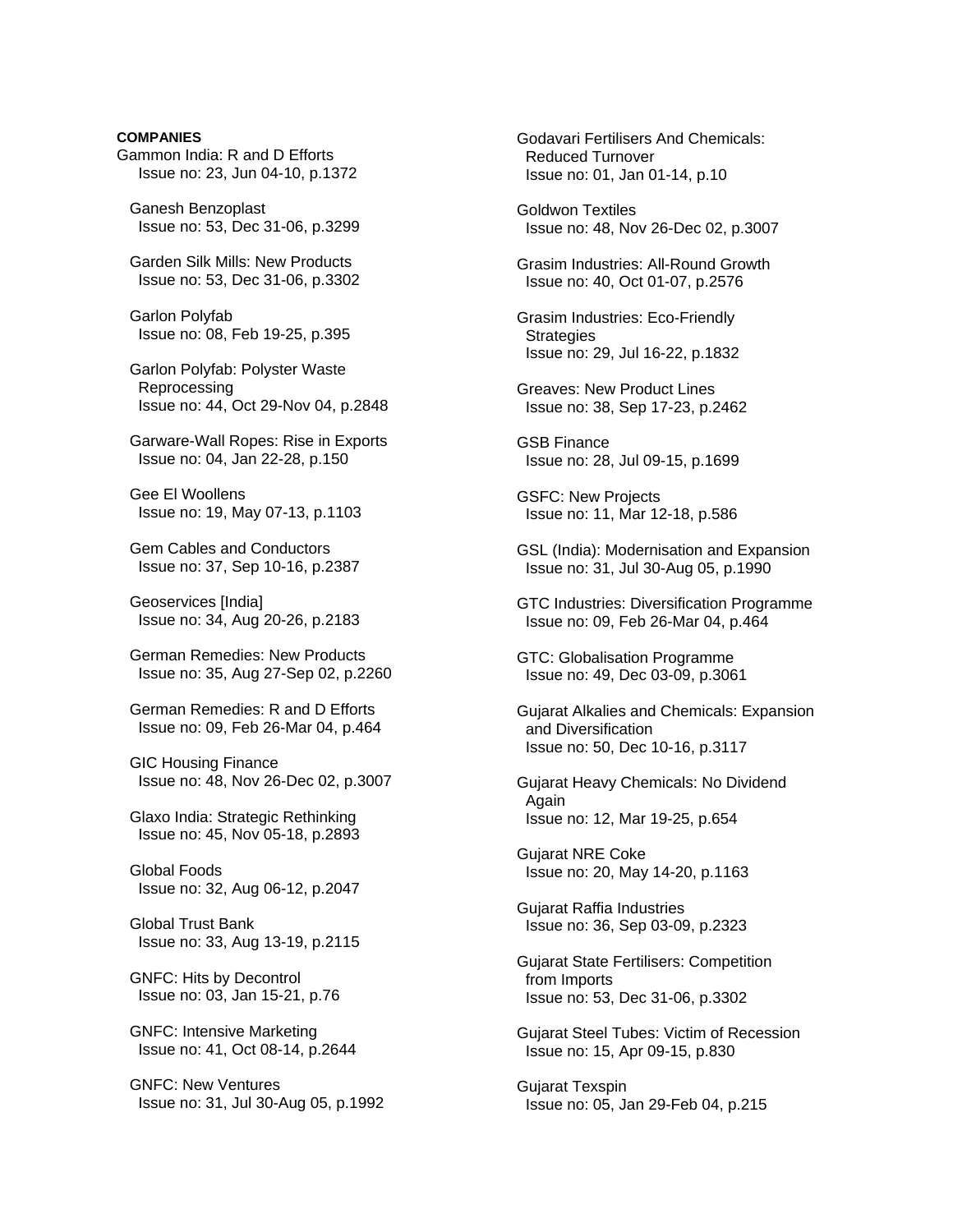**COMPANIES**  Gurudarshan Leathers Issue no: 01, Jan 01-14, p.7 H B Portfolio Leasing Issue no: 49, Dec 03-09, p.3063 Hamilton Shoes Issue no: 03, Jan 15-21, p.71 Haria Exports Issue no: 24, Jun 11-17, p.1431 Haryana Suraj Issue no: 09, Feb 26-Mar 04, p.459 **HEG**  Issue no: 30, Jul 23-29, p.1891 Hero Honda Motors: Higher Market Share Issue no: 18, Apr 30-May 06, p.1046 Hero Honda: Expansion Programme Issue no: 43, Oct 22-28, p.2778 Hico Products: Setback Issue no: 10, Mar 05-11, p.524 Hind Ind Chemicals Issue no: 34, Aug 20-26, p.2183 Hindalco: Diversification Plan Issue no: 35, Aug 27-Sep 02, p.2258 Hindalco: Self-Sufficiency in Power Issue no: 20, May 14-20, p.1166 Hindustan Agrigenetics Issue no: 49, Dec 03-09, p.3063 Hindustan Ciba-Geigy: Back to **Pharmaceuticals**  Issue no: 40, Oct 01-07, p.2578 Hindustan Ciba-Geigy: New Products Issue no: 29, Jul 16-22, p.1832 Hindustan Lever: Profitable Growth Issue no: 39, Sep 24-30, p.2518 Hindustan Nitroproducts Issue no: 12, Mar 19-25, p.651 Hindustan Organic Chemicals Issue no: 44, Oct 29-Nov 04, p.2843

 Hindustan Sanitaryware: Hurt by Differential Exice Issue no: 03, Jan 15-21, p.74 Hoechst: Widening Products Range Issue no: 19, May 07-13, p.1106 Hyderabad Industries: Higher Profitability Issue no: 19, May 07-13, p.1108 IBP Caltex: Return to India Issue no: 04, Jan 22-28, p.152 ICNET Issue no: 24, Jun 11-17, p.1431 IDL Chemicals: Lower Margins Issue no: 05, Jan 29-Feb 04, p.220 Ind Navratna Issue no: 25, Jun 18-24, p.1495 Indbank Merchant Banking Issue no: 12, Mar 19-25, p.651 India Photographic Company: Non-Operating Profit Issue no: 38, Sep 17-23, p.2462 India Photographic: Relying on Trade Issue no: 09, Feb 26-Mar 04, p.462 Indian Aluminium Company: Demand Revival Issue no: 47, Nov 19-25, p.2954 Indian Castor Oil Issue no: 47, Nov 19-25, p.2951 Indian Hotels: Expansion Overseas Issue no: 44, Oct 29-Nov 04, p.2848 Indian Hume Pipe: Rise in Profitability Issue no: 03, Jan 15-21, p.74 Indian Organic: Back in Black Issue no: 35, Aug 27-Sep 02, p.2260 Indian Rayon Issue no: 01, Jan 01-14, p.7 Indian Rayon and Industries: Indian Rayon and Industries Issue no: 44, Oct 29-Nov 04, p.2846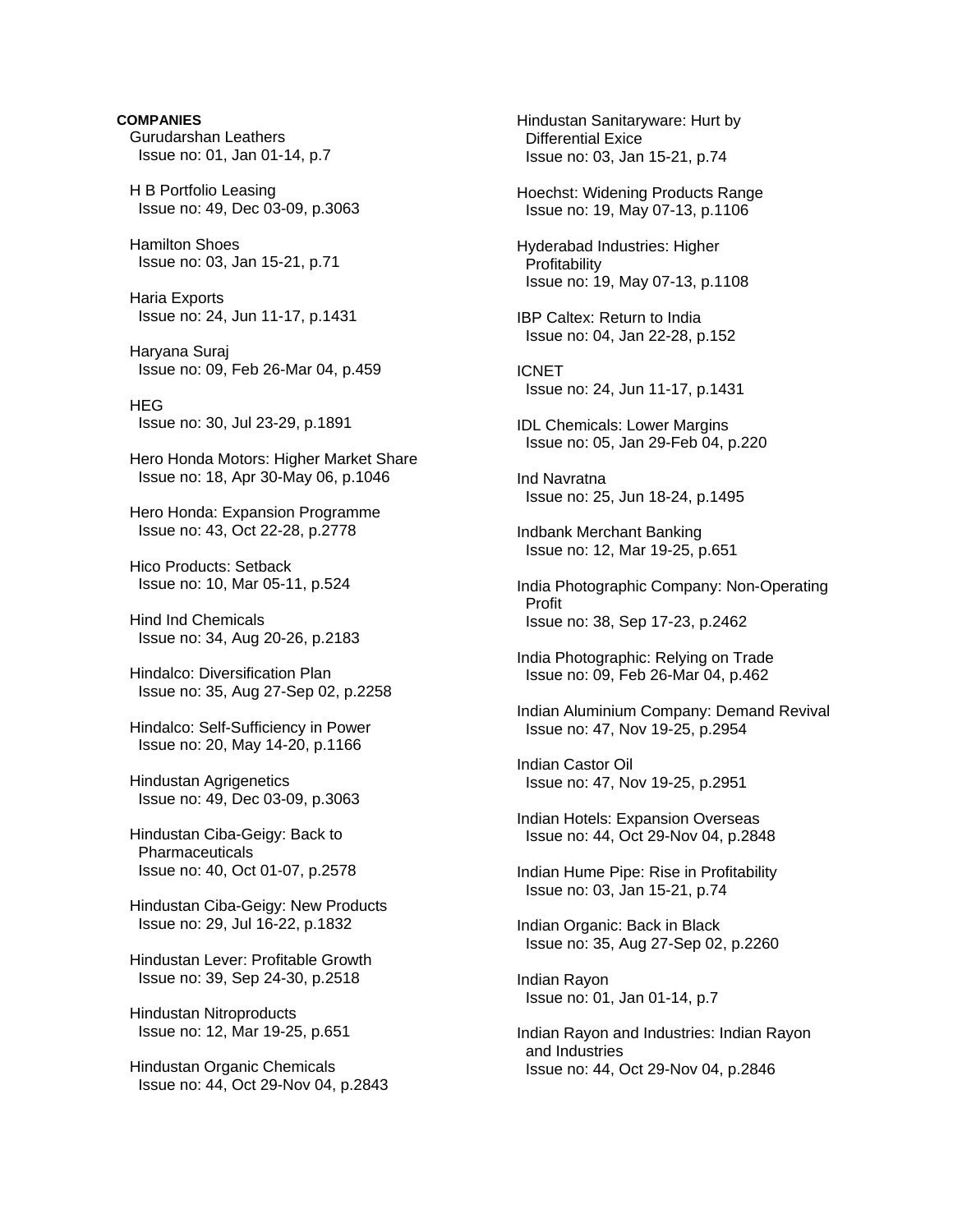**COMPANIES**  Indian Seamless Metal Tubes: Diversification Pays Issue no: 21, May 21-27, p.1250 Indo Amines Issue no: 32, Aug 06-12, p.2047 Indo Gulf Fertilisers: Copper Smelter Project Issue no: 47, Nov 19-25, p.2954 Indo Holland Issue no: 25, Jun 18-24, p.1495 Indocount Finance Issue no: 04, Jan 22-28, p.147 Industrial Oxygen Issue no: 21, May 21-27, p.1247 Industrial Oxygen: New Projects Issue no: 08, Feb 19-25, p.400 Inertia Industries Issue no: 08, Feb 19-25, p.395 Inlac Granston Issue no: 21, May 21-27, p.1247 Innovation Software Issue no: 13, Mar 26-Apr 01, p.711 Interlink Petroleum Issue no: 19, May 07-13, p.1103 International Comptech Engineering **Services**  Issue no: 37, Sep 10-16, p.2387 Ion Exchange: New Products Issue no: 08, Feb 19-25, p.400 IPCA Laboratories Issue no: 05, Jan 29-Feb 04, p.215 ISCT: Joint Venture Issue no: 13, Mar 26-Apr 01, p.716 ITC Agro-Tech: Focus on Oilseeds Issue no: 47, Nov 19-25, p.2954 ITC Classic Finance: International **Dimension** Issue no: 30, Jul 23-29, p.1894

 IVP: Helped by Diversification Issue no: 16, Apr 16-29, p.886

- J B Chemicals: Diversification Issue no: 14, Apr 02-08, p.770
- J K Corp: Expansion and Modernisation Issue no: 44, Oct 29-Nov 04, p.2846

 J K Pharmachem Issue no: 43, Oct 22-28, p.2775

 Jackard Products Issue no: 12, Mar 19-25, p.651

 Jai Mata Industries Issue no: 19, May 07-13, p.1103

 Jaihind Granite: Diversification Issue no: 37, Sep 10-16, p.2392

 Jain Irrigation: Rise in Sales Issue no: 30, Jul 23-29, p.1894

 Janak Turbo Dynamics Issue no: 20, May 14-20, p.1163

 JBF Industries: Drug Intermediates Project Issue no: 10, Mar 05-11, p.524

 JCT: Export Plans Issue no: 29, Jul 16-22, p.1832

 JCT: Rise in Demand Issue no: 49, Dec 03-09, p.3061

 Jenburkt Pharmaceuticals Issue no: 41, Oct 08-14, p.2639

 Jindal Iron: New Projects Issue no: 49, Dec 03-09, p.3063

 Jindal Photo Films Issue no: 12, Mar 19-25, p.651

 Jindal Photo Films: Jindal Photo Films Issue no: 24, Jun 11-17, p.1436

 JK Diary Issue no: 29, Jul 16-22, p.1823

 Jumbo Bag Issue no: 25, Jun 18-24, p.1495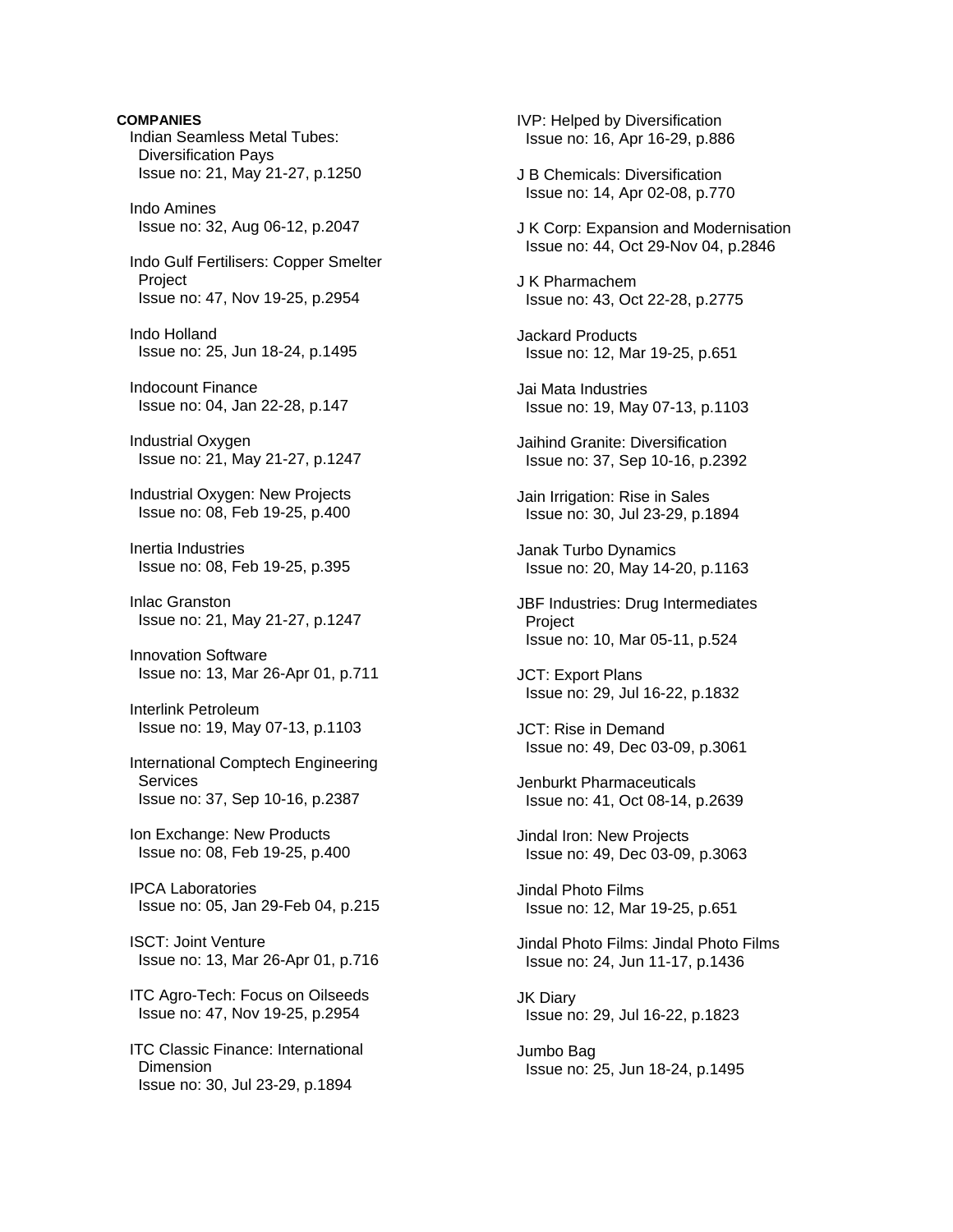Jyoti: Demand Recession Issue no: 34, Aug 20-26, p.2186

 K G Khosla Compressors Issue no: 06, Feb 05-11, p.275

 Kabra Extrusiontechnik: New Joint Venture Issue no: 13, Mar 26-Apr 01, p.716

 Kalyani Sharp India: Growing Competition Issue no: 22, May 28-Jun 03, p.1320

 Kalyani Steels: Seamless Pipe Project Issue no: 35, Aug 27-Sep 02, p.2258

 Kamat Hotels Issue no: 41, Oct 08-14, p.2639

 Kanoria Chemicals: Expansion Programme Issue no: 51, Dec 17-30, p.3180

 Kanoria Chemicals: Modernisation Yields Issue no: 24, Jun 11-17, p.1434

 Kedia Chemical Indus Issue no: 34, Aug 20-26, p.2183

 Kesar Enterprises: Improved Performance Issue no: 25, Jun 18-24, p.1499

 Kesari Chemicals Issue no: 19, May 07-13, p.1103

 Kesoram Industries: Coping with Recession Issue no: 23, Jun 04-10, p.1370

 Kesoram Industries: Poor Performance Issue no: 40, Oct 01-07, p.2576

 Keynote Corporate Services: Merchant Banking Issue no: 05, Jan 29-Feb 04, p.220

 Khoday India: Improved Performance Issue no: 27, Jul 02-08, p.1632

 Kilitch Drugs (India) Issue no: 07, Feb 12-18, p.339

 Kinetic Capital Finance Issue no: 01, Jan 01-14, p.7

 Kinetic Engineering: Back in Gear Issue no: 01, Jan 01-14, p.10

 Kirloskar Brothers: Focus on Core Area Issue no: 20, May 14-20, p.1166 Kirloskar Cummins: Focus on R and D Issue no: 40, Oct 01-07, p.2578 Kirloskar Ferrous Issue no: 04, Jan 22-28, p.147 Kirloskar Oil Engines: Higher Sales and Profit Issue no: 38, Sep 17-23, p.2462 Kirloskar Oil Engines: New Ventures Issue no: 06, Feb 05-11, p.278 Klockner Windsor: Hit by Recession Issue no: 13, Mar 26-Apr 01, p.714 KMF Issue no: 23, Jun 04-10, p.1367 Kotak Mahindra Finance Issue no: 24, Jun 11-17, p.1431 Kothari Industrial Corporation: Uncertain Plans Issue no: 01, Jan 01-14, p.10 Kothari Pioneer Prima Plus Issue no: 36, Sep 03-09, p.2323 Kothari Sugars and Chemicals: Steady Growth Issue no: 16, Apr 16-29, p.886 Krishna Filaments Issue no: 09, Feb 26-Mar 04, p.459 Kumar Wire Cloth Manufacturing Issue no: 44, Oct 29-Nov 04, p.2843 L S Synthetics Issue no: 18, Apr 30-May 06, p.1043 Lakhanpal National: Expansion Project Issue no: 07, Feb 12-18, p.344 Lakme: Lost Russian Market Issue no: 08, Feb 19-25, p.398 Lakshana Cotton Issue no: 19, May 07-13, p.1103 Lanco Ferro Issue no: 20, May 14-20, p.1163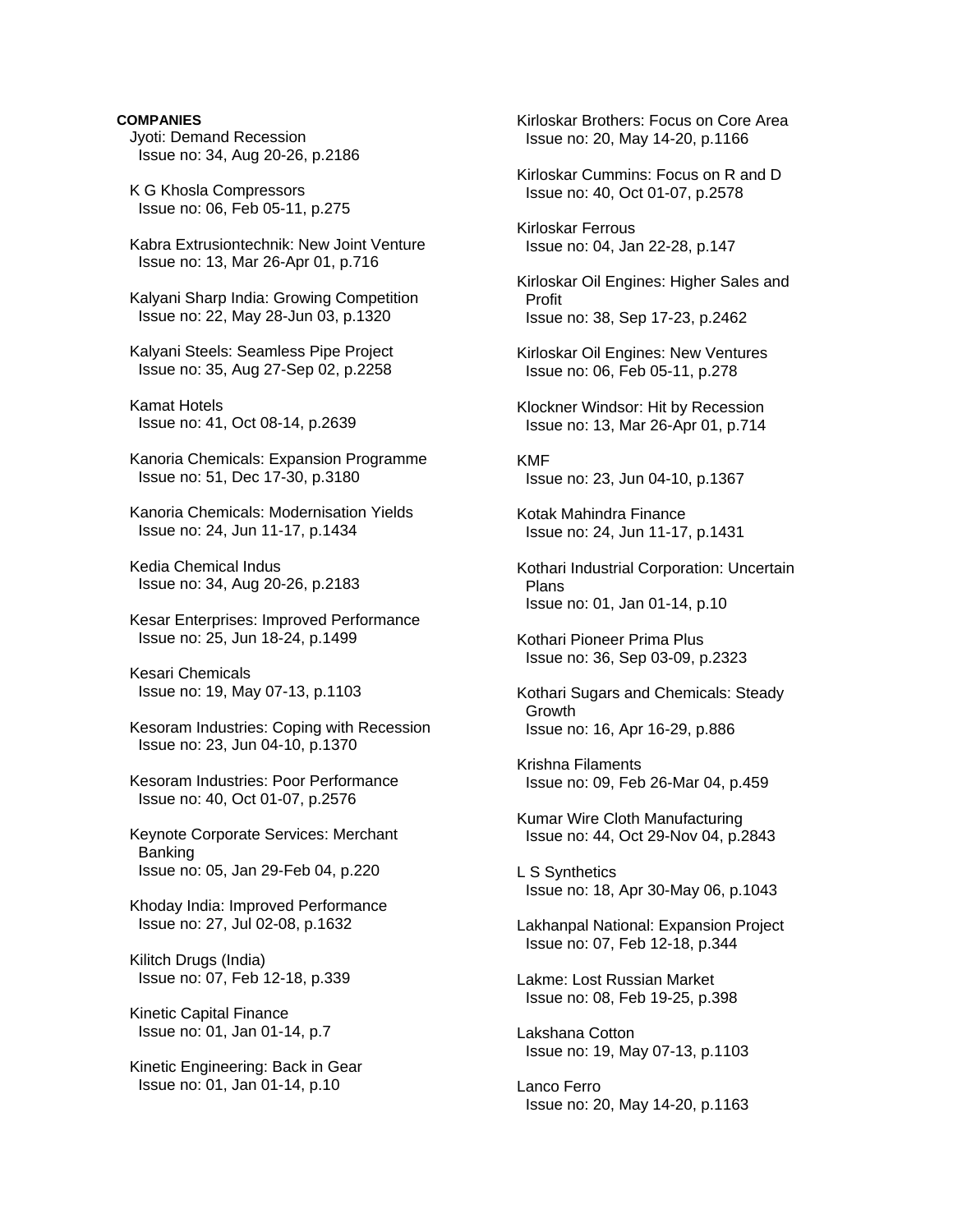**COMPANIES**  Larsen and Toubro: Accent on Heavy Engineering Issue no: 41, Oct 08-14, p.2642 Leading Edge Systems Issue no: 51, Dec 17-30, p.3175 Liberty Shoes Issue no: 30, Jul 23-29, p.1891 LIC Housing Finance Issue no: 37, Sep 10-16, p.2387 Livewell Home Finance Issue no: 27, Jul 02-08, p.1623 Lloyd Electric and Engineering Issue no: 39, Sep 24-30, p.2515 Lloyds Finance Issue no: 28, Jul 09-15, p.1699 Lloyds Steel Industries Issue no: 04, Jan 22-28, p.147 LML: Towards a Turnaround Issue no: 31, Jul 30-Aug 05, p.1990 Longview Tea Issue no: 22, May 28-Jun 03, p.1315 Longview Tea Issue no: 25, Jun 18-24, p.1495 Ludgate Pressman Issue no: 35, Aug 27-Sep 02, p.2255 Lyka Labs: Broadening Product Range Issue no: 16, Apr 16-29, p.886 Madhusudan Industries: Higher Production Issue no: 04, Jan 22-28, p.150 Madras Refineries Issue no: 10, Mar 05-11, p.519 Mafatlal Industries: High Interest Burden Issue no: 04, Jan 22-28, p.150 Maharashtra Scooters: Rise in Market Share Issue no: 51, Dec 17-30, p.3180

 Maharashtra Scooters: Steady Growth Issue no: 14, Apr 02-08, p.772

 Mahavir Spinning Mills: Expansion Programmes Issue no: 05, Jan 29-Feb 04, p.218

 Mahindra and Mahindra: Market Leader Issue no: 36, Sep 03-09, p.2326

 Malhotra Steel Industries Issue no: 20, May 14-20, p.1163

 Malwa Cotton Spinning: Market Constraint Issue no: 21, May 21-27, p.1250

 Man Aluminium Issue no: 31, Jul 30-Aug 05, p.1987

 Mangalam Cement: Lower Government Purchases Issue no: 33, Aug 13-19, p.2120

 Mardia Samyoung Capillary Tubes Issue no: 05, Jan 29-Feb 04, p.215

 Mark Omega Organic Issue no: 35, Aug 27-Sep 02, p.2255

 Mather and Platt: Lower Profits Issue no: 01, Jan 01-14, p.12

 Maxwell Apparel: Targets Exceeded Issue no: 31, Jul 30-Aug 05, p.1992

 Mayur Uniquoters Issue no: 23, Jun 04-10, p.1367

 Mehta Rubber Chemicals Issue no: 22, May 28-Jun 03, p.1315

 Mercury Phytochem Issue no: 03, Jan 15-21, p.71

 Merind: Diversification Plans Issue no: 25, Jun 18-24, p.1498

 Metazinc (India) Issue no: 11, Mar 12-18, p.583

 Metrochem Issue no: 28, Jul 09-15, p.1699

 Micro Energy Issue no: 32, Aug 06-12, p.2047

 Mideast Integrated Issue no: 34, Aug 20-26, p.2183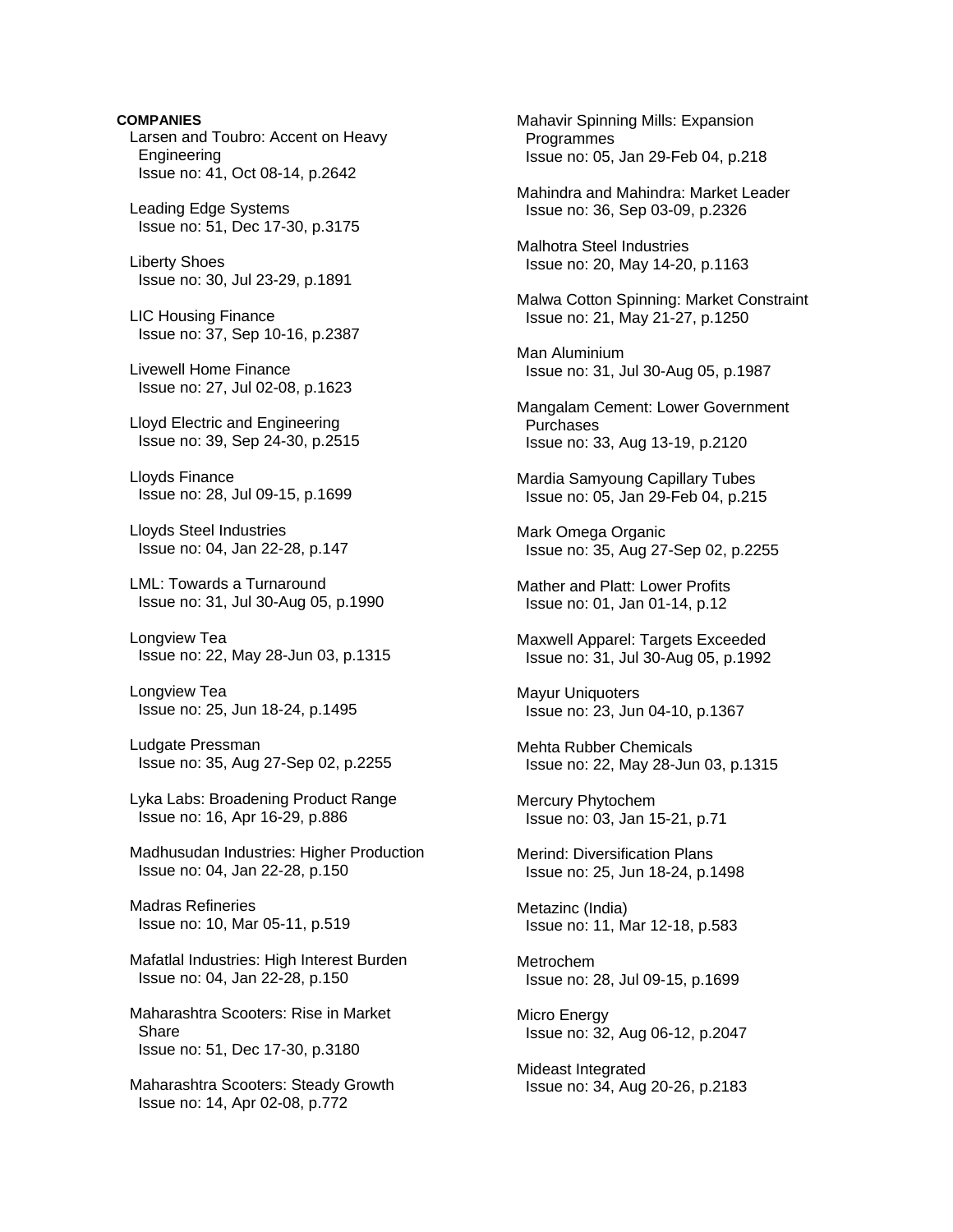**COMPANIES**  Mideast Integrated: Long Steel Project Issue no: 12, Mar 19-25, p.656 Midwest Iron Issue no: 08, Feb 19-25, p.395 Milkfood: Troubled Times Issue no: 21, May 21-27, p.1252 MIRC Electronics: Lower Sales, Higher Profit Issue no: 13, Mar 26-Apr 01, p.714 Mirza Tanners Issue no: 38, Sep 17-23, p.2459 Modern Suitings: Rise in Exports Issue no: 22, May 28-Jun 03, p.1318 Modern Syntex [India] Issue no: 04, Jan 22-28, p.147 Modern Threads: Expanding for Export Issue no: 27, Jul 02-08, p.1634 Modi Alkalies: Higher Sales Issue no: 24, Jun 11-17, p.1434 Modi GBC: New Products Issue no: 09, Feb 26-Mar 04, p.464 Moneycare Finanz Issue no: 19, May 07-13, p.1103 Montari Industries: Increasing Sales Issue no: 27, Jul 02-08, p.1632 Morarjee Goculdas Spg and Wvg: Accelerated Modernisation Issue no: 45, Nov 05-18, p.2893 Morarjee Goculdas: Poor Showing in **Textiles**  Issue no: 14, Apr 02-08, p.770 Moser Baer India Issue no: 27, Jul 02-08, p.1623 Moti Electric Industries Issue no: 35, Aug 27-Sep 02, p.2255 Motorola: Many Firsts Issue no: 53, Dec 31-06, p.3304

 Mukand: Recession in Steel Issue no: 41, Oct 08-14, p.2642 Mukund Syntex Issue no: 10, Mar 05-11, p.519 Nagarjuna Fertilisers: Agricultural **Services**  Issue no: 49, Dec 03-09, p.3061 Nagarjuna Jiyo Marines Issue no: 14, Apr 02-08, p.767 Narmada Chematur Issue no: 29, Jul 16-22, p.1823 Nath Seeds Issue no: 26, Jun 25-Jul 01, p.1559 National Engineering Issue no: 28, Jul 09-15, p.1699 National Peroxide: Improved Profitability Issue no: 12, Mar 19-25, p.656 NDA Securities: NSE Membership Issue no: 38, Sep 17-23, p.2464 Neelkanth Motels Issue no: 39, Sep 24-30, p.2515 Neo Intex Mills Issue no: 14, Apr 02-08, p.767 Nepc-Micon Issue no: 14, Apr 02-08, p.767 Nestle India: Soya-Based Products Issue no: 47, Nov 19-25, p.2956 Neuland Laboratories Issue no: 15, Apr 09-15, p.827 New World Medical Issue no: 07, Feb 12-18, p.339 Nicholas Piramal India: Increased **Capacity**  Issue no: 07, Feb 12-18, p.344 Nicholas Piramal: Expanded Capacity Issue no: 51, Dec 17-30, p.3178 NK Industries Issue no: 31, Jul 30-Aug 05, p.1987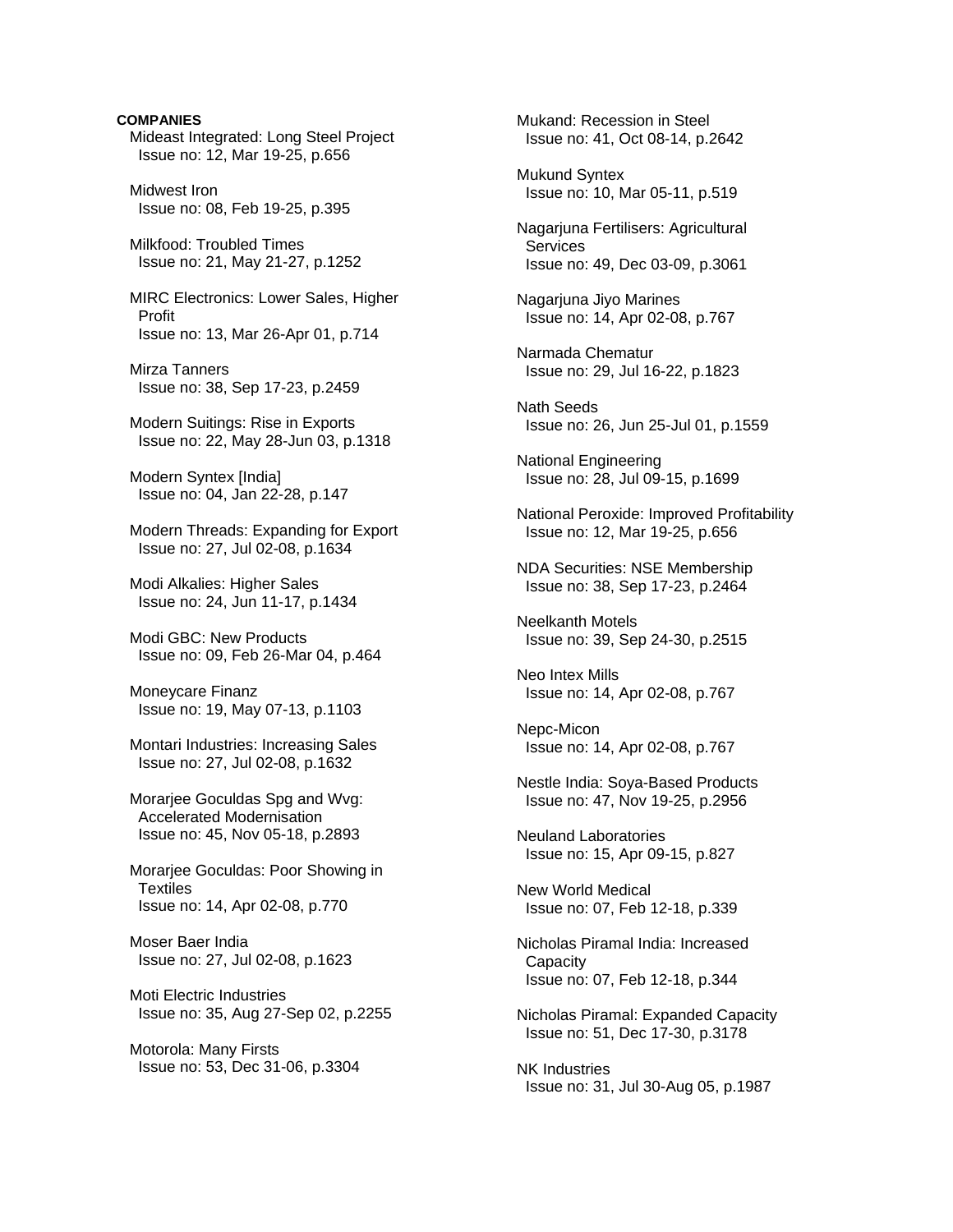**COMPANIES** NOCIL: Expansion and Modernisation Issue no: 53, Dec 31-06, p.3302 Northland Sugar Issue no: 36, Sep 03-09, p.2323 Nova Iron Issue no: 07, Feb 12-18, p.339 Okara Leasing Issue no: 10, Mar 05-11, p.519 Orissa Cement: Low Government Offtake Issue no: 23, Jun 04-10, p.1370 Orissa Lamps Issue no: 09, Feb 26-Mar 04, p.459 Orissa Synthetics: Reconstruction Scheme Issue no: 15, Apr 09-15, p.832 Orton Synthetics Issue no: 21, May 21-27, p.1247 P A Seafood Exports Issue no: 28, Jul 09-15, p.1699 P G Foils Issue no: 41, Oct 08-14, p.2639 Pan India Drugs Issue no: 15, Apr 09-15, p.827 Pantaloon Textile Issue no: 15, Apr 09-15, p.827 Paper Products: Package Deals Issue no: 27, Jul 02-08, p.1632 Parasrampuriya Synthetics: Rise in Sales Issue no: 18, Apr 30-May 06, p.1048 Parke-Davis: Accent on R and D Issue no: 51, Dec 17-30, p.3178 Pasupati Acrylon: Successful R and D Issue no: 22, May 28-Jun 03, p.1318 Pawan Proteins Issue no: 22, May 28-Jun 03, p.1315 Pentafour Products Issue no: 37, Sep 10-16, p.2387

 Pentafour Solec Issue no: 21, May 21-27, p.1247 Persian Carpet Issue no: 01, Jan 01-14, p.07 Piccadily Sugar Issue no: 06, Feb 05-11, p.275 Piramal Spinning: Modernisation Programme Issue no: 34, Aug 20-26, p.2186 Pithampur Steels Issue no: 20, May 14-20, p.1163 Polar Industries: Diversification Programme Issue no: 31, Jul 30-Aug 05, p.1990 Pond's (India): Good Performance Issue no: 48, Nov 26-Dec 02, p.3010 Pondicherry Spinners Issue no: 27, Jul 02-08, p.1623 Praj Industries Issue no: 01, Jan 01-14, p.7 Prakash Industries: Diversification into Steel Issue no: 15, Apr 09-15, p.830 Prakash Solvent Extractions Issue no: 20, May 14-20, p.1163 Pratappur Sugar Issue no: 14, Apr 02-08, p.767 Premier Aqua Farm Issue no: 21, May 21-27, p.1247 Premier Industries: Lower Profit Issue no: 34, Aug 20-26, p.2186 Prime Securities Issue no: 28, Jul 09-15, p.1699 Priya Dyes and Chemicals Issue no: 20, May 14-20, p.1163 Priyadarshini Cement: Rise in Costs Issue no: 15, Apr 09-15, p.832 Procter and Gamble India: Loss Again Issue no: 04, Jan 22-28, p.152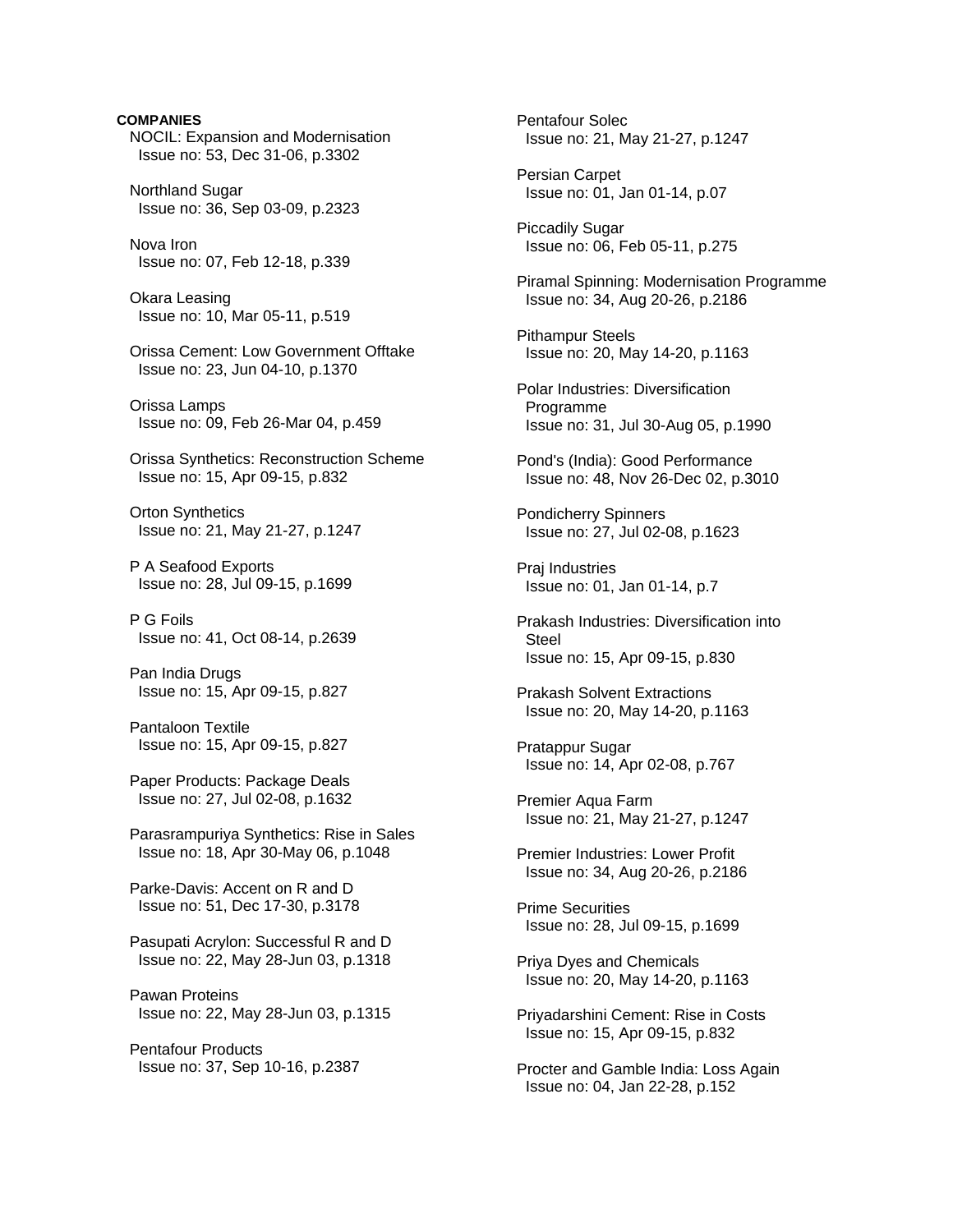**COMPANIES**  Protech Circuit Breakers: Export Achievement Issue no: 08, Feb 19-25, p.400

 Pudumjee Agro Issue no: 32, Aug 06-12, p.2047

 Pudumjee Pulp and Paper Mills: Expanded **Capacity** Issue no: 12, Mar 19-25, p.654

 Pudumjee Pulp: Fruitful R and D Issue no: 37, Sep 10-16, p.2392

 Punjab Alkalies: Capacity Expansion Issue no: 33, Aug 13-19, p.2120

 Raasi Cement: Cut in Government Offtake Issue no: 05, Jan 29-Feb 04, p.218

 Rajasthan Spinning: Expansion Plan Issue no: 49, Dec 03-09, p.3061

 Rajasthan Spinning: Expansion Projects Issue no: 22, May 28-Jun 03, p.1318

 Rajoo Engineers Issue no: 32, Aug 06-12, p.2047

 Rajshree Polyfil Issue no: 26, Jun 25-Jul 01, p.1559

 Rajvebh Electronics Issue no: 44, Oct 29-Nov 04, p.2843

 Rallis India: Higher Profit Issue no: 35, Aug 27-Sep 02, p.2258

 Rallis India: Successful Restructuring Issue no: 06, Feb 05-11, p.280

 Rama Newsprint and Papers Issue no: 43, Oct 22-28, p.2775

 Ranisagar Cement Issue no: 30, Jul 23-29, p.1891

 RAS KMK Lamipack Issue no: 16, Apr 16-29, p.883

 Rasoi: Raw Material Shortage Issue no: 31, Jul 30-Aug 05, p.1992  Rathi Alloys and Steel: Sharp Rise in Costs Issue no: 16, Apr 16-29, p.888

 Rathi Industries Issue no: 01, Jan 01-14, p.7

 Rathi Ispat Issue no: 15, Apr 09-15, p.827

 Rattan Vanaspati Issue no: 27, Jul 02-08, p.1623

 Ravish Infusions Issue no: 16, Apr 16-29, p.883

 Raymond Synthetics: Gains of Lower Duties Issue no: 05, Jan 29-Feb 04, p.220

 Raymond Synthetics: Recession Overcome Issue no: 44, Oct 29-Nov 04, p.2846

 Recon Issue no: 48, Nov 26-Dec 02, p.3007

 Relish Pharma Issue no: 28, Jul 09-15, p.1699

 Rise in Sales: Hyderabad Industries Issue no: 51, Dec 17-30, p.3178

 Ritesh Industries Issue no: 06, Feb 05-11, p.275

 Roche Products: Exit Roche Issue no: 24, Jun 11-17, p.1436

 Rockland Leasing Issue no: 09, Feb 26-Mar 04, p.459

 Rohit Pulp and Paper: Fall in Margin Issue no: 30, Jul 23-29, p.1896

 Roselabs Issue no: 51, Dec 17-30, p.3175

 RPG Telecom: Value Added Services Issue no: 22, May 28-Jun 03, p.1320

 Ruchi Soya Industries: Reduced **Profitability** Issue no: 21, May 21-27, p.1252

 S and S Power Switchgear: Capital **Restructuring** Issue no: 26, Jun 25-Jul 01, p.1564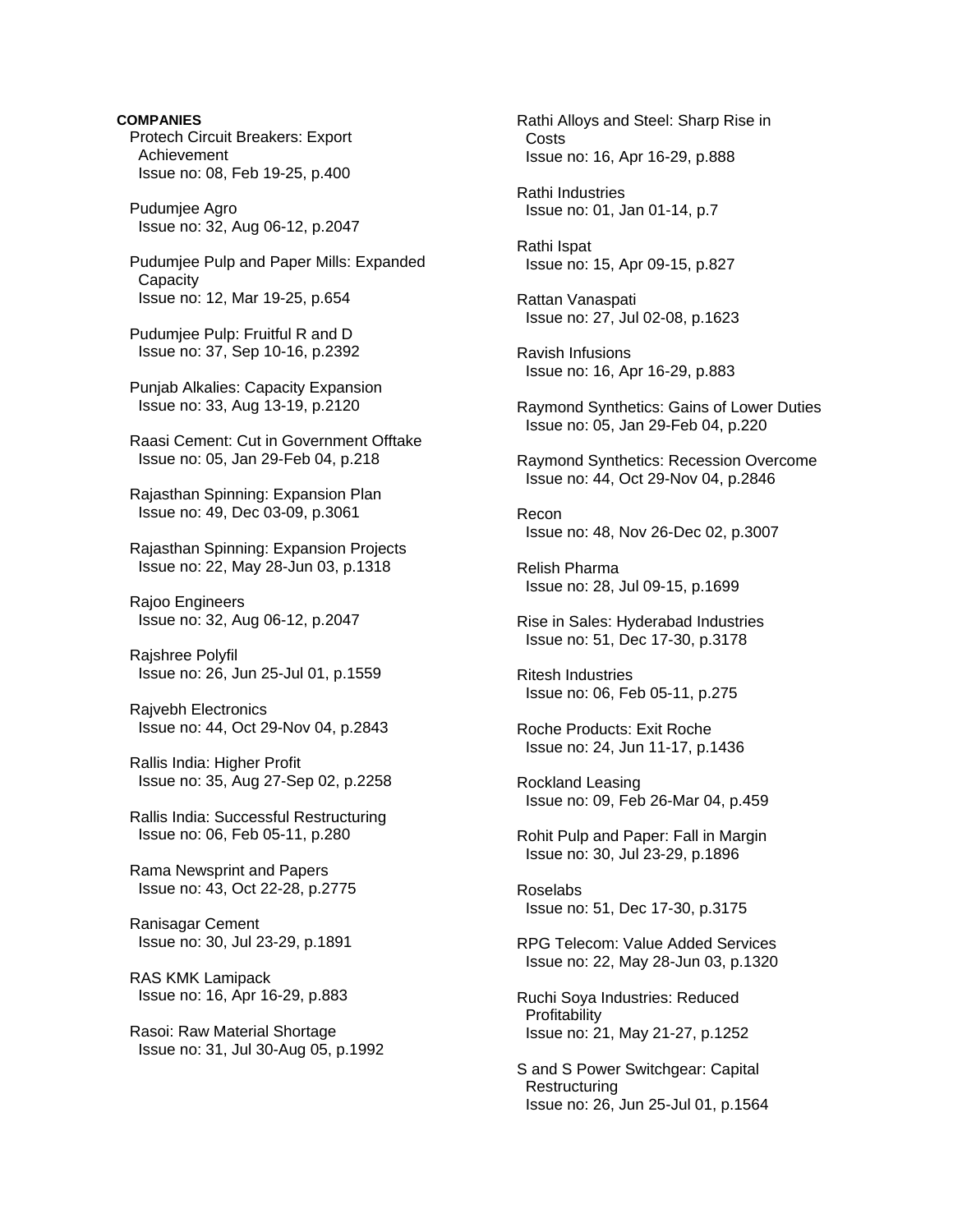**COMPANIES**  S S Organics Issue no: 29, Jul 16-22, p.1823 Sahas Agro: Export Unit Status Issue no: 37, Sep 10-16, p.2392 Sai Service Issue no: 43, Oct 22-28, p.2775 Samrat Ashoka Exports Issue no: 47, Nov 19-25, p.2951 Samtex Fashions Issue no: 38, Sep 17-23, p.2459 Sandoz: Cost Control Issue no: 06, Feb 05-11, p.278 Sandoz: Gearing up for Competition Issue no: 37, Sep 10-16, p.2390 Satnam Overseas Issue no: 05, Jan 29-Feb 04, p.215 Satyam Cement Issue no: 16, Apr 16-29, p.883 Saurashtra Paper Issue no: 31, Jul 30-Aug 05, p.1987 Savita Chemicals Issue no: 31, Jul 30-Aug 05, p.1987 Savitri Overseas Issue no: 01, Jan 01-14, p.7 Sayaji Industries: Rise in Costs Issue no: 08, Feb 19-25, p.398 SB and T International Issue no: 15, Apr 09-15, p.827 Searle (India): Growth in Agrochemicals Issue no: 08, Feb 19-25, p.398 Seshasayee Paper: Modernisation Plan Issue no: 08, Feb 19-25, p.400 Shaba Chemicals Issue no: 14, Apr 02-08, p.767 Shamken Spinners Issue no: 03, Jan 15-21, p.71

 Shaper Chemicals Issue no: 16, Apr 16-29, p.883

 Sharat Sea Foods Issue no: 14, Apr 02-08, p.767

 Shasun Chemicals Issue no: 16, Apr 16-29, p.883

 Sheetal Filaments Issue no: 19, May 07-13, p.1103

 Shilpax Laboratories Issue no: 05, Jan 29-Feb 04, p.215

 Shivalik Loha Mills Issue no: 22, May 28-Jun 03, p.1315

 Shoppers Investment Issue no: 15, Apr 09-15, p.827

 Shree Cement: Lower Profit Issue no: 14, Apr 02-08, p.772

 Shree Krishna Polyester Issue no: 36, Sep 03-09, p.2323

 Shree Rajasthan Syntex: Upgrading **Technology** Issue no: 34, Aug 20-26, p.2186

 Shrenuj: Growing Demand Issue no: 31, Jul 30-Aug 05, p.1992

 Shreyans Industries: Modernisation Pays Issue no: 30, Jul 23-29, p.1896

 Shri Ishar Alloy Issue no: 08, Feb 19-25, p.395

 Shri Vardhaman Overseas Issue no: 43, Oct 22-28, p.2775

 Shriram Honda Power: Higher Market Share Issue no: 26, Jun 25-Jul 01, p.1564

 Sidh Global Equity Issue no: 12, Mar 19-25, p.651

 Siemens: Sustained Growth Issue no: 09, Feb 26-Mar 04, p.462

 Simplex Engineering: Simplex Engineering Issue no: 50, Dec 10-16, p.3119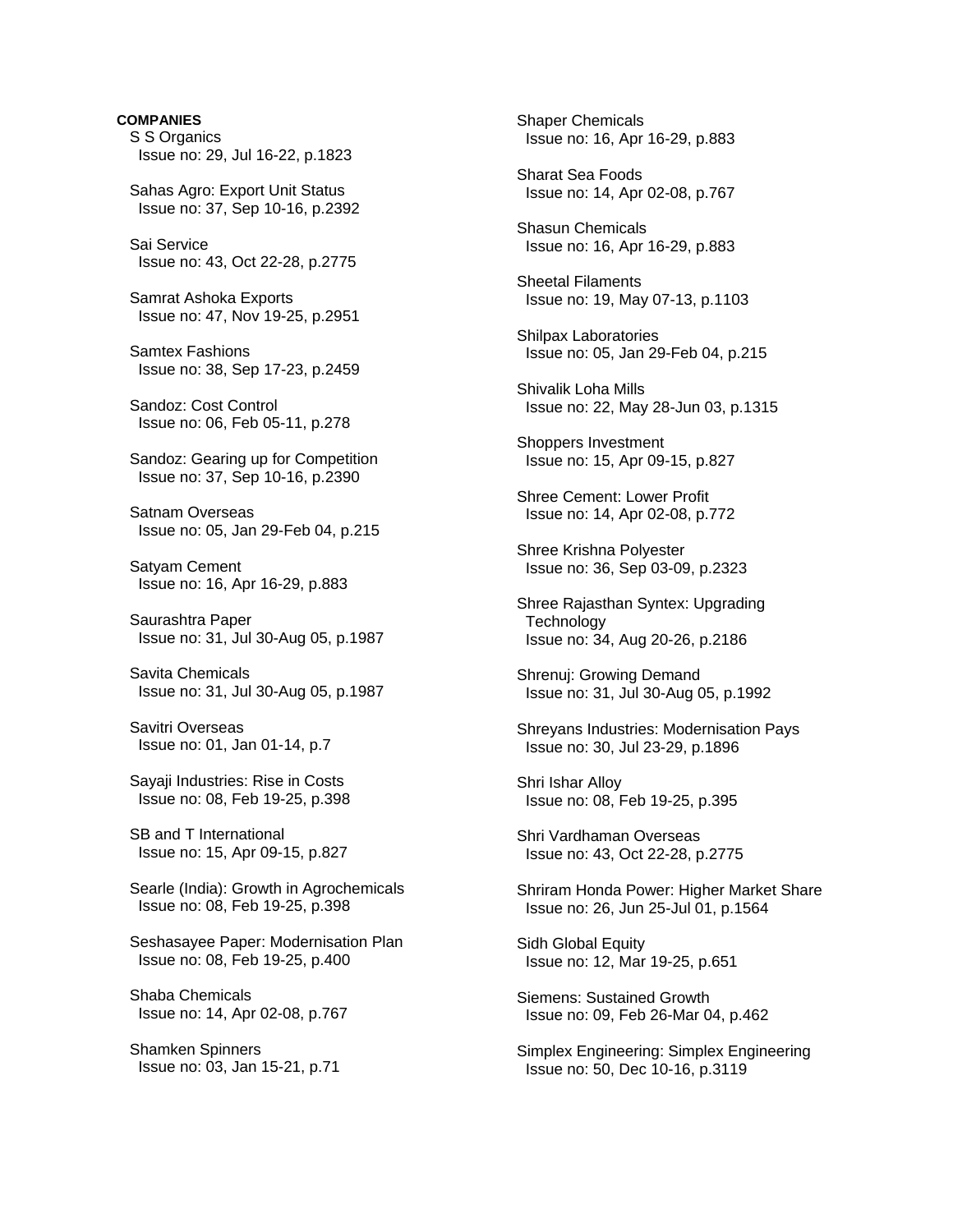Simplex Mills: Further Modernisation Issue no: 27, Jul 02-08, p.1634

 Sipta Coated: Push for Export Issue no: 23, Jun 04-10, p.1372

 Sita Enterprises Issue no: 27, Jul 02-08, p.1623

 SIV Industries: Growth Plan Issue no: 44, Oct 29-Nov 04, p.2848

 Siyaram Silk Mills: Capacity Expansion Issue no: 11, Mar 12-18, p.588

 SM Dyechem: Import Substitution Issue no: 06, Feb 05-11, p.278

 Smelters (India) Issue no: 09, Feb 26-Mar 04, p.459

 Sol Pharmaceuticals: Sol Pharmaceuticals Issue no: 28, Jul 09-15, p.1702

 Solid Granites Issue no: 44, Oct 29-Nov 04, p.2843

 Somani Iron and Steels Issue no: 35, Aug 27-Sep 02, p.2255

 Southern Latex Issue no: 38, Sep 17-23, p.2459

 Soya Udyog: High Interest Cost Issue no: 12, Mar 19-25, p.656

 Special Steels: Improved Performance Issue no: 45, Nov 05-18, p.2891

 Spectra Industries Issue no: 36, Sep 03-09, p.2323

 SR Oils and Fats Issue no: 03, Jan 15-21, p.71

 Sree Meenakshi Mills: High Raw Material Cost Issue no: 30, Jul 23-29, p.1894

 Sri Lakshmi Engineering Issue no: 05, Jan 29-Feb 04, p.215

 Sri Lakshmi Saraswathi Issue no: 20, May 14-20, p.1163  Standard Industries: Inflationary **Pressures** Issue no: 21, May 21-27, p.1250

 Standard Surfactants Issue no: 24, Jun 11-17, p.1431

 Starchik Specialities Issue no: 25, Jun 18-24, p.1495

 Steel Tubes of India: Hit by Recession Issue no: 16, Apr 16-29, p.888

 Stelco Strips Issue no: 03, Jan 15-21, p.71

 Sterling Guaranty and Finance Issue no: 40, Oct 01-07, p.2571

 Stone India Issue no: 18, Apr 30-May 06, p.1043

 Straw Products: Capacity Expansion Issue no: 18, Apr 30-May 06, p.1048

 Su-Raj Diamonds: Good Times Ahead Issue no: 13, Mar 26-Apr 01, p.716

 Su-Raj Diamonds: New Markets Issue no: 48, Nov 26-Dec 02, p.3012

 Sudarshan Chemicals: Rise in Exports Issue no: 13, Mar 26-Apr 01, p.716

 Sugal and Damani Finlease Issue no: 48, Nov 26-Dec 02, p.3007

 Super Polyfabriks Issue no: 27, Jul 02-08, p.1623

 Superstar Welding Issue no: 33, Aug 13-19, p.2115

 Supreme Petrochem Issue no: 07, Feb 12-18, p.339

 Supreme Conductors Issue no: 04, Jan 22-28, p.147

 Supriya Pharmaceuticals Issue no: 49, Dec 03-09, p.3063

 Suraj Securities Issue no: 23, Jun 04-10, p.1367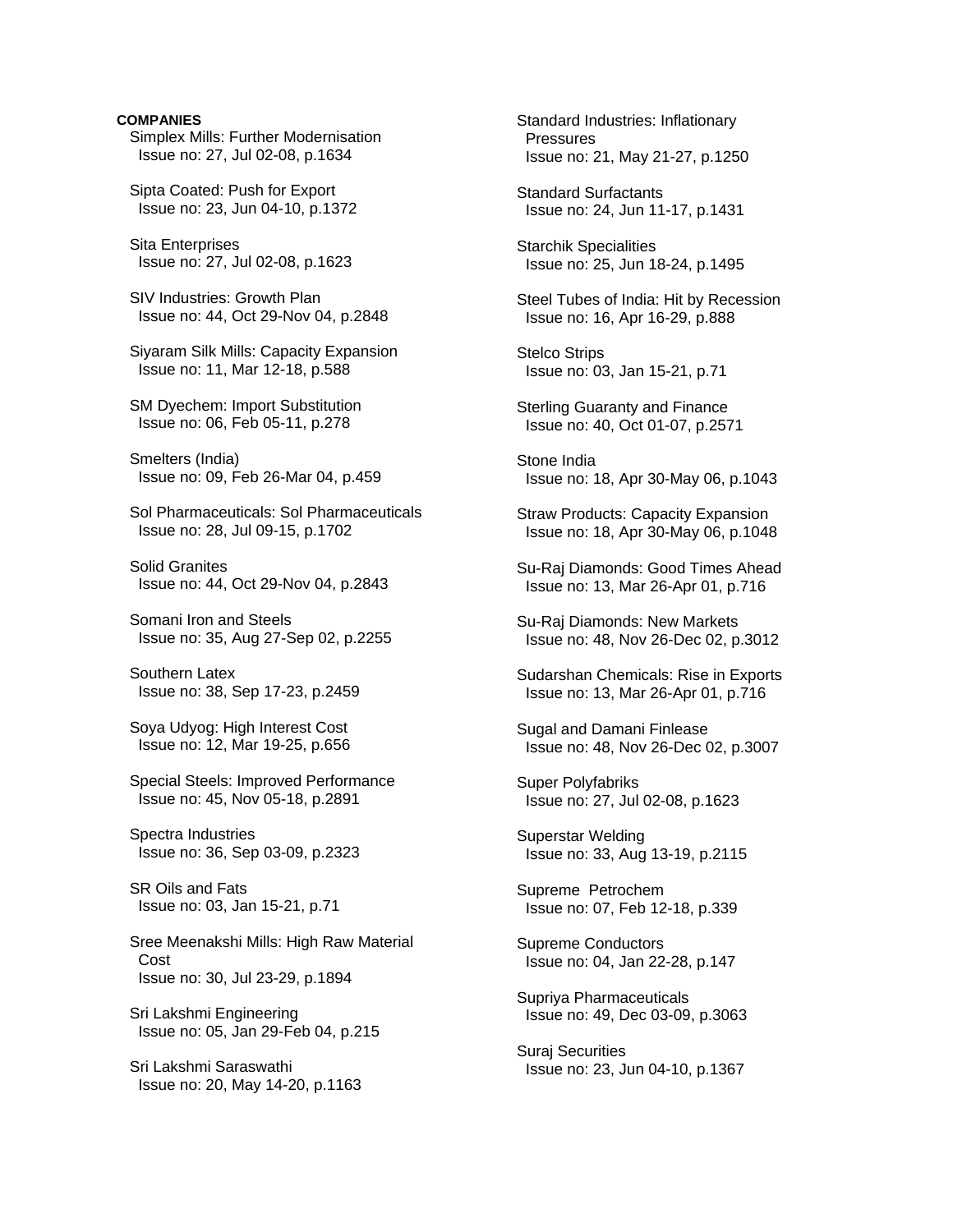Suraj Vanaspati: Lower Profit Issue no: 15, Apr 09-15, p.830

 Surat Electricity Board: Capacity **Expansion** Issue no: 19, May 07-13, p.1106

 Surya Roshni: CFL Joint Venture Issue no: 20, May 14-20, p.1168

 Suryachakra Seafoods Issue no: 16, Apr 16-29, p.883

 Synthetics and Chemicals: Threat from Imports Issue no: 24, Jun 11-17, p.1434

 Tainwala Polycontainers Issue no: 30, Jul 23-29, p.1891

 Tamil Nadu Petro: Diversification Project Issue no: 18, Apr 30-May 06, p.1046

 Tata Iron and Steel: Back on Track Issue no: 45, Nov 05-18, p.2891

 Tata-Yodogawa: Growing Sales Issue no: 32, Aug 06-12, p.2050

 TCI Issue no: 18, Apr 30-May 06, p.1043

 TCI: Diversified Operations Issue no: 37, Sep 10-16, p.2392

 Telco: Out of Recession Issue no: 43, Oct 22-28, p.2778

 TGF Media Systems Issue no: 13, Mar 26-Apr 01, p.711

 Thambbi Modern Spinning Mills Issue no: 48, Nov 26-Dec 02, p.3007

 Thapar Agro: Lower Cost of Fund Issue no: 26, Jun 25-Jul 01, p.1562

 Tina Electronics Issue no: 48, Nov 26-Dec 02, p.3007

 Tinplate Company of India: Improving **Competitiveness** Issue no: 47, Nov 19-25, p.2954

 Titan Industries: Moving Upmarket Issue no: 50, Dec 10-16, p.3119

 Titan Industries: Rising Market Share Issue no: 25, Jun 18-24, p.1498

 TNT Express: Courier Services Issue no: 05, Jan 29-Feb 04, p.220

 Toor Spinners Issue no: 13, Mar 26-Apr 01, p.711

 Torrent Pharmaceuticals Issue no: 07, Feb 12-18, p.339

 Tourism Finance Corporation Issue no: 38, Sep 17-23, p.2459

 Towels India Exports Issue no: 47, Nov 19-25, p.2951

 Trans Techno Issue no: 32, Aug 06-12, p.2047

 Transport Corporation: Expansion Programme Issue no: 26, Jun 25-Jul 01, p.1562

 Tri-Star Soya Issue no: 18, Apr 30-May 06, p.1043

 Tri-Star Soya Products: Technology Upgradatdon Issue no: 25, Jun 18-24, p.1499

 TTK Prestige Issue no: 35, Aug 27-Sep 02, p.2255

 Tubes and Malleables Issue no: 13, Mar 26-Apr 01, p.711

 TVS Electronics: New Products Issue no: 32, Aug 06-12, p.2050

 Union Carbide India: Union Carbide India Issue no: 38, Sep 17-23, p.2464

 United Credit: Expansion Issue no: 07, Feb 12-18, p.344

 United Phosphorus: Expanding Market Issue no: 26, Jun 25-Jul 01, p.1562

 United Western Bank Issue no: 03, Jan 15-21, p.71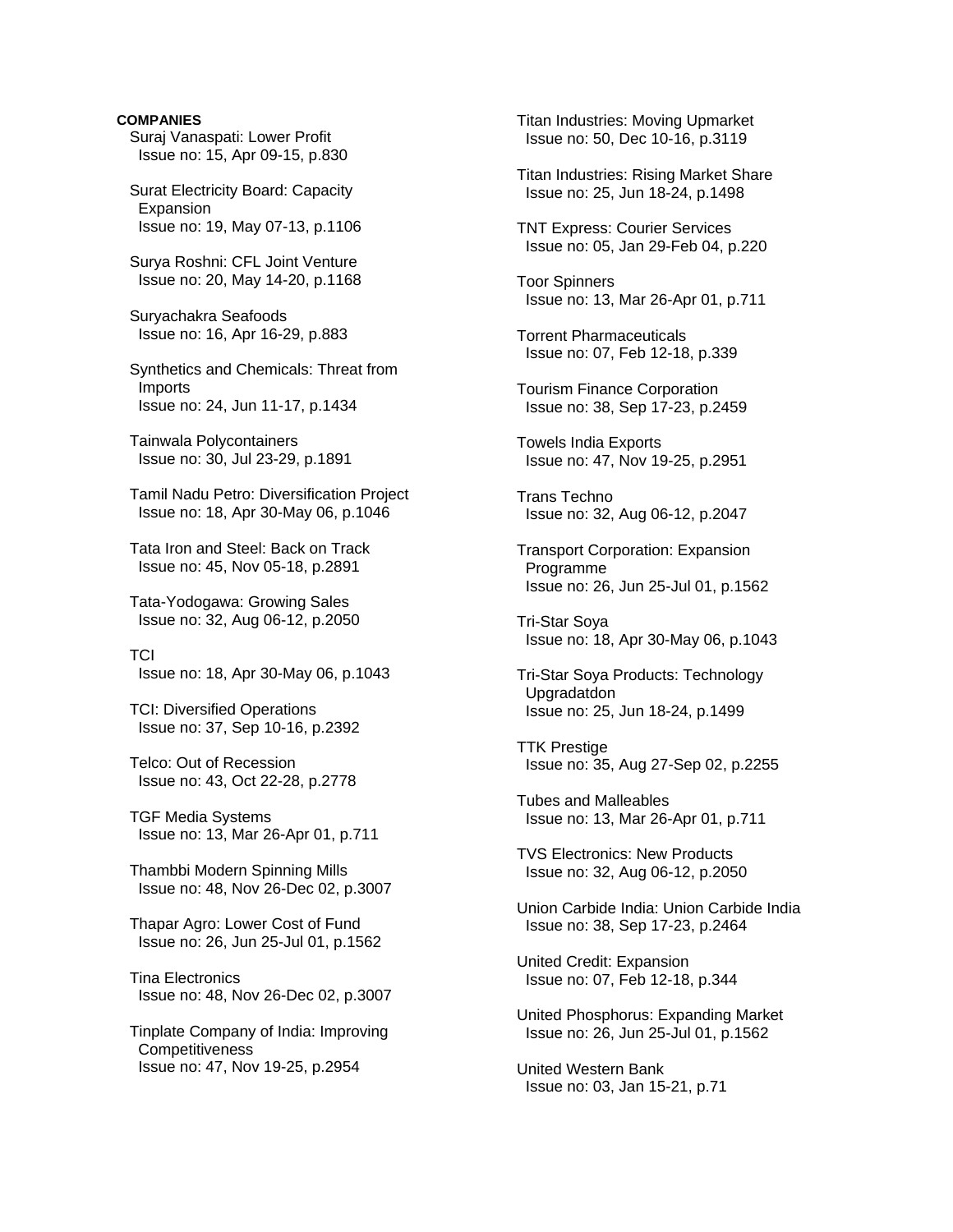**COMPANIES** Universal Cables: Wired for Growth Issue no: 28, Jul 09-15, p.1704 Universal Cans Issue no: 11, Mar 12-18, p.583 Vadilal Dairy Issue no: 23, Jun 04-10, p.1367 Valplus Biotech Issue no: 33, Aug 13-19, p.2115 Vardhman Polytex Issue no: 29, Jul 16-22, p.1823 Vardhman Steels: Diversification Project Issue no: 03, Jan 15-21, p.76 Varun Shipping: Fleet Expansion Issue no: 33, Aug 13-19, p.2118 Velan Hotels Issue no: 51, Dec 17-30, p.3175 Via Media India Issue no: 51, Dec 17-30, p.3175 Vidiani Agrotech Issue no: 09, Feb 26-Mar 04, p.459 Vijay Growth Issue no: 27, Jul 02-08, p.1623 Vindhya Telelinks: Poised to Leap Issue no: 28, Jul 09-15, p.1704 Vishwas Steels Issue no: 07, Feb 12-18, p.339 Vivid Chemicals Issue no: 19, May 07-13, p.1103 Voltas: Record Profit Issue no: 43, Oct 22-28, p.2778 VXL India: Good Year Issue no: 53, Dec 31-06, p.3302 Walchandnagar Industries: New Areas Issue no: 33, Aug 13-19, p.2118 Wartsila Diesel: Hit by Recession Issue no: 32, Aug 06-12, p.2052

 Welterman International Issue no: 06, Feb 05-11, p.275 Western Foods Issue no: 44, Oct 29-Nov 04, p.2843 Wim Plast Issue no: 31, Jul 30-Aug 05, p.1987 Wimco: Environment Friendly Issue no: 28, Jul 09-15, p.1702 Wimco: Seeking Export Markets Issue no: 50, Dec 10-16, p.3117 Winsome Breweries Issue no: 10, Mar 05-11, p.519 Wockhardt Issue no: 06, Feb 05-11, p.275 Wockhardt: Seeking Offshore Funds Issue no: 25, Jun 18-24, p.1498 World Digital Sound Issue no: 24, Jun 11-17, p.1431 Yarn Syndicate Issue no: 12, Mar 19-25, p.651 Zenith: Recovery Stalled Issue no: 28, Jul 09-15, p.1702 Zodiac Clothing Issue no: 23, Jun 04-10, p.1367 Zuari Agro Chemicals: Good Response to Agri-Products Issue no: 19, May 07-13, p.1106 Zuari Agro Chemicals: Rise in Demand Issue no: 43, Oct 22-28, p.2780 **CONGRESS PARTY**  Congress Defeat (Ed) Issue no: 50, Dec 10-16, p.3111 Different Agendas: Uttar Pradesh (Ed) Issue no: 44, Oct 29-Nov 04, p.2841 Economic Reform after the Election Debacle: New Delhi; BM (C) Issue no: 51, Dec 17-30, p.3183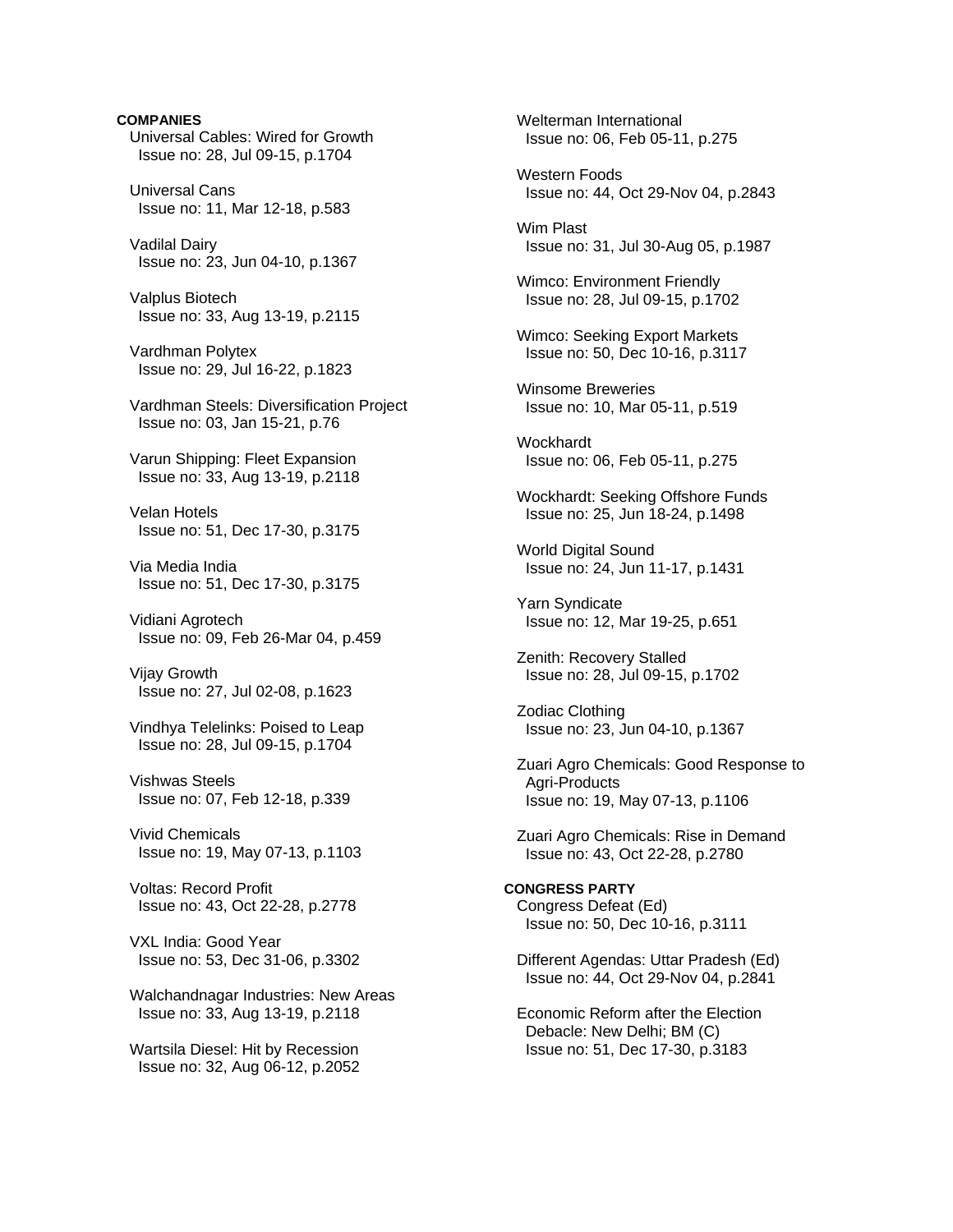## **CONGRESS PARTY**

 Karnataka Cabinet Reshuffle: Unviable; Ambrose Pinto (C) Issue no: 25, Jun 18-24, p.1511

 Kurnool By-Elections: Dismal Results for Congress(I); M Shatrugna (C) Issue no: 28, Jul 09-15, p.1716

 Nepali Congress and Post-Panchayat Politics; Anirudha Gupta (C) Issue no: 43, Oct 22-28, p.2798

 The New Panchsheela: New Delhi; BM (C) Issue no: 29, Jul 16-22, p.1839

 Preparing for Elections: Maharashtra (C) Issue no: 47, Nov 19-25, p.2959

 Two Concepts of Secularism: Reason, Modernity and Archimedean Ideal; Akeel Bilgrami (SA) Issue no: 28, Jul 09-15, p.1749

## **CONSTITUTION OF INDIA**

 Electoral Reforms: A Farce and an Opportunity; T S Sankaran (C) Issue no: 27, Jul 02-08, p.1635

 GATT, MTO and Indian Constitution; Arun Ghosh (F) Issue no: 03, Jan 15-21, p.77

 In Defence of India: Supreme Court and Terrorism; K Balagopal (C) Issue no: 32, Aug 06-12, p.2054

## **CONSTITUTIONAL LAW**

 Triple Talaq Judgment; Iqbal Masud and A S Uraizee (LE) Issue no: 23, Jun 04-10, p.1362

## **CORPORATE INVESTMENT**

 False Signals: Corporate Investment (Ed) Issue no: 05, Jan 29-Feb 04, p.212

# **CORPORATE SECTOR**

 After Quick Gains: Corporate Sector (Ed) Issue no: 50, Dec 10-16, p.3112

 A Mirage: Corporate Performance (Ed) Issue no: 26, Jun 25-Jul 01, p.1556

## **CORRUPTION**

 Signals of Corruption; Kisan Mehta (LE) Issue no: 34, Aug 20-26, p.2178

## **COST BENEFIT ANALYSIS**

 Science and Ethics in Public Decision-Making: Case of Big Dams; K Subramaniam (SA) Issue no: 14, Apr 02-08, p.813

 Social Cost-Benefit Analysis of Investment in Irrigation; Rajender Singh (SA) Issue no: 20, May 14-20, p.1210

### **COTTON**

 Analysis of Short-Run Price Instability of Cotton Hank Yarn; Murali Patibandla and H K Amar Nath (RA) Issue no: 35, Aug 27-Sep 02, p.M136

## **COTTON TEXTILE INDUSTRY**

 Consumer Identity; Arvind Rajagopal (LE) Issue no: 33, Aug 13-19, p.2110

 Poor Addition to a Rich Literature; Bagaram Tulpule (BR) Issue no: 38, Sep 17-23, p.2488

#### **CREDIT POLICY**

 Cosmetic Gestures (Ed) Issue no: 21, May 21-27, p.1243

 Landmark for Bonds Market; EPW Research Foundation (MMR) Issue no: 45, Nov 05-18, p.2896

## **CRIMINAL LAW**

 Islamic Criminal Law: Bowing to Fundamentalists: Malaysia; M G G Pillai (C) Issue no: 07, Feb 12-18, p.355

 Supreme Court and Terrorism; Vikramjit Reen (D) Issue no: 40, Oct 01-07, p.2631

## **CROPPING PATTERN**

 Chickpea Competitiveness in India; T G Kelley and P Parthasarathy Rao (RA) Issue no: 26, Jun 25-Jul 01, p.A89

#### **CUBA**

 Cuba: The Turning Tide; Frederic F Clairmont (C) Issue no: 45, Nov 05-18, p.2912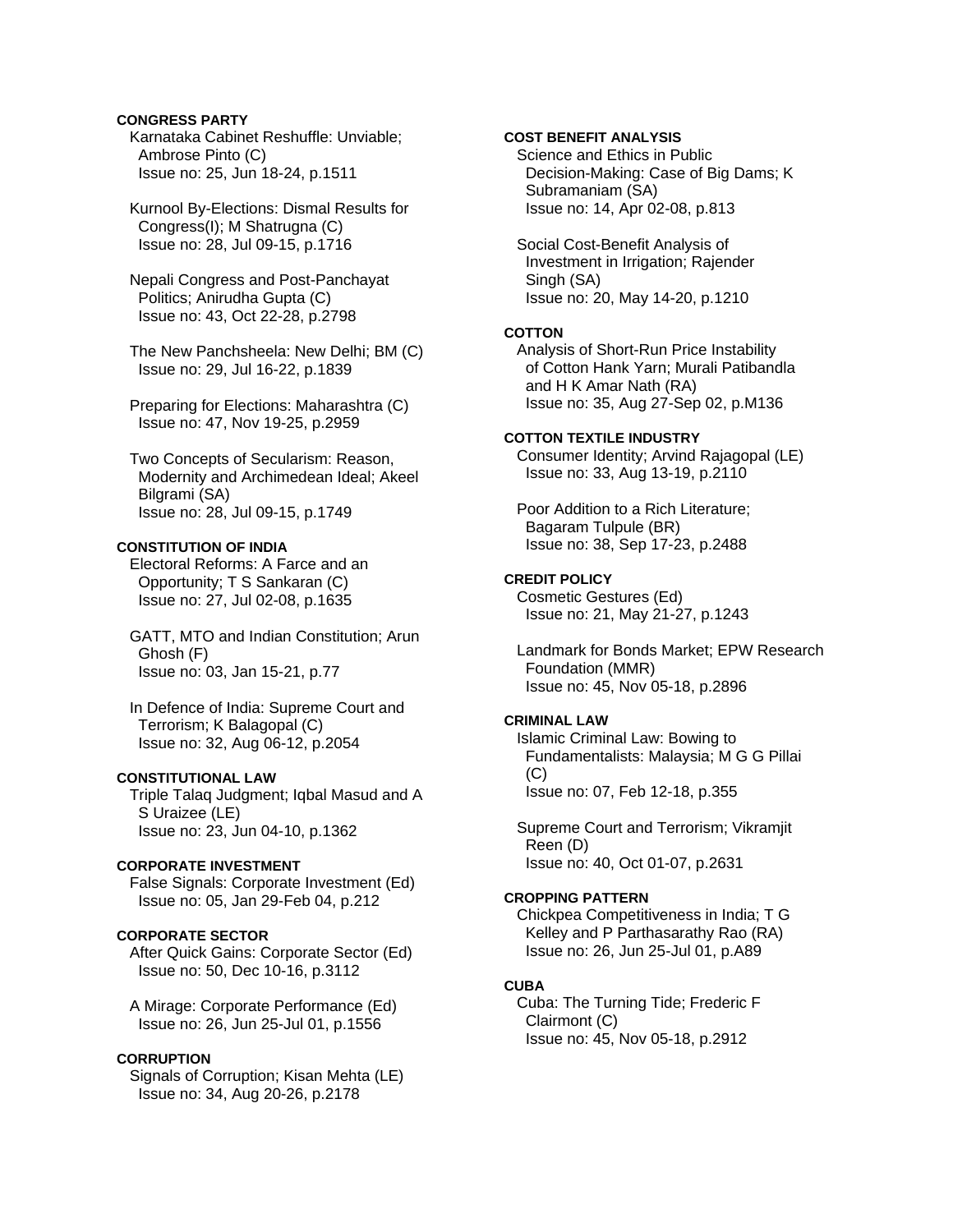## **CULTURAL HISTORY**

 Concepts, History, and Challenge of Description; Ananta Giri (BR) Issue no: 06, Feb 05-11, p.304

 In Defence of 'Old' History; K N Panikkar (P) Issue no: 40, Oct 01-07, p.2595

 In Search of the Impossible: Archaeology; Shereen Ratnagar (C) Issue no: 45, Nov 05-18, p.2901

 In the Name of the Secular: Cultural Interactions and Interventions; Rustom Bharucha (SA) Issue no: 45, Nov 05-18, p.2925

 Mythic Origins of Menstrual Taboo in Rig Veda; Janet Chawla (SA) Issue no: 43, Oct 22-28, p.2817

 Nationalising Aesthetics; Janaki Nair (BR) Issue no: 30, Jul 23-29, p.1934

 Post-Colonial Realities, Post-Structuralist Diversions: An Unamused Exchange; Darshan Perusek (SA) Issue no: 05, Jan 29-Feb 04, p.243

 Wonder and Exploitation in European Adventurism; Vinay Lal (BR) Issue no: 49, Dec 03-09, p.3088

## **CULTURAL IDENTITY**

 Identity Crisis; S Shukla (LE) Issue no: 12, Mar 19-25, p.646

## **CULTURAL STUDIES**

 Cultural and Political Autonomy in Indian Society; Satya P Gautam (P) Issue no: 20, May 14-20, p.1181

 Delinking or Globalisation?; Jan Nederveen Pieterse (RA) Issue no: 05, Jan 29-Feb 04, p.239

 Jharkhand: Focus on Culture; Tilak D Gupta (BR) Issue no: 22, May 28-Jun 03, p.1336

 The Kingdome of Darkness or the Problem of Culture; G P Deshpande (SA) Issue no: 29, Jul 16-22, p.1864

 The Mind's Bright Mirror; Philippa Tristram (BR) Issue no: 01, Jan 01-14, p.39

 Somebody's Other: Disorientations in the Cultural Politics of Our Times; Rustom Bharucha (SA) Issue no: 03, Jan 15-21, p.105

### **CZECHOSLOVAKIA**

 Czech Trade Unions under Pressure; Stephen Steiger (C) Issue no: 24, Jun 11-17, p.1449

# **DABHOL PROJECT**

 'Open for Business': Foreign Investment (Ed) Issue no: 33, Aug 13-19, p.2112

 Dabhol- Suicidal First Step: Foreign Investment in Power (C) Issue no: 01, Jan 01-14, p.23

 Dominant Political Interests and Economic Policy-Making; Arun Ghosh (F) Issue no: 44, Oct 29-Nov 04, p.2849

## **DALITS**

 'Nation', 'Nationalism' and Mega Projects; Sanjay Sangvai (C) Issue no: 10, Mar 05-11, p.537

 Atrocities on Dalits in Gulbarga: Upper Caste Hold on Police; S J Ambrose Pinto (C) Issue no: 16, Apr 16-29, p.897

 Burdens of Interpretation: The case of Kannappa: Karnataka; Sudha Sitaraman (C)

Issue no: 24, Jun 11-17, p.1443

 Challenge to SP-BSP Government: Uttar Pradesh; Amaresh Misra (C) Issue no: 08, Feb 19-25, p.409

 Dalit-Intermediate Caste Alliance: Call to Greatness; Anil Nauriya (C) Issue no: 27, Jul 02-08, p.1640

 Meerut Firing: A Turning Point?: Uttar Pradesh; Amaresh Misra (C) Issue no: 18, Apr 30-May 06, p.1054

 Much in a Name: Maharashtra (Ed) Issue no: 05, Jan 29-Feb 04, p.212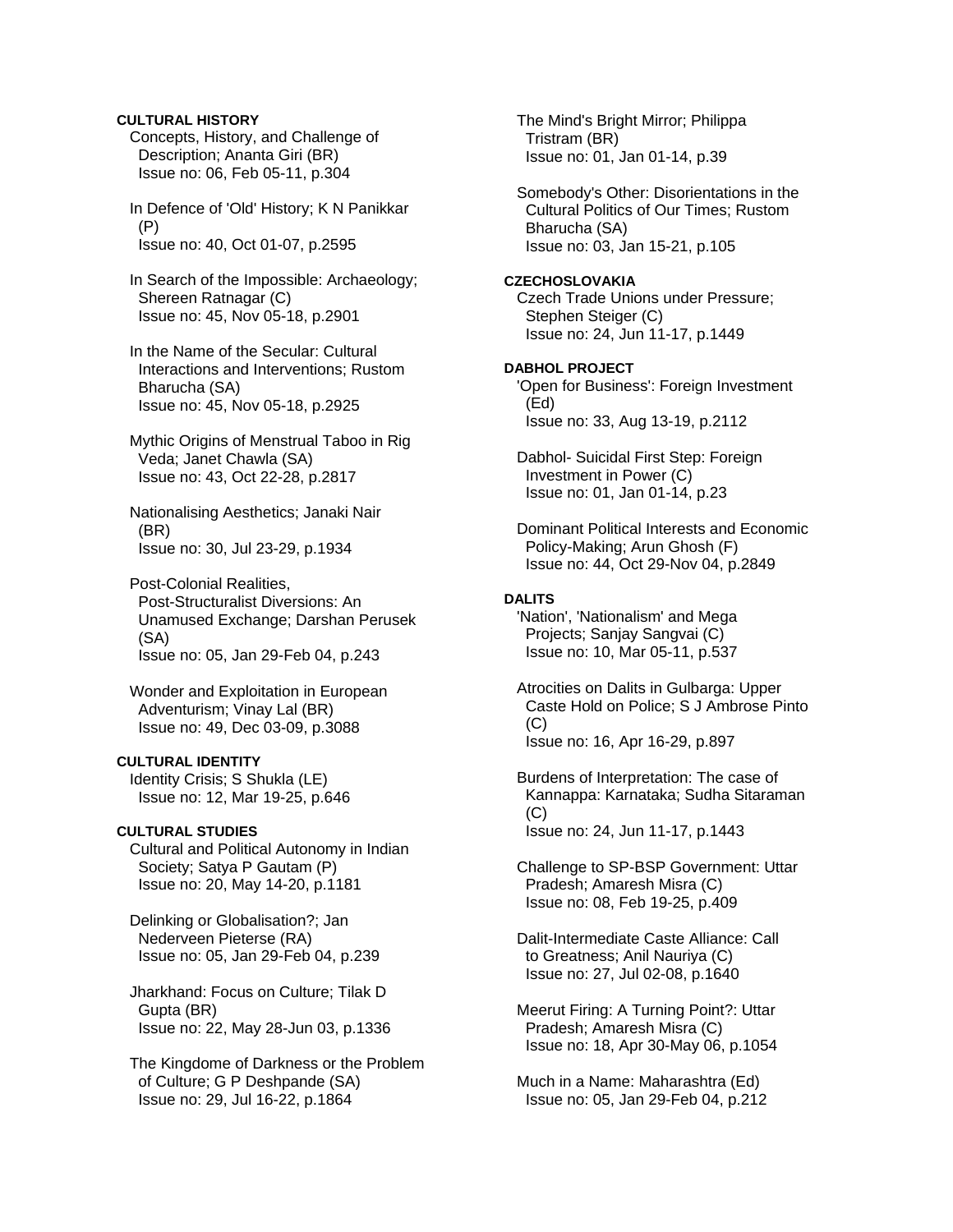## **DALITS**

 Politics of Culture in Maharashtra; Gopal Guru (D) Issue no: 41, Oct 08-14, p.2700

 Rise of the Dalits and the Renewed Dabate on Caste; Rajni Kothari (SA) Issue no: 26, Jun 25-Jul 01, p.1589

 Targeting Dalits: Uttar Pradesh (Ed) Issue no: 15, Apr 09-15, p.826

 Understanding Violence against Dalits in Marathwada; Gopal Guru (C) Issue no: 09, Feb 26-Mar 04, p.469

 Unfilled Posts Spark Dalit Protest: Osmania University; M Shatrugna (C) Issue no: 38, Sep 17-23, p.2475

#### **DAMS**

 Anti-Drought Movement in Sangli District; Anant Phadke (C) Issue no: 48, Nov 26-Dec 02, p.3024

 Large Projects: For Whose Benefit?; Dunu Roy (C) Issue no: 50, Dec 10-16, p.3129

 Larger Agenda: Narmada (Ed) Issue no: 50, Dec 10-16, p.3113

 Pro-Dam Groups Obstruct Officials: Narmada Project; Bina Srinivasan (C) Issue no: 25, Jun 18-24, p.1508

 Sitting on the Fence (Ed) Issue no: 04, Jan 22-28, p.143

## **DEBT**

 Debt and Democracy in Brazil; Michel Chossudovsky and Micheline Ladouceur (C) Issue no: 25, Jun 18-24, p.1506

#### **DEBT CRISIS**

 Debt Crisis and Economic Reforms; S P Gupta (SA) Issue no: 23, Jun 04-10, p.1411

 Long-Term Behaviour of Terms of Trade of Primary Products vis-a-vis Manufactures: A Critical Review of Recent Debate; Prabirjit Sarkar (SA) Issue no: 26, Jun 25-Jul 01, p.1612

 Transition from Stabilisation to Growth; Hiranya Mukhopadhyay (BR) Issue no: 18, Apr 30-May 06, p.1068

## **DEFENCE EXPENDITURE**

 Defence Expenditure: Fact and Fancy (C) Issue no: 12, Mar 19-25, p.662

# **DEFENCE INDUSTRY**  Above the Law: Defence (Ed)

Issue no: 53, Dec 31-06, p.3297

#### **DEFENCE POLICY**

 Drifting Defence; Parshotam Mehra (BR) Issue no: 42, Oct 15-21, p.2736

 Russian Proposal: Defence (Ed) Issue no: 47, Nov 19-25, p.2949

## **DEFORESTATION**

 Agriculture and Environment; M V Nadkarni (BR) Issue no: 28, Jul 09-15, p.1721

 Designing Wood-Fired Cooking Stoves: Where is the Woman?; Mangala Subramaniam (C) Issue no: 20, May 14-20, p.1176

## **DELHI**

 Behind the PM's 'Middle Path': New Delhi; BM (C) Issue no: 14, Apr 02-08, p.773

 Environmental Facade: Delhi (Ed) Issue no: 21, May 21-27, p.1246

 A Government Running Out of Options: New Delhi; BM (C) Issue no: 35, Aug 27-Sep 02, p.2266

 Ills of University Education; Depinder Singh (LE) Issue no: 18, Apr 30-May 06, p.1038

 Lessons of the Sugar Muddle: New Delhi; BM (C) Issue no: 24, Jun 11-17, p.1438

 Myth of a 'Middle Path'; BM (C) Issue no: 10, Mar 05-11, p.529

 The New Panchsheela: New Delhi; BM (C) Issue no: 29, Jul 16-22, p.1839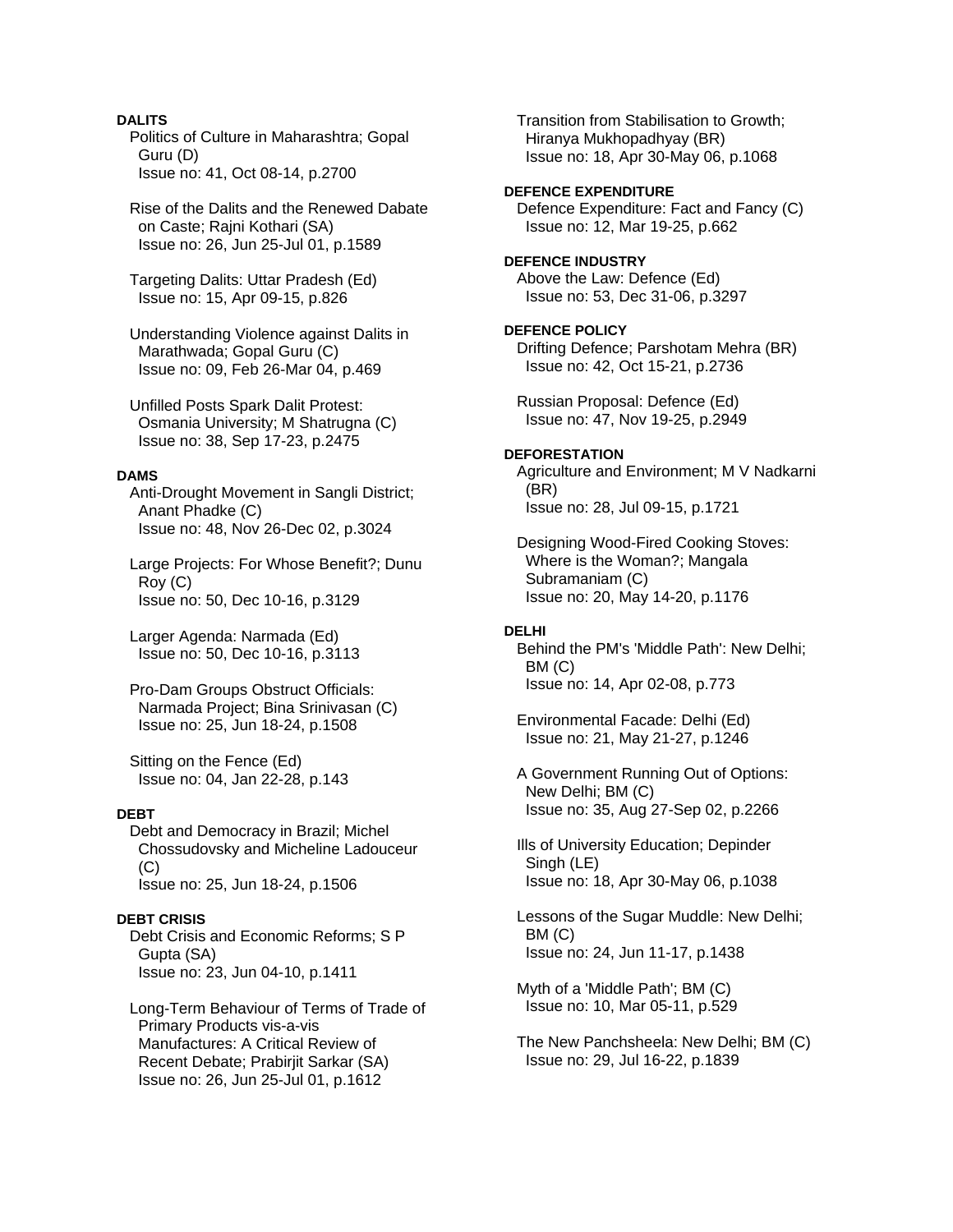## **DELHI**

 Planning University Expansion: How Not to DO It; Amrik Singh (C) Issue no: 12, Mar 19-25, p.657

 Under the US Umbrella: New Delhi; BM (C) Issue no: 22, May 28-Jun 03, p.1322

#### **DEMOCRACY**

 Assessing India's Political Economy; T V Sathyamurthy (RA) Issue no: 29, Jul 16-22, p.1853

 Beginning, Not End: East Europe (Ed) Issue no: 20, May 14-20, p.1162

 BSP and Caste as Ideology; Kancha Ilaiah  $(C)$ Issue no: 12, Mar 19-25, p.668

 Cambodia: Proxy Battlefield; M G G Pillai  $(C)$ Issue no: 31, Jul 30-Aug 05, p.2010

 Democracy and Development in Post-Soviet World; Amiya Kumar Bagchi (P) Issue no: 53, Dec 31-06, p.3319

 Democracy and Violence; Probodh Chandra Dutta (LE) Issue no: 49, Dec 03-09, p.3054

 Devaluing Democracy; T M Gnanapragasam (LE) Issue no: 40, Oct 01-07, p.2566

 Dissent and Democratic Practice: Attack on NBA Office; Bina Srinivasan (C) Issue no: 18, Apr 30-May 06, p.1058

 Giving Secularism Its Due; Rajeev Bhargava (SA) Issue no: 28, Jul 09-15, p.1784

 Good Neighbours: Burma; Kamaroopi (Ed) Issue no: 14, Apr 02-08, p.766

 Market, Democracy and Unequal Relation; Kanta Ranadive (RA) Issue no: 05, Jan 29-Feb 04, p.PE2

 Militant Left and Struggle for Democracy; Niranjan Phukan (D) Issue no: 30, Jul 23-29, p.1964

 The Mind's Bright Mirror; Philippa Tristram (BR) Issue no: 01, Jan 01-14, p.39

 National Relations in Soviet Union: Theory and Practice; Ajit Roy (SA) Issue no: 01, Jan 01-14, p.49

 Rethinking Post-Cold War; Zaki Laidi (C) Issue no: 32, Aug 06-12, p.2067

 Saga of the Nagas; V R Krishna Iyer (P) Issue no: 12, Mar 19-25, p.674

 A Secular Muddle?; Niranjan Phukan (D) Issue no: 20, May 14-20, p.1224

 Secularism and Toleration; Partha Chatterjee (SA) Issue no: 28, Jul 09-15, p.1768

 Self-Government and Its Instrumentalities; Nirmal Mukarji (P) Issue no: 14, Apr 02-08, p.789

 Seshan in Kurnool; K Balagopal (C) Issue no: 30, Jul 23-29, p.1903

 State and People's Struggles; BS (LE) Issue no: 36, Sep 03-09, p.2318

 Vote Power and Lobby Power; S R Sen (P) Issue no: 33, Aug 13-19, p.2138

## **DEMOGRAPHY**

 Census of India, 1981: Organisational Issues; P Padmanabha (SA) Issue no: 51, Dec 17-30, p.3222

 Demographic Transition in India; Vasant Gowariker (D) Issue no: 49, Dec 03-09, p.3106

 Demographic Transition: Accelerating Fertility Decline in 1980s; Pravin Visaria and Leela Visaria (SA) Issue no: 51, Dec 17-30, p.3281

 An Imagined Reality: Malthusianism, Neo-Malthusianism and Population Myth; Mohan Rao (RA) Issue no: 05, Jan 29-Feb 04, p.PE40

 Muslims in India; Ravindran Gopinath (BR) Issue no: 07, Feb 12-18, p.359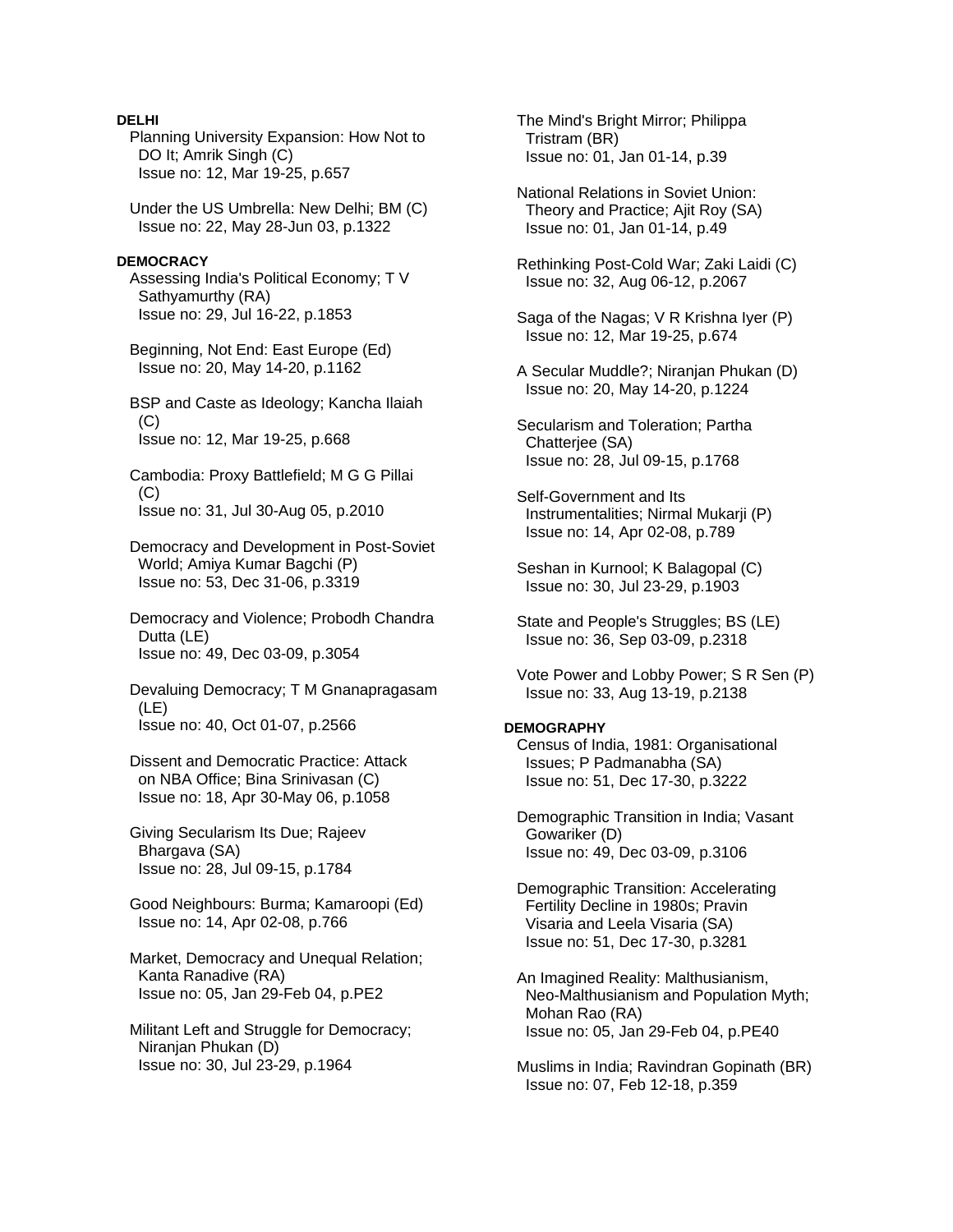## **DEMOGRAPHY**

 On the Demography of the 1991 Census; Tim Dyson (SA) Issue no: 51, Dec 17-30, p.3235

 Regional Variation in Demographic Consequences of Famines in Late 19th and Early 20th Century India; Arup Maharatna (SA) Issue no: 23, Jun 04-10, p.1399

## **DESERTS**

 Greening the Desert the Israeli Way: Is It Good Economics?; S Ramanathan (C) Issue no: 09, Feb 26-Mar 04, p.476

## **DEVELOPED COUNTRIES**

 International Debt Burden: In the Interests of Interest; Bharat Dogra (C) Issue no: 01, Jan 01-14, p.25

## **DEVELOPMENT AID**

 External Sector; EPW Research Foundation (S) Issue no: 10, Mar 05-11, p.521

 External Sector; EPW Research Foundation (S)

Issue no: 34, Aug 20-26, p.2185

 External Sector; EPW Research Foundation (S) Issue no: 43, Oct 22-28, p.2777

 USAID- Aid to US; Malini Bhattacharya (C) Issue no: 37, Sep 10-16, p.2401

## **DISARMAMENT**

 After Hebron: Palestine (Ed) Issue no: 12, Mar 19-25, p.650

### **DISASTERS, NATURAL**

 Feeble Impact: Development Campaigns (Ed) Issue no: 39, Sep 24-30, p.2513

 Maharashtra Earthquake: Institutional Tremors; Milind S Bokil (C) Issue no: 01, Jan 01-14, p.17

 Marathwada Earthquake: Soft Credit, Soft Appraisal; Shirish B Patel (C) Issue no: 08, Feb 19-25, p.401

 Rehabilitation of Earthquake Victims: Problem of Housing; H M Desarda (C) Issue no: 06, Feb 05-11, p.291

## **DISINVESTMENT**

 Calculating the Fiscal Deficit: A Note on Certain Capital Receipts; I S Gulati (SA) Issue no: 21, May 21-27, p.1297

 Debt-Trap: Public Enterprises (Ed) Issue no: 04, Jan 22-28, p.145

## **DISPLACEMENT**

 Destructive Development and People's Struggles in Bastar; Stephen Rego (C) Issue no: 07, Feb 12-18, p.351

 Netarhat Field-Firing Range: Tribals in Danger; Ranjit Tigga (C) Issue no: 08, Feb 19-25, p.410

 Netarhat Project: Biggest Ever Tribal Displacement (C) Issue no: 18, Apr 30-May 06, p.1055

### **DIVORCE**

 Outlawing Oral Divorce: Reform through Court Decree?; K G Kannabiran (C) Issue no: 25, Jun 18-24, p.1509

## **DMK**

 Biased; K Geetha Rani (LE) Issue no: 13, Mar 26-Apr 01, p.706

 Counterfeit Renaissance; K S Radhakrishnan (LE) Issue no: 31, Jul 30-Aug 05, p.1982

 Counterfeit Renaissance: Tamil Nadu (Ed) Issue no: 26, Jun 25-Jul 01, p.1557

 Crisis in DMK; M S S Pandian (C) Issue no: 05, Jan 29-Feb 04, p.221

 DMK's Failure; W Gunasekaran (LE) Issue no: 09, Feb 26-Mar 04, p.454

## **DOMESTIC VIOLENCE**

 Behind the Violence in Rural Bihar; Tilak D Gupta (BR) Issue no: 12, Mar 19-25, p.679

### **DRAVIDIAN MOVEMENT**

 Crisis in DMK; M S S Pandian (C) Issue no: 05, Jan 29-Feb 04, p.221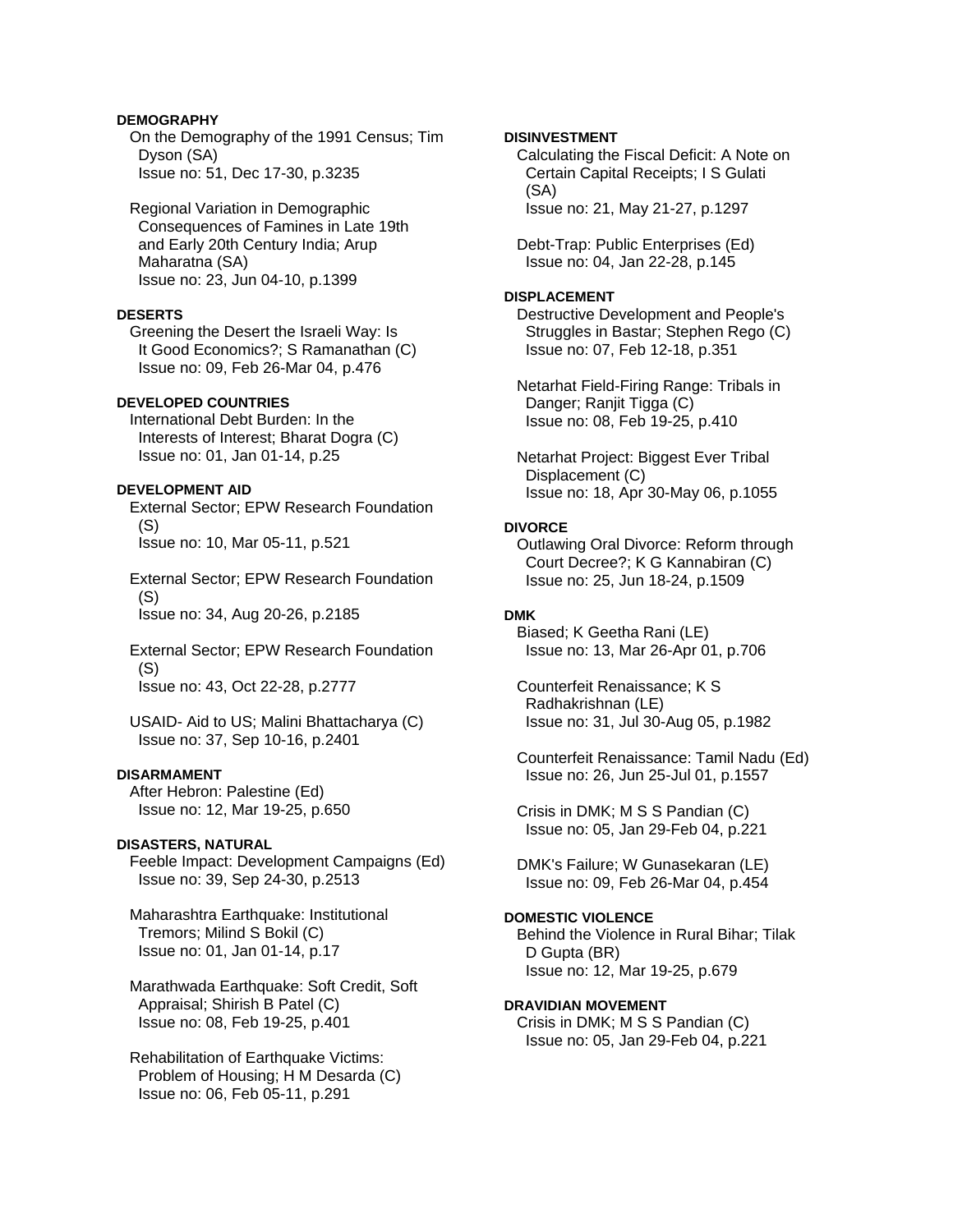## **DRINKING WATER**

 Ground Water Availability for Drinking in Gujarat: Quantity, Quality and Health Dimensions; Helen Matzger and Marcus Moench (SA) Issue no: 13, Mar 26-Apr 01, p.A31

 Urban Water Supply in Rajasthan: Problems and Prospects; M S Rathore, V Ratna Reddy and S Ramanathan (C) Issue no: 35, Aug 27-Sep 02, p.2272

## **DROUGHT**

 Strategies to Counter Drought; P R Dubhashi (BR) Issue no: 40, Oct 01-07, p.2602

## **DURBAN**

 Lessons of Durban Riots; T G Ramamurthi (P) Issue no: 10, Mar 05-11, p.543

## **EARTHQUAKES**

 Diminishing Interest: Latur (Ed) Issue no: 12, Mar 19-25, p.648

 Dismal State of Latur Rehabilitation; H Suresh (LE) Issue no: 41, Oct 08-14, p.2634

 Feeble Impact: Development Campaigns (Ed) Issue no: 39, Sep 24-30, p.2513

 Maharashtra Earthquake: Institutional Tremors; Milind S Bokil (C) Issue no: 01, Jan 01-14, p.17

 Marathwada Earthquake: Soft Credit, Soft Appraisal; Shirish B Patel (C) Issue no: 08, Feb 19-25, p.401

 Rehabilitation of Earthquake Victims: Problem of Housing; H M Desarda (C) Issue no: 06, Feb 05-11, p.291

## **ECOLOGY**

 Ecocide or Eco-Ethic?; Rudolf C Heredia (D) Issue no: 33, Aug 13-19, p.2175

 From State Regulation to People's Participation: Case of Forest Management in India; Dolly Arora (SA) Issue no: 12, Mar 19-25, p.691

 In Defence of Smallholding Farmers; Gail Omvedt (BR) Issue no: 37, Sep 10-16, p.2412

 Looking Back in Wonder: In Search of Our Ecological Roots; Rahul (C) Issue no: 31, Jul 30-Aug 05, p.2006

 Politics of Sustainable Development; K R Nayar (C) Issue no: 22, May 28-Jun 03, p.1327

 A System of Positive Incentives to Conserve Biodiversity; Madhav Gadgil and P R Seshagiri Rao (SA) Issue no: 32, Aug 06-12, p.2103

 Uncultivated Plains of Uttar Pradesh: Ecological Problems; S S A Jafri (C) Issue no: 40, Oct 01-07, p.2588

## **ECONOMIC GROWTH AND DEVELOPMENT**

 'Gramvikas' in Ralegan Shindi: Social Innovation and Religio Moral Undercurrent; Meeta and Rajivlochan (P) Issue no: 47, Nov 19-25, p.2969

 Auctioning of Rupee Funds: New Issues in Indo-Russian Economic Relations; R G Gidadhubli (C) Issue no: 31, Jul 30-Aug 05, p.1994

 Contraband Trade and Unofficial Capital Transfers between Sri Lanka and India; Muttukrishna Sarvananthan (SA) Issue no: 30, Jul 23-29, p.1948

 Defunct Economists and Economic Policy: Economic Policy Reforms in India; Murali Patibandla (SA) Issue no: 45, Nov 05-18, p.2935

 Economic Diversification in Rural Areas: Review of Processes with Special Reference to Gujarat; Rakesh Basant (RA) Issue no: 39, Sep 24-30, p.A107

 Economic Recovery, but Long-Term Problems Persist: United States (C) Issue no: 48, Nov 26-Dec 02, p.3025

 Economic Transition in Uzbekistan; R G Gidadhubli (C) Issue no: 06, Feb 05-11, p.294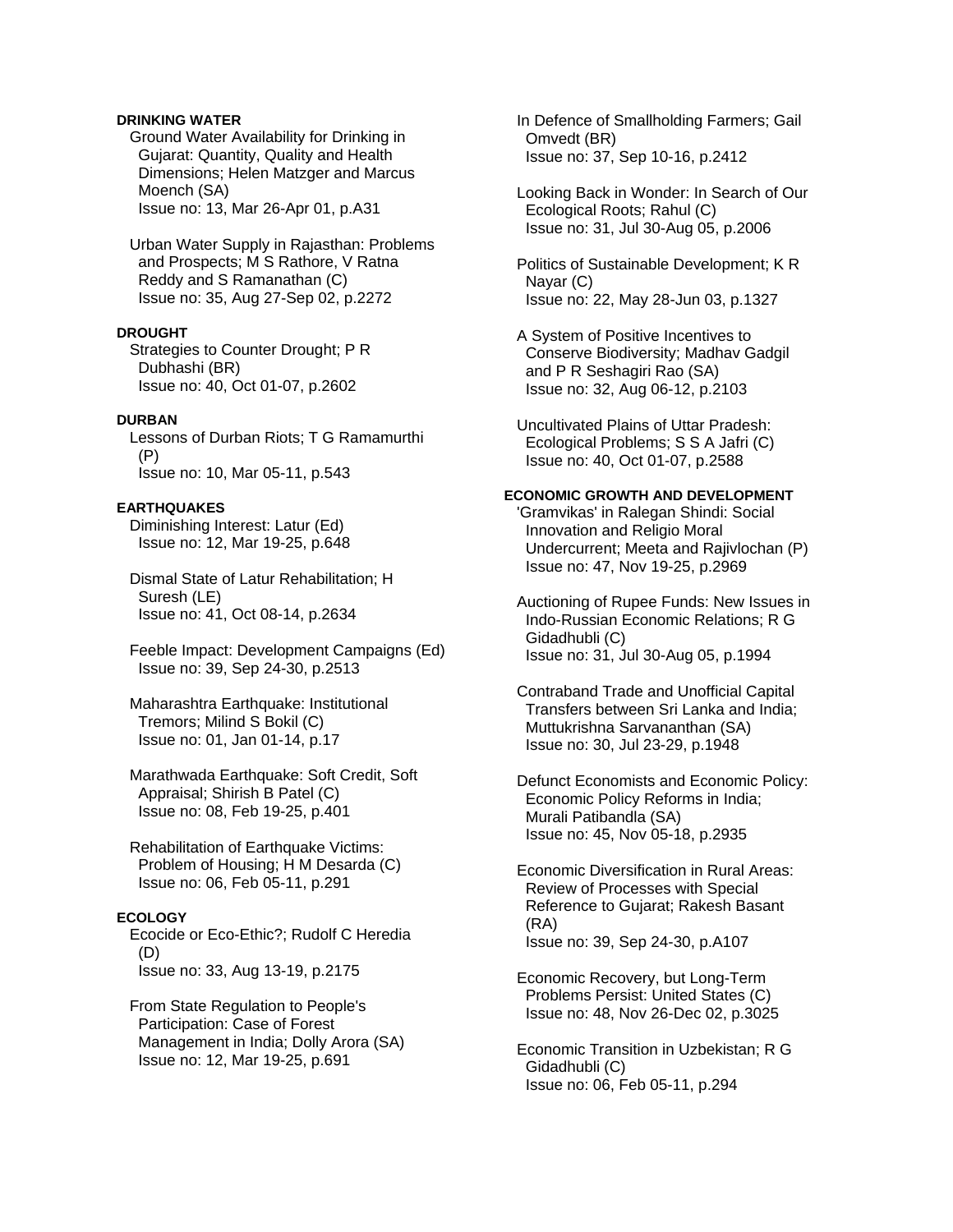### **ECONOMIC GROWTH AND DEVELOPMENT**

 Forms of Compulsion; Nigel Harris (BR) Issue no: 38, Sep 17-23, p.2486

 Implications of 1994-95 Budget for Growth and Stability; Tapas K Sen, M Govinda Rao and Madanmohan Ghosh (SA) Issue no: 16, Apr 16-29, p.969

 Levelling Up or Levelling Down?: Labour Institutions and Economic Development in India; K P Kannan (SA) Issue no: 30, Jul 23-29, p.1938

 On the Wrong Track (Ed) Issue no: 49, Dec 03-09, p.3055

 Regional Imbalances in Indian Economy over Plan Periods; P C Sarker (SA) Issue no: 11, Mar 12-18, p.621

 Science for the People; Shoba Varghese and T G Arun (BR) Issue no: 40, Oct 01-07, p.2603

 Seeking Capital: Palestine (Ed) Issue no: 30, Jul 23-29, p.1890

 Shaky Recovery (Ed) Issue no: 25, Jun 18-24, p.1491

 Some Aspects of Role of State in Singapore; Mukul G Asher (SA) Issue no: 14, Apr 02-08, p.795

 Spatial Dimension of Acceleration of Economic Growth in India; Ravindra H Dholakia (SA) Issue no: 35, Aug 27-Sep 02, p.2303

 State Level Public Enterprises in India: An Overview; T L Sankar, R K Mishra and R Nandagopal (RA) Issue no: 35, Aug 27-Sep 02, p.M115

 Structural Adjustment and African Development; Sumit Roy (BR) Issue no: 47, Nov 19-25, p.2976

 Structural Adjustment and Romania; Nigel Harris (C) Issue no: 44, Oct 29-Nov 04, p.2861

 Understanding the East Asian Miracle; V V Bhatt (BR) Issue no: 08, Feb 19-25, p.427

**ECONOMIC HISTORY**  India as It Is; G P Deshpande (BR)

Issue no: 39, Sep 24-30, p.2546

**ECONOMIC POLICY**  An Affair to Remember; MS (BR) Issue no: 19, May 07-13, p.1131

 Agricultural Development under the New Economic Regime; K S Krishnaswamy (RA) Issue no: 26, Jun 25-Jul 01, p.A65

 All Gloss (Ed) Issue no: 22, May 28-Jun 03, p.1311

 APEC: Mounting US Pressure; M G G Pillai (C) Issue no: 47, Nov 19-25, p.2968

 Behind the Gloss (Ed) Issue no: 37, Sep 10-16, p.2383

 Behind the PM's 'Middle Path': New Delhi; BM (C) Issue no: 14, Apr 02-08, p.773

 Budget 1994-95: Fiscal Aspects and the Real Economy; V M Dandekar (SA) Issue no: 16, Apr 16-29, p.983

 Calculating the Fiscal Deficit; D Subbarao (D) Issue no: 35, Aug 27-Sep 02, p.2311

 Defunct Economists and Economic Policy: Economic Policy Reforms in India; Murali Patibandla (SA) Issue no: 45, Nov 05-18, p.2935

 Dominant Political Interests and Economic Policy-Making; Arun Ghosh (F) Issue no: 44, Oct 29-Nov 04, p.2849

 Eastern Europe: From State Socialism to Post-Socialist Depression; Ramnath Narayanswamy (SA) Issue no: 13, Mar 26-Apr 01, p.752

 IMF's Shock Therapy and Russia; R G Gidadhubli (C) Issue no: 20, May 14-20, p.1179

 Industrial Growth and Structure: Analysis of Manufacturing Sector in Karnataka; C Upendranadh, M Vijayabaskar and Vinod Vyasulu (RA) Issue no: 48, Nov 26-Dec 02, p.M157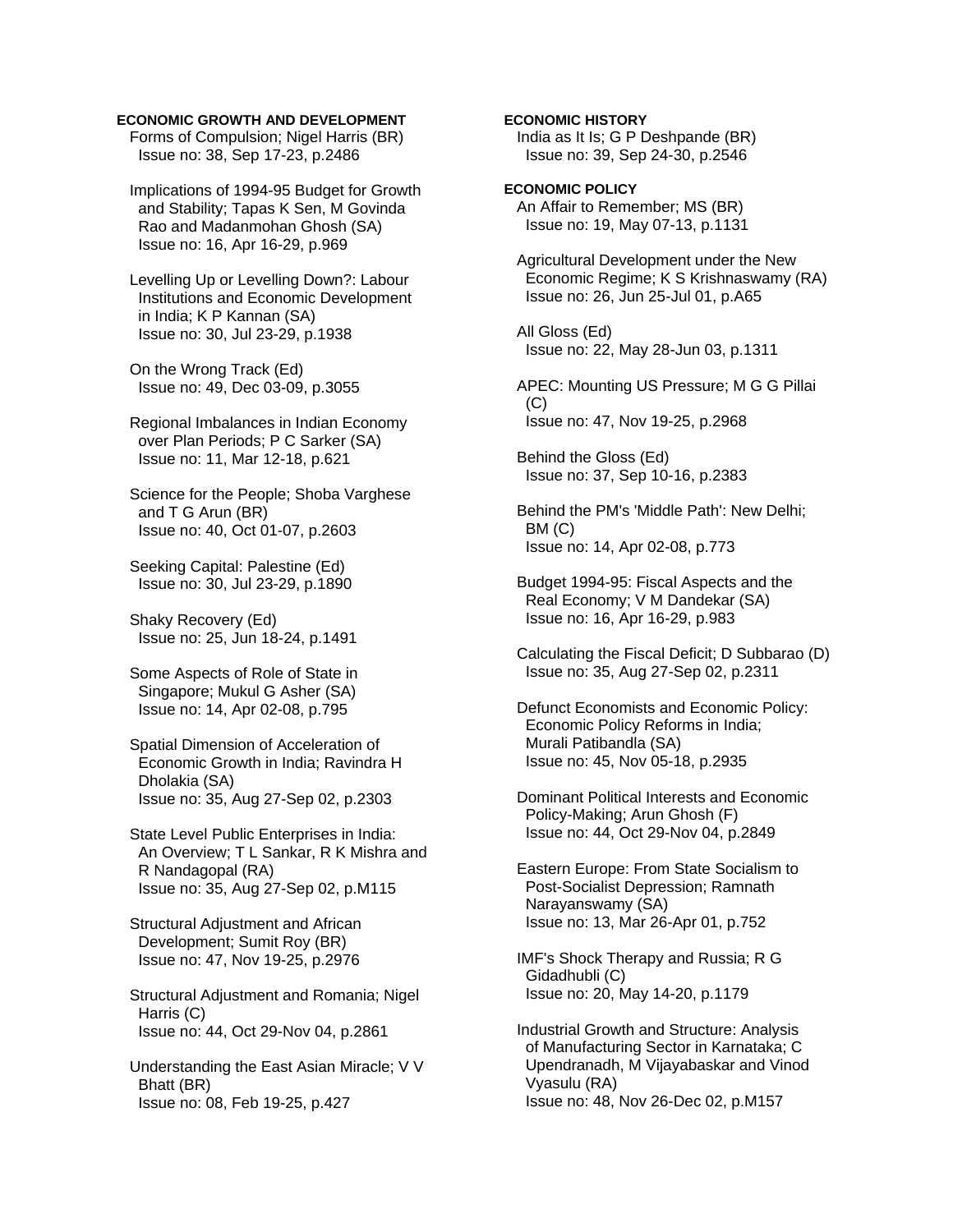## **ECONOMIC POLICY**

 International Capital and National Economic Policy: A Critique of India's Economic Reforms; Prabhat Patnaik (SA) Issue no: 12, Mar 19-25, p.683

 Labour Market Flexibility; Arup Mitra (BR) Issue no: 22, May 28-Jun 03, p.1335

 Limited Options (Ed) Issue no: 16, Apr 16-29, p.879

 Market, Democracy and Unequal Relation; Kanta Ranadive (RA) Issue no: 05, Jan 29-Feb 04, p.PE2

 Meeting Challenge of Economic 'Reforms': Signals from Two Trade Union Conferences; Tilak D Gupta (C) Issue no: 18, Apr 30-May 06, p.1057

 Merchant Banking under SEBI Guidelines; Sankar De and Sushil Khanna (RA) Issue no: 22, May 28-Jun 03, p.M90

 Modernisation and Media Attraction: Anglo-Malaysian Relations; Vejai Balasubramaniam (C) Issue no: 22, May 28-Jun 03, p.1333

 Myth of a 'Middle Path'; BM (C) Issue no: 10, Mar 05-11, p.529

 NEP and Trade Union Response; N Sundaramurthy (D) Issue no: 25, Jun 18-24, p.1551

 New Economic Policy and Trade Union Response; Sarath Davala (C) Issue no: 08, Feb 19-25, p.406

 New Economic Policy, Voluntary Organisation and Rural Poor; G S et al Aurora (C) Issue no: 14, Apr 02-08, p.787

 New Economic Policy, Workplace and Human Development; Prayag Mehta (RA) Issue no: 22, May 28-Jun 03, p.M75

 Pakistan's Economy in Deep Crises; S Akbar Zaidi (C) Issue no: 28, Jul 09-15, p.1719

 Place for a Quick Killing (Ed) Issue no: 20, May 14-20, p.1159

 Poverty and Planning; Amitabh Kundu (C) Issue no: 26, Jun 25-Jul 01, p.1569

 A Primer on Fiscal Sanity; Deena Khatkhate (BR) Issue no: 31, Jul 30-Aug 05, p.2015

 Safety Net or a Trap for the Vulnerable?; Arun Kumar (BR) Issue no: 44, Oct 29-Nov 04, p.2865

 The Smile of the Cheshire Cat; Arun Ghosh (F) Issue no: 10, Mar 05-11, p.525

 State's Role in Women's Empowerment: For Better or for Worse? (C) Issue no: 51, Dec 17-30, p.3187

 Structural Adjustment and Industrial and Environmental Concerns; Arun Ghosh (P) Issue no: 08, Feb 19-25, p.421

 Structural Adjustment, Feminisation of Labour Force and Organisational Strategies; Nandita et al Shah (RA) Issue no: 18, Apr 30-May 06, p.WS39

 Structural Adjustment: Industrial and Environmental Concerns; Shobha Raghuram, Heiko Sievers and Vinod Vyasulu (C) Issue no: 04, Jan 22-28, p.164

 Trade and External Sector Reforms in Developing Asia: An Overview; Srinivasa Madhur (SA) Issue no: 06, Feb 05-11, p.321

 Traditional Fisherfolk Fight New Economic Policy; Mukul (C) Issue no: 09, Feb 26-Mar 04, p.475

 What Has Gone Wrong with the Economic Reforms?; EPW Research Foundation (C) Issue no: 18, Apr 30-May 06, p.1049

#### **ECONOMIC REFORMS**

 'Rent Seeking' and Economic Reform; Arun Ghosh (F) Issue no: 01, Jan 01-14, p.13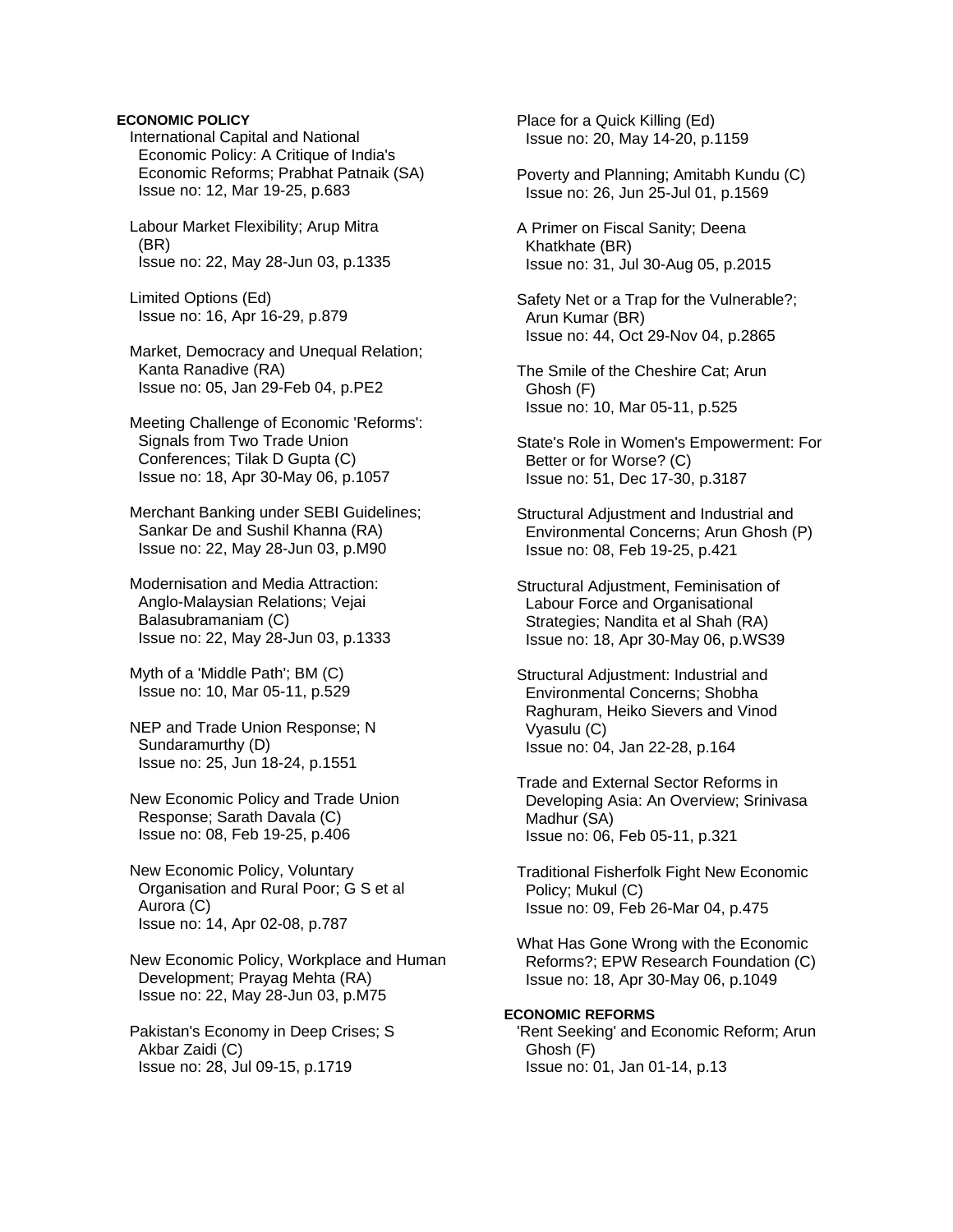## **ECONOMIC REFORMS**

- An Affair to Remember; MS (BR) Issue no: 19, May 07-13, p.1131
- After Quick Gains: Corporate Sector (Ed) Issue no: 50, Dec 10-16, p.3112
- Agriculture and Liberalisation: Some Implications for Development Policies; V M Rao (SA) Issue no: 16, Apr 16-29, p.999
- An Alternative to the Fund-Bank Model; Deb Kumar Bose (BR) Issue no: 06, Feb 05-11, p.301
- Banking on the Middle Class: The Economy (Ed) Issue no: 48, Nov 26-Dec 02, p.3004
- Behind the PM's 'Middle Path': New Delhi; BM (C) Issue no: 14, Apr 02-08, p.773
- Brazil and India: Comparing Notes on Liberalisation; Arvind N Das (C) Issue no: 08, Feb 19-25, p.416
- China after Deng; S P Seth (C) Issue no: 20, May 14-20, p.1180
- Cuba: The Turning Tide; Frederic F Clairmont (C) Issue no: 45, Nov 05-18, p.2912
- Debt Crisis and Economic Reforms; S P Gupta (SA) Issue no: 23, Jun 04-10, p.1411
- Defunct Economists and Economic Policy: Economic Policy Reforms in India; Murali Patibandla (SA) Issue no: 45, Nov 05-18, p.2935
- Dependency Theory, Peasants and Third World Food Crisis; Gail Omvedt (RA) Issue no: 04, Jan 22-28, p.169
- Eastern Europe: From State Socialism to Post-Socialist Depression; Ramnath Narayanswamy (SA) Issue no: 13, Mar 26-Apr 01, p.752
- Economic Reform after the Election Debacle: New Delhi; BM (C) Issue no: 51, Dec 17-30, p.3183

 Economic Reform: India and Elsewhere; Lance Taylor (SA) Issue no: 34, Aug 20-26, p.2209

- Economic Reforms and Macro-Economic Policy; Anup Sinha (SA) Issue no: 16, Apr 16-29, p.945
- Etymology of Liberalism and Efficiency; Arun Ghosh (F) Issue no: 37, Sep 10-16, p.2393
- Financial Restructuring at State Level; K Madhava Rao and Duwuri Subbarao (C) Issue no: 53, Dec 31-06, p.3305
- Foreign Media Entry into the Press: Issues and Implications; N Ram (C) Issue no: 43, Oct 22-28, p.2787
- Forms of Compulsion; Nigel Harris (BR) Issue no: 38, Sep 17-23, p.2486
- Gender Concerns in Macro-Economic Policy; Jayati Ghosh (RA) Issue no: 18, Apr 30-May 06, p.WS02
- Handloom Weavers' Struggle for Survival: Andhra Pradesh; K Srinivasulu (C) Issue no: 36, Sep 03-09, p.2331
- HRD Expenditure; Paul Teunissen (LE) Issue no: 37, Sep 10-16, p.2382
- Implications of 1994-95 Budget for Growth and Stability; Tapas K Sen, M Govinda Rao and Madanmohan Ghosh (SA) Issue no: 16, Apr 16-29, p.969
- Improving Government Performance: What Gets Measured, Gets Done; Prajapati Trivedi (RA) Issue no: 35, Aug 27-Sep 02, p.M109
- In Praise of Reform; Aditya Bhattacharjea (BR) Issue no: 20, May 14-20, p.1184
- International Capital and National Economic Policy: A Critique of India's Economic Reforms; Prabhat Patnaik (SA) Issue no: 12, Mar 19-25, p.683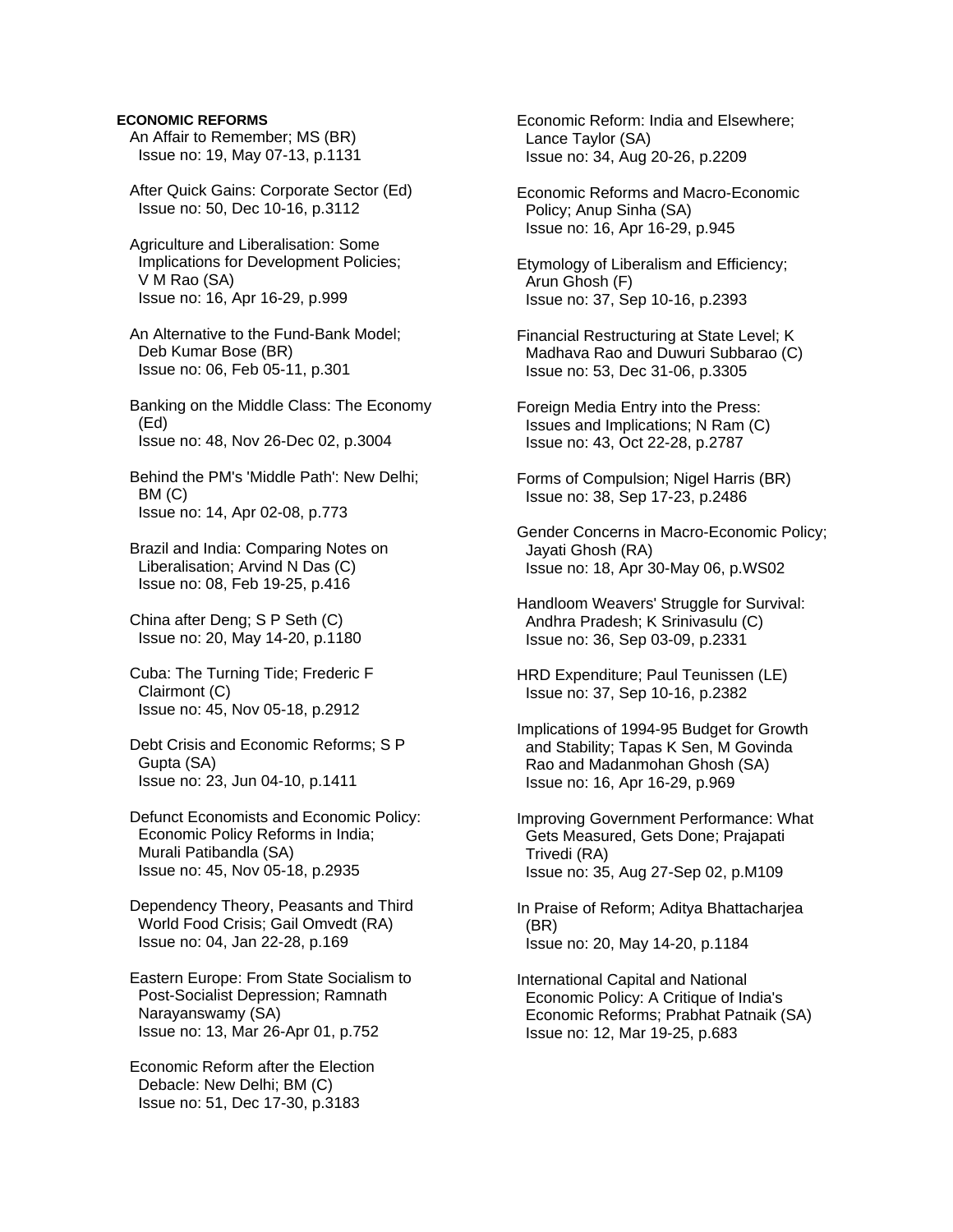## **ECONOMIC REFORMS**

 Labour Adjustment as a Part of Industrial Restructuring: Human Dimensions of Liberalisation; S L Rao (SA) Issue no: 06, Feb 05-11, p.313

 Leakage as Excuse: Anti-Poverty Programmes (Ed) Issue no: 31, Jul 30-Aug 05, p.1984

 Liberalisation and Small Industry: Need for New Growth Strategy in Kerala; K K Subrahmanian and P Mohanan Pillai (SA) Issue no: 33, Aug 13-19, p.2168

 Liberalisation of Universities: Promoting Slow Death; Dinesh Mohan (C) Issue no: 49, Dec 03-09, p.3078

 Major's Little England: Corporate Meltdown; Frederic F Clairmont (C) Issue no: 27, Jul 02-08, p.1645

 Meeting Challenge of Economic 'Reforms': Signals from Two Trade Union Conferences; Tilak D Gupta (C) Issue no: 18, Apr 30-May 06, p.1057

 A Mirage: Corporate Performance (Ed) Issue no: 26, Jun 25-Jul 01, p.1556

 Missing Quotient (Ed) Issue no: 31, Jul 30-Aug 05, p.1983

 Missing Watchdogs: The Economy (Ed) Issue no: 44, Oct 29-Nov 04, p.2840

 Myth of a 'Middle Path'; BM (C) Issue no: 10, Mar 05-11, p.529

 The New Panchsheela: New Delhi; BM (C) Issue no: 29, Jul 16-22, p.1839

 New Words for Old: Women (Ed) Issue no: 34, Aug 20-26, p.2181

 Pipe-Dreams and Reality: Employment (Ed) Issue no: 20, May 14-20, p.1160

 Prices Keep Rising (Ed) Issue no: 47, Nov 19-25, p.2947

 Public Enterprises and Private Purposes; Sudip Chaudhuri (SA) Issue no: 22, May 28-Jun 03, p.1338

 The Real Issues (Ed) Issue no: 45, Nov 05-18, p.2887

 Reforming Agriculture in the New Context; C H Hanumantha Rao (SA) Issue no: 16, Apr 16-29, p.1005

 Regional Politics in Russia; Anuradha M Chenoy (P) Issue no: 27, Jul 02-08, p.1647

 Russia: Towards Economic Collapse; Michel Chossudovsky (C) Issue no: 03, Jan 15-21, p.91

 Showing Parliament Its Place (Ed) Issue no: 07, Feb 12-18, p.335

 So What Else Is New? (Ed) Issue no: 32, Aug 06-12, p.2043

 Some Issues in the Debate on Policy; Sebastian Morris (SA) Issue no: 27, Jul 02-08, p.1669

 Structural Adjustment and African Development; Sumit Roy (BR) Issue no: 47, Nov 19-25, p.2976

 Structural Adjustment and Industrial and Environmental Concerns; Arun Ghosh (P) Issue no: 08, Feb 19-25, p.421

 Structural Adjustment: Industrial and Environmental Concerns; Shobha Raghuram, Heiko Sievers and Vinod Vyasulu (C) Issue no: 04, Jan 22-28, p.164

 Three Dismal Years (Ed) Issue no: 26, Jun 25-Jul 01, p.1555

 Village Industry: Struggling to Survive; Jaya Jaitly (C) Issue no: 15, Apr 09-15, p.845

 Waiting for Private Investment; Pulapre Balakrishnan (SA) Issue no: 16, Apr 16-29, p.979

 What Has Gone Wrong with the Economic Reforms?; EPW Research Foundation (C) Issue no: 18, Apr 30-May 06, p.1049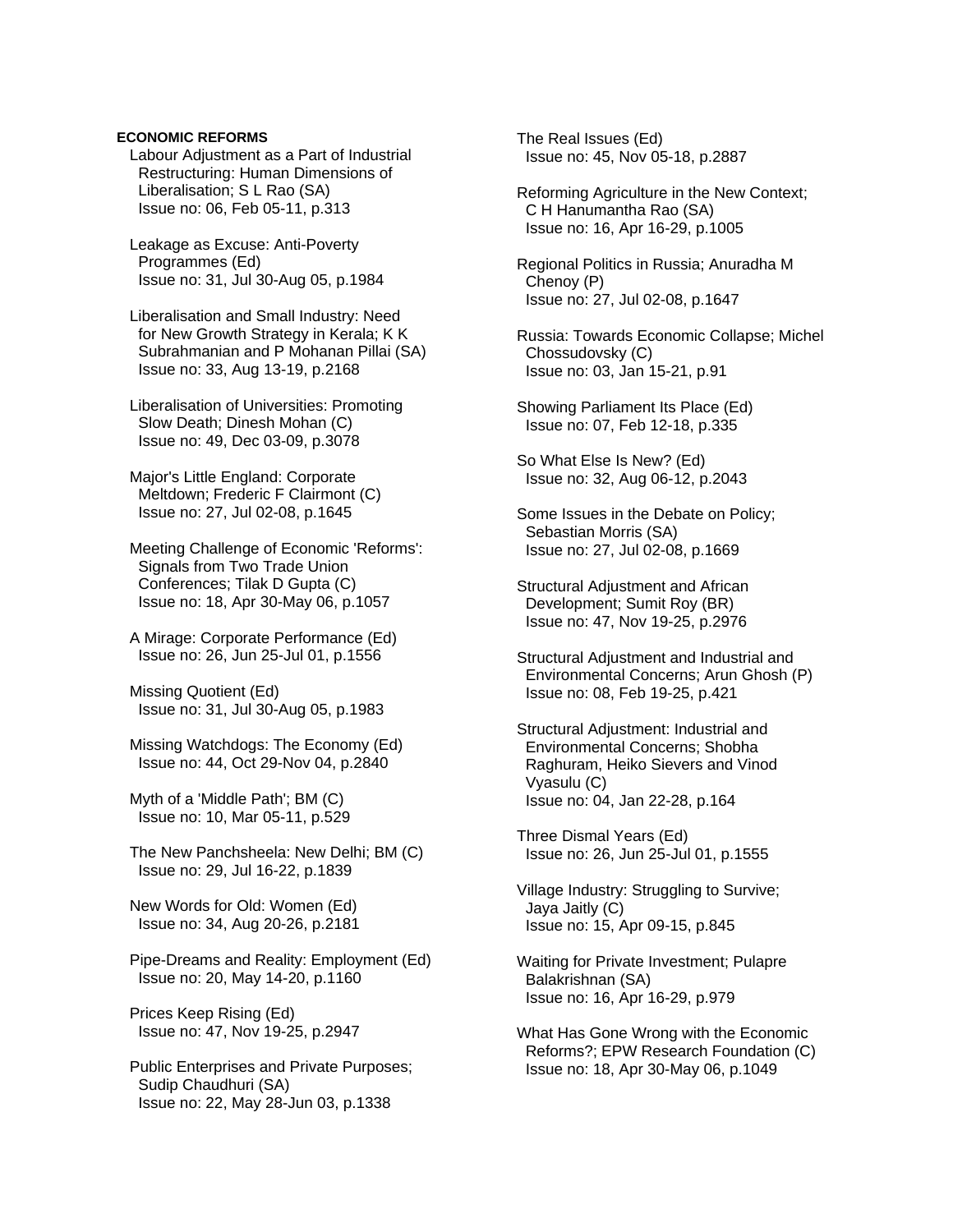## **ECONOMIC REFORMS**

 What Have Liberal Imports Achieved?: Gold and Silver (Ed) Issue no: 23, Jun 04-10, p.1364

 World's Top 200 Mega Corporations: Foundations of the Economic Gulag; Frederic F Clairmont and John H Cavanagh (C) Issue no: 06, Feb 05-11, p.283

### **ECONOMIC SURVEY**

 Economy in 1993-94: Another Look; JM (P) Issue no: 09, Feb 26-Mar 04, p.465

 Money and Public Finance under Structural Adjustment: The Indian Experience; Mihir Rakshit (SA) Issue no: 16, Apr 16-29, p.923

## **ECONOMIC THEORY**

 Alfred Marshall: Rise and Fall of Neoclassical Dogma; Frederic F Clairmont (RA) Issue no: 05, Jan 29-Feb 04, p.PE34

#### **ECONOMICS**

 August 20; S B D Iyengar (LE) Issue no: 37, Sep 10-16, p.2382

 Developing Economy Macroeconomics: Fresh Perspectives; Ashima Goyal (SA) Issue no: 48, Nov 26-Dec 02, p.3041

 Economics and the Indian Diaspora; Binod Khadria (BR) Issue no: 15, Apr 09-15, p.853

 New Institutional Economics, Marx and Marxism; R S Rao (RA) Issue no: 31, Jul 30-Aug 05, p.PE65

 A Primer on Fiscal Sanity; Deena Khatkhate (BR) Issue no: 31, Jul 30-Aug 05, p.2015

 Trustee Par Excellence; Ashok Mitra (C) Issue no: 48, Nov 26-Dec 02, p.3019

#### **ECONOMISTS**

 Alfred Marshall: Rise and Fall of Neoclassical Dogma; Frederic F Clairmont (RA) Issue no: 05, Jan 29-Feb 04, p.PE34  H T Parekh as I Knew Him; M L Dantwala  $(C)$ Issue no: 48, Nov 26-Dec 02, p.3017

 Krishna Bharadwaj; Pritam Singh (LE) Issue no: 10, Mar 05-11, p.514

 M H Gopal: An Obituary; D U Sastry (C) Issue no: 28, Jul 09-15, p.1717

 Marx's First Critique of Political Economy, 1844-1994; Paresh Chattopadhyay (RA) Issue no: 31, Jul 30-Aug 05, p.PE54

 Relevance of Michal Kalecki Today; Amit Bhaduri and Kazimierz Laski (P) Issue no: 07, Feb 12-18, p.356

 Samuelson and Hitler; Narindar Singh (RA) Issue no: 05, Jan 29-Feb 04, p.PE25

## **EDUCATION**

 Dismal Picture: Education (Ed) Issue no: 37, Sep 10-16, p.2384

 Education Dilemma; Sadhna Saxena (C) Issue no: 21, May 21-27, p.1257

 Liberalisation of Universities: Promoting Slow Death; Dinesh Mohan (C) Issue no: 49, Dec 03-09, p.3078

 Muslims in India; Ravindran Gopinath (BR) Issue no: 07, Feb 12-18, p.359

 Pay and Career of R and D Personnel in Public Sector Undertaking; Pulak Das and K B Akhilesh (RA) Issue no: 48, Nov 26-Dec 02, p.M165

 Teaching Aids Needed; Yoginder Sikand (LE) Issue no: 32, Aug 06-12, p.2042

 Union Budget and Decline in Educational Effort; K S Chalam (C) Issue no: 16, Apr 16-29, p.901

 Universal Elementary Education: Receding Goal; Poromesh Acharya (C) Issue no: 01, Jan 01-14, p.27

 Urdu Education in India: Four Representative States; Ather Farouqui (C) Issue no: 14, Apr 02-08, p.782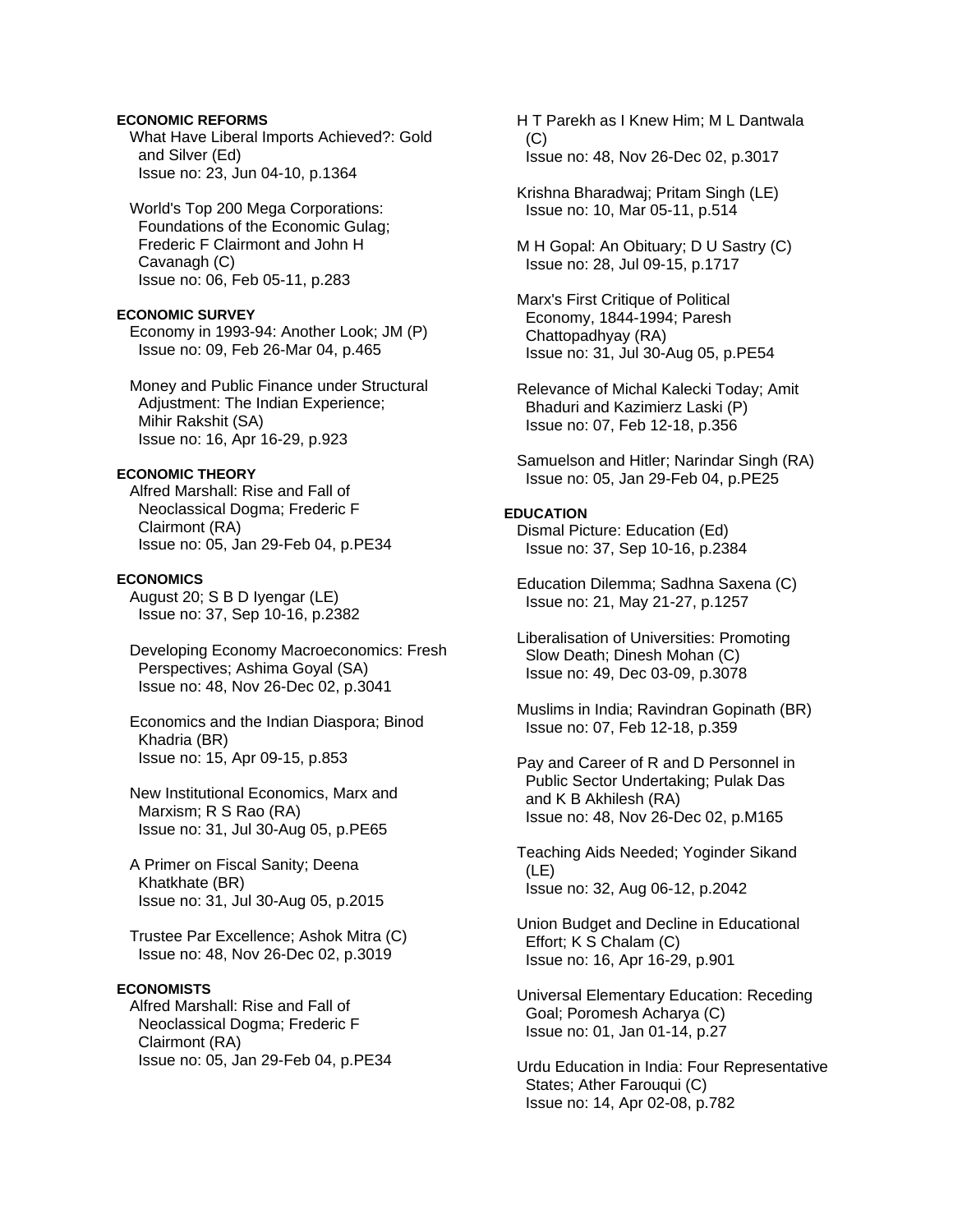## **EDUCATION**

 Variations in Educational Performance in Tamil Nadu; A Vaidyanathan and Manabi Majumdar (SA) Issue no: 35, Aug 27-Sep 02, p.2290

 Where Are the Teachers?: Education (Ed) Issue no: 31, Jul 30-Aug 05, p.1984

 Women, Kerala and Some Development Issues; K Saradamoni (SA) Issue no: 09, Feb 26-Mar 04, p.501

## **EDUCATION AND RELIGION**

 Science, Capitalism and Islam; Vasant Kaiwar (SA) Issue no: 09, Feb 26-Mar 04, p.489

# **EDUCATIONAL POLICY AND REFORMS**

 Financing Higher Education: Justice Punnayya Committee Report; M Shatrugna (C) Issue no: 32, Aug 06-12, p.2060

 The Pests Are Here to Stay: Capitation Fee in Disguise; Jandhyala B G Tilak  $(C)$ Issue no: 07, Feb 12-18, p.348

 Planning University Expansion: How Not to DO It; Amrik Singh (C) Issue no: 12, Mar 19-25, p.657

 Problems of Universal Elementary Education; Poromesh Acharya (SA) Issue no: 49, Dec 03-09, p.3098

#### **EDUCATIONAL PROGRAMMES**

 Making a Mess of Higher Education: Madhya Pradesh Disbands Uchcha Shiksha Anudan Ayog; A C Minocha (C) Issue no: 08, Feb 19-25, p.411

### **ELECTION COMMISSION**

 Distance and Disenchantment: Mizoram; Kamaroopi (Ed) Issue no: 01, Jan 01-14, p.4

 Electoral Rolls Tangle: Assam (Ed) Issue no: 22, May 28-Jun 03, p.1312

### **ELECTIONS**

 1984 Riots and Indian Polity; Navendu Rai (LE) Issue no: 50, Dec 10-16, p.3110

 The 1994 US Democratic Debacle: Conservative Elections Mandate?; James Petras (C) Issue no: 49, Dec 03-09, p.3079

 All Kapus as BCs: Reducing Reservation to a Farce: Andhra Pradesh; M Shatrugna  $(C)$ Issue no: 37, Sep 10-16, p.2397

 Beginning, Not End: East Europe (Ed) Issue no: 20, May 14-20, p.1162

 BJP's High Stakes: Karnataka (Ed) Issue no: 47, Nov 19-25, p.2949

 Caste Factor in Andhra Polls; M Shatrugna (C) Issue no: 47, Nov 19-25, p.2958

 Centralised Decentralisation: Haryana Panchayati Raj Act, 1994; Mahi Pal (C) Issue no: 29, Jul 16-22, p.1842

 Centrality of Caste: Understanding UP Elections; K Srinivasulu (C) Issue no: 04, Jan 22-28, p.159

 Challenge to SP-BSP Government: Uttar Pradesh; Amaresh Misra (C) Issue no: 08, Feb 19-25, p.409

 Conflicting Pulls: BJP (Ed) Issue no: 01, Jan 01-14, p.5

 Congress Defeat (Ed) Issue no: 50, Dec 10-16, p.3111

 Conservatives under Pressure: South Africa (Ed) Issue no: 06, Feb 05-11, p.274

 Election without Issues; Ajit Roy (C) Issue no: 49, Dec 03-09, p.3064

 Extending Reservations; V K Natraj (LE) Issue no: 32, Aug 06-12, p.2042

 Fear of Elections: Panchayat Raj (Ed) Issue no: 47, Nov 19-25, p.2948

 Holding Operation: Karnataka (Ed) Issue no: 16, Apr 16-29, p.880

 Ideological Contest: BJP (Ed) Issue no: 06, Feb 05-11, p.272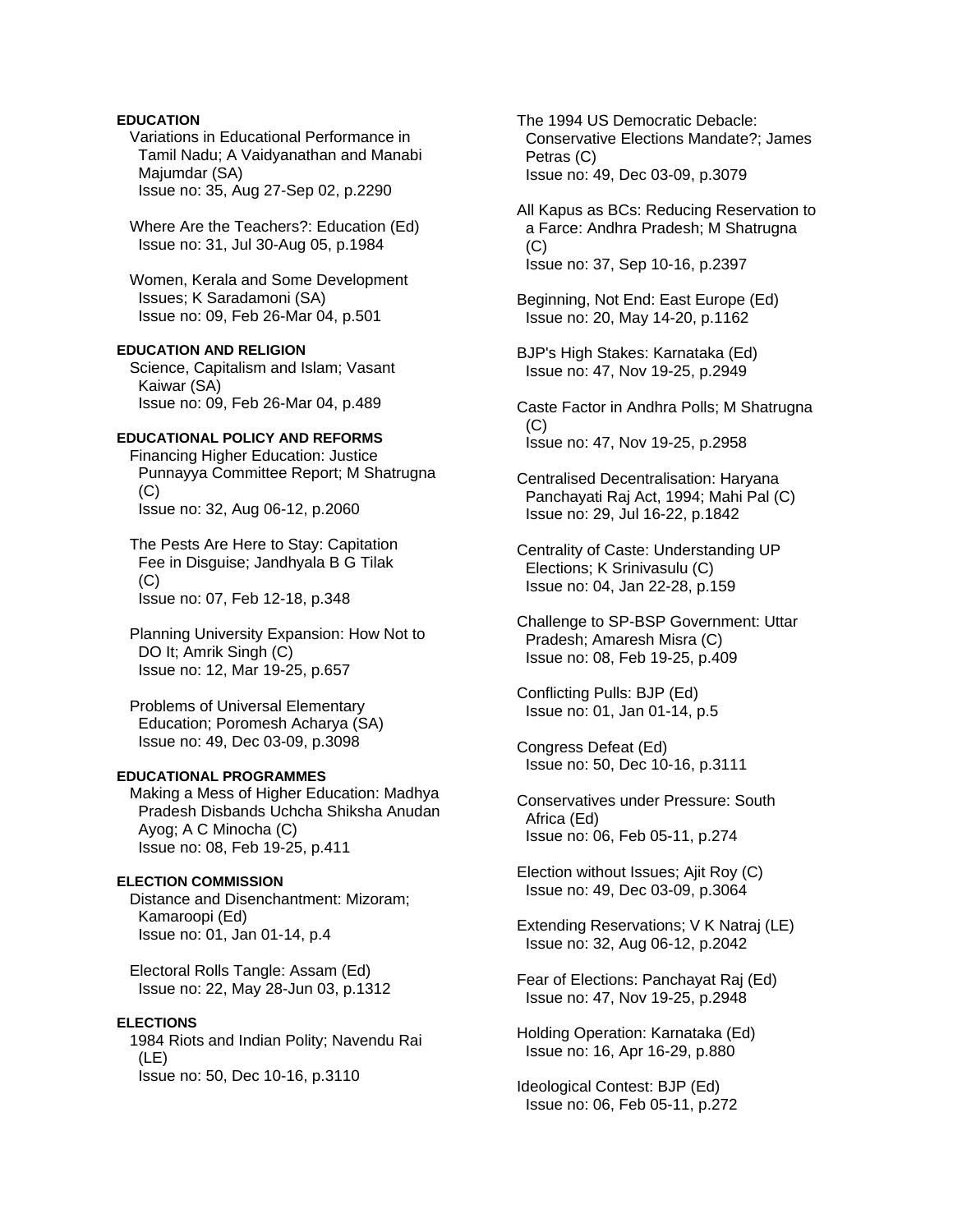## **ELECTIONS**

 JNU: Rebuff to Communal Fascism; Krishna Chaitanya (C) Issue no: 04, Jan 22-28, p.160

 Kurnool By-Elections: Dismal Results for Congress(I); M Shatrugna (C) Issue no: 28, Jul 09-15, p.1716

 Level Playing Field: South Africa (Ed) Issue no: 13, Mar 26-Apr 01, p.710

 Manipur: Dubious Manoeuvre; Kamaroopi (C) Issue no: 03, Jan 15-21, p.84

 Mayoral Elections in Bangladesh: Consolidation of Ruling Classes; Sadek Rashid (C) Issue no: 09, Feb 26-Mar 04, p.482

 Mixed Bag: By-Elections (Ed) Issue no: 23, Jun 04-10, p.1364

 Mutual Back-Scratching: Rajya Sabha Election (Ed) Issue no: 06, Feb 05-11, p.274

 A Negotiated Revolution?: South Africa; Ninan Koshy (C) Issue no: 23, Jun 04-10, p.1375

 Nepali Congress and Post-Panchayat Politics; Anirudha Gupta (C) Issue no: 43, Oct 22-28, p.2798

 New South Africa (Ed) Issue no: 19, May 07-13, p.1099

 Opportunity for Change: Nepal (Ed) Issue no: 48, Nov 26-Dec 02, p.3004

 P Shiv Shankar; M Shatrugna (LE) Issue no: 42, Oct 15-21, p.2702

 Panchayat Election Fiasco: Karnataka (Ed) Issue no: 21, May 21-27, p.1244

 PLO on Trial: Palestine (Ed) Issue no: 19, May 07-13, p.1102

 Politics of a By-Election: Nakodar and Ajnala Assembly Constituencies in Punjab; P S Verma (SA) Issue no: 32, Aug 06-12, p.2095

 Preparing for Elections: Maharashtra (C) Issue no: 47, Nov 19-25, p.2959

 Rebuff to Clergy: Punjab (Ed) Issue no: 24, Jun 11-17, p.1428

 Republican Revolution: United States (Ed) Issue no: 48, Nov 26-Dec 02, p.3005

 Rising Son: Andhra Pradesh; M Shatrugna (C) Issue no: 20, May 14-20, p.1175

 Role for Moderate Akalis: Punjab (Ed) Issue no: 49, Dec 03-09, p.3056

 Seshan in Kurnool; K Balagopal (C) Issue no: 30, Jul 23-29, p.1903

 Short-Sighted (LE) Issue no: 03, Jan 15-21, p.66

 South Africa: End of Apartheid and After; Alex Callinicos (SA) Issue no: 36, Sep 03-09, p.2355

 States Not Serious: Panchayat Elections (Ed) Issue no: 50, Dec 10-16, p.3112

 Straining Credulity: Electoral Law (Ed) Issue no: 04, Jan 22-28, p.144

 Strategy-Planning Season: Politics (Ed) Issue no: 20, May 14-20, p.1160

 Telugu Desam's Comeback Fight: Andhra Pradesh; M Shatrugna (C) Issue no: 43, Oct 22-28, p.2791

 Too Little, Too Late?: Kashmir (Ed) Issue no: 47, Nov 19-25, p.2950

 Uncertain Days: Sri Lanka (Ed) Issue no: 30, Jul 23-29, p.1890

 US Election: Rhetoric and Reality; Robi Chakravorti (C) Issue no: 50, Dec 10-16, p.3136

 Vaishali Verdict: Caste Politics Does Not Pay; A K Roy (C) Issue no: 28, Jul 09-15, p.1715

 Vote Power and Lobby Power; S R Sen (P) Issue no: 33, Aug 13-19, p.2138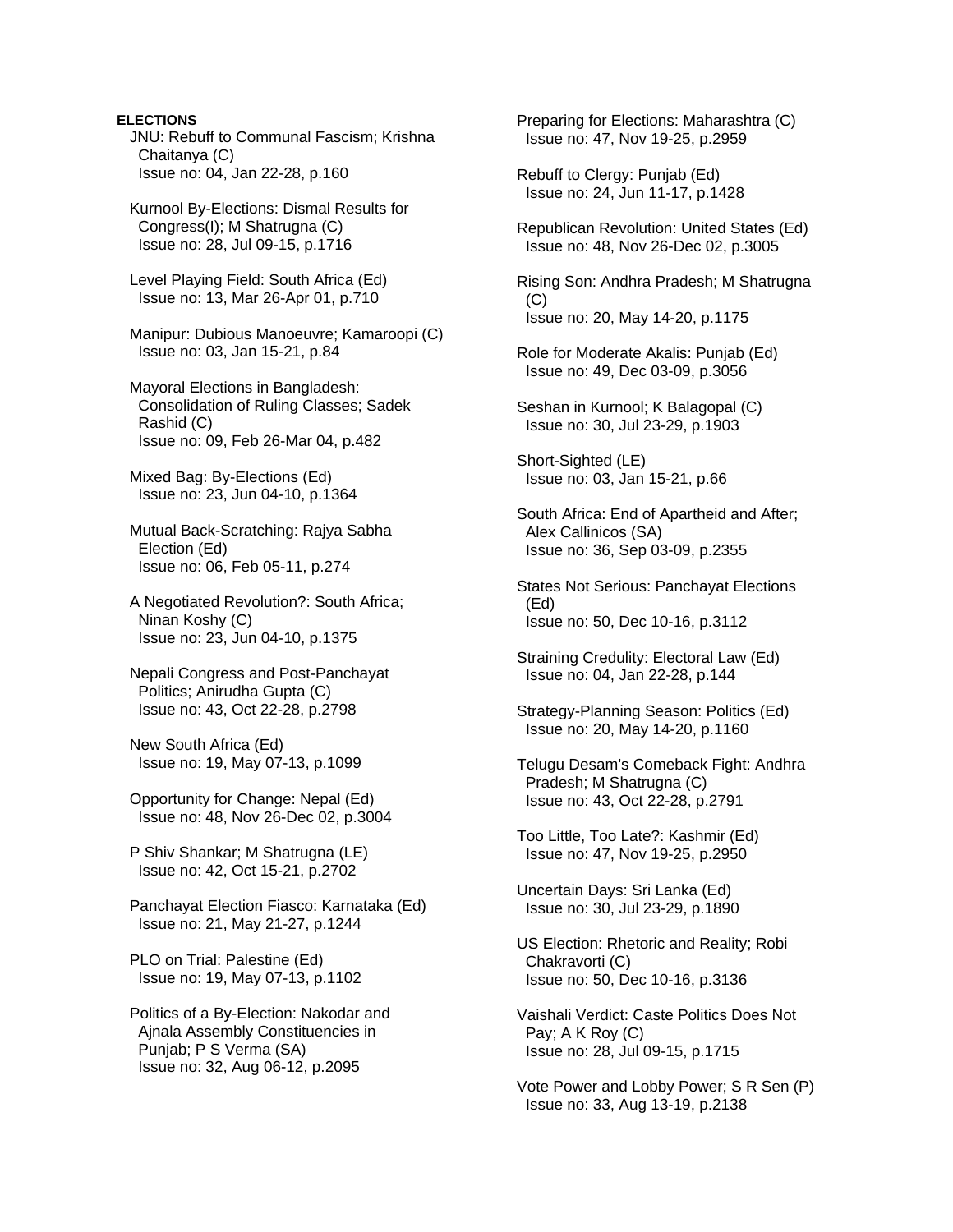## **ELECTIONS**

 Zhirinovsky and the Autumn of the Patriarch; Dev Murarka (SA) Issue no: 41, Oct 08-14, p.2681

## **ELECTORAL REFORMS**

 Electoral Reforms: A Farce and an Opportunity; T S Sankaran (C) Issue no: 27, Jul 02-08, p.1635

## **EMPLOYMENT**

 Anomaly in Employment in Some Modern Sector Occupations; Radha D Devi (SA) Issue no: 51, Dec 17-30, p.3255

 Changing Role of Small-Scale Industry: International Influences, Country Experiences and Lessons for India; S Nandunjan (RA) Issue no: 22, May 28-Jun 03, p.M46

 Data Gap: Employment (Ed) Issue no: 10, Mar 05-11, p.518

 Dependence on Agricultural Employment; Sumati Kulkarni (SA) Issue no: 51, Dec 17-30, p.3260

 Doubtful Claim: Employment (Ed) Issue no: 04, Jan 22-28, p.144

 Employment and Wages in Manufacturing Industries: Trends, Hypothesis and Evidence; R Nagaraj (SA) Issue no: 04, Jan 22-28, p.177

 Employment in the Organised Sector; EPW Research Foundation (S) Issue no: 38, Sep 17-23, p.2461

 Equity and Survival; Anandi Sharan (LE) Issue no: 06, Feb 05-11, p.270

 Exercises in Make-Believe: The Economy (Ed) Issue no: 13, Mar 26-Apr 01, p.708

 Inflation in India during the 80s: An Analytical Review; A K Nag and G P Samanta (SA) Issue no: 08, Feb 19-25, p.431

 Labour Market Flexibility; Arup Mitra (BR) Issue no: 22, May 28-Jun 03, p.1335  Maharashtra's Economy: Myth and Reality; H M Desarda (C) Issue no: 26, Jun 25-Jul 01, p.1565

 Pipe-Dreams and Reality: Employment (Ed) Issue no: 20, May 14-20, p.1160

 Reforming Agriculture in the New Context; C H Hanumantha Rao (SA) Issue no: 16, Apr 16-29, p.1005

 Small-Scale Manufacturing Industries: Some Aspects of Size, Growth and Structure; K V Ramaswamy (RA) Issue no: 09, Feb 26-Mar 04, p.M13

 Structural Adjustment, Feminisation of Labour Force and Organisational Strategies; Nandita et al Shah (RA) Issue no: 18, Apr 30-May 06, p.WS39

## **EMPLOYMENT PROGRAMMES**

 Jawahar Rozgar Yojana: An Assessment; Kripa Shankar (C) Issue no: 29, Jul 16-22, p.1845

## **ENERGY CONSUMPTION**

 Optimal Fuel-Mix in Rural Economy: A Village-Level Exercise; Saumyendra Bhattacharyya (SA) Issue no: 25, Jun 18-24, p.1529

### **ENERGY CRISIS**

 Dependency Theory, Peasants and Third World Food Crisis; Gail Omvedt (RA) Issue no: 04, Jan 22-28, p.169

### **ENGINEERS**

 Teaching Women's Studies to Male Engineers: A Personal Account; Rehana Ghadially (SA) Issue no: 23, Jun 04-10, p.1419

### **ENGLAND**

 England: Then and Now; Anirudha Gupta (C) Issue no: 07, Feb 12-18, p.353

## **ENGLISH LANGUAGE**

 Malaysia's Language Problems; M G G Pillai (C) Issue no: 11, Mar 12-18, p.605

## **ENGLISH LITERATURE**

 Decolonising Third World Culture; Malini Bhattacharya (BR) Issue no: 24, Jun 11-17, p.1453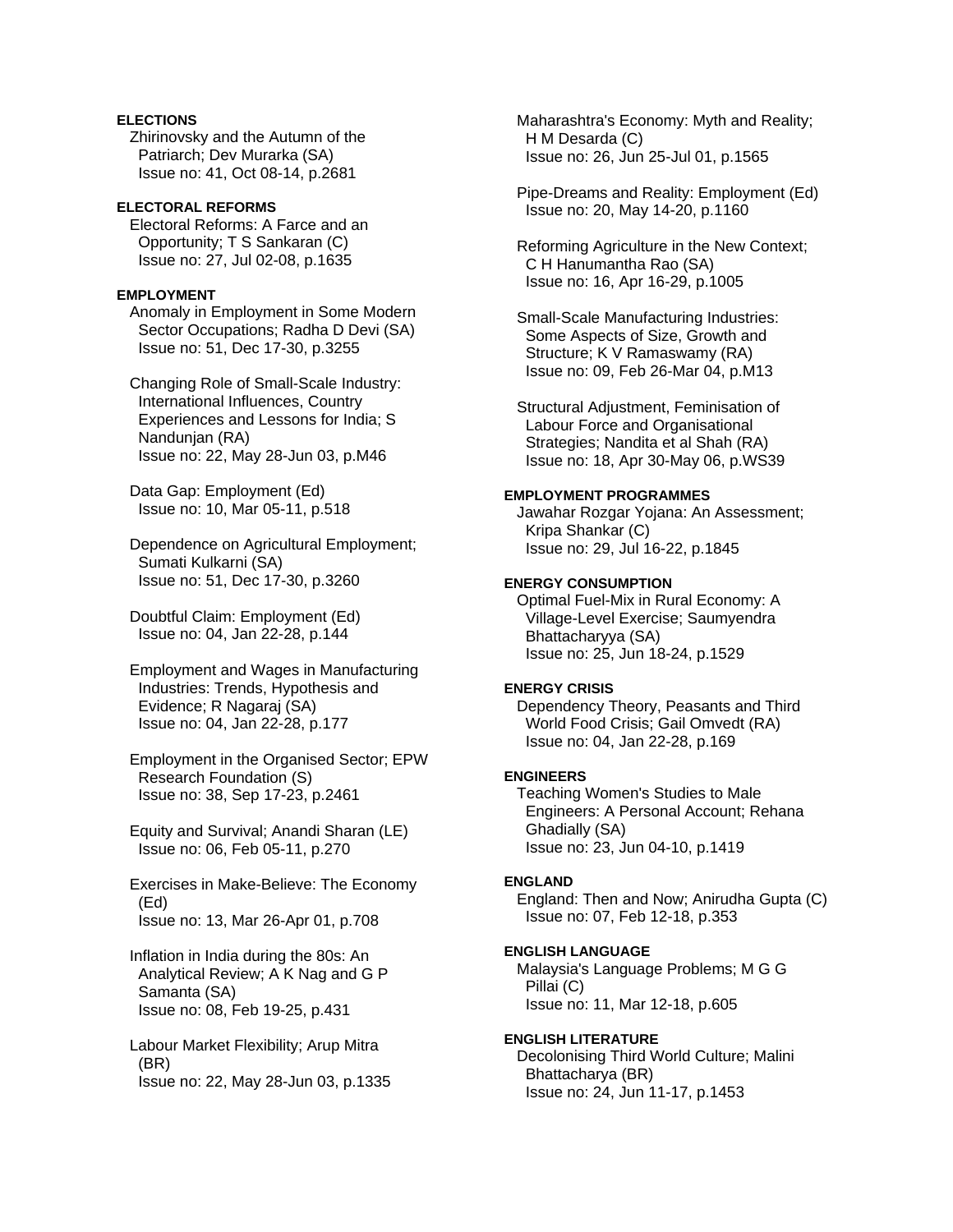## **ENTREPRENEURSHIP**

 Entrepreneurs and Micro-Enterprises in Rural India; Ajit Kanitkar (RA) Issue no: 09, Feb 26-Mar 04, p.M25

## **ENVIRONMENT**

 Alternatives in Development; Sachchitanand Jha (BR) Issue no: 41, Oct 08-14, p.2669

 Draft Forest Legislation: Missing the Wood as Well as the Trees; Ashwini Chhatre (C) Issue no: 38, Sep 17-23, p.2473

 Ecocide or Eco-Ethic?; Rudolf C Heredia (D) Issue no: 33, Aug 13-19, p.2175

 Forestry Debate and Draft Forest Act: Who Wins, Who Loses?; Ramachandra Guha (C) Issue no: 34, Aug 20-26, p.2192

## **ENVIRONMENTAL DEGRADATION**

 Seminar on Forest Bill; shvita Jacob, Milind Murugkar and Ashwini Kulkarni (LE) Issue no: 53, Dec 31-06, p.3294

### **ENVIRONMENTAL LAW**

 Quest for an Environmental Value System; L Balasubramaniam (C) Issue no: 22, May 28-Jun 03, p.1329

 Seminar on Forest Bill; shvita Jacob, Milind Murugkar and Ashwini Kulkarni (LE) Issue no: 53, Dec 31-06, p.3294

 State, Environment and Law; Akhileshwar Pathak (P) Issue no: 50, Dec 10-16, p.3138

#### **ENVIRONMENTAL PLANNING AND POLICY**

 Of Holy Cows and Sacred Science; Vimal Balasubrahmanyan (C) Issue no: 06, Feb 05-11, p.292

 Politics of Sustainable Development; K R Nayar (C) Issue no: 22, May 28-Jun 03, p.1327

 State, Environment and Law; Akhileshwar Pathak (P) Issue no: 50, Dec 10-16, p.3138

 Towards Sustainable Development; Vasant K Bawa (BR) Issue no: 42, Oct 15-21, p.2738

 Towards Sustainable Development; Vasant K Bawa (BR) Issue no: 42, Oct 15-21, p.2738

 Towards Sustainable Development; Vasant K Bawa (BR) Issue no: 42, Oct 15-21, p.2738

## **EPIDEMICS**

 Plague: The Fourth Horseman; Mohan Rao  $(C)$ Issue no: 42, Oct 15-21, p.2720

#### **EQUALITY**

 Without Pretences: West Bengal (Ed) Issue no: 51, Dec 17-30, p.3174

#### **ETHIOPIA**

 Ethiopian Women in the Period of Socialist Transformation; Yeshi H Mariam (RA) Issue no: 44, Oct 29-Nov 04, p.WS57

## **ETHNIC CONFLICTS**

 Beurs and Beurettes of France: Crisis of Identity; Lata Murugkar (C) Issue no: 38, Sep 17-23, p.2476

 BJP: Cow as a Political Symbol; Ernesto Noronha (C) Issue no: 24, Jun 11-17, p.1447

 Delinking or Globalisation?; Jan Nederveen Pieterse (RA) Issue no: 05, Jan 29-Feb 04, p.239

 New South Africa: Ironies and Challenges; Rajen Harshe (C) Issue no: 40, Oct 01-07, p.2591

 Victims All: Bodoland Violence (Ed) Issue no: 24, Jun 11-17, p.1429

 Victims, 'Neighbours', and 'Watan': Survivors of Anti-Sikh Carnage of 1984; Uma Chakravarti (C) Issue no: 42, Oct 15-21, p.2722

## **EURO MONEY**

 Costly in the Long Run: Euro Issues (Ed) Issue no: 09, Feb 26-Mar 04, p.456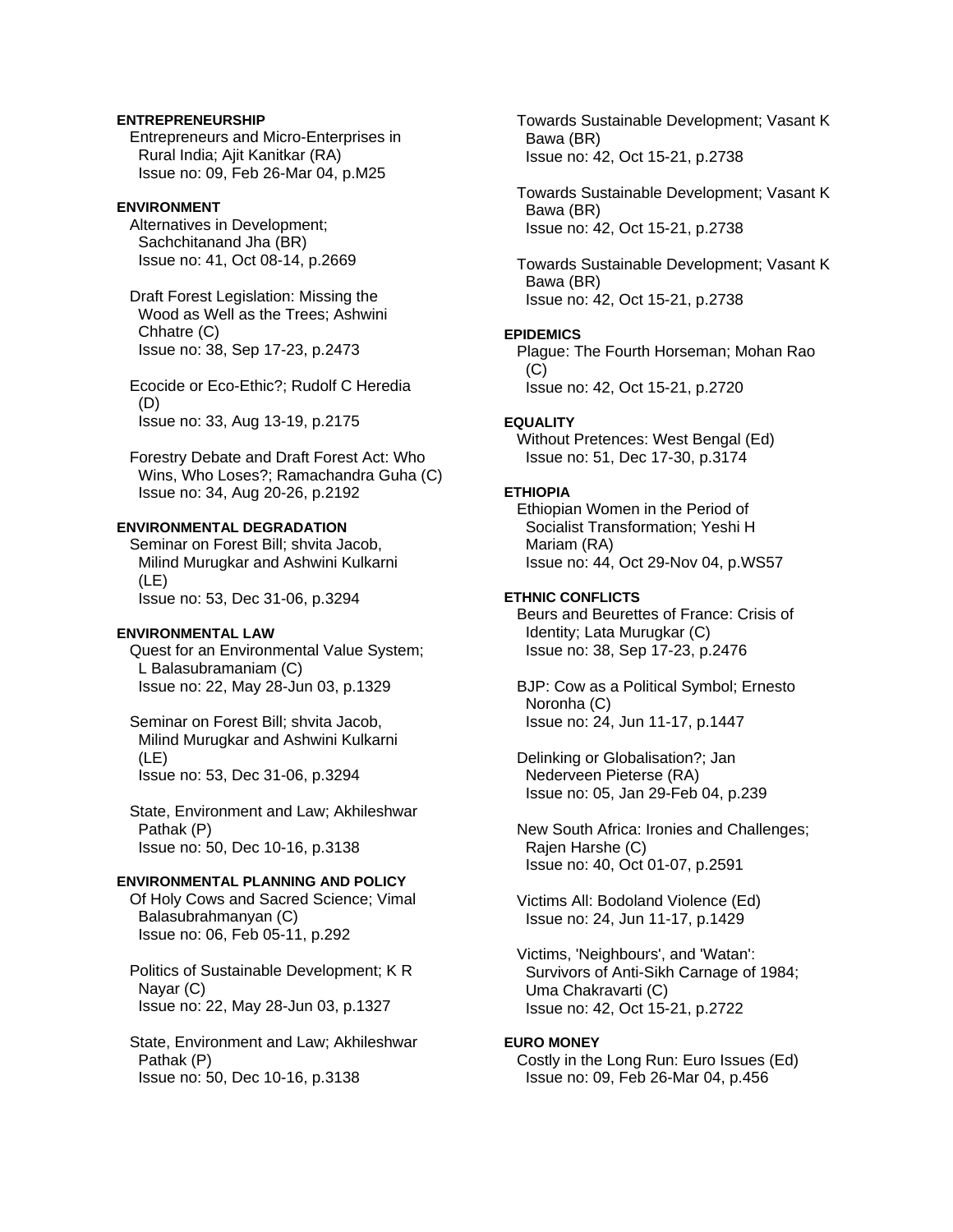## **EUROPE**

 A Credo for Past-Columbian World; Vinay Lal (BR) Issue no: 33, Aug 13-19, p.2142

 Wonder and Exploitation in European Adventurism; Vinay Lal (BR) Issue no: 49, Dec 03-09, p.3088

### **EUROPE, EAST**

 Beginning, Not End: East Europe (Ed) Issue no: 20, May 14-20, p.1162

 Eastern Europe: From State Socialism to Post-Socialist Depression; Ramnath Narayanswamy (SA) Issue no: 13, Mar 26-Apr 01, p.752

## **EUROPEAN UNION**

 Social Crisis in Industrial Countries: World Economy (C) Issue no: 28, Jul 09-15, p.1705

#### **EXCHANGE RATES**

 Devaluation, Liberalisation and Structural Linkages between India's Foreign Trade and National Income; Sunanda Sen and Hiranya Mukhopadhyay (SA) Issue no: 36, Sep 03-09, p.2364

 Effective Exchange Rate for the Rupee; EPW Research Foundation (SS) Issue no: 03, Jan 15-21, p.127

 Exchange Rate and Balance of Trade; Prabirjit Sarkar (D) Issue no: 35, Aug 27-Sep 02, p.2310

 Exchange Rate and Trade Imbalance; Ashok K Nag and Ghanashyam Upadhya (D) Issue no: 14, Apr 02-08, p.819

 External Sector; EPW Research Foundation (S) Issue no: 10, Mar 05-11, p.521

 External Sector; EPW Research Foundation (S) Issue no: 22, May 28-Jun 03, p.1317

 External Sector; EPW Research Foundation (S) Issue no: 28, Jul 09-15, p.1701

 India's Balance of Payments and Exchange Rate Behaviour since 1971: A New Approach; Prabirjit Sarkar (SA) Issue no: 01, Jan 01-14, p.43

 Yuan to Float (LE) Issue no: 07, Feb 12-18, p.334

#### **EXIM POLICY**

 Export-Import Policy (Ed) Issue no: 15, Apr 09-15, p.823

#### **EXPORTS**

 Myopic View: Exports (Ed) Issue no: 28, Jul 09-15, p.1696

### **EXTERNAL DEBT**

 Costly in the Long Run: Euro Issues (Ed) Issue no: 09, Feb 26-Mar 04, p.456

 Debt Crisis and Economic Reforms; S P Gupta (SA) Issue no: 23, Jun 04-10, p.1411

 Dimensions of India's External Economic Crisis; Sunanda Sen (SA) Issue no: 14, Apr 02-08, p.805

 India's External Debt: Retrospect and Prospects; Nirupam Bajpai (SA) Issue no: 34, Aug 20-26, p.2232

 International Debt Burden: In the Interests of Interest; Bharat Dogra (C) Issue no: 01, Jan 01-14, p.25

 Making Sense of Government's Macro-Economic Stabilisation Strategy; Amiya Kumar Bagchi (P) Issue no: 18, Apr 30-May 06, p.1063

 Russia: Towards Economic Collapse; Michel Chossudovsky (C) Issue no: 03, Jan 15-21, p.91

 To Build Reserves?: External Debt (Ed) Issue no: 13, Mar 26-Apr 01, p.708

 Wishful Thinking on Debt (Ed) Issue no: 40, Oct 01-07, p.2567

#### **FAMILY PLANNING**

 The Billion Plus Population: Another Dimension; K C Seal and P P Talwar (P) Issue no: 36, Sep 03-09, p.2344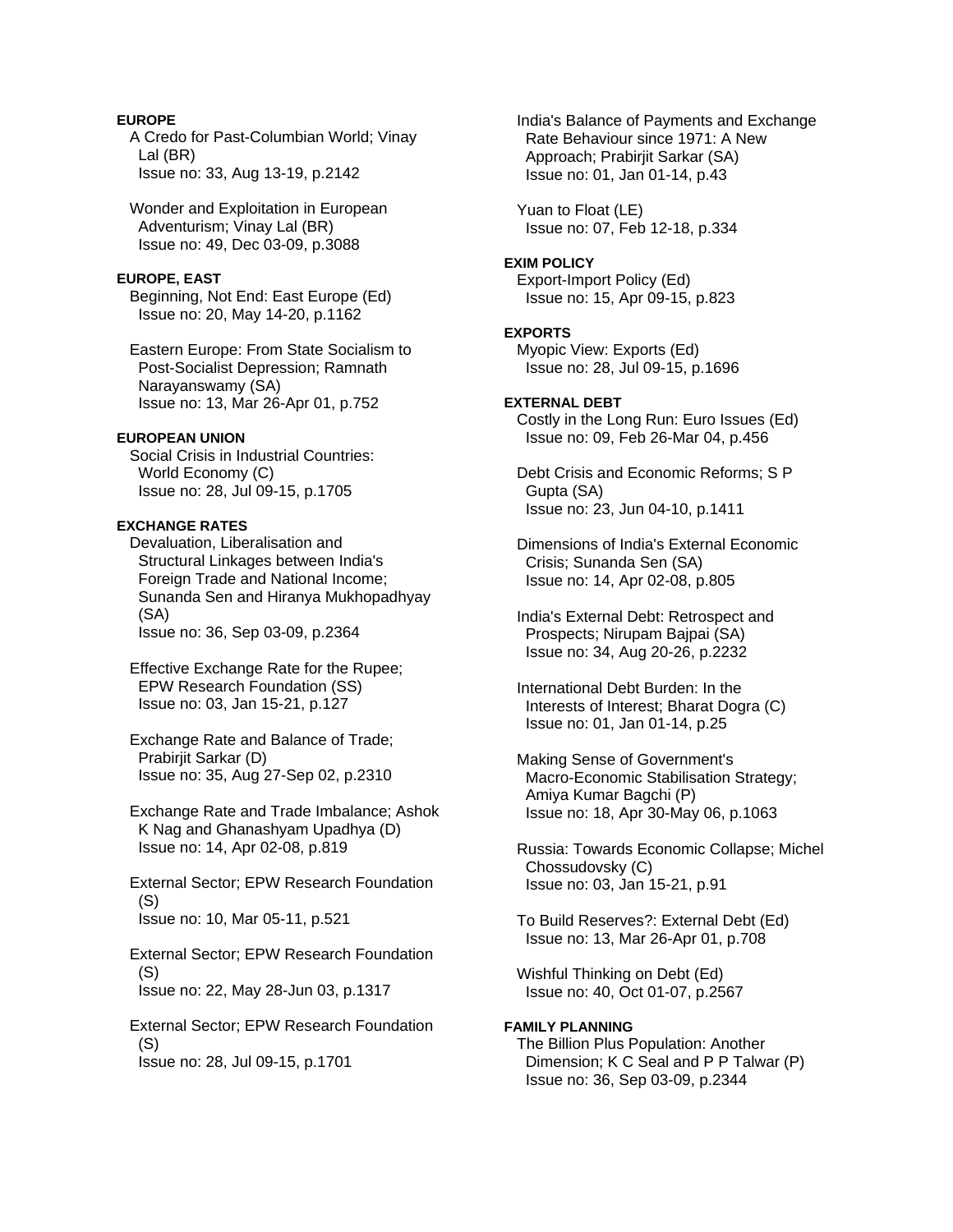### **FAMILY PLANNING**

 Case for Public Enquiry: Contraceptives (Ed) Issue no: 15, Apr 09-15, p.825

 China's One-Child Policy: Implication for Population Aging; S Irudaya Rajan (SA) Issue no: 38, Sep 17-23, p.2502

 Forms of Compulsion; Nigel Harris (BR) Issue no: 38, Sep 17-23, p.2486

 An Imagined Reality: Malthusianism, Neo-Malthusianism and Population Myth; Mohan Rao (RA) Issue no: 05, Jan 29-Feb 04, p.PE40

 National Population Policy: Progression towards a Fascist State; Arun Ghosh (F) Issue no: 34, Aug 20-26, p.2189

 New World Order and West's War on Population; Amrit Wilson (C) Issue no: 34, Aug 20-26, p.2201

 Quality of Family Planning Services; S Irudaya Rajan (BR) Issue no: 08, Feb 19-25, p.429

 Women, Population and Development Question; Lakshmi Lingam (C) Issue no: 03, Jan 15-21, p.85

### **FAMINES**

 Regional Variation in Demographic Consequences of Famines in Late 19th and Early 20th Century India; Arup Maharatna (SA) Issue no: 23, Jun 04-10, p.1399

## **FASCISM**

 JNU: Rebuff to Communal Fascism; Krishna Chaitanya (C) Issue no: 04, Jan 22-28, p.160

 Situating Threat of Hindu Nationalism: Problems with Fascist Paradigm; Achin Vanaik (SA) Issue no: 28, Jul 09-15, p.1729

### **FEMINISM**

 Caribbean Feminism in International Perspective; Rawwida Baksh-Soodeen (RA) Issue no: 44, Oct 29-Nov 04, p.WS50

 Gandhari, the Rebel; Jayanti Alam (P) Issue no: 25, Jun 18-24, p.1517

 Immunology, Feminism and Anti-Fertility Vaccines; Vineeta Bal (C) Issue no: 09, Feb 26-Mar 04, p.479

 Maharashtra's Women's Policy: Co-opting Feminism; Gopal Guru (C) Issue no: 32, Aug 06-12, p.2063

### **FERTILITY**

 The Billion Plus Population: Another Dimension; K C Seal and P P Talwar (P) Issue no: 36, Sep 03-09, p.2344

 Fertility Rate Decline in Tamil Nadu: Some Issues; R Savitri (P) Issue no: 29, Jul 16-22, p.1850

 Mythic Origins of Menstrual Taboo in Rig Veda; Janet Chawla (SA) Issue no: 43, Oct 22-28, p.2817

## **FERTILITY RATE**

 Demographic Transition: Accelerating Fertility Decline in 1980s; Pravin Visaria and Leela Visaria (SA) Issue no: 51, Dec 17-30, p.3281

## **FERTILIZER INDUSTRY**

 Public Enterprises and Private Purposes; Ramaswamy R Iyer (D) Issue no: 34, Aug 20-26, p.2246

#### **FERTILIZERS**

 Ammonia Storage Tank to be Decommissioned; K Aravindakshan (C) Issue no: 18, Apr 30-May 06, p.1060

## **FICTIONS**

 More on Lajja; Sujit K Das (LE) Issue no: 36, Sep 03-09, p.2318

#### **FINANCE COMMISSION**

 Financial Devolution to Local Bodies: Role of State Finance Commissions; I S Gulati (SA) Issue no: 40, Oct 01-07, p.2622

 One More Petition: Assam (Ed) Issue no: 08, Feb 19-25, p.393

 Poverty Ratio as a Variable in the Devolution Formula; K Madhava Rao and D Subbarao (C) Issue no: 22, May 28-Jun 03, p.1324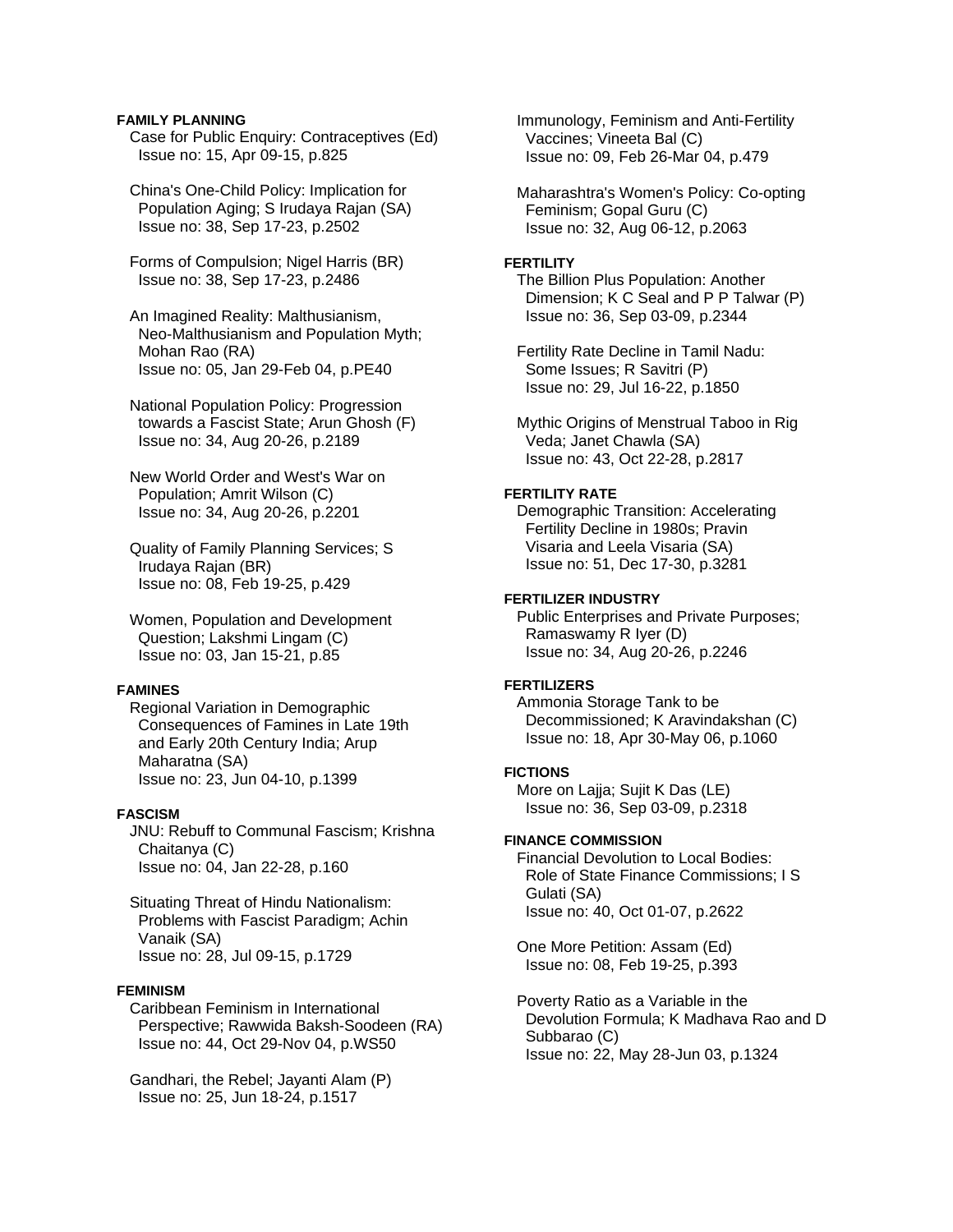## **FINANCE COMMISSION**

 Role of Economic Planning in India in the 1990s and Beyond; V M Dandekar (SA) Issue no: 24, Jun 11-17, p.1457

 Task for Finance Commission: Panchayat Raj (Ed) Issue no: 32, Aug 06-12, p.2044

#### **FINANCES, STATES**

 Financial Devolution to Local Bodies: Role of State Finance Commissions; I S Gulati (SA) Issue no: 40, Oct 01-07, p.2622

## **FINANCES, UNION**

 Assets and Liabilities of Government of India; V M Dandekar (SA) Issue no: 03, Jan 15-21, p.111

 Finances of Government of India; EPW Research Foundation (SS) Issue no: 16, Apr 16-29, p.1029

 Self-Inflicted Wound: Interest Burden (Ed) Issue no: 15, Apr 09-15, p.824

#### **FINANCIAL CRISIS**

 Chimera of Unification: Yemen (Ed) Issue no: 25, Jun 18-24, p.1494

## **FINANCIAL INSTITUTIONS**

 Behind the Gloss (Ed) Issue no: 37, Sep 10-16, p.2383

 Rural Co-operatives: Conditions for Success; H B Shivamaggi (BR) Issue no: 32, Aug 06-12, p.2079

 Speculators Make Merry (Ed) Issue no: 36, Sep 03-09, p.2319

 Where Are the Entrepreneurs?: What the Data Reveal for Tamil Nadu; Padmini Swaminathan (RA) Issue no: 22, May 28-Jun 03, p.M64

## **FINANCIAL MARKET**

 1994-95 Budget: A Total Surrender; Arun Ghosh (F) Issue no: 16, Apr 16-29, p.889

 Adjustment Programmes and Interest Rate Policy; Arun Ghosh (F) Issue no: 25, Jun 18-24, p.1501

 Away from Production: The Economy (Ed) Issue no: 06, Feb 05-11, p.273

 Capital Adequacy Gaps for Banks: Problems and Prospects; K Satyanarayana (RA) Issue no: 09, Feb 26-Mar 04, p.M37

 Capital Market; EPW Research Foundation (S) Issue no: 06, Feb 05-11, p.277

 Capital Market; EPW Research Foundation (S) Issue no: 11, Mar 12-18, p.585

 Capital Market; EPW Research Foundation (S) Issue no: 16, Apr 16-29, p.885

 Capital Market; EPW Research Foundation (S) Issue no: 27, Jul 02-08, p.1625

 Capital Market; EPW Research Foundation  $(S)$ Issue no: 33, Aug 13-19, p.2117

 Capital Market; EPW Research Foundation (S) Issue no: 42, Oct 15-21, p.2707

 False Signals: Corporate Investment (Ed) Issue no: 05, Jan 29-Feb 04, p.212

 Financial Rehabilitation of Public Sector Banks: Conceptual and Policy Aspects; Suman K Bery (SA) Issue no: 05, Jan 29-Feb 04, p.251

 High Price-Earnings Ratio of Indian Stock Market and Investment by Foreign Financial Institutions; Sidharth Sinha (RA) Issue no: 22, May 28-Jun 03, p.M96

 Merchant Banking under SEBI Guidelines; Sankar De and Sushil Khanna (RA) Issue no: 22, May 28-Jun 03, p.M90

 Money and Public Finance under Structural Adjustment: The Indian Experience; Mihir Rakshit (SA) Issue no: 16, Apr 16-29, p.923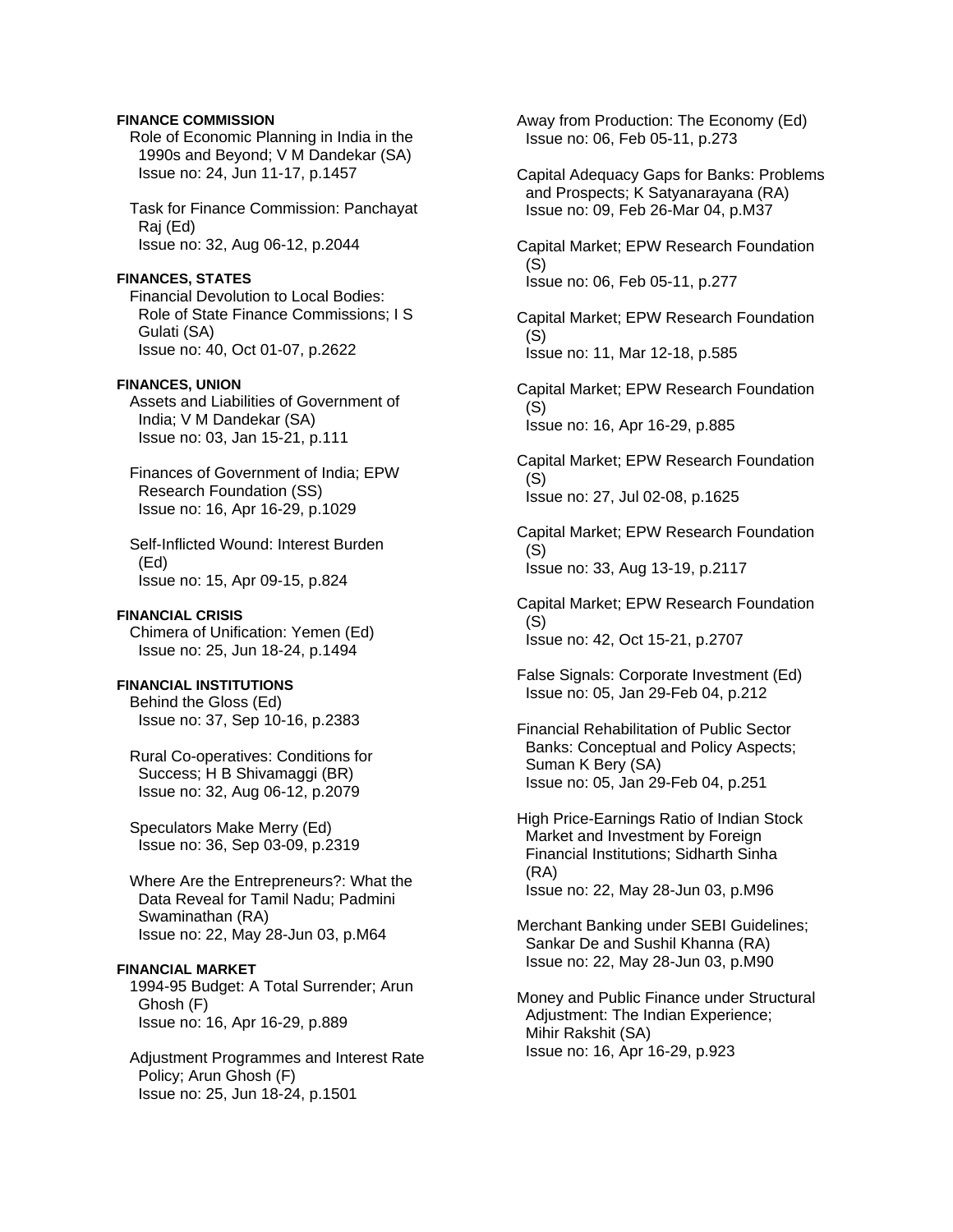## **FINANCE COMMISSION**

 Muddle of Partial Privatisation of Banks; N P Kurup (C) Issue no: 37, Sep 10-16, p.2402

 On the Wrong Track (Ed) Issue no: 49, Dec 03-09, p.3055

 Partial Vision (Ed) Issue no: 09, Feb 26-Mar 04, p.455

## **FINANCIAL SECTOR REFORMS**

 Case for Caution: Financial Liberalisation (Ed) Issue no: 03, Jan 15-21, p.68

 Issues in Financial Liberalisation; Mihir Rakshit (SA) Issue no: 39, Sep 24-30, p.2547

 Killing the Patient (Ed) Issue no: 05, Jan 29-Feb 04, p.211

## **FINANCIAL SYSTEM**

 Financial Rehabilitation of Public Sector Banks: Conceptual and Policy Aspects; Suman K Bery (SA) Issue no: 05, Jan 29-Feb 04, p.251

 Financial Restructuring at State Level; K Madhava Rao and Duwuri Subbarao (C) Issue no: 53, Dec 31-06, p.3305

 Major and Medium Irrigation Schemes: Towards Better Financial Performance; Ashok Gulati, Mark Svendsen and Nandini Roy Choudhury (RA) Issue no: 26, Jun 25-Jul 01, p.A72

 A System at Stake: Banking (Ed) Issue no: 25, Jun 18-24, p.1492

 Tarnished Jubilee (Ed) Issue no: 30, Jul 23-29, p.1887

## **FISCAL DEFICIT**

 Budget 1994-95: Fiscal Aspects and the Real Economy; V M Dandekar (SA) Issue no: 16, Apr 16-29, p.983

 Calculating the Fiscal Deficit; D Subbarao (D) Issue no: 35, Aug 27-Sep 02, p.2311

 Calculating the Fiscal Deficit; R J Mody (D) Issue no: 38, Sep 17-23, p.2507

 Calculating the Fiscal Deficit: A Note on Certain Capital Receipts; I S Gulati (SA) Issue no: 21, May 21-27, p.1297

 Dimensions of India's External Economic Crisis; Sunanda Sen (SA) Issue no: 14, Apr 02-08, p.805

 Fiscal Near-Collapse (Ed) Issue no: 10, Mar 05-11, p.515

 Inflation's Return (Ed) Issue no: 14, Apr 02-08, p.763

 Off with Deficits! (Ed) Issue no: 11, Mar 12-18, p.579

 On Inflation and Subsidy; Ranjit Sau (SA) Issue no: 16, Apr 16-29, p.937

 Safety Net or a Trap for the Vulnerable?; Arun Kumar (BR) Issue no: 44, Oct 29-Nov 04, p.2865

**FISCAL POLICY**  Calculating the Fiscal Deficit; R J Mody (D) Issue no: 38, Sep 17-23, p.2507

 Economy in 1993-94: Another Look; JM (P) Issue no: 09, Feb 26-Mar 04, p.465

 Lack of Selectivity: Fiscal Levies (Ed) Issue no: 12, Mar 19-25, p.649

## **FOOD CONSUMPTION**

 Beliefs and Practices about Food during Pregnancy: Implications for Maternal Nutrition; Moni Nag (SA) Issue no: 37, Sep 10-16, p.2427

 The Food Question; Rajeswari S (BR) Issue no: 24, Jun 11-17, p.1455

 Food Shortages in Russia; Arup Banerji (SA) Issue no: 19, May 07-13, p.1147

 Redefining Undernutrition: Food (Ed) Issue no: 31, Jul 30-Aug 05, p.1985

 Rural Women and Food Insecurity: What a Food Calender Reveals; Neela Mukherjee and Amitabha Mukherjee (C) Issue no: 11, Mar 12-18, p.597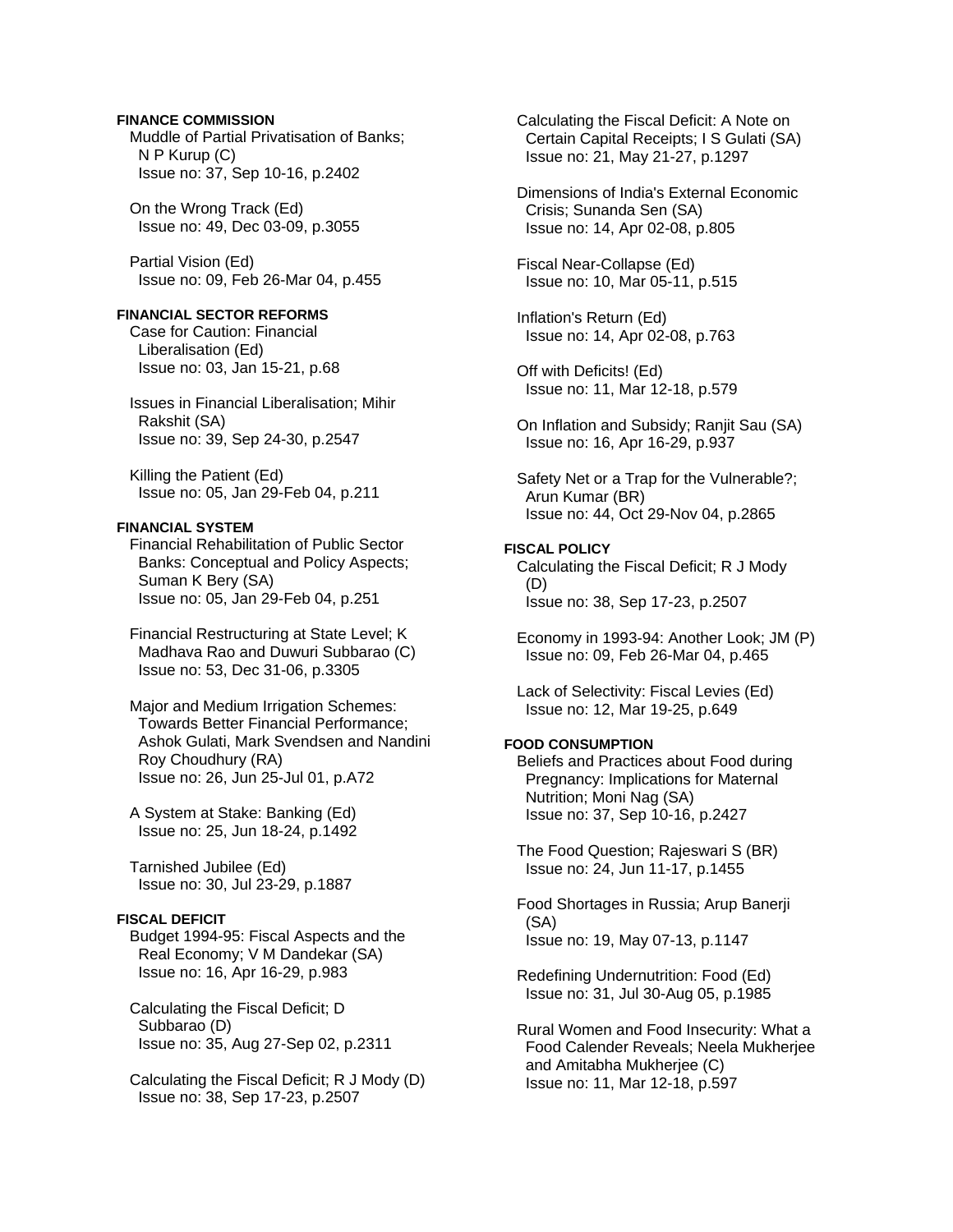## **FOOD POLICY**

 Food and Survival; Vanaja Ramprasad (BR) Issue no: 49, Dec 03-09, p.3087

 Food for People: Limits of Reform; Madhura Swaminathan (BR) Issue no: 39, Sep 24-30, p.2543

## **FOOD PROCESSING**

 Aquaculture Boom: Who Pays?; Mukul (C) Issue no: 49, Dec 03-09, p.3075

### **FOOD SECURITY**

 Conserving Biodiversity; Vanaja Ramprasad  $(C)$ Issue no: 43, Oct 22-28, p.2795

 Food for People: Limits of Reform; Madhura Swaminathan (BR) Issue no: 39, Sep 24-30, p.2543

 Food Security in South Asia: Performance and Prospects; P S George (SA) Issue no: 18, Apr 30-May 06, p.1092

 Urban Bias in PDS; M H Suryanarayana (D) Issue no: 09, Feb 26-Mar 04, p.510

## **FOOD SUPPLY**

 Public Distribution System as Safety Net: Who Is Saved?; Jos E Mooij (SA) Issue no: 03, Jan 15-21, p.119

## **FOODGRAIN TRADE**

 Food Exports and Food Requirement; JM (P) Issue no: 35, Aug 27-Sep 02, p.2261

## **FOODGRAINS PROCUREMENT**

 Illusion of Plenty (Ed) Issue no: 42, Oct 15-21, p.2703

 Working for a Windfall: Sugar Story (Ed) Issue no: 24, Jun 11-17, p.1428

#### **FOREIGN BANKS**

 Relative Efficiency of Foreign and Domestic Banks; Pradeep K Keshari and M Thomas Paul (RA) Issue no: 09, Feb 26-Mar 04, p.M31

### **FOREIGN CAPITAL**

 Banking on the Middle Class: The Economy (Ed) Issue no: 48, Nov 26-Dec 02, p.3004

 Foreign Capital in Asia-Pacific Region: Trends, Problems and Prospects; Alok Ray (SA) Issue no: 43, Oct 22-28, p.2829

 A Government Running Out of Options: New Delhi; BM (C) Issue no: 35, Aug 27-Sep 02, p.2266

 Growth Prospects Recede as Macro- Economic Situation Slips Out of Control; Arun Kumar (SA) Issue no: 16, Apr 16-29, p.953

 Roses All the Way?: Exchange Reserves (Ed) Issue no: 12, Mar 19-25, p.648

#### **FOREIGN COLLABORATIONS**

 External Sector; EPW Research Foundation (S) Issue no: 03, Jan 15-21, p.73

 External Sector; EPW Research Foundation (S) Issue no: 15, Apr 09-15, p.829

#### **FOREIGN DIRECT INVESTMENT**

 'Open for Business': Foreign Investment (Ed) Issue no: 33, Aug 13-19, p.2112

 Away from Production: The Economy (Ed) Issue no: 06, Feb 05-11, p.273

 Cuba: The Turning Tide; Frederic F Clairmont (C) Issue no: 45, Nov 05-18, p.2912

 Current Account Convertibility (Ed) Issue no: 35, Aug 27-Sep 02, p.2251

 Dabhol- Suicidal First Step: Foreign Investment in Power (C) Issue no: 01, Jan 01-14, p.23

 External Sector; EPW Research Foundation (S) Issue no: 10, Mar 05-11, p.521

 External Sector; EPW Research Foundation (S) Issue no: 22, May 28-Jun 03, p.1317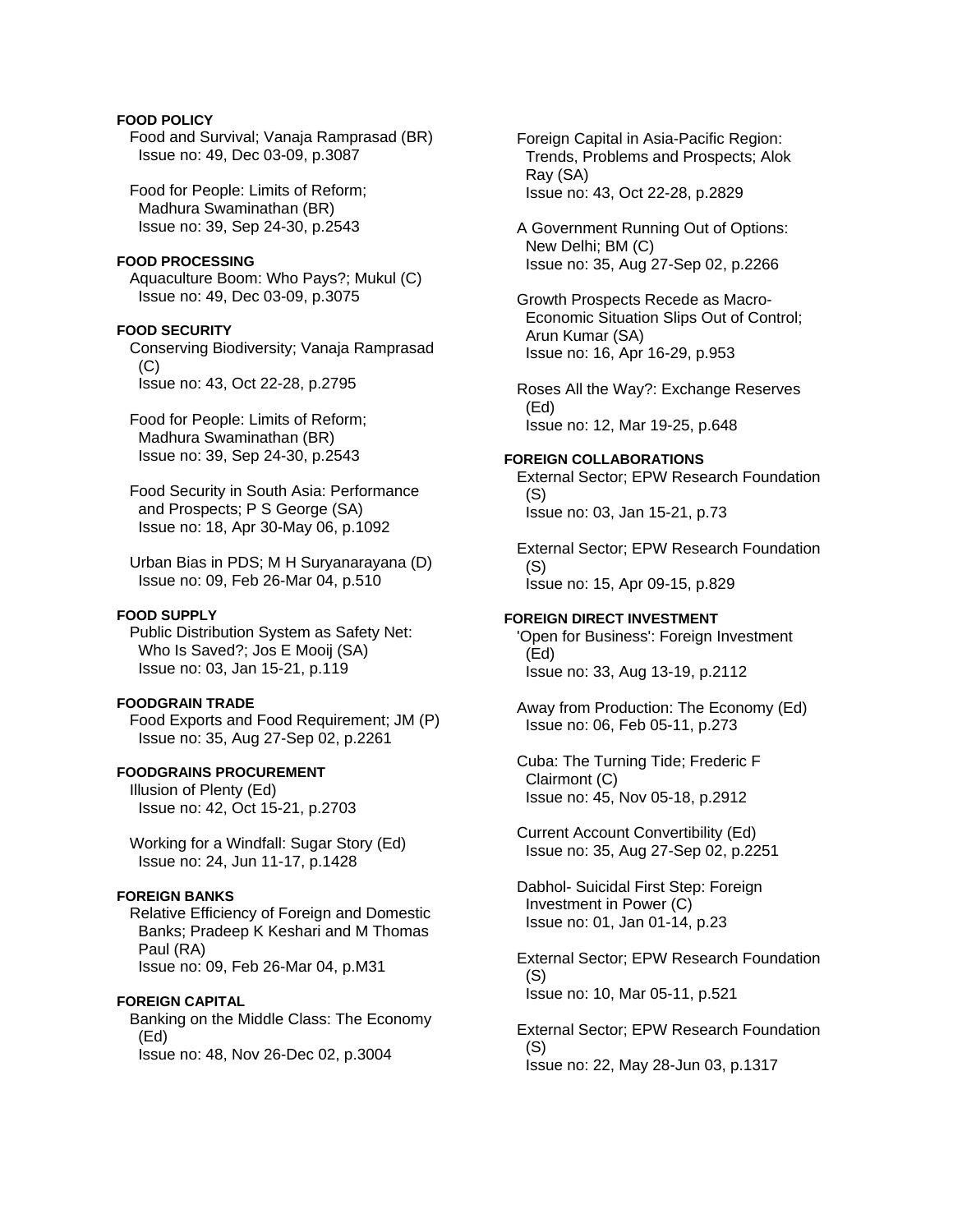### **FOREIGN DIRECT INVESTMENT**

 External Sector; EPW Research Foundation (S) Issue no: 28, Jul 09-15, p.1701

 External Sector; EPW Research Foundation (S) Issue no: 34, Aug 20-26, p.2185

 External Sector; EPW Research Foundation (S) Issue no: 43, Oct 22-28, p.2777

 Foreign Capital in Asia-Pacific Region: Trends, Problems and Prospects; Alok Ray (SA) Issue no: 43, Oct 22-28, p.2829

 Foreign Direct Investment, Portfolio Investment and Macro-Economic Stability; Ranjit Sau (SA) Issue no: 07, Feb 12-18, p.386

 High Price-Earnings Ratio of Indian Stock Market and Investment by Foreign Financial Institutions; Sidharth Sinha (RA)

Issue no: 22, May 28-Jun 03, p.M96

 Place for a Quick Killing (Ed) Issue no: 20, May 14-20, p.1159

 Prospects for FDI and Multinational Activity in the 90s; Sebastian Morris (SA) Issue no: 19, May 07-13, p.1141

 Setting the Trap: India Development Forum (Ed) Issue no: 27, Jul 02-08, p.1621

 South Korea: A Replicable Model? (C) Issue no: 35, Aug 27-Sep 02, p.2275

 Sustainability of Dependent Capitalism: Some Lessons from Canada; P Mohanan Pillai (RA) Issue no: 31, Jul 30-Aug 05, p.PE80

 Three Dismal Years (Ed) Issue no: 26, Jun 25-Jul 01, p.1555

 What Are the Sources?: Exchange Reserves (Ed) Issue no: 08, Feb 19-25, p.392

## **FOREIGN EXCHANGE REGULATIONS**

 Export-Import Policy (Ed) Issue no: 15, Apr 09-15, p.823

 No Constraints?: The Economy (Ed) Issue no: 49, Dec 03-09, p.3056

#### **FOREIGN EXCHANGE RESERVES**

 Current Account Convertibility (Ed) Issue no: 35, Aug 27-Sep 02, p.2251

 Lessons of the Sugar Muddle: New Delhi; BM (C) Issue no: 24, Jun 11-17, p.1438

 Macro-Economic Policy in Times of 'Globalisation'; Prabhat Patnaik (SA) Issue no: 16, Apr 16-29, p.917

 Making Sense of Government's Macro-Economic Stabilisation Strategy; Amiya Kumar Bagchi (P) Issue no: 18, Apr 30-May 06, p.1063

 Other Side of the Story: Foreign Exchange Reserves (Ed) Issue no: 04, Jan 22-28, p.144

 Roses All the Way?: Exchange Reserves (Ed) Issue no: 12, Mar 19-25, p.648

 Setting the Trap: India Development Forum (Ed) Issue no: 27, Jul 02-08, p.1621

 So What Else Is New? (Ed) Issue no: 32, Aug 06-12, p.2043

 Taming Speculators and Putting the World on Course to Prosperity: A Modest Proposal; G C Harcourt (SA) Issue no: 38, Sep 17-23, p.2490

 What Are the Sources?: Exchange Reserves (Ed) Issue no: 08, Feb 19-25, p.392

### **FOREIGN POLICY**

 China and Iraq: Patterns of Interaction, 1960-1992; Hafizullah Emadi (C) Issue no: 53, Dec 31-06, p.3313

 New Policy of Containment; Robi Chakravorti (C) Issue no: 16, Apr 16-29, p.905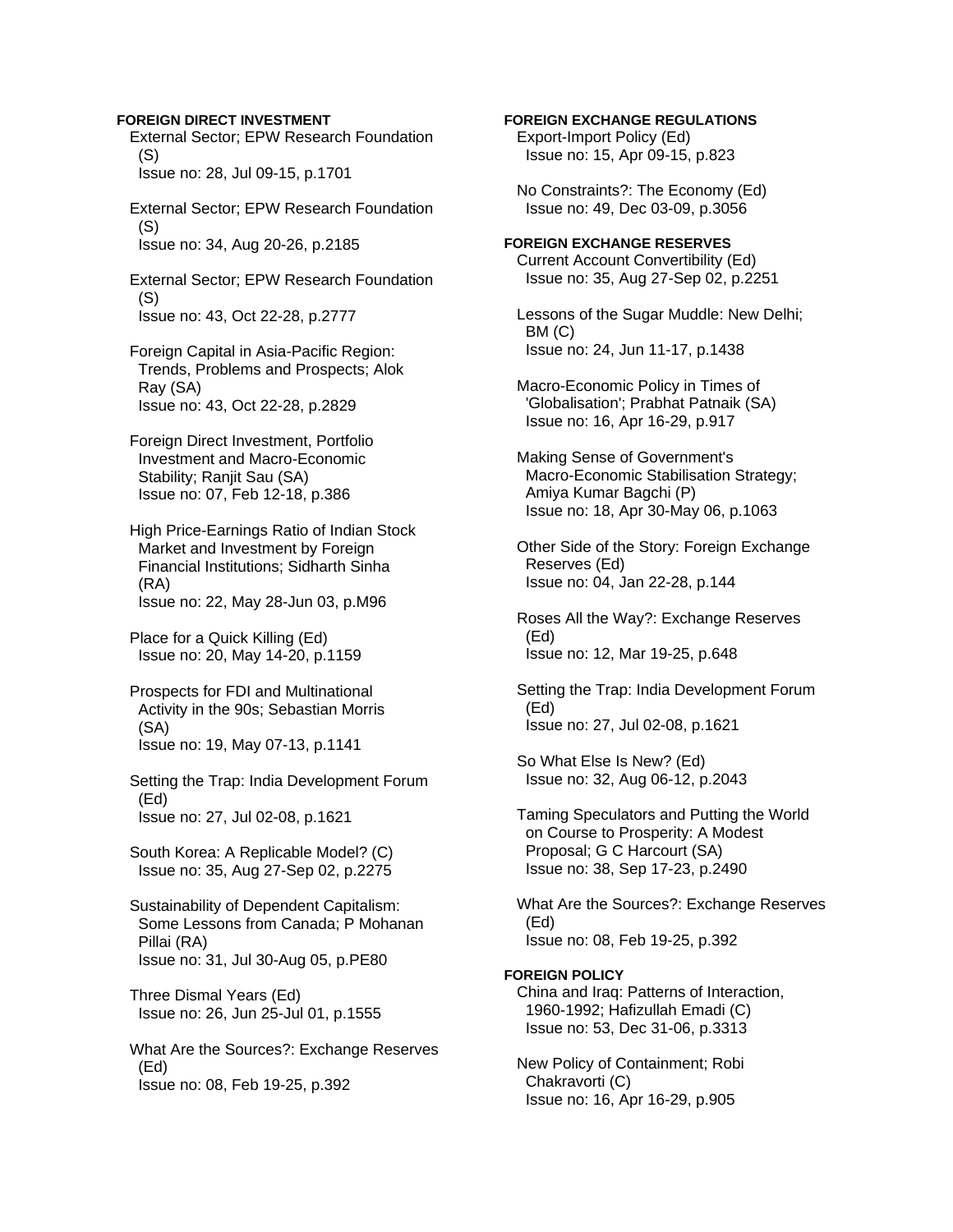## **FOREIGN POLICY**

 New South Africa: Ironies and Challenges; Rajen Harshe (C) Issue no: 40, Oct 01-07, p.2591

 US Abuse of UN in Gulf War; Nasir Khan (P) Issue no: 35, Aug 27-Sep 02, p.2277

#### **FOREIGN PORTFOLIO INVESTMENT**  Away from Production: The Economy (Ed)

Issue no: 06, Feb 05-11, p.273

 Foreign Direct Investment, Portfolio Investment and Macro-Economic Stability; Ranjit Sau (SA) Issue no: 07, Feb 12-18, p.386

 Out of Joint (Ed) Issue no: 44, Oct 29-Nov 04, p.2839

# **FOREIGN RELATIONS**

 North American Free Trade Agreements: Canada's Fears; Sundari Baru (C) Issue no: 10, Mar 05-11, p.541

 Russo-Japanese Cold War; S P Seth (C) Issue no: 13, Mar 26-Apr 01, p.732

# **FOREIGN REMITTANCES**

 India's Balance of Payments and Exchange Rate Behaviour since 1971: A New Approach; Prabirjit Sarkar (SA) Issue no: 01, Jan 01-14, p.43

# **FOREIGN TRADE**

 Auctioning of Rupee Funds: New Issues in Indo-Russian Economic Relations; R G Gidadhubli (C) Issue no: 31, Jul 30-Aug 05, p.1994

 Devaluation, Liberalisation and Structural Linkages between India's Foreign Trade and National Income; Sunanda Sen and Hiranya Mukhopadhyay (SA) Issue no: 36, Sep 03-09, p.2364

 Foreign Trade; EPW Research Foundation (S) Issue no: 01, Jan 01-14, p.9

 Foreign Trade; EPW Research Foundation (S) Issue no: 08, Feb 19-25, p.397

 Foreign Trade; EPW Research Foundation (S) Issue no: 14, Apr 02-08, p.769

 Foreign Trade; EPW Research Foundation (S) Issue no: 19, May 07-13, p.1105

 Foreign Trade; EPW Research Foundation (S) Issue no: 21, May 21-27, p.1249

 Foreign Trade; EPW Research Foundation (S) Issue no: 24, Jun 11-17, p.1433

 Foreign Trade; EPW Research Foundation (S) Issue no: 31, Jul 30-Aug 05, p.1989

 Foreign Trade; EPW Research Foundation (S) Issue no: 37, Sep 10-16, p.2389

 Foreign Trade; EPW Research Foundation (S) Issue no: 50, Dec 10-16, p.3115

 Fruitless Summit: Japan-US Trade (Ed) Issue no: 09, Feb 26-Mar 04, p.458

 Is Trade Deindustrialising India?; R G Nambiar and Gopal Tadas (SA) Issue no: 42, Oct 15-21, p.2741

# **FOREIGN UNIVERSITIES**

 Holes in the Boiler; Satish Chandra (LE) Issue no: 42, Oct 15-21, p.2702

# **FOREST POLICY**

 Forestry Debate and Draft Forest Act: Who Wins, Who Loses?; Ramachandra Guha (C) Issue no: 34, Aug 20-26, p.2192

 Proposed Forest Act: An Assessment; Sharad Kulkarni (C) Issue no: 30, Jul 23-29, p.1909

 Wildlife and Indigenous People; A K Jha (C) Issue no: 33, Aug 13-19, p.2131

**FORESTS AND FORESTRY**  Biological Parks, Forest Fires; S Unnikrishnan (C) Issue no: 08, Feb 19-25, p.415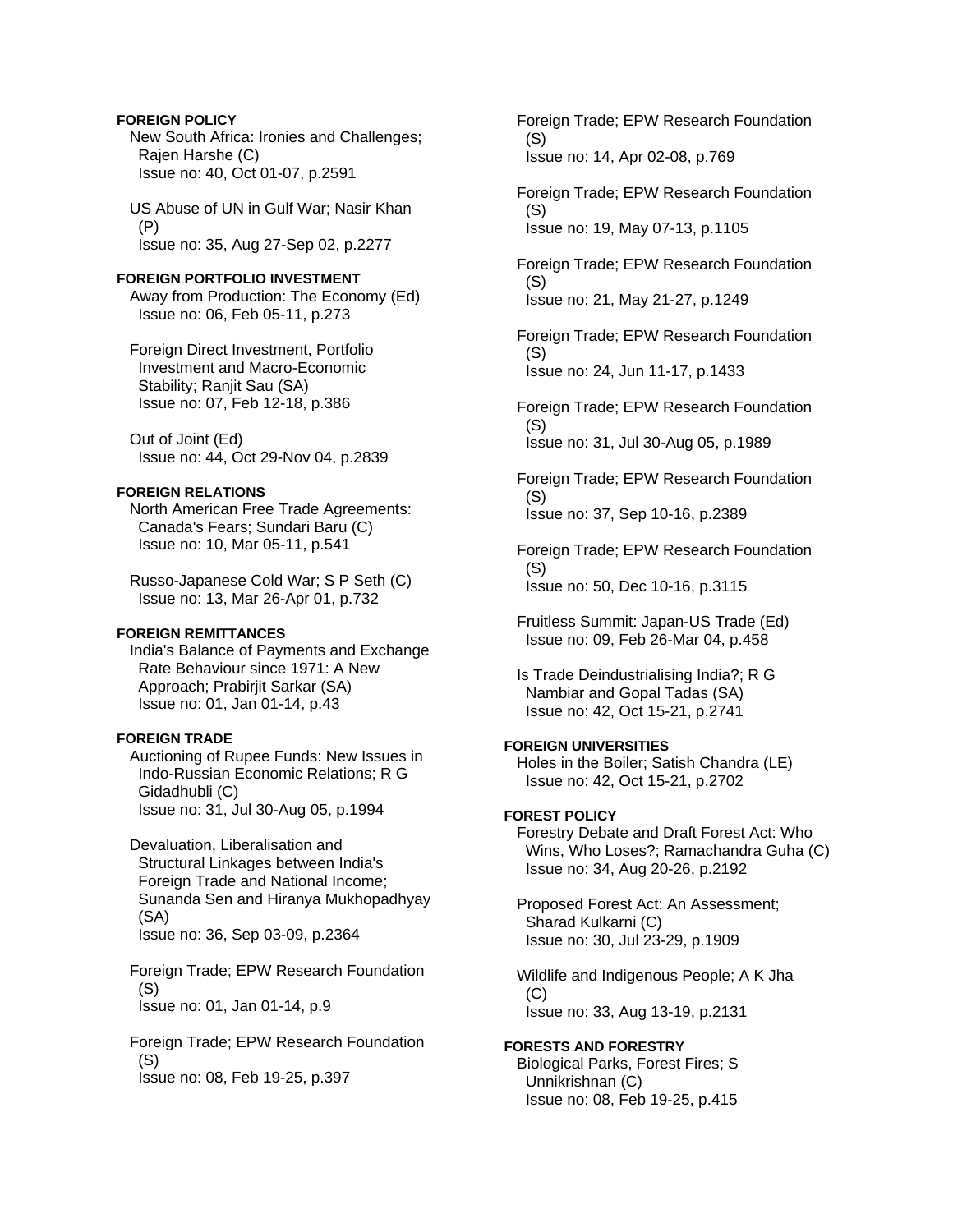### **FORESTS AND FORESTRY**

 Draft Forest Bill; B Janardhan Rao (LE) Issue no: 47, Nov 19-25, p.2946

 Draft Forest Legislation: Missing the Wood as Well as the Trees; Ashwini Chhatre (C) Issue no: 38, Sep 17-23, p.2473

 Fate of the Forest: Conservation and Tribal Rights; Amita Baviskar (SA) Issue no: 38, Sep 17-23, p.2493

 Forestry Debate and Draft Forest Act: Who Wins, Who Loses?; Ramachandra Guha (C) Issue no: 34, Aug 20-26, p.2192

 From State Regulation to People's Participation: Case of Forest Management in India; Dolly Arora (SA) Issue no: 12, Mar 19-25, p.691

 Land and Forest Issues in Akrani Villages; J J Roy Burman (D) Issue no: 05, Jan 29-Feb 04, p.267

 Proposed Forest Act: An Assessment; Sharad Kulkarni (C) Issue no: 30, Jul 23-29, p.1909

 Science and Ethics in Public Decision-Making: Case of Big Dams; K Subramaniam (SA) Issue no: 14, Apr 02-08, p.813

## **FRANCE**

 Beurs and Beurettes of France: Crisis of Identity; Lata Murugkar (C) Issue no: 38, Sep 17-23, p.2476

 Social Explosion in France?; Raghu Krishnan (C) Issue no: 18, Apr 30-May 06, p.1061

#### **FREEDOM FIGHTERS**

 Bankim's Hindu India; R P Goswami (LE) Issue no: 47, Nov 19-25, p.2946

#### **FUNDAMENTAL RIGHTS**

 Fundamental Rights in South Africa; Ninan Koshy (C) Issue no: 26, Jun 25-Jul 01, p.1582

 Is It Constitutional to Ban Demand for Plebiscite in Kashmir?; A G Noorani (CL) Issue no: 13, Mar 26-Apr 01, p.71

### **GANDHISM**

 Redefining Gandhi: A Relevant Exercise; Sanjoy Ghose (C) Issue no: 15, Apr 09-15, p.843

## **GATT**

 Action against Bretton Woods (LE) Issue no: 27, Jul 02-08, p.1618

 Agriculture under GATT: What It Holds for India; Ashok Gulati and Anil Sharma (SA) Issue no: 29, Jul 16-22, p.1857

 Amendment of Patents Act: Why Parliament Must Defeat It; S P Shukla (C) Issue no: 50, Dec 10-16, p.3127

 Dangerous Proposal; Gail Omvedt (LE) Issue no: 30, Jul 23-29, p.1886

 The Drama Called GATT; Amiya Rao (C) Issue no: 13, Mar 26-Apr 01, p.721

 Dunkel Text: Implications for Rural Sector; P et al Thomas (RA) Issue no: 13, Mar 26-Apr 01, p.A42

 Exchange Rate and Balance of Trade; Prabirjit Sarkar (D) Issue no: 35, Aug 27-Sep 02, p.2310

 Final GATT Agreement: An Assessment; V M Tarkunde (D) Issue no: 36, Sep 03-09, p.2378

 From GATT to WTO; S R Sen (P) Issue no: 43, Oct 22-28, p.2802

 GATT and Patenting of Micro Organisms; Suman Sahai (C) Issue no: 15, Apr 09-15, p.841

 GATT, MTO and Indian Constitution; Arun Ghosh (F) Issue no: 03, Jan 15-21, p.77

 The GATTysburg Address; Narindar Singh (C) Issue no: 10, Mar 05-11, p.542

 Ideologues and Ideology: Privatisation of Public Enterprises; Arun Ghosh (P) Issue no: 30, Jul 23-29, p.1929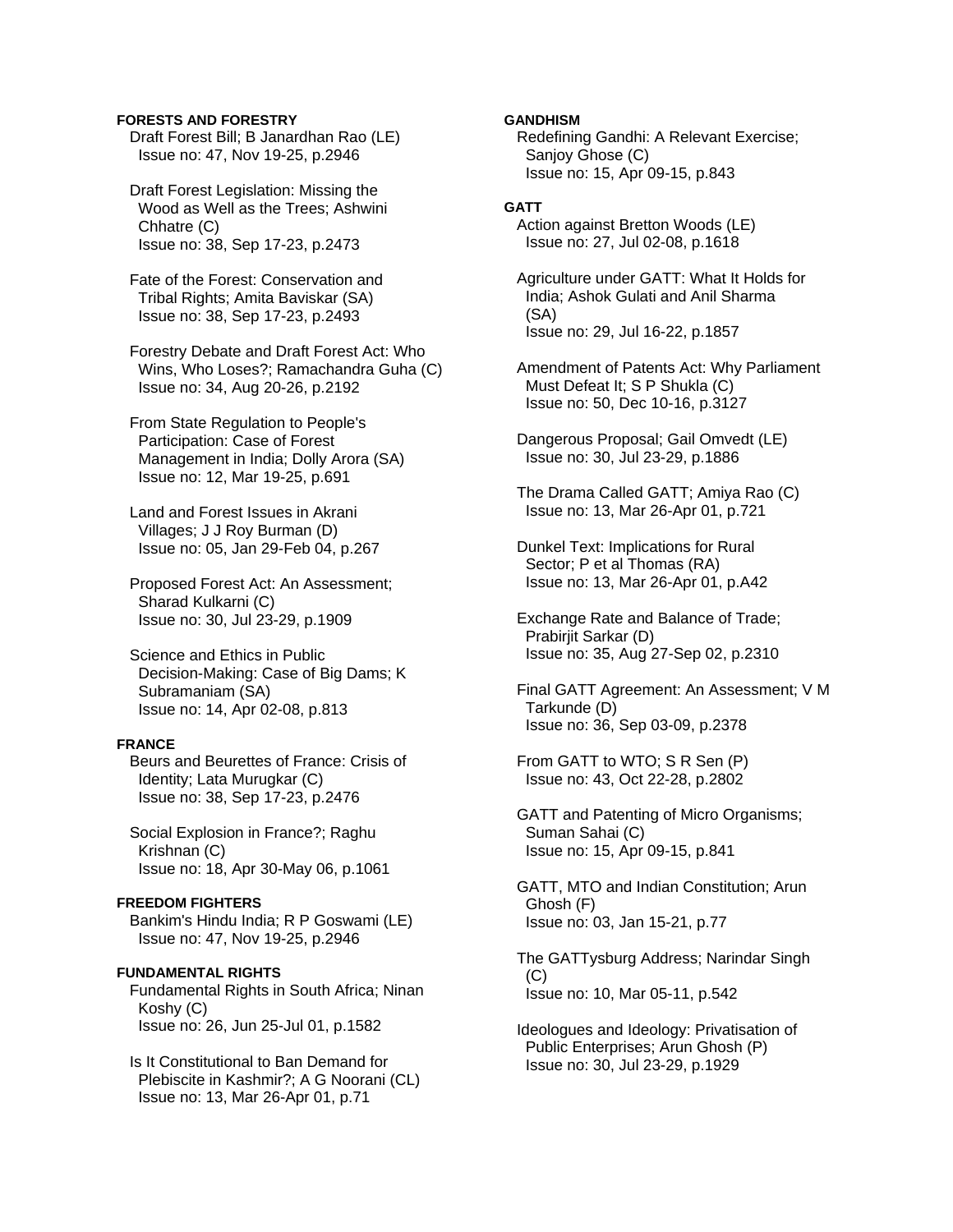## **GATT**

 In a Quandary: BJP (Ed) Issue no: 15, Apr 09-15, p.824

 Intellectual Property Rights, TRIPs and Technology Transfer; Tarun Kabiraj (SA) Issue no: 47, Nov 19-25, p.2990

 Making Sense of Government's Macro-Economic Stabilisation Strategy; Amiya Kumar Bagchi (P) Issue no: 18, Apr 30-May 06, p.1063

 Resisting the World Trade Organisation: Agenda for Marrakesh; S P Shukla (C) Issue no: 11, Mar 12-18, p.589

 Trade Related Intellectual Property Rights and GATT: A Theoretical Evaluation; Sugata Marjit (SA) Issue no: 53, Dec 31-06, p.3327

 Under the US Umbrella: New Delhi; BM (C) Issue no: 22, May 28-Jun 03, p.1322

 World's Top 200 Mega Corporations: Foundations of the Economic Gulag; Frederic F Clairmont and John H Cavanagh (C) Issue no: 06, Feb 05-11, p.283

#### **GENDER DISCRIMINATION**

 Beyond Gender; Carol Upadhya (BR) Issue no: 45, Nov 05-18, p.2922

 China in Transition: Impressions of a Visit to Yunnan; DN (C) Issue no: 41, Oct 08-14, p.2659

 Gender Question in Modern Japanese Literature; Unita Sachidanand (P) Issue no: 01, Jan 01-14, p.35

 Organising Women within a National Liberation Struggle: Case of Eritrea; Worku Zerai (RA) Issue no: 44, Oct 29-Nov 04, p.WS63

 Rhetoric Is Reality: Population Policy (Ed) Issue no: 13, Mar 26-Apr 01, p.708

 Rhetoric of Gender Justice; Flavia Agnes (BR) Issue no: 09, Feb 26-Mar 04, p.487

 Women and Co-operatives in Tanzania: Separatism or Integration?; Margareth R Msonganzila (RA) Issue no: 44, Oct 29-Nov 04, p.WS86

 Women and Technological Change in Rural Industry: Tile Making in Java; Juliani Wahyana (RA) Issue no: 18, Apr 30-May 06, p.WS19

## **GENDER STUDIES**

 Gender, Environment and Structural Adjustment; Kumud Sharma (RA) Issue no: 18, Apr 30-May 06, p.WS05

 If this is Tuesday... it must be Social Roles: Sociology and Challenge of Gender Studies; Sharmila Rege (D) Issue no: 19, May 07-13, p.1155

 Sociology, Gender, Family Studies: Regressive Incorporations; Patricia Uberoi (D) Issue no: 27, Jul 02-08, p.1686

### **GENETIC RESOURCES**

 Intellectual Property Rights for Life Forms: What Should Guide India's Position; Suman Sahai (C) Issue no: 03, Jan 15-21, p.87

 Power without Accountability: Draft Bill on Plant Breeders' Rights; K Ravi Srinivas (C) Issue no: 13, Mar 26-Apr 01, p.729

#### **GERMANY**

 Economic Fusion, Political Fission; Nigel Harris (C) Issue no: 01, Jan 01-14, p.33

 Major's Little England: Corporate Meltdown; Frederic F Clairmont (C) Issue no: 27, Jul 02-08, p.1645

 Slippery Slopes of Nazi Medicine; Amar Jesani (BR) Issue no: 43, Oct 22-28, p.2805

### **GLOBALIZATION**

 An Alternative to the Fund-Bank Model; Deb Kumar Bose (BR) Issue no: 06, Feb 05-11, p.301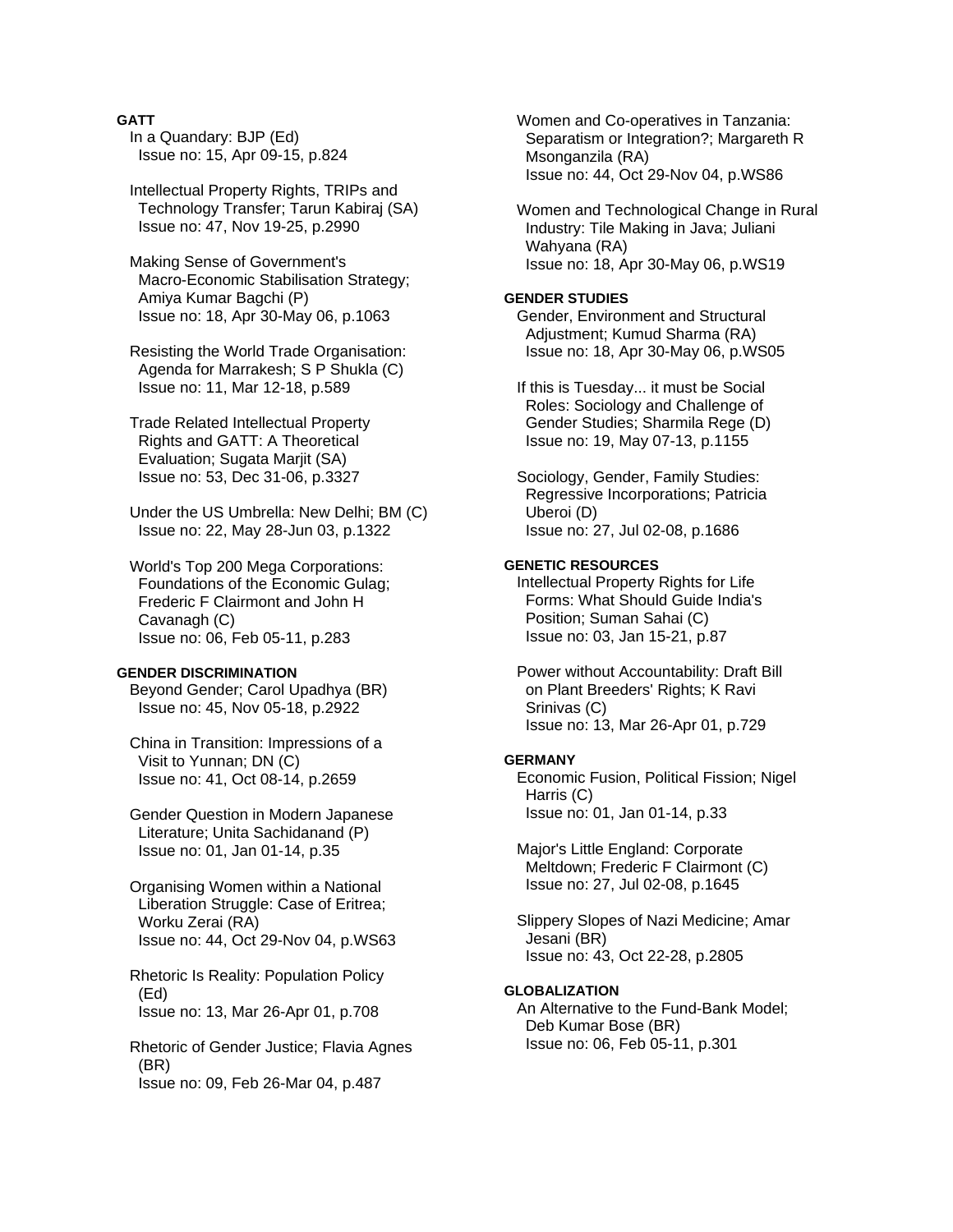## **GLOBALIZATION**

 Changing Role of Small-Scale Industry: International Influences, Country Experiences and Lessons for India; S Nandunjan (RA) Issue no: 22, May 28-Jun 03, p.M46

 Coping with Globalisation; Andre Gunder Frank (BR) Issue no: 25, Jun 18-24, p.1520

 Cultural Imperialism in Late 20th Century; James Petras (P) Issue no: 32, Aug 06-12, p.2070

 Delinking or Globalisation?; Jan Nederveen Pieterse (RA) Issue no: 05, Jan 29-Feb 04, p.239

 Dominant Political Interests and Economic Policy-Making; Arun Ghosh (F) Issue no: 44, Oct 29-Nov 04, p.2849

 Evolving the Right Message; Dipankar Sinha (BR) Issue no: 41, Oct 08-14, p.2667

 A Global Battleground; Xavier Dias (BR) Issue no: 37, Sep 10-16, p.2415

 Globalisation, Demystification and Schism in Tibetan Buddhism; Stig Toft Madsen  $(C)$ Issue no: 30, Jul 23-29, p.1926

 Macro-Economic Policy in Times of 'Globalisation'; Prabhat Patnaik (SA) Issue no: 16, Apr 16-29, p.917

 Market, Democracy and Unequal Relation; Kanta Ranadive (RA) Issue no: 05, Jan 29-Feb 04, p.PE2

 Media Tycoon as Development Guru; Dipankar Sinha (C) Issue no: 10, Mar 05-11, p.531

 MNEs Are Adjusting Their Sights; D N Ghosh (F) Issue no: 24, Jun 11-17, p.1437

 One Country, Two Nations: United States; Robi Chakravorti (C) Issue no: 04, Jan 22-28, p.162

 Political Economics of World Capitalism; Ranjit Sau (RA) Issue no: 31, Jul 30-Aug 05, p.PE70

 Somebody's Other: Disorientations in the Cultural Politics of Our Times; Rustom Bharucha (SA) Issue no: 03, Jan 15-21, p.105

 Structural Adjustment and Industrial and Environmental Concerns; Arun Ghosh (P) Issue no: 08, Feb 19-25, p.421

 Towards Globalisation: Crime (Ed) Issue no: 38, Sep 17-23, p.2457

 World Capitalism and Globalisation; Ranjit Sau (SA) Issue no: 41, Oct 08-14, p.2677

 World Cup USA: A Different Perspective; Dipankar Sinha (C) Issue no: 31, Jul 30-Aug 05, p.1996

## **GOA**

 The Cross: Contestation and Transformation of a Religious Symbol in Southern Goa; Rowena Robinson (P) Issue no: 03, Jan 15-21, p.94

 Goan Intellectuals and Goan Identity: An Unresolved Conflict; Pramod Kale (P) Issue no: 16, Apr 16-29, p.909

## **GOVERNMENT POLICY**

 Efficiency, Public Sector and Public Policy; Arun Ghosh (F) Issue no: 51, Dec 17-30, p.3181

## **GREEN REVOLUTION**

 Agrarian Changes and Attached Labour: Emerging Patterns in Haryana Agriculture; Surinder S Jodhka (RA) Issue no: 39, Sep 24-30, p.A102

 Agrarian Transformation and Co-Operatives: Continuity and Change; Vikash N Pandey (SA) Issue no: 15, Apr 09-15, p.863

## **GROUNDWATER**

 Approaches to Ground Water Management: To Control or Enable?; Marcus Moench (RA) Issue no: 39, Sep 24-30, p.A135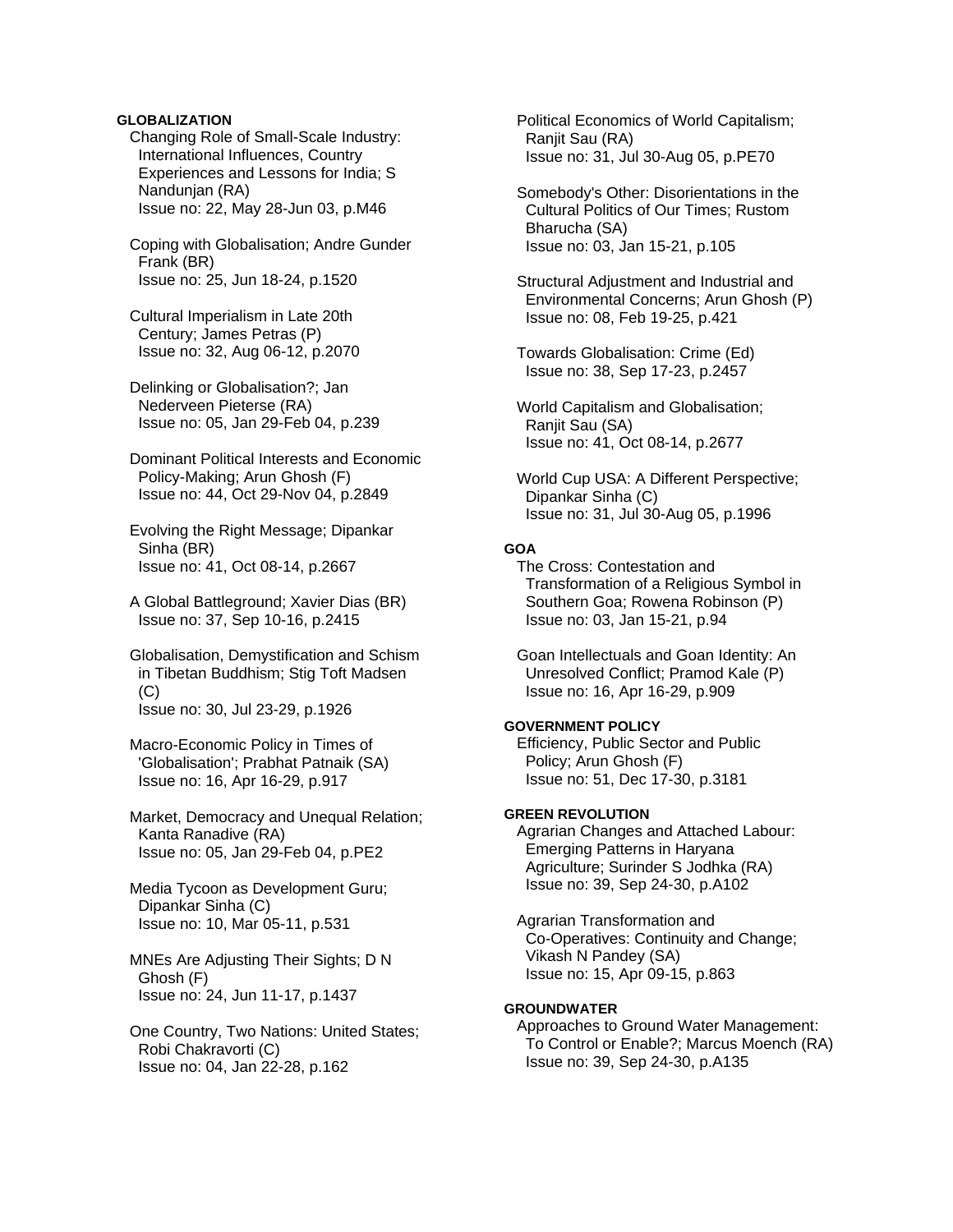## **GROUNDWATER**

 Are Groundwater Markets Viable in Uttar Pradesh?; R Maria Saleth (BR) Issue no: 11, Mar 12-18, p.606

 Emerging Water Markets; B D Dhawan (BR) Issue no: 43, Oct 22-28, p.2808

 Ground Water Availability for Drinking in Gujarat: Quantity, Quality and Health Dimensions; Helen Matzger and Marcus Moench (SA) Issue no: 13, Mar 26-Apr 01, p.A31

## **GUJARAT**

 Backward Communities and Migrant Workers in Surat Riots; Irfan Engineer (SA) Issue no: 22, May 28-Jun 03, p.1348

 Changing India: Capitalism's Unpretty Face; Jujata Patel (BR) Issue no: 51, Dec 17-30, p.3196

 Dissent and Democratic Practice: Attack on NBA Office; Bina Srinivasan (C) Issue no: 18, Apr 30-May 06, p.1058

 Economic Diversification in Rural Areas: Review of Processes with Special Reference to Gujarat; Rakesh Basant (RA)

Issue no: 39, Sep 24-30, p.A107

 Ground Water Availability for Drinking in Gujarat: Quantity, Quality and Health Dimensions; Helen Matzger and Marcus Moench (SA) Issue no: 13, Mar 26-Apr 01, p.A31

 Immigrant Groups as a Factor in Communal Riots; Zainab Banu (P) Issue no: 37, Sep 10-16, p.2408

 Lowering Height of Sardar Sarovar Dam: What Purpose Does It Serve?; Udit Shah  $(C)$ Issue no: 12, Mar 19-25, p.667

 People's Initiative to Solve Water Crisis in Saurashtra; Sanjay Sangvai (C) Issue no: 34, Aug 20-26, p.2199

 Role of Design and Informal Share Markets in Success of Sugar Co-operatives; R Rajagopalan and Tushaar Shah (RA) Issue no: 35, Aug 27-Sep 02, p.M129

 Suppression of Valia Tribals; Lancy Lobo  $(C)$ Issue no: 03, Jan 15-21, p.82

#### **HANDLOOMS**

 Analysis of Short-Run Price Instability of Cotton Hank Yarn; Murali Patibandla and H K Amar Nath (RA) Issue no: 35, Aug 27-Sep 02, p.M136

 Handloom Weavers' Struggle for Survival: Andhra Pradesh; K Srinivasulu (C) Issue no: 36, Sep 03-09, p.2331

## **HARYANA**

 Agrarian Changes and Attached Labour: Emerging Patterns in Haryana Agriculture; Surinder S Jodhka (RA) Issue no: 39, Sep 24-30, p.A102

 Beyond Gender; Carol Upadhya (BR) Issue no: 45, Nov 05-18, p.2922

 Centralised Decentralisation: Haryana Panchayati Raj Act, 1994; Mahi Pal (C) Issue no: 29, Jul 16-22, p.1842

 Teaching Aids Needed; Yoginder Sikand (LE) Issue no: 32, Aug 06-12, p.2042

#### **HEALTH**

 Ground Water Availability for Drinking in Gujarat: Quantity, Quality and Health Dimensions; Helen Matzger and Marcus Moench (SA) Issue no: 13, Mar 26-Apr 01, p.A31

 Ugly Patterns: Workers Health (Ed) Issue no: 41, Oct 08-14, p.2638

 Workers' Health (Ed) Issue no: 33, Aug 13-19, p.2111

### **HEALTH AND NUTRITION**

 Beliefs and Practices about Food during Pregnancy: Implications for Maternal Nutrition; Moni Nag (SA) Issue no: 37, Sep 10-16, p.2427

 Breast-Feeding: Beyond Economics; Shanti Ghosh (D) Issue no: 01, Jan 01-14, p.63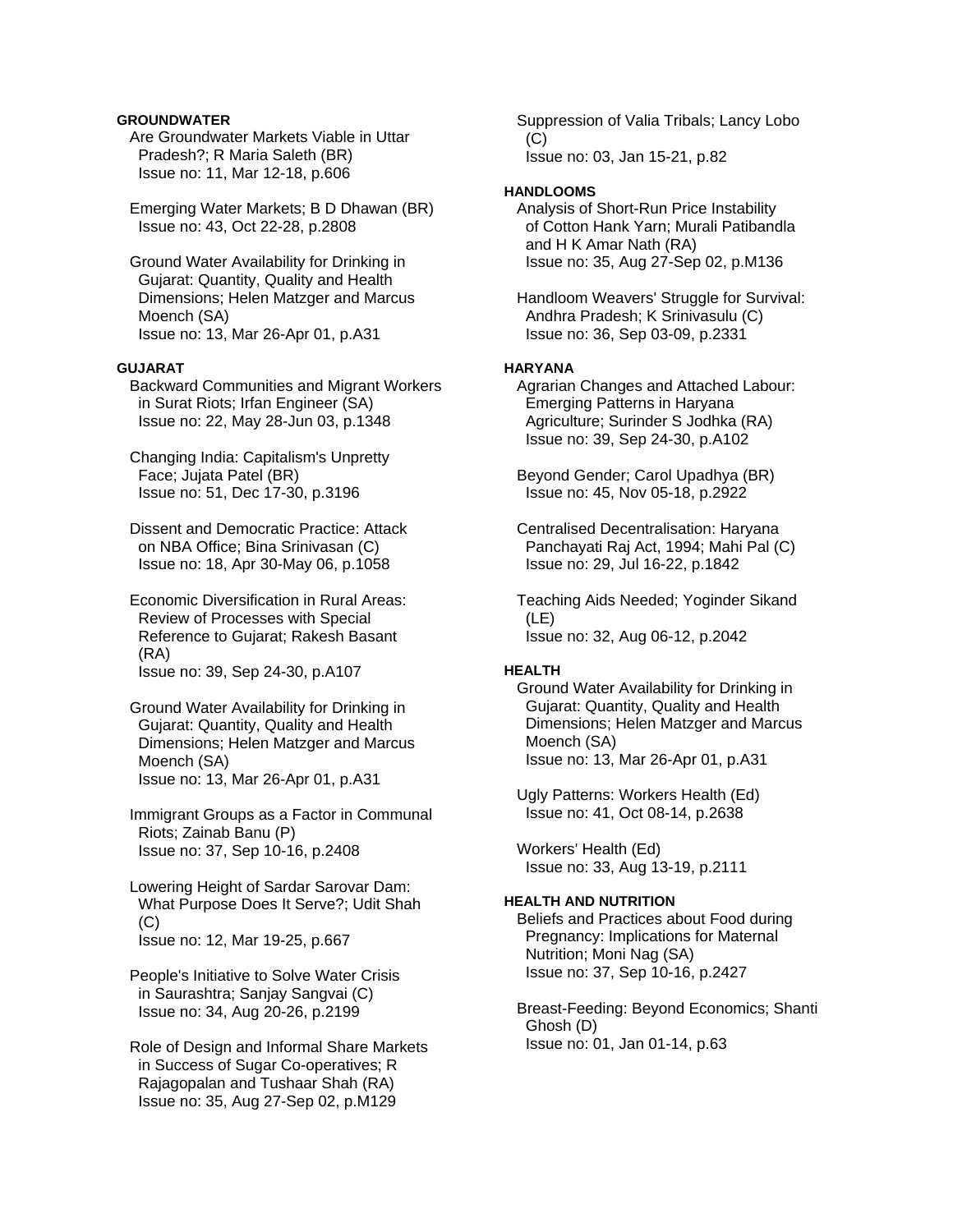## **HEALTH AND NUTRITION**

 Diet, Disease and Death in Colonial South India; V R Muraleedharan (SA) Issue no: 01, Jan 01-14, p.55

 Food and Survival; Vanaja Ramprasad (BR) Issue no: 49, Dec 03-09, p.3087

 Nutritional Status of Tribal Children in Birbhum District; Ruby Sain (C) Issue no: 25, Jun 18-24, p.1513

**HEALTH EXPENDITURE**  Changing Priorities in Health Care; Padma Prakash (C) Issue no: 12, Mar 19-25, p.661

### **HEALTH POLICY**

 Demographic Transition in India; Vasant Gowariker (D) Issue no: 49, Dec 03-09, p.3106

 Distorted Perspective on Health Care; Thomas George (C) Issue no: 30, Jul 23-29, p.1913

 Health Care: From Policy to Practice; V R Muraleedharan (BR) Issue no: 25, Jun 18-24, p.1521

 Healthy Children, Hungry Adults?; Siddharth Dube (C) Issue no: 05, Jan 29-Feb 04, p.229

 Indian Elderly: Asset or Liability; K S James (C) Issue no: 36, Sep 03-09, p.2335

 Need for Public Debate; P Alamela (LE) Issue no: 01, Jan 01-14, p.2

 Utilisation of Health Services in India; Brijesh C Purohit and Tasleem A Siddiqui (SA) Issue no: 18, Apr 30-May 06, p.1071

#### **HEALTHCARE SERVICES**

 Back to Black Death: Public Health (Ed) Issue no: 40, Oct 01-07, p.2568

 Beyond the Law and the Lord: Quality of Private Health Care; Sunil Nandraj (SA) Issue no: 27, Jul 02-08, p.1680

 Challenges to Public Health Systems; C Gopalan (SA) Issue no: 20, May 14-20, p.1204

 Changing Priorities in Health Care; Padma Prakash (C) Issue no: 12, Mar 19-25, p.661

 Controlling Tobacco Use; Rajesh Kumar (C) Issue no: 29, Jul 16-22, p.1841

 Distorted Perspective on Health Care; Thomas George (C) Issue no: 30, Jul 23-29, p.1913

 Fragile Infrastructure: The Economy (Ed) Issue no: 41, Oct 08-14, p.2637

 Health Care in Panchayati Raj; V R Muraleedharan (BR) Issue no: 10, Mar 05-11, p.547

 Health Care: From Policy to Practice; V R Muraleedharan (BR) Issue no: 25, Jun 18-24, p.1521

 Household Expenditure on Health Care; Brijesh C Purohit (BR) Issue no: 26, Jun 25-Jul 01, p.1587

 International Red Cross and India; A G Noorani (CL) Issue no: 30, Jul 23-29, p.1897

 Limits of Private Medicine: Public Health (Ed) Issue no: 41, Oct 08-14, p.2636

 Population Policies: Some Issues; T N Krishnan (BR) Issue no: 32, Aug 06-12, p.2076

 Quality of Family Planning Services; S Irudaya Rajan (BR) Issue no: 08, Feb 19-25, p.429

 Trends in Maternal Mortality; Krishna Soman (C) Issue no: 44, Oct 29-Nov 04, p.2859

 Unreliable Data: Health (Ed) Issue no: 53, Dec 31-06, p.3296

 Unsafe Hospitals: Medicare (Ed) Issue no: 37, Sep 10-16, p.2385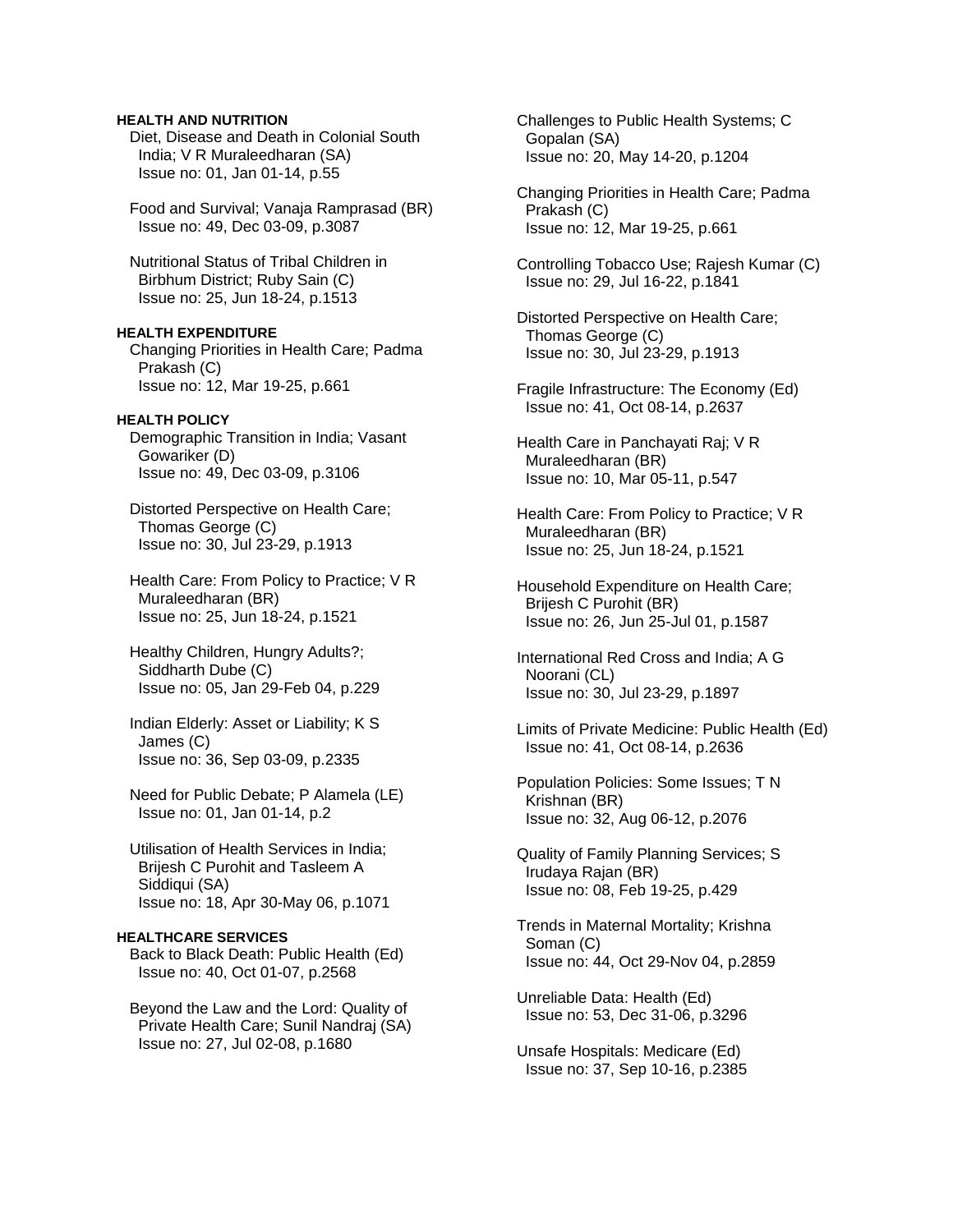## **HEALTHCARE SERVICES**

 Utilisation of Health Services in India; Brijesh C Purohit and Tasleem A Siddiqui (SA) Issue no: 18, Apr 30-May 06, p.1071

#### **HIGHER EDUCATION**

 Financing Higher Education: Justice Punnayya Committee Report; M Shatrugna  $(C)$ Issue no: 32, Aug 06-12, p.2060

 Holes in the Boiler; Satish Chandra (LE) Issue no: 42, Oct 15-21, p.2702

 Making a Mess of Higher Education: Madhya Pradesh Disbands Uchcha Shiksha Anudan Ayog; A C Minocha (C) Issue no: 08, Feb 19-25, p.411

 The Pests Are Here to Stay: Capitation Fee in Disguise; Jandhyala B G Tilak (C) Issue no: 07, Feb 12-18, p.348

 Unfilled Posts Spark Dalit Protest: Osmania University; M Shatrugna (C) Issue no: 38, Sep 17-23, p.2475

## **HIMACHAL PRADESH**

 Role of Water Rights in Farmer-Managed Hill Irrigation Systems; Ramesh Chand (RA) Issue no: 13, Mar 26-Apr 01, p.A26

#### **HINDI LANGUAGE**

 To Convince the Vernacular Reader: Moral Nature of Socio-Political Questions; Laltu (BR) Issue no: 11, Mar 12-18, p.609

## **HINDU LAW**

 Codified Hindu Law: Myth and Reality; Madhu Kishwar (SA) Issue no: 33, Aug 13-19, p.2145

 Rhetoric of Gender Justice; Flavia Agnes (BR) Issue no: 09, Feb 26-Mar 04, p.487

### **HINDU-MUSLIM RELATIONS**

 Asangaon Riots: Not a Communal Disturbance; Asghar Ali Engineer (C) Issue no: 28, Jul 09-15, p.1711

 Complexities of the Question of Sikh Nationality; Gopal Singh (SA) Issue no: 29, Jul 16-22, p.1877

 Dalit-Intermediate Caste Alliance: Call to Greatness; Anil Nauriya (C) Issue no: 27, Jul 02-08, p.1640

 Giving Secularism Its Due; Rajeev Bhargava (SA) Issue no: 28, Jul 09-15, p.1784

 Imagining a Hindu Nation: Hindu and Muslim in Bankimchandra's Later Writings; Tanika Sarkar (SA) Issue no: 39, Sep 24-30, p.2553

 Left Secularists and Communalism; Dharma Kumar (SA) Issue no: 28, Jul 09-15, p.1803

 Mass Conversion of Muslims; V S Patvardhan (LE) Issue no: 40, Oct 01-07, p.2566

 Minority Identity and Its Discontents: Response and Representation; Mushirul Hasan (SA) Issue no: 08, Feb 19-25, p.441

 Political Economy of Secularism: Rediscovery of India; Nasir Tyabji (SA) Issue no: 28, Jul 09-15, p.1798

 Trajectory of Hindutva; G Aloysius (P) Issue no: 24, Jun 11-17, p.1450

 When Local Riots Are Not Merely Local: Bringing the State Back In, Bijnor 1988-92; Amrita Basu (SA) Issue no: 40, Oct 01-07, p.2605

## **HINDU-MUSLIMS RELATIONS**

 The Ayodhya Judgment: Encoding Secularism in the Law; Rajeev Dhavan (SA) Issue no: 48, Nov 26-Dec 02, p.3034

 Need for Penal Measures (LE) Issue no: 05, Jan 29-Feb 04, p.210

## **HINDUISM**

 The Devadasi, Dharma and the State; Janaki Nair (SA) Issue no: 50, Dec 10-16, p.3157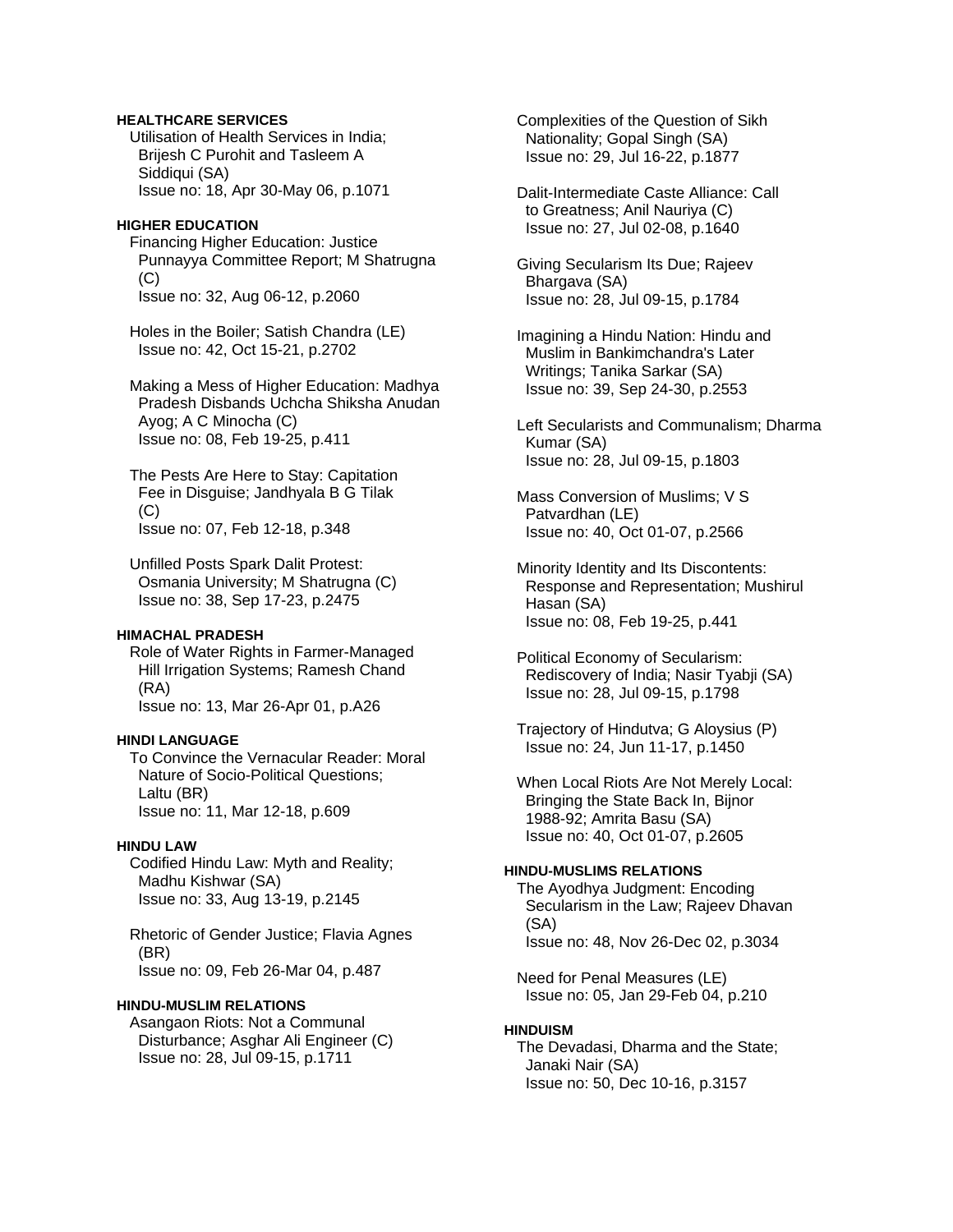## **HINDUISM**

 The Kingdome of Darkness or the Problem of Culture; G P Deshpande (SA) Issue no: 29, Jul 16-22, p.1864

 Left Secularists and Communalism; Dharma Kumar (SA) Issue no: 28, Jul 09-15, p.1803

 Mass Conversions to Hinduism among Indian Muslims; Yoginder Sikand and Manjari Katju (SA) Issue no: 34, Aug 20-26, p.2214

 Ram Janmabhoomi, Consumer Identity and Image-Based Politics; Arvind Rajagopal (SA) Issue no: 27, Jul 02-08, p.1659

 Two Concepts of Secularism: Reason, Modernity and Archimedean Ideal; Akeel Bilgrami (SA) Issue no: 28, Jul 09-15, p.1749

### **HINDUS**

 Codified Hindu Law: Myth and Reality; Madhu Kishwar (SA) Issue no: 33, Aug 13-19, p.2145

 Goan Intellectuals and Goan Identity: An Unresolved Conflict; Pramod Kale (P) Issue no: 16, Apr 16-29, p.909

 Secularism and Toleration; Partha Chatterjee (SA) Issue no: 28, Jul 09-15, p.1768

## **HINDUTVA**

 BJP: Cow as a Political Symbol; Ernesto Noronha (C) Issue no: 24, Jun 11-17, p.1447

 Idealistic Equations; Arun Kumar Patnaik (D) Issue no: 32, Aug 06-12, p.2108

 Integrating Whose Nation?: Tourists and Terrorists in 'Roja'; Tejaswini Niranjana (C) Issue no: 03, Jan 15-21, p.79

 Maharashtra: Politics of Culture. Rajashree Shahu University (Pune); Gail Omvedt (C) Issue no: 33, Aug 13-19, p.2128

 Minority Identity and Its Discontents; Syed Shahabuddin (D) Issue no: 15, Apr 09-15, p.876

 Situating Threat of Hindu Nationalism: Problems with Fascist Paradigm; Achin Vanaik (SA) Issue no: 28, Jul 09-15, p.1729

 Trajectory of Hindutva; G Aloysius (P) Issue no: 24, Jun 11-17, p.1450

 Where the BJP Survived: Rajasthan Assembly Elections, 1993; Rob Jenkins (SA) Issue no: 11, Mar 12-18, p.635

#### **HISTORY**

 Delinking or Globalisation?; Jan Nederveen Pieterse (RA) Issue no: 05, Jan 29-Feb 04, p.239

## **HOSPITALS**

 Unsafe Hospitals: Medicare (Ed) Issue no: 37, Sep 10-16, p.2385

## **HOUSEHOLD CONSUMPTION**

 Gender Implications of Adjustment Policy Programme in India: Significance of the Household; Joy R Ranadive (RA) Issue no: 18, Apr 30-May 06, p.WS12

 Household Expenditure on Health Care; Brijesh C Purohit (BR) Issue no: 26, Jun 25-Jul 01, p.1587

#### **HOUSING**

 Affordable Housing; K P Bhattacharya (LE) Issue no: 09, Feb 26-Mar 04, p.454

## **HUMAN DEVELOPMENT**

 Bottom of Class (Ed) Issue no: 24, Jun 11-17, p.1427

 The Budget and 'Structural Adjustment with a Human Face'; K Seeta Prabhu (SA) Issue no: 16, Apr 16-29, p.1011

 New Economic Policy, Workplace and Human Development; Prayag Mehta (RA) Issue no: 22, May 28-Jun 03, p.M75

 World Summit on Social Development: Choice of Agenda Issues; Manu N Kulkarni (C) Issue no: 39, Sep 24-30, p.2535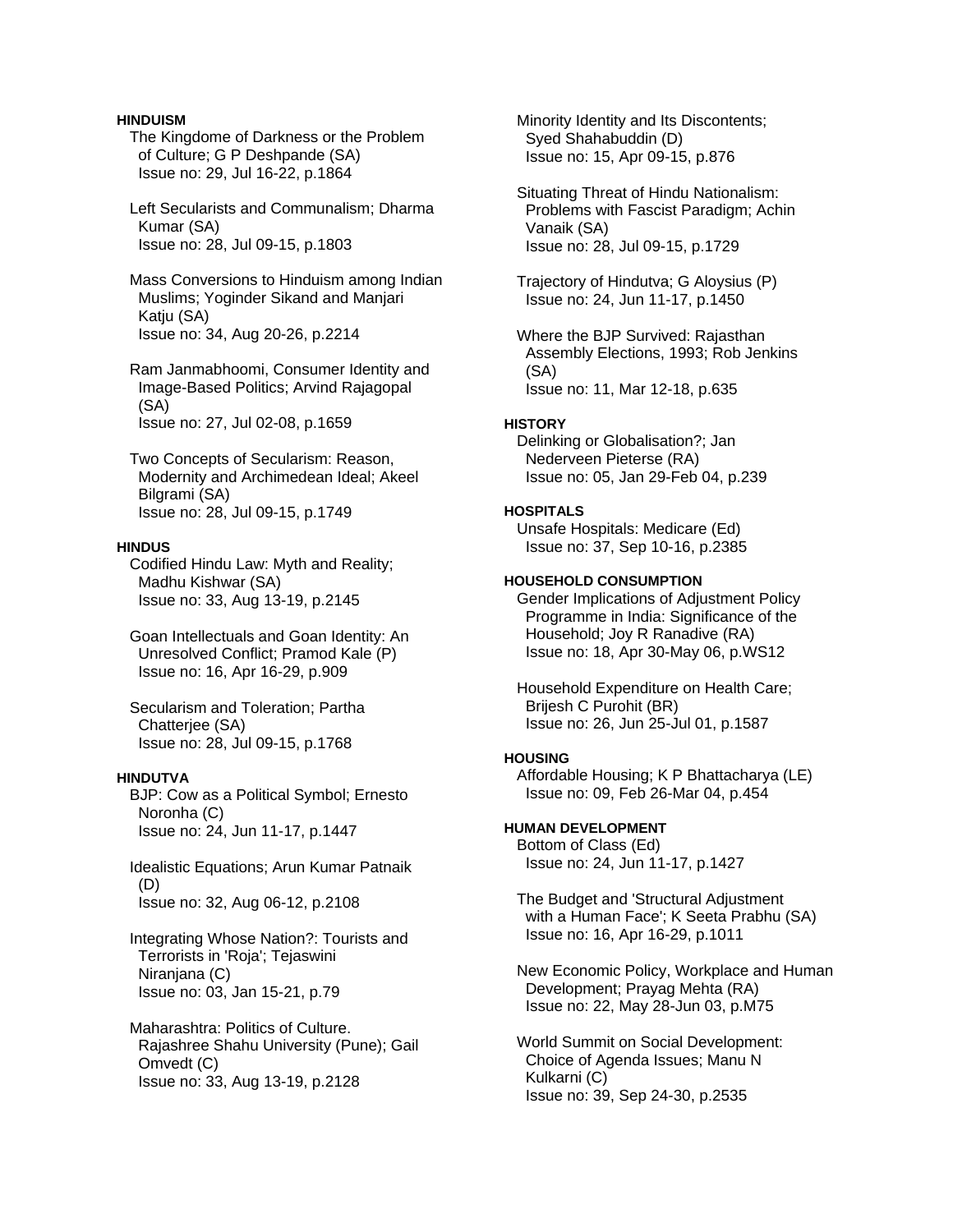### **HUMAN RESOURCE DEVELOPMENT**

 Feeble Impact: Development Campaigns (Ed) Issue no: 39, Sep 24-30, p.2513

 Fiscal Correction and Human Resource Development: Expenditure at Central and State Levels; S P Gupta and A K Sarkar (SA) Issue no: 13, Mar 26-Apr 01, p.741

 Flowers for the Illiterate; Sumanta Banerjee (C) Issue no: 48, Nov 26-Dec 02, p.3013

 HRD Expenditure; Paul Teunissen (LE) Issue no: 24, Jun 11-17, p.1426

 HRD Expenditure; A K Sarkar (LE) Issue no: 30, Jul 23-29, p.1886

 HRD Expenditure; Paul Teunissen (LE) Issue no: 37, Sep 10-16, p.2382

 Where Are the Women?: Review of Adult Education Primers; V Vanaja (C) Issue no: 12, Mar 19-25, p.665

#### **HUMAN RIGHTS**

 'First World' Records: Human Rights (Ed) Issue no: 29, Jul 16-22, p.1820

 Burdens of Interpretation: The case of Kannappa: Karnataka; Sudha Sitaraman (C) Issue no: 24, Jun 11-17, p.1443

 Caught in a Maze: Human Rights (Ed) Issue no: 35, Aug 27-Sep 02, p.2253

 Certificate Denied: Kashmir (Ed) Issue no: 19, May 07-13, p.1101

 Complex Manoeuvres: Indo-US Relations (Ed) Issue no: 09, Feb 26-Mar 04, p.457

 Concerns of Asia Watch; A G Noorani (CL) Issue no: 10, Mar 05-11, p.527

 Cover-Up: Custodial Rape (Ed) Issue no: 27, Jul 02-08, p.1622

 Creating Taslimas; Vimal Balasubrahmanyan (C) Issue no: 36, Sep 03-09, p.2334

 Criminals in Uniform: Human Rights (Ed) Issue no: 37, Sep 10-16, p.2385

 Evolving the Right Message; Dipankar Sinha (BR) Issue no: 41, Oct 08-14, p.2667

 Harvest of Catastrophe: Haiti (Ed) Issue no: 35, Aug 27-Sep 02, p.2254

 Human Rights Abuse Continues Unchecked: West Bengal; Biren Roy (C) Issue no: 49, Dec 03-09, p.3071

 Human Rights and Dawoodi Bohras; Asghar Ali Engineer (C) Issue no: 31, Jul 30-Aug 05, p.1998

 Human Rights Issue and the Left; Ajit Roy (C) Issue no: 10, Mar 05-11, p.530

 In Defence of Taslima Nasreen; Sujit K Das (C) Issue no: 05, Jan 29-Feb 04, p.235

 Indo-Pak Pact on Amnesty?; A G Noorani (CL) Issue no: 01, Jan 01-14, p.16

 Kashmir and A Farcical Human Rights Commission; A G Noorani (CL) Issue no: 32, Aug 06-12, p.2053

 Koyyur Episode: The Real Questions; V Subrahmanyam (D) Issue no: 07, Feb 12-18, p.388

 Movements of Anxiety: Indo-US Relations (Ed) Issue no: 22, May 28-Jun 03, p.1314

 NHRC and Human Rights Violation: Punjab; Sucha Singh Gill (C) Issue no: 20, May 14-20, p.1172

 Oppressed Tribals; P R Tada (LE) Issue no: 22, May 28-Jun 03, p.1310

 Political vs Economic and Social Rights; A G Noorani (CL) Issue no: 47, Nov 19-25, p.2957

 Pushing Out Nepalese: Bhutan (Ed) Issue no: 26, Jun 25-Jul 01, p.1556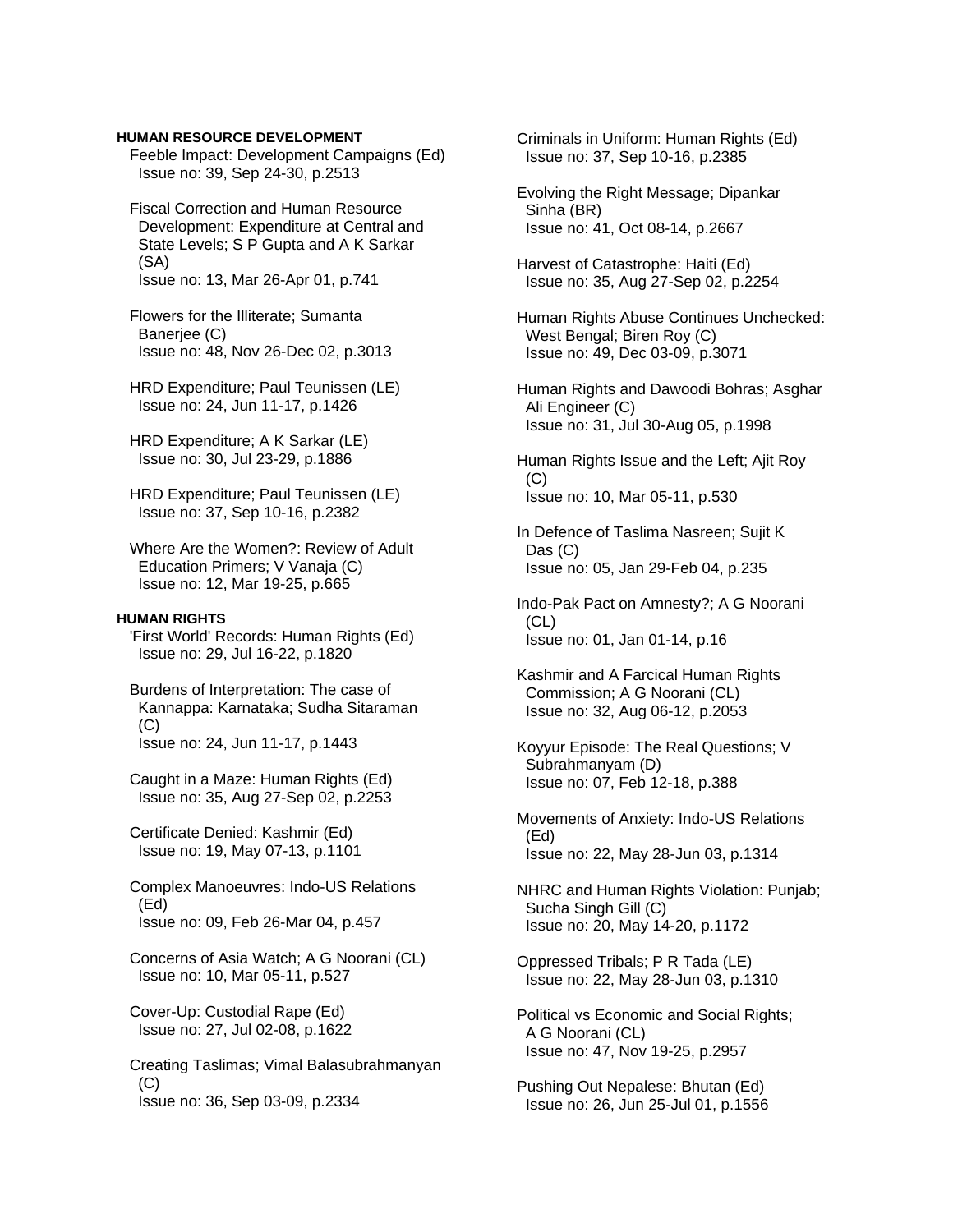## **HUMAN RIGHTS**

 Torture, Human Rights, Legal Rights; Gobinda Mukhoty (C) Issue no: 21, May 21-27, p.1259

 Tragic Backlash: US in Afghanistan (Ed) Issue no: 38, Sep 17-23, p.2458

 UN Human Rights Rapporteurs Censure India; A G Noorani (CL) Issue no: 35, Aug 27-Sep 02, p.2265

 Why People Should Have Rights; Neera Chandhoke (D) Issue no: 41, Oct 08-14, p.2697

## **HUNGER AND STARVATION**

 Dependency Theory, Peasants and Third World Food Crisis; Gail Omvedt (RA) Issue no: 04, Jan 22-28, p.169

### **HYDERABAD**

 Integrating Whose Nation?: Tourists and Terrorists in 'Roja'; Tejaswini Niranjana (C) Issue no: 03, Jan 15-21, p.79

#### **IMF**

 Action against Bretton Woods (LE) Issue no: 27, Jul 02-08, p.1618

 At Speculators' Mercy: Capital Flows (Ed) Issue no: 40, Oct 01-07, p.2569

 Between Friends: A Conversation (C) Issue no: 43, Oct 22-28, p.2783

 Brazil and India: Comparing Notes on Liberalisation; Arvind N Das (C) Issue no: 08, Feb 19-25, p.416

 Celebrating Non-Achievements: World Bank-IMF (Ed) Issue no: 29, Jul 16-22, p.1822

 Class and Surplus Value: Towards a Re-Examination of Concepts; Vinod Vyasulu (RA) Issue no: 31, Jul 30-Aug 05, p.PE60

 Current Account Convertibility (Ed) Issue no: 35, Aug 27-Sep 02, p.2251

 Debt and Democracy in Brazil; Michel Chossudovsky and Micheline Ladouceur (C) Issue no: 25, Jun 18-24, p.1506

 Economic Reform: India and Elsewhere; Lance Taylor (SA) Issue no: 34, Aug 20-26, p.2209

 Effective Exchange Rate for the Rupee; EPW Research Foundation (SS) Issue no: 03, Jan 15-21, p.127

 Fifty Years After (Ed) Issue no: 29, Jul 16-22, p.1819

 Final GATT Agreement: An Assessment; V M Tarkunde (D) Issue no: 36, Sep 03-09, p.2378

 Gender Implications of Adjustment Policy Programme in India: Significance of the Household; Joy R Ranadive (RA) Issue no: 18, Apr 30-May 06, p.WS12

 IMF's Shock Therapy and Russia; R G Gidadhubli (C) Issue no: 20, May 14-20, p.1179

 Much to Answer For: Fund-Bank Meetings (Ed) Issue no: 42, Oct 15-21, p.2704

 Pakistan's Economy in Deep Crises; S Akbar Zaidi (C) Issue no: 28, Jul 09-15, p.1719

 Russia: Towards Economic Collapse; Michel Chossudovsky (C) Issue no: 03, Jan 15-21, p.91

 Shaky Recovery (Ed) Issue no: 25, Jun 18-24, p.1491

 Structural Adjustment and African Development; Sumit Roy (BR) Issue no: 47, Nov 19-25, p.2976

 Towards an Alternative Union Budget; M A Oommen (C) Issue no: 11, Mar 12-18, p.595

 US's Negative Role: IMF-World Bank (Ed) Issue no: 19, May 07-13, p.1102

#### **IMMIGRATION**

 Beurs and Beurettes of France: Crisis of Identity; Lata Murugkar (C) Issue no: 38, Sep 17-23, p.2476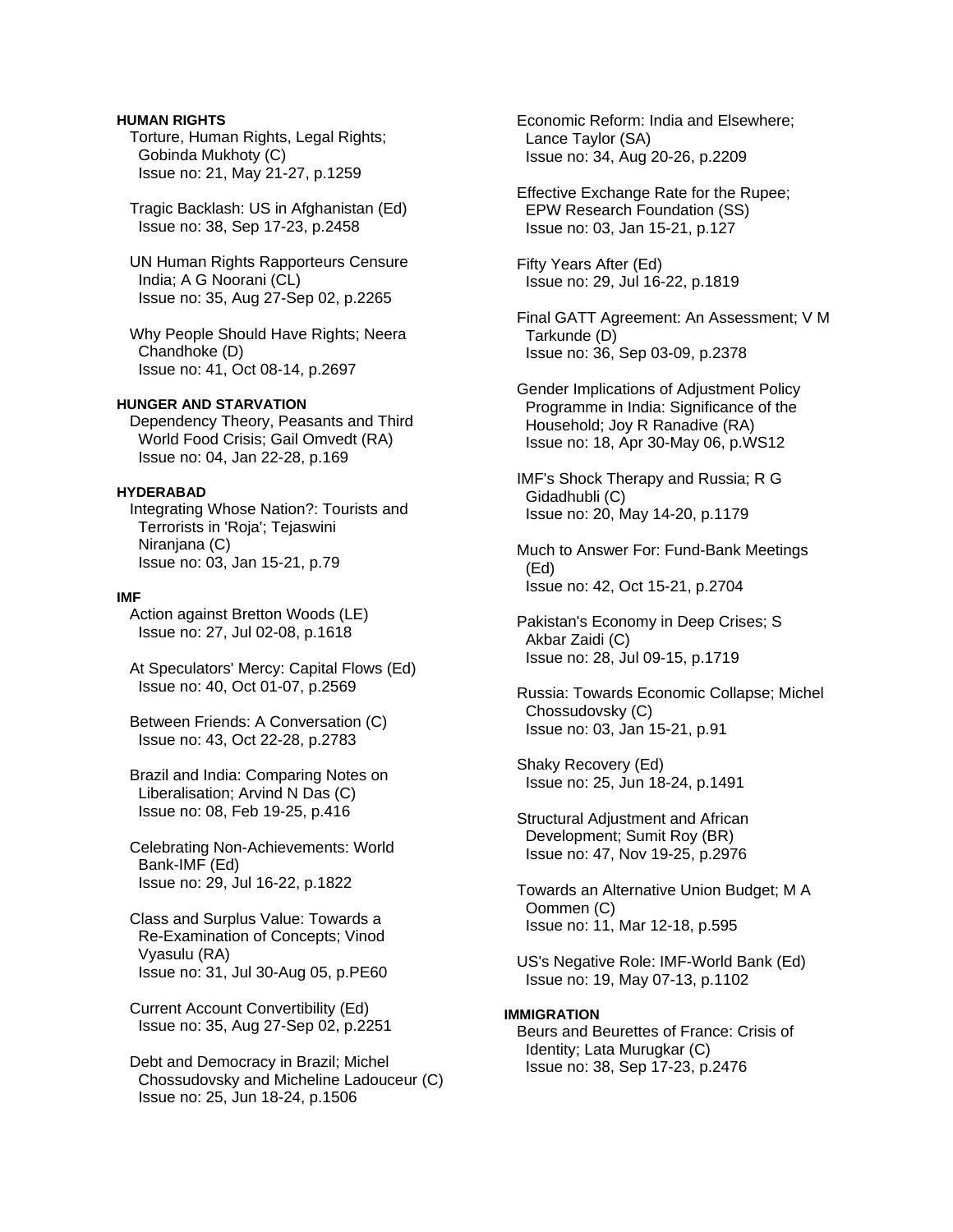## **IMMIGRATION**

 Economic Fusion, Political Fission; Nigel Harris (C) Issue no: 01, Jan 01-14, p.33

 Paying with Their Lives: Indian Workers in West Asia (Ed) Issue no: 21, May 21-27, p.1245

#### **IMMUNIZATION PROGRAMME**

 Immunology, Feminism and Anti-Fertility Vaccines; Vineeta Bal (C) Issue no: 09, Feb 26-Mar 04, p.479

## **IMPERIALISM**

 Countering US Imperialism: Cultural Imperialism versus Cultural Nativism?; Surinder S Jodhka, Shailaja Ramaiyer and S Seethalakshmi (D) Issue no: 53, Dec 31-06, p.3341

 A Credo for Past-Columbian World; Vinay Lal (BR) Issue no: 33, Aug 13-19, p.2142

 Cultural Imperialism in Late 20th Century; James Petras (P) Issue no: 32, Aug 06-12, p.2070

 Dependency Theory, Peasants and Third World Food Crisis; Gail Omvedt (RA) Issue no: 04, Jan 22-28, p.169

 Dependency Theory, Peasants and Third World Food Crisis; Gail Omvedt (RA) Issue no: 04, Jan 22-28, p.169

 The Imperial Elite; Gerald Studdert-Kennedy (BR) Issue no: 28, Jul 09-15, p.1722

 Operation Overlord: On the Eve; Frederic F Clairmont (C) Issue no: 22, May 28-Jun 03, p.1332

## **INCOME TAX**

 Stamp Duty Amnesty Scheme; Nitin Goel (LE) Issue no: 26, Jun 25-Jul 01, p.1554

#### **INDEBTEDNESS**

 Peasantry and Debt; Tirthankar Roy (BR) Issue no: 49, Dec 03-09, p.3086

### **INDEPENDENCE MOVEMENT**

 Brundaban Chandra Raj; Rajni et al Kothari (LE) Issue no: 15, Apr 09-15, p.822

 Difficulty of Understanding Gandhi; Sudhir Chandra (RA) Issue no: 50, Dec 10-16, p.3142

#### **INDIA-CHINA RELATIONS**  China after Deng; S P Seth (C)

Issue no: 20, May 14-20, p.1180

 Old Attitudes: China and India (Ed) Issue no: 32, Aug 06-12, p.2045

 A Tale of Two Countries: China and India; Ashima Goyal (BR) Issue no: 16, Apr 16-29, p.914

## **INDIA-NEPAL RELATIONS**

 Managing India's Nepal Policy: The Raj and After; Parshotam Mehra (P) Issue no: 15, Apr 09-15, p.849

 Role of the Left: Indo-Nepal Relations (Ed) Issue no: 53, Dec 31-06, p.3297

### **INDIA-PAKISTAN RELATIONS**

 Appearance of Movement: Indo-Pakistan Relations (Ed) Issue no: 03, Jan 15-21, p.70

 At People's Level: India-Pakistan Relations (Ed) Issue no: 51, Dec 17-30, p.3174

 Dangerous Game: Pakistan and Kashmir (Ed) Issue no: 11, Mar 12-18, p.581

 India, Pakistan and the US Media; Robi Chakravorti (C) Issue no: 26, Jun 25-Jul 01, p.1583

 Indo-Pak Pact on Amnesty?; A G Noorani (CL) Issue no: 01, Jan 01-14, p.16

 Old Hands at an Old Game; GPD (F) Issue no: 37, Sep 10-16, p.2396

 An Opportunity: Kashmir (Ed) Issue no: 25, Jun 18-24, p.1492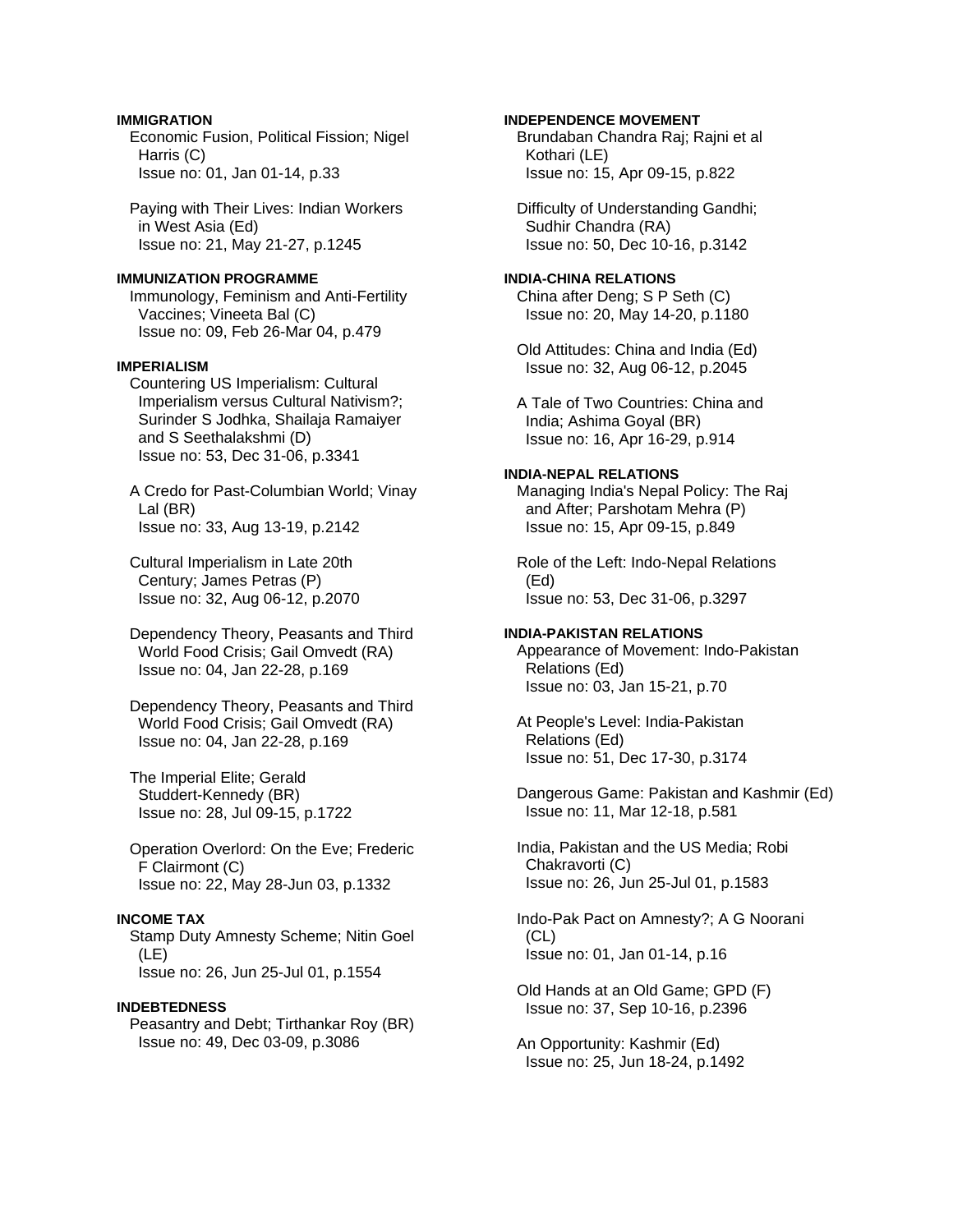### **INDIA-PAKISTAN RELATIONS**

 Waiting for a Miracle (Ed) Issue no: 12, Mar 19-25, p.647

## **INDIA-RUSSIA RELATIONS**

 Auctioning of Rupee Funds: New Issues in Indo-Russian Economic Relations; R G Gidadhubli (C) Issue no: 31, Jul 30-Aug 05, p.1994

 Dancing the American Jig: India-Russia Accord (Ed) Issue no: 28, Jul 09-15, p.1696

 Unreasonable Proposal?: India-Russia (Ed) Issue no: 29, Jul 16-22, p.1821

## **INDIA-SRI LANKA RELATIONS**

 Contraband Trade and Unofficial Capital Transfers between Sri Lanka and India; Muttukrishna Sarvananthan (SA) Issue no: 30, Jul 23-29, p.1948

#### **INDIA-UNITED STATES RELATIONS**

 Complex Manoeuvres: Indo-US Relations (Ed) Issue no: 09, Feb 26-Mar 04, p.457

 Movements of Anxiety: Indo-US Relations (Ed) Issue no: 22, May 28-Jun 03, p.1314

 Strategic Visit: Indo-US Relations (Ed) Issue no: 16, Apr 16-29, p.882

 Under the US Umbrella: New Delhi; BM (C) Issue no: 22, May 28-Jun 03, p.1322

### **INDONESIA**

 Clamp Down on Press in Indonesia; S P Seth (C) Issue no: 37, Sep 10-16, p.2407

 Regrouping in Indonesian Politics; M G G Pillai (C) Issue no: 29, Jul 16-22, p.1849

### **INDUSTRIAL ACCIDENTS**

 Case for Inquiry: Nuclear Safety (Ed) Issue no: 25, Jun 18-24, p.1493

**INDUSTRIAL GROWTH AND DEVELOPMENT**  All Gloss (Ed) Issue no: 22, May 28-Jun 03, p.1311

 Bells Toll for Industry (Ed) Issue no: 03, Jan 15-21, p.67  Case for Caution: Industrial Growth (Ed) Issue no: 39, Sep 24-30, p.2512

 Industrial Growth and Structure: Analysis of Manufacturing Sector in Karnataka; C Upendranadh, M Vijayabaskar and Vinod Vyasulu (RA) Issue no: 48, Nov 26-Dec 02, p.M157

 Industrial Sickness and Corporate Restructuring; Bagaram Tulpule (C) Issue no: 15, Apr 09-15, p.833

 Industrial Sickness: Review of BIFR's Role; M S Narayanan (SA) Issue no: 07, Feb 12-18, p.362

 Kamani to Kanoria: Marxists and Workers' Co-operatives; A K Roy (C) Issue no: 39, Sep 24-30, p.2533

 Policy for Small Industry; K V Ramaswamy (BR) Issue no: 41, Oct 08-14, p.2670

 Role of Design and Informal Share Markets in Success of Sugar Co-operatives; R Rajagopalan and Tushaar Shah (RA) Issue no: 35, Aug 27-Sep 02, p.M129

 Spatial Dimension of Acceleration of Economic Growth in India; Ravindra H Dholakia (SA) Issue no: 35, Aug 27-Sep 02, p.2303

 Trade and External Sector Reforms in Developing Asia: An Overview; Srinivasa Madhur (SA) Issue no: 06, Feb 05-11, p.321

## **INDUSTRIAL INVESTMENT**

 Manufacturing Excellence and Global Competitiveness: Challenges and Opportunities for Indian Industries; Pankaj Chandra and Shukla P R (RA) Issue no: 09, Feb 26-Mar 04, p.M2

## **INDUSTRIAL LABOUR**

 Kanoria Jute Workers' Historic Struggle: Labour Under Left Front-II (C) Issue no: 01, Jan 01-14, p.22

 A Labour History of Social Security and Mutual Assistance in India; Ranajit Das Gupta (SA) Issue no: 11, Mar 12-18, p.612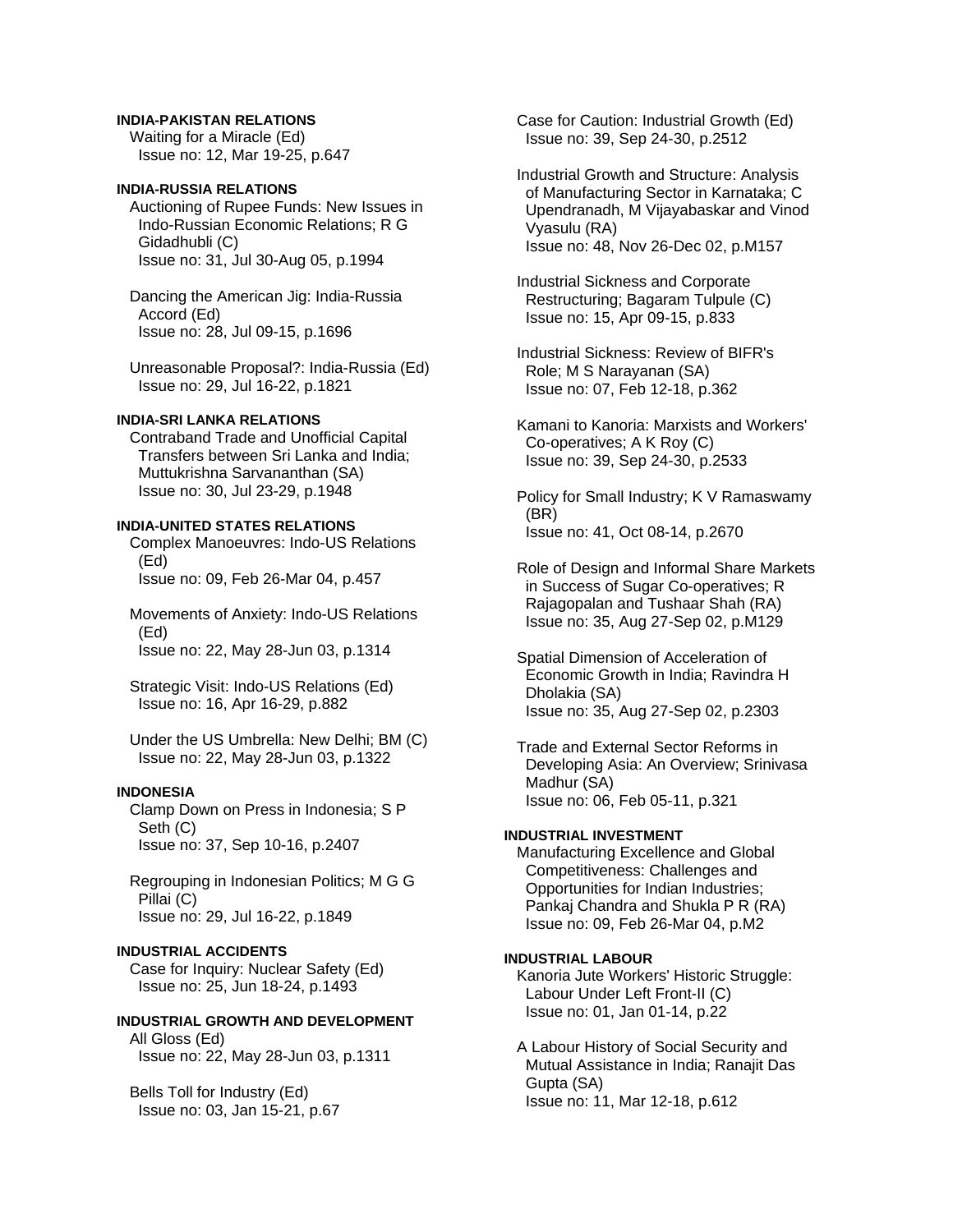## **INDUSTRIAL LABOUR**

 New Hurdles: Workers (Ed) Issue no: 03, Jan 15-21, p.69

 Poor Addition to a Rich Literature; Bagaram Tulpule (BR) Issue no: 38, Sep 17-23, p.2488

 Trade Union Participation and Development of Class-Consciousness; Pravin J Patel (SA) Issue no: 36, Sep 03-09, p.2368

 Ugly Patterns: Workers Health (Ed) Issue no: 41, Oct 08-14, p.2638

 Workers' Health (Ed) Issue no: 33, Aug 13-19, p.2111

## **INDUSTRIAL POLICY**

 Explanation Overdue: CPI(M) (Ed) Issue no: 43, Oct 22-28, p.2773

 Japan's Changing Political Economy: Domestic Roots of Changing International Relations; E Sridharan (SA) Issue no: 37, Sep 10-16, p.2418

 Major's Little England: Corporate Meltdown; Frederic F Clairmont (C) Issue no: 27, Jul 02-08, p.1645

 Manufacturing Excellence and Global Competitiveness: Challenges and Opportunities for Indian Industries; Pankaj Chandra and Shukla P R (RA) Issue no: 09, Feb 26-Mar 04, p.M2

 Policy for Small Industry; K V Ramaswamy (BR) Issue no: 41, Oct 08-14, p.2670

 Regional Imbalances in Indian Economy over Plan Periods; P C Sarker (SA) Issue no: 11, Mar 12-18, p.621

 Structural Adjustment: Industrial and Environmental Concerns; Shobha Raghuram, Heiko Sievers and Vinod Vyasulu (C) Issue no: 04, Jan 22-28, p.164

 Textiles: A Study in Intervention; Tirthankar Roy (BR) Issue no: 18, Apr 30-May 06, p.1067  What Has Gone Wrong with the Economic Reforms?; EPW Research Foundation (C) Issue no: 18, Apr 30-May 06, p.1049

 Where Are the Entrepreneurs?: What the Data Reveal for Tamil Nadu; Padmini Swaminathan (RA) Issue no: 22, May 28-Jun 03, p.M64

 Workers as Shareholders: Case for Closer Examination; Sharit K Bhowmik (C) Issue no: 40, Oct 01-07, p.2580

## **INDUSTRIAL POLLUTION**

 Managing Waste: Ecological, Economic and Social Dimensions; Sandhya Venkateswaran (C) Issue no: 45, Nov 05-18, p.2907

 Workers' Health (Ed) Issue no: 33, Aug 13-19, p.2111

### **INDUSTRIAL PRODUCTION**

 Case for Caution: Industrial Growth (Ed) Issue no: 39, Sep 24-30, p.2512

 Estimates for Private Corporate Sector: A Note; N Shanta (SA) Issue no: 29, Jul 16-22, p.1874

 Industrial Production; EPW Research Foundation (S) Issue no: 05, Jan 29-Feb 04, p.217

 Industrial Production; EPW Research Foundation (S) Issue no: 09, Feb 26-Mar 04, p.461

 Industrial Production; EPW Research Foundation (S) Issue no: 12, Mar 19-25, p.653

 Industrial Production; EPW Research Foundation (S) Issue no: 20, May 14-20, p.1165

 Industrial Production; EPW Research Foundation (S) Issue no: 23, Jun 04-10, p.1369

 Industrial Production; EPW Research Foundation (S) Issue no: 29, Jul 16-22, p.1825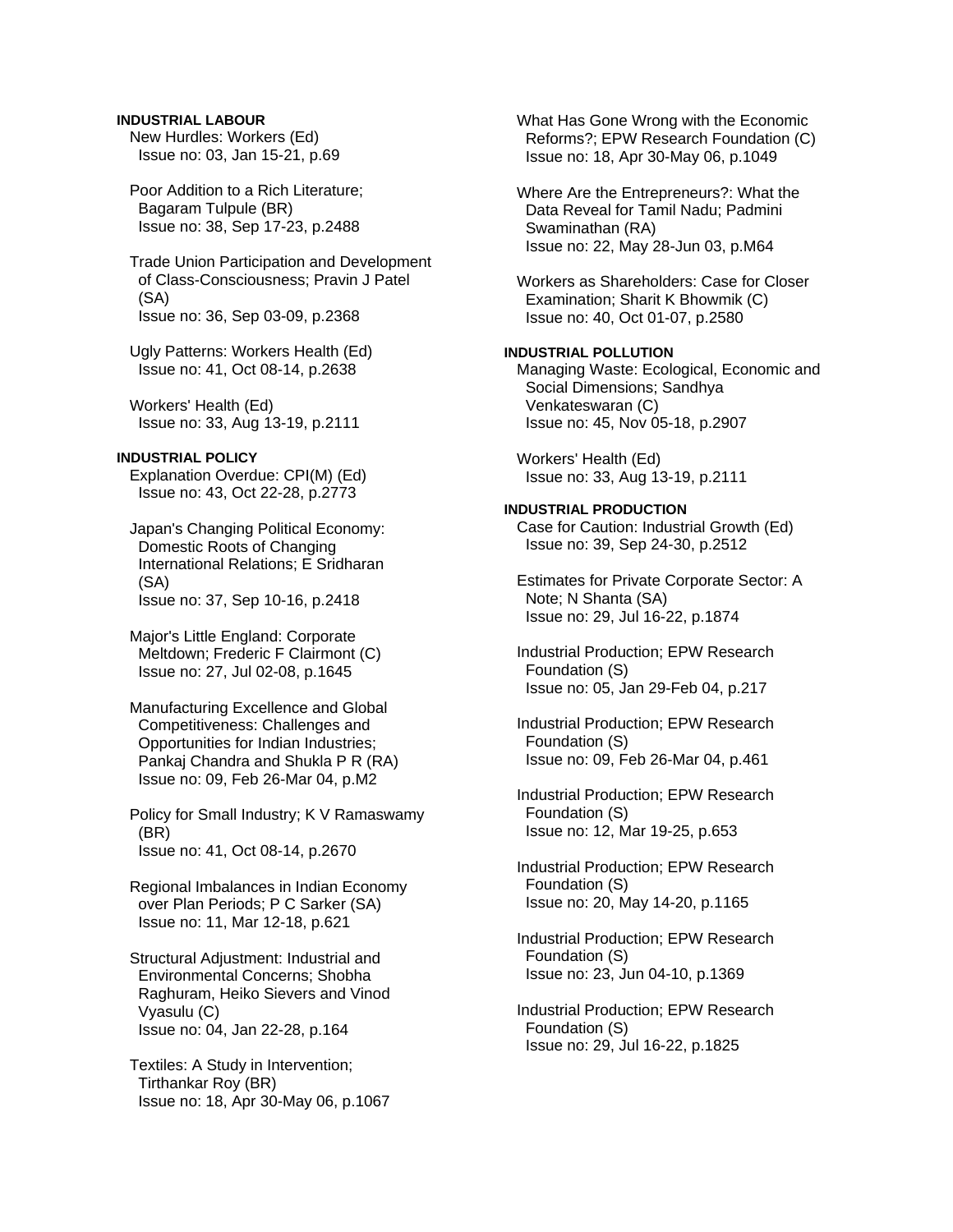## **INDUSTRIAL PRODUCTION**

 Industrial Production; EPW Research Foundation (S) Issue no: 30, Jul 23-29, p.1893

 Industrial Production; EPW Research Foundation (S) Issue no: 36, Sep 03-09, p.2325

 Industrial Production; EPW Research Foundation (S) Issue no: 39, Sep 24-30, p.2517

 Industrial Production; EPW Research Foundation (S) Issue no: 41, Oct 08-14, p.2641

 Industrial Production; EPW Research Foundation (S) Issue no: 48, Nov 26-Dec 02, p.3009

 Industrial Production; EPW Research Foundation (S) Issue no: 25, Jun 18-24, p.1497

 Industrial Production; EPW Research Foundation (S) Issue no: 51, Dec 17-30, p.3176

## **INDUSTRIAL RELATIONS**

 Employers' Offensive: Industrial Relations (Ed) Issue no: 25, Jun 18-24, p.1493

 Strike Statistics: Conceptual Issues; K R Shyam Sunder (SA) Issue no: 05, Jan 29-Feb 04, p.257

## **INDUSTRIAL RESTRUCTURING**

 Industrial Sickness and Corporate Restructuring; Bagaram Tulpule (C) Issue no: 15, Apr 09-15, p.833

 Labour Adjustment as a Part of Industrial Restructuring: Human Dimensions of Liberalisation; S L Rao (SA) Issue no: 06, Feb 05-11, p.313

 New Economic Policy and Trade Union Response; Sarath Davala (C) Issue no: 08, Feb 19-25, p.406

## **INDUSTRIAL STATISTICS**

 Estimates for Private Corporate Sector: A Note; N Shanta (SA) Issue no: 29, Jul 16-22, p.1874

### **INFANT AND CHILD MORTALITY**

 China's One-Child Policy: Implication for Population Aging; S Irudaya Rajan (SA) Issue no: 38, Sep 17-23, p.2502

 Healthy Children, Hungry Adults?; Siddharth Dube (C) Issue no: 05, Jan 29-Feb 04, p.229

 Need for Public Debate; P Alamela (LE) Issue no: 01, Jan 01-14, p.2

 Preventable Deaths: Meternal Health (Ed) Issue no: 06, Feb 05-11, p.272

## **INFLATION**

 Cosmetic Gestures (Ed) Issue no: 21, May 21-27, p.1243

 England: Then and Now; Anirudha Gupta (C) Issue no: 07, Feb 12-18, p.353

 Food Shortages in Russia; Arup Banerji (SA) Issue no: 19, May 07-13, p.1147

 Inflation and the Rural Poor; S D Sawant (P) Issue no: 09, Feb 26-Mar 04, p.483

 Inflation in India during the 80s: An Analytical Review; A K Nag and G P Samanta (SA) Issue no: 08, Feb 19-25, p.431

 Inflation's Return (Ed) Issue no: 14, Apr 02-08, p.763

 On Inflation and Subsidy; Ranjit Sau (SA) Issue no: 16, Apr 16-29, p.937

 On Inflation and Subsidy; Sudipto Mundle and M Govinda Rao (LE) Issue no: 44, Oct 29-Nov 04, p.2838

 Price Signals (Ed) Issue no: 53, Dec 31-06, p.3295

 Safety Net or a Trap for the Vulnerable?; Arun Kumar (BR) Issue no: 44, Oct 29-Nov 04, p.2865

 Transition from Stabilisation to Growth; Hiranya Mukhopadhyay (BR) Issue no: 18, Apr 30-May 06, p.1068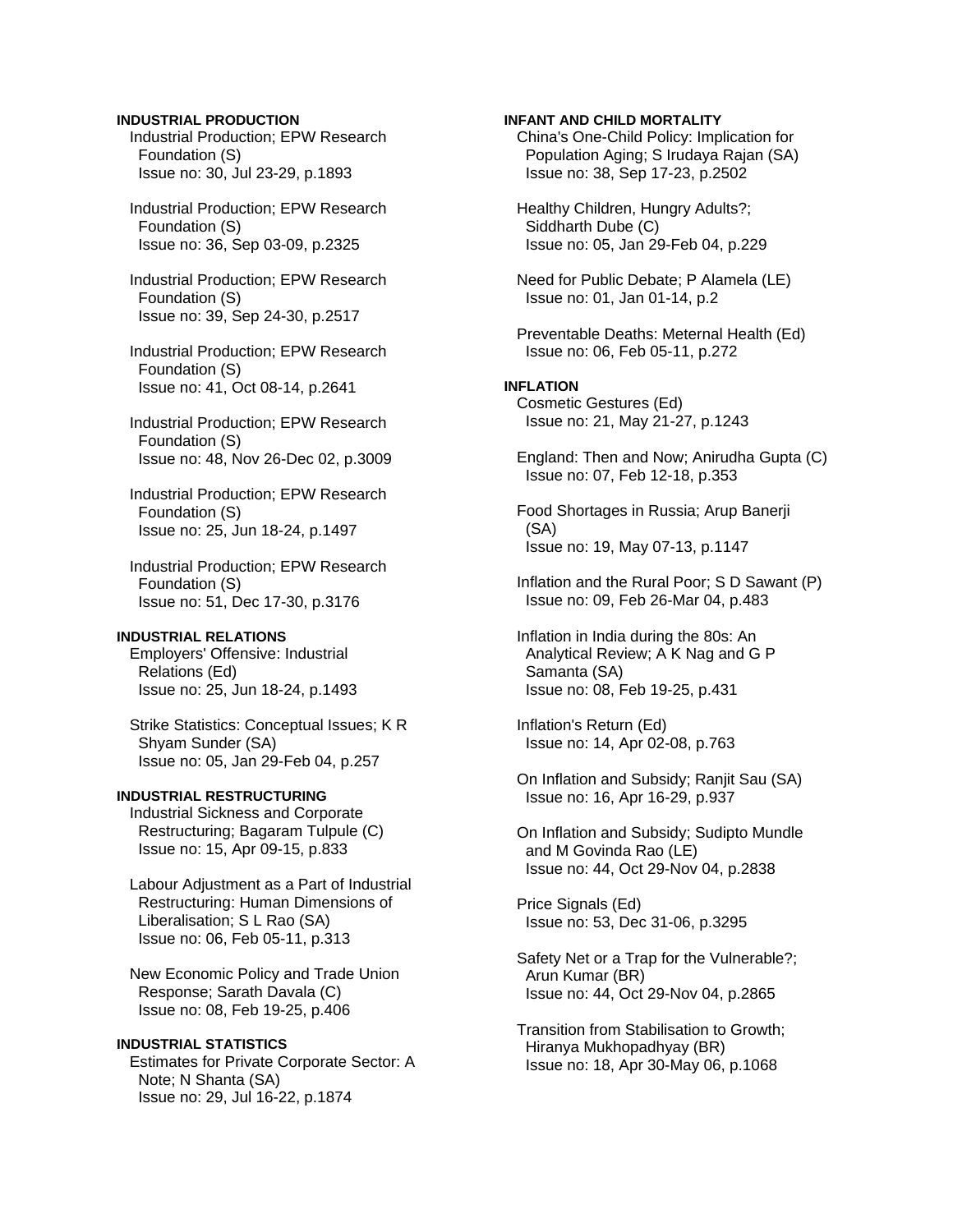## **INFLATION**

 Whistling in the Dark (Ed) Issue no: 18, Apr 30-May 06, p.1039

**INFORMAL SECTOR**  Political Reading of Calcutta Riots; Arup Kumar Sen (LE) Issue no: 53, Dec 31-06, p.3294

 Urban Informal Sector and Communal Violence: Case Study of 1992 Riots in Calcutta; Ishita Mukhopadhyay (SA) Issue no: 35, Aug 27-Sep 02, p.2299

### **INSURGENCY**

 Tension over Chakma Issue: Arunachal Pradesh; Anup Saikia (C) Issue no: 53, Dec 31-06, p.3311

## **INTELLECTUAL PROPERTY**

 Trade Related Intellectual Property Rights and GATT: A Theoretical Evaluation; Sugata Marjit (SA) Issue no: 53, Dec 31-06, p.3327

#### **INTELLECTUALS**

 Education Dilemma; Sadhna Saxena (C) Issue no: 21, May 21-27, p.1257

 Goan Intellectuals and Goan Identity: An Unresolved Conflict; Pramod Kale (P) Issue no: 16, Apr 16-29, p.909

 An Indian Intellectual's Anguish; A G Noorani (BR) Issue no: 19, May 07-13, p.1129

 Remembering C V Subbarao; Ramachandra Guha (C) Issue no: 05, Jan 29-Feb 04, p.227

 Secularism and Intellectuals; Andre Beteille (SA) Issue no: 10, Mar 05-11, p.559

 Secularism and the Intellectuals; T N Madan (D) Issue no: 18, Apr 30-May 06, p.1095

## **INTEREST RATES**

 Adjustment Programmes and Interest Rate Policy; Arun Ghosh (F) Issue no: 25, Jun 18-24, p.1501

 Financial Dualism and Virtual Interest Rates: Case of India; Wojciech W Charemza and Subrata Ghatak (SA) Issue no: 15, Apr 09-15, p.871

 Harsh on Savers: The Economy (Ed) Issue no: 51, Dec 17-30, p.3173

 Interest Rate Trends: Money Market (Ed) Issue no: 40, Oct 01-07, p.2570

 Interest Rates; EPW Research Foundation (S) Issue no: 40, Oct 01-07, p.2573

 Interest Rates; EPW Research Foundation (S) Issue no: 45, Nov 05-18, p.2895

 Money Market Rates of Interest; EPW Research Foundation (S) Issue no: 49, Dec 03-09, p.3059

 Over to Open Market Operations; EPW Research Foundation (MMR) Issue no: 50, Dec 10-16, p.3120

 Profitable and Socially Responsible Banking; N P Kurup (C) Issue no: 34, Aug 20-26, p.2197

#### **INTERNATIONAL AFFAIRS**

 The Cold Peace: International Affairs (Ed) Issue no: 49, Dec 03-09, p.3057

#### **INTERNATIONAL CAPITAL MARKET**

 International Capital and National Economic Policy: A Critique of India's Economic Reforms; Prabhat Patnaik (SA) Issue no: 12, Mar 19-25, p.683

## **INTERNATIONAL FINANCIAL SYSTEM**

 Crises, Crashes and Speculation: Hegemonic Cycles of Capitalist World-Economy and International Financial System; Krishnendu Ray (RA) Issue no: 31, Jul 30-Aug 05, p.PE86

 The Grand Malediction: Bretton Woods in Retrospect; Frederic F Clairmont (C) Issue no: 42, Oct 15-21, p.2727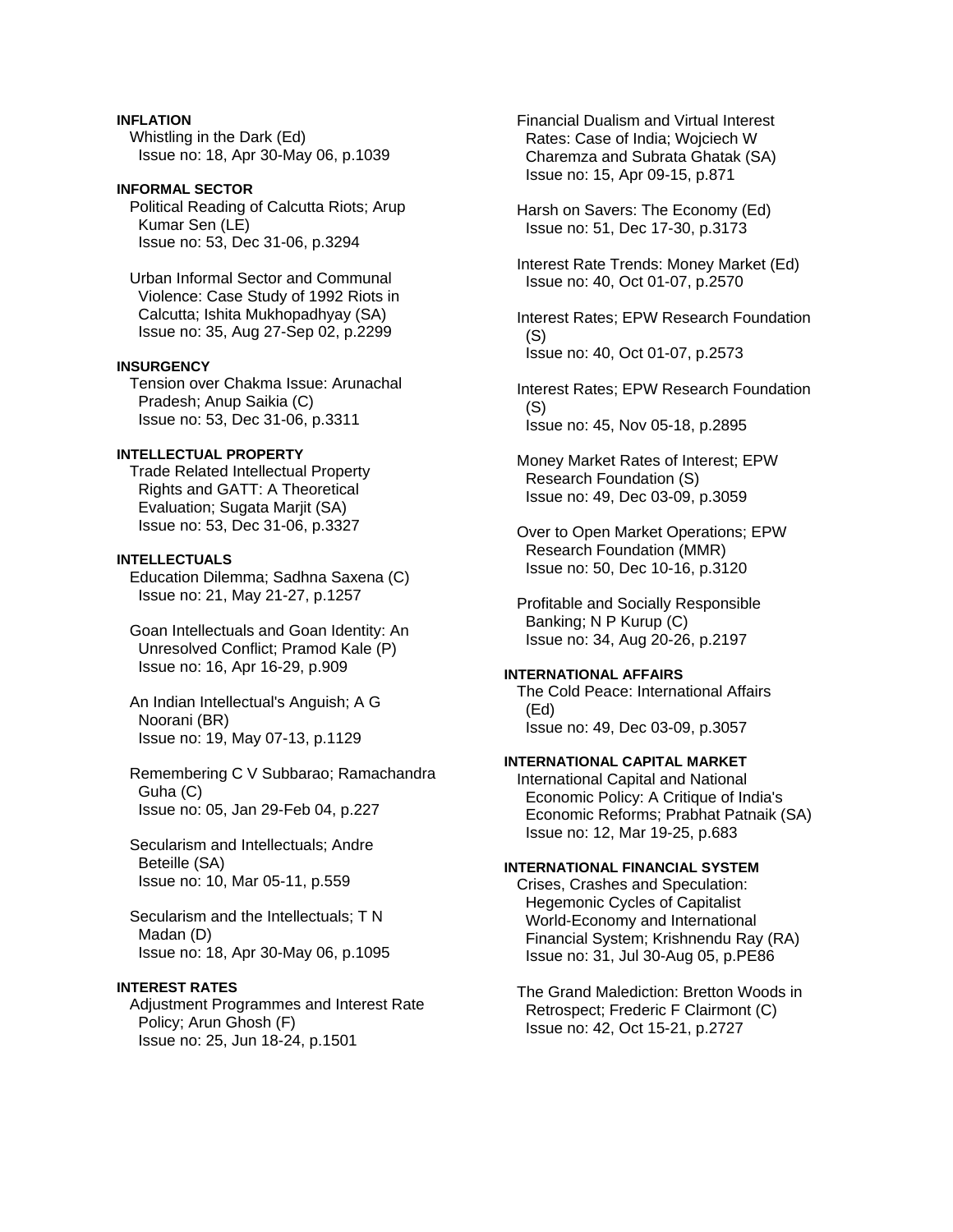### **INTERNATIONAL POLITICS**

 China's Slow-Changing Polity; Parshotam Mehra (BR) Issue no: 53, Dec 31-06, p.3324

 China's Slow-Changing Polity; Parshotam Mehra (BR) Issue no: 53, Dec 31-06, p.3324

 China's Slow-Changing Polity; Parshotam Mehra (BR) Issue no: 53, Dec 31-06, p.3324

 China's Slow-Changing Polity; Parshotam Mehra (BR) Issue no: 53, Dec 31-06, p.3324

 Level Playing Field: South Africa (Ed) Issue no: 13, Mar 26-Apr 01, p.710

# **INTERNATIONAL RELATIONS**

 Chimera of Unification: Yemen (Ed) Issue no: 25, Jun 18-24, p.1494

 Jordan-Israel Agreement: Palestine (Ed) Issue no: 47, Nov 19-25, p.2950

 Looking the Other Way: At Western 'Doublethink'; Philippa Tristram (SA) Issue no: 53, Dec 31-06, p.3333

 Narasimha Rao Visits Jurassic Park; GPD  $(F)$ Issue no: 22, May 28-Jun 03, p.1321

# **INTERNATIONAL RELATIONS + COUNTRIES**

 Russian Proposal: Defence (Ed) Issue no: 47, Nov 19-25, p.2949

# **INTERNATIONAL TRADE**

 Intellectual Property Rights, TRIPs and Technology Transfer; Tarun Kabiraj (SA) Issue no: 47, Nov 19-25, p.2990

 International Trade and the Agricultural Sector in India; Deepak Nayyar and Abhijit Sen (SA) Issue no: 20, May 14-20, p.1187

#### **INVESTMENT**

 Going Downhill: Saving and Investment (Ed) Issue no: 11, Mar 12-18, p.580

### **IRON AND STEEL INDUSTRY**

 IISCO Privatisation: The Real Issue; A K Roy (C) Issue no: 20, May 14-20, p.1171

 Indian Steel Industry: Problems and Prospects; Arun Ghosh (F) Issue no: 33, Aug 13-19, p.2121

 Steel Industry: India and China; Bernard D'Mello (BR) Issue no: 40, Oct 01-07, p.2600

### **IRRIGATION**

 Reclamation of Degraded Lands within Canal Commands; B D Dhawan (SA) Issue no: 40, Oct 01-07, p.2625

 Tenancy in the Context of Irrigation Uncertainty: Role of the Leading Input in Shaping Institutions; D Narayana and K N Nair (RA) Issue no: 39, Sep 24-30, p.A129

#### **IRRIGATION POLICY AND MANAGEMENT**

 Are Groundwater Markets Viable in Uttar Pradesh?; R Maria Saleth (BR) Issue no: 11, Mar 12-18, p.606

 Decline of Tank Irrigation; K Sivasubramaniyan (BR) Issue no: 09, Feb 26-Mar 04, p.486

 Emerging Water Markets; B D Dhawan (BR) Issue no: 43, Oct 22-28, p.2808

 Major and Medium Irrigation Schemes: Towards Better Financial Performance; Ashok Gulati, Mark Svendsen and Nandini Roy Choudhury (RA) Issue no: 26, Jun 25-Jul 01, p.A72

 Role of Water Rights in Farmer-Managed Hill Irrigation Systems; Ramesh Chand (RA) Issue no: 13, Mar 26-Apr 01, p.A26

 Social Cost-Benefit Analysis of Investment in Irrigation; Rajender Singh (SA) Issue no: 20, May 14-20, p.1210

 Towards a New Water Institution: Economics, Law and Policy; R Maria Saleth (RA) Issue no: 39, Sep 24-30, p.A147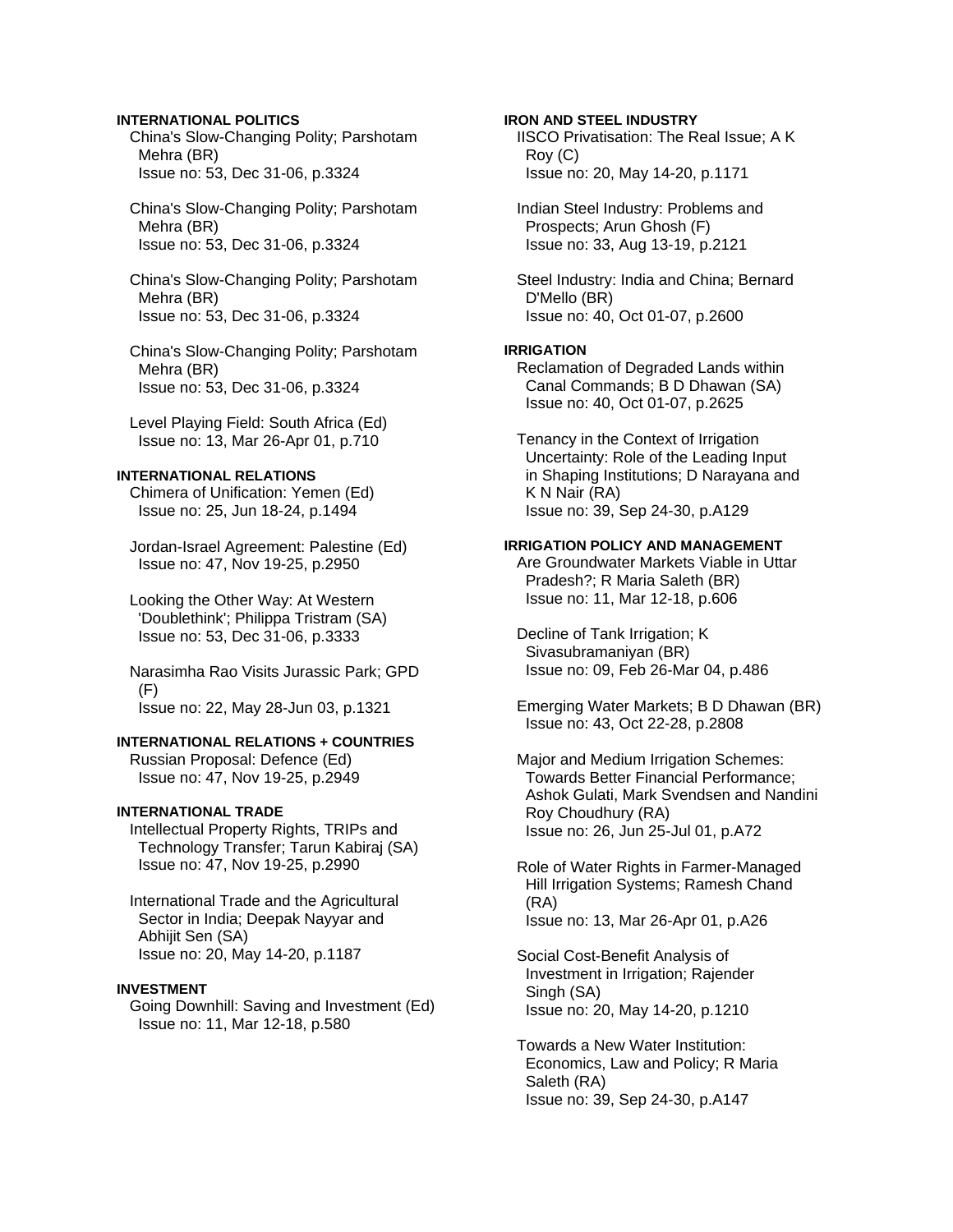### **IRRIGATION POLICY AND MANAGEMENT**

 Towards Revival of Small Water Bodies; K Sivasubramaniyan (BR) Issue no: 30, Jul 23-29, p.1936

 Transferring Irrigation Management to Farmers; A Vaidyanathan (C) Issue no: 47, Nov 19-25, p.2965

#### **ISLAM**

 The Kingdome of Darkness or the Problem of Culture; G P Deshpande (SA) Issue no: 29, Jul 16-22, p.1864

### **ISRAEL**

 Greening the Desert the Israeli Way: Is It Good Economics?; S Ramanathan (C) Issue no: 09, Feb 26-Mar 04, p.476

### **JAMMU AND KASHMIR**

 'Humsheera', 'Humsaya': Sisters, Neighbours: Women's Testimonies from Kashmir; Ritu Dewan (C) Issue no: 41, Oct 08-14, p.2654

 1984 Riots and Indian Polity; Navendu Rai (LE) Issue no: 50, Dec 10-16, p.3110

 Appearance of Movement: Indo-Pakistan Relations (Ed) Issue no: 03, Jan 15-21, p.70

 Certificate Denied: Kashmir (Ed) Issue no: 19, May 07-13, p.1101

 Crack-Down on Kashmiri Activists; Deena Dayalan (LE) Issue no: 37, Sep 10-16, p.2382

 Criminal Silence; Gautam Navlakha (BR) Issue no: 01, Jan 01-14, p.41

 Dangerous Game: Pakistan and Kashmir (Ed) Issue no: 11, Mar 12-18, p.581

 The Detentions of Lone and Geelani; A G Noorani (CL) Issue no: 23, Jun 04-10, p.1373

 A Government Running Out of Options: New Delhi; BM (C) Issue no: 35, Aug 27-Sep 02, p.2266

 Hiding the Truth: Enforced Disappearance (Ed) Issue no: 05, Jan 29-Feb 04, p.213

 International Red Cross and India; A G Noorani (CL) Issue no: 30, Jul 23-29, p.1897

 Is It Constitutional to Ban Demand for Plebiscite in Kashmir?; A G Noorani (CL) Issue no: 13, Mar 26-Apr 01, p.719

 Kashmir and A Farcical Human Rights Commission; A G Noorani (CL) Issue no: 32, Aug 06-12, p.2053

 Kashmir: At the Edge of the Possible; Gautam Navlakha (C) Issue no: 38, Sep 17-23, p.2465

 Mirror Images: Kashmir (Ed) Issue no: 13, Mar 26-Apr 01, p.709

 On the Border of Fascism: Manufacture of Consent in Roja; Rustom Bharucha (P) Issue no: 23, Jun 04-10, p.1389

 An Opportunity: Kashmir (Ed) Issue no: 25, Jun 18-24, p.1492

 Too Little, Too Late?: Kashmir (Ed) Issue no: 47, Nov 19-25, p.2950

 Unfinished Task of Partition; S R Sen (P) Issue no: 41, Oct 08-14, p.2664

 Waiting for a Miracle (Ed) Issue no: 12, Mar 19-25, p.647

 Wrong Elements: Kashmir (Ed) Issue no: 14, Apr 02-08, p.765

# **JAPAN**

 Gender Question in Modern Japanese Literature; Unita Sachidanand (P) Issue no: 01, Jan 01-14, p.35

 Japan's Changing Political Economy: Domestic Roots of Changing International Relations; E Sridharan (SA) Issue no: 37, Sep 10-16, p.2418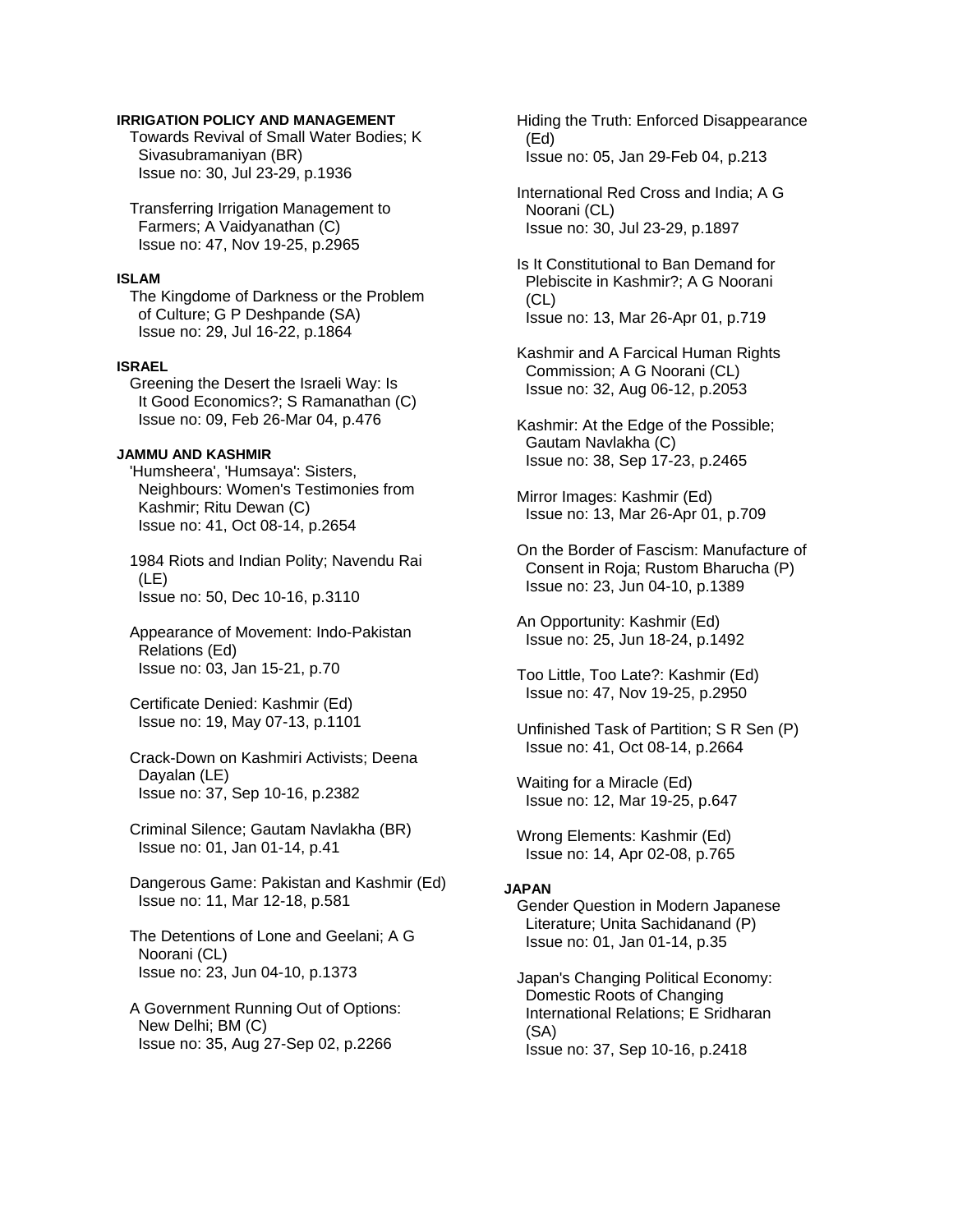### **JAPAN**

 Japan's Constitutional Debate; S P Seth  $(C)$ Issue no: 16, Apr 16-29, p.907

 Russo-Japanese Cold War; S P Seth (C) Issue no: 13, Mar 26-Apr 01, p.732

#### **JHARKHAND**

 Jharkhand Area Autonomous Council: One Step Forward or Two Steps Back?; A K Roy (C) Issue no: 49, Dec 03-09, p.3065

 Jharkhand: Focus on Culture; Tilak D Gupta (BR) Issue no: 22, May 28-Jun 03, p.1336

 Little Autonomy in Jharkhand Autonomous Council; Tilak D Gupta (C) Issue no: 45, Nov 05-18, p.2905

 Netarhat Field-Firing Range: Tribals in Danger; Ranjit Tigga (C) Issue no: 08, Feb 19-25, p.410

#### **JUDICIARY**

 Crime and Punishment: Judiciary (Ed) Issue no: 47, Nov 19-25, p.2948

 Dunkel Text and the Constitution: Areas of Conflict; Prem Kumar (C) Issue no: 12, Mar 19-25, p.664

 In Defence of India: Supreme Court and Terrorism; K Balagopal (C) Issue no: 32, Aug 06-12, p.2054

 Notions of Justice; S P Sathe (BR) Issue no: 15, Apr 09-15, p.854

# **JUTE INDUSTRY AND TEXTILES**

 At a Dead-End: Working Class (Ed) Issue no: 33, Aug 13-19, p.2114

 Bankrupt Landlord's Bailiff: West Bengal; Ajit Roy (C) Issue no: 24, Jun 11-17, p.1440

 Colonial State and Colonial Working Conditions: Aspects of the Experience of Bengal Jute Mill Hands, 1881-1930; Parimal Ghosh (SA) Issue no: 31, Jul 30-Aug 05, p.2019

 Complex Patterns; Kanakalatha Mukund (BR) Issue no: 32, Aug 06-12, p.2078

 In Limbo Still: Kanoria Workers (Ed) Issue no: 24, Jun 11-17, p.1430

 Kanoria Jute Workers' Historic Struggle: Labour Under Left Front-II (C) Issue no: 01, Jan 01-14, p.22

 Labour under Left Front; S N Roy (LE) Issue no: 07, Feb 12-18, p.334

 Police Assault on Dissenters: Andhra Pradesh; K Narendra Mohan (C) Issue no: 13, Mar 26-Apr 01, p.731

 Trade Unions Abdicate: Labour Under Left Front-I (C) Issue no: 01, Jan 01-14, p.20

 Working Class and Left Front; Rahul and Ajit Roy (LE) Issue no: 16, Apr 16-29, p.878

### **KANPUR**

 Communal Violence in Kanpur; Asghar Ali Engineer (C) Issue no: 09, Feb 26-Mar 04, p.473

### **KARNATAKA**

 Administering Land Reforms in Karnataka; S V Deshpande and Vijayakumar Torgal  $(C)$ Issue no: 33, Aug 13-19, p.2132

 Atrocities on Dalits in Gulbarga: Upper Caste Hold on Police; S J Ambrose Pinto  $(C)$ Issue no: 16, Apr 16-29, p.897

 BJP's High Stakes: Karnataka (Ed) Issue no: 47, Nov 19-25, p.2949

 Burdens of Interpretation: The case of Kannappa: Karnataka; Sudha Sitaraman (C) Issue no: 24, Jun 11-17, p.1443

 Decline of Tank Irrigation; K Sivasubramaniyan (BR) Issue no: 09, Feb 26-Mar 04, p.486

 Extending Reservations; V K Natraj (LE) Issue no: 32, Aug 06-12, p.2042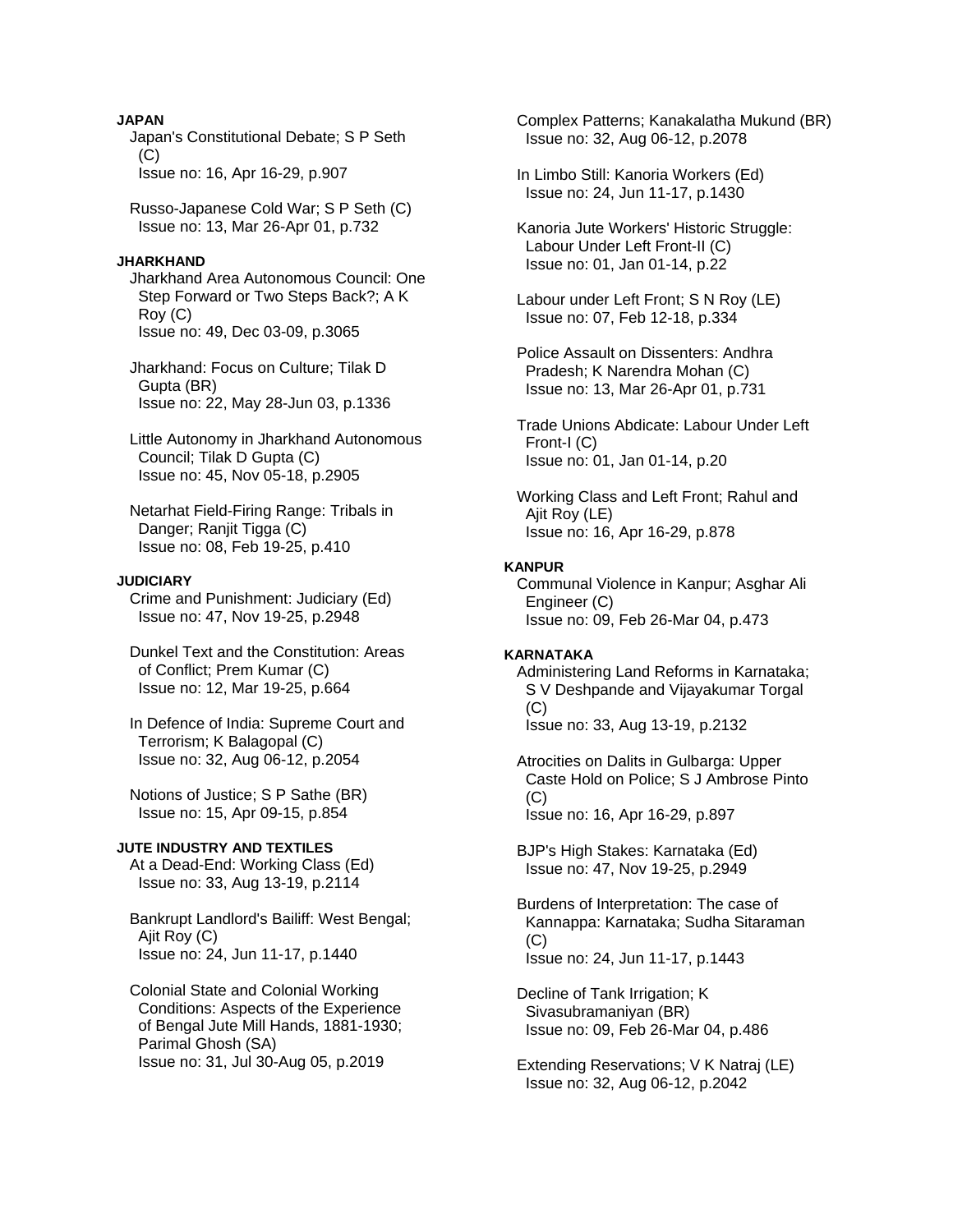**KARNATAKA**  Holding Operation: Karnataka (Ed) Issue no: 16, Apr 16-29, p.880

 Industrial Growth and Structure: Analysis of Manufacturing Sector in Karnataka; C Upendranadh, M Vijayabaskar and Vinod Vyasulu (RA) Issue no: 48, Nov 26-Dec 02, p.M157

 Karnataka Assembly Elections: An Overview; Ambrose Pinto (C) Issue no: 53, Dec 31-06, p.3309

 Karnataka Cabinet Reshuffle: Unviable; Ambrose Pinto (C) Issue no: 25, Jun 18-24, p.1511

 Lurching to the Right? Karnataka and the BJP; Janaki Nair (C) Issue no: 53, Dec 31-06, p.3308

 Panchayat Election Fiasco: Karnataka (Ed) Issue no: 21, May 21-27, p.1244

 Politics of Capitation Colleges: Karnataka; Ambrose Pinto (C) Issue no: 01, Jan 01-14, p.31

 Politics of Reservation: Karnataka; Ambrose Pinto (C) Issue no: 35, Aug 27-Sep 02, p.2270

 Public Distribution System as Safety Net: Who Is Saved?; Jos E Mooij (SA) Issue no: 03, Jan 15-21, p.119

 Steady Advance to Backwardness; V K Natraj (C) Issue no: 28, Jul 09-15, p.1713

 Unjustified Dilution: Karnataka (Ed) Issue no: 32, Aug 06-12, p.2044

# **KASHMIR DISPUTE**

 Mirror Images: Kashmir (Ed) Issue no: 13, Mar 26-Apr 01, p.709

### **KERALA**

 'Battle against Their Own Minds': Notes on Literate Kerala; Krishna Kumar (C) Issue no: 07, Feb 12-18, p.345

 Ammonia Storage Tank to be Decommissioned; K Aravindakshan (C) Issue no: 18, Apr 30-May 06, p.1060

 Biological Parks, Forest Fires; S Unnikrishnan (C) Issue no: 08, Feb 19-25, p.415

 Development and Women's Work in Kerala: Interactions and Paradoxes; Rachel Kumar (SA) Issue no: 51, Dec 17-30, p.3249

 Kerala Model Scrutinised (LE) Issue no: 38, Sep 17-23, p.2454

 Kerala Panchayati Raj Bill; Abu et al Abraham (LE) Issue no: 14, Apr 02-08, p.762

 Kerala's Story; Robin Jeffrey (BR) Issue no: 10, Mar 05-11, p.549

 Leakage as Excuse: Anti-Poverty Programmes (Ed) Issue no: 31, Jul 30-Aug 05, p.1984

 Liberalisation and Small Industry: Need for New Growth Strategy in Kerala; K K Subrahmanian and P Mohanan Pillai (SA) Issue no: 33, Aug 13-19, p.2168

 Only a Shell: Panchayat Raj (Ed) Issue no: 23, Jun 04-10, p.1366

 Public Distribution System as Safety Net: Who Is Saved?; Jos E Mooij (SA) Issue no: 03, Jan 15-21, p.119

 Rural Non-Agricultural Employment in Kerala: Some Emerging Tendencies; Mridul Eapen (SA) Issue no: 21, May 21-27, p.1285

 Science for the People; Shoba Varghese and T G Arun (BR) Issue no: 40, Oct 01-07, p.2603

 Traditional Fisherfolk Fight New Economic Policy; Mukul (C) Issue no: 09, Feb 26-Mar 04, p.475

 Women, Kerala and Some Development Issues; K Saradamoni (SA) Issue no: 09, Feb 26-Mar 04, p.501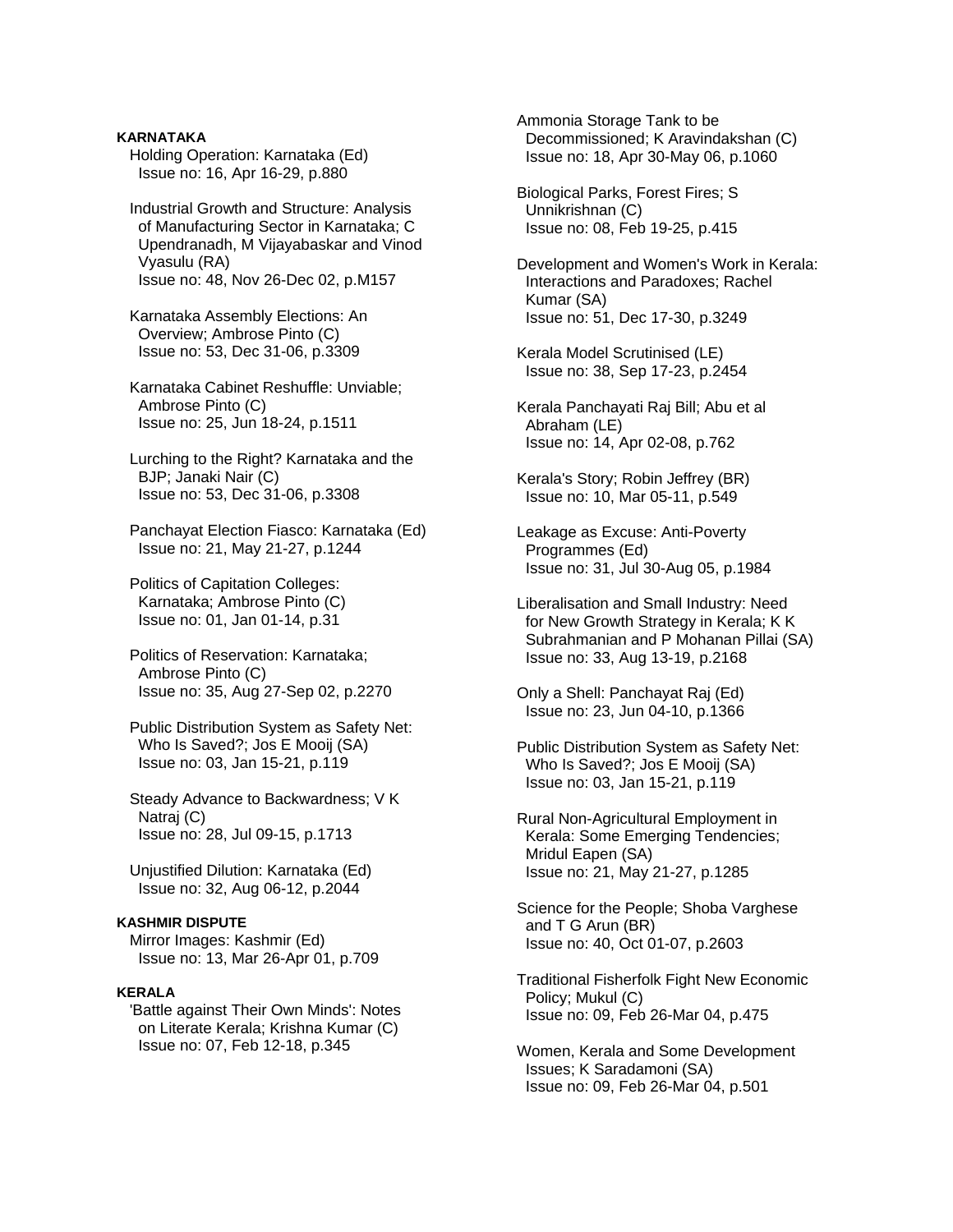### **KEYNESIAN ECONOMICS**

 Dependency Theory, Peasants and Third World Food Crisis; Gail Omvedt (RA) Issue no: 04, Jan 22-28, p.169

 Developing Economy Macroeconomics: Fresh Perspectives; Ashima Goyal (SA) Issue no: 48, Nov 26-Dec 02, p.3041

 Keynes's Indian Connection; Arun Banerji (BR) Issue no: 34, Aug 20-26, p.2205

### **KHADI AND VILLAGE INDUSTRIES**

 Village Industry: Struggling to Survive; Jaya Jaitly (C) Issue no: 15, Apr 09-15, p.845

### **KOLKATA**

 Urban Informal Sector and Communal Violence: Case Study of 1992 Riots in Calcutta; Ishita Mukhopadhyay (SA) Issue no: 35, Aug 27-Sep 02, p.2299

#### **KOREA, NORTH**

 Another Door Opened: US and North Korea (Ed) Issue no: 43, Oct 22-28, p.2774

 Strategic Manoeuvres: US and North Korea (Ed) Issue no: 26, Jun 25-Jul 01, p.1558

### **KOREA, SOUTH**

 South Korea: A Replicable Model? (C) Issue no: 35, Aug 27-Sep 02, p.2275

# **LABOUR LAWS AND LEGISLATIONS**

 All-Round Indifference: Mines Disaster (Ed) Issue no: 07, Feb 12-18, p.336

 Employers' Offensive: Industrial Relations (Ed) Issue no: 25, Jun 18-24, p.1493

 Labour Adjustment as a Part of Industrial Restructuring: Human Dimensions of Liberalisation; S L Rao (SA) Issue no: 06, Feb 05-11, p.313

 Labour in China (LE) Issue no: 26, Jun 25-Jul 01, p.1554  Levelling Up or Levelling Down?: Labour Institutions and Economic Development in India; K P Kannan (SA) Issue no: 30, Jul 23-29, p.1938

 Selective Patriotism: Trade and Social Concerns (Ed) Issue no: 16, Apr 16-29, p.882

#### **LABOUR MARKET**

 Employment and Wages in Manufacturing Industries: Trends, Hypothesis and Evidence; R Nagaraj (SA) Issue no: 04, Jan 22-28, p.177

 Labour Market Flexibility; Arup Mitra (BR) Issue no: 22, May 28-Jun 03, p.1335

 New Institutional Economics, Marx and Marxism; R S Rao (RA) Issue no: 31, Jul 30-Aug 05, p.PE65

 Tenancy in the Context of Irrigation Uncertainty: Role of the Leading Input in Shaping Institutions; D Narayana and K N Nair (RA) Issue no: 39, Sep 24-30, p.A129

#### **LABOUR POLICY**

 Levelling Up or Levelling Down?: Labour Institutions and Economic Development in India; K P Kannan (SA) Issue no: 30, Jul 23-29, p.1938

### **LAND HOLDINGS AND OWNERSHIP**

 Administering Land Reforms in Karnataka; S V Deshpande and Vijayakumar Torgal  $(C)$ Issue no: 33, Aug 13-19, p.2132

 Distribution of Landholdings in Rural India, 1953-54 to 1981-82: Implications for Land Reforms; H R Sharma (RA) Issue no: 13, Mar 26-Apr 01, p.A12

 Distribution of Landholdings in Rural India, 1953-54 to 1981-82: Implications for Land Reforms; H R Sharma (RA) Issue no: 39, Sep 24-30, p.A117

 Evading the Land Issue: Uttar Pradesh; Amaresh Mishra (C) Issue no: 13, Mar 26-Apr 01, p.723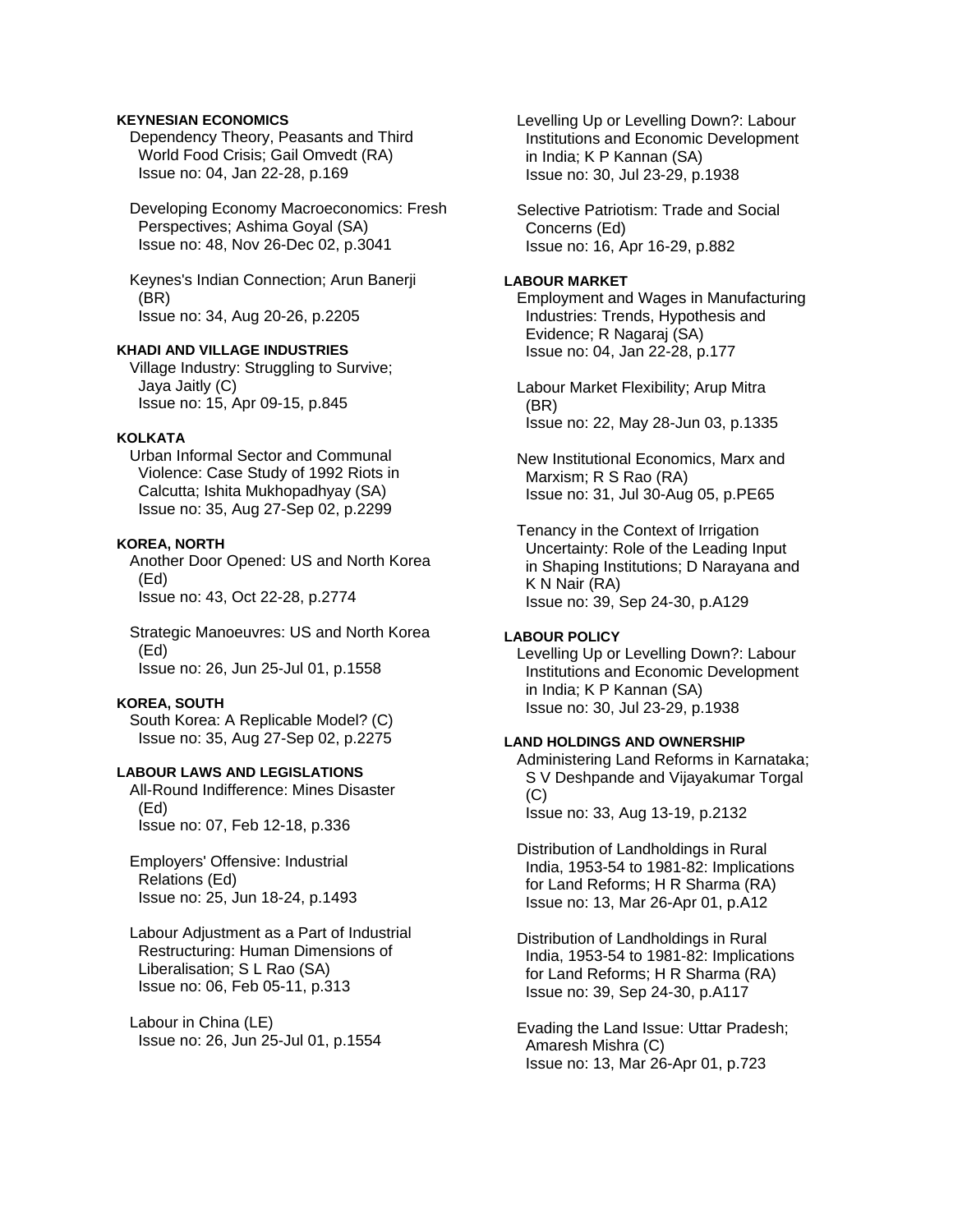#### **LAND HOLDINGS AND OWNERSHIP**

 Land and Forest Issues in Akrani Villages; J J Roy Burman (D) Issue no: 05, Jan 29-Feb 04, p.267

 Naga and Kuki: Who Is to Blame?; Vibha J Patel (C) Issue no: 22, May 28-Jun 03, p.1331

#### **LAND REFORM**

 Administering Land Reforms in Karnataka; S V Deshpande and Vijayakumar Torgal  $(C)$ Issue no: 33, Aug 13-19, p.2132

 Agrarian Transformation and Co-Operatives: Continuity and Change; Vikash N Pandey (SA) Issue no: 15, Apr 09-15, p.863

 Decollectivisation Drive: Russia; R G Gidadhubli (C) Issue no: 04, Jan 22-28, p.167

 Distribution of Landholdings in Rural India, 1953-54 to 1981-82: Implications for Land Reforms; H R Sharma (RA) Issue no: 13, Mar 26-Apr 01, p.A12

 Distribution of Landholdings in Rural India, 1953-54 to 1981-82: Implications for Land Reforms; H R Sharma (RA) Issue no: 39, Sep 24-30, p.A117

 Mexico's Tiananmen Square; Nigel Harris  $(C)$ Issue no: 11, Mar 12-18, p.603

 Returning Agrarian Reform to Centre-Stage; Rekha Bandyopadhyay (BR) Issue no: 12, Mar 19-25, p.681

 Reversing Tribal Land Alienation: Tripura (C) Issue no: 28, Jul 09-15, p.1709

 Revolt of the Rural Poor: Mexico (Ed) Issue no: 03, Jan 15-21, p.69

 Some Issues in the Debate on Policy; Sebastian Morris (SA) Issue no: 27, Jul 02-08, p.1669

# **LAND USE**

 Land Use Pattern and Agrarian Expansion in a Semi-Arid Region: Case of Rayalaseema in Andhra, 1886-1939; G N Rao and D Rajasekhar (RA) Issue no: 26, Jun 25-Jul 01, p.A80

 Reclamation of Degraded Lands within Canal Commands; B D Dhawan (SA) Issue no: 40, Oct 01-07, p.2625

#### **LANGUAGE**

 A 'Language' Problem; GPD (F) Issue no: 31, Jul 30-Aug 05, p.1993

 Not a Language Problem; Taposh Chakravorty (D) Issue no: 50, Dec 10-16, p.3167

#### **LAW AND ORDER**

 The 'Goondas': Towards a Reconstruction of the Calcutta Underworld through Police Records; Suranjan Das (SA) Issue no: 44, Oct 29-Nov 04, p.2877

 Cosmetic Action: Politics and Crime (Ed) Issue no: 22, May 28-Jun 03, p.1313

 Criminals in Uniform: Human Rights (Ed) Issue no: 37, Sep 10-16, p.2385

 England: Then and Now; Anirudha Gupta (C) Issue no: 07, Feb 12-18, p.353

 The Flogging of Michael Fay: Culture of Authoritarianism; Vinay Lal (C) Issue no: 23, Jun 04-10, p.1386

 Murder of Former Temple Priest at Ayodhya: Report of Fact-Finding Team; Flavia Agnes (C) Issue no: 06, Feb 05-11, p.285

 Nuclear Pilferage in Russia; R G Gidadhubli (C) Issue no: 38, Sep 17-23, p.2479

 Oppose State Violence!; Surya (LE) Issue no: 22, May 28-Jun 03, p.1310

 Roja in Law and Order State; S V Srinivas (D) Issue no: 20, May 14-20, p.1225

 Rule of Law?: Bangladesh (Ed) Issue no: 32, Aug 06-12, p.2045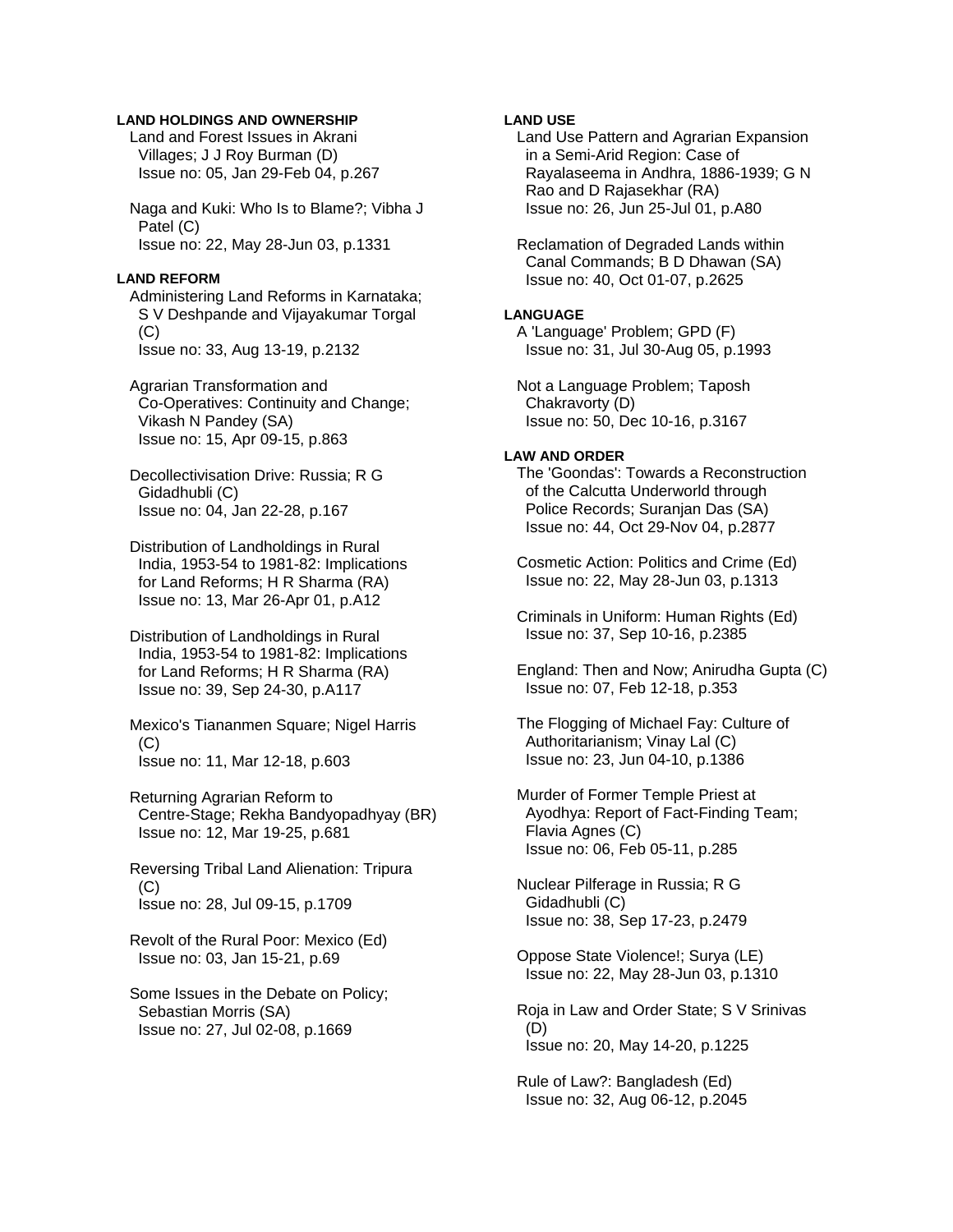### **LAW AND ORDER**

 Too Much at Stake: Maharashtra (Ed) Issue no: 35, Aug 27-Sep 02, p.2252

 Towards Globalisation: Crime (Ed) Issue no: 38, Sep 17-23, p.2457

### **LAWS AND LEGISLATIONS**

 Above the Law: Defence (Ed) Issue no: 53, Dec 31-06, p.3297

 Approaches to Ground Water Management: To Control or Enable?; Marcus Moench (RA) Issue no: 39, Sep 24-30, p.A135

 Communal Violence and Role of Police; Asghar Ali Engineer (C) Issue no: 15, Apr 09-15, p.835

 Conflict and Compromise: Devolution and Disposal of Property in a Matrilineal Muslim Society; Leela Dube (SA) Issue no: 21, May 21-27, p.1273

 Controlling Tobacco Use; Manoj Kumar Sahoo (LE) Issue no: 34, Aug 20-26, p.2178

 Dunkel Text and the Constitution: Areas of Conflict; Prem Kumar (C) Issue no: 12, Mar 19-25, p.664

 Hiding the Truth: Enforced Disappearance (Ed) Issue no: 05, Jan 29-Feb 04, p.213

 Is It Constitutional to Ban Demand for Plebiscite in Kashmir?; A G Noorani  $(CL)$ Issue no: 13, Mar 26-Apr 01, p.719

 Islamic Criminal Law: Bowing to Fundamentalists: Malaysia; M G G Pillai  $(C)$ Issue no: 07, Feb 12-18, p.355

 Limits and Possibilities of Law and Legal Literacy: Experience of Bangladesh Women; Fatema Rashid Hasan (RA) Issue no: 44, Oct 29-Nov 04, p.WS69

 Panchayati Raj; Vina Mazumdar (BR) Issue no: 44, Oct 29-Nov 04, p.2867

#### **LEAST DEVELOPED COUNTRIES**

 Decolonising Third World Culture; Malini Bhattacharya (BR) Issue no: 24, Jun 11-17, p.1453

 Dependency Theory, Peasants and Third World Food Crisis; Gail Omvedt (RA) Issue no: 04, Jan 22-28, p.169

 Dependency Theory, Peasants and Third World Food Crisis; Gail Omvedt (RA) Issue no: 04, Jan 22-28, p.169

 Designing Wood-Fired Cooking Stoves: Where is the Woman?; Mangala Subramaniam (C) Issue no: 20, May 14-20, p.1176

 Economic Reform: India and Elsewhere; Lance Taylor (SA) Issue no: 34, Aug 20-26, p.2209

 Education and Women's Empowerment (LE) Issue no: 19, May 07-13, p.1098

 Expanding Network; W John (LE) Issue no: 28, Jul 09-15, p.1694

 Financial Dualism and Virtual Interest Rates: Case of India; Wojciech W Charemza and Subrata Ghatak (SA) Issue no: 15, Apr 09-15, p.871

 Food and Survival; Vanaja Ramprasad (BR) Issue no: 49, Dec 03-09, p.3087

 From GATT to WTO; S R Sen (P) Issue no: 43, Oct 22-28, p.2802

 Government Procurement and Technological Capability: Case of Indian Electrical Equipment Industry; Rajeeva Sinha (RA) Issue no: 48, Nov 26-Dec 02, p.M142

 In Whose Interest?: Montreal Protocol (Ed) Issue no: 37, Sep 10-16, p.2386

 India's Tax Reform: A Progress Report; Amaresh Bagchi (SA) Issue no: 43, Oct 22-28, p.2809

 Inflation in India during the 80s: An Analytical Review; A K Nag and G P Samanta (SA) Issue no: 08, Feb 19-25, p.431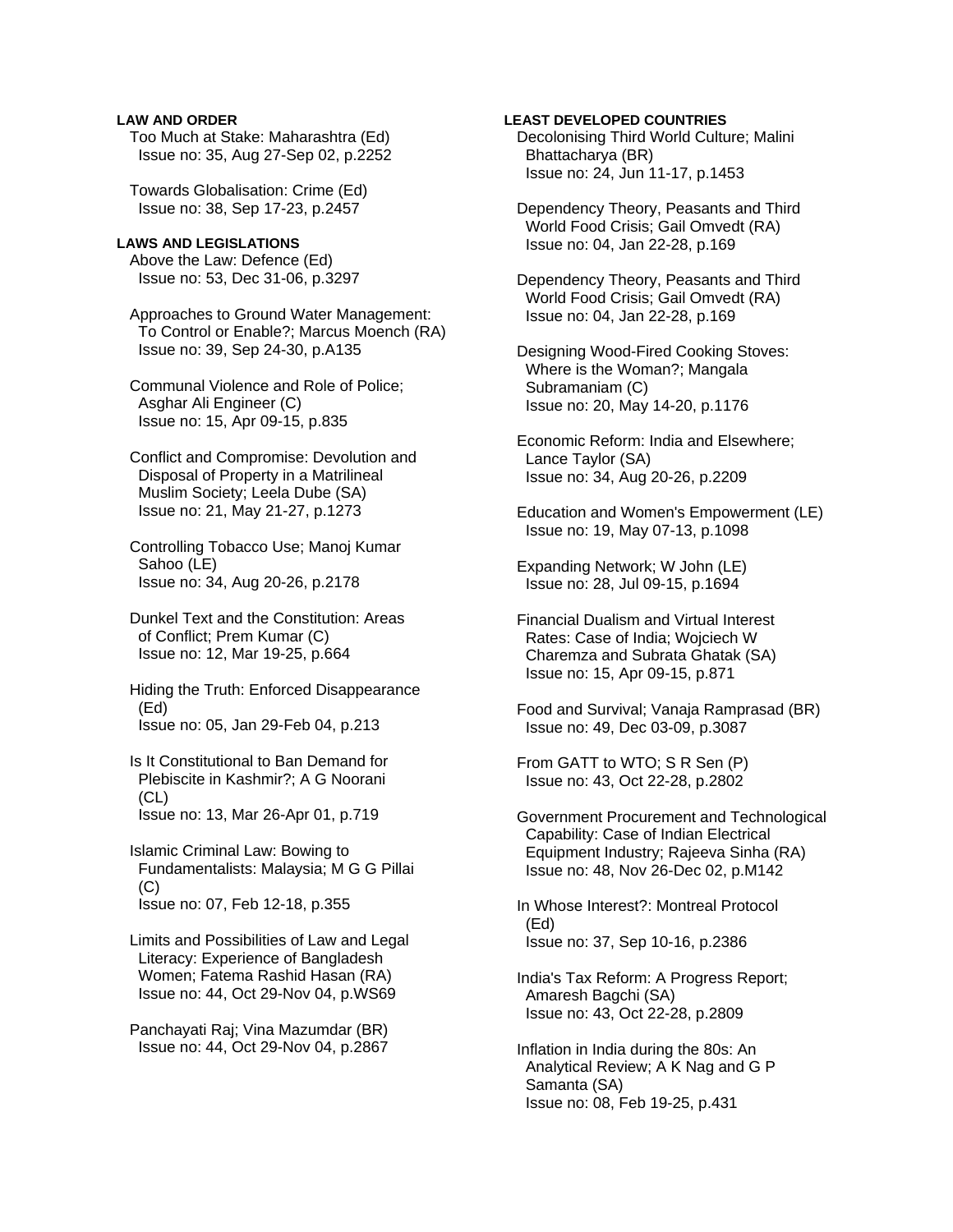### **LEAST DEVELOPED COUNTRIES**

Intellectual Property Rights for Life Forms: What Should Guide India's Position; Suman Sahai (C) Issue no: 03, Jan 15-21, p.87

 Issues in Financial Liberalisation; Mihir Rakshit (SA) Issue no: 39, Sep 24-30, p.2547

 MNEs Are Adjusting Their Sights; D N Ghosh (F) Issue no: 24, Jun 11-17, p.1437

 Population and Prosperity; S K Sharma (LE) Issue no: 40, Oct 01-07, p.2566

 Post-Colonial Realities, Post-Structuralist Diversions: An Unamused Exchange; Darshan Perusek (SA) Issue no: 05, Jan 29-Feb 04, p.243

 Some Good News, Much Bad: The World's Children; Thomas George (C) Issue no: 19, May 07-13, p.1116

 A Tale of Two Countries: China and India; Ashima Goyal (BR) Issue no: 16, Apr 16-29, p.914

 Technology and Feminisation of Work; Iftikhar Ahmed (RA) Issue no: 18, Apr 30-May 06, p.WS34

 Transition from Stabilisation to Growth; Hiranya Mukhopadhyay (BR) Issue no: 18, Apr 30-May 06, p.1068

 Urban Growth and Access to Basic Services; Swapna Banerjee-Guha (BR) Issue no: 48, Nov 26-Dec 02, p.3032

#### **LIBERALISM**

 From Metaphysical to Political: John Rawls' Revised Version of Liberalism; Prakash Sarangi (RA) Issue no: 23, Jun 04-10, p.1396

 A New Deal for Citizenship; Arvind Sivaramakrishnan (BR) Issue no: 03, Jan 15-21, p.99

 Zapatista Declaration; C R Bijoy (LE) Issue no: 25, Jun 18-24, p.1490

#### **LIFE INSURANCE**

 Privatisation of Insurance Industry; V R Krishna et al Iyer (LE) Issue no: 28, Jul 09-15, p.1694

## **LIQUIDITY**

 Harsh on Savers: The Economy (Ed) Issue no: 51, Dec 17-30, p.3173

### **LITERACY**

 'Battle against Their Own Minds': Notes on Literate Kerala; Krishna Kumar (C) Issue no: 07, Feb 12-18, p.345

 Girl Child in Three Indian States; Ashim Mukhopadhyay (C) Issue no: 23, Jun 04-10, p.1379

 Kerala's Story; Robin Jeffrey (BR) Issue no: 10, Mar 05-11, p.549

 Universal Elementary Education: Receding Goal; Poromesh Acharya (C) Issue no: 01, Jan 01-14, p.27

 Variations in Educational Performance in Tamil Nadu; A Vaidyanathan and Manabi Majumdar (SA) Issue no: 35, Aug 27-Sep 02, p.2290

### **LITERACY PROGRAMMES**

 Flowers for the Illiterate; Sumanta Banerjee (C) Issue no: 48, Nov 26-Dec 02, p.3013

#### **LITERATURE**

 A 'Language' Problem; GPD (F) Issue no: 31, Jul 30-Aug 05, p.1993

 Jurassic Sisters: A Play in an Extinct Indian Language; Peggy Mohan (C) Issue no: 08, Feb 19-25, p.420

 To Convince the Vernacular Reader: Moral Nature of Socio-Political Questions; Laltu (BR) Issue no: 11, Mar 12-18, p.609

 Urdu Education in India: Four Representative States; Ather Farouqui (C) Issue no: 14, Apr 02-08, p.782

#### **LIVESTOCK**

 Uncultivated Plains of Uttar Pradesh: Ecological Problems; S S A Jafri (C) Issue no: 40, Oct 01-07, p.2588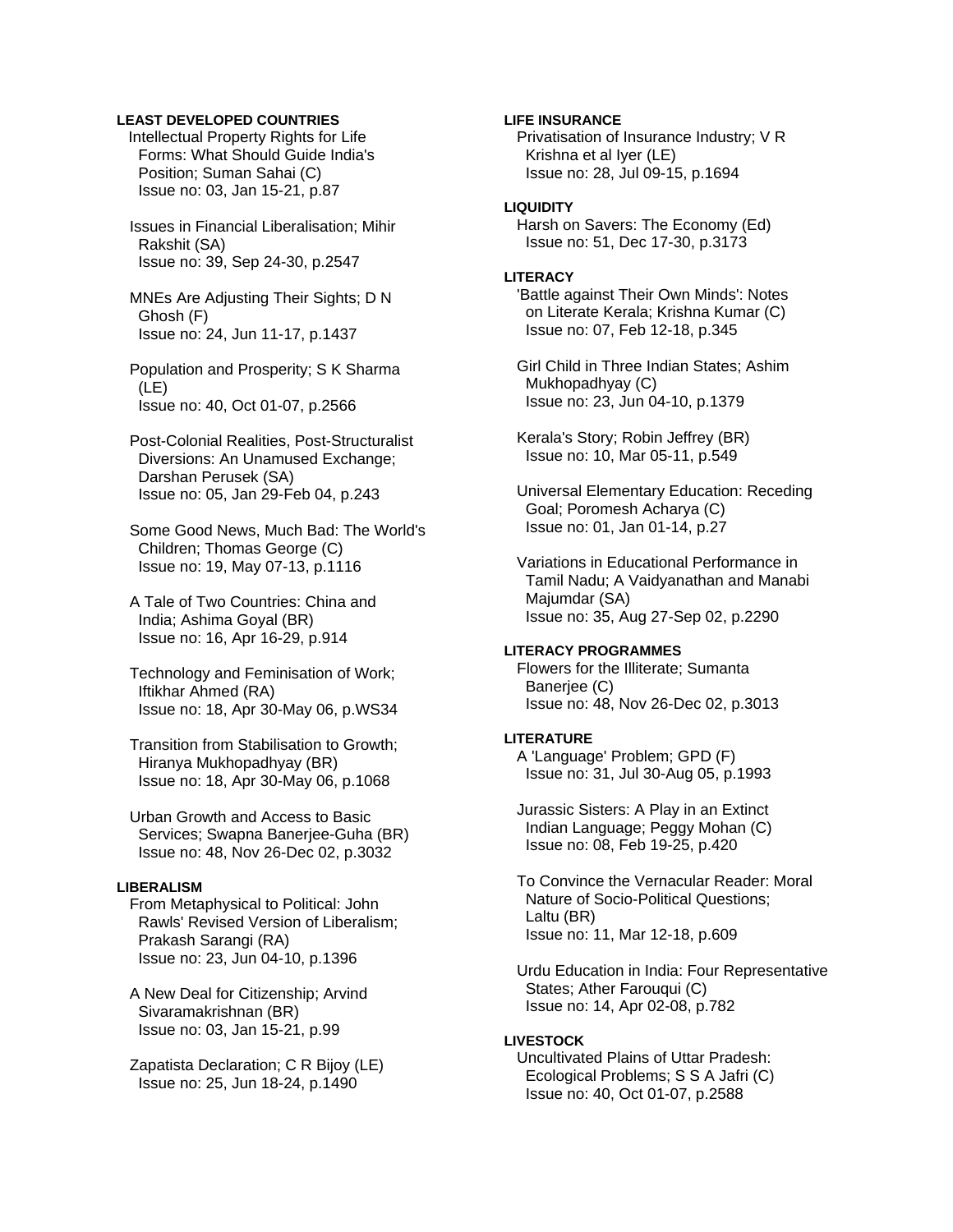### **LOCAL GOVERNMENT**

 Self-Government and Its Instrumentalities; Nirmal Mukarji (P) Issue no: 14, Apr 02-08, p.789

### **LOK SABHA**

 P Shiv Shankar; M Shatrugna (LE) Issue no: 42, Oct 15-21, p.2702

#### **LTTE**

 Another Set-Back: Srilanka (Ed) Issue no: 44, Oct 29-Nov 04, p.2842

 Tamil Self-Determination in Sri Lanka: Challenges and Prospects; Sumantra Bose (C) Issue no: 39, Sep 24-30, p.2537

 Vote for Reconciliation: Sri Lanka (Ed) Issue no: 34, Aug 20-26, p.2182

 Waiting for LTTE's Response: Sri Lanka (Ed) Issue no: 36, Sep 03-09, p.2322

#### **MACHINERY, ELECTRICAL**

 Government Procurement and Technological Capability: Case of Indian Electrical Equipment Industry; Rajeeva Sinha (RA) Issue no: 48, Nov 26-Dec 02, p.M142

### **MACROECONOMETRIC MODEL**

 Analysis of Short-Run Price Instability of Cotton Hank Yarn; Murali Patibandla and H K Amar Nath (RA) Issue no: 35, Aug 27-Sep 02, p.M136

 Industrial Disputes in India: An Empirical Analysis; Bibhas Saha and Indranil Pan (SA) Issue no: 18, Apr 30-May 06, p.1081

 Missing; Hiranya Mukhopadhyay (LE) Issue no: 12, Mar 19-25, p.646

# **MACROECONOMIC POLICY**

 Between Friends: A Conversation (C) Issue no: 43, Oct 22-28, p.2783

 Data Gap: Employment (Ed) Issue no: 10, Mar 05-11, p.518

 Economic Reforms and Macro-Economic Policy; Anup Sinha (SA) Issue no: 16, Apr 16-29, p.945

 Fiscal Correction and Human Resource Development: Expenditure at Central and State Levels; S P Gupta and A K Sarkar (SA) Issue no: 13, Mar 26-Apr 01, p.741

 Foreign Direct Investment, Portfolio Investment and Macro-Economic Stability; Ranjit Sau (SA) Issue no: 07, Feb 12-18, p.386

 Gender Concerns in Macro-Economic Policy; Jayati Ghosh (RA) Issue no: 18, Apr 30-May 06, p.WS02

 Growth Prospects Recede as Macro- Economic Situation Slips Out of Control; Arun Kumar (SA) Issue no: 16, Apr 16-29, p.953

 Issues in Financial Liberalisation; Mihir Rakshit (SA) Issue no: 39, Sep 24-30, p.2547

 Macro-Economic Policy in Times of 'Globalisation'; Prabhat Patnaik (SA) Issue no: 16, Apr 16-29, p.917

 Manufacturing Excellence and Global Competitiveness: Challenges and Opportunities for Indian Industries; Pankaj Chandra and Shukla P R (RA) Issue no: 09, Feb 26-Mar 04, p.M2

 Some Aspects of Role of State in Singapore; Mukul G Asher (SA) Issue no: 14, Apr 02-08, p.795

 Structural Deterioration: The Economy (Ed) Issue no: 07, Feb 12-18, p.336

 Whistling in the Dark (Ed) Issue no: 18, Apr 30-May 06, p.1039

# **MADHYA PRADESH**

 A Blanket Spread Too Thin: Compensation for Bhopal's Victims; Paul Stanton Kibel and Armin Rosencranz (C) Issue no: 27, Jul 02-08, p.1643

 Fate of the Forest: Conservation and Tribal Rights; Amita Baviskar (SA) Issue no: 38, Sep 17-23, p.2493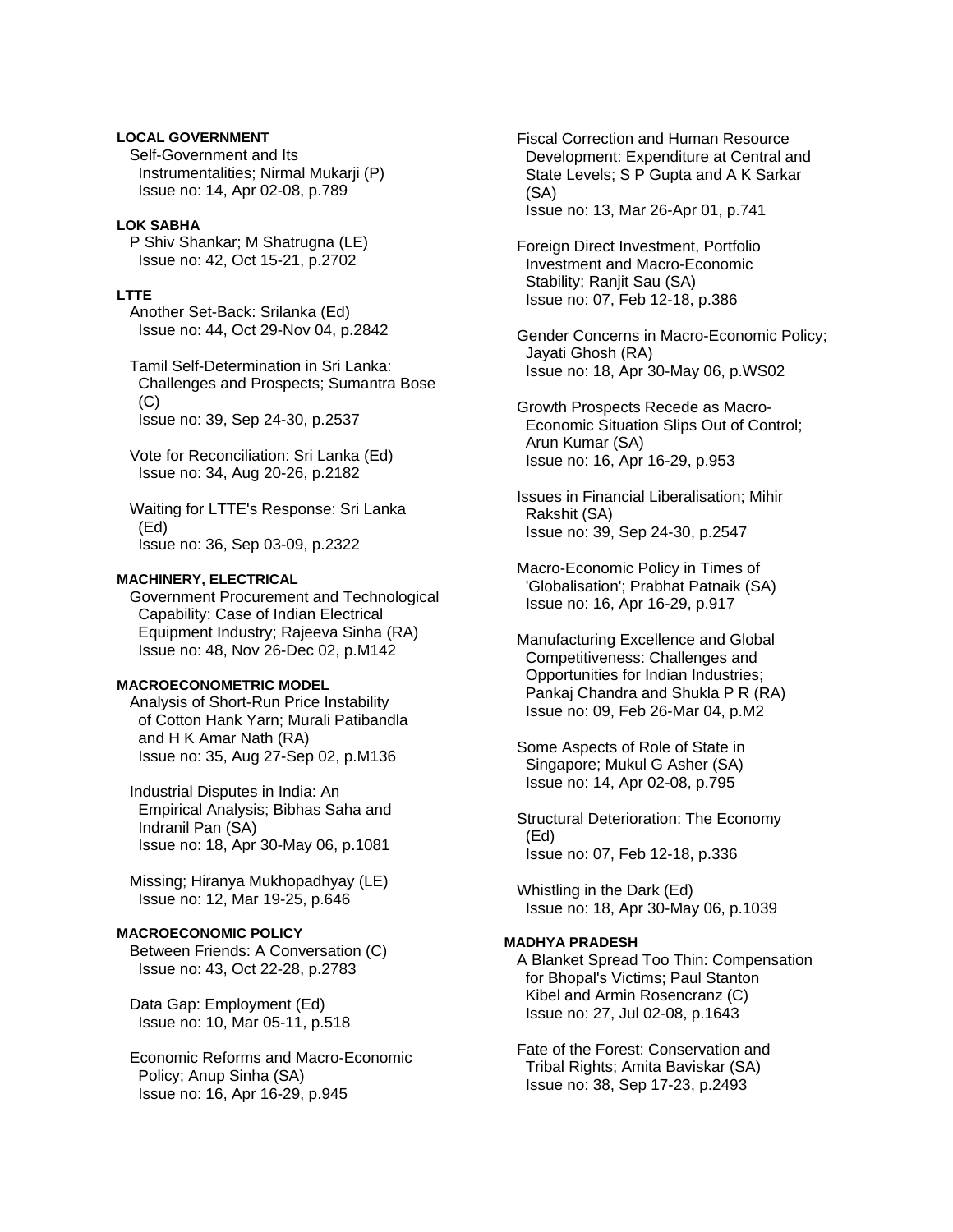### **MADHYA PRADESH**

 Household Expenditure on Health Care; Brijesh C Purohit (BR) Issue no: 26, Jun 25-Jul 01, p.1587

 Is National Interest Being Served by Narmada Project?; Jashbhai Patel (SA) Issue no: 30, Jul 23-29, p.1957

 Lowering Height of Sardar Sarovar Dam: What Purpose Does It Serve?; Udit Shah  $(C)$ Issue no: 12, Mar 19-25, p.667

 Making a Mess of Higher Education: Madhya Pradesh Disbands Uchcha Shiksha Anudan Ayog; A C Minocha (C) Issue no: 08, Feb 19-25, p.411

 New Politics: Bihar and MP (Ed) Issue no: 10, Mar 05-11, p.517

 Sardar Sarovar: Case for Lowering Dam Height; Vinod Raina (C) Issue no: 14, Apr 02-08, p.774

 Victims and Benefits: Narmada (Ed) Issue no: 51, Dec 17-30, p.3172

#### **MAHARASHTRA**

 Anti-Drought Movement in Sangli District; Anant Phadke (C) Issue no: 48, Nov 26-Dec 02, p.3024

 Armed Forces and Rule of Law; P A Sebastian (C) Issue no: 09, Feb 26-Mar 04, p.477

 Bahujans as Vanguards: BSP and BMS in Maharashtra Politics; Mahesh Gavaskar (C) Issue no: 16, Apr 16-29, p.895

 Curtain-Raiser for Polls: Maharashtra (Ed) Issue no: 33, Aug 13-19, p.2112

 Development Boards: A Futile Gesture: Maharashtra; J V Deshpande (C) Issue no: 11, Mar 12-18, p.596

 Diminishing Interest: Latur (Ed) Issue no: 12, Mar 19-25, p.648  Feeble Impact: Development Campaigns (Ed) Issue no: 39, Sep 24-30, p.2513

 Identifying Scheduled Tribes: The Gowari Tragedy; Sharad Kulkarni (C) Issue no: 49, Dec 03-09, p.3073

 Maharashtra's Economy: Myth and Reality; H M Desarda (C) Issue no: 26, Jun 25-Jul 01, p.1565

 Maharashtra's Policy for Women; Sujata Gothoskar, Nandita Gandhi and Nandita Shah (C) Issue no: 48, Nov 26-Dec 02, p.3019

 Maharashtra's Women's Policy: Co-opting Feminism; Gopal Guru (C) Issue no: 32, Aug 06-12, p.2063

 Maharashtra: Politics of Culture. Rajashree Shahu University (Pune); Gail Omvedt (C) Issue no: 33, Aug 13-19, p.2128

 Marathwada Earthquake: Soft Credit, Soft Appraisal; Shirish B Patel (C) Issue no: 08, Feb 19-25, p.401

 Much in a Name: Maharashtra (Ed) Issue no: 05, Jan 29-Feb 04, p.212

 Politics of Culture in Maharashtra; Gopal Guru (D) Issue no: 41, Oct 08-14, p.2700

 Preparing for Elections: Maharashtra (C) Issue no: 47, Nov 19-25, p.2959

 Religion and Politics: A Progressive Intervention; Mahesh Gavaskar (C) Issue no: 11, Mar 12-18, p.600

 Stamp Duty Amnesty Scheme; Nitin Goel (LE) Issue no: 26, Jun 25-Jul 01, p.1554

 States' Minorities Commissions; A G Noorani (CL) Issue no: 43, Oct 22-28, p.2781

 Too Much at Stake: Maharashtra (Ed) Issue no: 35, Aug 27-Sep 02, p.2252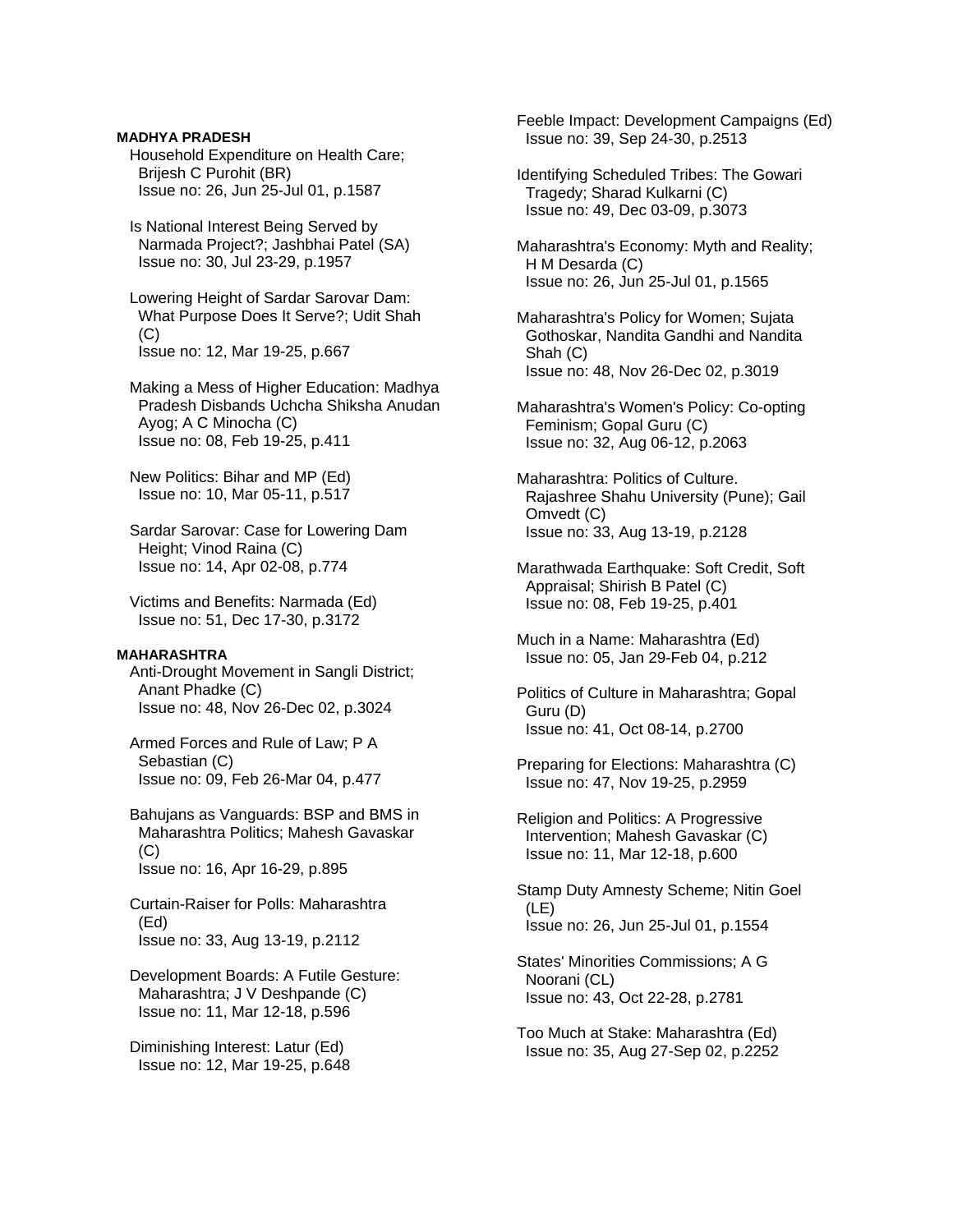# **MAHARASHTRA**

 A Way of Political Life?: Maharashtra  $(C)$ Issue no: 38, Sep 17-23, p.2468

 Where Are the Teachers?: Education (Ed) Issue no: 31, Jul 30-Aug 05, p.1984

#### **MALARIA**

 Contextualising Plague: A Reconstruction and an Analysis; Imrana Qadeer, K R Nayar and Rama V Baru (SA) Issue no: 47, Nov 19-25, p.2981

 Eradicating Kala Azar and Malaria; Prabir Chatterjee (LE) Issue no: 20, May 14-20, p.1158

#### **MALAYSIA**

 APEC and The Mahathir Conundrum; M G G Pillai (C) Issue no: 50, Dec 10-16, p.3135

 Islamic Criminal Law: Bowing to Fundamentalists: Malaysia; M G G Pillai  $(C)$ Issue no: 07, Feb 12-18, p.355

 Malaysia's Language Problems; M G G Pillai (C) Issue no: 11, Mar 12-18, p.605

 Malaysia: The Unstoppable Tiger?; Frederic F Clairmont (C) Issue no: 37, Sep 10-16, p.2403

 Modernisation and Media Attraction: Anglo-Malaysian Relations; Vejai Balasubramaniam (C) Issue no: 22, May 28-Jun 03, p.1333

### **MANIPUR**

 Manipur: Dubious Manoeuvre; Kamaroopi (C) Issue no: 03, Jan 15-21, p.84

 Naga and Kuki: Who Is to Blame?; Vibha J Patel (C) Issue no: 22, May 28-Jun 03, p.1331

#### **MANUFACTURING INDUSTRY**

 Is Trade Deindustrialising India?; R G Nambiar and Gopal Tadas (SA) Issue no: 42, Oct 15-21, p.2741

 Small-Scale Manufacturing Industries: Some Aspects of Size, Growth and Structure; K V Ramaswamy (RA) Issue no: 09, Feb 26-Mar 04, p.M13

 Total Factor Productivity Growth in Indian Manufacturing; Bakul H Dholakia and Ravindra H Dholakia (D) Issue no: 53, Dec 31-06, p.3342

#### **MARXISM**

 Explanation and Prescription; Sumanta Banerjee (BR) Issue no: 16, Apr 16-29, p.913

 Kamani to Kanoria: Marxists and Workers' Co-operatives; A K Roy (C) Issue no: 39, Sep 24-30, p.2533

 Marxian Political Economy as Method: How Political Is Political Economy?; Neera Chandhoke (RA) Issue no: 05, Jan 29-Feb 04, p.PE15

 New Institutional Economics, Marx and Marxism; R S Rao (RA) Issue no: 31, Jul 30-Aug 05, p.PE65

 New Realities, New Utopia: A Perspective on Convergence of 'Radicalism'; M Shiviah (SA) Issue no: 06, Feb 05-11, p.305

#### **MASS COMMUNICATIONS**

 Communication and Development; Dipankar Sinha (BR) Issue no: 18, Apr 30-May 06, p.1069

 Foreign Media Entry into the Press: Issues and Implications; N Ram (C) Issue no: 43, Oct 22-28, p.2787

 India, Pakistan and the US Media; Robi Chakravorti (C) Issue no: 26, Jun 25-Jul 01, p.1583

 Muslims and Mass Media; Yoginder Sikand  $(C)$ Issue no: 33, Aug 13-19, p.2134

#### **MASS MEDIA**

 Communication and Development; Dipankar Sinha (BR) Issue no: 18, Apr 30-May 06, p.1069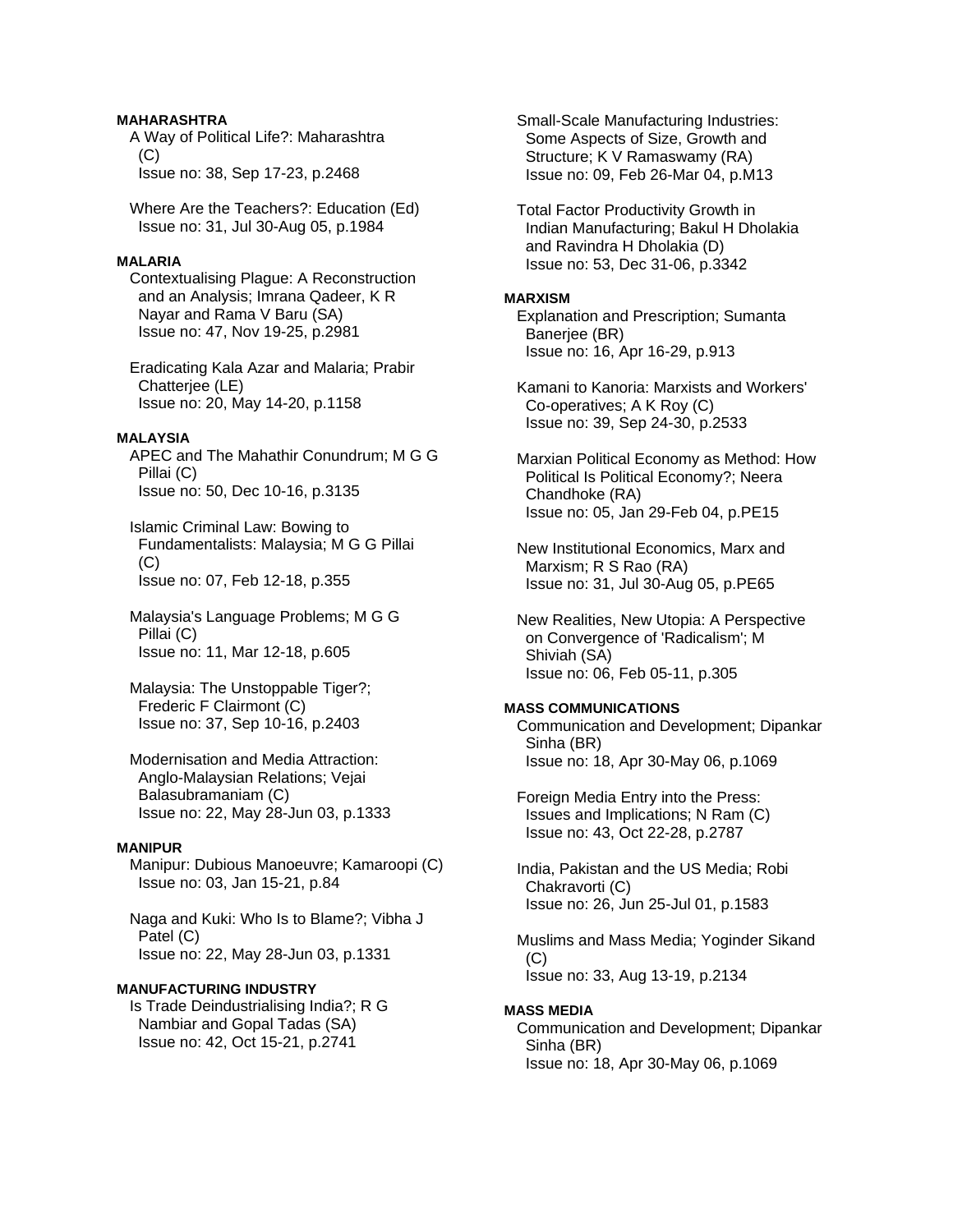# **MASS MEDIA**

 Foreign Media Entry into the Press: Issues and Implications; N Ram (C) Issue no: 43, Oct 22-28, p.2787

 India, Pakistan and the US Media; Robi Chakravorti (C) Issue no: 26, Jun 25-Jul 01, p.1583

 Muslims and Mass Media; Yoginder Sikand (C) Issue no: 33, Aug 13-19, p.2134

# **MEDIA AND POLITICS**

 Foreign Media Entry into the Press: Issues and Implications; N Ram (C) Issue no: 43, Oct 22-28, p.2787

### **MEDICAL EDUCATION**

 Vice of Tradition: Medical Education (Ed) Issue no: 18, Apr 30-May 06, p.1041

# **MEDICAL RESEARCH**

 Case for Public Enquiry: Contraceptives (Ed) Issue no: 15, Apr 09-15, p.825

 Changing Priorities in Health Care; Padma Prakash (C) Issue no: 12, Mar 19-25, p.661

 Trends in Maternal Mortality; Krishna Soman (C) Issue no: 44, Oct 29-Nov 04, p.2859

# **MEDIEVAL HISTORY**

 Looking Back in Wonder: In Search of Our Ecological Roots; Rahul (C) Issue no: 31, Jul 30-Aug 05, p.2006

 Recovering, Uncovering or Forfeiting the Past?: Archaeology; Gautam Navlakha (C) Issue no: 47, Nov 19-25, p.2961

# **MENTAL HEALTH**

 Human Concern or Convenience?: Dabate on Hysterectomies of Mentally Handicapped; Nagmani Rao and Sarita Pungaliya (C) Issue no: 11, Mar 12-18, p.601

 Redirected Anger: 'Loving Thy Enemy'; Peggy Mohan (P) Issue no: 21, May 21-27, p.1267

 Under the Surgeon's Knife (Ed) Issue no: 08, Feb 19-25, p.391

### **MEXICANS**

 Zapatista Declaration; C R Bijoy (LE) Issue no: 25, Jun 18-24, p.1490

### **MEXICO**

 Food for People: Limits of Reform; Madhura Swaminathan (BR) Issue no: 39, Sep 24-30, p.2543

 Mexico's Tiananmen Square; Nigel Harris  $(C)$ Issue no: 11, Mar 12-18, p.603

 Rebellion in Chiapas: Colonial History of a New World Disorder; Vinay Lal (C) Issue no: 25, Jun 18-24, p.1514

 Revolt of the Rural Poor: Mexico (Ed) Issue no: 03, Jan 15-21, p.69

 The Roots of Chiapas: Mexico; Jonathan Fox (C) Issue no: 19, May 07-13, p.1119

#### **MIGRANT LABOUR**

 Immigrant Groups as a Factor in Communal Riots; Zainab Banu (P) Issue no: 37, Sep 10-16, p.2408

### **MIGRATION**

 Economics and the Indian Diaspora; Binod Khadria (BR) Issue no: 15, Apr 09-15, p.853

#### **MILITARY**

 Above the Law: Defence (Ed) Issue no: 53, Dec 31-06, p.3297

 Another Door Opened: US and North Korea (Ed) Issue no: 43, Oct 22-28, p.2774

 Armed Forces and Rule of Law; P A Sebastian (C) Issue no: 09, Feb 26-Mar 04, p.477

 Continuing Violence: Nagaland (Ed) Issue no: 03, Jan 15-21, p.68

 Criminal Silence; Gautam Navlakha (BR) Issue no: 01, Jan 01-14, p.41

 In the Name of Security: Censorship (Ed) Issue no: 42, Oct 15-21, p.2705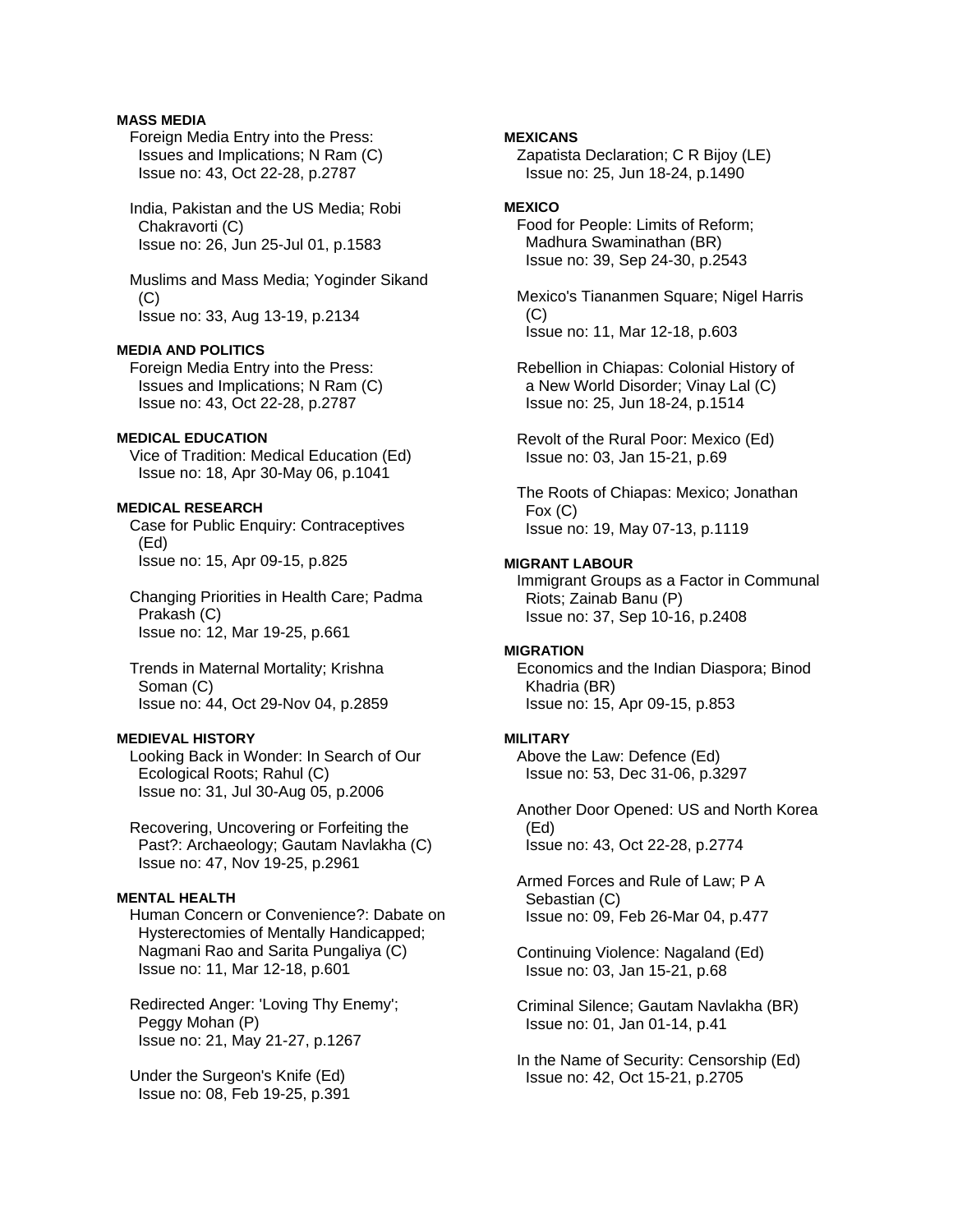### **MILITARY**

 Japan's Constitutional Debate; S P Seth  $(C)$ Issue no: 16, Apr 16-29, p.907

 Kashmir: At the Edge of the Possible; Gautam Navlakha (C) Issue no: 38, Sep 17-23, p.2465

 Not for Democracy: Haiti (Ed) Issue no: 40, Oct 01-07, p.2570

 Reining in 'Reform': Russia (Ed) Issue no: 05, Jan 29-Feb 04, p.214

# **MINING AND MINERALS**

 All-Round Indifference: Mines Disaster (Ed) Issue no: 07, Feb 12-18, p.336

 A Global Battleground; Xavier Dias (BR) Issue no: 37, Sep 10-16, p.2415

### **MINORITIES**

 States' Minorities Commissions; A G Noorani (CL) Issue no: 43, Oct 22-28, p.2781

### **MIZORAM**

 Distance and Disenchantment: Mizoram; Kamaroopi (Ed) Issue no: 01, Jan 01-14, p.4

**MONETARY POLICY** 

 Cosmetic Gestures (Ed) Issue no: 21, May 21-27, p.1243

 For the Big Fish (Ed) Issue no: 43, Oct 22-28, p.2771

 Gender, Environment and Structural Adjustment; Kumud Sharma (RA) Issue no: 18, Apr 30-May 06, p.WS05

 Monetarist Gospel (Ed) Issue no: 38, Sep 17-23, p.2455

 Taming Speculators and Putting the World on Course to Prosperity: A Modest Proposal; G C Harcourt (SA) Issue no: 38, Sep 17-23, p.2490

 Travails of a Market in a Hurry; EPW Research Foundation (MMR) Issue no: 42, Oct 15-21, p.2709

**MONETARY SYSTEM** 

 The Grand Malediction: Bretton Woods in Retrospect; Frederic F Clairmont (C) Issue no: 42, Oct 15-21, p.2727

## **MONEY MARKET**

 Financial Dualism and Virtual Interest Rates: Case of India; Wojciech W Charemza and Subrata Ghatak (SA) Issue no: 15, Apr 09-15, p.871

 Interest Rate Trends: Money Market (Ed) Issue no: 40, Oct 01-07, p.2570

 Interest Rates; EPW Research Foundation (S) Issue no: 40, Oct 01-07, p.2573

 Interest Rates; EPW Research Foundation (S) Issue no: 45, Nov 05-18, p.2895

 Landmark for Bonds Market; EPW Research Foundation (MMR) Issue no: 45, Nov 05-18, p.2896

 Money and Banking; EPW Research Foundation (S) Issue no: 07, Feb 12-18, p.341

 Money and Banking; EPW Research Foundation (S) Issue no: 18, Apr 30-May 06, p.1045

 Money and Banking; EPW Research Foundation (S) Issue no: 32, Aug 06-12, p.2049

 Money and Banking; EPW Research Foundation (S) Issue no: 47, Nov 19-25, p.2953

 Money Market Rates of Interest; EPW Research Foundation (S) Issue no: 49, Dec 03-09, p.3059

 Over to Open Market Operations; EPW Research Foundation (MMR) Issue no: 50, Dec 10-16, p.3120

 Profitable and Socially Responsible Banking; N P Kurup (C) Issue no: 34, Aug 20-26, p.2197

 Tarnished Jubilee (Ed) Issue no: 30, Jul 23-29, p.1887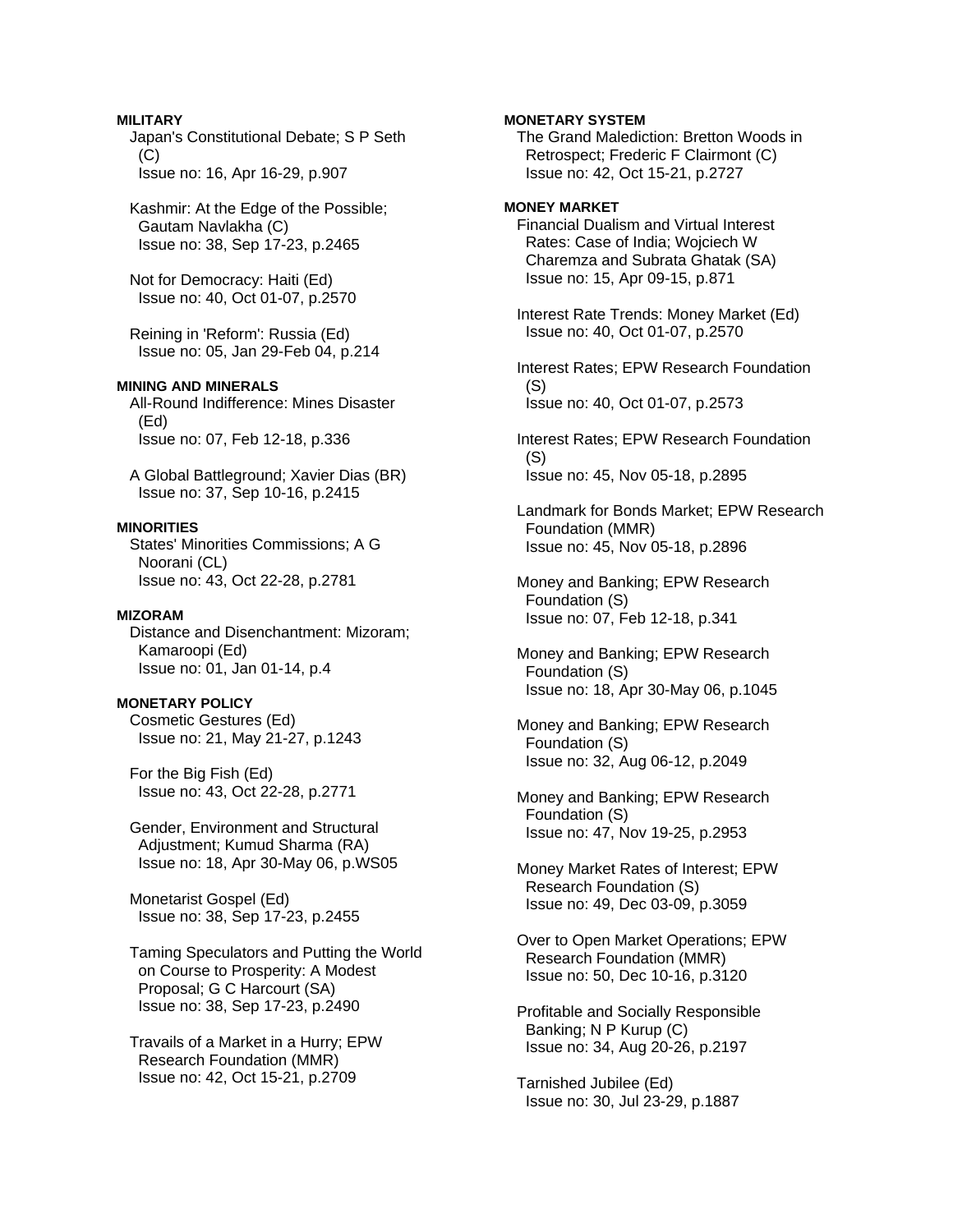### **MOTION PICTURES**

 Film Censorship and Freedom; A G Noorani (CL) Issue no: 39, Sep 24-30, p.2521

 Integrating Whose Nation?: Tourists and Terrorists in 'Roja'; Tejaswini Niranjana (C) Issue no: 03, Jan 15-21, p.79

 More on Roja; Venkatesh Chakravarthy and M S S Pandian (D) Issue no: 11, Mar 12-18, p.642

 On the Border of Fascism: Manufacture of Consent in Roja; Rustom Bharucha (P) Issue no: 23, Jun 04-10, p.1389

 Roja in Law and Order State; S V Srinivas (D) Issue no: 20, May 14-20, p.1225

 Roja Revisited; Tejaswini Niranjana (D) Issue no: 21, May 21-27, p.1299

 Satyamurthi: The Link that Snapped; S Theodore Baskaran (P) Issue no: 38, Sep 17-23, p.2482

#### **MRTP ACT**

 Missing Watchdogs: The Economy (Ed) Issue no: 44, Oct 29-Nov 04, p.2840

 Restrictive Trade Practices in India, 1969-91: Experience of Control and Agenda for Further Work; J C Sandesara (SA) Issue no: 32, Aug 06-12, p.2081

### **MULTINATIONAL CORPORATIONS**

 Between Friends: A Conversation (C) Issue no: 43, Oct 22-28, p.2783

 The Demise of Fabian Socialism-and of Market Capitalism; Arun Ghosh (F) Issue no: 21, May 21-27, p.1253

 From GATT to WTO; S R Sen (P) Issue no: 43, Oct 22-28, p.2802

 In Whose Interest?: Montreal Protocol (Ed) Issue no: 37, Sep 10-16, p.2386

 International Debt Burden: In the Interests of Interest; Bharat Dogra (C) Issue no: 01, Jan 01-14, p.25

 Malaysia: The Unstoppable Tiger?; Frederic F Clairmont (C) Issue no: 37, Sep 10-16, p.2403

 New Drug Policy: Prescription for Mortgaging Drug Industry; Amit Sengupta  $(C)$ Issue no: 39, Sep 24-30, p.2526

 New Issues: Pharmaceuticals (Ed) Issue no: 16, Apr 16-29, p.880

 New Technologies and Emerging Structures of Global Dominance; P Purkayastha (RA) Issue no: 35, Aug 27-Sep 02, p.M102

 Prospects for FDI and Multinational Activity in the 90s; Sebastian Morris (SA) Issue no: 19, May 07-13, p.1141

 Towards an Alternative Union Budget; M A Oommen (C) Issue no: 11, Mar 12-18, p.595

 World's Top 200 Mega Corporations: Foundations of the Economic Gulag; Frederic F Clairmont and John H Cavanagh (C) Issue no: 06, Feb 05-11, p.283

### **MUSLIM LEAGUE**

 Dalit-Intermediate Caste Alliance: Call to Greatness; Anil Nauriya (C) Issue no: 27, Jul 02-08, p.1640

### **MUSLIM PERSONAL LAW**

 Outlawing Oral Divorce: Reform through Court Decree?; K G Kannabiran (C) Issue no: 25, Jun 18-24, p.1509

 Pandering to Orthodoxy: Personal Laws (Ed) Issue no: 32, Aug 06-12, p.2044

 Triple Talaq; Ashok V Chowgule (LE) Issue no: 26, Jun 25-Jul 01, p.1554

 Triple Talaq; Shalini Sharma (LE) Issue no: 31, Jul 30-Aug 05, p.1982

 Triple Talaq Judgment; Iqbal Masud and A S Uraizee (LE) Issue no: 23, Jun 04-10, p.1362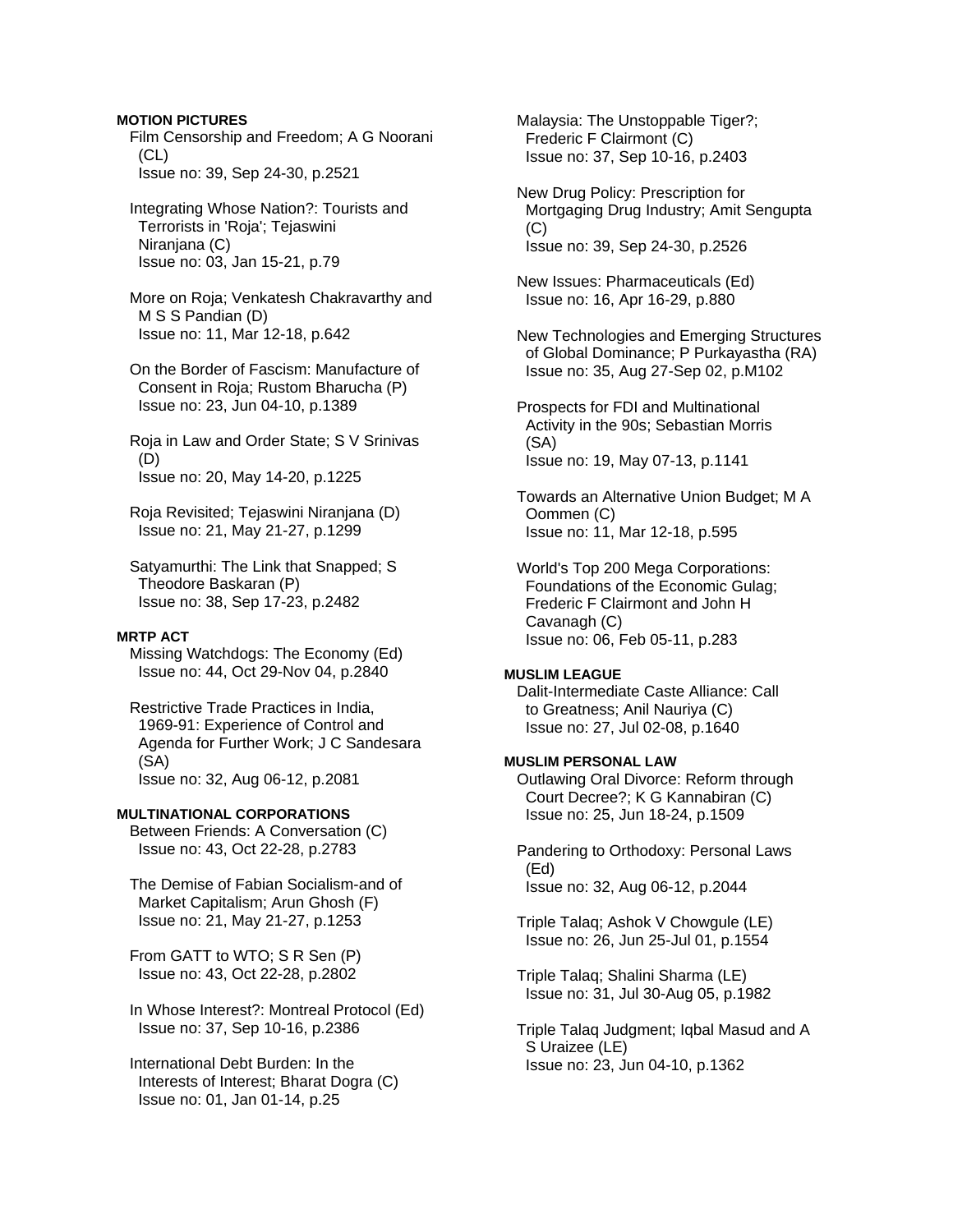### **MUSLIM PERSONAL LAW**

 Triple Talaq Judgment: Do Women Really Benifit?; Flavia Agnes (C) Issue no: 20, May 14-20, p.1169

 Triple Talaq: Posturing at Women's Expense; Gautam Navlakha (C) Issue no: 21, May 21-27, p.1264

#### **MUSLIMS**

 Conflict and Compromise: Devolution and Disposal of Property in a Matrilineal Muslim Society; Leela Dube (SA) Issue no: 21, May 21-27, p.1273

 Cracks in the Alliance: Uttar Pradesh; Amaresh Mishra (C) Issue no: 30, Jul 23-29, p.1907

 Creating Taslimas; Vimal Balasubrahmanyan (C) Issue no: 36, Sep 03-09, p.2334

 Identity Crisis; S Shukla (LE) Issue no: 12, Mar 19-25, p.646

 In Defence of Taslima Nasreen; Sujit K Das (C) Issue no: 05, Jan 29-Feb 04, p.235

 Indian Muslims in Their Homeland; Moonis Raza (P) Issue no: 39, Sep 24-30, p.2540

 Mass Conversions to Hinduism among Indian Muslims; Yoginder Sikand and Manjari Katju (SA) Issue no: 34, Aug 20-26, p.2214

 Minority Identity and Its Discontents: Response and Representation; Mushirul Hasan (SA) Issue no: 08, Feb 19-25, p.441

 Muslims and Mass Media; Yoginder Sikand  $(C)$ Issue no: 33, Aug 13-19, p.2134

 Muslims in India; Ravindran Gopinath (BR) Issue no: 07, Feb 12-18, p.359

 A Sceptical Note on Secularism; Arup Kumar Sen (D) Issue no: 19, May 07-13, p.1156

 Secularism and Toleration; Partha Chatterjee (SA) Issue no: 28, Jul 09-15, p.1768

 Status of Muslim Women; Asghar Ali Engineer (P) Issue no: 06, Feb 05-11, p.297

 Tamil Self-Determination in Sri Lanka: Challenges and Prospects; Sumantra Bose  $(C)$ Issue no: 39, Sep 24-30, p.2537

 Triple Talaq; Shalini Sharma (LE) Issue no: 31, Jul 30-Aug 05, p.1982

 Triple Talaq Judgment: Do Women Really Benifit?; Flavia Agnes (C) Issue no: 20, May 14-20, p.1169

 Triple Talaq: Posturing at Women's Expense; Gautam Navlakha (C) Issue no: 21, May 21-27, p.1264

 Urdu Education in India: Four Representative States; Ather Farouqui  $(C)$ Issue no: 14, Apr 02-08, p.782

# **MYSORE**

 The Devadasi, Dharma and the State; Janaki Nair (SA) Issue no: 50, Dec 10-16, p.3157

#### **NAGALAND**

 Continuing Violence: Nagaland (Ed) Issue no: 03, Jan 15-21, p.68

 Saga of the Nagas; V R Krishna Iyer (P) Issue no: 12, Mar 19-25, p.674

#### **NARMADA PROJECT**

 'Nation', 'Nationalism' and Mega Projects; Sanjay Sangvai (C) Issue no: 10, Mar 05-11, p.537

 Dissent and Democratic Practice: Attack on NBA Office; Bina Srinivasan (C) Issue no: 18, Apr 30-May 06, p.1058

 Is National Interest Being Served by Narmada Project?; Jashbhai Patel (SA) Issue no: 30, Jul 23-29, p.1957

 Larger Agenda: Narmada (Ed) Issue no: 50, Dec 10-16, p.3113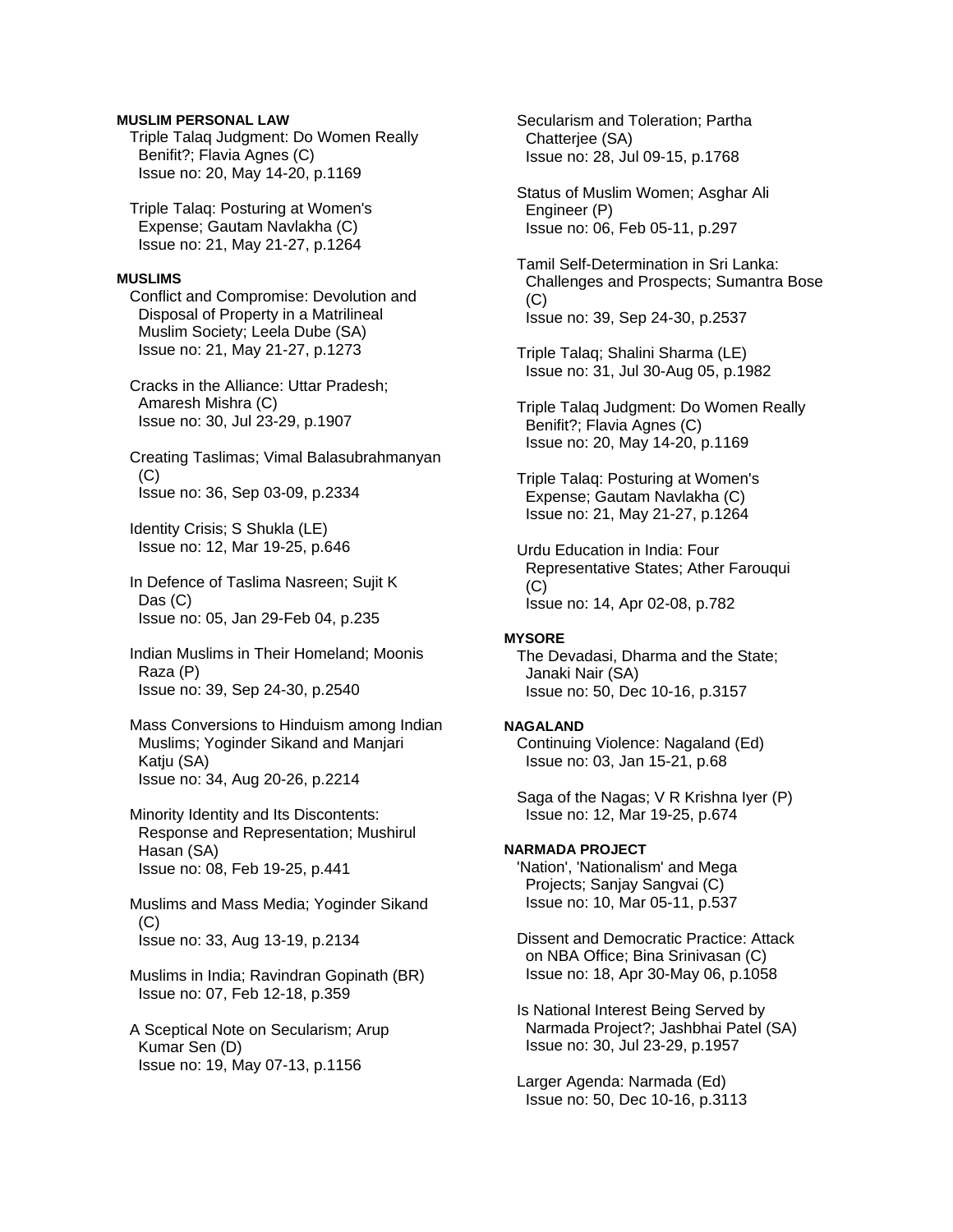#### **NARMADA PROJECT**

 Lowering Height of Sardar Sarovar Dam: What Purpose Does It Serve?; Udit Shah  $(C)$ Issue no: 12, Mar 19-25, p.667

 Narmada Bonds (LE) Issue no: 06, Feb 05-11, p.270

 Narmada Bonds; K Bindu Srinivas (LE) Issue no: 13, Mar 26-Apr 01, p.706

 People's Initiative to Solve Water Crisis in Saurashtra; Sanjay Sangvai (C) Issue no: 34, Aug 20-26, p.2199

 Pro-Dam Groups Obstruct Officials: Narmada Project; Bina Srinivasan (C) Issue no: 25, Jun 18-24, p.1508

 Sardar Sarovar: Case for Lowering Dam Height; Vinod Raina (C) Issue no: 14, Apr 02-08, p.774

 Science and Ethics in Public Decision-Making: Case of Big Dams; K Subramaniam (SA) Issue no: 14, Apr 02-08, p.813

 Sitting on the Fence (Ed) Issue no: 04, Jan 22-28, p.143

 Victims and Benefits: Narmada (Ed) Issue no: 51, Dec 17-30, p.3172

 Whose Interests?; H R Trivedi (LE) Issue no: 11, Mar 12-18, p.578

#### **NATIONAL INCOME**

 Budget 1994-95: Anatomy of Irresponsibility; JM (P) Issue no: 13, Mar 26-Apr 01, p.717

 Devaluation, Liberalisation and Structural Linkages between India's Foreign Trade and National Income; Sunanda Sen and Hiranya Mukhopadhyay (SA) Issue no: 36, Sep 03-09, p.2364

 India's Tax Reform: A Progress Report; Amaresh Bagchi (SA) Issue no: 43, Oct 22-28, p.2809

 Partial Vision (Ed) Issue no: 09, Feb 26-Mar 04, p.455  The Real Issues (Ed) Issue no: 45, Nov 05-18, p.2887

 Savings Gap: The Economy (Ed) Issue no: 47, Nov 19-25, p.2948

 Structural Adjustment and Romania; Nigel Harris (C) Issue no: 44, Oct 29-Nov 04, p.2861

 Structural Deterioration: The Economy (Ed) Issue no: 07, Feb 12-18, p.336

 Wishful Thinking on Debt (Ed) Issue no: 40, Oct 01-07, p.2567

### **NATIONAL SECURITY**  Enforcing Accountability: Security Forces (Ed) Issue no: 53, Dec 31-06, p.3296

 In the Name of Security: Censorship (Ed) Issue no: 42, Oct 15-21, p.2705

#### **NATIONALISM**

 'Nation', 'Nationalism' and Mega Projects; Sanjay Sangvai (C) Issue no: 10, Mar 05-11, p.537

 China in Transition: Impressions of a Visit to Yunnan; DN (C) Issue no: 41, Oct 08-14, p.2659

 The Devadasi, Dharma and the State; Janaki Nair (SA) Issue no: 50, Dec 10-16, p.3157

 Gravity of the State; Tejaswini Niranjana (D) Issue no: 44, Oct 29-Nov 04, p.2883

 Idealistic Equations; Arun Kumar Patnaik (D) Issue no: 32, Aug 06-12, p.2108

 Imagining a Hindu Nation: Hindu and Muslim in Bankimchandra's Later Writings; Tanika Sarkar (SA) Issue no: 39, Sep 24-30, p.2553

 Nationalising Aesthetics; Janaki Nair (BR) Issue no: 30, Jul 23-29, p.1934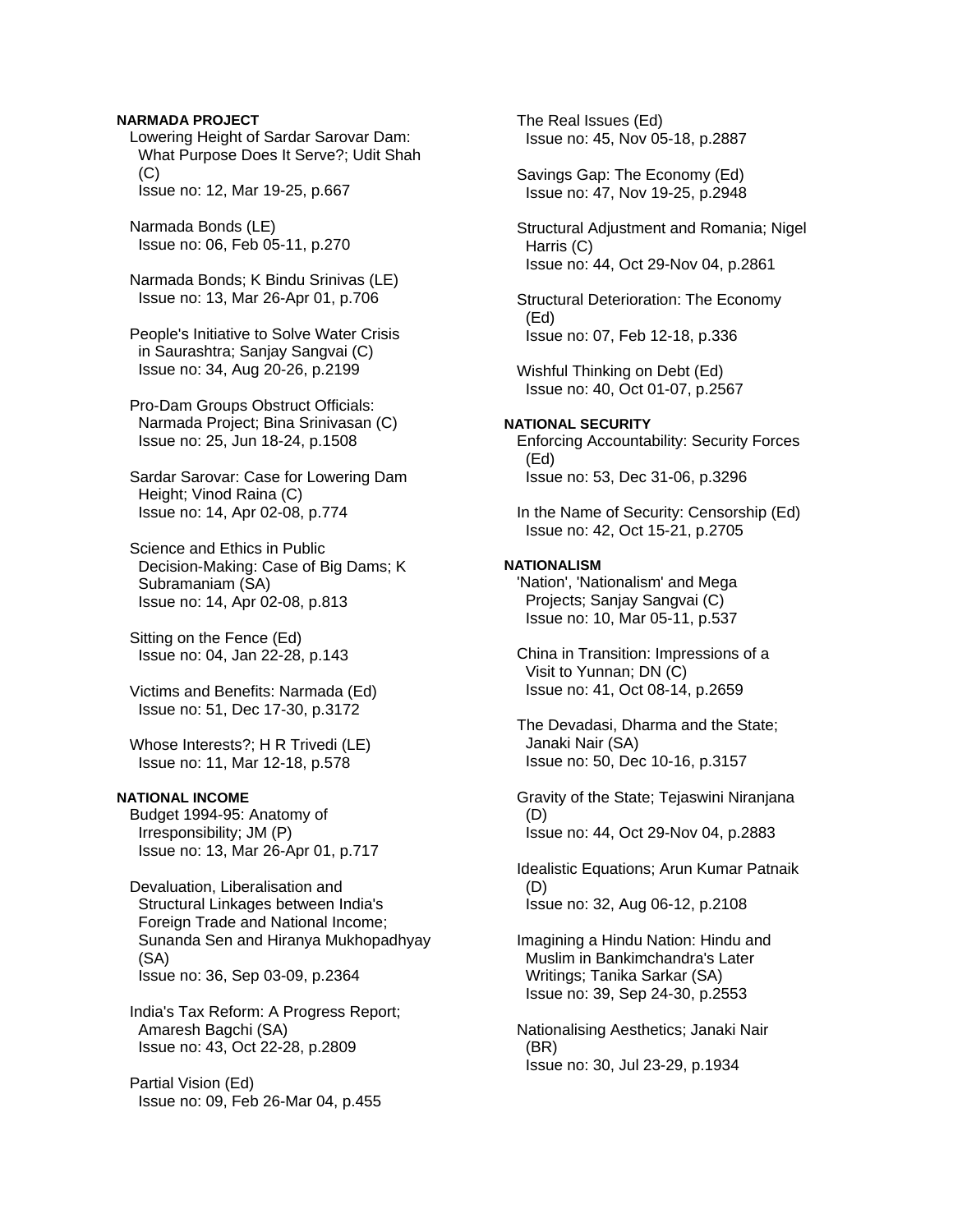### **NATIONALISM**

 Real Challenge before the Sikhs; Sharad Patil (D) Issue no: 39, Sep 24-30, p.2563

 Roja Revisited; Tejaswini Niranjana (D) Issue no: 21, May 21-27, p.1299

 Situating Threat of Hindu Nationalism: Problems with Fascist Paradigm; Achin Vanaik (SA) Issue no: 28, Jul 09-15, p.1729

 Two Concepts of Secularism: Reason, Modernity and Archimedean Ideal; Akeel Bilgrami (SA) Issue no: 28, Jul 09-15, p.1749

 Understanding Bodo Nationalism: Assam (Ed) Issue no: 35, Aug 27-Sep 02, p.2253

# **NATIONALITY**

 Cultural and Political Autonomy in Indian Society; Satya P Gautam (P) Issue no: 20, May 14-20, p.1181

#### **NATO**

 The Break Up of Yugoslavia; Cyril D'Souza (P) Issue no: 48, Nov 26-Dec 02, p.3027

 Decisive Shift: NATO (Ed) Issue no: 04, Jan 22-28, p.146

 Prolonging the Conflict: Bosnia (Ed) Issue no: 18, Apr 30-May 06, p.1042

 Still Indecisive: Bosnia (Ed) Issue no: 08, Feb 19-25, p.394

 Whiff of Cold War: Bosnia (Ed) Issue no: 50, Dec 10-16, p.3113

# **NAXALITES**

 Koyyur Episode: The Real Questions; V Subrahmanyam (D) Issue no: 07, Feb 12-18, p.388

#### **NEPAL**

 Managing India's Nepal Policy: The Raj and After; Parshotam Mehra (P) Issue no: 15, Apr 09-15, p.849

 Nepali Congress and Post-Panchayat Politics; Anirudha Gupta (C) Issue no: 43, Oct 22-28, p.2798

 Opportunity for Change: Nepal (Ed) Issue no: 48, Nov 26-Dec 02, p.3004

 When a Communist Becomes Prime Minister of Nepal; Anirudha Gupta (C) Issue no: 51, Dec 17-30, p.3191

#### **NEW DELHI**

 An Irresponsible Budget: New Delhi; BM (C) Issue no: 11, Mar 12-18, p.593

**NEWS AGENCIES**  Inevitable Distortion: Karnataka (Ed) Issue no: 42, Oct 15-21, p.2704

#### **NGOs**

 Child Marriage, Government and NGOs; Shanker Singh, Nikhil Dey and Aruna Roy (C) Issue no: 23, Jun 04-10, p.1377

 Child Marriages and State; Manu N Kulkarni (D) Issue no: 29, Jul 16-22, p.1884

 Convention on Rights of the Child; Rita Panicker (LE) Issue no: 39, Sep 24-30, p.2510

 Dismal State of Latur Rehabilitation; H Suresh (LE) Issue no: 41, Oct 08-14, p.2634

 From State Regulation to People's Participation: Case of Forest Management in India; Dolly Arora (SA) Issue no: 12, Mar 19-25, p.691

 Justice for 'Delinquents'; Manu N Kulkarni (C) Issue no: 26, Jun 25-Jul 01, p.1575

 Managing Common Resources; Dolly Arora (BR) Issue no: 36, Sep 03-09, p.2353

 New Economic Policy, Voluntary Organisation and Rural Poor; G S et al Aurora (C) Issue no: 14, Apr 02-08, p.787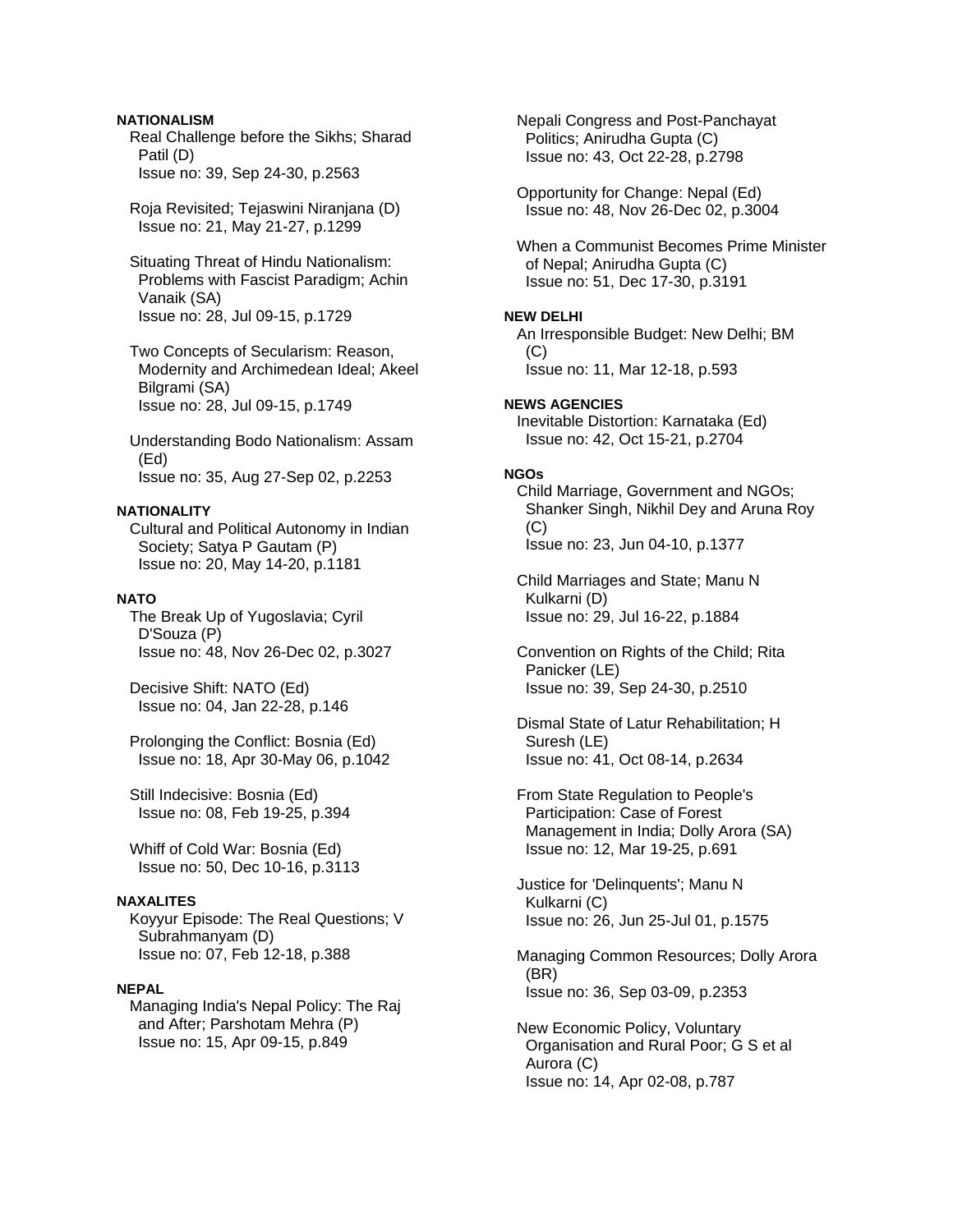### **NGOs**

NGOs and Women's Empowerment; Dolly Arora (BR) Issue no: 14, Apr 02-08, p.792

 Poor Impact of NGOs: Population Meet (Ed) Issue no: 38, Sep 17-23, p.2457

 Putting the Clock Back (Ed) Issue no: 23, Jun 04-10, p.1363

 World Summit on Social Development: Choice of Agenda Issues; Manu N Kulkarni (C) Issue no: 39, Sep 24-30, p.2535

### **NON-AGRICULTURAL EMPLOYMENT**

 Economic Diversification in Rural Areas: Review of Processes with Special Reference to Gujarat; Rakesh Basant (RA) Issue no: 39, Sep 24-30, p.A107

 Farm - Non-Farm Interaction in a Labour Surplus Economy; Sunil Ray (RA) Issue no: 53, Dec 31-06, p.A171

 Rural Non-Agricultural Employment in Kerala: Some Emerging Tendencies; Mridul Eapen (SA) Issue no: 21, May 21-27, p.1285

### **NON-BANKING FINANCIAL COMPANIES**

 A Bridge Too Many (Ed) Issue no: 41, Oct 08-14, p.2635

### **NON-PROLIFERATION TREATY**

 Strategic Manoeuvres: US and North Korea (Ed) Issue no: 26, Jun 25-Jul 01, p.1558

### **NORTH-EAST INDIA**

 Contextualising Plague: A Reconstruction and an Analysis; Imrana Qadeer, K R Nayar and Rama V Baru (SA) Issue no: 47, Nov 19-25, p.2981

 Mainstream Perspective on Nagas; Sajal Nag (D) Issue no: 23, Jun 04-10, p.1423

 Nuanced View of Swidden Cultivation; Mahesh Rangarajan (BR) Issue no: 39, Sep 24-30, p.2544

 Saga of the Nagas; V R Krishna Iyer (P) Issue no: 12, Mar 19-25, p.674

# **NSS**

 Food Exports and Food Requirement; JM (P) Issue no: 35, Aug 27-Sep 02, p.2261

 Poverty and Planning; Amitabh Kundu (C) Issue no: 26, Jun 25-Jul 01, p.1569

 SCs and STs in Eastern India: Inequality and Poverty Estimates; Mridul Saggar and Indranil Pan (SA) Issue no: 10, Mar 05-11, p.567

 Social Indicators of Development for India-I; EPW Research Foundation Issue no: 20, May 14-20, p.1227

 Utilisation of Health Services in India; Brijesh C Purohit and Tasleem A Siddiqui (SA) Issue no: 18, Apr 30-May 06, p.1071

# **NUCLEAR ARMS**

 Nuclear Pilferage in Russia; R G Gidadhubli (C) Issue no: 38, Sep 17-23, p.2479

#### **NUCLEAR ENERGY**

 Case for Inquiry: Nuclear Safety (Ed) Issue no: 25, Jun 18-24, p.1493

 Secrecy Is Poor Defence: Nuclear Safety (Ed) Issue no: 11, Mar 12-18, p.581

### **NUCLEAR POLICY**

 Secrecy Is Poor Defence: Nuclear Safety (Ed) Issue no: 11, Mar 12-18, p.581

### **NUCLEAR POWER PLANTS**

 Case for Inquiry: Nuclear Safety (Ed) Issue no: 25, Jun 18-24, p.1493

#### **OBITUARIES**

 A R Desai; Sharit K Bhowmik and Rajesh Gupta (LE) Issue no: 48, Nov 26-Dec 02, p.3002

 A R Desai: A Personal Tribute; Vina Mazumdar (C) Issue no: 48, Nov 26-Dec 02, p.3023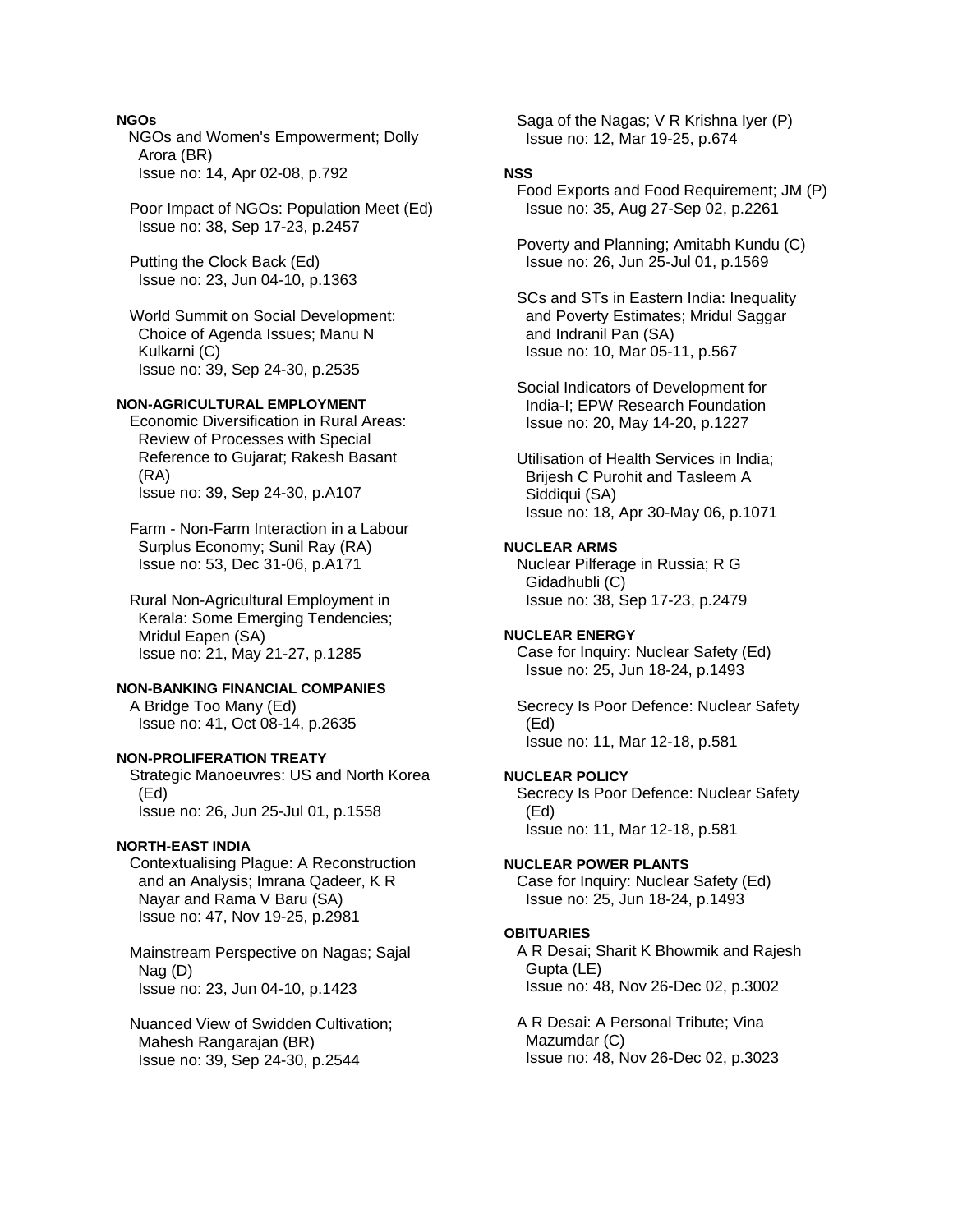# **OBITUARIES**

 Brundaban Chandra Raj; Rajni et al Kothari (LE) Issue no: 15, Apr 09-15, p.822

 Krishna Bharadwaj; Pritam Singh (LE) Issue no: 10, Mar 05-11, p.514

 M H Gopal: An Obituary; D U Sastry (C) Issue no: 28, Jul 09-15, p.1717

# **OCCUPATION**

 Anomaly in Employment in Some Modern Sector Occupations; Radha D Devi (SA) Issue no: 51, Dec 17-30, p.3255

### **OECD**

 Economic Recovery, but Long-Term Problems Persist: United States (C) Issue no: 48, Nov 26-Dec 02, p.3025

 The G7- Spectre of Job Destruction; Frederic F Clairmont (C) Issue no: 21, May 21-27, p.1265

 India's Ability to Capture the Benefits of R and D; Nirmal Kumar Chandra (C) Issue no: 04, Jan 22-28, p.153

 MNEs Are Adjusting Their Sights; D N Ghosh (F) Issue no: 24, Jun 11-17, p.1437

 Social Crisis in Industrial Countries: World Economy (C) Issue no: 28, Jul 09-15, p.1705

 South Korea: A Replicable Model? (C) Issue no: 35, Aug 27-Sep 02, p.2275

### **OIL COMPANIES**

 Missing Watchdogs: The Economy (Ed) Issue no: 44, Oct 29-Nov 04, p.2840

### **OVERSEAS INDIANS**

 India's External Debt: Retrospect and Prospects; Nirupam Bajpai (SA) Issue no: 34, Aug 20-26, p.2232

 The Pests Are Here to Stay: Capitation Fee in Disguise; Jandhyala B G Tilak (C) Issue no: 07, Feb 12-18, p.348

### **PAKISTAN**

 Concerns of Intelligentsia in Pakistan: Content Analysis of Newspapers; Nadeem Ul Haque and Arif Sheikh (SA) Issue no: 24, Jun 11-17, p.1482

 Dangerous Game: Pakistan and Kashmir (Ed) Issue no: 11, Mar 12-18, p.581

 Mounting Opposition: Pakistan (Ed) Issue no: 43, Oct 22-28, p.2773

 Pakistan's Economy in Deep Crises; S Akbar Zaidi (C) Issue no: 28, Jul 09-15, p.1719

#### **PAKISTAN-AFGHANISTAN RELATIONS**

 Wreckage of Pakistan's Afghan Policy; A G Noorani (BR) Issue no: 51, Dec 17-30, p.3198

#### **PALESTINE**

 After Hebron: Palestine (Ed) Issue no: 12, Mar 19-25, p.650

 Exaggerated Fears: Palestine (Ed) Issue no: 01, Jan 01-14, p.6

 Jordan-Israel Agreement: Palestine (Ed) Issue no: 47, Nov 19-25, p.2950

 PLO on Trial: Palestine (Ed) Issue no: 19, May 07-13, p.1102

 Pressure from Militants: Palestine (Ed) Issue no: 48, Nov 26-Dec 02, p.3005

 Questionable Tactics: Palestine (Ed) Issue no: 22, May 28-Jun 03, p.1314

 Seeking Capital: Palestine (Ed) Issue no: 30, Jul 23-29, p.1890

### **PANCHAYATS**

 Centralised Decentralisation: Haryana Panchayati Raj Act, 1994; Mahi Pal (C) Issue no: 29, Jul 16-22, p.1842

 Elusive New Horizons: Panchayats in West Bengal; Poromesh Acharya (C) Issue no: 05, Jan 29-Feb 04, p.231

 Fear of Elections: Panchayat Raj (Ed) Issue no: 47, Nov 19-25, p.2948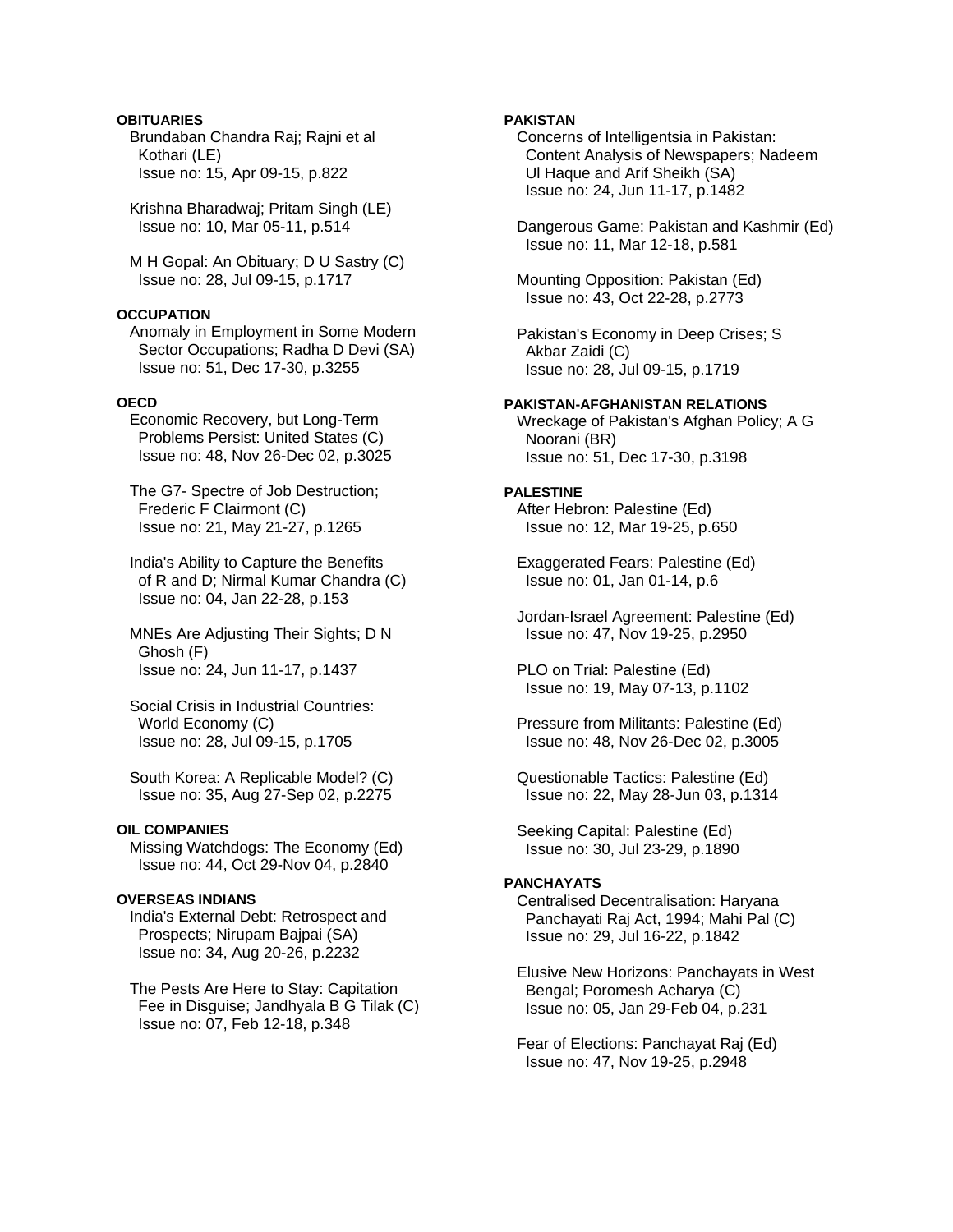**PANCHAYATS**  For a New Debate on West Bengal; G K Lieten (C) Issue no: 29, Jul 16-22, p.1835

 Health Care in Panchayati Raj; V R Muraleedharan (BR) Issue no: 10, Mar 05-11, p.547

 Jawahar Rozgar Yojana: An Assessment; Kripa Shankar (C) Issue no: 29, Jul 16-22, p.1845

 Kerala Panchayati Raj Bill; Abu et al Abraham (LE) Issue no: 14, Apr 02-08, p.762

 Managing India's Nepal Policy: The Raj and After; Parshotam Mehra (P) Issue no: 15, Apr 09-15, p.849

 Missing the Point: Population Policy (Ed) Issue no: 34, Aug 20-26, p.2181

 Only a Shell: Panchayat Raj (Ed) Issue no: 23, Jun 04-10, p.1366

 Panchayat Election Fiasco: Karnataka (Ed) Issue no: 21, May 21-27, p.1244

 Panchayati Raj; Vina Mazumdar (BR) Issue no: 44, Oct 29-Nov 04, p.2867

 States Not Serious: Panchayat Elections (Ed) Issue no: 50, Dec 10-16, p.3112

 Task for Finance Commission: Panchayat Raj (Ed) Issue no: 32, Aug 06-12, p.2044

#### **PARLIAMENT**

 MPs' Local Area Development Scheme: Dangerous Portent; M A Oommen and Mahi Pal (C) Issue no: 05, Jan 29-Feb 04, p.223

 Showing Parliament Its Place (Ed) Issue no: 07, Feb 12-18, p.335

### **PARTITION**

 Unfinished Task of Partition; S R Sen (P) Issue no: 41, Oct 08-14, p.2664

**PATENT LAW** 

 GATT, MTO and Indian Constitution; Arun Ghosh (F) Issue no: 03, Jan 15-21, p.77

#### **PATENTS**

 Agriculture under GATT: What It Holds for India; Ashok Gulati and Anil Sharma (SA) Issue no: 29, Jul 16-22, p.1857

 Intellectual Property Rights for Life Forms: What Should Guide India's Position; Suman Sahai (C) Issue no: 03, Jan 15-21, p.87

 Intellectual Property Rights, TRIPs and Technology Transfer; Tarun Kabiraj (SA) Issue no: 47, Nov 19-25, p.2990

 Resisting the World Trade Organisation: Agenda for Marrakesh; S P Shukla (C) Issue no: 11, Mar 12-18, p.589

#### **PEASANTS**

 Cambodia: Proxy Battlefield; M G G Pillai  $(C)$ Issue no: 31, Jul 30-Aug 05, p.2010

 Dependency Theory, Peasants and Third World Food Crisis; Gail Omvedt (RA) Issue no: 04, Jan 22-28, p.169

 No Place for the Poor: West Bengal (Ed) Issue no: 08, Feb 19-25, p.393

 Peasantry and Debt; Tirthankar Roy (BR) Issue no: 49, Dec 03-09, p.3086

 Transferring Irrigation Management to Farmers; A Vaidyanathan (C) Issue no: 47, Nov 19-25, p.2965

#### **PERIODICALS**

 August 20; S B D Iyengar (LE) Issue no: 37, Sep 10-16, p.2382

 Humanscape Fellowships; Jayesh Shah (LE) Issue no: 39, Sep 24-30, p.2510

 Trustee Par Excellence; Ashok Mitra (C) Issue no: 48, Nov 26-Dec 02, p.3019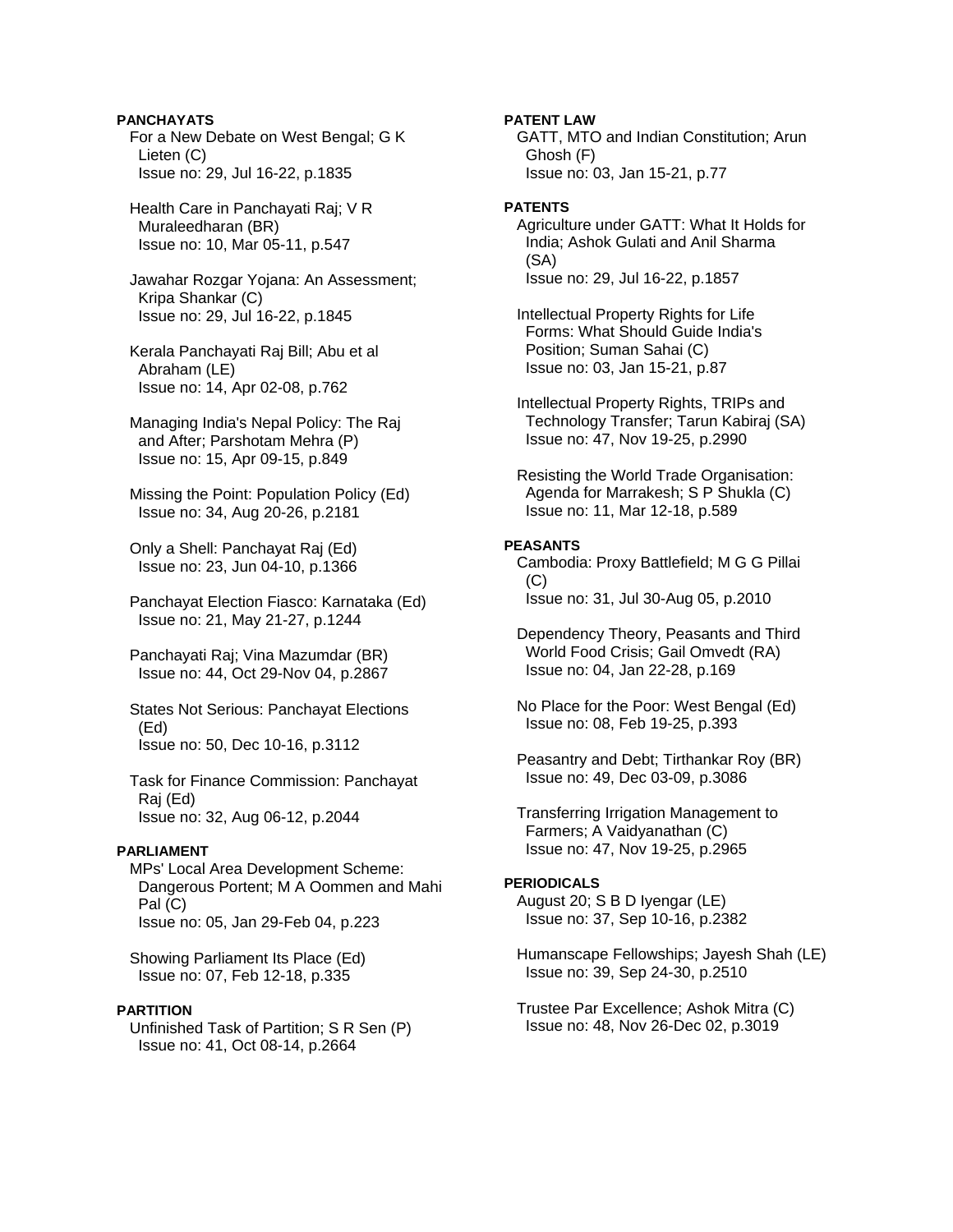### **PHARMACEUTICAL INDUSTRY**

 Assessing Firms' Capabilities: Theory and Measurement. A Study of Indian Pharmaceutical Industry; Sumit K Majumdar (RA) Issue no: 22, May 28-Jun 03, p.M83

 Irrational Prescription (Ed) Issue no: 28, Jul 09-15, p.1695

 New Drug Policy: Prescription for Mortgaging Drug Industry; Amit Sengupta  $(C)$ Issue no: 39, Sep 24-30, p.2526

**PHARMACEUTICAL POLICY** 

 Distorted Priorities: Pharmaceuticals (Ed) Issue no: 38, Sep 17-23, p.2456

 New Drug Policy: Prescription for Mortgaging Drug Industry; Amit Sengupta  $(C)$ Issue no: 39, Sep 24-30, p.2526

#### **PHARMACEUTICALS**

 Case for Public Enquiry: Contraceptives (Ed) Issue no: 15, Apr 09-15, p.825

 Cosmetic Gesture: Pharmaceuticals (Ed) Issue no: 29, Jul 16-22, p.1821

 Dangerous Drugs; Wishvas Rane (C) Issue no: 40, Oct 01-07, p.2587

 Distorted Priorities: Pharmaceuticals (Ed) Issue no: 38, Sep 17-23, p.2456

 History of Chinese Healing Arts; Frederic F Clairmont (BR) Issue no: 26, Jun 25-Jul 01, p.1585

 New Issues: Pharmaceuticals (Ed) Issue no: 16, Apr 16-29, p.880

 Slippery Slopes of Nazi Medicine; Amar Jesani (BR) Issue no: 43, Oct 22-28, p.2805

#### **PHILOSOPHERS**

 Karl Popper: Reason without Revolution; Rajeev Bhargava (C) Issue no: 53, Dec 31-06, p.3313

### **PHILOSOPHY**

 From Metaphysical to Political: John Rawls' Revised Version of Liberalism; Prakash Sarangi (RA) Issue no: 23, Jun 04-10, p.1396

 To Convince the Vernacular Reader: Moral Nature of Socio-Political Questions; Laltu (BR) Issue no: 11, Mar 12-18, p.609

#### **PHYSICIANS**

 Doctored Knowledge; D Banerji (LE) Issue no: 24, Jun 11-17, p.1426

### **PLAGUE**

 Plague: The Fourth Horseman; Mohan Rao  $(C)$ Issue no: 42, Oct 15-21, p.2720

# **PLANNING COMMISSION**

 Bottom of Class (Ed) Issue no: 24, Jun 11-17, p.1427

 Brake on Tax 'Reform' (Ed) Issue no: 01, Jan 01-14, p.3

 Doubtful Claim: Employment (Ed) Issue no: 04, Jan 22-28, p.144

 Exercises in Make-Believe: The Economy (Ed) Issue no: 13, Mar 26-Apr 01, p.708

 Role of Economic Planning in India in the 1990s and Beyond; V M Dandekar (SA) Issue no: 24, Jun 11-17, p.1457

#### **PLANTATIONS**

 Commercial Exploitation of Ancillary Rubber Products; Toms Joseph and K Tharian George (C) Issue no: 08, Feb 19-25, p.413

 Mixed Bag on South Asian Development; Tirthankar Roy (BR) Issue no: 47, Nov 19-25, p.2980

#### **POLICE**

 'Third Force' in South Africa; Ninan Koshy (C) Issue no: 15, Apr 09-15, p.847

 Communal Violence and Role of Police; Asghar Ali Engineer (C) Issue no: 15, Apr 09-15, p.835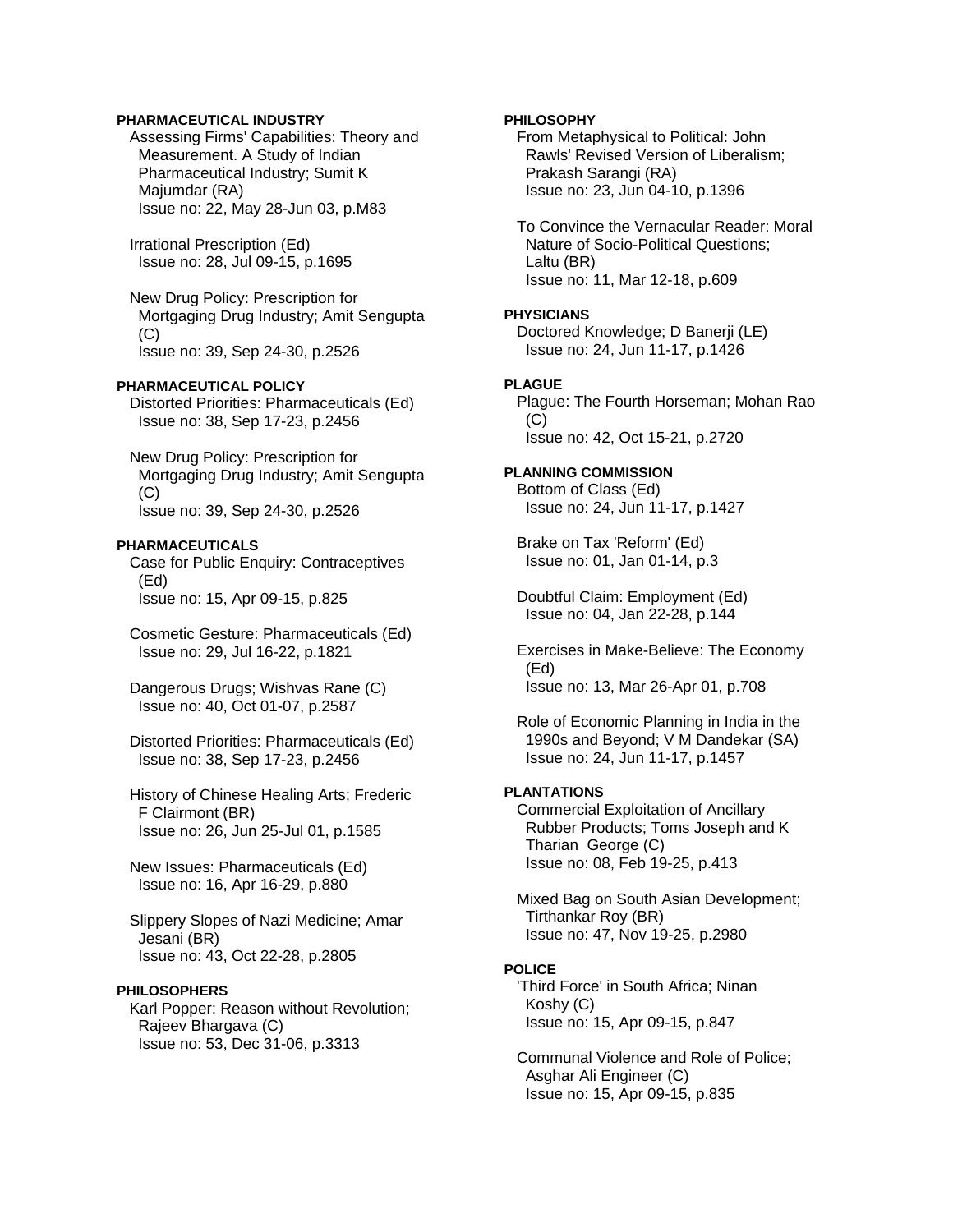**POLICE ATROCITIES**  Armed Forces and Rule of Law; P A Sebastian (C) Issue no: 09, Feb 26-Mar 04, p.477

 Atrocities on Dalits in Gulbarga: Upper Caste Hold on Police; S J Ambrose Pinto  $(C)$ Issue no: 16, Apr 16-29, p.897

 Banda: Encounter Deaths Continue; Bharat Dogra (C) Issue no: 09, Feb 26-Mar 04, p.474

 Brutality on Adivasis; B Janardhan et al Rao (LE) Issue no: 50, Dec 10-16, p.3110

 Cover-Up: Custodial Rape (Ed) Issue no: 27, Jul 02-08, p.1622

 Crack-Down on Kashmiri Activists; Deena Dayalan (LE) Issue no: 37, Sep 10-16, p.2382

 Human Rights Abuse Continues Unchecked: West Bengal; Biren Roy (C) Issue no: 49, Dec 03-09, p.3071

 Police Assault on Dissenters: Andhra Pradesh; K Narendra Mohan (C) Issue no: 13, Mar 26-Apr 01, p.731

 Suppression of Valia Tribals; Lancy Lobo  $(C)$ Issue no: 03, Jan 15-21, p.82

 Violation of Child Rights; Roopashri Sinha (C) Issue no: 41, Oct 08-14, p.2647

#### **POLITICAL ECONOMY**

 Assessing India's Political Economy; T V Sathyamurthy (RA) Issue no: 29, Jul 16-22, p.1853

 Class and Surplus Value: Towards a Re-Examination of Concepts; Vinod Vyasulu (RA) Issue no: 31, Jul 30-Aug 05, p.PE60

 Delinking or Globalisation?; Jan Nederveen Pieterse (RA) Issue no: 05, Jan 29-Feb 04, p.239  Emerging Water Markets; B D Dhawan (BR) Issue no: 43, Oct 22-28, p.2808

 Federal Financial Flows: Growing Imbalance; I S Gulati (BR) Issue no: 33, Aug 13-19, p.2141

 Japan's Changing Political Economy: Domestic Roots of Changing International Relations; E Sridharan (SA) Issue no: 37, Sep 10-16, p.2418

 Marx's First Critique of Political Economy, 1844-1994; Paresh Chattopadhyay (RA) Issue no: 31, Jul 30-Aug 05, p.PE54

 Marxian Political Economy as Method: How Political Is Political Economy?; Neera Chandhoke (RA) Issue no: 05, Jan 29-Feb 04, p.PE15

 Political Economics of World Capitalism; Raniit Sau (RA) Issue no: 31, Jul 30-Aug 05, p.PE70

 Political Economy of Secularism: Rediscovery of India; Nasir Tyabji (SA) Issue no: 28, Jul 09-15, p.1798

 State and New Liberal Agenda in India; Gurpreet Mahajan, Sudha Pai and Niraja G Jayal (C) Issue no: 19, May 07-13, p.1112

# **POLITICAL HISTORY**

 Satyamurthi: The Link that Snapped; S Theodore Baskaran (P) Issue no: 38, Sep 17-23, p.2482

# **POLITICAL PARTIES**

 The 1994 US Democratic Debacle: Conservative Elections Mandate?; James Petras (C) Issue no: 49, Dec 03-09, p.3079

 All Pop and Fizzle: Uttar Pradesh (Ed) Issue no: 38, Sep 17-23, p.2457

 BJP's High Stakes: Karnataka (Ed) Issue no: 47, Nov 19-25, p.2949

 BSP and Caste Politics; K Srinivasulu (C) Issue no: 40, Oct 01-07, p.2583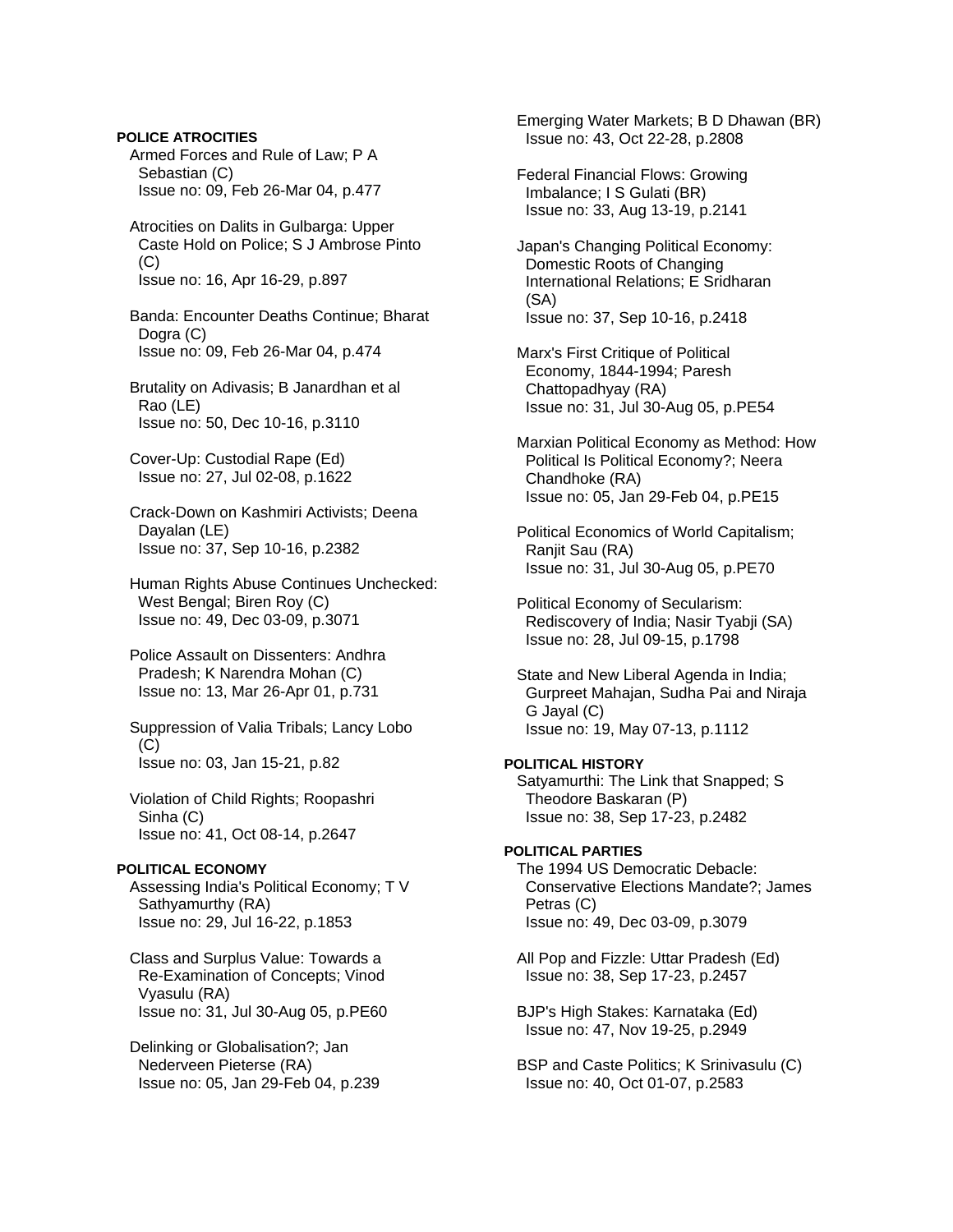Challenge to SP-BSP Government: Uttar Pradesh; Amaresh Misra (C) Issue no: 08, Feb 19-25, p.409 Complexities of the Question of Sikh Nationality; Gopal Singh (SA) Issue no: 29, Jul 16-22, p.1877 Congress Defeat (Ed) Issue no: 50, Dec 10-16, p.3111 CPI (ML) in Uttarkhand; Ranjan Srivastava (LE) Issue no: 45, Nov 05-18, p.2886 Cracks in the Alliance: Uttar Pradesh; Amaresh Mishra (C) Issue no: 30, Jul 23-29, p.1907 Distance and Disenchantment: Mizoram; Kamaroopi (Ed) Issue no: 01, Jan 01-14, p.4 Election without Issues; Ajit Roy (C) Issue no: 49, Dec 03-09, p.3064 Electoral Reforms: A Farce and an Opportunity; T S Sankaran (C) Issue no: 27, Jul 02-08, p.1635 Environmental Facade: Delhi (Ed) Issue no: 21, May 21-27, p.1246 Farce of Punishing the Guilty: Communal Riots (Ed) Issue no: 20, May 14-20, p.1161 Few Urban Allies: Political Parties (Ed) Issue no: 25, Jun 18-24, p.1494 Lurching to the Right? Karnataka and the BJP; Janaki Nair (C) Issue no: 53, Dec 31-06, p.3308 Manipur: Dubious Manoeuvre; Kamaroopi (C) Issue no: 03, Jan 15-21, p.84 Mayoral Elections in Bangladesh: Consolidation of Ruling Classes; Sadek Rashid (C) Issue no: 09, Feb 26-Mar 04, p.482 Mixed Bag: By-Elections (Ed) Issue no: 23, Jun 04-10, p.1364

**POLITICAL PARTIES** 

 MPs' Local Area Development Scheme: Dangerous Portent; M A Oommen and Mahi Pal (C) Issue no: 05, Jan 29-Feb 04, p.223 Much in a Name: Maharashtra (Ed) Issue no: 05, Jan 29-Feb 04, p.212 Mutual Back-Scratching: Rajya Sabha Election (Ed) Issue no: 06, Feb 05-11, p.274 No Case for Dismissal: Uttar Pradesh (Ed) Issue no: 37, Sep 10-16, p.2384 Not by Tricks: Politics (Ed) Issue no: 42, Oct 15-21, p.2705 Old Tactics: Sikkim (Ed) Issue no: 27, Jul 02-08, p.1622 Passing Euphoria: Politics (Ed) Issue no: 51, Dec 17-30, p.3172 Politics of a By-Election: Nakodar and Ajnala Assembly Constituencies in Punjab; P S Verma (SA) Issue no: 32, Aug 06-12, p.2095 Reforms under a Cloud (Ed) Issue no: 51, Dec 17-30, p.3171 Reservation Is Not the Issue: Uttar Pradesh; Amaresh Misra (C) Issue no: 38, Sep 17-23, p.2467 Rising Son: Andhra Pradesh; M Shatrugna  $(C)$  Issue no: 20, May 14-20, p.1175 Role for Moderate Akalis: Punjab (Ed) Issue no: 49, Dec 03-09, p.3056 Splintered: Janata Dal (Ed) Issue no: 27, Jul 02-08, p.1620 Straining Credulity: Electoral Law (Ed) Issue no: 04, Jan 22-28, p.144 Strategy-Planning Season: Politics (Ed) Issue no: 20, May 14-20, p.1160 Telugu Desam's Comeback Fight: Andhra Pradesh; M Shatrugna (C) Issue no: 43, Oct 22-28, p.2791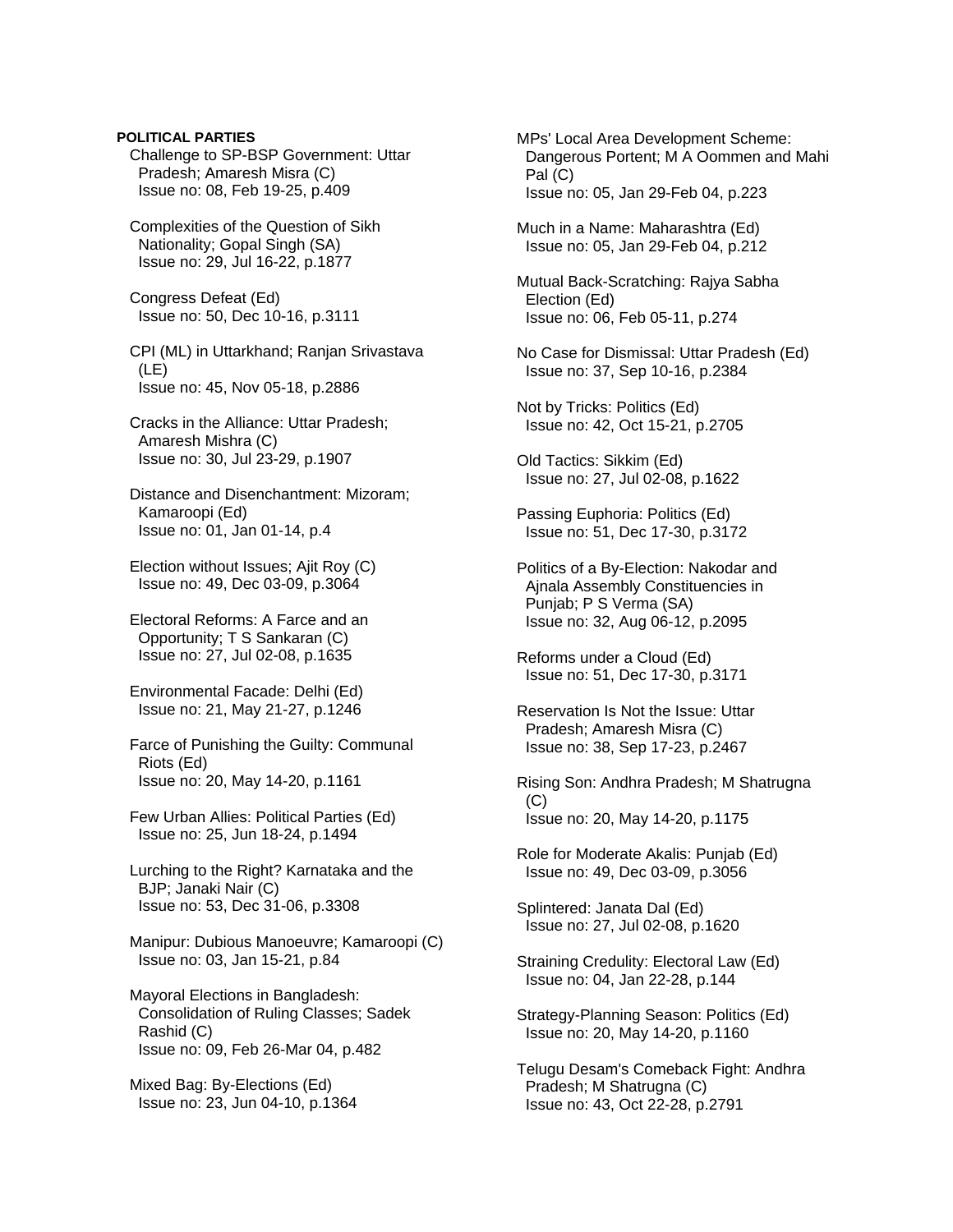# **POLITICAL PARTIES**

 A Trade-Off?: Politics (Ed) Issue no: 33, Aug 13-19, p.2113

 Uncertain Times: Uttar Pradesh (Ed) Issue no: 28, Jul 09-15, p.1697

 Unsustainable Postures: Politics (Ed) Issue no: 35, Aug 27-Sep 02, p.2252

 US Election: Rhetoric and Reality; Robi Chakravorti (C) Issue no: 50, Dec 10-16, p.3136

### **POLITICAL PERSONALITIES**

 Ambedkar in Retrospect; Gurpreet Mahajan (BR) Issue no: 26, Jun 25-Jul 01, p.1586

 APEC and The Mahathir Conundrum; M G G Pillai (C) Issue no: 50, Dec 10-16, p.3135

 Assessing Gorbachev; Bhupinder Brar (SA) Issue no: 24, Jun 11-17, p.1465

 Assessing Gorbachev; T M Gnanapragasam (LE) Issue no: 32, Aug 06-12, p.2042

 The Blotted Copybook; S Guhan (BR) Issue no: 35, Aug 27-Sep 02, p.2283

 Brundaban Chandra Raj; Rajni et al Kothari (LE) Issue no: 15, Apr 09-15, p.822

 Deng Xiaoping: A Senile Ninety?; GPD (F) Issue no: 36, Sep 03-09, p.2329

 Kin Confusion; C Ramachandra (LE) Issue no: 47, Nov 19-25, p.2946

 Narasimha Rao Visits Jurassic Park; GPD (F) Issue no: 22, May 28-Jun 03, p.1321

New Moorings (LE)

Issue no: 04, Jan 22-28, p.142

 Remembering C V Subbarao; Ramachandra Guha (C) Issue no: 05, Jan 29-Feb 04, p.227

 Satyamurthi: The Link that Snapped; S Theodore Baskaran (P) Issue no: 38, Sep 17-23, p.2482

 Splintered: Janata Dal (Ed) Issue no: 27, Jul 02-08, p.1620

 Uncertain Times: Uttar Pradesh (Ed) Issue no: 28, Jul 09-15, p.1697

### **POLITICAL PHILOSOPHERS**

 Difficulty of Understanding Gandhi; Sudhir Chandra (RA) Issue no: 50, Dec 10-16, p.3142

 A New Deal for Citizenship; Arvind Sivaramakrishnan (BR) Issue no: 03, Jan 15-21, p.99

**POLITICAL PRISONERS**  The Detentions of Lone and Geelani; A G Noorani (CL) Issue no: 23, Jun 04-10, p.1373

**POLITICAL REFORMS**  Reforms under a Cloud (Ed) Issue no: 51, Dec 17-30, p.3171

#### **POLITICAL SCIENCE**

 A R Desai: A Personal Tribute; Vina Mazumdar (C) Issue no: 48, Nov 26-Dec 02, p.3023

 Etymology of Liberalism and Efficiency; Arun Ghosh (F) Issue no: 37, Sep 10-16, p.2393

 Man, Political Man, Political Theory; Rustam Singh (P) Issue no: 31, Jul 30-Aug 05, p.2011

### **POLITICAL SITUATION**

 'Swadeshi' Campaign; K Prakash (LE) Issue no: 08, Feb 19-25, p.390

 All Pop and Fizzle: Uttar Pradesh (Ed) Issue no: 38, Sep 17-23, p.2457

 Anti-Drought Movement in Sangli District; Anant Phadke (C) Issue no: 48, Nov 26-Dec 02, p.3024

 Challenge to SP-BSP Government: Uttar Pradesh; Amaresh Misra (C) Issue no: 08, Feb 19-25, p.409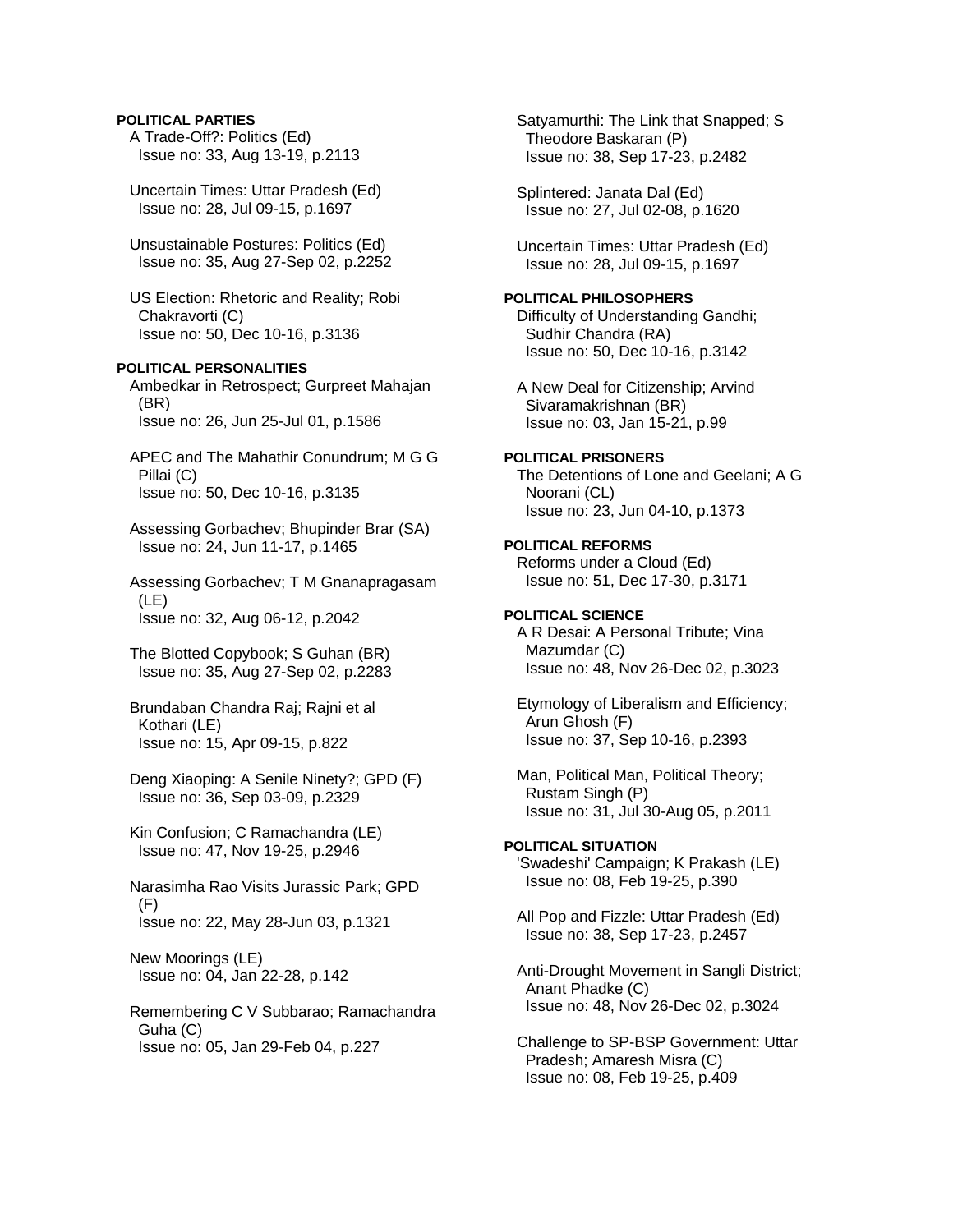### **POLITICAL SITUATION**

 Changing Peasant Struggle: Bihar; Amaresh Misra (C) Issue no: 19, May 07-13, p.1111

 Clamp Down on Press in Indonesia; S P Seth (C) Issue no: 37, Sep 10-16, p.2407

 Cosmetic Action: Politics and Crime (Ed) Issue no: 22, May 28-Jun 03, p.1313

 Counterfeit Renaissance; K S Radhakrishnan (LE) Issue no: 31, Jul 30-Aug 05, p.1982

 CPI (ML) in Uttarkhand; Ranjan Srivastava (LE) Issue no: 45, Nov 05-18, p.2886

 Criminals' Last Resort: Politics (Ed) Issue no: 30, Jul 23-29, p.1888

 Curtain-Raiser for Polls: Maharashtra (Ed) Issue no: 33, Aug 13-19, p.2112

 Different Agendas: Uttar Pradesh (Ed) Issue no: 44, Oct 29-Nov 04, p.2841

 Economic Reform after the Election Debacle: New Delhi; BM (C) Issue no: 51, Dec 17-30, p.3183

 False Comfort: Russia (Ed) Issue no: 41, Oct 08-14, p.2638

 Few Urban Allies: Political Parties (Ed) Issue no: 25, Jun 18-24, p.1494

 Gopalsamy's Politics; S Muthu (LE) Issue no: 20, May 14-20, p.1158

 A Government Running Out of Options: New Delhi; BM (C) Issue no: 35, Aug 27-Sep 02, p.2266

 Identity, Communal Consciousness and Politics; Ghanshyam Shah (SA) Issue no: 19, May 07-13, p.1133

 Ineffectual: Akali Unity (Ed) Issue no: 19, May 07-13, p.1100  Karnataka Cabinet Reshuffle: Unviable; Ambrose Pinto (C) Issue no: 25, Jun 18-24, p.1511

 Low Score: Politics (Ed) Issue no: 36, Sep 03-09, p.2321

 Lurching to the Right? Karnataka and the BJP; Janaki Nair (C) Issue no: 53, Dec 31-06, p.3308

 Meerut Firing: A Turning Point?: Uttar Pradesh; Amaresh Misra (C) Issue no: 18, Apr 30-May 06, p.1054

 Mexico's Tiananmen Square; Nigel Harris (C) Issue no: 11, Mar 12-18, p.603

 Militant Left and Struggle for Democracy; Niranjan Phukan (D) Issue no: 30, Jul 23-29, p.1964

 Mounting Opposition: Pakistan (Ed) Issue no: 43, Oct 22-28, p.2773

 Nepali Congress and Post-Panchayat Politics; Anirudha Gupta (C) Issue no: 43, Oct 22-28, p.2798

 New Forces in Uttarakhand: Uttar Pradesh; Amaresh Misra (C) Issue no: 47, Nov 19-25, p.2964

 New Politics: Bihar and MP (Ed) Issue no: 10, Mar 05-11, p.517

 NHRC and Human Rights Violation: Punjab; Sucha Singh Gill (C) Issue no: 20, May 14-20, p.1172

 No Case for Dismissal: Uttar Pradesh (Ed) Issue no: 37, Sep 10-16, p.2384

 Not by Tricks: Politics (Ed) Issue no: 42, Oct 15-21, p.2705

 P Shiv Shankar; M Shatrugna (LE) Issue no: 42, Oct 15-21, p.2702

 Passing Euphoria: Politics (Ed) Issue no: 51, Dec 17-30, p.3172

 Political Games: Uttar Pradesh (Ed) Issue no: 40, Oct 01-07, p.2568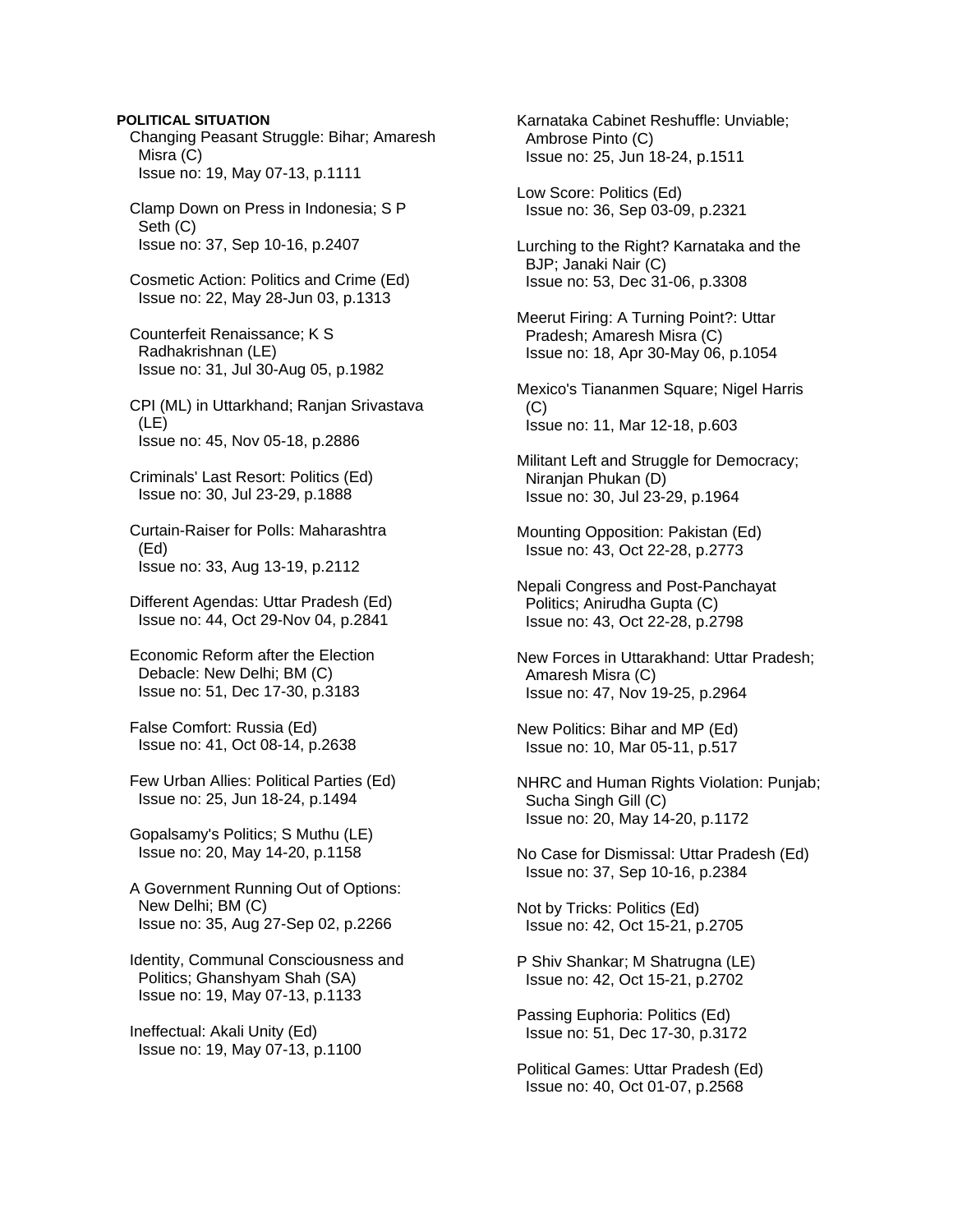### **POLITICAL SITUATION**

 Politics of a By-Election: Nakodar and Ajnala Assembly Constituencies in Punjab; P S Verma (SA) Issue no: 32, Aug 06-12, p.2095

 Politics of Reservation: Karnataka; Ambrose Pinto (C) Issue no: 35, Aug 27-Sep 02, p.2270

 Rebel's Return: West Bengal (Ed) Issue no: 28, Jul 09-15, p.1698

 Rebuff to Clergy: Punjab (Ed) Issue no: 24, Jun 11-17, p.1428

 Regional Politics in Russia; Anuradha M Chenoy (P) Issue no: 27, Jul 02-08, p.1647

 Regrouping in Indonesian Politics; M G G Pillai (C) Issue no: 29, Jul 16-22, p.1849

 The Roots of Chiapas: Mexico; Jonathan Fox (C) Issue no: 19, May 07-13, p.1119

 The Saints Can Come Marching In: Politics (Ed) Issue no: 44, Oct 29-Nov 04, p.2840

 Sanction for Terrorism: Politics (Ed) Issue no: 45, Nov 05-18, p.2888

 Signals of Corruption; Kisan Mehta (LE) Issue no: 34, Aug 20-26, p.2178

 State and People's Struggles; Niranjan Phukan (LE) Issue no: 49, Dec 03-09, p.3054

 Strategy-Planning Season: Politics (Ed) Issue no: 20, May 14-20, p.1160

 Suspicious Chorus (LE) Issue no: 08, Feb 19-25, p.390

 Too Much at Stake: Maharashtra (Ed) Issue no: 35, Aug 27-Sep 02, p.2252

 A Trade-Off?: Politics (Ed) Issue no: 33, Aug 13-19, p.2113

 Unjustified Dilution: Karnataka (Ed) Issue no: 32, Aug 06-12, p.2044

 Unsustainable Postures: Politics (Ed) Issue no: 35, Aug 27-Sep 02, p.2252

 Uttarkhand and the Left's Irrelevance; Ajit Roy (C) Issue no: 40, Oct 01-07, p.2579

 Vote Power and Lobby Power; S R Sen (P) Issue no: 33, Aug 13-19, p.2138

 A Way of Political Life?: Maharashtra  $(C)$ Issue no: 38, Sep 17-23, p.2468

 When a Communist Becomes Prime Minister of Nepal; Anirudha Gupta (C) Issue no: 51, Dec 17-30, p.3191

 Zhirinovsky and the Autumn of the Patriarch; Dev Murarka (SA) Issue no: 41, Oct 08-14, p.2681

#### **POLITICAL VIOLENCE**  'Third Force' in South Africa; Ninan

 Koshy (C) Issue no: 15, Apr 09-15, p.847

 Caste Violence: Uttar Pradesh (Ed) Issue no: 08, Feb 19-25, p.392

 Lessons of Durban Riots; T G Ramamurthi (P) Issue no: 10, Mar 05-11, p.543

 Minority Apprehensions: South Africa (Ed) Issue no: 15, Apr 09-15, p.826

 When Local Riots Are Not Merely Local: Bringing the State Back In, Bijnor 1988-92; Amrita Basu (SA) Issue no: 40, Oct 01-07, p.2605

# **POLITICS AND CASTE**

 All Kapus as BCs: Reducing Reservation to a Farce: Andhra Pradesh; M Shatrugna  $(C)$ Issue no: 37, Sep 10-16, p.2397

 Bahujans as Vanguards: BSP and BMS in Maharashtra Politics; Mahesh Gavaskar  $(C)$ Issue no: 16, Apr 16-29, p.895

 Banglore Violence: Linguistic or Communal?; Asghar Ali Engineer (C) Issue no: 44, Oct 29-Nov 04, p.2854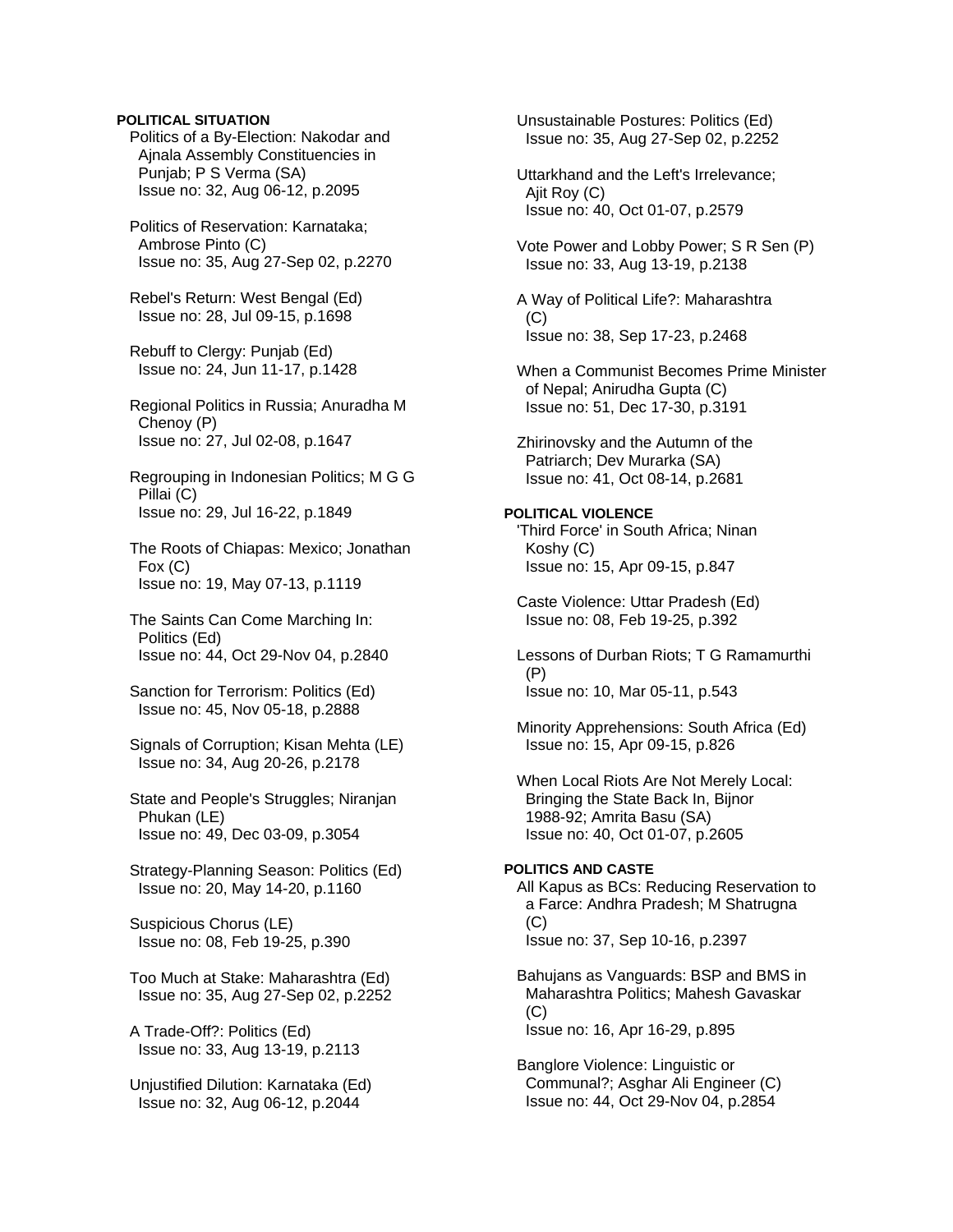### **POLITICS AND CASTE**

 The Bijnor Riots, October 1990: Collapse of a Mythical Special Relationship?; Roger Jeffery and Patricia M Jeffery (SA) Issue no: 10, Mar 05-11, p.551

 BSP and Caste as Ideology; Kancha Ilaiah  $(C)$ Issue no: 12, Mar 19-25, p.668

 BSP and Caste Politics; K Srinivasulu (C) Issue no: 40, Oct 01-07, p.2583

 Caribbean Feminism in International Perspective; Rawwida Baksh-Soodeen (RA) Issue no: 44, Oct 29-Nov 04, p.WS50

 Caste and Contradictions; Kancha Ilaiah (D) Issue no: 43, Oct 22-28, p.2835

 Caste and Justice; Shalini Sharma (LE) Issue no: 21, May 21-27, p.1242

 Caste Factor in Andhra Polls; M Shatrugna  $(C)$ Issue no: 47, Nov 19-25, p.2958

 Centrality of Caste: Understanding UP Elections; K Srinivasulu (C) Issue no: 04, Jan 22-28, p.159

 Deepening Fissures: Bihar (Ed) Issue no: 30, Jul 23-29, p.1889

 Electoral Calculations: Uttar Pradesh (Ed) Issue no: 41, Oct 08-14, p.2636

 Ideological Contest: BJP (Ed) Issue no: 06, Feb 05-11, p.272

 New Politics: Bihar and MP (Ed) Issue no: 10, Mar 05-11, p.517

 On Casteism and Communalism in Uttar Pradesh; G K Lieten (C) Issue no: 14, Apr 02-08, p.777

 Rise of the Dalits and the Renewed Dabate on Caste; Rajni Kothari (SA) Issue no: 26, Jun 25-Jul 01, p.1589

 Sealing the Fate of Non-Maratha Castes; Suhas Palshikar (D) Issue no: 45, Nov 05-18, p.2944

 Uttarkhand and the Left's Irrelevance; Aiit Roy (C) Issue no: 40, Oct 01-07, p.2579

 Vaishali Verdict: Caste Politics Does Not Pay; A K Roy (C) Issue no: 28, Jul 09-15, p.1715

 Widening Fissures: Uttar Pradesh (Ed) Issue no: 07, Feb 12-18, p.337

# **POLITICS AND RELIGION**

 In the Name of the Secular: Cultural Interactions and Interventions; Rustom Bharucha (SA) Issue no: 45, Nov 05-18, p.2925

 Ineffectual: Akali Unity (Ed) Issue no: 19, May 07-13, p.1100

 Kannada and Politics of State Protection; Janaki Nair (C) Issue no: 44, Oct 29-Nov 04, p.2853

 Mobilising Ideology or Humanising Faith?; Rudolf C Heredia (BR) Issue no: 42, Oct 15-21, p.2737

 Murder of Former Temple Priest at Ayodhya: Report of Fact-Finding Team; Flavia Agnes (C) Issue no: 06, Feb 05-11, p.285

 Need for Penal Measures (LE) Issue no: 05, Jan 29-Feb 04, p.210

 On Casteism and Communalism in Uttar Pradesh; G K Lieten (C) Issue no: 14, Apr 02-08, p.777

 Politics of Capitation Colleges: Karnataka; Ambrose Pinto (C) Issue no: 01, Jan 01-14, p.31

 Ram Janmabhoomi, Consumer Identity and Image-Based Politics; Arvind Rajagopal (SA) Issue no: 27, Jul 02-08, p.1659

 Religion and Politics: A Progressive Intervention; Mahesh Gavaskar (C) Issue no: 11, Mar 12-18, p.600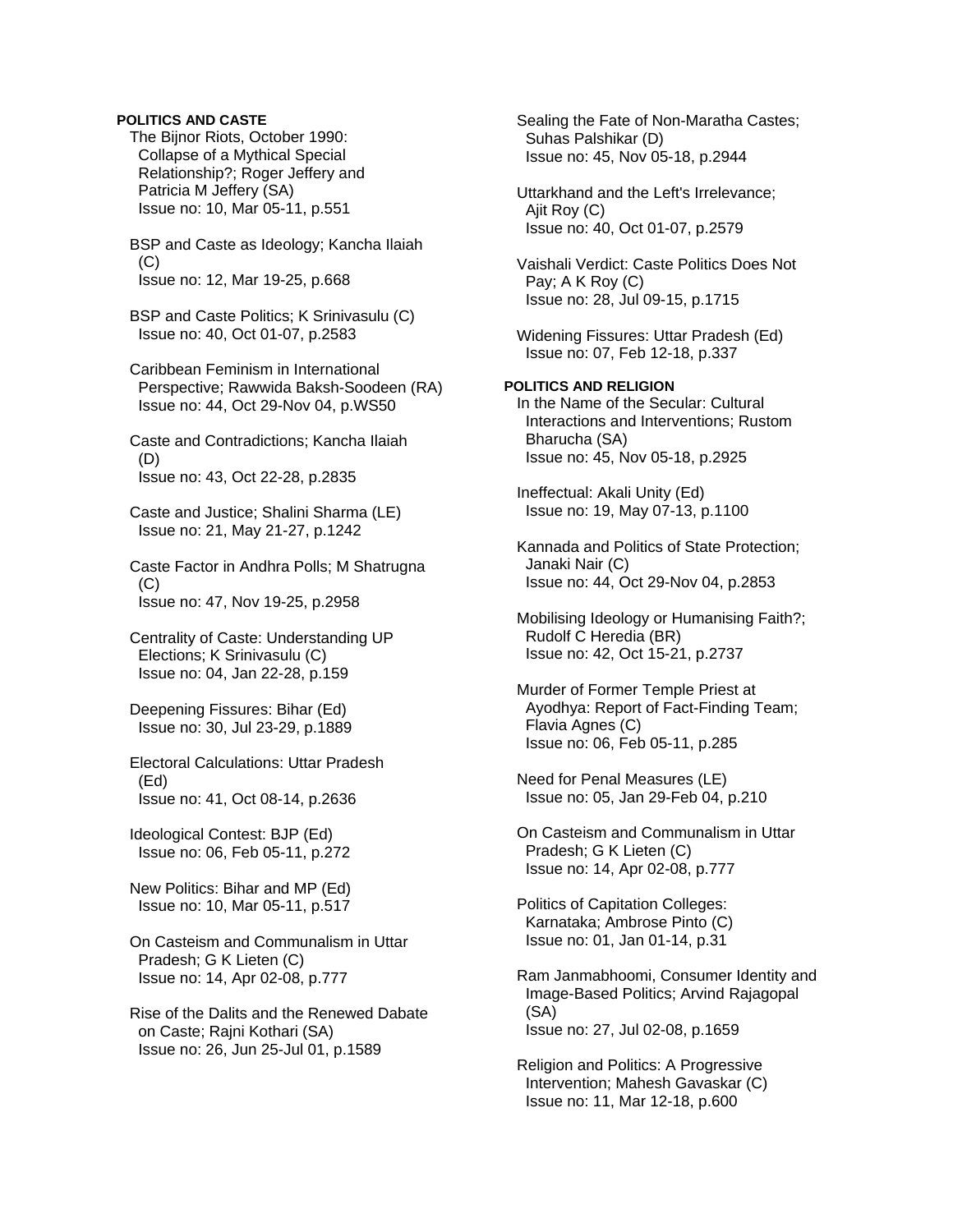### **POLITICS AND RELIGION**

 The Saints Can Come Marching In: Politics (Ed) Issue no: 44, Oct 29-Nov 04, p.2840

 Somebody's Other: Disorientations in the Cultural Politics of Our Times; Rustom Bharucha (SA) Issue no: 03, Jan 15-21, p.105

 Who Is a Fundamentalist?: Religion and Politics (Ed) Issue no: 31, Jul 30-Aug 05, p.1984

### **POLLUTION**

 Ammonia Storage Tank to be Decommissioned; K Aravindakshan (C) Issue no: 18, Apr 30-May 06, p.1060

 Destructive Development and People's Struggles in Bastar; Stephen Rego (C) Issue no: 07, Feb 12-18, p.351

 Quest for an Environmental Value System; L Balasubramaniam (C) Issue no: 22, May 28-Jun 03, p.1329

### **POPULATION**

 The Billion Plus Population: Another Dimension; K C Seal and P P Talwar (P) Issue no: 36, Sep 03-09, p.2344

 Challenges to Public Health Systems; C Gopalan (SA) Issue no: 20, May 14-20, p.1204

 China's One-Child Policy: Implication for Population Aging; S Irudaya Rajan (SA) Issue no: 38, Sep 17-23, p.2502

 Demographic Transition in India; Vasant Gowariker (D) Issue no: 49, Dec 03-09, p.3106

 Economy and Civic Authority in Surat; Ghanshyam Shah (SA) Issue no: 41, Oct 08-14, p.2671

 Employment Situation: Some Emerging Perspectives; A Vaidyanathan (SA) Issue no: 50, Dec 10-16, p.3147

 Forms of Compulsion; Nigel Harris (BR) Issue no: 38, Sep 17-23, p.2486

 Improving Performance; S K Sharma (LE) Issue no: 38, Sep 17-23, p.2454

 Indian Elderly: Asset or Liability; K S James (C) Issue no: 36, Sep 03-09, p.2335

 On Bhutan; C Ramachandraiah (LE) Issue no: 29, Jul 16-22, p.1818

 Poor Impact of NGOs: Population Meet (Ed) Issue no: 38, Sep 17-23, p.2457

 Population and Prosperity; S K Sharma (LE) Issue no: 40, Oct 01-07, p.2566

 Redefining the Good Society: A North-South Dialogue on Challenges of 21st Century; Vasant Gowariker and Ignacy Sachs (C) Issue no: 23, Jun 04-10, p.1383

 Some Good News, Much Bad: The World's Children; Thomas George (C) Issue no: 19, May 07-13, p.1116

 Urban Water Supply in Rajasthan: Problems and Prospects; M S Rathore, V Ratna Reddy and S Ramanathan (C) Issue no: 35, Aug 27-Sep 02, p.2272

 Women, Population and Development Question; Lakshmi Lingam (C) Issue no: 03, Jan 15-21, p.85

#### **POPULATION POLICY**

 Ignoring Reality: Population Policy (Ed) Issue no: 36, Sep 03-09, p.2320

 An Imagined Reality: Malthusianism, Neo-Malthusianism and Population Myth; Mohan Rao (RA) Issue no: 05, Jan 29-Feb 04, p.PE40

 Missing the Point: Population Policy (Ed) Issue no: 34, Aug 20-26, p.2181

 National Population Policy: Progression towards a Fascist State; Arun Ghosh (F) Issue no: 34, Aug 20-26, p.2189

 New World Order and West's War on Population; Amrit Wilson (C) Issue no: 34, Aug 20-26, p.2201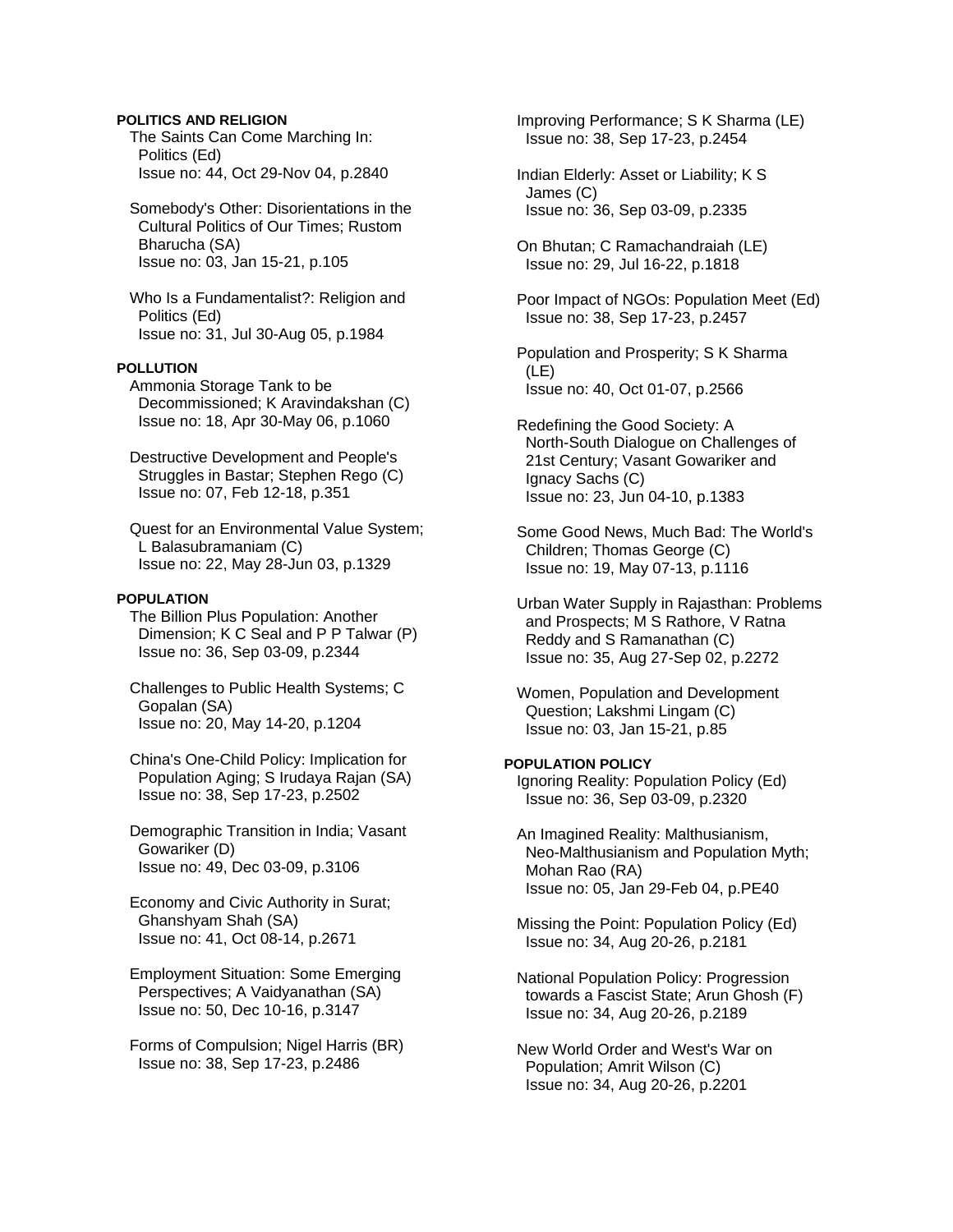### **POPULATION POLICY**

 Politics of Population and Development  $(C)$ Issue no: 38, Sep 17-23, p.2470

 Population Policies: Some Issues; T N Krishnan (BR) Issue no: 32, Aug 06-12, p.2076

 Rhetoric Is Reality: Population Policy (Ed) Issue no: 13, Mar 26-Apr 01, p.708

 Social Indicators of Development for India-I; EPW Research Foundation Issue no: 20, May 14-20, p.1227

### **POVERTY**

 Aroused Aspirations: Bihar (Ed) Issue no: 45, Nov 05-18, p.2889

 The Food Question; Rajeswari S (BR) Issue no: 24, Jun 11-17, p.1455

 Improving Performance; S K Sharma (LE) Issue no: 38, Sep 17-23, p.2454

 Politics of Population and Development  $(C)$ Issue no: 38, Sep 17-23, p.2470

 Redefining Undernutrition: Food (Ed) Issue no: 31, Jul 30-Aug 05, p.1985

 Some Good News, Much Bad: The World's Children; Thomas George (C) Issue no: 19, May 07-13, p.1116

# **POVERTY ALLEVIATION PROGRAMMES**

 'Managing Poverty': World Bank (Ed) Issue no: 31, Jul 30-Aug 05, p.1985

 In Praise of Reform; Aditya Bhattacharjea (BR) Issue no: 20, May 14-20, p.1184

 Jawahar Rozgar Yojana: An Assessment through Concurrent Evaluation; M Neelakantan (SA) Issue no: 49, Dec 03-09, p.3091

 Leakage as Excuse: Anti-Poverty Programmes (Ed) Issue no: 31, Jul 30-Aug 05, p.1984  Public Services for Urban Poor: Report Card on Three Indian Cities; Samuel Paul (C) Issue no: 50, Dec 10-16, p.3131

#### **POVERTY MEASUREMENT**

 Poverty and Planning; Amitabh Kundu (C) Issue no: 26, Jun 25-Jul 01, p.1569

 Poverty Ratio as a Variable in the Devolution Formula; K Madhava Rao and D Subbarao (C) Issue no: 22, May 28-Jun 03, p.1324

 SCs and STs in Eastern India: Inequality and Poverty Estimates; Mridul Saggar and Indranil Pan (SA) Issue no: 10, Mar 05-11, p.567

#### **POWER INDUSTRY**

 Uses of Public Sector: Power (Ed) Issue no: 34, Aug 20-26, p.2180

### **PRECIOUS METALS**

 What Have Liberal Imports Achieved?: Gold and Silver (Ed) Issue no: 23, Jun 04-10, p.1364

#### **PRESIDENT OF INDIA**

 The Blotted Copybook; S Guhan (BR) Issue no: 35, Aug 27-Sep 02, p.2283

# **PRESIDENTIAL ELECTIONS**

 Promises to Keep: Sri Lanka (Ed) Issue no: 45, Nov 05-18, p.2890

 Yeltsin's Moves: Russia (Ed) Issue no: 45, Nov 05-18, p.2890

# **PRESS**

 Broader Struggle: The Press (Ed) Issue no: 09, Feb 26-Mar 04, p.456

 Concerns of Intelligentsia in Pakistan: Content Analysis of Newspapers; Nadeem Ul Haque and Arif Sheikh (SA) Issue no: 24, Jun 11-17, p.1482

 Foreign Print Media Incarnating as Indian Fourth Estate?; V R Krishna Iyer (P) Issue no: 49, Dec 03-09, p.3082

 Kannada and Politics of State Protection; Janaki Nair (C) Issue no: 44, Oct 29-Nov 04, p.2853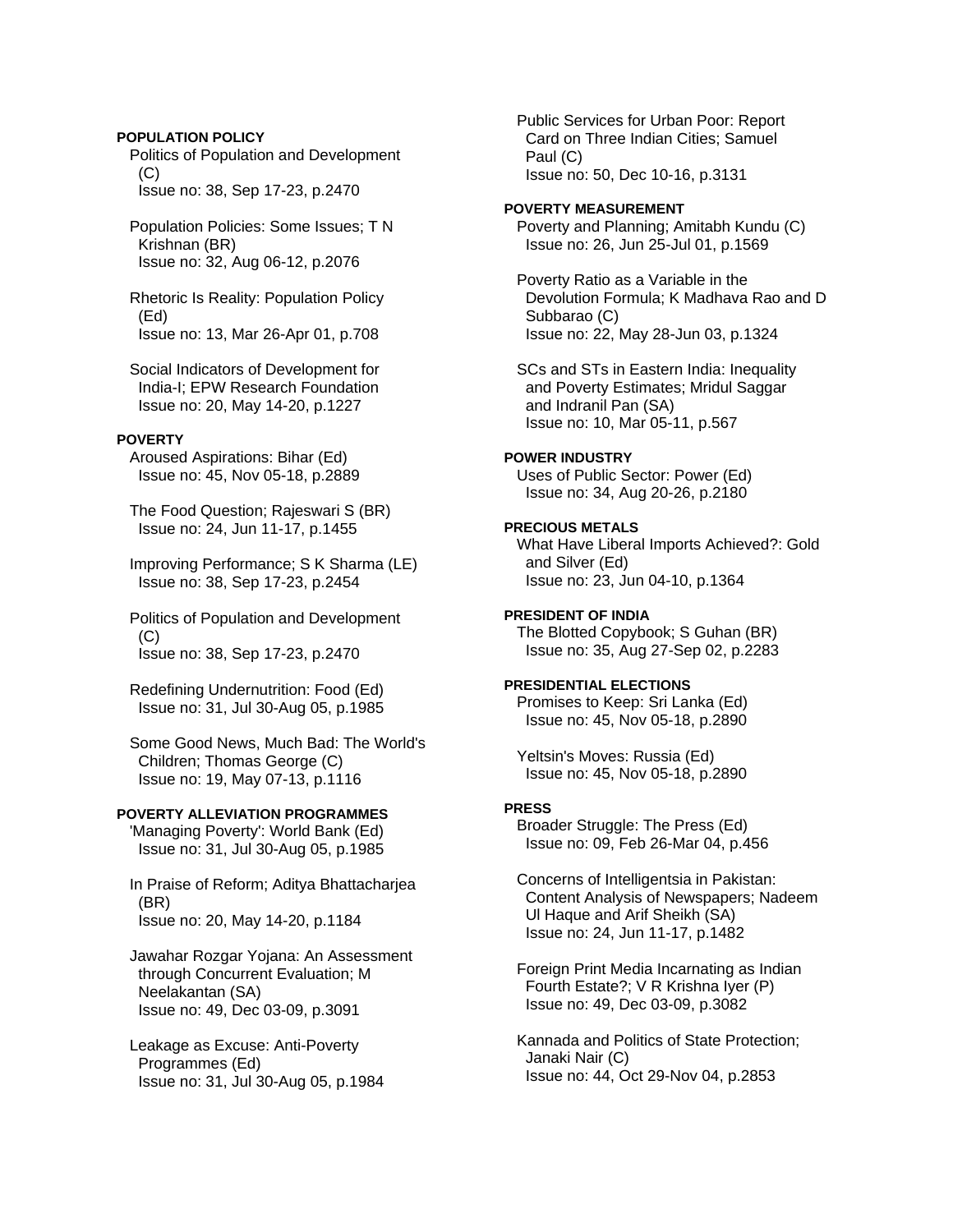# **PRESS**

 Over-Protected: Legislative Privileges (Ed)

Issue no: 18, Apr 30-May 06, p.1040

## **PRESS FREEDOM**

 Clamp Down on Press in Indonesia; S P Seth (C) Issue no: 37, Sep 10-16, p.2407

 Over-Protected: Legislative Privileges (Ed) Issue no: 18, Apr 30-May 06, p.1040

# **PRICE CONTROL**

 Double Squeeze (Ed) Issue no: 06, Feb 05-11, p.271

# **PRICES**

 Analysis of Short-Run Price Instability of Cotton Hank Yarn; Murali Patibandla and H K Amar Nath (RA) Issue no: 35, Aug 27-Sep 02, p.M136

 Total Factor-Productivity Growth in Manufacturing Industry: A Fresh Look; P Balakrishnan and K Pushpangadan (SA) Issue no: 31, Jul 30-Aug 05, p.2028

### **PRIMARY EDUCATION**

 Dismal Picture: Education (Ed) Issue no: 37, Sep 10-16, p.2384

 Language and Schooling of Tribal Children: Issues Related to Medium of Instruction; Geetha B Nambissan (SA) Issue no: 42, Oct 15-21, p.2747

 Problems of Universal Elementary Education; Poromesh Acharya (SA) Issue no: 49, Dec 03-09, p.3098

#### **PRISONERS**

 Torture, Human Rights, Legal Rights; Gobinda Mukhoty (C) Issue no: 21, May 21-27, p.1259

# **PRIVATE CORPORATE SECTOR**

 Estimates for Private Corporate Sector: A Note; N Shanta (SA) Issue no: 29, Jul 16-22, p.1874

### **PRIVATE PROPERTY**

 Conflict and Compromise: Devolution and Disposal of Property in a Matrilineal Muslim Society; Leela Dube (SA) Issue no: 21, May 21-27, p.1273

### **PRIVATE SECTOR**

 Beyond the Law and the Lord: Quality of Private Health Care; Sunil Nandraj (SA) Issue no: 27, Jul 02-08, p.1680

 Capital Adequacy Gaps for Banks: Problems and Prospects; K Satyanarayana (RA) Issue no: 09, Feb 26-Mar 04, p.M37

 Employment in the Organised Sector; EPW Research Foundation (S) Issue no: 38, Sep 17-23, p.2461

 Ignoring Past Lessons: Private Banks (Ed) Issue no: 13, Mar 26-Apr 01, p.709

#### **PRIVATIZATION**

 Ideologues and Ideology: Privatisation of Public Enterprises; Arun Ghosh (P) Issue no: 30, Jul 23-29, p.1929

 IISCO Privatisation: The Real Issue; A K Roy (C) Issue no: 20, May 14-20, p.1171

 Muddle of Partial Privatisation of Banks; N P Kurup (C) Issue no: 37, Sep 10-16, p.2402

 Privatisation of Insurance Industry; V R Krishna et al Iyer (LE) Issue no: 28, Jul 09-15, p.1694

#### **PRODUCTIVITY**

 Relative Efficiency of Foreign and Domestic Banks; Pradeep K Keshari and M Thomas Paul (RA) Issue no: 09, Feb 26-Mar 04, p.M31

### **PUBLIC ADMINISTRATION**

 Improving Government Performance: What Gets Measured, Gets Done; Prajapati Trivedi (RA) Issue no: 35, Aug 27-Sep 02, p.M109

 Lessons of the Sugar Muddle: New Delhi; BM (C) Issue no: 24, Jun 11-17, p.1438

 Missing Quotient (Ed) Issue no: 31, Jul 30-Aug 05, p.1983

 Off with Deficits! (Ed) Issue no: 11, Mar 12-18, p.579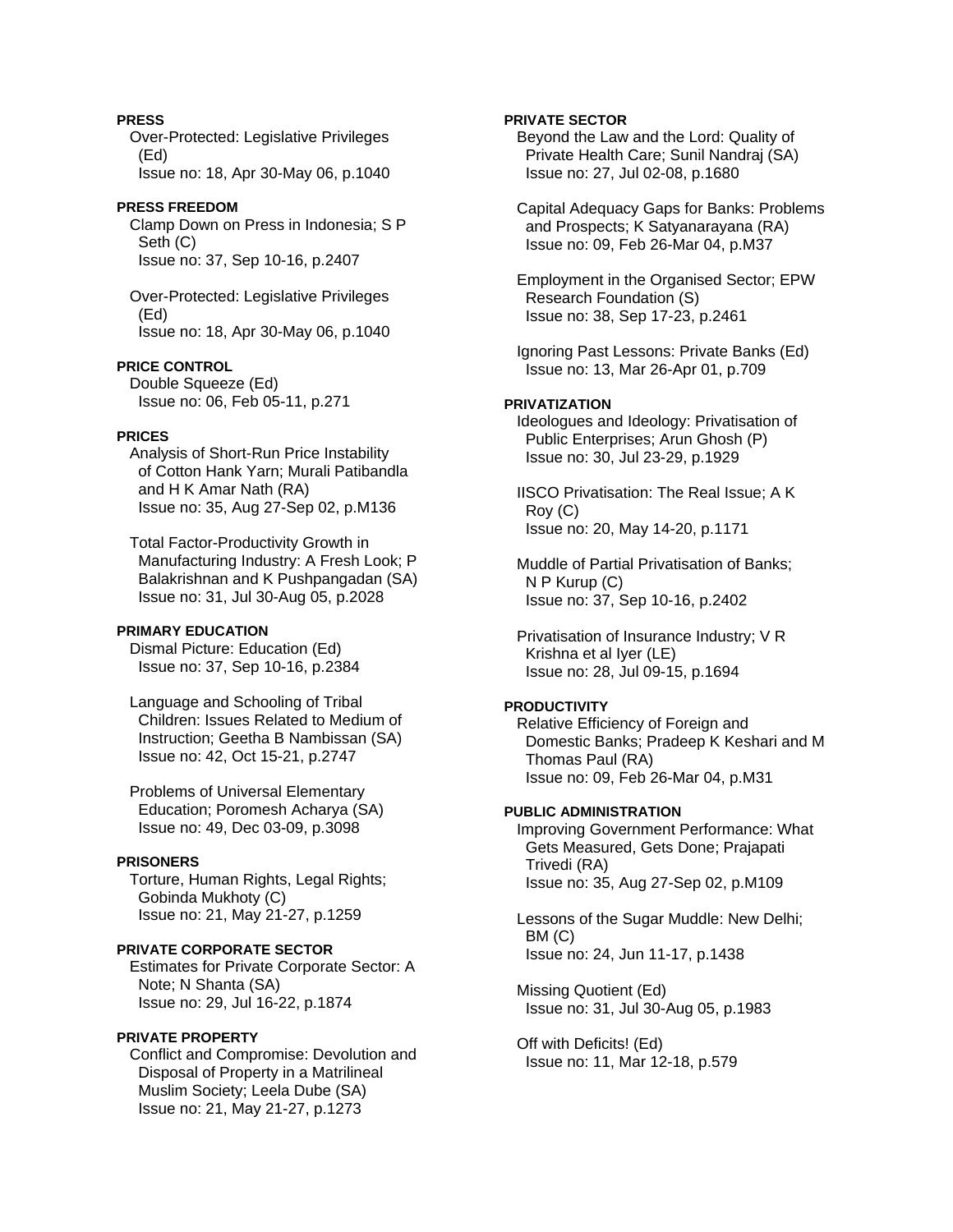#### **PUBLIC DISTRIBUTION SYSTEM**

 Illusion of Plenty (Ed) Issue no: 42, Oct 15-21, p.2703

 Inflation and the Rural Poor; S D Sawant (P) Issue no: 09, Feb 26-Mar 04, p.483

 PDS Reform; Paul Teunissen (LE) Issue no: 14, Apr 02-08, p.762

 Public Distribution System as Safety Net: Who Is Saved?; Jos E Mooij (SA) Issue no: 03, Jan 15-21, p.119

 Urban Bias in PDS; M H Suryanarayana (D) Issue no: 09, Feb 26-Mar 04, p.510

### **PUBLIC EXPENDITURE**

 Double Squeeze (Ed) Issue no: 06, Feb 05-11, p.271

 Making a Mess of Higher Education: Madhya Pradesh Disbands Uchcha Shiksha Anudan Ayog; A C Minocha (C) Issue no: 08, Feb 19-25, p.411

 A Primer on Fiscal Sanity; Deena Khatkhate (BR) Issue no: 31, Jul 30-Aug 05, p.2015

 Union Budget and Decline in Educational Effort; K S Chalam (C) Issue no: 16, Apr 16-29, p.901

 Waiting for Private Investment; Pulapre Balakrishnan (SA) Issue no: 16, Apr 16-29, p.979

### **PUBLIC HEALTH**

 Back to Black Death: Public Health (Ed) Issue no: 40, Oct 01-07, p.2568

 Bombay's Health; Anant R S Phadke (BR) Issue no: 03, Jan 15-21, p.104

 Challenges to Public Health Systems; C Gopalan (SA) Issue no: 20, May 14-20, p.1204

 Contextualising Plague: A Reconstruction and an Analysis; Imrana Qadeer, K R Nayar and Rama V Baru (SA) Issue no: 47, Nov 19-25, p.2981

 Food Shortages in Russia; Arup Banerji (SA) Issue no: 19, May 07-13, p.1147

 Health Care in Panchayati Raj; V R Muraleedharan (BR) Issue no: 10, Mar 05-11, p.547

 Healthy Children, Hungry Adults?; Siddharth Dube (C) Issue no: 05, Jan 29-Feb 04, p.229

 Limits of Private Medicine: Public Health (Ed) Issue no: 41, Oct 08-14, p.2636

 Missing Links: Public Health (Ed) Issue no: 45, Nov 05-18, p.2888

 Unheeded Signposts (Ed) Issue no: 39, Sep 24-30, p.2511

 Unreliable Data: Health (Ed) Issue no: 53, Dec 31-06, p.3296

 Unsafe Hospitals: Medicare (Ed) Issue no: 37, Sep 10-16, p.2385

# **PUBLIC INVESTMENT**

 Creating Illusions: Investment in Agriculture (Ed) Issue no: 27, Jul 02-08, p.1620

 Public Enterprises and Private Purposes; Sudip Chaudhuri (SA) Issue no: 22, May 28-Jun 03, p.1338

### **PUBLIC SECTOR BANKS**

 Capital Adequacy Gaps for Banks: Problems and Prospects; K Satyanarayana (RA) Issue no: 09, Feb 26-Mar 04, p.M37

 Financial Rehabilitation of Public Sector Banks: Conceptual and Policy Aspects; Suman K Bery (SA) Issue no: 05, Jan 29-Feb 04, p.251

 Strengthening the Banking System; V V Bhatt (C) Issue no: 10, Mar 05-11, p.535

**PUBLIC SECTOR ENTERPRISES**  'Rent Seeking' and Economic Reform; Arun Ghosh (F) Issue no: 01, Jan 01-14, p.13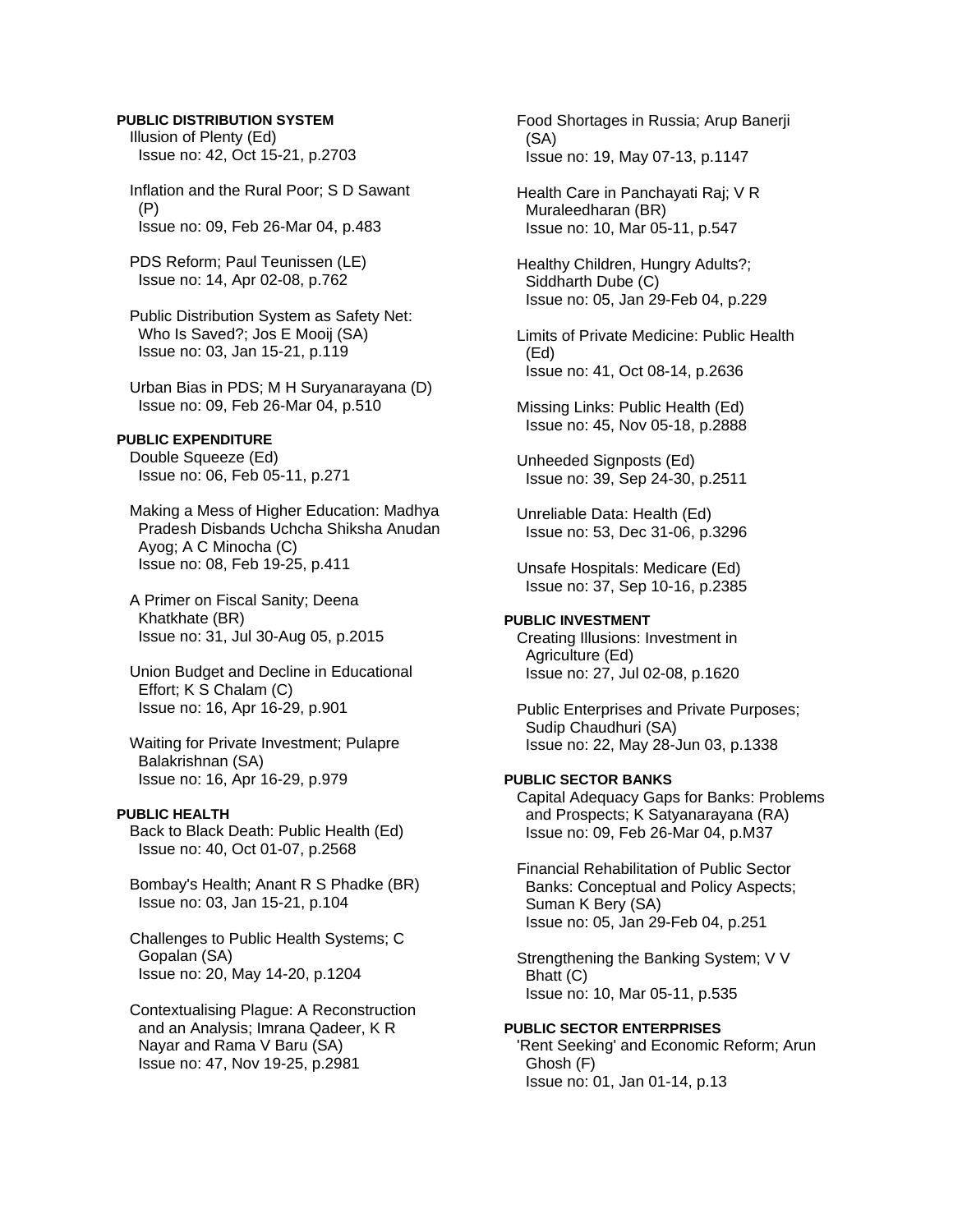### **PUBLIC SECTOR ENTERPRISES**

 Debt-Trap: Public Enterprises (Ed) Issue no: 04, Jan 22-28, p.145

 Divesting State Ownership: A Tale of Two Companies; J L Bajaj (RA) Issue no: 35, Aug 27-Sep 02, p.M120

 Efficiency, Public Sector and Public Policy; Arun Ghosh (F) Issue no: 51, Dec 17-30, p.3181

 Employment in the Organised Sector; EPW Research Foundation (S) Issue no: 38, Sep 17-23, p.2461

 Ideologues and Ideology: Privatisation of Public Enterprises; Arun Ghosh (P) Issue no: 30, Jul 23-29, p.1929

 Pay and Career of R and D Personnel in Public Sector Undertaking; Pulak Das and K B Akhilesh (RA) Issue no: 48, Nov 26-Dec 02, p.M165

 Public Enterprises and Private Purposes; Sudip Chaudhuri (SA) Issue no: 22, May 28-Jun 03, p.1338

 Public Enterprises and Private Purposes; Ramaswamy R Iyer (D) Issue no: 34, Aug 20-26, p.2246

 Role of Economic Planning in India in the 1990s and Beyond; V M Dandekar (SA) Issue no: 24, Jun 11-17, p.1457

 State Level Public Enterprises in India: An Overview; T L Sankar, R K Mishra and R Nandagopal (RA) Issue no: 35, Aug 27-Sep 02, p.M115

#### **PUBLIC SERVICES**

 Public Services for Urban Poor: Report Card on Three Indian Cities; Samuel Paul (C) Issue no: 50, Dec 10-16, p.3131

 Unheeded Signposts (Ed) Issue no: 39, Sep 24-30, p.2511

### **PUNE**

 Maharashtra: Politics of Culture. Rajashree Shahu University (Pune); Gail Omvedt (C) Issue no: 33, Aug 13-19, p.2128

# **PUNJAB**

 NHRC and Human Rights Violation: Punjab; Sucha Singh Gill (C) Issue no: 20, May 14-20, p.1172

 Politics of a By-Election: Nakodar and Ajnala Assembly Constituencies in Punjab; P S Verma (SA) Issue no: 32, Aug 06-12, p.2095

 Rebuff to Clergy: Punjab (Ed) Issue no: 24, Jun 11-17, p.1428

 Role for Moderate Akalis: Punjab (Ed) Issue no: 49, Dec 03-09, p.3056

# **RACE RELATIONS**

 Undeserved Credit: South Africa (Ed) Issue no: 23, Jun 04-10, p.1366

#### **RACIAL DISCRIMINATION**

 Australia's Aboriginal Problem; S P Seth  $(C)$ Issue no: 41, Oct 08-14, p.2661

 Beyond the National Question: Shifting Agendas of African-American Resistance; Tapan Kumar Basu (SA) Issue no: 07, Feb 12-18, p.377

 Concerns of Asia Watch; A G Noorani (CL) Issue no: 10, Mar 05-11, p.527

 From Periphery to Centre: Toni Morrison's Self Affirming Fiction; Sunanda Pal (SA) Issue no: 37, Sep 10-16, p.2439

 A Negotiated Revolution?: South Africa; Ninan Koshy (C) Issue no: 23, Jun 04-10, p.1375

 South Africa: End of Apartheid and After; Alex Callinicos (SA) Issue no: 36, Sep 03-09, p.2355

### **RAILWAY BUDGET-1994-1995**

 'Unigauge' Madness: Railways-II (Ed) Issue no: 10, Mar 05-11, p.517

 Being Derailed?: Railways-I (Ed) Issue no: 10, Mar 05-11, p.516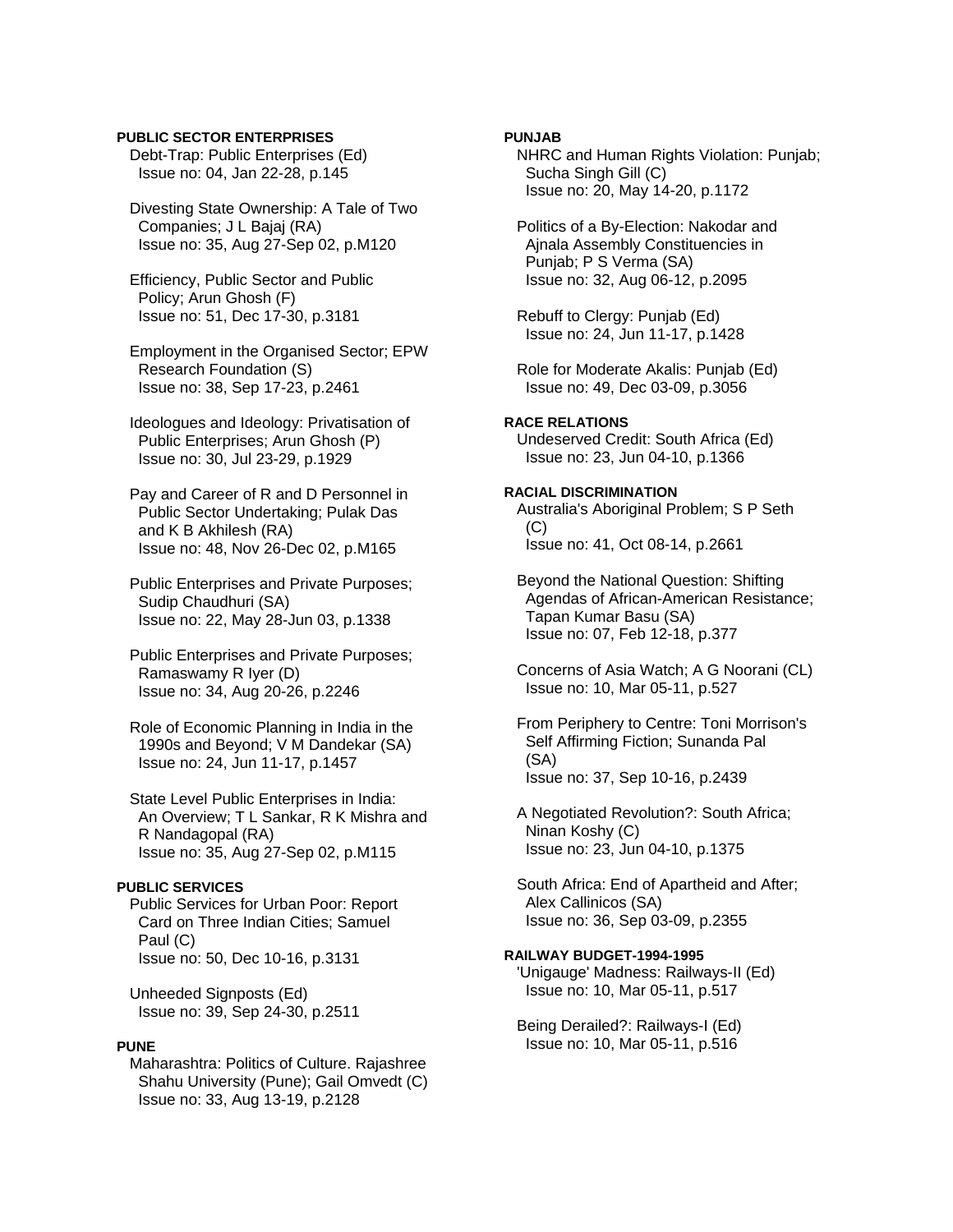#### **RAILWAY BUDGET-1994-1995**

 Home Truths about Gauge Conversion: Railways; M N Prasad (C) Issue no: 19, May 07-13, p.1109

#### **RAILWAYS**

 'Unigauge' Madness: Railways-II (Ed) Issue no: 10, Mar 05-11, p.517

 Being Derailed?: Railways-I (Ed) Issue no: 10, Mar 05-11, p.516

 Home Truths about Gauge Conversion: Railways; M N Prasad (C) Issue no: 19, May 07-13, p.1109

 Impending Implosion: Urban Development (Ed) Issue no: 43, Oct 22-28, p.2772

# **RAJASTHAN**

 Child Marriage, Government and NGOs; Shanker Singh, Nikhil Dey and Aruna Roy  $(C)$ Issue no: 23, Jun 04-10, p.1377

 Child Marriages and State; Manu N Kulkarni (D) Issue no: 29, Jul 16-22, p.1884

 Greening the Desert the Israeli Way: Is It Good Economics?; S Ramanathan (C) Issue no: 09, Feb 26-Mar 04, p.476

 Urban Water Supply in Rajasthan: Problems and Prospects; M S Rathore, V Ratna Reddy and S Ramanathan (C) Issue no: 35, Aug 27-Sep 02, p.2272

 Where the BJP Survived: Rajasthan Assembly Elections, 1993; Rob Jenkins (SA) Issue no: 11, Mar 12-18, p.635

### **RAJYA SABHA**

 Mutual Back-Scratching: Rajya Sabha Election (Ed) Issue no: 06, Feb 05-11, p.274

 Rajya Sabha; Ashok Mitra (LE) Issue no: 18, Apr 30-May 06, p.1038

#### **RBI**

 Learning Nothing: Securities Scam (Ed) Issue no: 01, Jan 01-14, p.5

 Monetarist Gospel (Ed) Issue no: 38, Sep 17-23, p.2455

 Over to Open Market Operations; EPW Research Foundation (MMR) Issue no: 50, Dec 10-16, p.3120

 Profitable and Socially Responsible Banking; N P Kurup (C) Issue no: 34, Aug 20-26, p.2197

 Travails of a Market in a Hurry; EPW Research Foundation (MMR) Issue no: 42, Oct 15-21, p.2709

 What Are the Sources?: Exchange Reserves (Ed) Issue no: 08, Feb 19-25, p.392

#### **REFUGEES**

 Cosmetic Agreement: Chakma Refugees (Ed) Issue no: 13, Mar 26-Apr 01, p.710

### **REGIONAL DISPARITIES**

 Regional Imbalances in Indian Economy over Plan Periods; P C Sarker (SA) Issue no: 11, Mar 12-18, p.621

### **REGIONAL IDENTITY**

 Regional Politics in Russia; Anuradha M Chenoy (P) Issue no: 27, Jul 02-08, p.1647

# **REGIONAL PLANNING AND DEVELOPMENT**

 Development Boards: A Futile Gesture: Maharashtra; J V Deshpande (C) Issue no: 11, Mar 12-18, p.596

 Dunkel Text and the Constitution: Areas of Conflict; Prem Kumar (C) Issue no: 12, Mar 19-25, p.664

 Urban Growth and Access to Basic Services; Swapna Banerjee-Guha (BR) Issue no: 48, Nov 26-Dec 02, p.3032

# **RELIEF AND REHABILITATION**

 Diminishing Interest: Latur (Ed) Issue no: 12, Mar 19-25, p.648

 Dismal State of Latur Rehabilitation; H Suresh (LE) Issue no: 41, Oct 08-14, p.2634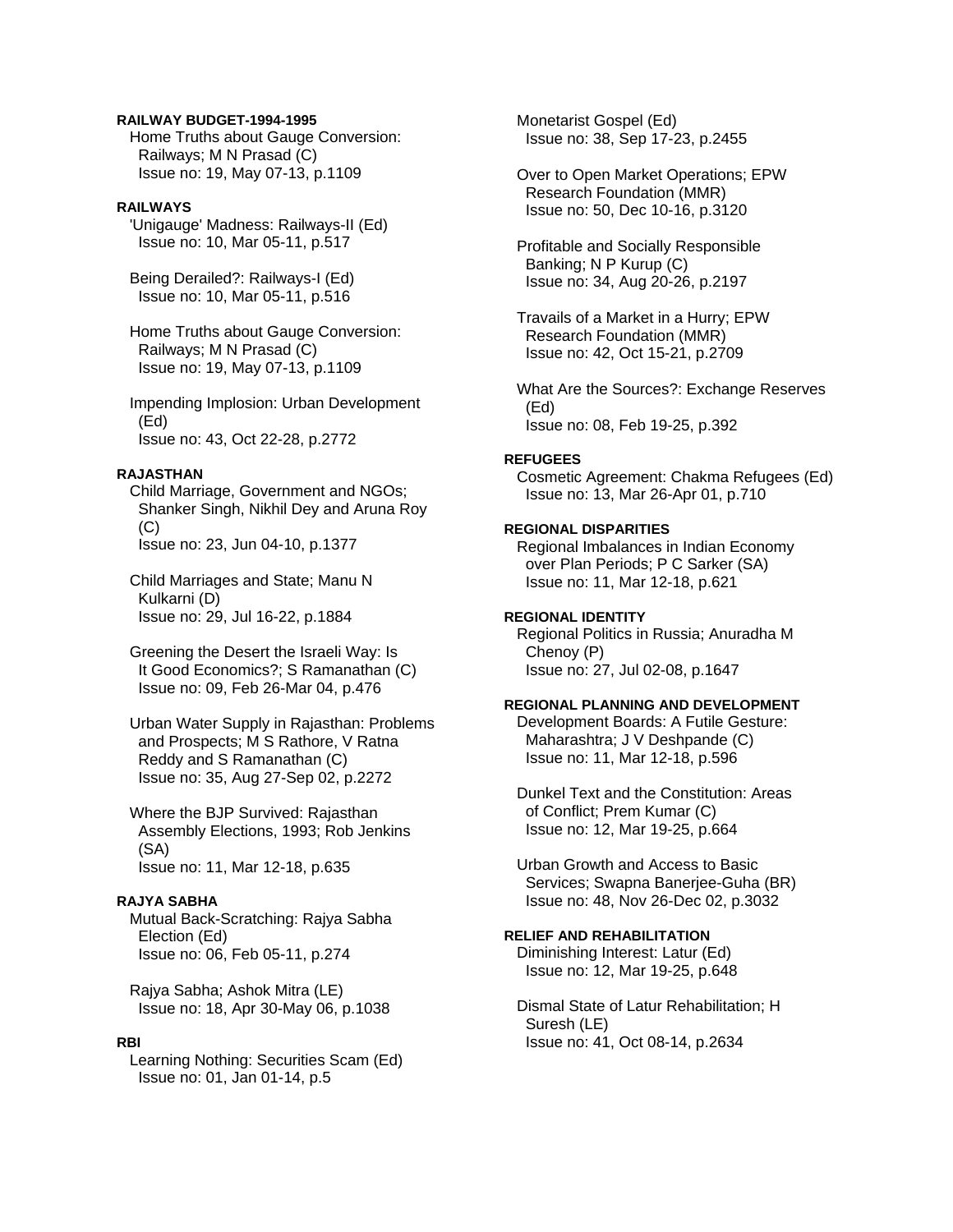#### **RELIEF AND REHABILITATION**

 Large Projects: For Whose Benefit?; Dunu Roy (C) Issue no: 50, Dec 10-16, p.3129

 Maharashtra Earthquake: Institutional Tremors; Milind S Bokil (C) Issue no: 01, Jan 01-14, p.17

 Marathwada Earthquake: Soft Credit, Soft Appraisal; Shirish B Patel (C) Issue no: 08, Feb 19-25, p.401

 More Evasion?: Bhopal (Ed) Issue no: 49, Dec 03-09, p.3057

 Regional Variation in Demographic Consequences of Famines in Late 19th and Early 20th Century India; Arup Maharatna (SA) Issue no: 23, Jun 04-10, p.1399

 Rehabilitation of Earthquake Victims: Problem of Housing; H M Desarda (C) Issue no: 06, Feb 05-11, p.291

 Sitting on the Fence (Ed) Issue no: 04, Jan 22-28, p.143

 Strategies to Counter Drought; P R Dubhashi (BR) Issue no: 40, Oct 01-07, p.2602

#### **RELIGION**

 'Gramvikas' in Ralegan Shindi: Social Innovation and Religio Moral Undercurrent; Meeta and Rajivlochan (P) Issue no: 47, Nov 19-25, p.2969

 Identity, Communal Consciousness and Politics; Ghanshyam Shah (SA) Issue no: 19, May 07-13, p.1133

 Muslims in India; Ravindran Gopinath (BR) Issue no: 07, Feb 12-18, p.359

 Not a Language Problem; Taposh Chakravorty (D) Issue no: 50, Dec 10-16, p.3167

 An Open Letter to Taslima Nasreen; Habibul Haque Khondker (C) Issue no: 33, Aug 13-19, p.2130

 Secularism and Intellectuals; Andre Beteille (SA) Issue no: 10, Mar 05-11, p.559

 Secularism and the Intellectuals; T N Madan (D) Issue no: 18, Apr 30-May 06, p.1095

#### **RELIGIOUS DISCRIMINATION**

 Rhetoric of Gender Justice; Flavia Agnes (BR) Issue no: 09, Feb 26-Mar 04, p.487

#### **RELIGIOUS FUNDAMENTALISM**

 'Sacred Brahmins' versus 'Socialist Brahmins'; P P Lakshman (LE) Issue no: 11, Mar 12-18, p.578

 Gender Concerns in Macro-Economic Policy; Jayati Ghosh (RA) Issue no: 18, Apr 30-May 06, p.WS02

 Islamic Militancy in West Asia; M S Agwani (C) Issue no: 12, Mar 19-25, p.670

 Kashmir: At the Edge of the Possible; Gautam Navlakha (C) Issue no: 38, Sep 17-23, p.2465

 Minority Identity and Its Discontents; Syed Shahabuddin (D) Issue no: 15, Apr 09-15, p.876

 More on Lajja; Sujit K Das (LE) Issue no: 36, Sep 03-09, p.2318

 Questionable Tactics: Palestine (Ed) Issue no: 22, May 28-Jun 03, p.1314

 Regrouping in Indonesian Politics; M G G Pillai (C) Issue no: 29, Jul 16-22, p.1849

 Science, Capitalism and Islam; Vasant Kaiwar (SA) Issue no: 09, Feb 26-Mar 04, p.489

 Taslima Nasreen; Prabodh Chandra Dutta (LE) Issue no: 12, Mar 19-25, p.646

 Unfinished Task of Partition; S R Sen (P) Issue no: 41, Oct 08-14, p.2664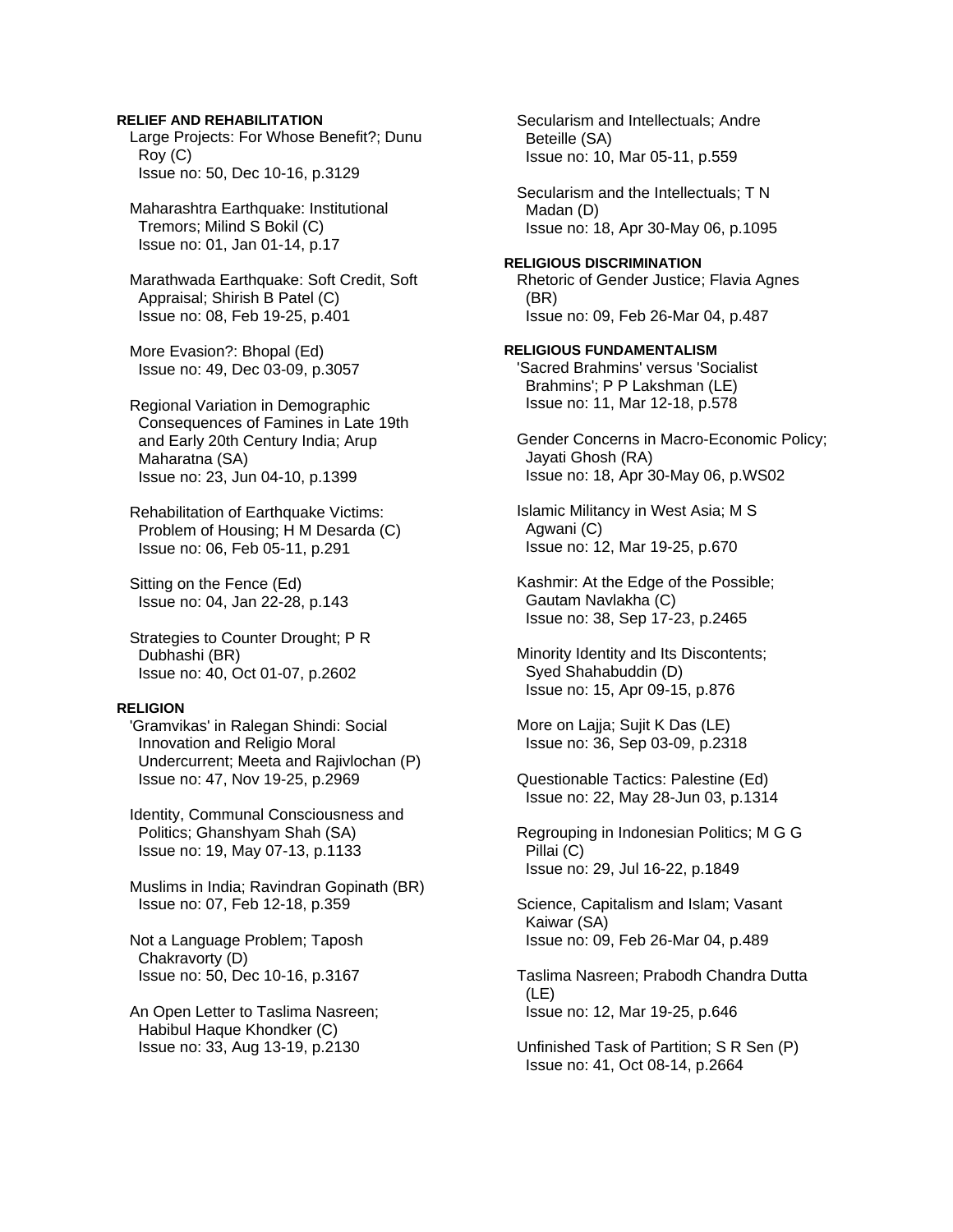#### **RELIGIOUS FUNDAMENTALISM**

 Vicious Circles: Arms Trade (Ed) Issue no: 39, Sep 24-30, p.2514

### **RELIGIOUS HISTORY**

 India as It Is; G P Deshpande (BR) Issue no: 39, Sep 24-30, p.2546

 Modes of History Writing: New Hindu History of Ayodhya; Gyanendra Pandey (SA) Issue no: 25, Jun 18-24, p.1523

 Use and Abuse of History; Geetha Gangadharan (C) Issue no: 14, Apr 02-08, p.776

### **RESEARCH AND DEVELOPMENT**

 India's Ability to Capture the Benefits of R and D; Nirmal Kumar Chandra (C) Issue no: 04, Jan 22-28, p.153

 Pay and Career of R and D Personnel in Public Sector Undertaking; Pulak Das and K B Akhilesh (RA) Issue no: 48, Nov 26-Dec 02, p.M165

#### **RESERVATION POLICY**

 Politics of Reservation: Karnataka; Ambrose Pinto (C) Issue no: 35, Aug 27-Sep 02, p.2270

 Reservation Is Not the Issue: Uttar Pradesh; Amaresh Misra (C) Issue no: 38, Sep 17-23, p.2467

 Women, Public Politics and Organisation: Potentialities of Affirmative Action in Uganda; Josephine Ahikire (RA) Issue no: 44, Oct 29-Nov 04, p.WS77

### **RICE**

 Productivity and Sources of Growth for Rice in India; Praduman Kumar and Mark W Rosegrant (RA) Issue no: 53, Dec 31-06, p.A183

### **RIGHT TO INFORMATION**

 Etymology of Liberalism and Efficiency; Arun Ghosh (F) Issue no: 37, Sep 10-16, p.2393

### **RIVER WATER DISPUTES**

 Federalism and Water Resources; Ramaswamy R Iyer (P) Issue no: 13, Mar 26-Apr 01, p.733  People's Initiative to Solve Water Crisis in Saurashtra; Sanjay Sangvai (C) Issue no: 34, Aug 20-26, p.2199

 Towards a New Water Institution: Economics, Law and Policy; R Maria Saleth (RA) Issue no: 39, Sep 24-30, p.A147

#### **ROMANIA**

 Structural Adjustment and Romania; Nigel Harris (C) Issue no: 44, Oct 29-Nov 04, p.2861

### **RSS**

 'Swadeshi' Campaign; K Prakash (LE) Issue no: 08, Feb 19-25, p.390

 Bijnor Riots; Mayank Johri (LE) Issue no: 45, Nov 05-18, p.2886

 Indian Muslims in Their Homeland; Moonis Raza (P) Issue no: 39, Sep 24-30, p.2540

#### **RUBBER AND RUBBER INDUSTRY**

 Commercial Exploitation of Ancillary Rubber Products; Toms Joseph and K Tharian George (C) Issue no: 08, Feb 19-25, p.413

#### **RURAL AREA**

 Optimal Fuel-Mix in Rural Economy: A Village-Level Exercise; Saumyendra Bhattacharyya (SA) Issue no: 25, Jun 18-24, p.1529

# **RURAL BANKS**

 Agricultural Policies for the Nineties: Issues and Approaches; V S Vyas (RA) Issue no: 26, Jun 25-Jul 01, p.A54

 Banking for Development; Bhupat M Desai (BR) Issue no: 27, Jul 02-08, p.1656

 Peasantry and Debt; Tirthankar Roy (BR) Issue no: 49, Dec 03-09, p.3086

 Rural Co-operatives: Conditions for Success; H B Shivamaggi (BR) Issue no: 32, Aug 06-12, p.2079

 Viability of Rural Bank Branches (C) Issue no: 16, Apr 16-29, p.899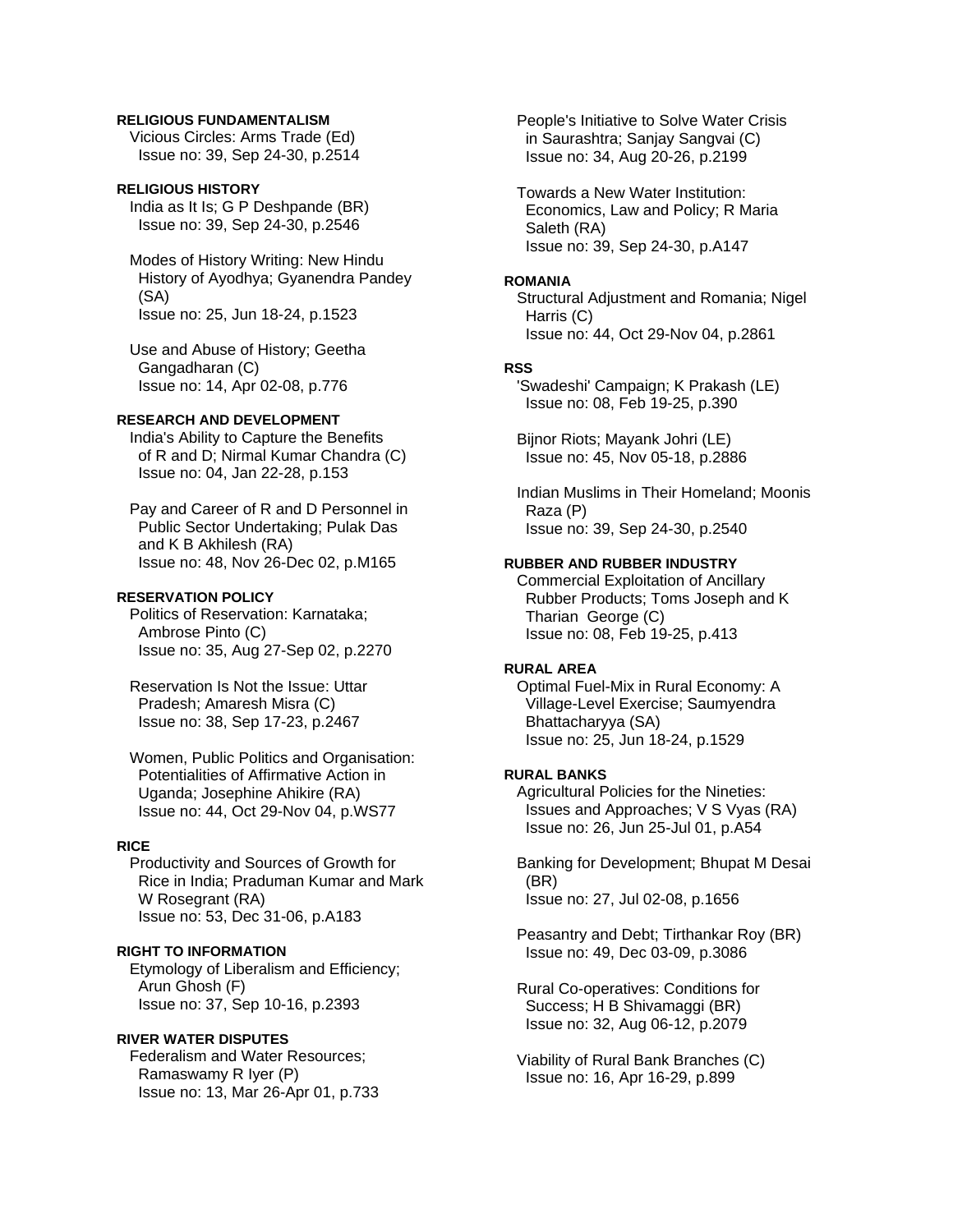### **RURAL DEVELOPMENT**

 'Gramvikas' in Ralegan Shindi: Social Innovation and Religio Moral Undercurrent; Meeta and Rajivlochan (P) Issue no: 47, Nov 19-25, p.2969

 Banking for Development; Bhupat M Desai (BR) Issue no: 27, Jul 02-08, p.1656

 Change and Turbulence in Indian Society; M S Gore (BR) Issue no: 13, Mar 26-Apr 01, p.737

 Food for People: Limits of Reform; Madhura Swaminathan (BR) Issue no: 39, Sep 24-30, p.2543

 For a New Debate on West Bengal; G K Lieten (C) Issue no: 29, Jul 16-22, p.1835

 MPs' Local Area Development Scheme: Dangerous Portent; M A Oommen and Mahi Pal (C) Issue no: 05, Jan 29-Feb 04, p.223

 Planned Neglect: Portal Services (Ed) Issue no: 40, Oct 01-07, p.2569

 Poverty and Income Distribution in India; K N Ninan (SA) Issue no: 25, Jun 18-24, p.1544

 Rural Reforms in West Bengal; S C Bhattacharyya (LE) Issue no: 33, Aug 13-19, p.2110

 Transformation through Technology; Vinod Vyasulu (BR) Issue no: 45, Nov 05-18, p.2921

### **RURAL ELECTRIFICATION**

 Rural Reforms in West Bengal; S C Bhattacharyya (LE) Issue no: 33, Aug 13-19, p.2110

**RURAL INDUSTRIALIZATION**  Entrepreneurs and Micro-Enterprises in Rural India; Ajit Kanitkar (RA) Issue no: 09, Feb 26-Mar 04, p.M25

### **RURAL LABOUR AND EMPLOYMENT**

 Creating Rural Employment: JRY's New Thrust Areas; Parameswaran Iyer (C) Issue no: 32, Aug 06-12, p.2065

 Jawahar Rozgar Yojana: An Assessment through Concurrent Evaluation; M Neelakantan (SA) Issue no: 49, Dec 03-09, p.3091

 Rural Non-Agricultural Employment in Kerala: Some Emerging Tendencies; Mridul Eapen (SA) Issue no: 21, May 21-27, p.1285

 Technology and Feminisation of Work; Iftikhar Ahmed (RA) Issue no: 18, Apr 30-May 06, p.WS34

# **RURAL POVERTY**

 Agriculture and Environment; M V Nadkarni (BR) Issue no: 28, Jul 09-15, p.1721

 Economic Diversification in Rural Areas: Review of Processes with Special Reference to Gujarat; Rakesh Basant (RA) Issue no: 39, Sep 24-30, p.A107

 Inflation and the Rural Poor; S D Sawant (P) Issue no: 09, Feb 26-Mar 04, p.483

 New Economic Policy, Voluntary Organisation and Rural Poor; G S et al Aurora (C) Issue no: 14, Apr 02-08, p.787

 Obstacles to Change; Sumanta Banerjee (BR) Issue no: 13, Mar 26-Apr 01, p.739

 Poverty and Income Distribution in India; K N Ninan (SA) Issue no: 25, Jun 18-24, p.1544

 Returning Agrarian Reform to Centre-Stage; Rekha Bandyopadhyay (BR) Issue no: 12, Mar 19-25, p.681

**RURAL SOCIOLOGY**  British Rule and the Indian Village; Tirthankar Roy (BR) Issue no: 07, Feb 12-18, p.358

 Rural Women and Food Insecurity: What a Food Calender Reveals; Neela Mukherjee and Amitabha Mukherjee (C) Issue no: 11, Mar 12-18, p.597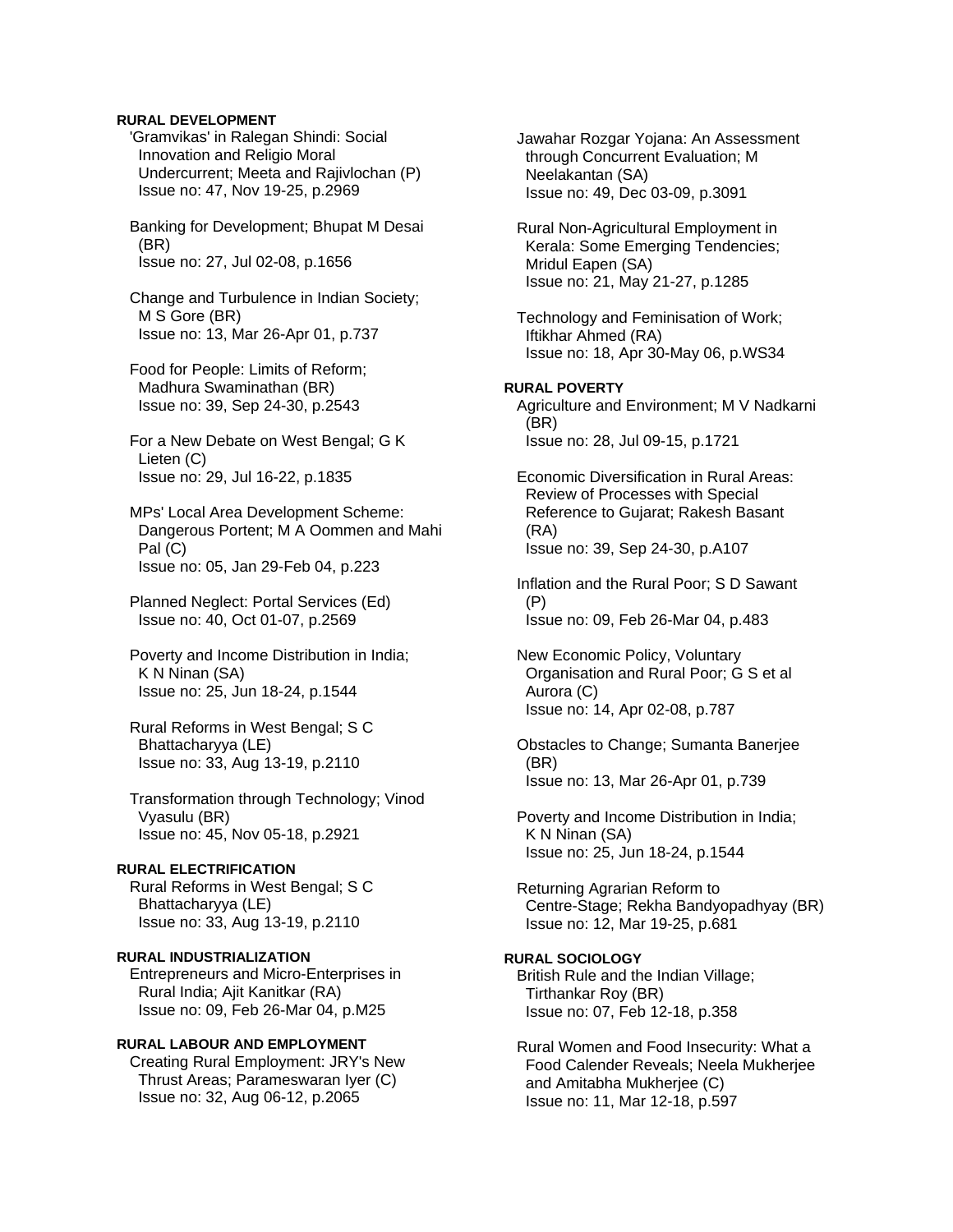Assessing Gorbachev; T M Gnanapragasam (LE) Issue no: 32, Aug 06-12, p.2042 The Cold Peace: International Affairs (Ed) Issue no: 49, Dec 03-09, p.3057 Decollectivisation Drive: Russia; R G Gidadhubli (C) Issue no: 04, Jan 22-28, p.167 False Comfort: Russia (Ed) Issue no: 41, Oct 08-14, p.2638 Food Shortages in Russia; Arup Banerji (SA) Issue no: 19, May 07-13, p.1147 IMF's Shock Therapy and Russia; R G Gidadhubli (C) Issue no: 20, May 14-20, p.1179 Nuclear Pilferage in Russia; R G Gidadhubli (C) Issue no: 38, Sep 17-23, p.2479 Regional Politics in Russia; Anuradha M Chenoy (P) Issue no: 27, Jul 02-08, p.1647 Reining in 'Reform': Russia (Ed) Issue no: 05, Jan 29-Feb 04, p.214

**RUSSIA** 

 Russia: Towards Economic Collapse; Michel Chossudovsky (C) Issue no: 03, Jan 15-21, p.91

 Russo-Japanese Cold War; S P Seth (C) Issue no: 13, Mar 26-Apr 01, p.732

 Yeltsin's Moves: Russia (Ed) Issue no: 45, Nov 05-18, p.2890

 Zhirinovsky and the Autumn of the Patriarch; Dev Murarka (SA) Issue no: 41, Oct 08-14, p.2681

# **RUSSIA-CHECHNYA RELATIONS**

 A Domestic Matter: Russia (Ed) Issue no: 53, Dec 31-06, p.3298 **SAARC** 

 Girl Child in Three Indian States; Ashim Mukhopadhyay (C) Issue no: 23, Jun 04-10, p.1379

### **SALES TAX**

 A Tax on Saraswati?: Tamil Nadu (C) Issue no: 19, May 07-13, p.1118

## **SATI**

 Suttee, Sati, and Sahagamana: An Epic Misunderstanding?; Sally J Sutherland (SA) Issue no: 26, Jun 25-Jul 01, p.1595 **SAVINGS**  Going Downhill: Saving and Investment (Ed) Issue no: 11, Mar 12-18, p.580

 Quantitative Estimates of Primitive Accumulation and Its Sources; Sutapa Bose and Ashok Rudra (SA) Issue no: 04, Jan 22-28, p.199

## **SCAMS AND SCANDALS**

 All in 'Good Faith': Sugar Scandal (Ed) Issue no: 51, Dec 17-30, p.3173

# **SCHEDULED CASTES AND TRIBES**

 BSP and Caste as Ideology; Kancha Ilaiah  $(C)$ Issue no: 12, Mar 19-25, p.668

 Identifying Scheduled Tribes: The Gowari Tragedy; Sharad Kulkarni (C) Issue no: 49, Dec 03-09, p.3073

 Naga and Kuki: Who Is to Blame?; Vibha J Patel (C) Issue no: 22, May 28-Jun 03, p.1331

 No Place for the Poor: West Bengal (Ed) Issue no: 08, Feb 19-25, p.393

 SCs and STs in Eastern India: Inequality and Poverty Estimates; Mridul Saggar and Indranil Pan (SA) Issue no: 10, Mar 05-11, p.567

# **SCIENCE AND SOCIETY**

 Society and Science: Traditional Sciences Congress II; Sudha Sitaraman (C) Issue no: 06, Feb 05-11, p.290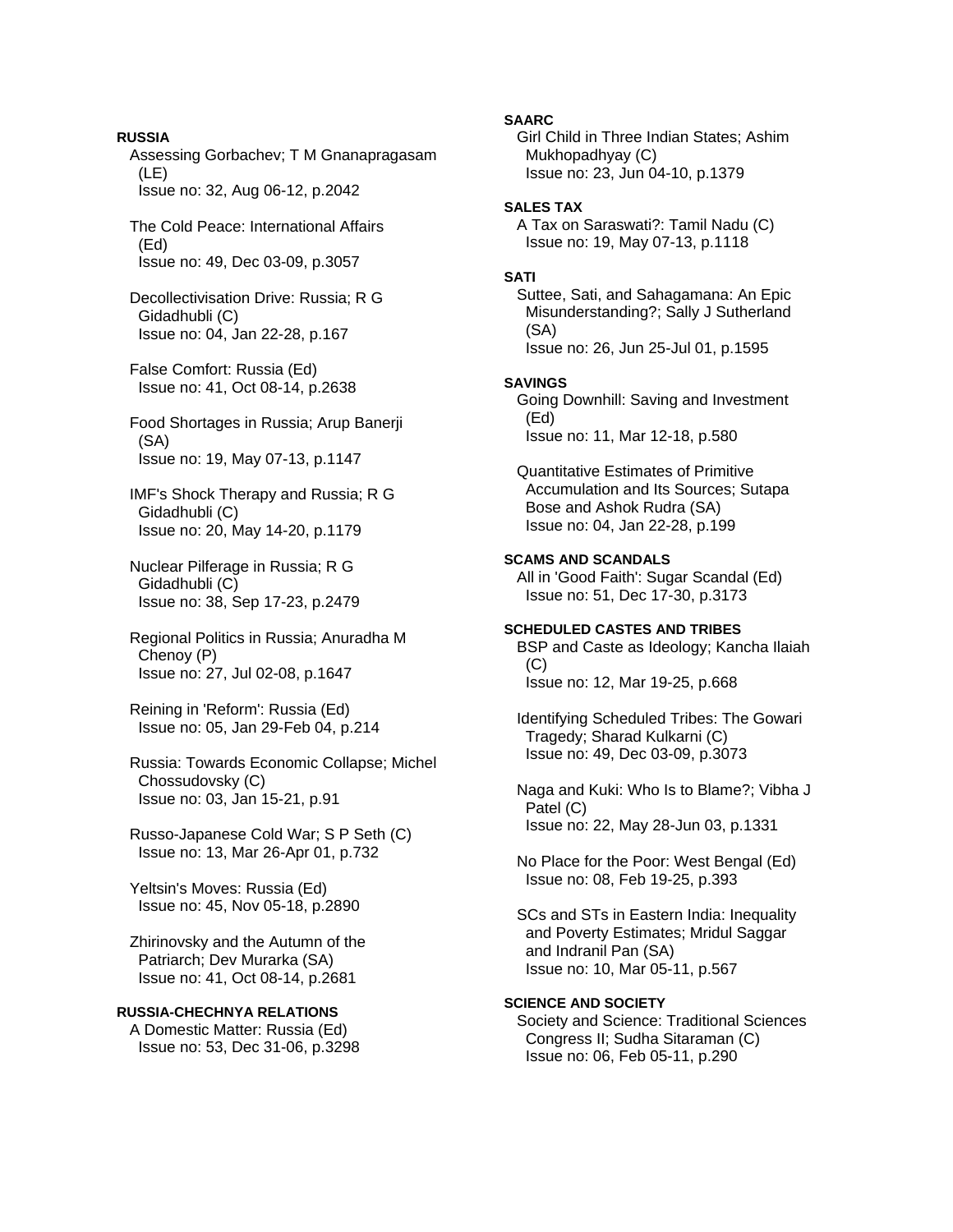### **SCIENCE AND TECHNOLOGY**

 Ethnocentric Science; Chander Raju (LE) Issue no: 15, Apr 09-15, p.822

 In Tune with Brahminical Legacy: Curtailing Debate by Invoking 'Karma'; N Venugopal (D) Issue no: 39, Sep 24-30, p.2562

 Learning from a Legacy: How and What?; N Venugopal Rao (C) Issue no: 06, Feb 05-11, p.288

 New Technologies and Emerging Structures of Global Dominance; P Purkayastha (RA) Issue no: 35, Aug 27-Sep 02, p.M102

 Of Holy Cows and Sacred Science; Vimal Balasubrahmanyan (C) Issue no: 06, Feb 05-11, p.292

 Science and Technology: A Perspective for the Poor; Satyajit Rath (P) Issue no: 45, Nov 05-18, p.2916

 Society and Science: Traditional Sciences Congress II; Sudha Sitaraman (C) Issue no: 06, Feb 05-11, p.290

 Traditional Science and Technology: Learning from Legacy; L Kannan (D) Issue no: 24, Jun 11-17, p.1487

### **SCIENTIFIC RESEARCH**

 India's Ability to Capture the Benefits of R and D; Nirmal Kumar Chandra (C) Issue no: 04, Jan 22-28, p.153

 Slippery Slopes of Nazi Medicine; Amar Jesani (BR) Issue no: 43, Oct 22-28, p.2805

 Weak Monitoring: Biotechnology (Ed) Issue no: 22, May 28-Jun 03, p.1312

 Why Scientism Beats a Retreat; K V Srinivasan (LE) Issue no: 21, May 21-27, p.1242

## **SEAFOOD**

 Aquaculture Boom: Who Pays?; Mukul (C) Issue no: 49, Dec 03-09, p.3075

### **SECULARISM**

 The Ayodhya Judgment: Encoding Secularism in the Law; Rajeev Dhavan (SA) Issue no: 48, Nov 26-Dec 02, p.3034

 Giving Secularism Its Due; Rajeev Bhargava (SA) Issue no: 28, Jul 09-15, p.1784

 In the Name of the Secular: Cultural Interactions and Interventions; Rustom Bharucha (SA) Issue no: 45, Nov 05-18, p.2925

 Just Politics (LE) Issue no: 31, Jul 30-Aug 05, p.1982

 Left Secularists and Communalism; Dharma Kumar (SA) Issue no: 28, Jul 09-15, p.1803

 Need for Penal Measures (LE) Issue no: 05, Jan 29-Feb 04, p.210

 On Secularism; T M Gnanapragasam (LE) Issue no: 19, May 07-13, p.1098

 Political Economy of Secularism: Rediscovery of India; Nasir Tyabji (SA) Issue no: 28, Jul 09-15, p.1798

 A Sceptical Note on Secularism; Arup Kumar Sen (D) Issue no: 19, May 07-13, p.1156

 A Secular Muddle?; Niranjan Phukan (D) Issue no: 20, May 14-20, p.1224

 Secularism and Intellectuals; Andre Beteille (SA) Issue no: 10, Mar 05-11, p.559

 Secularism and the Intellectuals; T N Madan (D) Issue no: 18, Apr 30-May 06, p.1095

 Secularism and Toleration; Partha Chatterjee (SA) Issue no: 28, Jul 09-15, p.1768

 State and New Liberal Agenda in India; Gurpreet Mahajan, Sudha Pai and Niraja G Jayal (C) Issue no: 19, May 07-13, p.1112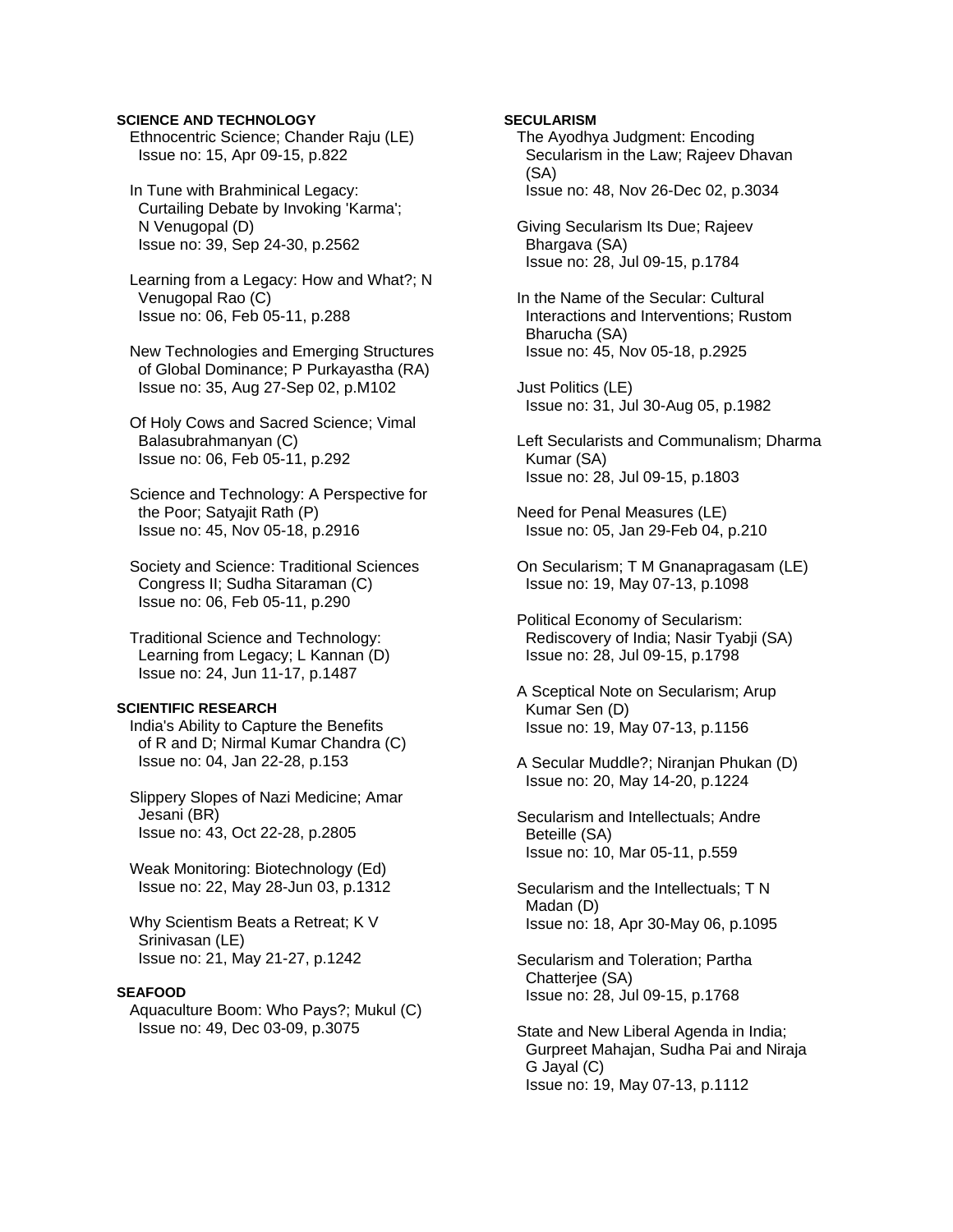# **SECULARISM**

 Two Concepts of Secularism: Reason, Modernity and Archimedean Ideal; Akeel Bilgrami (SA) Issue no: 28, Jul 09-15, p.1749

#### **SEEDS POLICY**

 Government Legislation on Plant Breeders' Rights; Suman Sahai (C) Issue no: 26, Jun 25-Jul 01, p.1573

#### **SENEGAL**

 Dependency Theory, Peasants and Third World Food Crisis; Gail Omvedt (RA) Issue no: 04, Jan 22-28, p.169

# **SERVICES SECTOR**

 Planned Neglect: Portal Services (Ed) Issue no: 40, Oct 01-07, p.2569

## **SEX RATIO**

 Heading towards a Billion; S Irudaya Rajan (SA) Issue no: 51, Dec 17-30, p.3201

 Sex Ratios: What They Hide and What They Reveal; K Srinivasan (SA) Issue no: 51, Dec 17-30, p.3233

### **SEXUALITY**

 Conquest of Self?: Intimacy and Overcoming of Boundaries; Ananta Giri (BR) Issue no: 27, Jul 02-08, p.1653

#### **SHIV SENA**

 Broader Struggle: The Press (Ed) Issue no: 09, Feb 26-Mar 04, p.456

### **SIKHS**

 Complexities of the Question of Sikh Nationality; Gopal Singh (SA) Issue no: 29, Jul 16-22, p.1877

 Real Challenge before the Sikhs; Sharad Patil (D) Issue no: 39, Sep 24-30, p.2563

### **SIKKIM**

 Backward Castes Issue: Sikkim (Ed) Issue no: 53, Dec 31-06, p.3297

 Old Tactics: Sikkim (Ed) Issue no: 27, Jul 02-08, p.1622

### **SINGAPORE**

 The Flogging of Michael Fay: Culture of Authoritarianism; Vinay Lal (C) Issue no: 23, Jun 04-10, p.1386

 Some Aspects of Role of State in Singapore; Mukul G Asher (SA) Issue no: 14, Apr 02-08, p.795

#### **SMALL FARMERS**

 In Defence of Smallholding Farmers; Gail Omvedt (BR) Issue no: 37, Sep 10-16, p.2412

## **SMALL-SCALE INDUSTRIES**

 Changing Role of Small-Scale Industry: International Influences, Country Experiences and Lessons for India; S Nandunjan (RA) Issue no: 22, May 28-Jun 03, p.M46

 Economy and Civic Authority in Surat; Ghanshyam Shah (SA) Issue no: 41, Oct 08-14, p.2671

 Liberalisation and Small Industry: Need for New Growth Strategy in Kerala; K K Subrahmanian and P Mohanan Pillai (SA) Issue no: 33, Aug 13-19, p.2168

 Policy for Small Industry; K V Ramaswamy (BR) Issue no: 41, Oct 08-14, p.2670

 Small Sector and Fiscal Reform (Ed) Issue no: 13, Mar 26-Apr 01, p.707

 Small-Scale Manufacturing Industries: Some Aspects of Size, Growth and Structure; K V Ramaswamy (RA) Issue no: 09, Feb 26-Mar 04, p.M13

# **SOCIAL CHANGE**

 Social Indicators of Development for India-I; EPW Research Foundation Issue no: 20, May 14-20, p.1227

 Structural Adjustment and African Development; Sumit Roy (BR) Issue no: 47, Nov 19-25, p.2976

 Urbanisation and Socio-Economic Change in Tamil Nadu, 1901-91; R Rukmani (SA) Issue no: 51, Dec 17-30, p.3263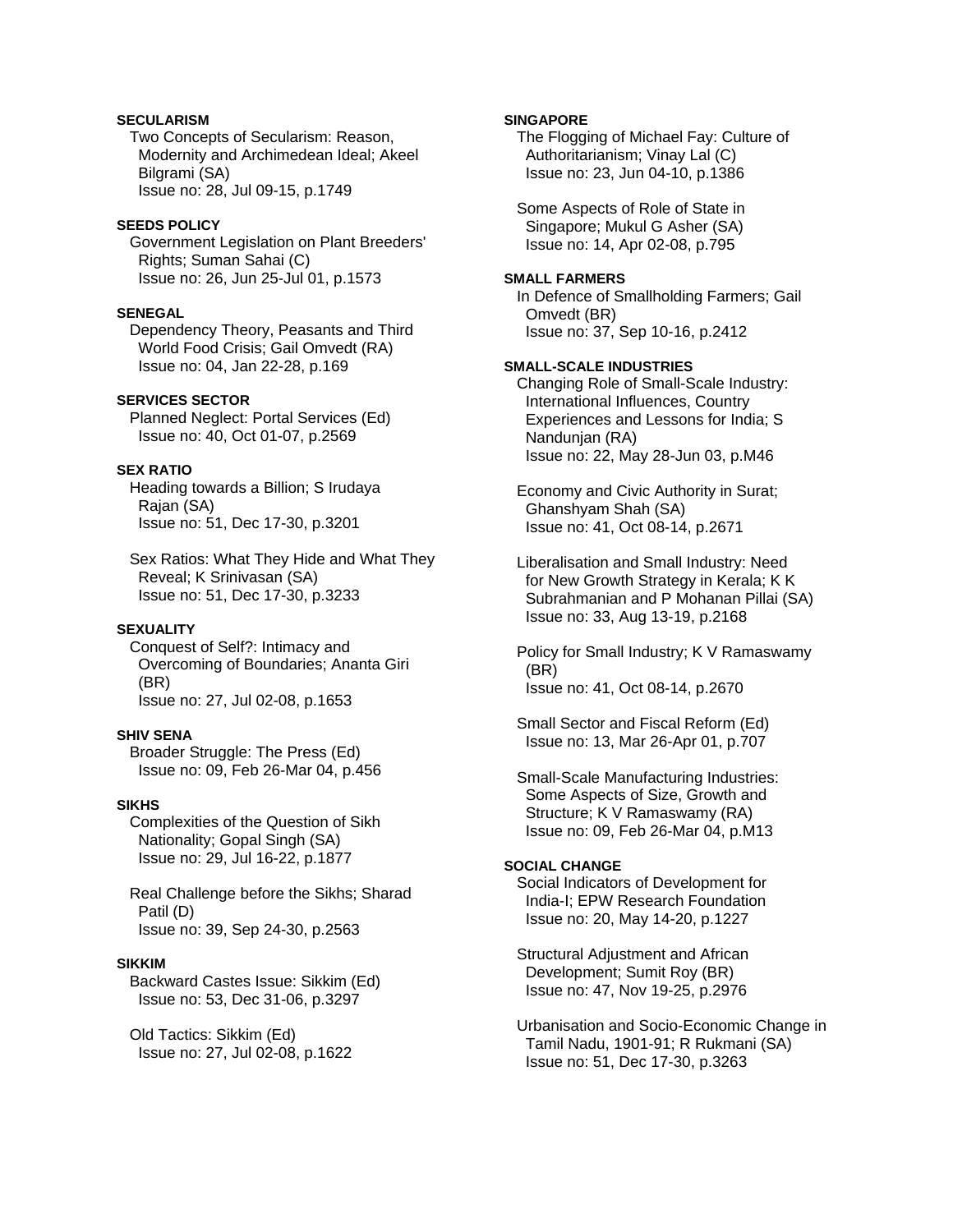### **SOCIAL DEVELOPMENT**

 Beauty Contests or Marketing Gimmick?; Satya Deva (LE) Issue no: 48, Nov 26-Dec 02, p.3002

 Concerns of Intelligentsia in Pakistan: Content Analysis of Newspapers; Nadeem Ul Haque and Arif Sheikh (SA) Issue no: 24, Jun 11-17, p.1482

 Flowers for the Illiterate; Sumanta Banerjee  $(C)$ Issue no: 48, Nov 26-Dec 02, p.3013

 Ignoring Reality: Population Policy (Ed) Issue no: 36, Sep 03-09, p.2320

 National Population Policy: Progression towards a Fascist State; Arun Ghosh (F) Issue no: 34, Aug 20-26, p.2189

 Science for the People; Shoba Varghese and T G Arun (BR) Issue no: 40, Oct 01-07, p.2603

 Social Indicators of Development for India-II: Inter-State Disparities; EPW Research Foundation (SS) Issue no: 21, May 21-27, p.1300

 World Summit on Social Development: Choice of Agenda Issues; Manu N Kulkarni (C) Issue no: 39, Sep 24-30, p.2535

## **SOCIAL JUSTICE**

 From Metaphysical to Political: John Rawls' Revised Version of Liberalism; Prakash Sarangi (RA) Issue no: 23, Jun 04-10, p.1396

 Rule of the Contented; G Parthasarathy (BR) Issue no: 31, Jul 30-Aug 05, p.2017

 Social Explosion in France?; Raghu Krishnan (C) Issue no: 18, Apr 30-May 06, p.1061

## **SOCIAL MOVEMENTS**

 Social Movements: What's New?; Rohini Hensman (BR) Issue no: 21, May 21-27, p.1270

 Women's Movement within a Secular Framework: Redefining the Agenda; Flavia Agnes (P) Issue no: 19, May 07-13, p.1123

#### **SOCIAL SCIENCE RESEARCH**

 Explanation in Social Sciences; Mohammad Talib (BR) Issue no: 36, Sep 03-09, p.2350

 Looking Back in Wonder: In Search of Our Ecological Roots; Rahul (C) Issue no: 31, Jul 30-Aug 05, p.2006

 Social Science Research Institutes; T Krishna Kumar (LE) Issue no: 44, Oct 29-Nov 04, p.2838

 Steel Industry: India and China; Bernard D'Mello (BR) Issue no: 40, Oct 01-07, p.2600

 Where Has All the Research Gone? (C) Issue no: 40, Oct 01-07, p.2589

## **SOCIAL SCIENCES**

 Doctored Knowledge; D Banerji (LE) Issue no: 24, Jun 11-17, p.1426

 Explanation in Social Sciences; Mohammad Talib (BR) Issue no: 36, Sep 03-09, p.2350

 Gender Question in Modern Japanese Literature; Unita Sachidanand (P) Issue no: 01, Jan 01-14, p.35

 Marxian Political Economy as Method: How Political Is Political Economy?; Neera Chandhoke (RA) Issue no: 05, Jan 29-Feb 04, p.PE15

### **SOCIAL SECURITY**

 Economic Fusion, Political Fission; Nigel Harris (C) Issue no: 01, Jan 01-14, p.33

 Indian Elderly: Asset or Liability; K S James (C) Issue no: 36, Sep 03-09, p.2335

 A Labour History of Social Security and Mutual Assistance in India; Ranajit Das Gupta (SA) Issue no: 11, Mar 12-18, p.612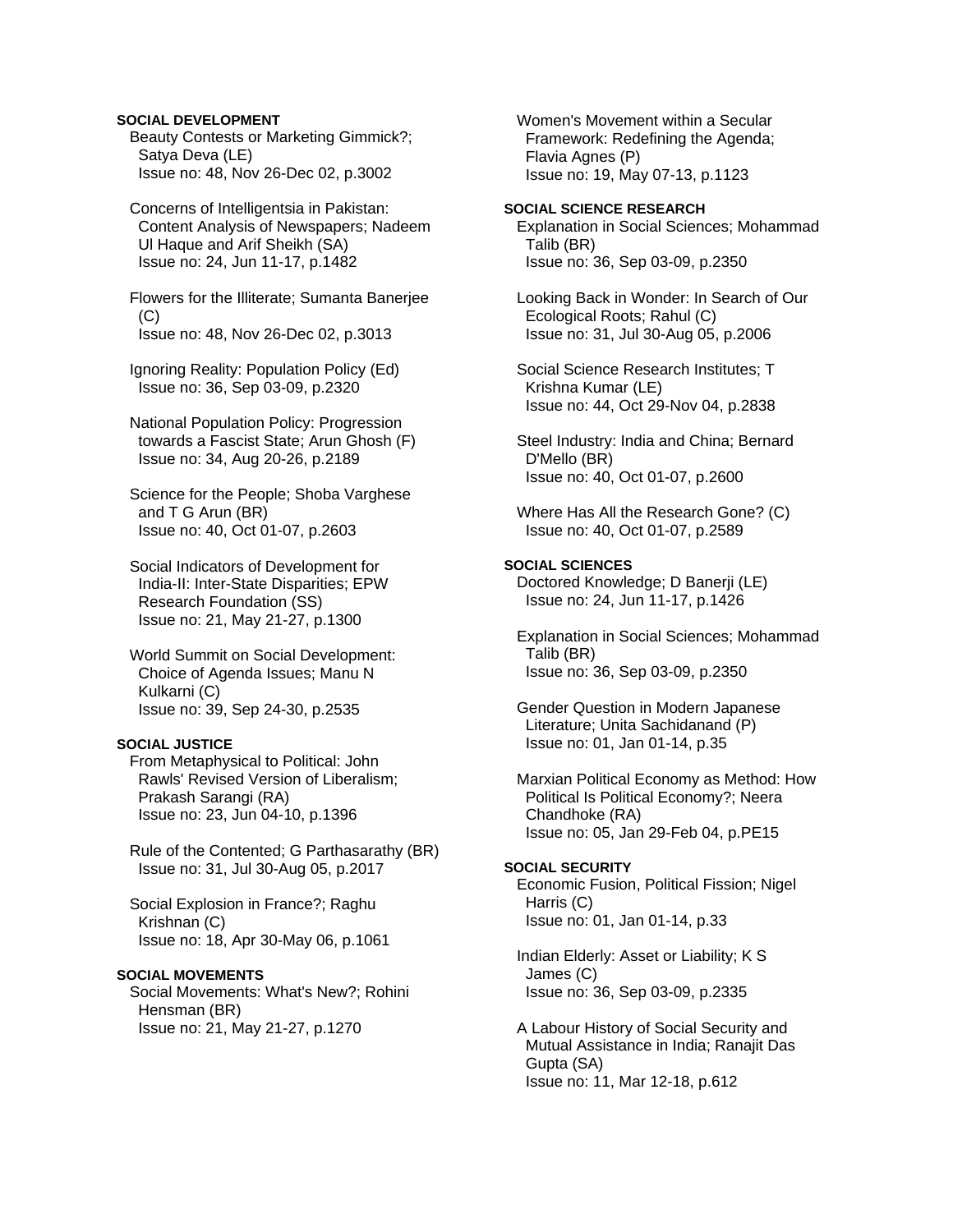# **SOCIAL WELFARE**

 Kerala Model Scrutinised (LE) Issue no: 38, Sep 17-23, p.2454

# **SOCIALISM**

 Big-Time Swindle; R B Gupta (LE) Issue no: 23, Jun 04-10, p.1362

 Delinking or Globalisation?; Jan Nederveen Pieterse (RA) Issue no: 05, Jan 29-Feb 04, p.239

 The Demise of Fabian Socialism-and of Market Capitalism; Arun Ghosh (F) Issue no: 21, May 21-27, p.1253

 Explanation and Prescription; Sumanta Banerjee (BR) Issue no: 16, Apr 16-29, p.913

 The First Country of Socialism; Hiren Mukerjee (D) Issue no: 13, Mar 26-Apr 01, p.759

 The First country of Socialism; Paresh Chattopadhyay (D) Issue no: 37, Sep 10-16, p.2444

 New Realities, New Utopia: A Perspective on Convergence of 'Radicalism'; M Shiviah (SA) Issue no: 06, Feb 05-11, p.305

 Theories of the Soviet System: A Retrospective Critique; Mangesh Kulkarni (SA) Issue no: 31, Jul 30-Aug 05, p.2036

### **SOCIALIST PARTY**

 Ethiopian Women in the Period of Socialist Transformation; Yeshi H Mariam (RA) Issue no: 44, Oct 29-Nov 04, p.WS57

### **SOCIALISTS**

 Ambedkar in Retrospect; Gurpreet Mahajan (BR) Issue no: 26, Jun 25-Jul 01, p.1586

 C V Subba Rao; Hirendranath Mukherjee (LE) Issue no: 09, Feb 26-Mar 04, p.454

 East and West, North and South; Arun Ghosh (F) Issue no: 06, Feb 05-11, p.281

**SOCIOLOGISTS** A R Desai; Sharit K Bhowmik and Rajesh Gupta (LE) Issue no: 48, Nov 26-Dec 02, p.3002

 Remembering A R Desai; Indra Munshi and Denzil Saldanha (C) Issue no: 49, Dec 03-09, p.3069

#### **SOCIOLOGY**

 Change and Turbulence in Indian Society; M S Gore (BR) Issue no: 13, Mar 26-Apr 01, p.737

 Crisis in Sociology: A Tired Discipline?; Satish Deshpande (D) Issue no: 10, Mar 05-11, p.575

 Field-work in Sociology; M N Srinivas (LE) Issue no: 05, Jan 29-Feb 04, p.210

 If this is Tuesday... it must be Social Roles: Sociology and Challenge of Gender Studies; Sharmila Rege (D) Issue no: 19, May 07-13, p.1155

 Sociology, Gender, Family Studies: Regressive Incorporations; Patricia Uberoi (D) Issue no: 27, Jul 02-08, p.1686

 State of Sociology; Neera Desai (LE) Issue no: 28, Jul 09-15, p.1694

## **SOIL EROSION**

 Reclamation of Degraded Lands within Canal Commands; B D Dhawan (SA) Issue no: 40, Oct 01-07, p.2625

### **SOUTH AFRICA**

 'Third Force' in South Africa; Ninan Koshy (C) Issue no: 15, Apr 09-15, p.847

 Conservatives under Pressure: South Africa (Ed) Issue no: 06, Feb 05-11, p.274

 A Different Budget: South Africa (Ed) Issue no: 32, Aug 06-12, p.2046

 Fundamental Rights in South Africa; Ninan Koshy (C) Issue no: 26, Jun 25-Jul 01, p.1582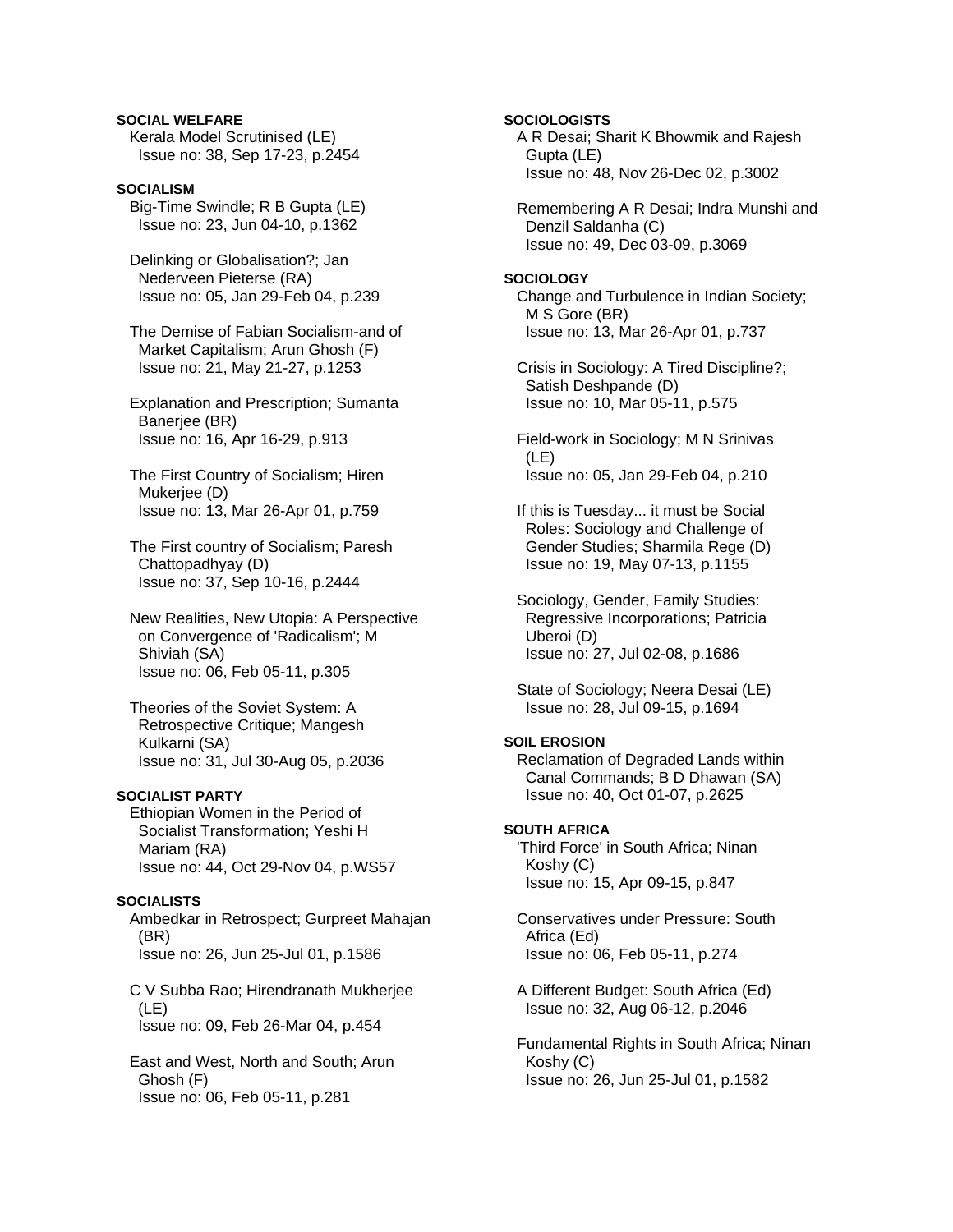### **SOUTH AFRICA**

- Level Playing Field: South Africa (Ed) Issue no: 13, Mar 26-Apr 01, p.710
- Minority Apprehensions: South Africa (Ed) Issue no: 15, Apr 09-15, p.826
- A Negotiated Revolution?: South Africa; Ninan Koshy (C) Issue no: 23, Jun 04-10, p.1375
- New South Africa (Ed) Issue no: 19, May 07-13, p.1099
- New South Africa: Ironies and Challenges; Rajen Harshe (C) Issue no: 40, Oct 01-07, p.2591
- Power of Arms Industry: South Africa; Kamaroopi (Ed) Issue no: 42, Oct 15-21, p.2706
- South Africa: End of Apartheid and After; Alex Callinicos (SA) Issue no: 36, Sep 03-09, p.2355
- Undeserved Credit: South Africa (Ed) Issue no: 23, Jun 04-10, p.1366

#### **SOUTH INDIA**

- Aquaculture Boom: Who Pays?; Mukul (C) Issue no: 49, Dec 03-09, p.3075
- Diet, Disease and Death in Colonial South India; V R Muraleedharan (SA) Issue no: 01, Jan 01-14, p.55

#### **SOVIET UNION**

- Assessing Gorbachev; Bhupinder Brar (SA) Issue no: 24, Jun 11-17, p.1465
- The First Country of Socialism; Hiren Mukerjee (D) Issue no: 13, Mar 26-Apr 01, p.759
- National Relations in Soviet Union: Theory and Practice; Ajit Roy (SA) Issue no: 01, Jan 01-14, p.49
- Theories of the Soviet System: A Retrospective Critique; Mangesh Kulkarni (SA) Issue no: 31, Jul 30-Aug 05, p.2036

# **SPACE PROGRAMME**

 Commercial Viability: ASLV (Ed) Issue no: 21, May 21-27, p.1246

#### **SPORTS**

 Myth-Making: Sports (Ed) Issue no: 05, Jan 29-Feb 04, p.214

 World Cup USA: A Different Perspective; Dipankar Sinha (C) Issue no: 31, Jul 30-Aug 05, p.1996

### **SRI LANKA**

 Another Set-Back: Srilanka (Ed) Issue no: 44, Oct 29-Nov 04, p.2842

 Promises to Keep: Sri Lanka (Ed) Issue no: 45, Nov 05-18, p.2890

 Tamil Self-Determination in Sri Lanka: Challenges and Prospects; Sumantra Bose (C) Issue no: 39, Sep 24-30, p.2537

 Uncertain Days: Sri Lanka (Ed) Issue no: 30, Jul 23-29, p.1890

 Vote for Reconciliation: Sri Lanka (Ed) Issue no: 34, Aug 20-26, p.2182

 Waiting for LTTE's Response: Sri Lanka (Ed) Issue no: 36, Sep 03-09, p.2322

### **STATE AND SOCIETY**

 Caste and Power; S S Simhadri (LE) Issue no: 04, Jan 22-28, p.142

 State, Environment and Law; Akhileshwar Pathak (P) Issue no: 50, Dec 10-16, p.3138

#### **STATE ELECTRICITY BOARDS**

 Uses of Public Sector: Power (Ed) Issue no: 34, Aug 20-26, p.2180

## **STATISTICS**

 Assessing Firms' Capabilities: Theory and Measurement. A Study of Indian Pharmaceutical Industry; Sumit K Majumdar (RA) Issue no: 22, May 28-Jun 03, p.M83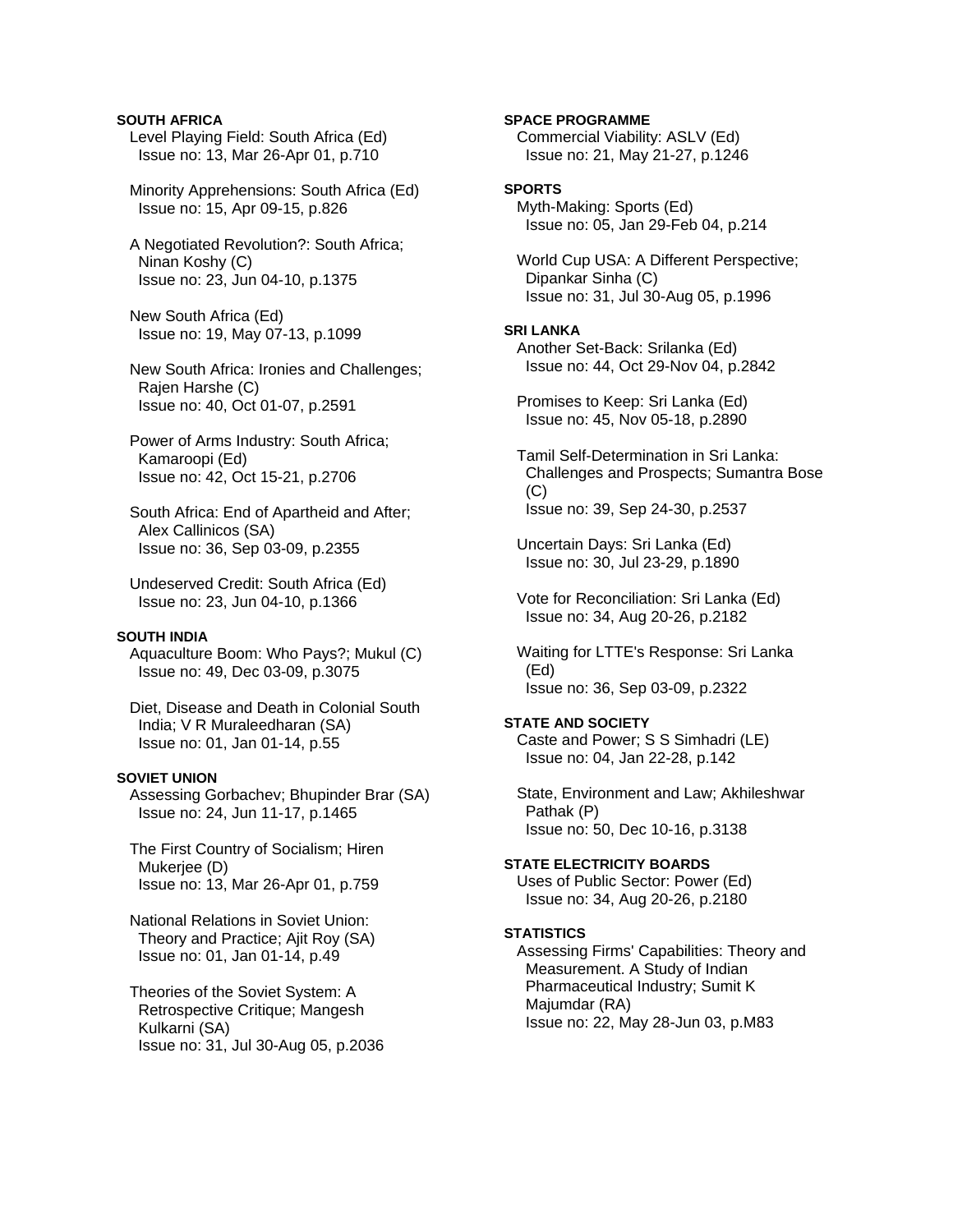# **STATISTICS**

 High Price-Earnings Ratio of Indian Stock Market and Investment by Foreign Financial Institutions; Sidharth Sinha (RA) Issue no: 22, May 28-Jun 03, p.M96

 Landmark for Bonds Market; EPW Research Foundation (MMR) Issue no: 45, Nov 05-18, p.2896

 Long-Term Behaviour of Terms of Trade of Primary Products vis-a-vis Manufactures: A Critical Review of Recent Debate; Prabirjit Sarkar (SA) Issue no: 26, Jun 25-Jul 01, p.1612

 Restrictive Trade Practices in India, 1969-91: Experience of Control and Agenda for Further Work; J C Sandesara (SA) Issue no: 32, Aug 06-12, p.2081

 Total Factor-Productivity Growth in Manufacturing Industry: A Fresh Look; P Balakrishnan and K Pushpangadan (SA) Issue no: 31, Jul 30-Aug 05, p.2028

# **STOCK MARKET**

 High Price-Earnings Ratio of Indian Stock Market and Investment by Foreign Financial Institutions; Sidharth Sinha (RA) Issue no: 22, May 28-Jun 03, p.M96

 Learning Nothing: Securities Scam (Ed) Issue no: 01, Jan 01-14, p.5

 Loaded Proposal: Stock Market (Ed) Issue no: 33, Aug 13-19, p.2113

 No Reform?: Stock Markets (Ed) Issue no: 01, Jan 01-14, p.4

 Out of Joint (Ed) Issue no: 44, Oct 29-Nov 04, p.2839

 Speculators Make Merry (Ed) Issue no: 36, Sep 03-09, p.2319

 Taming Speculators and Putting the World on Course to Prosperity: A Modest Proposal; G C Harcourt (SA) Issue no: 38, Sep 17-23, p.2490

 Workers as Shareholders: Case for Closer Examination; Sharit K Bhowmik (C) Issue no: 40, Oct 01-07, p.2580

 Wrong Signals: Stock Markets (Ed) Issue no: 21, May 21-27, p.1245

# **STOCK MARKET REGULATIONS**

 Merchant Banking under SEBI Guidelines; Sankar De and Sushil Khanna (RA) Issue no: 22, May 28-Jun 03, p.M90

 No Reform?: Stock Markets (Ed) Issue no: 01, Jan 01-14, p.4

 Wrong Signals: Stock Markets (Ed) Issue no: 21, May 21-27, p.1245

# **STRIKES AND LOCKOUTS**

 Industrial Disputes in India: An Empirical Analysis; Bibhas Saha and Indranil Pan (SA) Issue no: 18, Apr 30-May 06, p.1081

 Strike Statistics: Conceptual Issues; K R Shyam Sunder (SA) Issue no: 05, Jan 29-Feb 04, p.257

#### **SUGAR INDUSTRY**

 All in 'Good Faith': Sugar Scandal (Ed) Issue no: 51, Dec 17-30, p.3173

 Lessons of the Sugar Muddle: New Delhi; BM (C) Issue no: 24, Jun 11-17, p.1438

 Role of Design and Informal Share Markets in Success of Sugar Co-operatives; R Rajagopalan and Tushaar Shah (RA) Issue no: 35, Aug 27-Sep 02, p.M129

 Working for a Windfall: Sugar Story (Ed) Issue no: 24, Jun 11-17, p.1428

### **SUGARCANE**

 Sugarcane Bagasse: Processing Technologies and Marketing: With Reference to India and Brazil; Pierre Audinet (SA) Issue no: 48, Nov 26-Dec 02, p.M149

#### **SUSTAINABLE DEVELOPMENT**

 Alternatives in Development; Sachchitanand Jha (BR) Issue no: 41, Oct 08-14, p.2669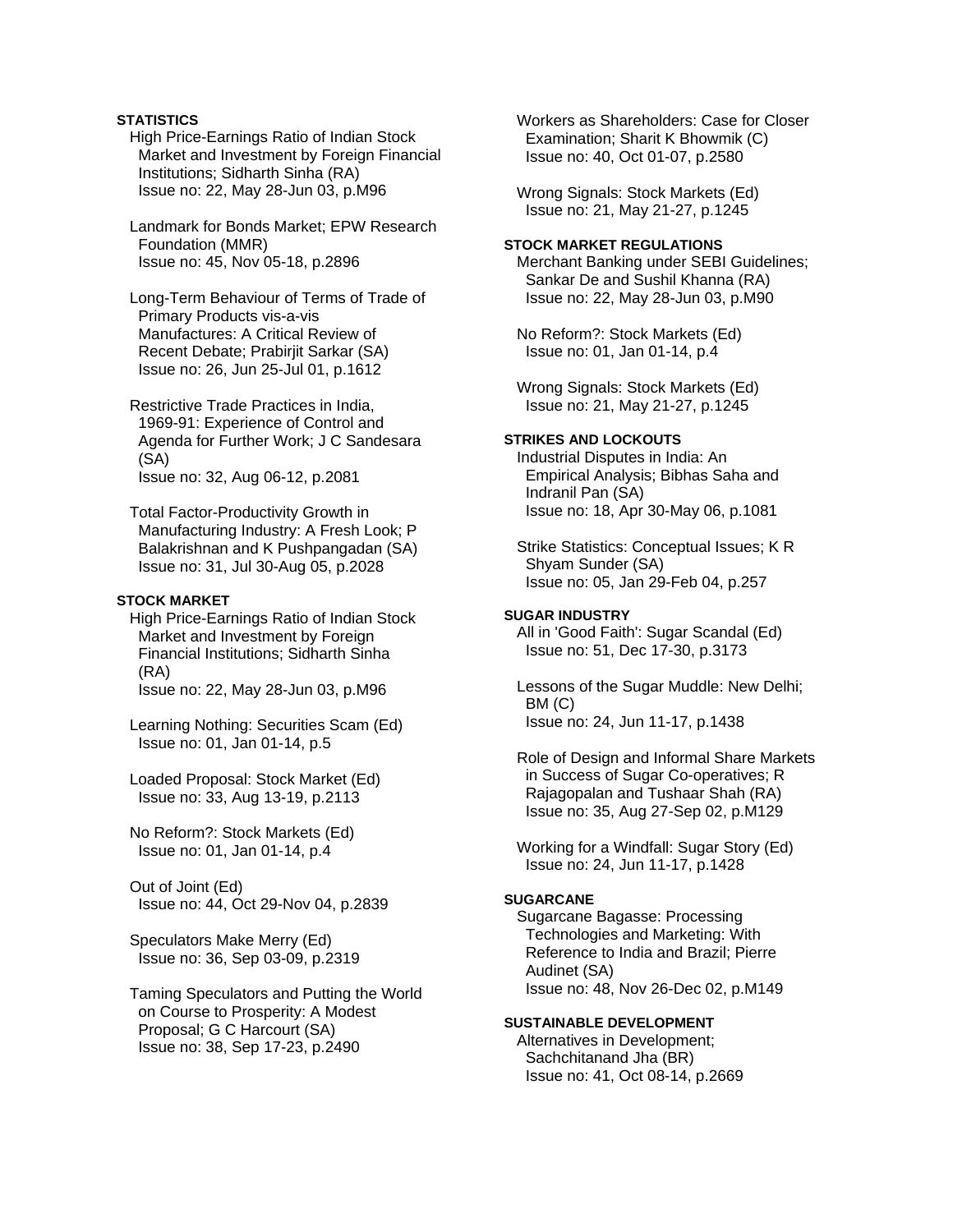### **SUSTAINABLE DEVELOPMENT**

 Gender, Environment and Structural Adjustment; Kumud Sharma (RA) Issue no: 18, Apr 30-May 06, p.WS05

 New World Order and West's War on Population; Amrit Wilson (C) Issue no: 34, Aug 20-26, p.2201

 Nuanced View of Swidden Cultivation; Mahesh Rangarajan (BR) Issue no: 39, Sep 24-30, p.2544

 Politics of Sustainable Development; K R Nayar (C) Issue no: 22, May 28-Jun 03, p.1327

 Redefining Gandhi: A Relevant Exercise; Sanjoy Ghose (C) Issue no: 15, Apr 09-15, p.843

 Redefining the Good Society: A North-South Dialogue on Challenges of 21st Century; Vasant Gowariker and Ignacy Sachs (C) Issue no: 23, Jun 04-10, p.1383

 Towards Sustainable Development; Vasant K Bawa (BR) Issue no: 42, Oct 15-21, p.2738

 Towards Sustainable Development; Vasant K Bawa (BR) Issue no: 42, Oct 15-21, p.2738

 Towards Sustainable Development; Vasant K Bawa (BR) Issue no: 42, Oct 15-21, p.2738

 Water Development and Management; B D Dhawan (BR) Issue no: 35, Aug 27-Sep 02, p.2288

#### **TADA**

 Caught in a Maze: Human Rights (Ed) Issue no: 35, Aug 27-Sep 02, p.2253

 Criminals in Uniform: Human Rights (Ed) Issue no: 37, Sep 10-16, p.2385

 In Custody (Ed) Issue no: 34, Aug 20-26, p.2179

 In Defence of India: Supreme Court and Terrorism; K Balagopal (C) Issue no: 32, Aug 06-12, p.2054

 Spreading Tentacles: TADA (Ed) Issue no: 36, Sep 03-09, p.2321

 Supreme Court and Terrorism; Vikramjit Reen (D) Issue no: 40, Oct 01-07, p.2631

### **TAMIL NADU**  Bonded by Blood: Matrilateral Kin in Tamil Kinship; Karin Kapadia (SA) Issue no: 15, Apr 09-15, p.855

 Counterfeit Renaissance: Tamil Nadu (Ed) Issue no: 26, Jun 25-Jul 01, p.1557

 Fertility Rate Decline in Tamil Nadu: Some Issues; R Savitri (P) Issue no: 29, Jul 16-22, p.1850

 Gopalsamy's Politics; S Muthu (LE) Issue no: 20, May 14-20, p.1158

 Satyamurthi: The Link that Snapped; S Theodore Baskaran (P) Issue no: 38, Sep 17-23, p.2482

 Strike Statistics: Conceptual Issues; K R Shyam Sunder (SA) Issue no: 05, Jan 29-Feb 04, p.257

 A Tax on Saraswati?: Tamil Nadu (C) Issue no: 19, May 07-13, p.1118

 Tenancy in the Context of Irrigation Uncertainty: Role of the Leading Input in Shaping Institutions; D Narayana and K N Nair (RA) Issue no: 39, Sep 24-30, p.A129

 Urbanisation and Socio-Economic Change in Tamil Nadu, 1901-91; R Rukmani (SA) Issue no: 51, Dec 17-30, p.3263

 Variations in Educational Performance in Tamil Nadu; A Vaidyanathan and Manabi Majumdar (SA) Issue no: 35, Aug 27-Sep 02, p.2290

 Where Are the Entrepreneurs?: What the Data Reveal for Tamil Nadu; Padmini Swaminathan (RA) Issue no: 22, May 28-Jun 03, p.M64

#### **TAMILS**

 Crisis in DMK; M S S Pandian (C) Issue no: 05, Jan 29-Feb 04, p.221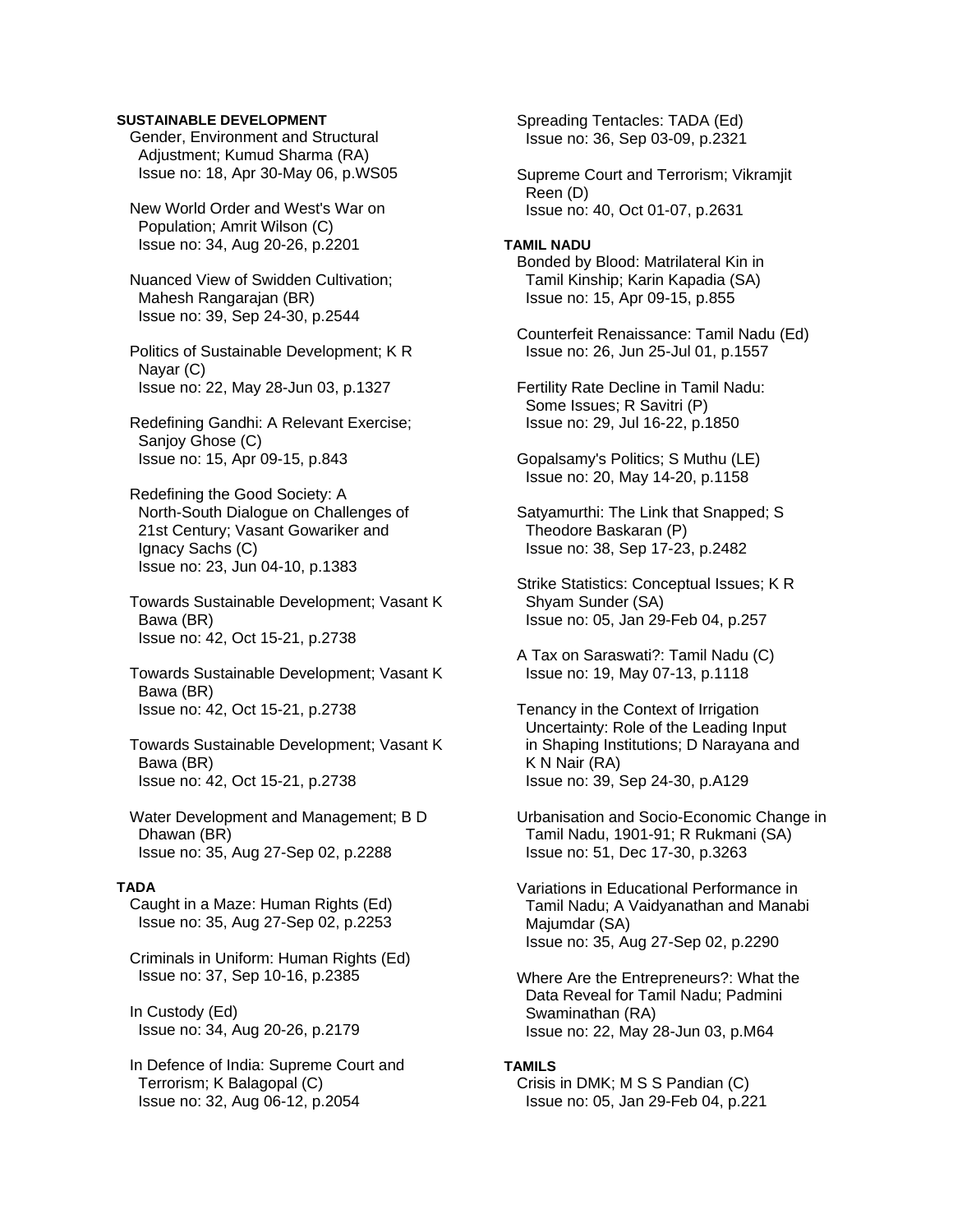# **TANZANIA**

 Women and Co-operatives in Tanzania: Separatism or Integration?; Margareth R Msonganzila (RA) Issue no: 44, Oct 29-Nov 04, p.WS86

#### **TAX REFORMS**

 Brake on Tax 'Reform' (Ed) Issue no: 01, Jan 01-14, p.3

 Gaping Holes: Corporate Taxation (Ed) Issue no: 14, Apr 02-08, p.764

 India's Tax Reform: A Progress Report; Amaresh Bagchi (SA) Issue no: 43, Oct 22-28, p.2809

 Tax Reforms for Textile Sector; Mahesh C Purohit (SA) Issue no: 16, Apr 16-29, p.993

#### **TAXATION**

 1994-95 Budget: A Total Surrender; Arun Ghosh (F) Issue no: 16, Apr 16-29, p.889

 Financial Expert or Wizard?; R M Honavar (C) Issue no: 16, Apr 16-29, p.893

 Gaping Holes: Corporate Taxation (Ed) Issue no: 14, Apr 02-08, p.764

 Lack of Selectivity: Fiscal Levies (Ed) Issue no: 12, Mar 19-25, p.649

 Not Radical Enough: Taxation (Ed) Issue no: 23, Jun 04-10, p.1365

 On Inflation and Subsidy; Sudipto Mundle and M Govinda Rao (LE) Issue no: 44, Oct 29-Nov 04, p.2838

 Playing to the Gallery: Resource Transfer to States (Ed) Issue no: 14, Apr 02-08, p.764

 Politics of Capitation Colleges: Karnataka; Ambrose Pinto (C) Issue no: 01, Jan 01-14, p.31

#### **TEA INDUSTRY**

 Artist's Dilemma: Assam (Ed) Issue no: 11, Mar 12-18, p.582  Tea Plantation Wage Agreement: Workers' Interests Sacrificed; Sharit K Bhowmik  $(C)$ Issue no: 41, Oct 08-14, p.2645

#### **TEACHERS**

 Excellence Relegated to Mediocrity; R Swarup (D) Issue no: 04, Jan 22-28, p.208

 Ills of University Education; Depinder Singh (LE) Issue no: 18, Apr 30-May 06, p.1038

 Unfilled Posts Spark Dalit Protest: Osmania University; M Shatrugna (C) Issue no: 38, Sep 17-23, p.2475

 Where Are the Teachers?: Education (Ed) Issue no: 31, Jul 30-Aug 05, p.1984

### **TECHNOLOGY AND DEVELOPMENT**

 Government Procurement and Technological Capability: Case of Indian Electrical Equipment Industry; Rajeeva Sinha (RA) Issue no: 48, Nov 26-Dec 02, p.M142

 Sugarcane Bagasse: Processing Technologies and Marketing: With Reference to India and Brazil; Pierre Audinet (SA) Issue no: 48, Nov 26-Dec 02, p.M149

 Transformation through Technology; Vinod Vyasulu (BR) Issue no: 45, Nov 05-18, p.2921

# **TELECOMMUNICATIONS**

 Dominant Political Interests and Economic Policy-Making; Arun Ghosh (F) Issue no: 44, Oct 29-Nov 04, p.2849

 Lessons to Learn: Vsnl Fiasco (Ed) Issue no: 19, May 07-13, p.1100

 Limiting Conditions: Telecommunications (Ed) Issue no: 30, Jul 23-29, p.1889

 New Telecom Policy: Rushing In Where Angels Fear to Tread; P Purkayastha (C) Issue no: 33, Aug 13-19, p.2125

 Telecommunications in India: Imperatives and Prospects; Pronab Sen (SA) Issue no: 44, Oct 29-Nov 04, p.2869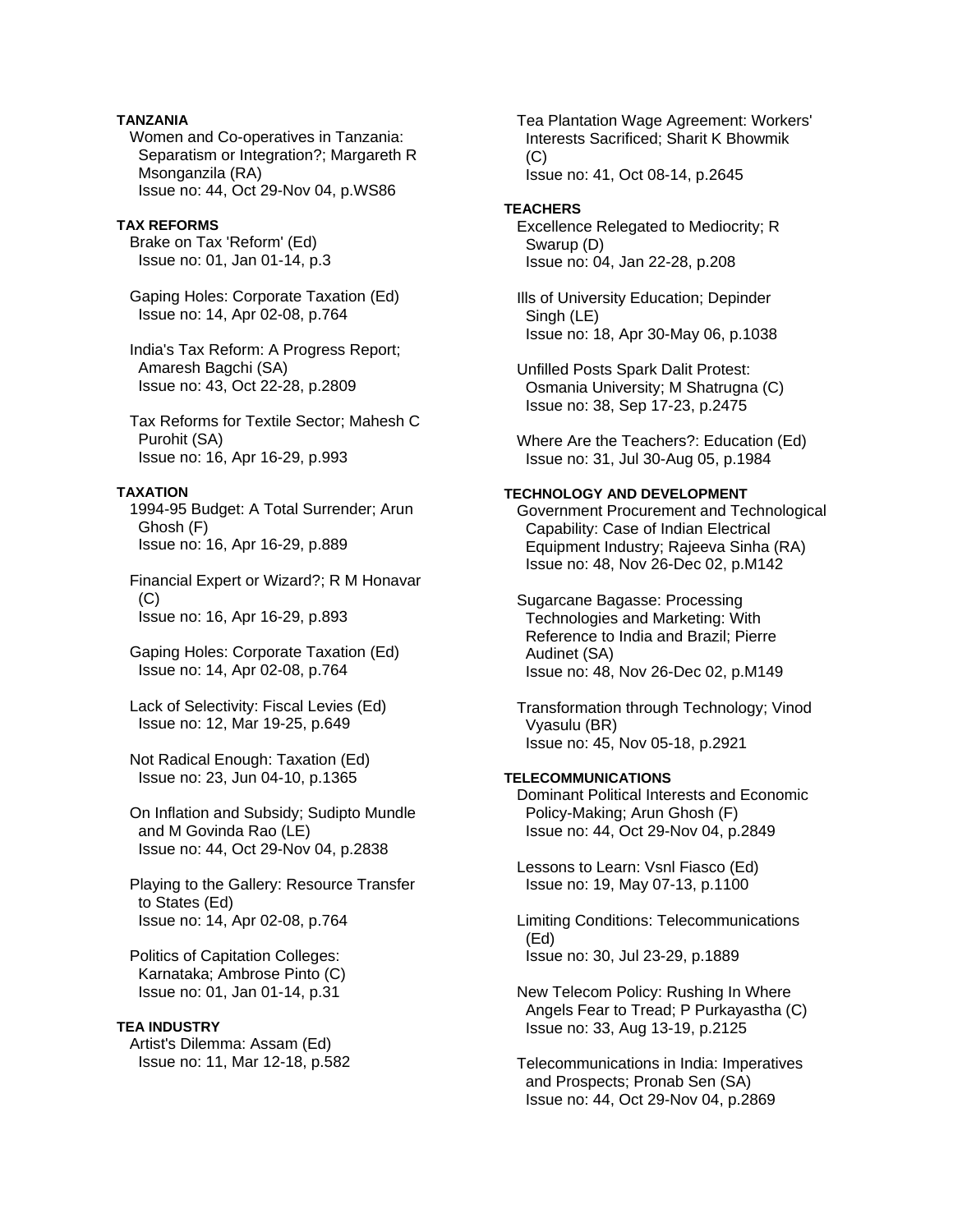### **TELECOMMUNICATIONS POLICY**

 Limited Vision: Telecom Policy (Ed) Issue no: 24, Jun 11-17, p.1429

 New Telecom Policy: Rushing In Where Angels Fear to Tread; P Purkayastha (C) Issue no: 33, Aug 13-19, p.2125

 Planned Neglect: Portal Services (Ed) Issue no: 40, Oct 01-07, p.2569

 Telecommunications in India: Imperatives and Prospects; Pronab Sen (SA) Issue no: 44, Oct 29-Nov 04, p.2869

### **TELEVISION**

 TV and Violence; Bharat Dogra (C) Issue no: 34, Aug 20-26, p.2198

#### **TENANCY**

 Tenurial Conditions in West Bengal: Continuity and Change; Ratan Khasnabis (RA) Issue no: 53, Dec 31-06, p.A189

#### **TERRORISM**

 'Humsheera', 'Humsaya': Sisters, Neighbours: Women's Testimonies from Kashmir; Ritu Dewan (C) Issue no: 41, Oct 08-14, p.2654

 In Custody (Ed) Issue no: 34, Aug 20-26, p.2179

 In Defence of India: Supreme Court and Terrorism; K Balagopal (C) Issue no: 32, Aug 06-12, p.2054

 Kashmir and A Farcical Human Rights Commission; A G Noorani (CL) Issue no: 32, Aug 06-12, p.2053

 More on Roja; Venkatesh Chakravarthy and M S S Pandian (D) Issue no: 11, Mar 12-18, p.642

 Pressure from Militants: Palestine (Ed) Issue no: 48, Nov 26-Dec 02, p.3005

 Sanction for Terrorism: Politics (Ed) Issue no: 45, Nov 05-18, p.2888

 Supreme Court and Terrorism; Vikramjit Reen (D) Issue no: 40, Oct 01-07, p.2631

 Terrorism: Past, Present and Future; Robi Chakravorti (C) Issue no: 36, Sep 03-09, p.2340

 Torture, Human Rights, Legal Rights; Gobinda Mukhoty (C) Issue no: 21, May 21-27, p.1259

#### **TEXTILE INDUSTRY**

 Tax Reforms for Textile Sector; Mahesh C Purohit (SA) Issue no: 16, Apr 16-29, p.993

 Textiles: A Study in Intervention; Tirthankar Roy (BR) Issue no: 18, Apr 30-May 06, p.1067

 Ugly Patterns: Workers Health (Ed) Issue no: 41, Oct 08-14, p.2638

#### **TIBET**

 Globalisation, Demystification and Schism in Tibetan Buddhism; Stig Toft Madsen  $(C)$ Issue no: 30, Jul 23-29, p.1926

#### **TOBACCO**

 Controlling Tobacco Use; Rajesh Kumar (C) Issue no: 29, Jul 16-22, p.1841

 Controlling Tobacco Use; Manoj Kumar Sahoo (LE) Issue no: 34, Aug 20-26, p.2178

### **TOTAL FACTOR PRODUCTIVITY**

 TFPG in Manufacturing Industry; Isher Judge Ahluwalia (D) Issue no: 43, Oct 22-28, p.2836

 Total Factor Productivity Growth in Indian Manufacturing; Bakul H Dholakia and Ravindra H Dholakia (D) Issue no: 53, Dec 31-06, p.3342

 Total Factor-Productivity Growth in Manufacturing Industry: A Fresh Look; P Balakrishnan and K Pushpangadan (SA) Issue no: 31, Jul 30-Aug 05, p.2028

## **TRADE AGREEMENTS**

 Fruitless Summit: Japan-US Trade (Ed) Issue no: 09, Feb 26-Mar 04, p.458

 North American Free Trade Agreements: Canada's Fears; Sundari Baru (C) Issue no: 10, Mar 05-11, p.541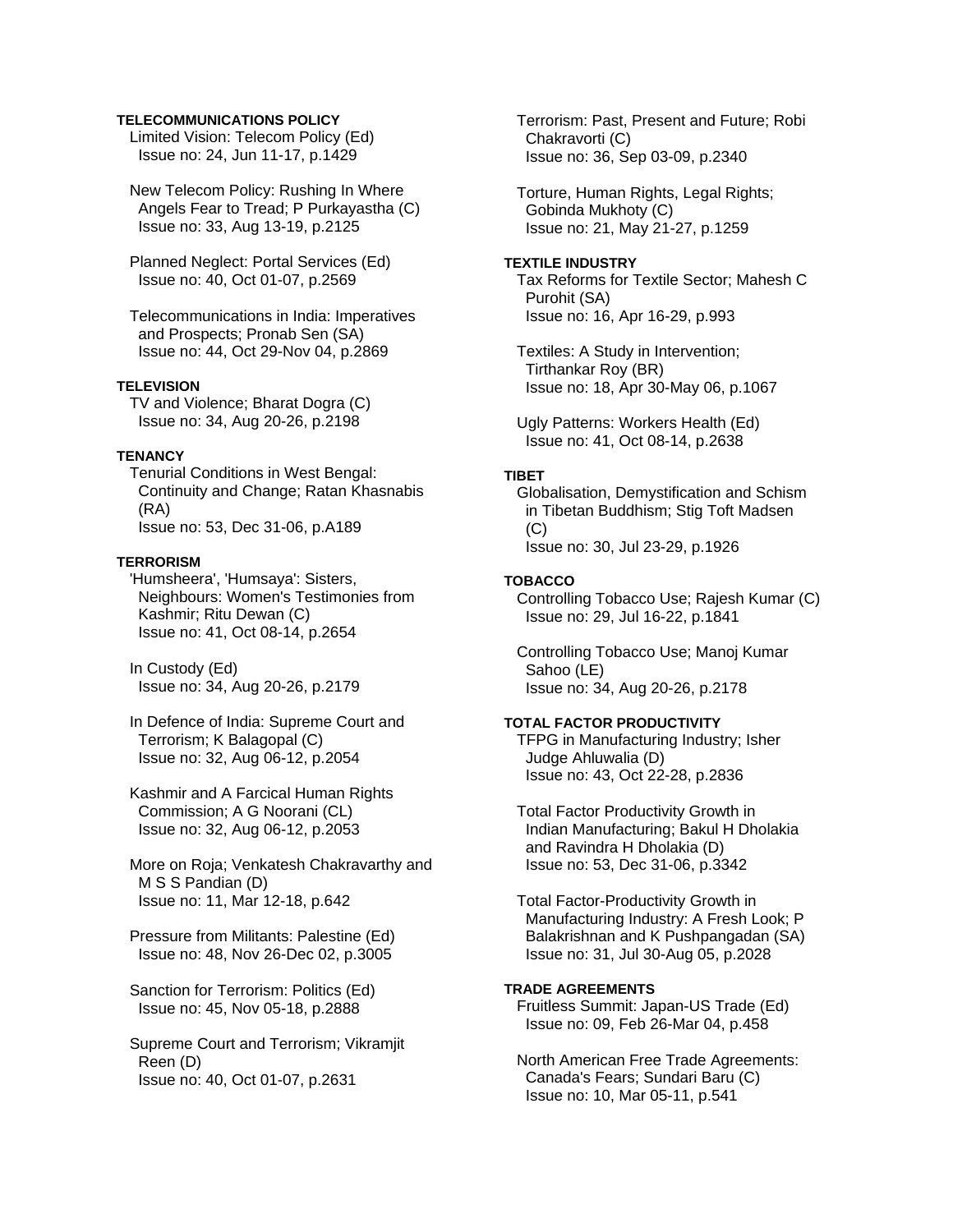## **TRADE AGREEMENTS**

 The Roots of Chiapas: Mexico; Jonathan Fox (C) Issue no: 19, May 07-13, p.1119

## **TRADE LIBERALIZATION**

 Devaluation, Liberalisation and Structural Linkages between India's Foreign Trade and National Income; Sunanda Sen and Hiranya Mukhopadhyay (SA) Issue no: 36, Sep 03-09, p.2364

#### **TRADE POLICY**

 The Drama Called GATT; Amiya Rao (C) Issue no: 13, Mar 26-Apr 01, p.721

 International Trade and the Agricultural Sector in India; Deepak Nayyar and Abhijit Sen (SA) Issue no: 20, May 14-20, p.1187

 Long-Term Behaviour of Terms of Trade of Primary Products vis-a-vis Manufactures: A Critical Review of Recent Debate; Prabirjit Sarkar (SA) Issue no: 26, Jun 25-Jul 01, p.1612

 Trade Reform; Srinivasa Madhur (LE) Issue no: 10, Mar 05-11, p.514

#### **TRADE STATISTICS**

 Exchange Rate and Trade Imbalance; Ashok K Nag and Ghanashyam Upadhya (D) Issue no: 14, Apr 02-08, p.819

#### **TRADE UNIONS**

 Bankrupt Landlord's Bailiff: West Bengal; Ajit Roy (C) Issue no: 24, Jun 11-17, p.1440

- Colonial State and Colonial Working Conditions: Aspects of the Experience of Bengal Jute Mill Hands, 1881-1930; Parimal Ghosh (SA) Issue no: 31, Jul 30-Aug 05, p.2019
- Czech Trade Unions under Pressure; Stephen Steiger (C) Issue no: 24, Jun 11-17, p.1449
- In Limbo Still: Kanoria Workers (Ed) Issue no: 24, Jun 11-17, p.1430

 Industrial Disputes in India: An Empirical Analysis; Bibhas Saha and Indranil Pan (SA) Issue no: 18, Apr 30-May 06, p.1081

 Kanoria Jute Workers' Historic Struggle: Labour Under Left Front-II (C) Issue no: 01, Jan 01-14, p.22

 A Labour History of Social Security and Mutual Assistance in India; Ranajit Das Gupta (SA) Issue no: 11, Mar 12-18, p.612

 Meeting Challenge of Economic 'Reforms': Signals from Two Trade Union Conferences; Tilak D Gupta (C) Issue no: 18, Apr 30-May 06, p.1057

 NEP and Trade Union Response; N Sundaramurthy (D) Issue no: 25, Jun 18-24, p.1551

 New Economic Policy and Trade Union Response; Sarath Davala (C) Issue no: 08, Feb 19-25, p.406

 Poor Addition to a Rich Literature; Bagaram Tulpule (BR) Issue no: 38, Sep 17-23, p.2488

 Trade Union Participation and Development of Class-Consciousness; Pravin J Patel (SA) Issue no: 36, Sep 03-09, p.2368

 Trade Unions Abdicate: Labour Under Left Front-I (C) Issue no: 01, Jan 01-14, p.20

 Workers as Shareholders: Case for Closer Examination; Sharit K Bhowmik (C) Issue no: 40, Oct 01-07, p.2580

 Workers Let Down; S Deborah (LE) Issue no: 21, May 21-27, p.1242

 Working Class and Left Front; Rahul and Ajit Roy (LE) Issue no: 16, Apr 16-29, p.878

# **TRANSITION ECONOMIES**

 A Correction; Aditya Bhattacharjea (LE) Issue no: 35, Aug 27-Sep 02, p.2250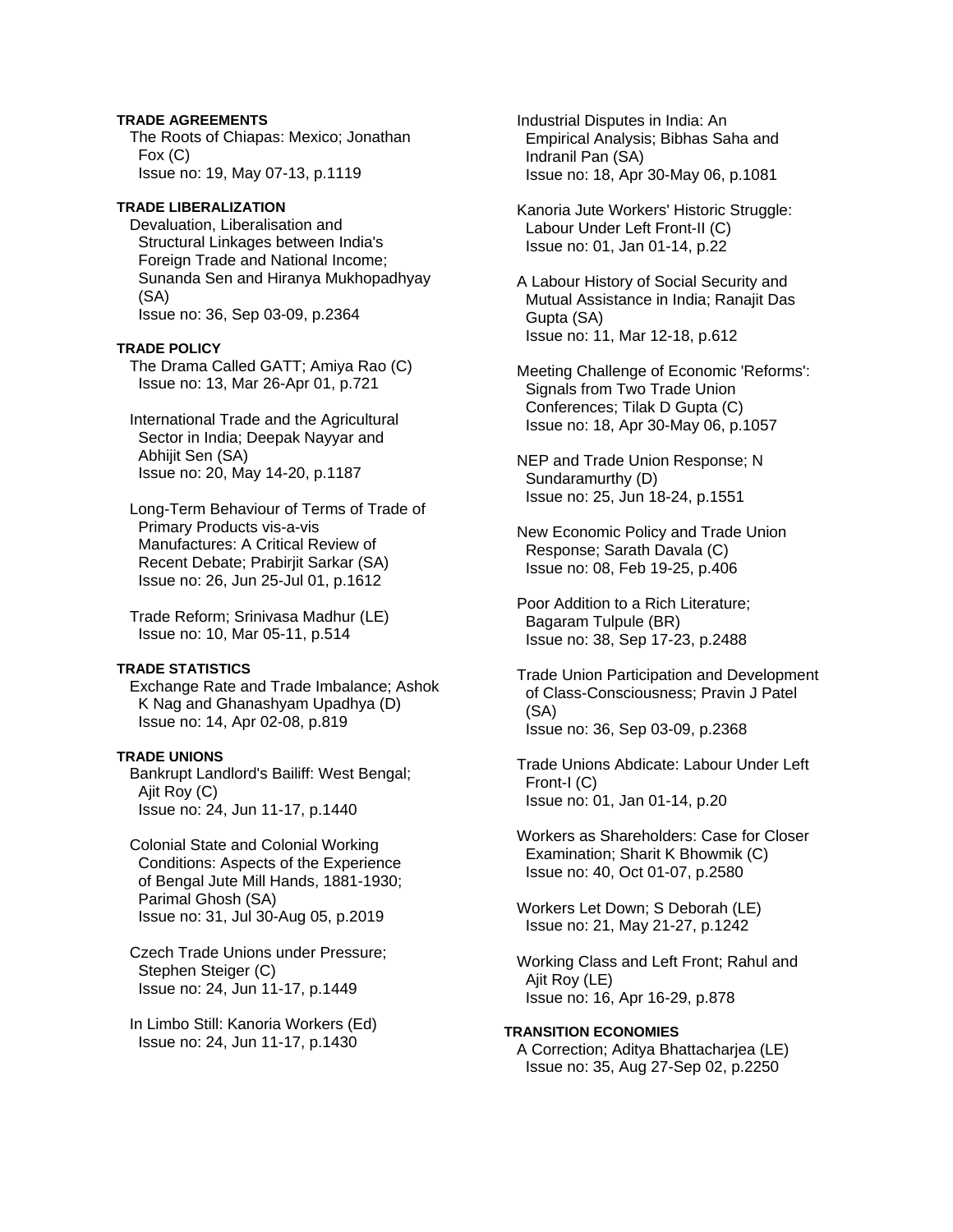## **TRANSITION ECONOMIES**

 Economic Transition in Uzbekistan; R G Gidadhubli (C) Issue no: 06, Feb 05-11, p.294

 In Praise of Reform; Aditya Bhattacharjea (BR) Issue no: 20, May 14-20, p.1184

 Redefining the Good Society: A North-South Dialogue on Challenges of 21st Century; Vasant Gowariker and Ignacy Sachs (C) Issue no: 23, Jun 04-10, p.1383

# **TRIBAL DEVELOPMENT**

 Destructive Development and People's Struggles in Bastar; Stephen Rego (C) Issue no: 07, Feb 12-18, p.351

 Fate of the Forest: Conservation and Tribal Rights; Amita Baviskar (SA) Issue no: 38, Sep 17-23, p.2493

#### **TRIBAL LANDS**

 Netarhat Field-Firing Range: Tribals in Danger; Ranjit Tigga (C) Issue no: 08, Feb 19-25, p.410

 Netarhat Project: Biggest Ever Tribal Displacement (C) Issue no: 18, Apr 30-May 06, p.1055

 Reversing Tribal Land Alienation: Tripura (C) Issue no: 28, Jul 09-15, p.1709

 Rights, Justice and Common Property Resources; Niraja Gopal Jayal (D) Issue no: 28, Jul 09-15, p.1810

# **TRIBALS**

 'Battle against Their Own Minds': Notes on Literate Kerala; Krishna Kumar (C) Issue no: 07, Feb 12-18, p.345

 'Nation', 'Nationalism' and Mega Projects; Sanjay Sangvai (C) Issue no: 10, Mar 05-11, p.537

 Brutality on Adivasis; B Janardhan et al Rao (LE) Issue no: 50, Dec 10-16, p.3110

 Draft Forest Bill; B Janardhan Rao (LE) Issue no: 47, Nov 19-25, p.2946

 Jharkhand: Focus on Culture; Tilak D Gupta (BR) Issue no: 22, May 28-Jun 03, p.1336

 Language and Schooling of Tribal Children: Issues Related to Medium of Instruction; Geetha B Nambissan (SA) Issue no: 42, Oct 15-21, p.2747

 Little Autonomy in Jharkhand Autonomous Council; Tilak D Gupta (C) Issue no: 45, Nov 05-18, p.2905

 Mainstream Perspective on Nagas; Sajal Nag (D) Issue no: 23, Jun 04-10, p.1423

 Nutritional Status of Tribal Children in Birbhum District; Ruby Sain (C) Issue no: 25, Jun 18-24, p.1513

 Oppressed Tribals; P R Tada (LE) Issue no: 22, May 28-Jun 03, p.1310

 Price of Double-Dealing: Bodo Agitation (Ed) Issue no: 34, Aug 20-26, p.2180

 Saga of the Nagas; V R Krishna Iyer (P) Issue no: 12, Mar 19-25, p.674

 Science and Ethics in Public Decision-Making: Case of Big Dams; K Subramaniam (SA) Issue no: 14, Apr 02-08, p.813

 Suppression of Valia Tribals; Lancy Lobo  $(C)$ Issue no: 03, Jan 15-21, p.82

 Whose Interests?; H R Trivedi (LE) Issue no: 11, Mar 12-18, p.578

#### **TRIPS**

 Amendment of Patents Act: Why Parliament Must Defeat It; S P Shukla (C) Issue no: 50, Dec 10-16, p.3127

 Dunkel Text: Implications for Rural Sector; P et al Thomas (RA) Issue no: 13, Mar 26-Apr 01, p.A42

 Intellectual Property Rights, TRIPs and Technology Transfer; Tarun Kabiraj (SA) Issue no: 47, Nov 19-25, p.2990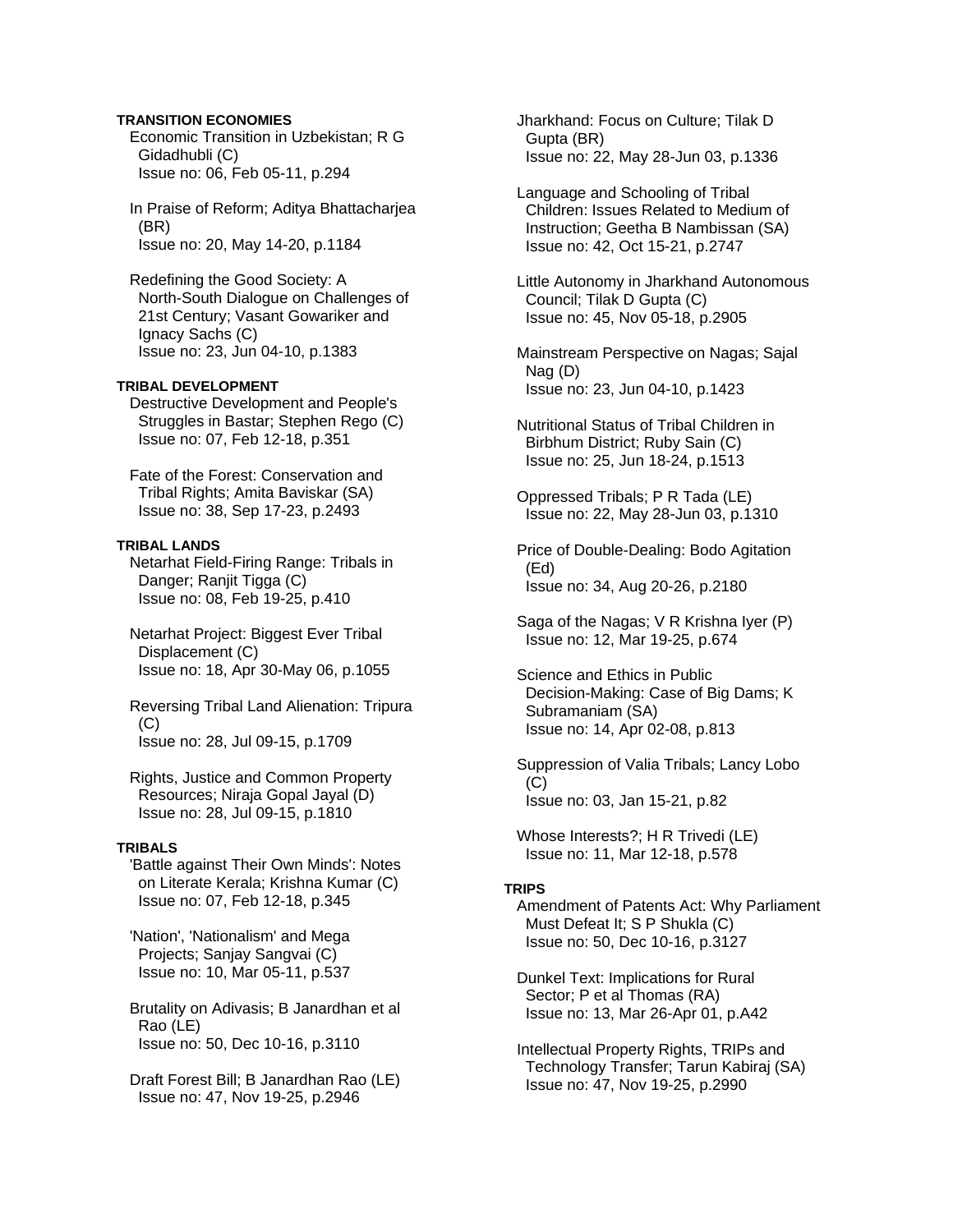### **TRIPS**

 World Capitalism and Globalisation; Ranjit Sau (SA) Issue no: 41, Oct 08-14, p.2677

# **TRIPURA**

 Reversing Tribal Land Alienation: Tripura  $(C)$ Issue no: 28, Jul 09-15, p.1709

### **UGANDA**

 Women, Public Politics and Organisation: Potentialities of Affirmative Action in Uganda; Josephine Ahikire (RA) Issue no: 44, Oct 29-Nov 04, p.WS77

# **ULFA**

 Price of Double-Dealing: Bodo Agitation (Ed) Issue no: 34, Aug 20-26, p.2180

### **UNCTAD**

 Dunkel Text: Implications for Rural Sector; P et al Thomas (RA) Issue no: 13, Mar 26-Apr 01, p.A42

 Fifty Years After (Ed) Issue no: 29, Jul 16-22, p.1819

#### **UNEMPLOYMENT**

 Bias towards Underestimation: Unemployment (Ed) Issue no: 14, Apr 02-08, p.765

 East and West, North and South; Arun Ghosh (F) Issue no: 06, Feb 05-11, p.281

 Employment Situation: Some Emerging Perspectives; A Vaidyanathan (SA) Issue no: 50, Dec 10-16, p.3147

 The G7- Spectre of Job Destruction; Frederic F Clairmont (C) Issue no: 21, May 21-27, p.1265

 Keynes and Hitler; Narindar Singh (SA) Issue no: 42, Oct 15-21, p.2755

 New Economic Policy, Workplace and Human Development; Prayag Mehta (RA) Issue no: 22, May 28-Jun 03, p.M75

 Pipe-Dreams and Reality: Employment (Ed) Issue no: 20, May 14-20, p.1160

 Social Crisis in Industrial Countries: World Economy (C) Issue no: 28, Jul 09-15, p.1705

 Social Explosion in France?; Raghu Krishnan (C) Issue no: 18, Apr 30-May 06, p.1061

#### **UNION GOVERNMENT**

 Lessons of Durban Riots; T G Ramamurthi (P) Issue no: 10, Mar 05-11, p.543

#### **UNITED NATIONS**

 Harvest of Catastrophe: Haiti (Ed) Issue no: 35, Aug 27-Sep 02, p.2254

 UN Human Rights Rapporteurs Censure India; A G Noorani (CL) Issue no: 35, Aug 27-Sep 02, p.2265

 US Abuse of UN in Gulf War; Nasir Khan (P) Issue no: 35, Aug 27-Sep 02, p.2277

# **UNITED STATES**

 'First World' Records: Human Rights (Ed) Issue no: 29, Jul 16-22, p.1820

 The 1994 US Democratic Debacle: Conservative Elections Mandate?; James Petras (C) Issue no: 49, Dec 03-09, p.3079

 Another Door Opened: US and North Korea (Ed) Issue no: 43, Oct 22-28, p.2774

 APEC: Mounting US Pressure; M G G Pillai (C) Issue no: 47, Nov 19-25, p.2968

 Beyond the National Question: Shifting Agendas of African-American Resistance; Tapan Kumar Basu (SA) Issue no: 07, Feb 12-18, p.377

 Crises, Crashes and Speculation: Hegemonic Cycles of Capitalist World-Economy and International Financial System; Krishnendu Ray (RA) Issue no: 31, Jul 30-Aug 05, p.PE86

 Cultural Imperialism in Late 20th Century; James Petras (P) Issue no: 32, Aug 06-12, p.2070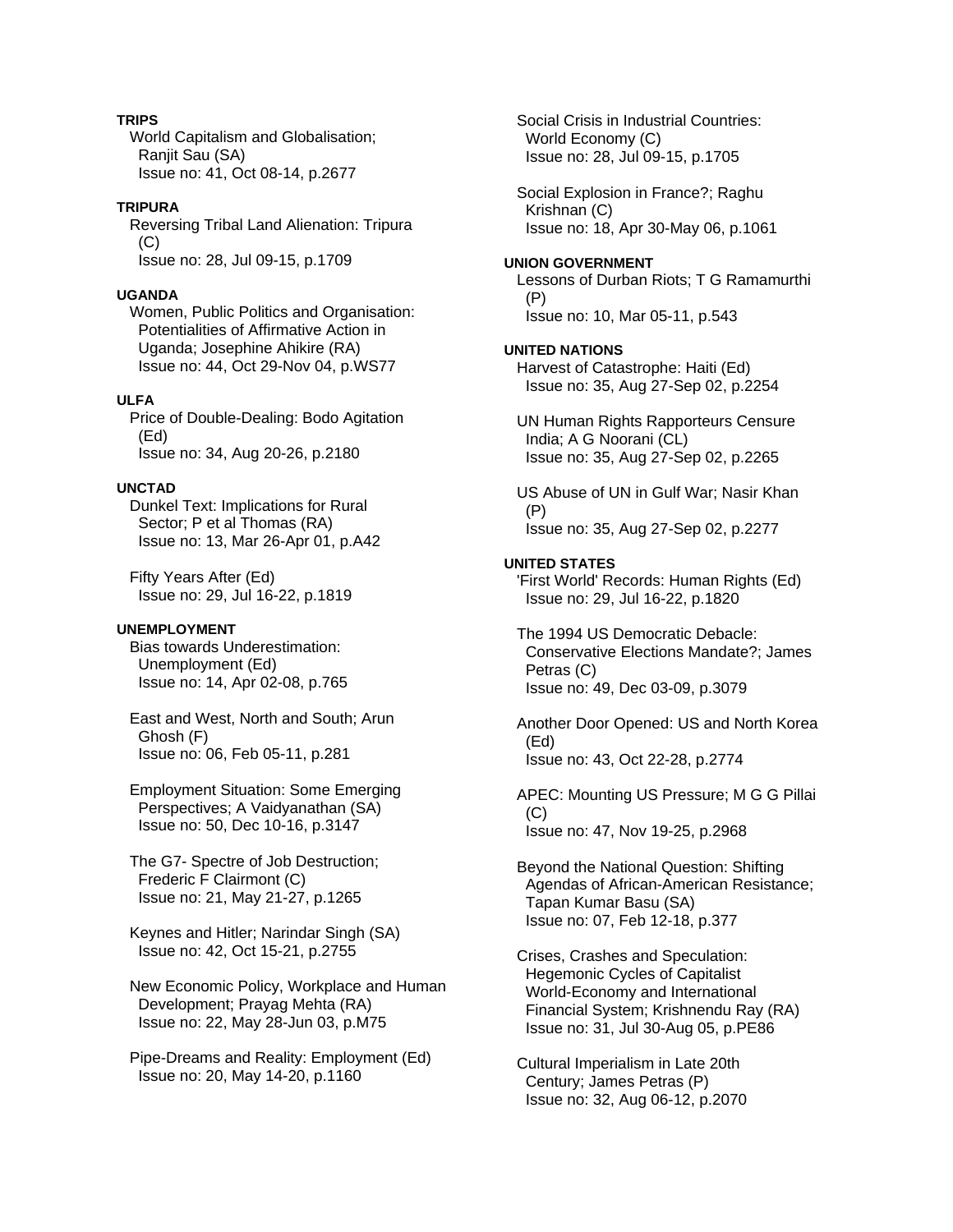### **UNITED STATES**

 Dangerous Drugs; Wishvas Rane (C) Issue no: 40, Oct 01-07, p.2587

 Economic Recovery, but Long-Term Problems Persist: United States (C) Issue no: 48, Nov 26-Dec 02, p.3025

 Engineered Decline?: US Dollar (Ed) Issue no: 28, Jul 09-15, p.1698

 The G7- Spectre of Job Destruction; Frederic F Clairmont (C) Issue no: 21, May 21-27, p.1265

 India, Pakistan and the US Media; Robi Chakravorti (C) Issue no: 26, Jun 25-Jul 01, p.1583

 Landmark Law: Abortion (Ed) Issue no: 20, May 14-20, p.1161

 Mobilising Ideology or Humanising Faith?; Rudolf C Heredia (BR) Issue no: 42, Oct 15-21, p.2737

 New Policy of Containment; Robi Chakravorti (C) Issue no: 16, Apr 16-29, p.905

 North American Free Trade Agreements: Canada's Fears; Sundari Baru (C) Issue no: 10, Mar 05-11, p.541

 Not for Democracy: Haiti (Ed) Issue no: 40, Oct 01-07, p.2570

 One Country, Two Nations: United States; Robi Chakravorti (C) Issue no: 04, Jan 22-28, p.162

 Republican Revolution: United States (Ed) Issue no: 48, Nov 26-Dec 02, p.3005

 Strategic Manoeuvres: US and North Korea (Ed) Issue no: 26, Jun 25-Jul 01, p.1558

 Tragic Backlash: US in Afghanistan (Ed) Issue no: 38, Sep 17-23, p.2458

 US Abuse of UN in Gulf War; Nasir Khan (P) Issue no: 35, Aug 27-Sep 02, p.2277

 US Election: Rhetoric and Reality; Robi Chakravorti (C) Issue no: 50, Dec 10-16, p.3136 US's Negative Role: IMF-World Bank (Ed) Issue no: 19, May 07-13, p.1102 USAID- Aid to US; Malini Bhattacharya (C) Issue no: 37, Sep 10-16, p.2401 World Cup USA: A Different Perspective; Dipankar Sinha (C) Issue no: 31, Jul 30-Aug 05, p.1996 **UNIVERSITIES**  Excellence Relegated to Mediocrity; R Swarup (D) Issue no: 04, Jan 22-28, p.208 Ills of University Education; Depinder Singh (LE) Issue no: 18, Apr 30-May 06, p.1038 Liberalisation of Universities: Promoting Slow Death; Dinesh Mohan (C) Issue no: 49, Dec 03-09, p.3078 Maharashtra: Politics of Culture. Rajashree Shahu University (Pune); Gail Omvedt (C) Issue no: 33, Aug 13-19, p.2128 Nagarjuna University; B Chandrasekhar (LE) Issue no: 51, Dec 17-30, p.3170 Planning University Expansion: How Not to DO It; Amrik Singh (C) Issue no: 12, Mar 19-25, p.657 Understanding Violence against Dalits in Marathwada; Gopal Guru (C) Issue no: 09, Feb 26-Mar 04, p.469 Unfilled Posts Spark Dalit Protest: Osmania University; M Shatrugna (C) Issue no: 38, Sep 17-23, p.2475 University of Discord: Assam (Ed) Issue no: 09, Feb 26-Mar 04, p.457

**URBAN DEVELOPMENT**  Urbanisation in India: Disturbing Trends; V Ratna Reddy (BR) Issue no: 53, Dec 31-06, p.3323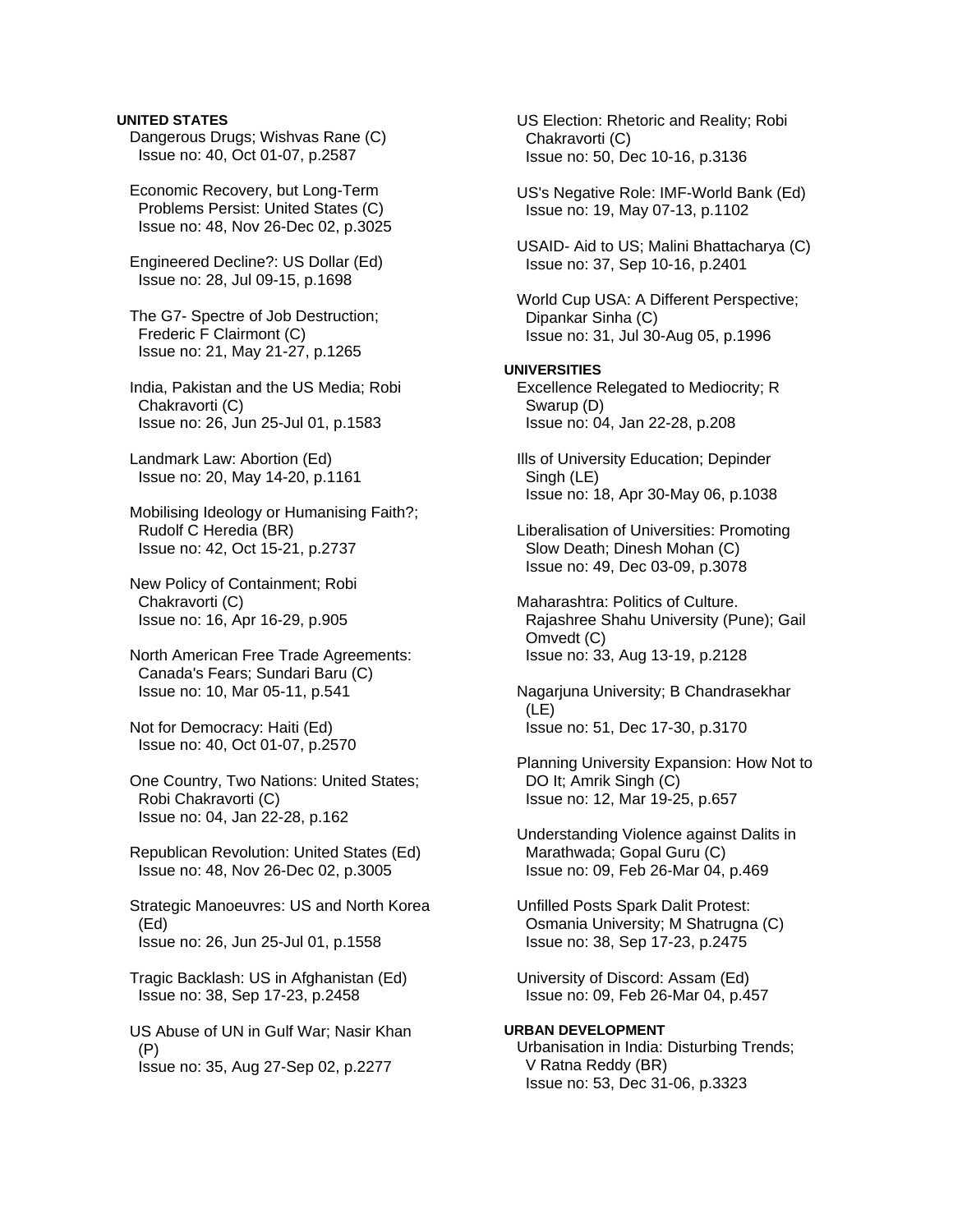#### **URBANIZATION**

- Complex Patterns; Kanakalatha Mukund (BR) Issue no: 32, Aug 06-12, p.2078
- Impending Implosion: Urban Development (Ed) Issue no: 43, Oct 22-28, p.2772
- Managing Waste: Ecological, Economic and Social Dimensions; Sandhya Venkateswaran (C) Issue no: 45, Nov 05-18, p.2907
- Public Services for Urban Poor: Report Card on Three Indian Cities; Samuel Paul (C) Issue no: 50, Dec 10-16, p.3131
- Urban Growth and Access to Basic Services; Swapna Banerjee-Guha (BR) Issue no: 48, Nov 26-Dec 02, p.3032
- Urban Growth and Access to Basic Services; Swapna Banerjee-Guha (BR) Issue no: 48, Nov 26-Dec 02, p.3032
- Urban Water Supply in Rajasthan: Problems and Prospects; M S Rathore, V Ratna Reddy and S Ramanathan (C) Issue no: 35, Aug 27-Sep 02, p.2272
- Urbanisation and Socio-Economic Change in Tamil Nadu, 1901-91; R Rukmani (SA) Issue no: 51, Dec 17-30, p.3263
- Urbanisation in India: Disturbing Trends; V Ratna Reddy (BR) Issue no: 53, Dec 31-06, p.3323

### **URDU LANGUAGE**

- Inevitable Distortion: Karnataka (Ed) Issue no: 42, Oct 15-21, p.2704
- Urdu Education in India: Four Representative States; Ather Farouqui (C) Issue no: 14, Apr 02-08, p.782

#### **UTTAR PRADESH**

 All Pop and Fizzle: Uttar Pradesh (Ed) Issue no: 38, Sep 17-23, p.2457

 Are Groundwater Markets Viable in Uttar Pradesh?; R Maria Saleth (BR) Issue no: 11, Mar 12-18, p.606

 Banda: Encounter Deaths Continue; Bharat Dogra (C) Issue no: 09, Feb 26-Mar 04, p.474

 The Bijnor Riots, October 1990: Collapse of a Mythical Special Relationship?; Roger Jeffery and Patricia M Jeffery (SA) Issue no: 10, Mar 05-11, p.551

 Carpets of Ugly Design; Karin Kapadia (BR) Issue no: 14, Apr 02-08, p.794

 Caste and Contradictions; Kancha Ilaiah (D) Issue no: 43, Oct 22-28, p.2835

- Caste Violence: Uttar Pradesh (Ed) Issue no: 08, Feb 19-25, p.392
- Centrality of Caste: Understanding UP Elections; K Srinivasulu (C) Issue no: 04, Jan 22-28, p.159
- Challenge to SP-BSP Government: Uttar Pradesh; Amaresh Misra (C) Issue no: 08, Feb 19-25, p.409
- Cracks in the Alliance: Uttar Pradesh; Amaresh Mishra (C) Issue no: 30, Jul 23-29, p.1907
- Dalit-Intermediate Caste Alliance: Call to Greatness; Anil Nauriya (C) Issue no: 27, Jul 02-08, p.1640
- Different Agendas: Uttar Pradesh (Ed) Issue no: 44, Oct 29-Nov 04, p.2841
- Divesting State Ownership: A Tale of Two Companies; J L Bajaj (RA) Issue no: 35, Aug 27-Sep 02, p.M120
- Electoral Calculations: Uttar Pradesh (Ed) Issue no: 41, Oct 08-14, p.2636
- Evading the Land Issue: Uttar Pradesh; Amaresh Mishra (C) Issue no: 13, Mar 26-Apr 01, p.723
- Jawahar Rozgar Yojana: An Assessment; Kripa Shankar (C) Issue no: 29, Jul 16-22, p.1845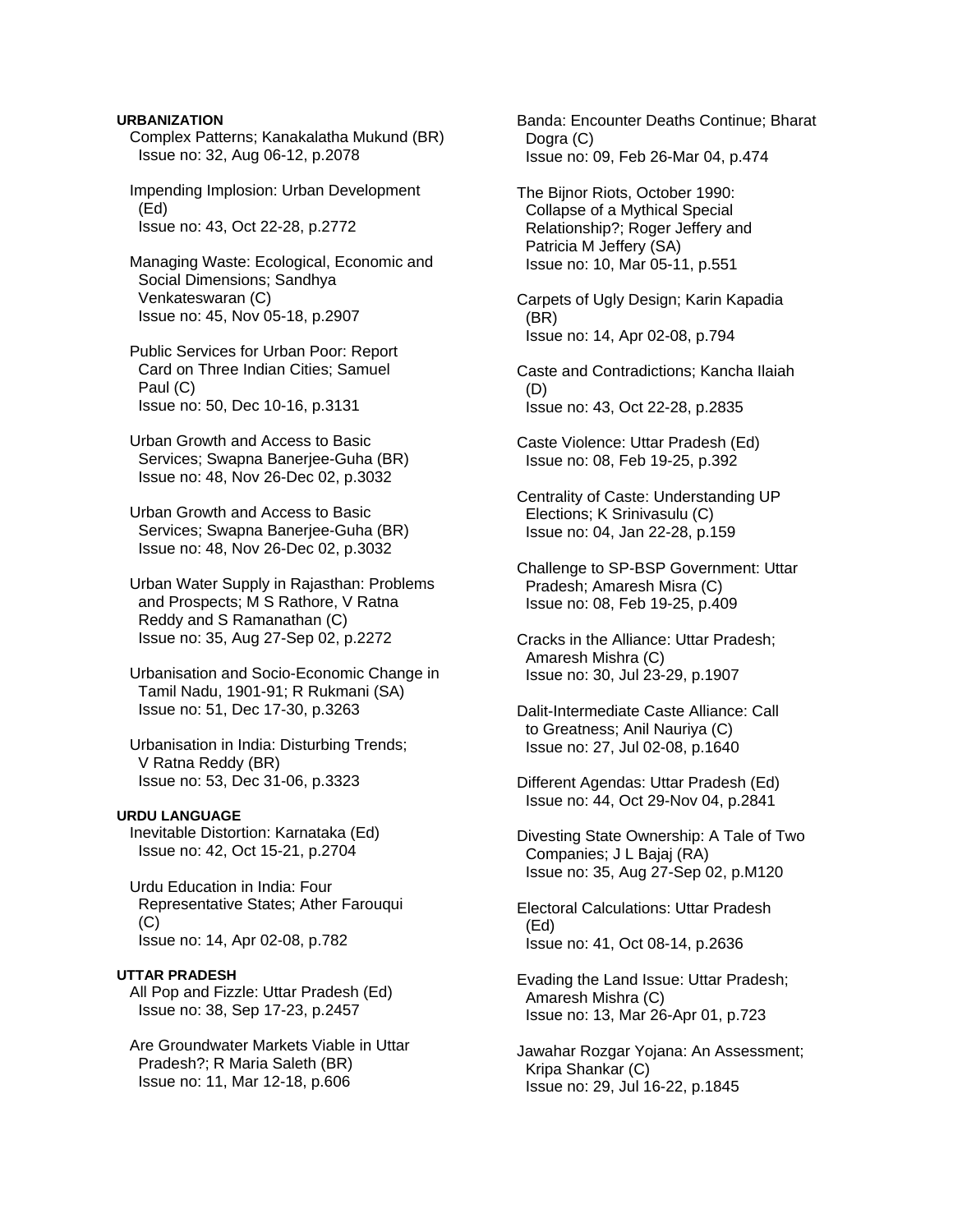### **UTTAR PRADESH**

 JNU: Rebuff to Communal Fascism; Krishna Chaitanya (C) Issue no: 04, Jan 22-28, p.160

 Meerut Firing: A Turning Point?: Uttar Pradesh; Amaresh Misra (C) Issue no: 18, Apr 30-May 06, p.1054

 New Forces in Uttarakhand: Uttar Pradesh; Amaresh Misra (C) Issue no: 47, Nov 19-25, p.2964

 No Case for Dismissal: Uttar Pradesh (Ed) Issue no: 37, Sep 10-16, p.2384

 On Casteism and Communalism in Uttar Pradesh; G K Lieten (C) Issue no: 14, Apr 02-08, p.777

 Political Games: Uttar Pradesh (Ed) Issue no: 40, Oct 01-07, p.2568

 Reservation Is Not the Issue: Uttar Pradesh; Amaresh Misra (C) Issue no: 38, Sep 17-23, p.2467

 Social Cost-Benefit Analysis of Investment in Irrigation; Rajender Singh (SA) Issue no: 20, May 14-20, p.1210

 Targeting Dalits: Uttar Pradesh (Ed) Issue no: 15, Apr 09-15, p.826

 Uncertain Times: Uttar Pradesh (Ed) Issue no: 28, Jul 09-15, p.1697

 Uncultivated Plains of Uttar Pradesh: Ecological Problems; S S A Jafri (C) Issue no: 40, Oct 01-07, p.2588

 Uttarakhand: Pawns in a Chess Game; Bharat Dogra (C) Issue no: 50, Dec 10-16, p.3130

 When Local Riots Are Not Merely Local: Bringing the State Back In, Bijnor 1988-92; Amrita Basu (SA) Issue no: 40, Oct 01-07, p.2605

 Widening Fissures: Uttar Pradesh (Ed) Issue no: 07, Feb 12-18, p.337

## **UTTARAKHAND**

 CPI (ML) in Uttarkhand; Ranjan Srivastava (LE) Issue no: 45, Nov 05-18, p.2886

 New Forces in Uttarakhand: Uttar Pradesh; Amaresh Misra (C) Issue no: 47, Nov 19-25, p.2964

 Uttarakhand: Pawns in a Chess Game; Bharat Dogra (C) Issue no: 50, Dec 10-16, p.3130

 Uttarkhand and the Left's Irrelevance; Ajit Roy (C) Issue no: 40, Oct 01-07, p.2579

**VALUE ADDED TAX**  Not Radical Enough: Taxation (Ed) Issue no: 23, Jun 04-10, p.1365

# **VIOLENCE AGAINST WOMEN**

 'Humsheera', 'Humsaya': Sisters, Neighbours: Women's Testimonies from Kashmir; Ritu Dewan (C) Issue no: 41, Oct 08-14, p.2654

 Suttee, Sati, and Sahagamana: An Epic Misunderstanding?; Sally J Sutherland (SA) Issue no: 26, Jun 25-Jul 01, p.1595

#### **VISHWA HINDU PARISHAD**

 Bijnor Riots; Mayank Johri (LE) Issue no: 45, Nov 05-18, p.2886

 Ram Janmabhoomi, Consumer Identity and Image-Based Politics; Arvind Rajagopal (SA) Issue no: 27, Jul 02-08, p.1659

#### **WAGES, PERKS AND BONUS**

 Employment and Wages in Manufacturing Industries: Trends, Hypothesis and Evidence; R Nagaraj (SA) Issue no: 04, Jan 22-28, p.177

 Employment Situation: Some Emerging Perspectives; A Vaidyanathan (SA) Issue no: 50, Dec 10-16, p.3147

 Fifth Pay Commission: On the Beaten Track; K P Joseph (C) Issue no: 24, Jun 11-17, p.1441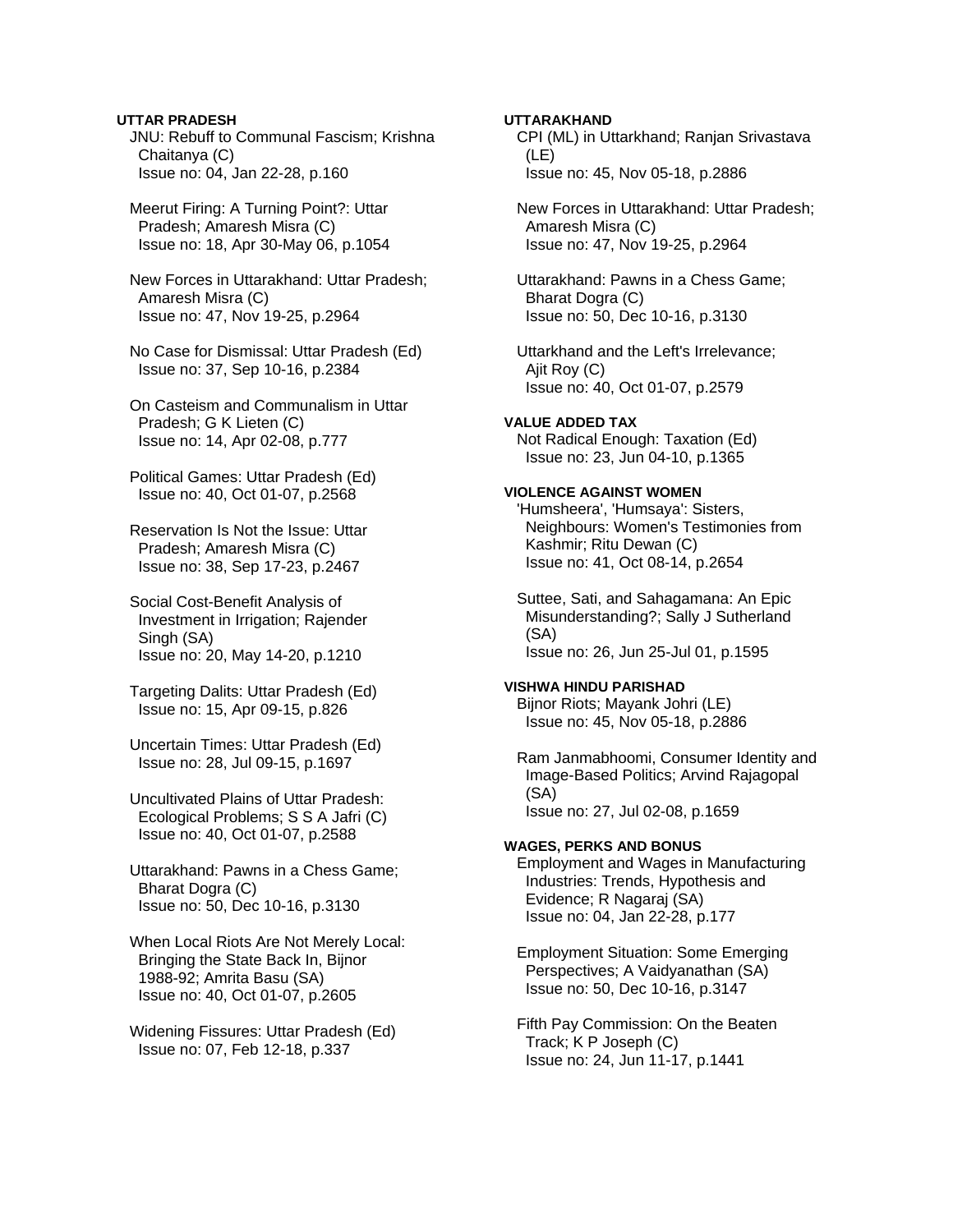### **WAGES, PERKS AND BONUS**

 Tea Plantation Wage Agreement: Workers' Interests Sacrificed; Sharit K Bhowmik (C) Issue no: 41, Oct 08-14, p.2645

**WARS AND WARFARE** 

 Coping with Globalisation; Andre Gunder Frank (BR) Issue no: 25, Jun 18-24, p.1520

 Rethinking Post-Cold War; Zaki Laidi (C) Issue no: 32, Aug 06-12, p.2067

### **WASTE MANAGEMENT**

 Managing Waste: Ecological, Economic and Social Dimensions; Sandhya Venkateswaran (C) Issue no: 45, Nov 05-18, p.2907

#### **WATER POLLUTION**

 Meaningless Structures: Pollution Control (Ed)

Issue no: 41, Oct 08-14, p.2637

# **WATER RESOURCE MANAGEMENT**

 Approaches to Ground Water Management: To Control or Enable?; Marcus Moench (RA) Issue no: 39, Sep 24-30, p.A135

 Farm Size, Factor Productivity and Returns to Scale under Different Types of Water Management; Arindam Banik (RA) Issue no: 53, Dec 31-06, p.A175

 Federalism and Water Resources; Ramaswamy R Iyer (P) Issue no: 13, Mar 26-Apr 01, p.733

 Towards a New Water Institution: Economics, Law and Policy; R Maria Saleth (RA) Issue no: 39, Sep 24-30, p.A147

 Water Development and Management; B D Dhawan (BR) Issue no: 35, Aug 27-Sep 02, p.2288

# **WATERSHED DEVELOPMENT**

 Extension Effort for Watershed Development; P R Dubhashi (LE) Issue no: 35, Aug 27-Sep 02, p.2250

### **WEST BENGAL**

 Agricultural Growth in West Bengal; S Datta Ray (D) Issue no: 29, Jul 16-22, p.1883

 Agricultural Growth in West Bengal (LE) Issue no: 43, Oct 22-28, p.2770

 Agricultural Growth in West Bengal in the 1980s: A Disaggregation by Districts and Crops; Anamitra Saha and Madhura Swaminathan (RA) Issue no: 13, Mar 26-Apr 01, p.A2

 At a Dead-End: Working Class (Ed) Issue no: 33, Aug 13-19, p.2114

 Bankrupt Landlord's Bailiff: West Bengal; Ajit Roy (C) Issue no: 24, Jun 11-17, p.1440

 Common Property Resource Access by Poor and Class Conflict in West Bengal; Tony Beck (SA) Issue no: 04, Jan 22-28, p.187

 Cosmetic Action: Politics and Crime (Ed) Issue no: 22, May 28-Jun 03, p.1313

 Elusive New Horizons: Panchayats in West Bengal; Poromesh Acharya (C) Issue no: 05, Jan 29-Feb 04, p.231

 Employers' Offensive: Industrial Relations (Ed) Issue no: 25, Jun 18-24, p.1493

 Explanation Overdue: CPI(M) (Ed) Issue no: 43, Oct 22-28, p.2773

 For a New Debate on West Bengal; G K Lieten (C) Issue no: 29, Jul 16-22, p.1835

 Growth of Agriculture in West Bengal; S Datta Ray (D) Issue no: 47, Nov 19-25, p.2999

 Human Rights Abuse Continues Unchecked: West Bengal; Biren Roy (C) Issue no: 49, Dec 03-09, p.3071

 In Limbo Still: Kanoria Workers (Ed) Issue no: 24, Jun 11-17, p.1430

 Labour under Left Front; S N Roy (LE) Issue no: 07, Feb 12-18, p.334

 New Hurdles: Workers (Ed) Issue no: 03, Jan 15-21, p.69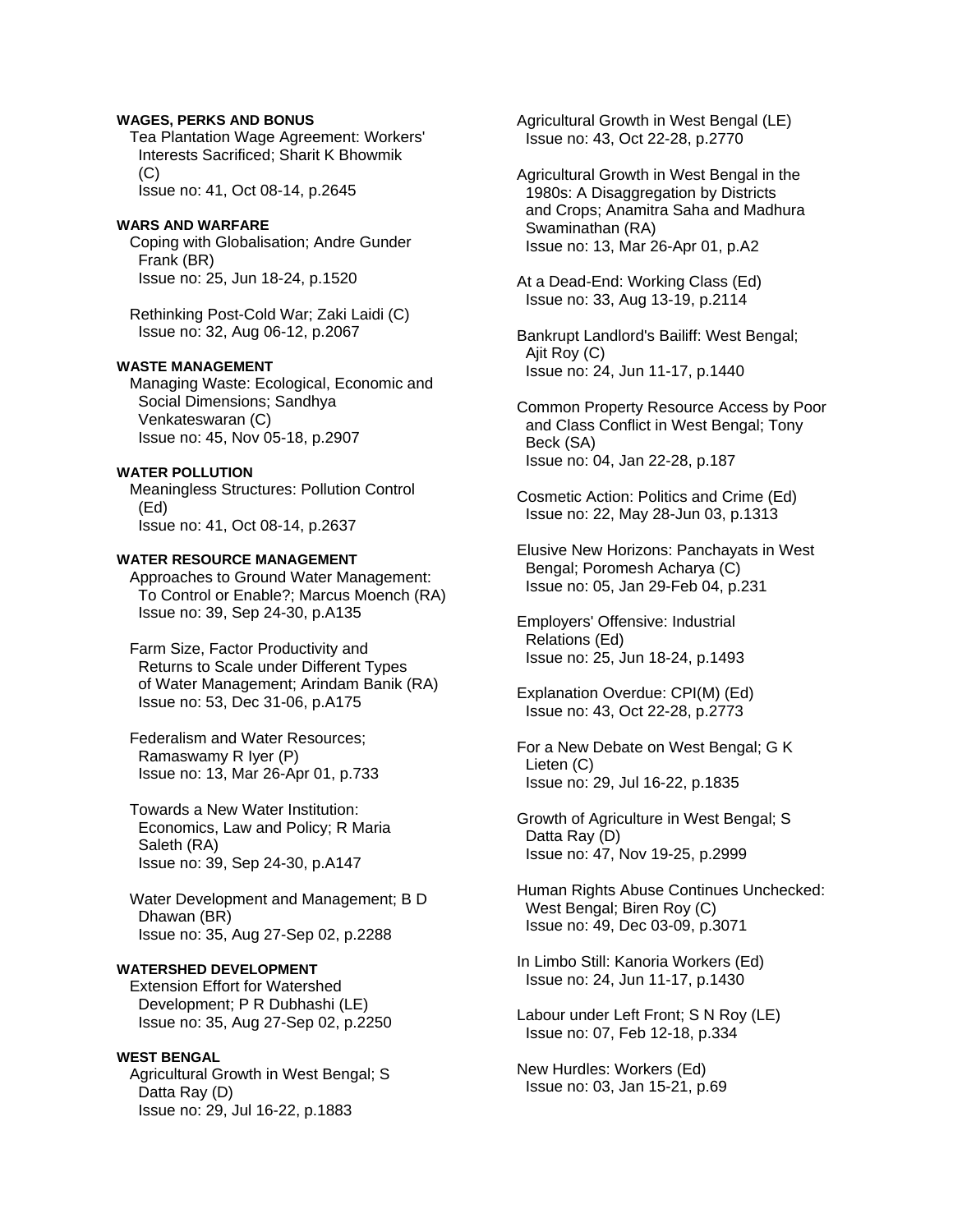# **WEST BENGAL**

 New Moorings (LE) Issue no: 04, Jan 22-28, p.142

- No Place for the Poor: West Bengal (Ed) Issue no: 08, Feb 19-25, p.393
- Rebel's Return: West Bengal (Ed) Issue no: 28, Jul 09-15, p.1698
- Rural Reforms in West Bengal; S C Bhattacharyya (LE) Issue no: 33, Aug 13-19, p.2110
- Tea Plantation Wage Agreement: Workers' Interests Sacrificed; Sharit K Bhowmik  $(C)$ Issue no: 41, Oct 08-14, p.2645
- Tenurial Conditions in West Bengal: Continuity and Change; Ratan Khasnabis (RA) Issue no: 53, Dec 31-06, p.A189
- Trade Unions Abdicate: Labour Under Left Front-I (C) Issue no: 01, Jan 01-14, p.20
- Without Pretences: West Bengal (Ed) Issue no: 51, Dec 17-30, p.3174

 Workers Let Down; S Deborah (LE) Issue no: 21, May 21-27, p.1242

### **WHO**

 Meaningless Structures: Pollution Control (Ed) Issue no: 41, Oct 08-14, p.2637

 Missing Links: Public Health (Ed) Issue no: 45, Nov 05-18, p.2888

 Whose Health: Women's or Mothers?; Manu N Kulkarni (D) Issue no: 08, Feb 19-25, p.452

### **WHOLESALE PRICE INDEX**

 Price Signals (Ed) Issue no: 53, Dec 31-06, p.3295

 Prices Keep Rising (Ed) Issue no: 47, Nov 19-25, p.2947

 Wholesale Price Index; EPW Research Foundation (S) Issue no: 44, Oct 29-Nov 04, p.2845

### **WIDOWS**

 Suttee, Sati, and Sahagamana: An Epic Misunderstanding?; Sally J Sutherland (SA) Issue no: 26, Jun 25-Jul 01, p.1595

#### **WILDLIFE**

 People, Wildlife and Wildlife Protection Act; Nalin Ranjan Jena (D) Issue no: 42, Oct 15-21, p.2767

 Wildlife and Indigenous People; A K Jha  $(C)$ Issue no: 33, Aug 13-19, p.2131

#### **WOMEN**

 Forms of Compulsion; Nigel Harris (BR) Issue no: 38, Sep 17-23, p.2486

 From Periphery to Centre: Toni Morrison's Self Affirming Fiction; Sunanda Pal (SA) Issue no: 37, Sep 10-16, p.2439

 Human Concern or Convenience?: Dabate on Hysterectomies of Mentally Handicapped; Nagmani Rao and Sarita Pungaliya (C) Issue no: 11, Mar 12-18, p.601

 New Words for Old: Women (Ed) Issue no: 34, Aug 20-26, p.2181

# **WOMEN AND CHILD HEALTH**

 Beliefs and Practices about Food during Pregnancy: Implications for Maternal Nutrition; Moni Nag (SA) Issue no: 37, Sep 10-16, p.2427

 Breast-Feeding: Beyond Economics; Shanti Ghosh (D) Issue no: 01, Jan 01-14, p.63

 Dangerous Drugs; Wishvas Rane (C) Issue no: 40, Oct 01-07, p.2587

 Poor Impact of NGOs: Population Meet (Ed) Issue no: 38, Sep 17-23, p.2457

 Preventable Deaths: Meternal Health (Ed) Issue no: 06, Feb 05-11, p.272

 Trends in Maternal Mortality; Krishna Soman (C) Issue no: 44, Oct 29-Nov 04, p.2859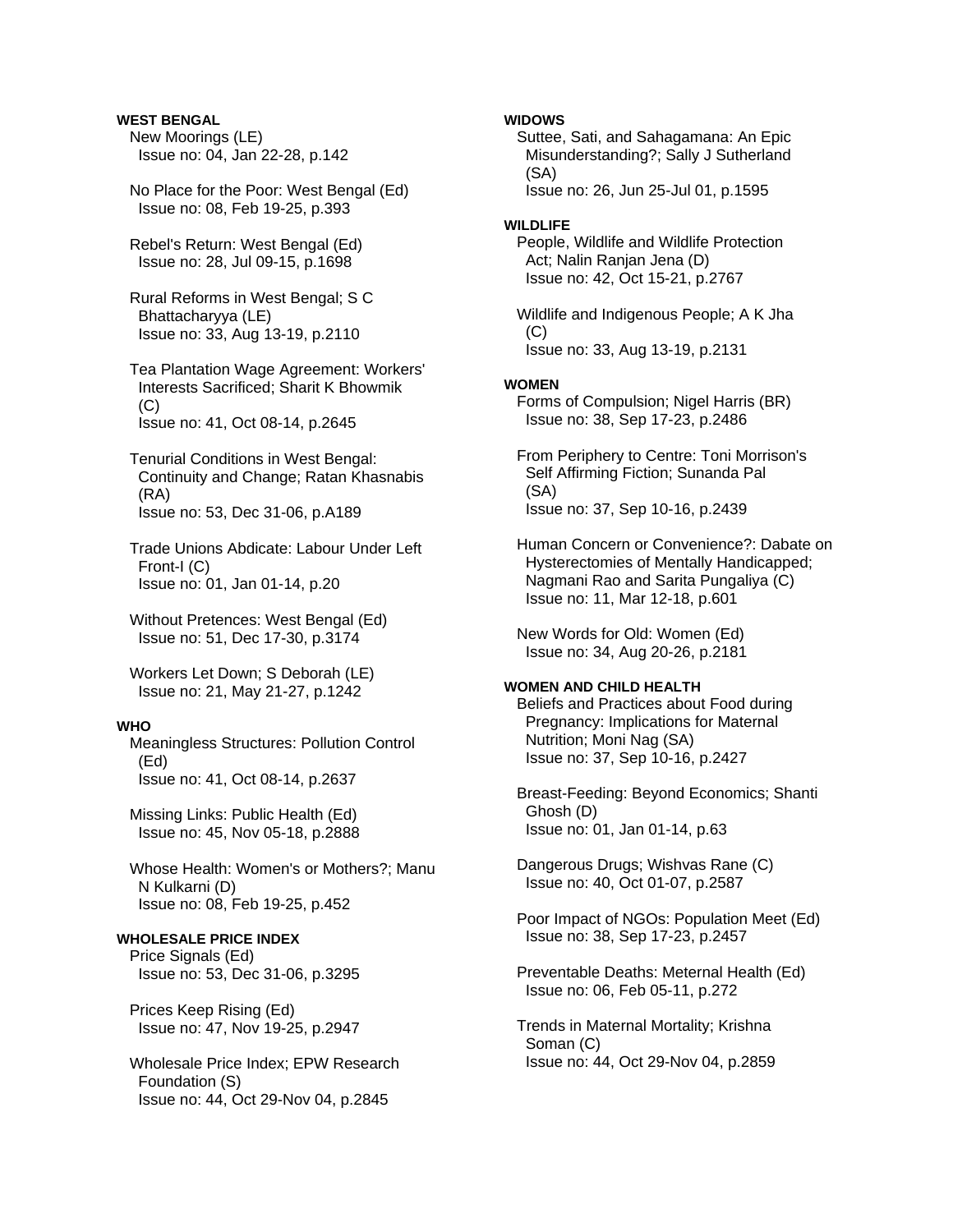### **WOMEN AND CHILD HEALTH**

 Whose Health: Women's or Mothers?; Manu N Kulkarni (D) Issue no: 08, Feb 19-25, p.452

## **WOMEN AND DEVELOPMENT**

 Development and Women's Work in Kerala: Interactions and Paradoxes; Rachel Kumar (SA) Issue no: 51, Dec 17-30, p.3249

## **WOMEN AND EDUCATION**

 Education and Women's Empowerment (LE) Issue no: 19, May 07-13, p.1098

#### **WOMEN AND POLITICS**

 Women, Public Politics and Organisation: Potentialities of Affirmative Action in Uganda; Josephine Ahikire (RA) Issue no: 44, Oct 29-Nov 04, p.WS77

## **WOMEN AND RELIGION**

 Beyond Gender; Carol Upadhya (BR) Issue no: 45, Nov 05-18, p.2922

 Suttee, Sati, and Sahagamana: An Epic Misunderstanding?; Sally J Sutherland (SA) Issue no: 26, Jun 25-Jul 01, p.1595

#### **WOMEN AND WORK**

 Designing Wood-Fired Cooking Stoves: Where is the Woman?; Mangala Subramaniam (C) Issue no: 20, May 14-20, p.1176

 Gender Implications of Adjustment Policy Programme in India: Significance of the Household; Joy R Ranadive (RA) Issue no: 18, Apr 30-May 06, p.WS12

 Ghettoising Gender; Sharmila Rege (LE) Issue no: 32, Aug 06-12, p.2042

 Limits and Possibilities of Law and Legal Literacy: Experience of Bangladesh Women; Fatema Rashid Hasan (RA) Issue no: 44, Oct 29-Nov 04, p.WS69

 Rural Women and Food Insecurity: What a Food Calender Reveals; Neela Mukherjee and Amitabha Mukherjee (C) Issue no: 11, Mar 12-18, p.597

 Structural Adjustment, Feminisation of Labour Force and Organisational Strategies; Nandita et al Shah (RA) Issue no: 18, Apr 30-May 06, p.WS39

 Women and Technological Change in Rural Industry: Tile Making in Java; Juliani Wahyana (RA) Issue no: 18, Apr 30-May 06, p.WS19

 Women's Work; Prem Chowdhry (BR) Issue no: 21, May 21-27, p.1272

 Women-Headed Households: Coping with Caste, Class and Gender Hierarchies; Lakshmi Lingam (SA) Issue no: 12, Mar 19-25, p.699

## **WOMEN'S EMPOWERMENT**

 Education and Women's Empowerment (LE) Issue no: 19, May 07-13, p.1098

 Gendered Step: Review of Two Decades of Women's Movement and Women's Studies; Veena Poonacha (C) Issue no: 13, Mar 26-Apr 01, p.725

 Maharashtra's Policy for Women; Sujata Gothoskar, Nandita Gandhi and Nandita Shah (C) Issue no: 48, Nov 26-Dec 02, p.3019

 Maharashtra's Women's Policy: Co-opting Feminism; Gopal Guru (C) Issue no: 32, Aug 06-12, p.2063

 More on Lajja; Sujit K Das (LE) Issue no: 36, Sep 03-09, p.2318

 NGOs and Women's Empowerment; Dolly Arora (BR) Issue no: 14, Apr 02-08, p.792

 A Place for Women (Ed) Issue no: 27, Jul 02-08, p.1619

 Politics of Population and Development  $(C)$ Issue no: 38, Sep 17-23, p.2470

 Population Policies: Some Issues; T N Krishnan (BR) Issue no: 32, Aug 06-12, p.2076

 Putting the Clock Back (Ed) Issue no: 23, Jun 04-10, p.1363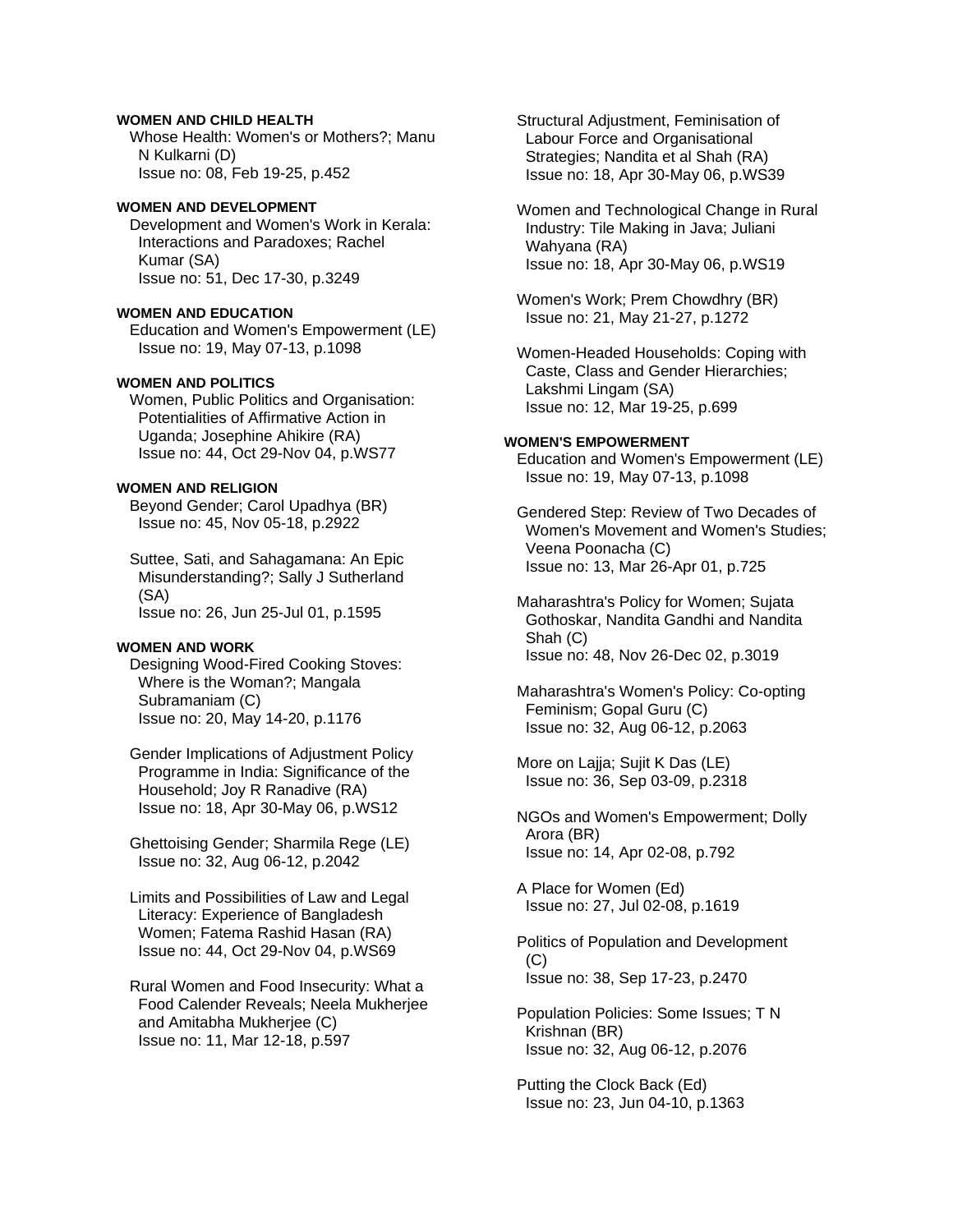### **WOMEN'S EMPOWERMENT**

 State's Role in Women's Empowerment: For Better or for Worse? (C) Issue no: 51, Dec 17-30, p.3187

 Where Are the Women?: Review of Adult Education Primers; V Vanaja (C) Issue no: 12, Mar 19-25, p.665

 Women and Co-operatives in Tanzania: Separatism or Integration?; Margareth R Msonganzila (RA) Issue no: 44, Oct 29-Nov 04, p.WS86

 Women's Movement within a Secular Framework: Redefining the Agenda; Flavia Agnes (P) Issue no: 19, May 07-13, p.1123

#### **WOMEN'S MOVEMENT**

 Ethiopian Women in the Period of Socialist Transformation; Yeshi H Mariam (RA) Issue no: 44, Oct 29-Nov 04, p.WS57

 Limits and Possibilities of Law and Legal Literacy: Experience of Bangladesh Women; Fatema Rashid Hasan (RA) Issue no: 44, Oct 29-Nov 04, p.WS69

 Maharashtra's Policy for Women; Sujata Gothoskar, Nandita Gandhi and Nandita Shah (C) Issue no: 48, Nov 26-Dec 02, p.3019

 Organising Women within a National Liberation Struggle: Case of Eritrea; Worku Zerai (RA) Issue no: 44, Oct 29-Nov 04, p.WS63

 Women's Movement within a Secular Framework: Redefining the Agenda; Flavia Agnes (P) Issue no: 19, May 07-13, p.1123

#### **WOMEN'S RIGHTS**

 Codified Hindu Law: Myth and Reality; Madhu Kishwar (SA) Issue no: 33, Aug 13-19, p.2145

 Creating Taslimas; Vimal Balasubrahmanyan (C) Issue no: 36, Sep 03-09, p.2334

 In Defence of Taslima Nasreen; Sujit K Das (C) Issue no: 05, Jan 29-Feb 04, p.235

 Landmark Law: Abortion (Ed) Issue no: 20, May 14-20, p.1161

 Triple Talaq; Ashok V Chowgule (LE) Issue no: 26, Jun 25-Jul 01, p.1554

 Triple Talaq Judgment: Do Women Really Benifit?; Flavia Agnes (C) Issue no: 20, May 14-20, p.1169

 Triple Talaq: Posturing at Women's Expense; Gautam Navlakha (C) Issue no: 21, May 21-27, p.1264

# **WOMEN'S STATUS**

 Bonded by Blood: Matrilateral Kin in Tamil Kinship; Karin Kapadia (SA) Issue no: 15, Apr 09-15, p.855

 Fertility Rate Decline in Tamil Nadu: Some Issues; R Savitri (P) Issue no: 29, Jul 16-22, p.1850

 Gandhari, the Rebel; Jayanti Alam (P) Issue no: 25, Jun 18-24, p.1517

 Maharashtra's Policy for Women; Sujata Gothoskar, Nandita Gandhi and Nandita Shah (C) Issue no: 48, Nov 26-Dec 02, p.3019

 New Words for Old: Women (Ed) Issue no: 34, Aug 20-26, p.2181

 A Place for Women (Ed) Issue no: 27, Jul 02-08, p.1619

 Status of Muslim Women; Asghar Ali Engineer (P) Issue no: 06, Feb 05-11, p.297

 Teaching Women's Studies to Male Engineers: A Personal Account; Rehana Ghadially (SA) Issue no: 23, Jun 04-10, p.1419

 Women's Work; Prem Chowdhry (BR) Issue no: 21, May 21-27, p.1272

 Women, Kerala and Some Development Issues; K Saradamoni (SA) Issue no: 09, Feb 26-Mar 04, p.501